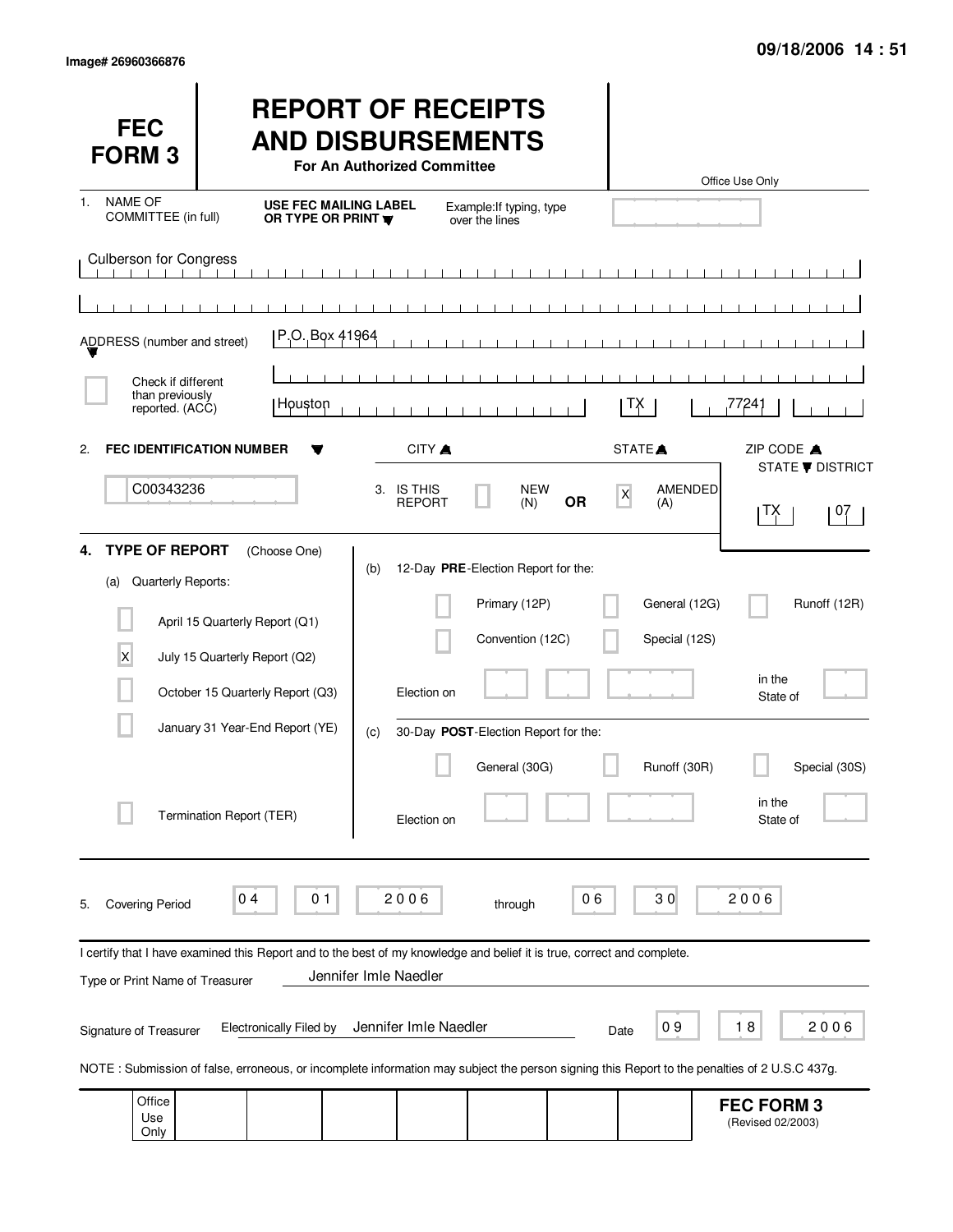|    |     | Image# 26960366877<br>FEC Form 3<br>(Revised 02/2003)                                               | <b>SUMMARY PAGE</b><br>of Receipts and Disbursements                             | Page 2                                                      |
|----|-----|-----------------------------------------------------------------------------------------------------|----------------------------------------------------------------------------------|-------------------------------------------------------------|
|    |     | Write or Type Committee Name                                                                        |                                                                                  |                                                             |
|    |     | <b>Culberson for Congress</b>                                                                       |                                                                                  |                                                             |
|    |     | Report Covering the Period:<br>From:                                                                | $Y - Y - Y$<br>M<br>$D^{\ast}D$<br>м<br>2006<br>0 <sub>1</sub><br>0 <sub>4</sub> | $Y^+Y^-Y$<br>D<br>м<br>'М<br>™D.<br>30<br>2006<br>06<br>To: |
|    |     |                                                                                                     | <b>COLUMN A</b><br><b>This Period</b>                                            | <b>COLUMN B</b><br><b>Election Cycle-to-Date</b>            |
| 6. |     | Net Contributions (other than loans)                                                                |                                                                                  |                                                             |
|    | (a) | <b>Total Contributions</b><br>(other than loans) (from Line 11(e))                                  | 93300.00                                                                         | 528928.00                                                   |
|    | (b) | <b>Total Contribution Refunds</b>                                                                   | 600.00                                                                           | 600.00                                                      |
|    | (c) | Net Contributions (other than loans)<br>(subtract Line 6(b) from Line 6(a))                         | 92700.00                                                                         | 528328.00                                                   |
| 7. |     | <b>Net Operating Expenditures</b>                                                                   |                                                                                  |                                                             |
|    | (a) | <b>Total Operating Expenditures</b>                                                                 | 55101.92                                                                         | 363353.91                                                   |
|    | (b) | <b>Total Offsets to Operating</b><br>Expenditures (from Line 14)                                    | 6028.56                                                                          | 7217.09                                                     |
|    | (c) | <b>Net Operating Expenditures</b><br>(subtract Line 7(b) from Line 7(a))                            | 49073.36                                                                         | 356136.82                                                   |
| 8. |     | Cash on Hand at Close of<br>Reporting Period (from Line 27)                                         | 155652.01                                                                        |                                                             |
| 9. |     | Debts and Obligations Owed TO<br>the Committee (Itemize all on<br>Schedule C and/or Schedule D)     | 0.00                                                                             |                                                             |
|    |     | 10. Debts and Obligations Owed BY<br>the Committee (Itemize all on<br>Schedule C and/or Schedule D) | 0.00                                                                             |                                                             |
|    |     |                                                                                                     |                                                                                  |                                                             |
|    |     |                                                                                                     | For further information contact:                                                 |                                                             |
|    |     |                                                                                                     | <b>Federal Election Commission</b><br>999 E Street, NW<br>Washington, DC 20463   |                                                             |
|    |     |                                                                                                     | Toll Free 800-424-9530<br>Local 202-694-1100                                     |                                                             |

## **For further information contact: For further information contact:**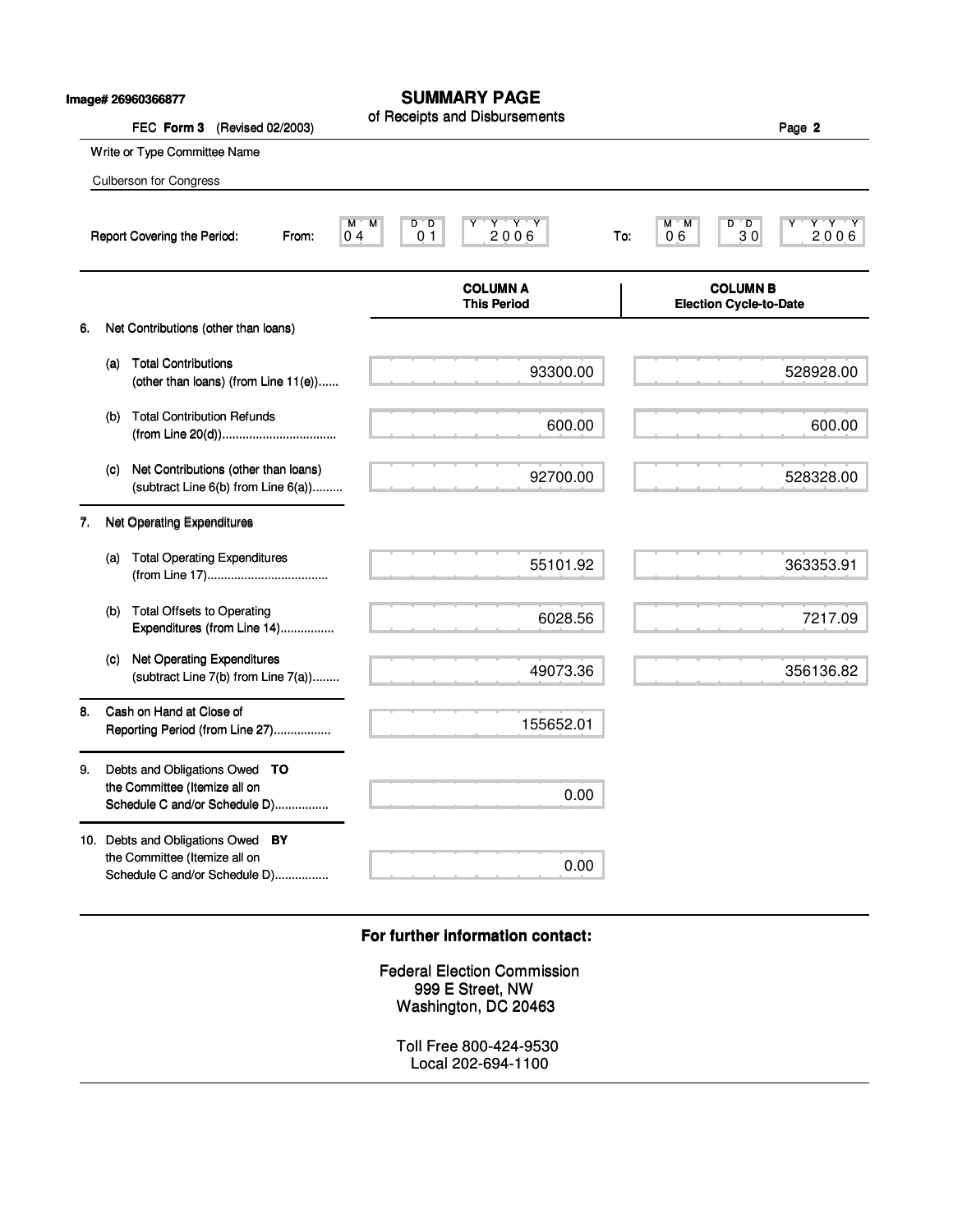| lmage# 26960366878 |            |                                                                                                    | <b>DETAILED SUMMARY PAGE</b><br>of Receipts                                     |                                                                   |
|--------------------|------------|----------------------------------------------------------------------------------------------------|---------------------------------------------------------------------------------|-------------------------------------------------------------------|
|                    |            | FEC Form 3 (Revised 02/2003)<br>Write or Type Committee Name<br><b>Culberson for Congress</b>      |                                                                                 | Page 3                                                            |
|                    |            | Report Covering the Period:<br>From:                                                               | M<br>$Y - Y + Y$<br>M,<br>$D^{\prime}$ $D$<br>Υ<br>2006<br>0 <sub>1</sub><br>04 | Y'Y'Y<br>$D^{\bullet}$ $D$<br>M T<br>M<br>2006<br>06<br>30<br>To: |
|                    |            | <b>I. RECEIPTS</b>                                                                                 | <b>COLUMN A</b><br><b>Total This Period</b>                                     | <b>COLUMN B</b><br><b>Election Cycle-to-Date</b>                  |
|                    |            | 11. CONTRIBUTIONS (other than loans) FROM:                                                         |                                                                                 |                                                                   |
|                    | (a)        | Individuals/Persons Other Than<br><b>Political Committees</b><br>Itemized (use Schedule A)<br>(i)  | 53850.00                                                                        | 349300.00                                                         |
|                    |            |                                                                                                    | 950.00                                                                          | 5182.00                                                           |
|                    |            | (iii) TOTAL of contributions<br>from individuals                                                   | 54800.00                                                                        | 354482.00                                                         |
|                    | (b)        | Political Party Committees                                                                         | 0.00                                                                            | 196.00                                                            |
|                    | (c)        | <b>Other Political Committees</b>                                                                  | 38500.00                                                                        | 174250.00                                                         |
|                    | (d)<br>(e) | TOTAL CONTRIBUTIONS                                                                                | 0.00                                                                            | 0.00                                                              |
|                    |            | (other than loans)<br>$(add Lines 11(a)(iii), (b), (c), and (d))$                                  | 93300.00                                                                        | 528928.00                                                         |
|                    |            | 12. TRANSFERS FROM OTHER<br>AUTHORIZED COMMITTEES                                                  | 0.00                                                                            | 0.00                                                              |
|                    | 13. LOANS  |                                                                                                    |                                                                                 |                                                                   |
|                    | (a)        | Made or Guaranteed by the                                                                          | 0.00                                                                            | 0.00                                                              |
|                    |            |                                                                                                    | 0.00                                                                            | 0.00                                                              |
|                    | (b)<br>(c) | <b>TOTAL LOANS</b><br>(add Lines 13(a) and (b))                                                    | 0.00                                                                            | 0.00                                                              |
|                    |            | 14. OFFSETS TO OPERATING                                                                           |                                                                                 |                                                                   |
|                    |            | <b>EXPENDITURES</b><br>(Refunds, Rebates, etc.)                                                    | 6028.56                                                                         | 7217.09                                                           |
|                    |            | 15. OTHER RECEIPTS<br>(Dividends, Interest, etc.)                                                  | 0.00                                                                            | 19000.00                                                          |
|                    |            | 16. TOTAL RECEIPTS (add Lines<br>11(e), 12, 13(c), 14, and 15)<br>(Carry Total to Line 24, page 4) | 99328.56                                                                        | 555145.09                                                         |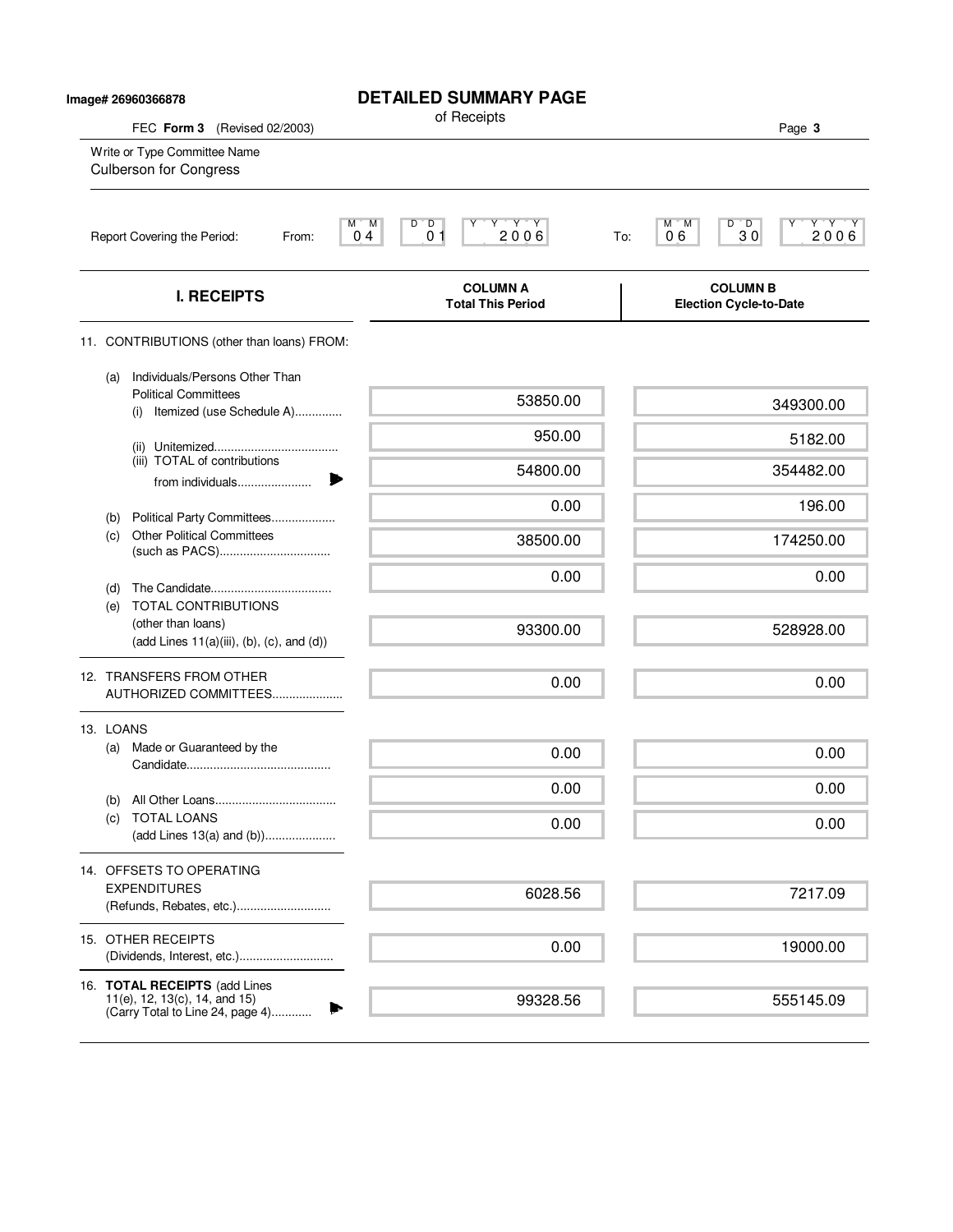## **Image# 26960366879**

## **DETAILED SUMMARY PAGE**

of Disbursements

**II. DISBURSEMENTS**<br>Total This Period Figures and COLUMN B<br>Election Cycle-to **Election Cycle-to-Date** 17. OPERATING EXPENDITURES.................. 18. TRANSFERS TO OTHER AUTHORIZED COMMITTEES................... 19. LOAN REPAYMENTS: (a) Of Loans Made or Guaranteed by the Candidate................................. (b) Of all Other Loans............................... (c) TOTAL LOAN REPAYMENTS (add Lines 19(a) and (b))..................... 55101.92 0.00 0.00 0.00 0.00

| 20. REFUNDS OF CONTRIBUTIONS TO:<br>Individuals/Persons Other<br>(a)<br>Than Political Committees | 600.00   | 600.00    |
|---------------------------------------------------------------------------------------------------|----------|-----------|
| Political Party Committees<br>(b)                                                                 | 0.00     | 0.00      |
| <b>Other Political Committees</b><br>(C)                                                          | 0.00     | 0.00      |
| TOTAL CONTRIBUTION REFUNDS<br>(d)<br>(add Lines $20(a)$ , (b), and (c))                           | 600.00   | 600.00    |
| 21. OTHER DISBURSEMENTS                                                                           | 17000.00 | 105995.00 |
| 22. TOTAL DISBURSEMENTS<br>(add Lines 17, 18, 19(c), 20(d), and 21) $\triangleright$              | 72701.92 | 469948.91 |

## **III. CASH SUMMARY**

|                                               | 129025.37 |
|-----------------------------------------------|-----------|
|                                               | 99328.56  |
|                                               | 228353.93 |
|                                               | 72701.92  |
| 27. CASH ON HAND AT CLOSE OF REPORTING PERIOD | 155652.01 |

FEC **Form 3** (Revised 02/2003) Page **4**

363353.91

0.00

0.00

0.00

0.00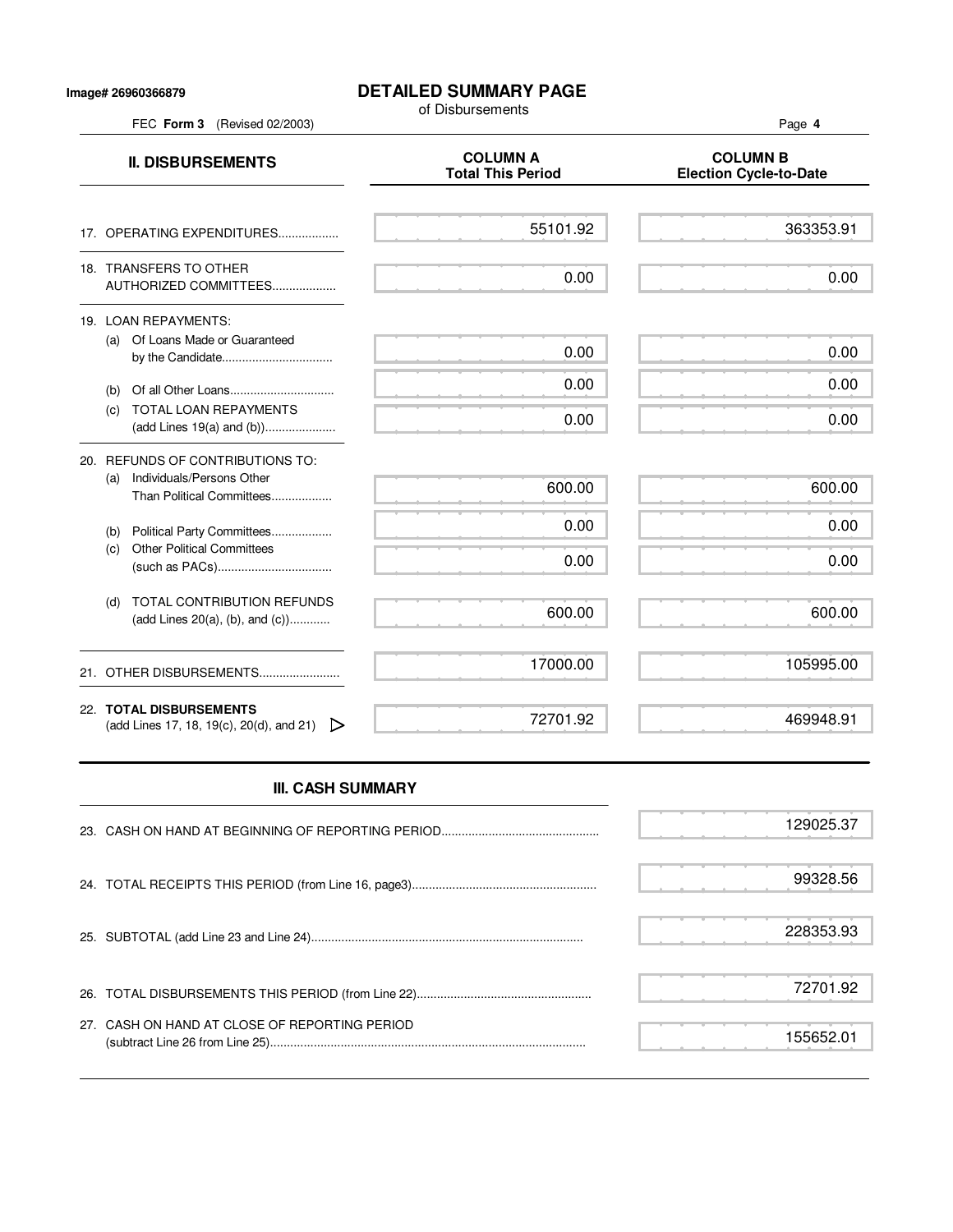| <b>SCHEDULE A (FEC Form 3)</b><br><b>ITEMIZED RECEIPTS</b> |                                                                       |                         | Use separate schedule(s)<br>or each category of the<br>Detailed Summary Page | PAGE 5/93<br>FOR LINE NUMBER:<br>(check only one)<br>$\times$<br>11a<br>11 <sub>b</sub><br>11d<br>11c<br>13 <sub>b</sub><br>12<br>13a<br>14<br>15                                                                                                                                       |
|------------------------------------------------------------|-----------------------------------------------------------------------|-------------------------|------------------------------------------------------------------------------|-----------------------------------------------------------------------------------------------------------------------------------------------------------------------------------------------------------------------------------------------------------------------------------------|
|                                                            |                                                                       |                         |                                                                              | Any information copied from such Reports and Statements may not be sold or used by any person for the purpose of soliciting contributions<br>or for commercial purposes, other than using the name and address of any political committee to solicit contributions from such committee. |
|                                                            | NAME OF COMMITTEE (In Full)<br><b>Culberson for Congress</b>          |                         |                                                                              |                                                                                                                                                                                                                                                                                         |
| А.                                                         | Full Name (Last, First, Middle Initial)<br><b>Donald Clutterbuck</b>  |                         |                                                                              | Date of Receipt                                                                                                                                                                                                                                                                         |
|                                                            | Mailing Address 6203 Valley Forge                                     |                         |                                                                              | $Y + Y + Y$<br>$M$ $M$ /<br>$D$ $D$ $1$<br>Y<br>06<br>2006<br>04                                                                                                                                                                                                                        |
|                                                            | City<br>Houston                                                       | State<br><b>TX</b>      | Zip Code<br>77057                                                            | Transaction ID: 60406.C4416<br>Amount of Each Receipt this Period                                                                                                                                                                                                                       |
|                                                            | FEC ID number of contributing<br>federal political committee.         | C                       |                                                                              | 500.00                                                                                                                                                                                                                                                                                  |
|                                                            | Name of Employer<br>N/A                                               | Occupation              |                                                                              | Receipt                                                                                                                                                                                                                                                                                 |
|                                                            | 2006<br>Receipt For:                                                  | retired                 | Election Cycle-to-Date<br>▼                                                  | Limit Increased Due to Opponent's<br>Spending (2 U.S.C. 441a(i)/441a-1)                                                                                                                                                                                                                 |
|                                                            | X General<br>Primary<br>Other (specify) $\blacktriangledown$          |                         | 900.00                                                                       |                                                                                                                                                                                                                                                                                         |
|                                                            | Full Name (Last, First, Middle Initial)<br><b>B.</b> Jeffrey Zatorski |                         |                                                                              | Date of Receipt                                                                                                                                                                                                                                                                         |
|                                                            | Mailing Address<br>10722 Tarrington Dr.                               |                         |                                                                              | $M$ $M$ /<br>$Y - Y - Y$<br>D<br>D<br>12<br>2006<br>04                                                                                                                                                                                                                                  |
|                                                            | City                                                                  | State                   | Zip Code                                                                     | Transaction ID: 60412.C4440                                                                                                                                                                                                                                                             |
|                                                            | Houston                                                               | TX                      | 77024                                                                        | Amount of Each Receipt this Period                                                                                                                                                                                                                                                      |
|                                                            | FEC ID number of contributing<br>federal political committee.         | C                       |                                                                              | 200.00<br>Receipt                                                                                                                                                                                                                                                                       |
|                                                            | Name of Employer<br>self employed                                     | Occupation<br>Physician |                                                                              | Limit Increased Due to Opponent's                                                                                                                                                                                                                                                       |
|                                                            | 2006<br>Receipt For:                                                  |                         | Election Cycle-to-Date<br>▼                                                  | Spending (2 U.S.C. 441a(i)/441a-1)                                                                                                                                                                                                                                                      |
|                                                            | Primary<br>X General<br>Other (specify) $\blacktriangledown$          |                         | 200.00                                                                       |                                                                                                                                                                                                                                                                                         |
|                                                            | Full Name (Last, First, Middle Initial)<br>C. Gus Comiskey            |                         |                                                                              | Date of Receipt                                                                                                                                                                                                                                                                         |
|                                                            | <b>Mailing Address</b><br>635 Saddlewood                              |                         |                                                                              | $M$ $M$ $/$<br>$D$ $D$<br>$Y \rightarrow Y \rightarrow Y$<br>0 <sub>5</sub><br>2006<br>11                                                                                                                                                                                               |
|                                                            | City                                                                  | State                   | Zip Code                                                                     | Transaction ID: 60511.C4472                                                                                                                                                                                                                                                             |
|                                                            | Houston                                                               | ТX                      | 77024                                                                        | Amount of Each Receipt this Period                                                                                                                                                                                                                                                      |
|                                                            | FEC ID number of contributing<br>federal political committee.         | C                       |                                                                              | 1000.00<br>Receipt                                                                                                                                                                                                                                                                      |
|                                                            | Name of Employer<br>Clark Consulting                                  | Occupation              | Senior Vice President                                                        | Limit Increased Due to Opponent's                                                                                                                                                                                                                                                       |
|                                                            | Receipt For:<br>2006<br>X General<br>Primary                          |                         | Election Cycle-to-Date<br>v                                                  | Spending (2 U.S.C. 441a(i)/441a-1)                                                                                                                                                                                                                                                      |
|                                                            | Other (specify) $\blacktriangledown$                                  |                         | 2000.00                                                                      |                                                                                                                                                                                                                                                                                         |
|                                                            |                                                                       |                         |                                                                              | 1700.00<br>▶                                                                                                                                                                                                                                                                            |
|                                                            |                                                                       |                         |                                                                              |                                                                                                                                                                                                                                                                                         |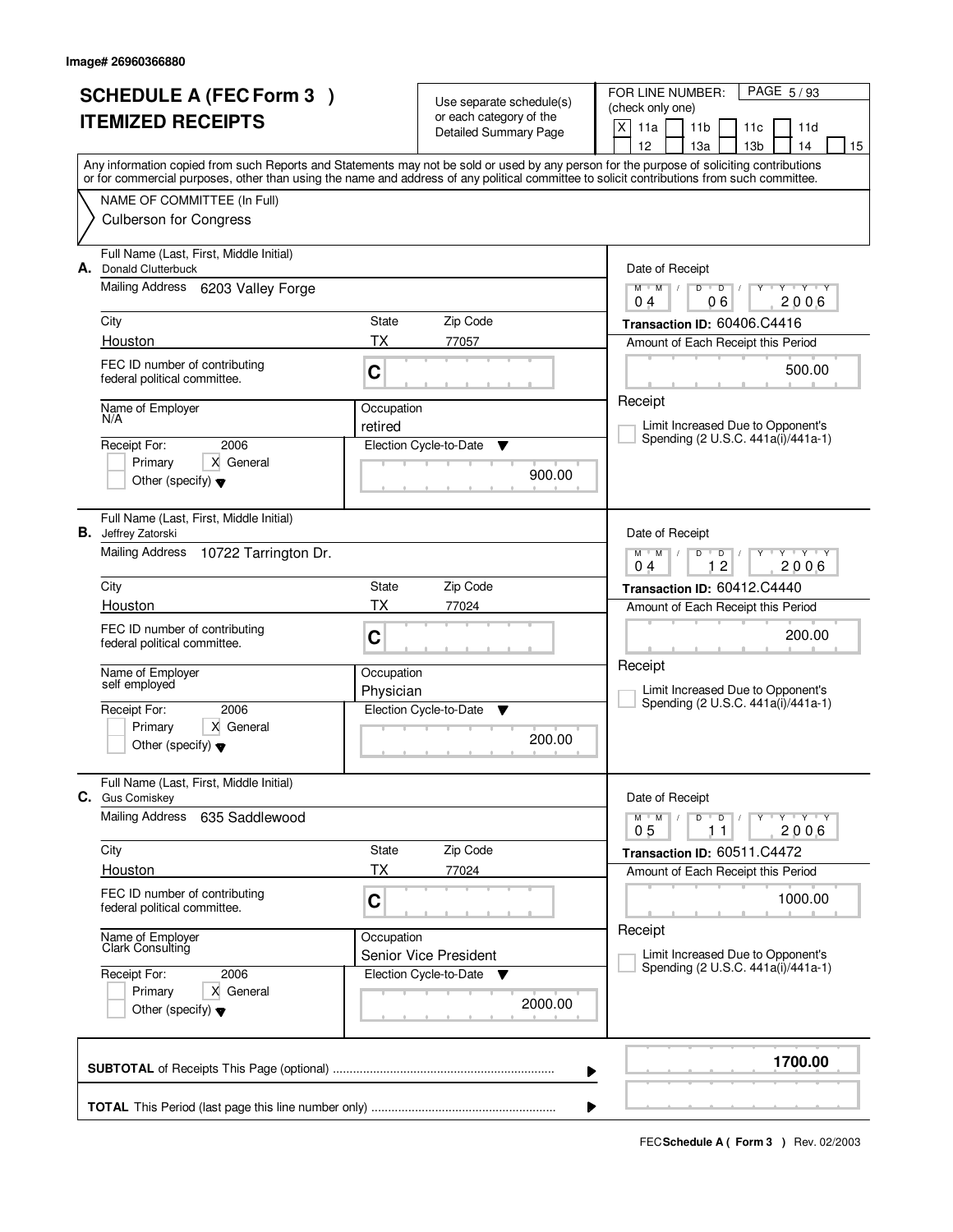| <b>SCHEDULE A (FEC Form 3)</b><br><b>ITEMIZED RECEIPTS</b> |                                                                                                                           |                           | Use separate schedule(s)<br>or each category of the<br><b>Detailed Summary Page</b> | PAGE 6/93<br>FOR LINE NUMBER:<br>(check only one)<br>X<br>11a<br>11 <sub>b</sub><br>11d<br>11c<br>12<br>13a<br>13 <sub>b</sub><br>14<br>15                                                                                                                                              |
|------------------------------------------------------------|---------------------------------------------------------------------------------------------------------------------------|---------------------------|-------------------------------------------------------------------------------------|-----------------------------------------------------------------------------------------------------------------------------------------------------------------------------------------------------------------------------------------------------------------------------------------|
|                                                            |                                                                                                                           |                           |                                                                                     | Any information copied from such Reports and Statements may not be sold or used by any person for the purpose of soliciting contributions<br>or for commercial purposes, other than using the name and address of any political committee to solicit contributions from such committee. |
|                                                            | NAME OF COMMITTEE (In Full)<br><b>Culberson for Congress</b>                                                              |                           |                                                                                     |                                                                                                                                                                                                                                                                                         |
| А.                                                         | Full Name (Last, First, Middle Initial)<br>Jeffrey Lee<br><b>Mailing Address</b><br>11718 Longleaf                        |                           |                                                                                     | Date of Receipt<br>$M$ $M$ /<br>$Y + Y + Y$<br>D<br>$\overline{D}$<br>2006<br>04<br>11                                                                                                                                                                                                  |
|                                                            | City                                                                                                                      | State                     | Zip Code                                                                            | Transaction ID: 60412.C4425                                                                                                                                                                                                                                                             |
|                                                            | Houston<br>FEC ID number of contributing<br>federal political committee.                                                  | <b>TX</b><br>C            | 77024                                                                               | Amount of Each Receipt this Period<br>1000.00                                                                                                                                                                                                                                           |
|                                                            | Name of Employer<br>self employed<br>Receipt For:<br>2006<br>X General<br>Primary<br>Other (specify) $\blacktriangledown$ | Occupation<br>Physician   | Election Cycle-to-Date<br>v<br>1000.00                                              | Receipt<br>Limit Increased Due to Opponent's<br>Spending (2 U.S.C. 441a(i)/441a-1)                                                                                                                                                                                                      |
|                                                            | Full Name (Last, First, Middle Initial)<br><b>B.</b> Roy Cullen                                                           |                           |                                                                                     | Date of Receipt                                                                                                                                                                                                                                                                         |
|                                                            | <b>Mailing Address</b><br>Legacy Trust<br>600 Jefferson Street, #350                                                      |                           |                                                                                     | $M$ $M$ /<br>D<br>$\overline{D}$<br>Y Y Y Y<br>25<br>2006<br>04                                                                                                                                                                                                                         |
|                                                            | City<br>State                                                                                                             |                           | Zip Code                                                                            | Transaction ID: 60428.C4462                                                                                                                                                                                                                                                             |
|                                                            | Houston<br>FEC ID number of contributing<br>federal political committee.                                                  | TX<br>C                   | 77002                                                                               | Amount of Each Receipt this Period<br>500.00                                                                                                                                                                                                                                            |
|                                                            | Name of Employer<br>self employed<br>2006<br>Receipt For:<br>Primary<br>X General<br>Other (specify) $\blacktriangledown$ | Occupation<br>Investments | Election Cycle-to-Date<br>▼<br>500.00                                               | Receipt<br>Limit Increased Due to Opponent's<br>Spending (2 U.S.C. 441a(i)/441a-1)                                                                                                                                                                                                      |
| C.                                                         | Full Name (Last, First, Middle Initial)<br><b>Robert Parker</b>                                                           |                           |                                                                                     | Date of Receipt                                                                                                                                                                                                                                                                         |
|                                                            | Mailing Address<br>715 Windbreak Trail                                                                                    |                           |                                                                                     | $Y - Y - Y - Y$<br>$M$ $M$ /<br>D<br>$\overline{D}$<br>0 <sub>5</sub><br>23<br>2006                                                                                                                                                                                                     |
|                                                            | City                                                                                                                      | State                     | Zip Code                                                                            | Transaction ID: 60607.C4487                                                                                                                                                                                                                                                             |
|                                                            | Houston<br>FEC ID number of contributing<br>federal political committee.                                                  | TX<br>C                   | 77079                                                                               | Amount of Each Receipt this Period<br>1000.00                                                                                                                                                                                                                                           |
|                                                            | Name of Employer<br>self employed                                                                                         | Occupation<br>Physician   |                                                                                     | Receipt<br>Limit Increased Due to Opponent's                                                                                                                                                                                                                                            |
|                                                            | 2006<br>Receipt For:<br>Primary<br>X General<br>Other (specify) $\blacktriangledown$                                      |                           | Election Cycle-to-Date<br>v<br>1000.00                                              | Spending (2 U.S.C. 441a(i)/441a-1)                                                                                                                                                                                                                                                      |
|                                                            |                                                                                                                           |                           | ▶                                                                                   | 2500.00                                                                                                                                                                                                                                                                                 |
|                                                            |                                                                                                                           |                           | ▶                                                                                   |                                                                                                                                                                                                                                                                                         |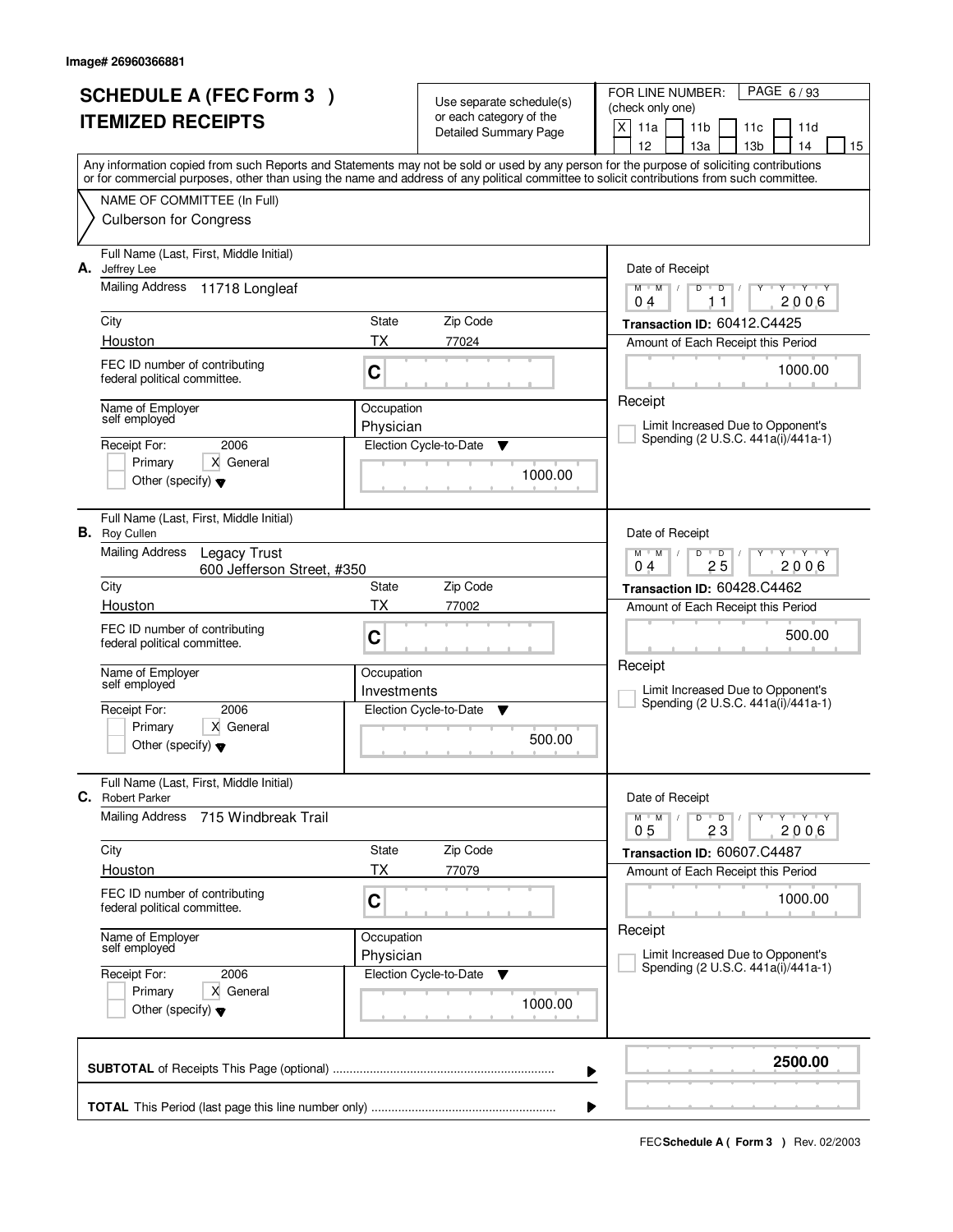| <b>SCHEDULE A (FEC Form 3)</b><br><b>ITEMIZED RECEIPTS</b> |                                                                         |            | Use separate schedule(s)<br>or each category of the | PAGE 7/93<br>FOR LINE NUMBER:<br>(check only one)<br>$\times$<br>11a<br>11 <sub>b</sub><br>11d<br>11c                                                                                                                                                                                   |
|------------------------------------------------------------|-------------------------------------------------------------------------|------------|-----------------------------------------------------|-----------------------------------------------------------------------------------------------------------------------------------------------------------------------------------------------------------------------------------------------------------------------------------------|
|                                                            |                                                                         |            | Detailed Summary Page                               | 12<br>13a<br>13 <sub>b</sub><br>14<br>15                                                                                                                                                                                                                                                |
|                                                            |                                                                         |            |                                                     | Any information copied from such Reports and Statements may not be sold or used by any person for the purpose of soliciting contributions<br>or for commercial purposes, other than using the name and address of any political committee to solicit contributions from such committee. |
|                                                            | NAME OF COMMITTEE (In Full)                                             |            |                                                     |                                                                                                                                                                                                                                                                                         |
|                                                            | <b>Culberson for Congress</b>                                           |            |                                                     |                                                                                                                                                                                                                                                                                         |
|                                                            | Full Name (Last, First, Middle Initial)<br>A. Gardner Winters, Jr.      |            |                                                     | Date of Receipt                                                                                                                                                                                                                                                                         |
|                                                            | Mailing Address 251 Stoney Creek                                        |            |                                                     | $M$ $M$ /<br>$D$ $D$ $I$<br>Y Y Y Y<br>Y<br>25<br>2006<br>04                                                                                                                                                                                                                            |
|                                                            | City                                                                    | State      | Zip Code                                            | Transaction ID: 60428.C4461                                                                                                                                                                                                                                                             |
|                                                            | Houston                                                                 | <b>TX</b>  | 77024                                               | Amount of Each Receipt this Period                                                                                                                                                                                                                                                      |
|                                                            | FEC ID number of contributing<br>federal political committee.           | C          |                                                     | 1000.00                                                                                                                                                                                                                                                                                 |
|                                                            | Name of Employer<br>N/A                                                 | Occupation |                                                     | Receipt                                                                                                                                                                                                                                                                                 |
|                                                            | 2006<br>Receipt For:                                                    | retired    | Election Cycle-to-Date<br>▼                         | Limit Increased Due to Opponent's<br>Spending (2 U.S.C. 441a(i)/441a-1)                                                                                                                                                                                                                 |
|                                                            | Primary<br>X General                                                    |            |                                                     |                                                                                                                                                                                                                                                                                         |
|                                                            | Other (specify) $\blacktriangledown$                                    |            | 2000.00                                             |                                                                                                                                                                                                                                                                                         |
|                                                            | Full Name (Last, First, Middle Initial)<br><b>B.</b> Stanford Alexander |            |                                                     | Date of Receipt                                                                                                                                                                                                                                                                         |
|                                                            | Mailing Address 203 Timberwilde                                         |            |                                                     | $M$ $M$ /<br>$Y - Y - Y$<br>D<br>D<br>2006<br>04<br>11                                                                                                                                                                                                                                  |
|                                                            | City                                                                    | State      | Zip Code                                            | Transaction ID: 60412.C4427                                                                                                                                                                                                                                                             |
|                                                            | Houston                                                                 | TX         | 77024                                               | Amount of Each Receipt this Period                                                                                                                                                                                                                                                      |
|                                                            | FEC ID number of contributing<br>federal political committee.           | C          |                                                     | 1000.00                                                                                                                                                                                                                                                                                 |
|                                                            | Name of Employer<br>Weingarten Realty Investo-                          | Occupation |                                                     | Receipt                                                                                                                                                                                                                                                                                 |
|                                                            | rs                                                                      | Chairman   |                                                     | Limit Increased Due to Opponent's<br>Spending (2 U.S.C. 441a(i)/441a-1)                                                                                                                                                                                                                 |
|                                                            | Receipt For:<br>2006<br>Primary<br>X General                            |            | Election Cycle-to-Date<br><b>V</b>                  |                                                                                                                                                                                                                                                                                         |
|                                                            | Other (specify) $\blacktriangledown$                                    |            | 3000.00                                             |                                                                                                                                                                                                                                                                                         |
| С.                                                         | Full Name (Last, First, Middle Initial)<br><b>Harry Cullen</b>          |            |                                                     | Date of Receipt                                                                                                                                                                                                                                                                         |
|                                                            | <b>Mailing Address</b><br>P.O. Box 3331                                 |            |                                                     | $M$ $M$ $/$<br>$D$ $D$<br>$Y \rightarrow Y \rightarrow Y$<br>0 <sub>4</sub><br>25<br>2006                                                                                                                                                                                               |
|                                                            | City                                                                    | State      | Zip Code                                            | Transaction ID: 60428.C4463                                                                                                                                                                                                                                                             |
|                                                            | Houston                                                                 | ТX         | 77253                                               | Amount of Each Receipt this Period                                                                                                                                                                                                                                                      |
|                                                            | FEC ID number of contributing<br>federal political committee.           | C          |                                                     | 500.00                                                                                                                                                                                                                                                                                  |
|                                                            | Name of Employer<br>self employed                                       | Occupation |                                                     | Receipt<br>Limit Increased Due to Opponent's                                                                                                                                                                                                                                            |
|                                                            | Receipt For:<br>2006                                                    | Oil & Gas  | Election Cycle-to-Date<br>v                         | Spending (2 U.S.C. 441a(i)/441a-1)                                                                                                                                                                                                                                                      |
|                                                            | X General<br>Primary<br>Other (specify) $\blacktriangledown$            |            | 500.00                                              |                                                                                                                                                                                                                                                                                         |
|                                                            |                                                                         |            |                                                     | 2500.00<br>▶                                                                                                                                                                                                                                                                            |
|                                                            |                                                                         |            |                                                     | ▶                                                                                                                                                                                                                                                                                       |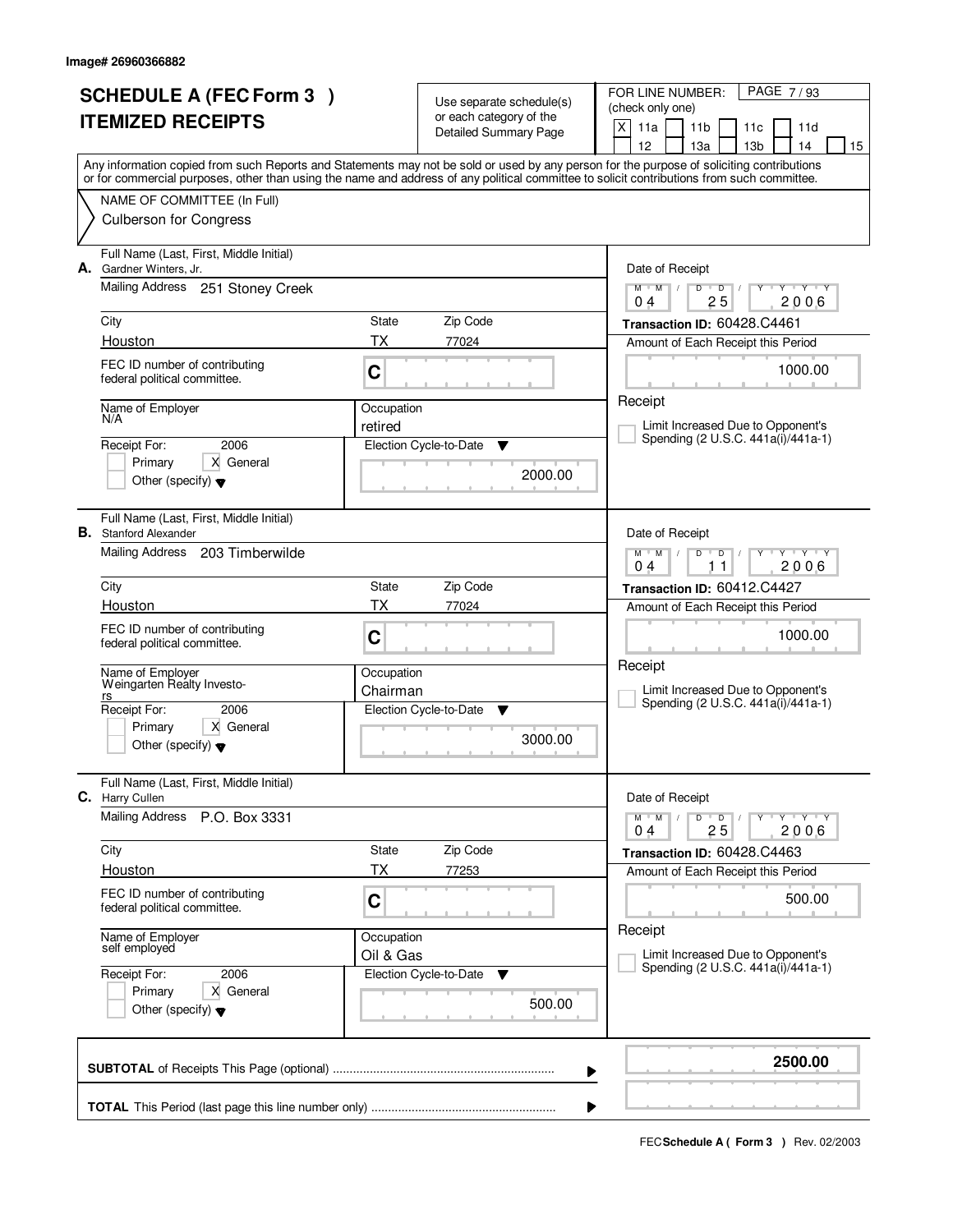| <b>SCHEDULE A (FEC Form 3)</b><br><b>ITEMIZED RECEIPTS</b> |                                                                                                                                            |             | Use separate schedule(s)<br>or each category of the<br><b>Detailed Summary Page</b> | FOR LINE NUMBER:<br>PAGE 8/93<br>(check only one)<br>X<br>11a<br>11 <sub>b</sub><br>11c<br>11d                                            |
|------------------------------------------------------------|--------------------------------------------------------------------------------------------------------------------------------------------|-------------|-------------------------------------------------------------------------------------|-------------------------------------------------------------------------------------------------------------------------------------------|
|                                                            |                                                                                                                                            |             |                                                                                     | 12<br>13 <sub>b</sub><br>13a<br>14<br>15                                                                                                  |
|                                                            | or for commercial purposes, other than using the name and address of any political committee to solicit contributions from such committee. |             |                                                                                     | Any information copied from such Reports and Statements may not be sold or used by any person for the purpose of soliciting contributions |
|                                                            | NAME OF COMMITTEE (In Full)                                                                                                                |             |                                                                                     |                                                                                                                                           |
|                                                            | <b>Culberson for Congress</b>                                                                                                              |             |                                                                                     |                                                                                                                                           |
| А.                                                         | Full Name (Last, First, Middle Initial)<br><b>Gus Eifler</b>                                                                               |             |                                                                                     | Date of Receipt                                                                                                                           |
|                                                            | <b>Mailing Address</b><br>3701 Chevy Chase                                                                                                 |             |                                                                                     | Y Y Y Y<br>$M$ $M$ /<br>D<br>$\overline{D}$<br>18<br>2006<br>0 <sub>4</sub>                                                               |
|                                                            | City                                                                                                                                       | State       | Zip Code                                                                            | Transaction ID: 60428.C4451                                                                                                               |
|                                                            | Houston                                                                                                                                    | ТX          | 77019                                                                               | Amount of Each Receipt this Period                                                                                                        |
|                                                            | FEC ID number of contributing<br>federal political committee.                                                                              | C           |                                                                                     | 200.00                                                                                                                                    |
|                                                            | Name of Employer<br>N/A                                                                                                                    | Occupation  |                                                                                     | Receipt                                                                                                                                   |
|                                                            |                                                                                                                                            | retired     |                                                                                     | Limit Increased Due to Opponent's<br>Spending (2 U.S.C. 441a(i)/441a-1)                                                                   |
|                                                            | 2006<br>Receipt For:<br>X General<br>Primary                                                                                               |             | Election Cycle-to-Date<br>▼                                                         |                                                                                                                                           |
|                                                            | Other (specify) $\blacktriangledown$                                                                                                       |             | 1200.00                                                                             |                                                                                                                                           |
|                                                            | Full Name (Last, First, Middle Initial)<br><b>B.</b> Roy Huffington                                                                        |             |                                                                                     | Date of Receipt                                                                                                                           |
|                                                            | <b>Mailing Address</b><br>307 Shadywood Road                                                                                               |             |                                                                                     | $M$ $M$ /<br>$\mathbf{Y} \mathbf{Y}$<br>D<br>$\overline{D}$<br>02<br>0 <sub>5</sub><br>2006                                               |
|                                                            | City                                                                                                                                       | State       | Zip Code                                                                            | Transaction ID: 60511.C4466                                                                                                               |
|                                                            | Houston                                                                                                                                    | ТX          | 77057                                                                               | Amount of Each Receipt this Period                                                                                                        |
|                                                            | FEC ID number of contributing<br>federal political committee.                                                                              | C           |                                                                                     | 1000.00                                                                                                                                   |
|                                                            | Name of Employer<br>self employed                                                                                                          | Occupation  |                                                                                     | Receipt                                                                                                                                   |
|                                                            | 2006<br>Receipt For:                                                                                                                       | Geologist   |                                                                                     | Limit Increased Due to Opponent's<br>Spending (2 U.S.C. 441a(i)/441a-1)                                                                   |
|                                                            | Primary<br>X General                                                                                                                       |             | Election Cycle-to-Date<br>v                                                         |                                                                                                                                           |
|                                                            | Other (specify) $\blacktriangledown$                                                                                                       |             | 2000.00                                                                             |                                                                                                                                           |
|                                                            | Full Name (Last, First, Middle Initial)<br>C. Gary Rosenthal                                                                               |             |                                                                                     | Date of Receipt                                                                                                                           |
|                                                            | <b>Mailing Address</b><br>3929 Del Monte                                                                                                   |             |                                                                                     | $D$ $D$<br>$M$ $M$ $/$<br>$Y + Y + Y$<br>$\prime$<br>2006<br>04<br>11                                                                     |
|                                                            | City                                                                                                                                       | State       | Zip Code                                                                            | Transaction ID: 60412.C4432                                                                                                               |
|                                                            | Houston                                                                                                                                    | ТX          | 77019                                                                               | Amount of Each Receipt this Period                                                                                                        |
|                                                            | FEC ID number of contributing<br>federal political committee.                                                                              | C           |                                                                                     | 2100.00                                                                                                                                   |
|                                                            | Name of Employer<br>Sterling Group                                                                                                         | Occupation  |                                                                                     | Receipt                                                                                                                                   |
|                                                            |                                                                                                                                            | Investments |                                                                                     | Limit Increased Due to Opponent's<br>Spending (2 U.S.C. 441a(i)/441a-1)                                                                   |
|                                                            | Receipt For:<br>2006<br>Primary<br>X General                                                                                               |             | Election Cycle-to-Date<br>v                                                         |                                                                                                                                           |
|                                                            | Other (specify) $\blacktriangledown$                                                                                                       |             | 3100.00                                                                             |                                                                                                                                           |
|                                                            |                                                                                                                                            |             |                                                                                     | 3300.00<br>▶                                                                                                                              |
|                                                            |                                                                                                                                            |             |                                                                                     |                                                                                                                                           |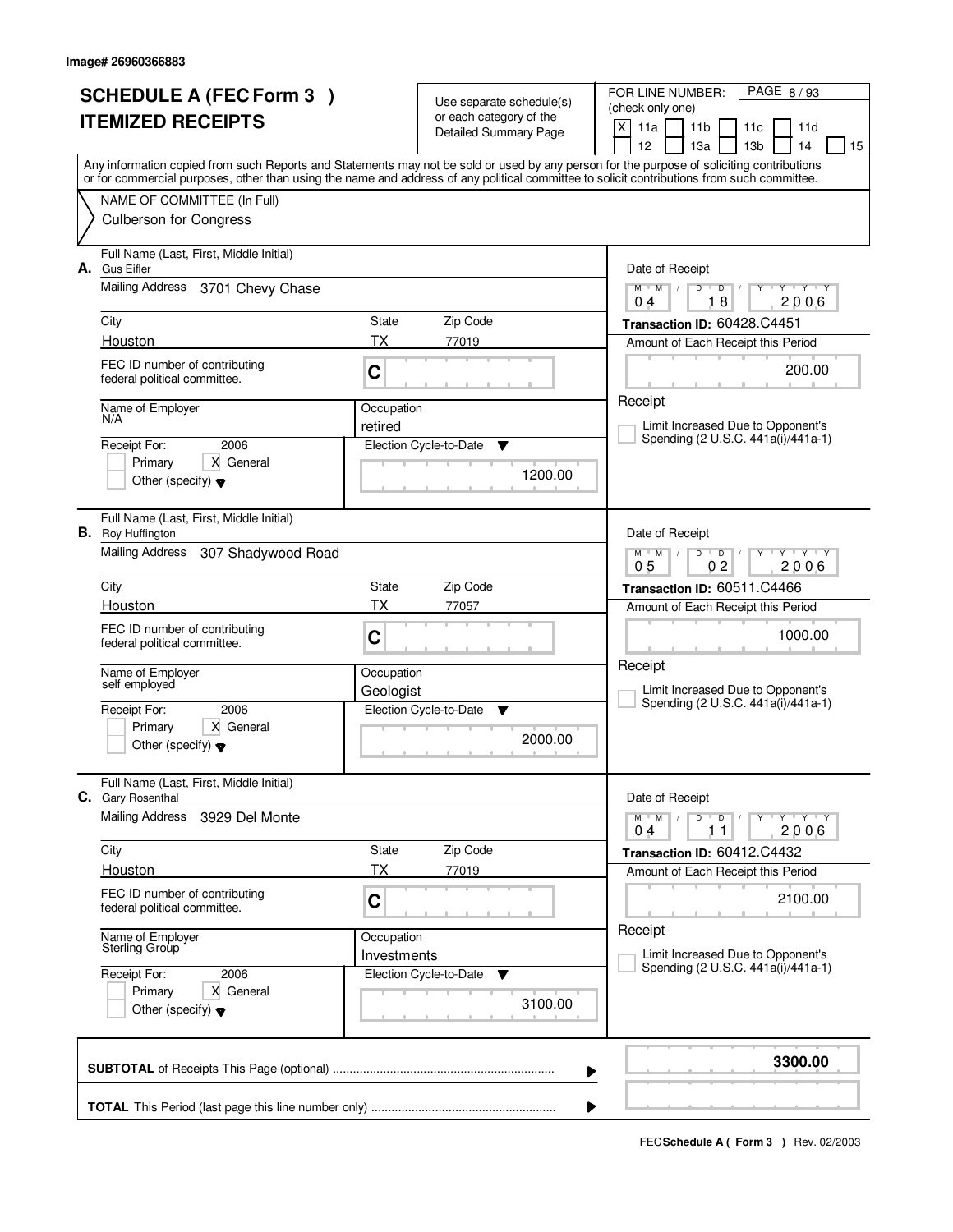|    | <b>SCHEDULE A (FEC Form 3)</b>                                             |            | Use separate schedule(s)                                | FOR LINE NUMBER:<br>PAGE 9/93<br>(check only one)                                                                                                                                                                                                                                       |
|----|----------------------------------------------------------------------------|------------|---------------------------------------------------------|-----------------------------------------------------------------------------------------------------------------------------------------------------------------------------------------------------------------------------------------------------------------------------------------|
|    | <b>ITEMIZED RECEIPTS</b>                                                   |            | or each category of the<br><b>Detailed Summary Page</b> | X<br>11a<br>11 <sub>b</sub><br>11c<br>11d<br>12<br>13 <sub>b</sub><br>13a<br>14<br>15                                                                                                                                                                                                   |
|    |                                                                            |            |                                                         | Any information copied from such Reports and Statements may not be sold or used by any person for the purpose of soliciting contributions<br>or for commercial purposes, other than using the name and address of any political committee to solicit contributions from such committee. |
|    | NAME OF COMMITTEE (In Full)                                                |            |                                                         |                                                                                                                                                                                                                                                                                         |
|    | <b>Culberson for Congress</b>                                              |            |                                                         |                                                                                                                                                                                                                                                                                         |
| А. | Full Name (Last, First, Middle Initial)<br>Nicholas Swyka                  |            |                                                         | Date of Receipt                                                                                                                                                                                                                                                                         |
|    | <b>Mailing Address</b><br>3023 Del Monte                                   |            |                                                         | $\overline{D}$<br>Y Y Y Y<br>$M$ $M$ /<br>D<br>06<br>2006<br>0 <sub>4</sub>                                                                                                                                                                                                             |
|    | City                                                                       | State      | Zip Code                                                | Transaction ID: 60406.C4420                                                                                                                                                                                                                                                             |
|    | Houston                                                                    | ТX         | 77019                                                   | Amount of Each Receipt this Period                                                                                                                                                                                                                                                      |
|    | FEC ID number of contributing<br>federal political committee.              | C          |                                                         | 500.00                                                                                                                                                                                                                                                                                  |
|    | Name of Employer<br>Simmons & Co                                           | Occupation |                                                         | Receipt                                                                                                                                                                                                                                                                                 |
|    | 2006<br>Receipt For:                                                       |            | <b>Investment Banker</b><br>Election Cycle-to-Date<br>▼ | Limit Increased Due to Opponent's<br>Spending (2 U.S.C. 441a(i)/441a-1)                                                                                                                                                                                                                 |
|    | X General<br>Primary                                                       |            |                                                         |                                                                                                                                                                                                                                                                                         |
|    | Other (specify) $\blacktriangledown$                                       |            | 1500.00                                                 |                                                                                                                                                                                                                                                                                         |
|    | Full Name (Last, First, Middle Initial)<br><b>B.</b> Frederick Warner, Jr. |            |                                                         | Date of Receipt                                                                                                                                                                                                                                                                         |
|    | Mailing Address 2803 Ferndale                                              |            |                                                         | $M$ $M$ /<br>$\mathbf{Y}$ $\mathbf{Y}$<br>D<br>$\overline{D}$<br>2006<br>06<br>01                                                                                                                                                                                                       |
|    | City                                                                       | State      | Zip Code                                                | Transaction ID: 60607.C4498                                                                                                                                                                                                                                                             |
|    | Houston                                                                    | ТX         | 77098                                                   | Amount of Each Receipt this Period                                                                                                                                                                                                                                                      |
|    | FEC ID number of contributing<br>federal political committee.              | C          |                                                         | 200.00                                                                                                                                                                                                                                                                                  |
|    | Name of Employer<br>self employed                                          | Occupation |                                                         | Receipt                                                                                                                                                                                                                                                                                 |
|    | Receipt For:<br>2006                                                       | consultant | Election Cycle-to-Date<br>v                             | Limit Increased Due to Opponent's<br>Spending (2 U.S.C. 441a(i)/441a-1)                                                                                                                                                                                                                 |
|    | Primary<br>X General                                                       |            |                                                         |                                                                                                                                                                                                                                                                                         |
|    | Other (specify) $\blacktriangledown$                                       |            | 550.00                                                  |                                                                                                                                                                                                                                                                                         |
|    | Full Name (Last, First, Middle Initial)<br><b>C.</b> Dana Cutts            |            |                                                         | Date of Receipt                                                                                                                                                                                                                                                                         |
|    | Mailing Address<br>311 Blue Willow                                         |            |                                                         | $D$ $D$<br>$M$ $M$ /<br>$Y + Y + Y$<br>2006<br>04<br>06                                                                                                                                                                                                                                 |
|    | City                                                                       | State      | Zip Code                                                | Transaction ID: 60406.C4417                                                                                                                                                                                                                                                             |
|    | Houston                                                                    | ТX         | 77042                                                   | Amount of Each Receipt this Period                                                                                                                                                                                                                                                      |
|    | FEC ID number of contributing<br>federal political committee.              | C          |                                                         | 400.00                                                                                                                                                                                                                                                                                  |
|    | Name of Employer<br>N/A                                                    | Occupation |                                                         | Receipt                                                                                                                                                                                                                                                                                 |
|    | 2006<br>Receipt For:                                                       | Homemaker  | Election Cycle-to-Date<br>v                             | Limit Increased Due to Opponent's<br>Spending (2 U.S.C. 441a(i)/441a-1)                                                                                                                                                                                                                 |
|    | Primary<br>X General<br>Other (specify) $\blacktriangledown$               |            | 800.00                                                  |                                                                                                                                                                                                                                                                                         |
|    |                                                                            |            |                                                         | 1100.00<br>▶                                                                                                                                                                                                                                                                            |
|    |                                                                            |            |                                                         |                                                                                                                                                                                                                                                                                         |
|    |                                                                            |            |                                                         |                                                                                                                                                                                                                                                                                         |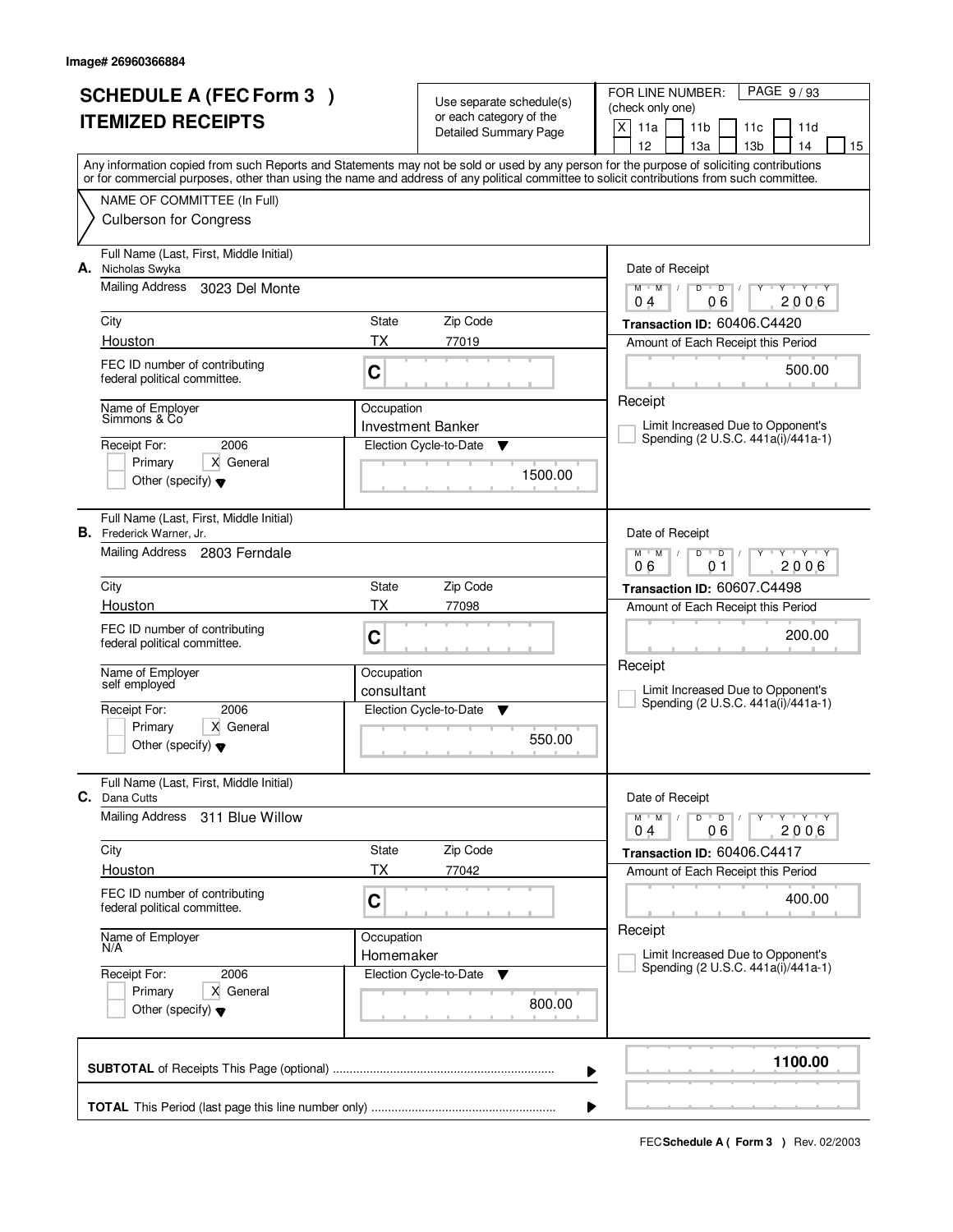| <b>SCHEDULE A (FEC Form 3)</b><br><b>ITEMIZED RECEIPTS</b>                                                                                                                                                                                                                                                                                              |                                                       | Use separate schedule(s)<br>or each category of the<br><b>Detailed Summary Page</b> | PAGE 10/93<br>FOR LINE NUMBER:<br>(check only one)<br>X<br>11a<br>11 <sub>b</sub><br>11c<br>11d<br>12<br>13a<br>13 <sub>b</sub><br>14<br>15                                                                                                                               |
|---------------------------------------------------------------------------------------------------------------------------------------------------------------------------------------------------------------------------------------------------------------------------------------------------------------------------------------------------------|-------------------------------------------------------|-------------------------------------------------------------------------------------|---------------------------------------------------------------------------------------------------------------------------------------------------------------------------------------------------------------------------------------------------------------------------|
| Any information copied from such Reports and Statements may not be sold or used by any person for the purpose of soliciting contributions<br>or for commercial purposes, other than using the name and address of any political committee to solicit contributions from such committee.<br>NAME OF COMMITTEE (In Full)<br><b>Culberson for Congress</b> |                                                       |                                                                                     |                                                                                                                                                                                                                                                                           |
| Full Name (Last, First, Middle Initial)<br>James Duncan<br>А.<br>Mailing Address<br>406 Southchester<br>City<br>Houston<br>FEC ID number of contributing<br>federal political committee.<br>Name of Employer<br>N/A<br>2006<br>Receipt For:<br>Primary<br>X General<br>Other (specify) $\blacktriangledown$                                             | State<br><b>TX</b><br>C<br>Occupation<br>retired      | Zip Code<br>77079<br>Election Cycle-to-Date<br>Y<br>2000.00                         | Date of Receipt<br>$\mathsf D$<br>$Y - Y - Y$<br>$M$ <sup>U</sup><br>$M$ /<br>D<br>18<br>2006<br>04<br>Transaction ID: 60428.C4455<br>Amount of Each Receipt this Period<br>1000.00<br>Receipt<br>Limit Increased Due to Opponent's<br>Spending (2 U.S.C. 441a(i)/441a-1) |
| Full Name (Last, First, Middle Initial)<br><b>B.</b> Charles Saxe<br><b>Mailing Address</b><br>107 Gershwin<br>City<br>Houston<br>FEC ID number of contributing<br>federal political committee.<br>Name of Employer<br>self employed<br>Receipt For:<br>2006<br>Primary<br>X General<br>Other (specify) $\blacktriangledown$                            | State<br><b>TX</b><br>C<br>Occupation<br>Veterinarian | Zip Code<br>77079<br>Election Cycle-to-Date<br>v<br>2000.00                         | Date of Receipt<br>$M$ $M$ /<br>D<br>$\overline{D}$<br>Y Y Y Y<br>06<br>2006<br>04<br>Transaction ID: 60406.C4407<br>Amount of Each Receipt this Period<br>1000.00<br>Receipt<br>Limit Increased Due to Opponent's<br>Spending (2 U.S.C. 441a(i)/441a-1)                  |
| Full Name (Last, First, Middle Initial)<br>С.<br>Dorothy DeNike<br><b>Mailing Address</b><br>12411 Overcup<br>City<br>Houston<br>FEC ID number of contributing<br>federal political committee.<br>Name of Employer<br>N/A<br>Receipt For:<br>2006<br>Primary<br>X General<br>Other (specify) $\blacktriangledown$                                       | State<br>ТX<br>C<br>Occupation<br>retired             | Zip Code<br>77024<br>Election Cycle-to-Date<br><b>V</b><br>400.00                   | Date of Receipt<br>$M^{\prime}$ M $\rightarrow$ M<br>$D$ $D$ $/$<br>Y TY TY TY<br>25<br>2006<br>04<br>Transaction ID: 60428.C4458<br>Amount of Each Receipt this Period<br>200.00<br>Receipt<br>Limit Increased Due to Opponent's<br>Spending (2 U.S.C. 441a(i)/441a-1)   |
|                                                                                                                                                                                                                                                                                                                                                         |                                                       |                                                                                     | 2200.00<br>▶                                                                                                                                                                                                                                                              |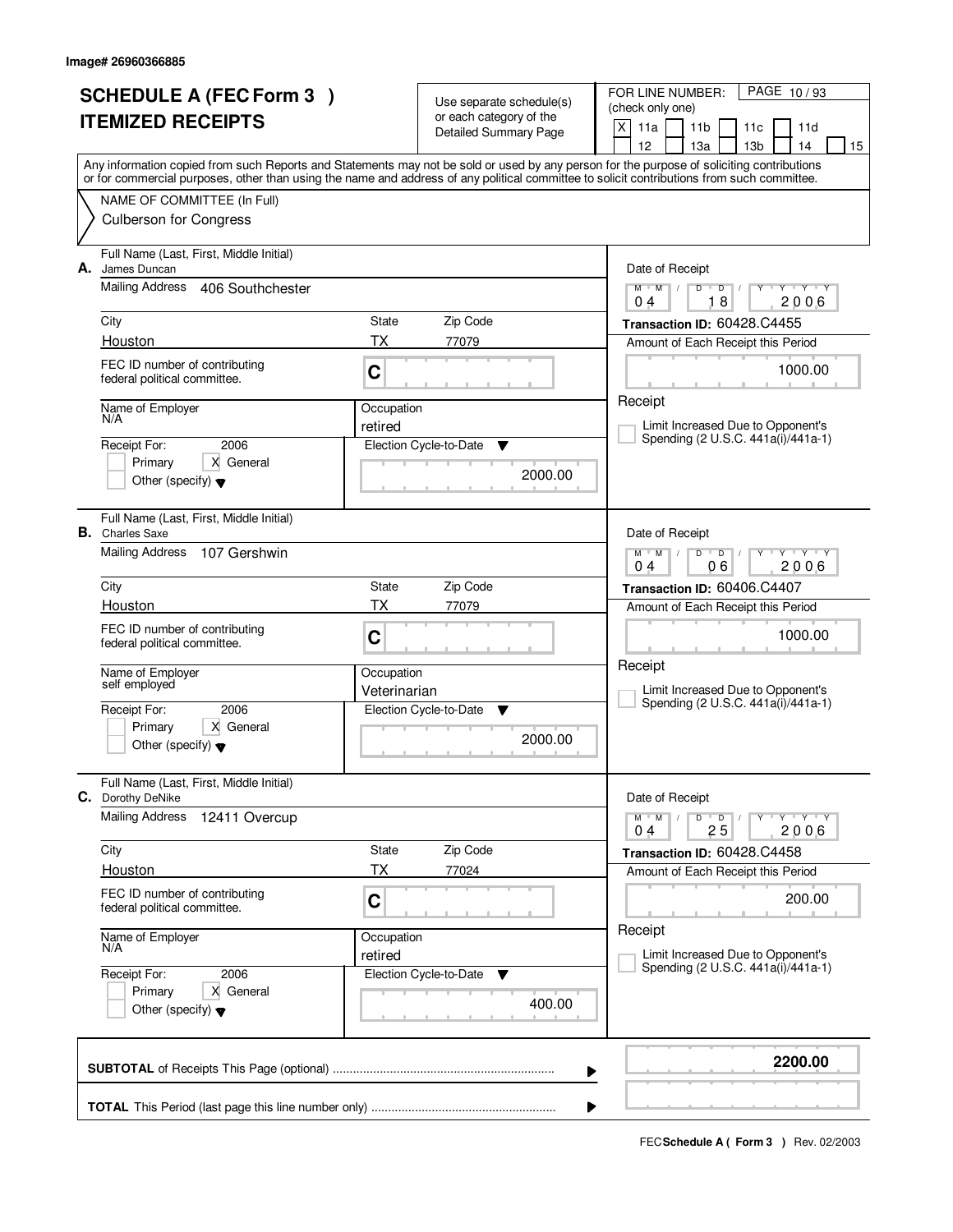| <b>SCHEDULE A (FEC Form 3)</b><br><b>ITEMIZED RECEIPTS</b>                                                                                                                                                                                                                              |             | Use separate schedule(s)<br>or each category of the | PAGE 11/93<br>FOR LINE NUMBER:<br>(check only one)                                    |
|-----------------------------------------------------------------------------------------------------------------------------------------------------------------------------------------------------------------------------------------------------------------------------------------|-------------|-----------------------------------------------------|---------------------------------------------------------------------------------------|
|                                                                                                                                                                                                                                                                                         |             | Detailed Summary Page                               | X<br>11a<br>11 <sub>b</sub><br>11d<br>11c<br>12<br>13 <sub>b</sub><br>13a<br>14<br>15 |
| Any information copied from such Reports and Statements may not be sold or used by any person for the purpose of soliciting contributions<br>or for commercial purposes, other than using the name and address of any political committee to solicit contributions from such committee. |             |                                                     |                                                                                       |
| NAME OF COMMITTEE (In Full)                                                                                                                                                                                                                                                             |             |                                                     |                                                                                       |
| <b>Culberson for Congress</b>                                                                                                                                                                                                                                                           |             |                                                     |                                                                                       |
| Full Name (Last, First, Middle Initial)<br>А.<br>Allen Hartman                                                                                                                                                                                                                          |             |                                                     | Date of Receipt                                                                       |
| Mailing Address<br>918 Huntington Cove                                                                                                                                                                                                                                                  |             |                                                     | $Y + Y + Y$<br>$M$ $M$<br>$\sqrt{ }$<br>D<br>$\overline{D}$<br>23<br>2006<br>05       |
| City                                                                                                                                                                                                                                                                                    | State       | Zip Code                                            | Transaction ID: 60607.C4488                                                           |
| Houston                                                                                                                                                                                                                                                                                 | <b>TX</b>   | 77063-1500                                          | Amount of Each Receipt this Period                                                    |
| FEC ID number of contributing<br>federal political committee.                                                                                                                                                                                                                           | C           |                                                     | 1000.00                                                                               |
| Name of Employer<br>self employed                                                                                                                                                                                                                                                       | Occupation  |                                                     | Receipt<br>Limit Increased Due to Opponent's                                          |
| 2006<br>Receipt For:                                                                                                                                                                                                                                                                    | real estate | Election Cycle-to-Date<br>Y                         | Spending (2 U.S.C. 441a(i)/441a-1)                                                    |
| X General<br>Primary                                                                                                                                                                                                                                                                    |             | 2000.00                                             |                                                                                       |
| Other (specify) $\blacktriangledown$                                                                                                                                                                                                                                                    |             |                                                     |                                                                                       |
| Full Name (Last, First, Middle Initial)<br><b>B.</b> Georgia Smith                                                                                                                                                                                                                      |             |                                                     | Date of Receipt                                                                       |
| <b>Mailing Address</b><br>13930 Pinerock                                                                                                                                                                                                                                                |             |                                                     | $Y$ $Y$ $Y$<br>$M$ $M$ /<br>D<br>$\overline{D}$<br>12<br>2006<br>04                   |
| City                                                                                                                                                                                                                                                                                    | State       | Zip Code                                            | Transaction ID: 60412.C4438                                                           |
| Houston                                                                                                                                                                                                                                                                                 | TX          | 77079                                               | Amount of Each Receipt this Period                                                    |
| FEC ID number of contributing<br>federal political committee.                                                                                                                                                                                                                           | C           |                                                     | 400.00                                                                                |
| Name of Employer<br>N/A                                                                                                                                                                                                                                                                 | Occupation  |                                                     | Receipt                                                                               |
| Receipt For:<br>2006                                                                                                                                                                                                                                                                    | retired     | Election Cycle-to-Date<br>- V                       | Limit Increased Due to Opponent's<br>Spending (2 U.S.C. 441a(i)/441a-1)               |
| Primary<br>X General                                                                                                                                                                                                                                                                    |             |                                                     |                                                                                       |
| Other (specify) $\blacktriangledown$                                                                                                                                                                                                                                                    |             | 400.00                                              |                                                                                       |
| Full Name (Last, First, Middle Initial)<br><b>C.</b> Robert J. Cruikshank                                                                                                                                                                                                               |             |                                                     | Date of Receipt                                                                       |
| <b>Mailing Address</b><br>303 Sugarberry Circle                                                                                                                                                                                                                                         |             |                                                     | $M$ $M$ /<br>D<br>$\overline{D}$<br>$Y + Y + Y$<br>2006<br>05<br>11                   |
| City                                                                                                                                                                                                                                                                                    | State       | Zip Code                                            | Transaction ID: 60511.C4471                                                           |
| Houston                                                                                                                                                                                                                                                                                 | ТX          | 77024                                               | Amount of Each Receipt this Period                                                    |
| FEC ID number of contributing<br>federal political committee.                                                                                                                                                                                                                           | C           |                                                     | 1000.00                                                                               |
| Name of Employer<br>N/A                                                                                                                                                                                                                                                                 | Occupation  |                                                     | Receipt                                                                               |
| 2006<br>Receipt For:                                                                                                                                                                                                                                                                    | retired     | Election Cycle-to-Date<br>v                         | Limit Increased Due to Opponent's<br>Spending (2 U.S.C. 441a(i)/441a-1)               |
| Primary<br>X General<br>Other (specify) $\blacktriangledown$                                                                                                                                                                                                                            |             | 2000.00                                             |                                                                                       |
|                                                                                                                                                                                                                                                                                         |             |                                                     | 2400.00<br>▶                                                                          |
|                                                                                                                                                                                                                                                                                         |             |                                                     |                                                                                       |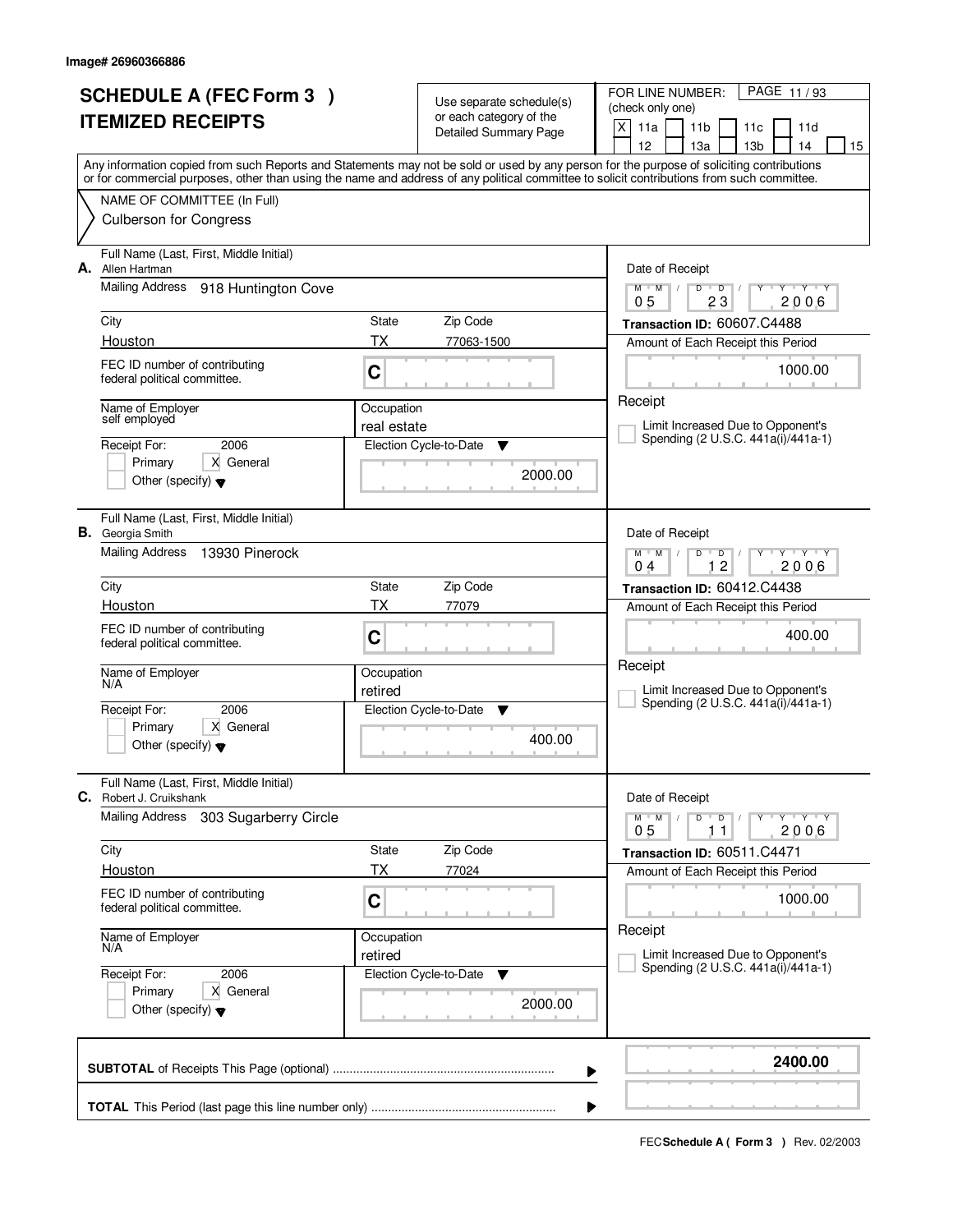|    | <b>SCHEDULE A (FEC Form 3)</b><br><b>ITEMIZED RECEIPTS</b>                                                                                                                                                                                                                              |             | Use separate schedule(s)<br>or each category of the<br><b>Detailed Summary Page</b> | PAGE 12/93<br>FOR LINE NUMBER:<br>(check only one)<br>X<br>11a<br>11 <sub>b</sub><br>11d<br>11c<br>12<br>13a<br>13 <sub>b</sub><br>14<br>15 |
|----|-----------------------------------------------------------------------------------------------------------------------------------------------------------------------------------------------------------------------------------------------------------------------------------------|-------------|-------------------------------------------------------------------------------------|---------------------------------------------------------------------------------------------------------------------------------------------|
|    | Any information copied from such Reports and Statements may not be sold or used by any person for the purpose of soliciting contributions<br>or for commercial purposes, other than using the name and address of any political committee to solicit contributions from such committee. |             |                                                                                     |                                                                                                                                             |
|    | NAME OF COMMITTEE (In Full)                                                                                                                                                                                                                                                             |             |                                                                                     |                                                                                                                                             |
|    | <b>Culberson for Congress</b>                                                                                                                                                                                                                                                           |             |                                                                                     |                                                                                                                                             |
| А. | Full Name (Last, First, Middle Initial)<br>Larry Berkman                                                                                                                                                                                                                                |             |                                                                                     | Date of Receipt                                                                                                                             |
|    | Mailing Address<br>4031 Leeshire Lane                                                                                                                                                                                                                                                   |             |                                                                                     | $\mathsf D$<br>$\overline{Y}$ $\overline{Y}$<br>$M$ <sup>U</sup><br>$M$ /<br>D<br>Y<br>12<br>2006<br>04                                     |
|    | City                                                                                                                                                                                                                                                                                    | State       | Zip Code                                                                            | Transaction ID: 60412.C4441                                                                                                                 |
|    | Houston                                                                                                                                                                                                                                                                                 | <b>TX</b>   | 77025                                                                               | Amount of Each Receipt this Period                                                                                                          |
|    | FEC ID number of contributing<br>federal political committee.                                                                                                                                                                                                                           | C           |                                                                                     | 500.00                                                                                                                                      |
|    | Name of Employer<br>self employed                                                                                                                                                                                                                                                       | Occupation  |                                                                                     | Receipt                                                                                                                                     |
|    |                                                                                                                                                                                                                                                                                         | real estate |                                                                                     | Limit Increased Due to Opponent's<br>Spending (2 U.S.C. 441a(i)/441a-1)                                                                     |
|    | 2006<br>Receipt For:<br>Primary<br>X General                                                                                                                                                                                                                                            |             | Election Cycle-to-Date<br>▼                                                         |                                                                                                                                             |
|    | Other (specify) $\blacktriangledown$                                                                                                                                                                                                                                                    |             | 500.00                                                                              |                                                                                                                                             |
|    | Full Name (Last, First, Middle Initial)<br><b>B.</b> Rollie McGinnis                                                                                                                                                                                                                    |             |                                                                                     | Date of Receipt                                                                                                                             |
|    | <b>Mailing Address</b><br>McGinnis Cadillac<br>12221 Katy Freeway                                                                                                                                                                                                                       |             |                                                                                     | $M$ $M$ /<br>D<br>$\overline{D}$<br>$\mathbf{Y} \mathbf{Y}$<br>18<br>2006<br>04                                                             |
|    | City                                                                                                                                                                                                                                                                                    | State       | Zip Code                                                                            | Transaction ID: 60428.C4453                                                                                                                 |
|    | Houston                                                                                                                                                                                                                                                                                 | <b>TX</b>   | 77079                                                                               | Amount of Each Receipt this Period                                                                                                          |
|    | FEC ID number of contributing<br>federal political committee.                                                                                                                                                                                                                           | C           |                                                                                     | 500.00                                                                                                                                      |
|    | Name of Employer<br>McGinnis Insurance                                                                                                                                                                                                                                                  | Occupation  |                                                                                     | Receipt                                                                                                                                     |
|    | 2006                                                                                                                                                                                                                                                                                    | Owner       |                                                                                     | Limit Increased Due to Opponent's<br>Spending (2 U.S.C. 441a(i)/441a-1)                                                                     |
|    | Receipt For:<br>Primary<br>X General                                                                                                                                                                                                                                                    |             | Election Cycle-to-Date<br>▼                                                         |                                                                                                                                             |
|    | Other (specify) $\blacktriangledown$                                                                                                                                                                                                                                                    |             | 1000.00                                                                             |                                                                                                                                             |
| С. | Full Name (Last, First, Middle Initial)<br>John Nau, Ill                                                                                                                                                                                                                                |             |                                                                                     | Date of Receipt                                                                                                                             |
|    | <b>Mailing Address</b><br>3217 Del Monte                                                                                                                                                                                                                                                |             |                                                                                     | $M^{\prime}$ M $\rightarrow$ M<br>$D$ $D$ $/$<br>Y TY TY TY<br>0 <sub>5</sub><br>23<br>2006                                                 |
|    | City                                                                                                                                                                                                                                                                                    | State       | Zip Code                                                                            | Transaction ID: 60607.C4489                                                                                                                 |
|    | Houston                                                                                                                                                                                                                                                                                 | ТX          | 77019                                                                               | Amount of Each Receipt this Period                                                                                                          |
|    | FEC ID number of contributing<br>federal political committee.                                                                                                                                                                                                                           | C           |                                                                                     | 1000.00                                                                                                                                     |
|    | Name of Employer<br>Silver Eagle Distributors                                                                                                                                                                                                                                           | Occupation  |                                                                                     | Receipt                                                                                                                                     |
|    |                                                                                                                                                                                                                                                                                         | Owner       |                                                                                     | Limit Increased Due to Opponent's<br>Spending (2 U.S.C. 441a(i)/441a-1)                                                                     |
|    | Receipt For:<br>2006<br>Primary<br>X General                                                                                                                                                                                                                                            |             | Election Cycle-to-Date<br>v                                                         |                                                                                                                                             |
|    | Other (specify) $\blacktriangledown$                                                                                                                                                                                                                                                    |             | 2000.00                                                                             |                                                                                                                                             |
|    |                                                                                                                                                                                                                                                                                         |             |                                                                                     | 2000.00<br>▶                                                                                                                                |
|    |                                                                                                                                                                                                                                                                                         |             |                                                                                     |                                                                                                                                             |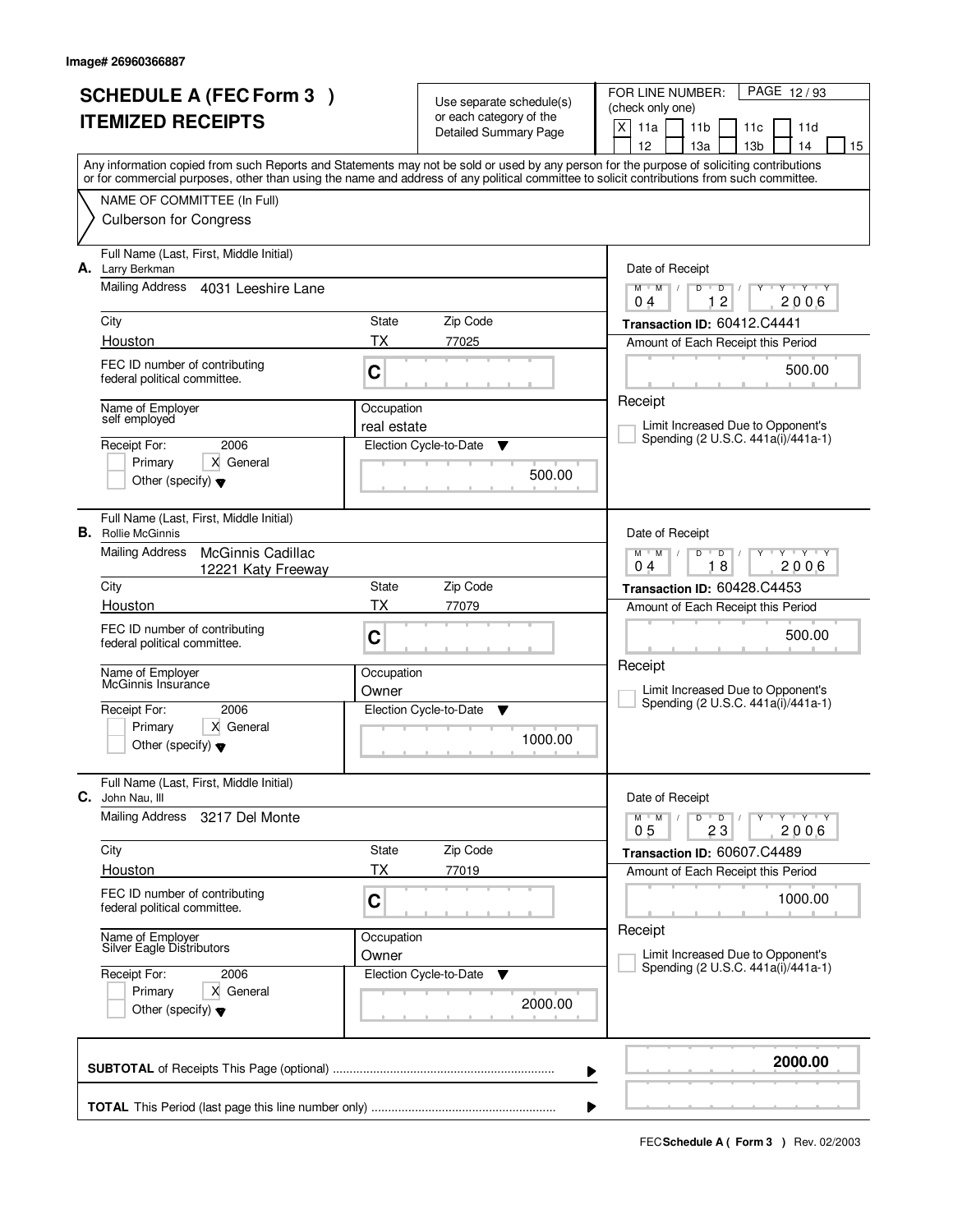|                          | <b>SCHEDULE A (FEC Form 3)</b>                                         |                 | Use separate schedule(s)                                | PAGE 13/93<br>FOR LINE NUMBER:<br>(check only one)                                                                                                                                    |  |  |  |
|--------------------------|------------------------------------------------------------------------|-----------------|---------------------------------------------------------|---------------------------------------------------------------------------------------------------------------------------------------------------------------------------------------|--|--|--|
| <b>ITEMIZED RECEIPTS</b> |                                                                        |                 | or each category of the<br><b>Detailed Summary Page</b> | X<br>11a<br>11 <sub>b</sub><br>11d<br>11c                                                                                                                                             |  |  |  |
|                          |                                                                        |                 |                                                         | 12<br>13a<br>13 <sub>b</sub><br>14<br>15<br>Any information copied from such Reports and Statements may not be sold or used by any person for the purpose of soliciting contributions |  |  |  |
|                          |                                                                        |                 |                                                         | or for commercial purposes, other than using the name and address of any political committee to solicit contributions from such committee.                                            |  |  |  |
|                          | NAME OF COMMITTEE (In Full)<br><b>Culberson for Congress</b>           |                 |                                                         |                                                                                                                                                                                       |  |  |  |
| А.                       | Full Name (Last, First, Middle Initial)<br>James D. Dannenbaum         |                 |                                                         | Date of Receipt                                                                                                                                                                       |  |  |  |
|                          | Mailing Address 3908 Del Monte                                         |                 |                                                         | $\mathbf{y}$ $\mathbf{y}$ $\mathbf{y}$ $\mathbf{y}$<br>$M$ $M$<br>$D$ $D$ $I$<br>Y<br>12<br>2006<br>0 <sub>4</sub>                                                                    |  |  |  |
|                          | City                                                                   | State           | Zip Code                                                | Transaction ID: 60412.C4442                                                                                                                                                           |  |  |  |
|                          | Houston                                                                | ТX              | 77019                                                   | Amount of Each Receipt this Period                                                                                                                                                    |  |  |  |
|                          | FEC ID number of contributing<br>federal political committee.          | C               |                                                         | 2000.00                                                                                                                                                                               |  |  |  |
|                          | Name of Employer                                                       | Occupation      |                                                         | Receipt                                                                                                                                                                               |  |  |  |
|                          | Dannenbaum Engineering                                                 | President & CEO |                                                         | Limit Increased Due to Opponent's<br>Spending (2 U.S.C. 441a(i)/441a-1)                                                                                                               |  |  |  |
|                          | Receipt For:<br>2006<br>Primary<br>X General                           |                 | Election Cycle-to-Date<br>▼                             |                                                                                                                                                                                       |  |  |  |
|                          | Other (specify) $\blacktriangledown$                                   |                 | 2000.00                                                 |                                                                                                                                                                                       |  |  |  |
|                          | Full Name (Last, First, Middle Initial)<br><b>B.</b> Isaac Arnold, Jr. |                 |                                                         | Date of Receipt                                                                                                                                                                       |  |  |  |
|                          | Mailing Address 2220 Devonshire                                        |                 |                                                         | $M$ $M$ /<br>$Y \cup Y$<br>D<br>$\overline{D}$<br>25<br>2006<br>04                                                                                                                    |  |  |  |
|                          | City                                                                   | <b>State</b>    | Zip Code                                                | Transaction ID: 60428.C4464                                                                                                                                                           |  |  |  |
|                          | Houston                                                                | ТX              | 77019-6402                                              | Amount of Each Receipt this Period                                                                                                                                                    |  |  |  |
|                          | FEC ID number of contributing<br>federal political committee.          | C               |                                                         | 500.00                                                                                                                                                                                |  |  |  |
|                          | Name of Employer                                                       | Occupation      |                                                         | Receipt                                                                                                                                                                               |  |  |  |
|                          | self employed                                                          | Investments     |                                                         | Limit Increased Due to Opponent's<br>Spending (2 U.S.C. 441a(i)/441a-1)                                                                                                               |  |  |  |
|                          | Receipt For:<br>2006<br>X General<br>Primary                           |                 | Election Cycle-to-Date<br>▼                             |                                                                                                                                                                                       |  |  |  |
|                          | Other (specify) $\blacktriangledown$                                   |                 | 500.00                                                  |                                                                                                                                                                                       |  |  |  |
|                          | Full Name (Last, First, Middle Initial)<br>C. Gene C. Van Dyke         |                 |                                                         | Date of Receipt                                                                                                                                                                       |  |  |  |
|                          | <b>Mailing Address</b><br>3940 Inverness Drive                         |                 |                                                         | $D$ $D$ $/$<br>$M$ $M$ $/$<br>$Y - Y - Y$<br>Y<br>2006<br>04<br>06                                                                                                                    |  |  |  |
|                          | City                                                                   | State           | Zip Code                                                | Transaction ID: 60406.C4409                                                                                                                                                           |  |  |  |
|                          | Houston                                                                | ТX              | 77019                                                   | Amount of Each Receipt this Period                                                                                                                                                    |  |  |  |
|                          | FEC ID number of contributing<br>federal political committee.          | C               |                                                         | 2000.00                                                                                                                                                                               |  |  |  |
|                          | Name of Employer<br>Vanco Energy                                       | Occupation      |                                                         | Receipt                                                                                                                                                                               |  |  |  |
|                          | Receipt For:<br>2006                                                   | Oil & Gas       | Election Cycle-to-Date<br>v                             | Limit Increased Due to Opponent's<br>Spending (2 U.S.C. 441a(i)/441a-1)                                                                                                               |  |  |  |
|                          | Primary<br>X General<br>Other (specify) $\blacktriangledown$           |                 | 4000.00                                                 |                                                                                                                                                                                       |  |  |  |
|                          |                                                                        |                 |                                                         |                                                                                                                                                                                       |  |  |  |
|                          |                                                                        |                 |                                                         | 4500.00<br>▶                                                                                                                                                                          |  |  |  |
|                          |                                                                        |                 |                                                         |                                                                                                                                                                                       |  |  |  |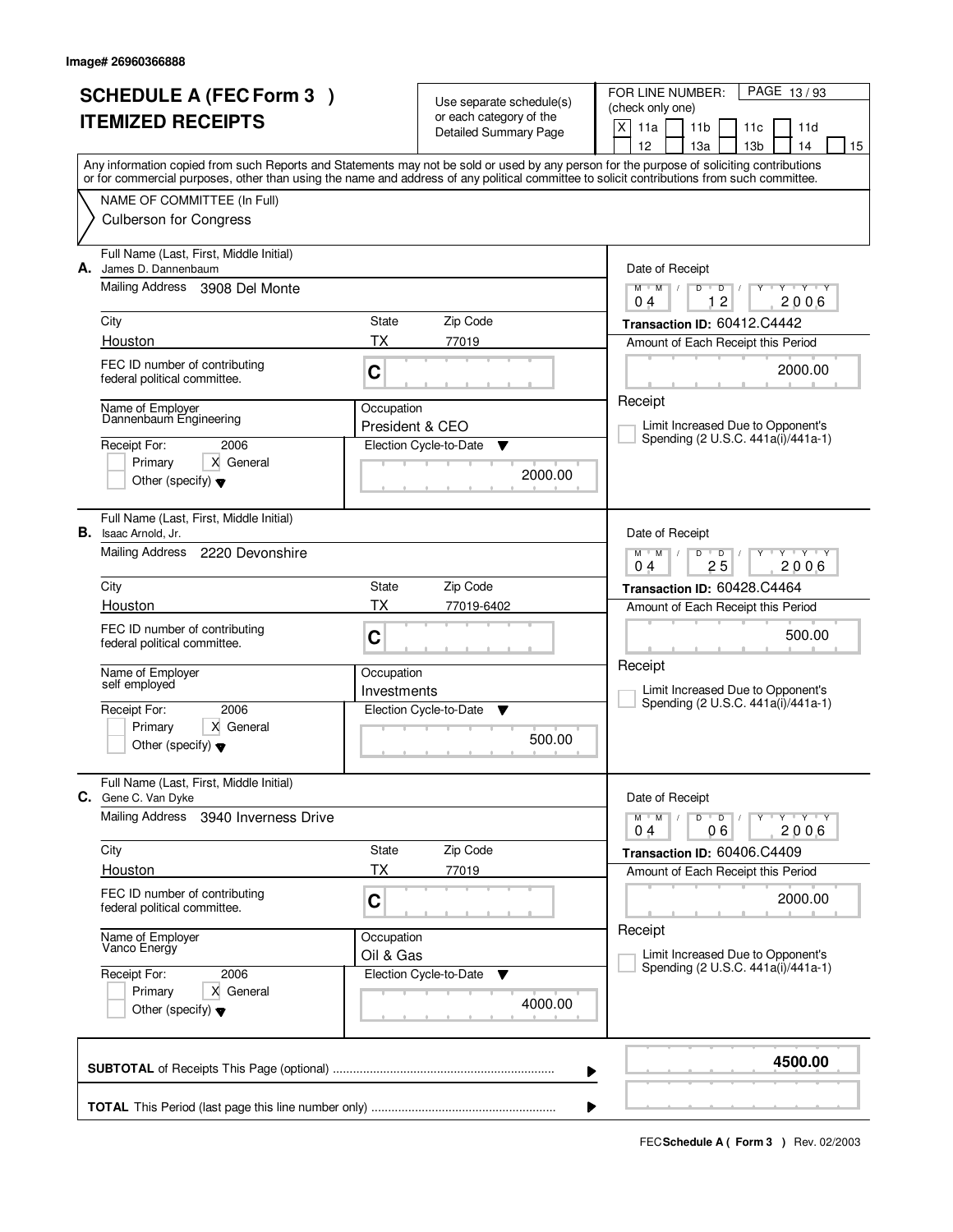|    | <b>SCHEDULE A (FEC Form 3)</b>                                          |                               | Use separate schedule(s)                                | FOR LINE NUMBER:<br>PAGE 14/93<br>(check only one)                                                                                                                                                                                                                                      |
|----|-------------------------------------------------------------------------|-------------------------------|---------------------------------------------------------|-----------------------------------------------------------------------------------------------------------------------------------------------------------------------------------------------------------------------------------------------------------------------------------------|
|    | <b>ITEMIZED RECEIPTS</b>                                                |                               | or each category of the<br><b>Detailed Summary Page</b> | X<br>11a<br>11 <sub>b</sub><br>11d<br>11c<br>12<br>13 <sub>b</sub><br>13a<br>14<br>15                                                                                                                                                                                                   |
|    |                                                                         |                               |                                                         | Any information copied from such Reports and Statements may not be sold or used by any person for the purpose of soliciting contributions<br>or for commercial purposes, other than using the name and address of any political committee to solicit contributions from such committee. |
|    | NAME OF COMMITTEE (In Full)                                             |                               |                                                         |                                                                                                                                                                                                                                                                                         |
|    | <b>Culberson for Congress</b>                                           |                               |                                                         |                                                                                                                                                                                                                                                                                         |
| А. | Full Name (Last, First, Middle Initial)<br><b>Clive Runnells</b>        |                               |                                                         | Date of Receipt                                                                                                                                                                                                                                                                         |
|    | Mailing Address<br>3649 Chevy Chase Drive                               |                               |                                                         | $Y - Y - Y$<br>$M$ $M$ /<br>D<br>D<br>2006<br>05<br>11                                                                                                                                                                                                                                  |
|    | City                                                                    | State                         | Zip Code                                                | Transaction ID: 60511.C4473                                                                                                                                                                                                                                                             |
|    | Houston                                                                 | <b>TX</b>                     | 77019                                                   | Amount of Each Receipt this Period                                                                                                                                                                                                                                                      |
|    | FEC ID number of contributing<br>federal political committee.           | C                             |                                                         | 1000.00                                                                                                                                                                                                                                                                                 |
|    | Name of Employer<br>self employed                                       | Occupation<br>Investments     |                                                         | Receipt<br>Limit Increased Due to Opponent's                                                                                                                                                                                                                                            |
|    | 2006<br>Receipt For:                                                    |                               | Election Cycle-to-Date<br>Y                             | Spending (2 U.S.C. 441a(i)/441a-1)                                                                                                                                                                                                                                                      |
|    | X General<br>Primary<br>Other (specify) $\blacktriangledown$            |                               | 3000.00                                                 |                                                                                                                                                                                                                                                                                         |
|    |                                                                         |                               |                                                         |                                                                                                                                                                                                                                                                                         |
|    | Full Name (Last, First, Middle Initial)<br><b>B.</b> Forrest E. Hoglund |                               |                                                         | Date of Receipt                                                                                                                                                                                                                                                                         |
|    | Mailing Address 5100 San Felipe, #294                                   |                               |                                                         | $Y$ $Y$ $Y$<br>$M$ $M$ /<br>D<br>$\overline{D}$<br>18<br>2006<br>04                                                                                                                                                                                                                     |
|    | City                                                                    | State                         | Zip Code                                                | Transaction ID: 60428.C4456                                                                                                                                                                                                                                                             |
|    | Houston                                                                 | TX                            | 77056                                                   | Amount of Each Receipt this Period                                                                                                                                                                                                                                                      |
|    | FEC ID number of contributing<br>federal political committee.           | C                             |                                                         | 2100.00                                                                                                                                                                                                                                                                                 |
|    | Name of Employer                                                        | Occupation                    |                                                         | Receipt                                                                                                                                                                                                                                                                                 |
|    | self employed                                                           | Investments                   |                                                         | Limit Increased Due to Opponent's<br>Spending (2 U.S.C. 441a(i)/441a-1)                                                                                                                                                                                                                 |
|    | Receipt For:<br>2006                                                    | Election Cycle-to-Date<br>- V |                                                         |                                                                                                                                                                                                                                                                                         |
|    | Primary<br>X General<br>Other (specify) $\blacktriangledown$            |                               | 4100.00                                                 |                                                                                                                                                                                                                                                                                         |
| С. | Full Name (Last, First, Middle Initial)<br>Julie Couvillon              |                               |                                                         | Date of Receipt                                                                                                                                                                                                                                                                         |
|    | <b>Mailing Address</b><br>2928 Carnegie                                 |                               |                                                         | $M$ $M$ $/$<br>D<br>$Y + Y + Y$<br>$\overline{D}$<br>2006<br>05<br>22                                                                                                                                                                                                                   |
|    | City                                                                    | State                         | Zip Code                                                | Transaction ID: 60607.C4477                                                                                                                                                                                                                                                             |
|    | Houston                                                                 | ТX                            | 77005                                                   | Amount of Each Receipt this Period                                                                                                                                                                                                                                                      |
|    | FEC ID number of contributing<br>federal political committee.           | C                             |                                                         | 100.00                                                                                                                                                                                                                                                                                  |
|    | Name of Employer<br>PEC                                                 | Occupation                    |                                                         | Receipt                                                                                                                                                                                                                                                                                 |
|    | 2006<br>Receipt For:                                                    | <b>Nurse Practitioner</b>     | Election Cycle-to-Date<br>▼                             | Limit Increased Due to Opponent's<br>Spending (2 U.S.C. 441a(i)/441a-1)                                                                                                                                                                                                                 |
|    | Primary<br>X General<br>Other (specify) $\blacktriangledown$            |                               | 200.00                                                  |                                                                                                                                                                                                                                                                                         |
|    |                                                                         |                               |                                                         | 3200.00<br>▶                                                                                                                                                                                                                                                                            |
|    |                                                                         |                               |                                                         |                                                                                                                                                                                                                                                                                         |
|    |                                                                         |                               |                                                         |                                                                                                                                                                                                                                                                                         |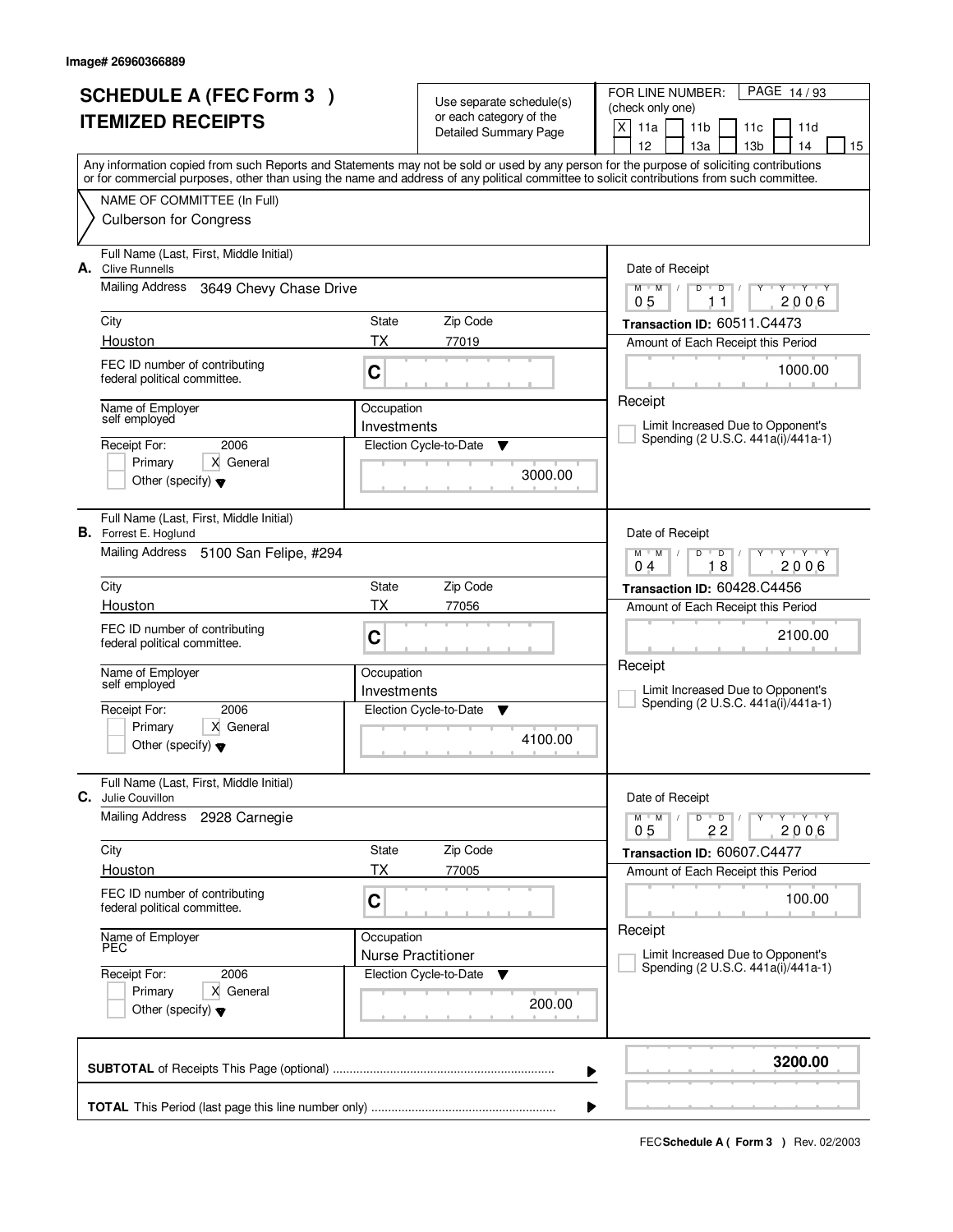|                          | <b>SCHEDULE A (FEC Form 3)</b>                                     |                                         | Use separate schedule(s)     | FOR LINE NUMBER:<br>PAGE 15/93                                                                                                             |
|--------------------------|--------------------------------------------------------------------|-----------------------------------------|------------------------------|--------------------------------------------------------------------------------------------------------------------------------------------|
| <b>ITEMIZED RECEIPTS</b> |                                                                    |                                         | or each category of the      | (check only one)                                                                                                                           |
|                          |                                                                    |                                         | <b>Detailed Summary Page</b> | X<br>11a<br>11 <sub>b</sub><br>11d<br>11c<br>12<br>13 <sub>b</sub><br>13a<br>14<br>15                                                      |
|                          |                                                                    |                                         |                              | Any information copied from such Reports and Statements may not be sold or used by any person for the purpose of soliciting contributions  |
|                          |                                                                    |                                         |                              | or for commercial purposes, other than using the name and address of any political committee to solicit contributions from such committee. |
|                          | NAME OF COMMITTEE (In Full)                                        |                                         |                              |                                                                                                                                            |
|                          | <b>Culberson for Congress</b>                                      |                                         |                              |                                                                                                                                            |
|                          | Full Name (Last, First, Middle Initial)                            |                                         |                              |                                                                                                                                            |
| А.                       | Julie Couvillon<br>Mailing Address<br>2928 Carnegie                |                                         |                              | Date of Receipt<br>$\overline{Y}$ $\overline{Y}$ $\overline{Y}$<br>$M$ <sup>U</sup><br>M<br>$\sqrt{2}$<br>D<br>$\overline{D}$<br>Y         |
|                          |                                                                    |                                         |                              | 29<br>2006<br>06                                                                                                                           |
|                          | City                                                               | State                                   | Zip Code                     | Transaction ID: 60706.C4534                                                                                                                |
|                          | Houston                                                            | ТX                                      | 77005                        | Amount of Each Receipt this Period                                                                                                         |
|                          | FEC ID number of contributing<br>federal political committee.      | C                                       |                              | 100.00                                                                                                                                     |
|                          |                                                                    |                                         |                              | Receipt                                                                                                                                    |
|                          | Name of Employer<br>PEC                                            | Occupation<br><b>Nurse Practitioner</b> |                              | Limit Increased Due to Opponent's                                                                                                          |
|                          | 2006<br>Receipt For:                                               |                                         | Election Cycle-to-Date<br>▼  | Spending (2 U.S.C. 441a(i)/441a-1)                                                                                                         |
|                          | X General<br>Primary                                               |                                         |                              |                                                                                                                                            |
|                          | Other (specify) $\blacktriangledown$                               |                                         | 300.00                       |                                                                                                                                            |
|                          |                                                                    |                                         |                              |                                                                                                                                            |
|                          | Full Name (Last, First, Middle Initial)<br><b>B.</b> Patrick Moran |                                         |                              | Date of Receipt                                                                                                                            |
|                          | Mailing Address<br>753 Kuhlman                                     |                                         |                              | $M$ $M$ /<br>$\overline{D}$<br>$\mathbf{Y} \mathbf{Y}$<br>D<br>Y                                                                           |
|                          |                                                                    |                                         |                              | 0 <sub>5</sub><br>23<br>2006                                                                                                               |
|                          | City<br>Houston                                                    | State<br>TX                             | Zip Code<br>77024            | Transaction ID: 60607.C4486                                                                                                                |
|                          |                                                                    |                                         |                              | Amount of Each Receipt this Period                                                                                                         |
|                          | FEC ID number of contributing<br>federal political committee.      | C                                       |                              | 2200.00                                                                                                                                    |
|                          | Name of Employer                                                   | Occupation                              |                              | Receipt                                                                                                                                    |
|                          | Moran Resources Co.                                                | President                               |                              | Limit Increased Due to Opponent's                                                                                                          |
|                          | Receipt For:<br>2006                                               |                                         | Election Cycle-to-Date<br>▼  | Spending (2 U.S.C. 441a(i)/441a-1)                                                                                                         |
|                          | Primary<br>X General                                               |                                         | 4100.00                      |                                                                                                                                            |
|                          | Other (specify) $\blacktriangledown$                               |                                         |                              |                                                                                                                                            |
|                          | Full Name (Last, First, Middle Initial)                            |                                         |                              |                                                                                                                                            |
| C.                       | Fred S. Zeidman                                                    |                                         |                              | Date of Receipt                                                                                                                            |
|                          | <b>Mailing Address</b><br>2104 Chilton Road                        |                                         |                              | $D$ $D$<br>$M$ $M$ $/$<br>$Y + Y + Y$<br>$\prime$<br>2006<br>04<br>06                                                                      |
|                          | City                                                               | State                                   | Zip Code                     | Transaction ID: 60406.C4408                                                                                                                |
|                          | Houston                                                            | ТX                                      | 77019                        | Amount of Each Receipt this Period                                                                                                         |
|                          | FEC ID number of contributing                                      | C                                       |                              | 2000.00                                                                                                                                    |
|                          | federal political committee.                                       |                                         |                              |                                                                                                                                            |
|                          | Name of Employer<br>self employed                                  | Occupation                              |                              | Receipt                                                                                                                                    |
|                          |                                                                    | Investments                             |                              | Limit Increased Due to Opponent's<br>Spending (2 U.S.C. 441a(i)/441a-1)                                                                    |
|                          | 2006<br>Receipt For:<br>Primary<br>X General                       |                                         | Election Cycle-to-Date<br>v  |                                                                                                                                            |
|                          | Other (specify) $\blacktriangledown$                               |                                         | 4000.00                      |                                                                                                                                            |
|                          |                                                                    |                                         |                              |                                                                                                                                            |
|                          |                                                                    |                                         |                              | 4300.00                                                                                                                                    |
|                          |                                                                    |                                         |                              | ▶                                                                                                                                          |
|                          |                                                                    |                                         |                              |                                                                                                                                            |
|                          |                                                                    |                                         |                              |                                                                                                                                            |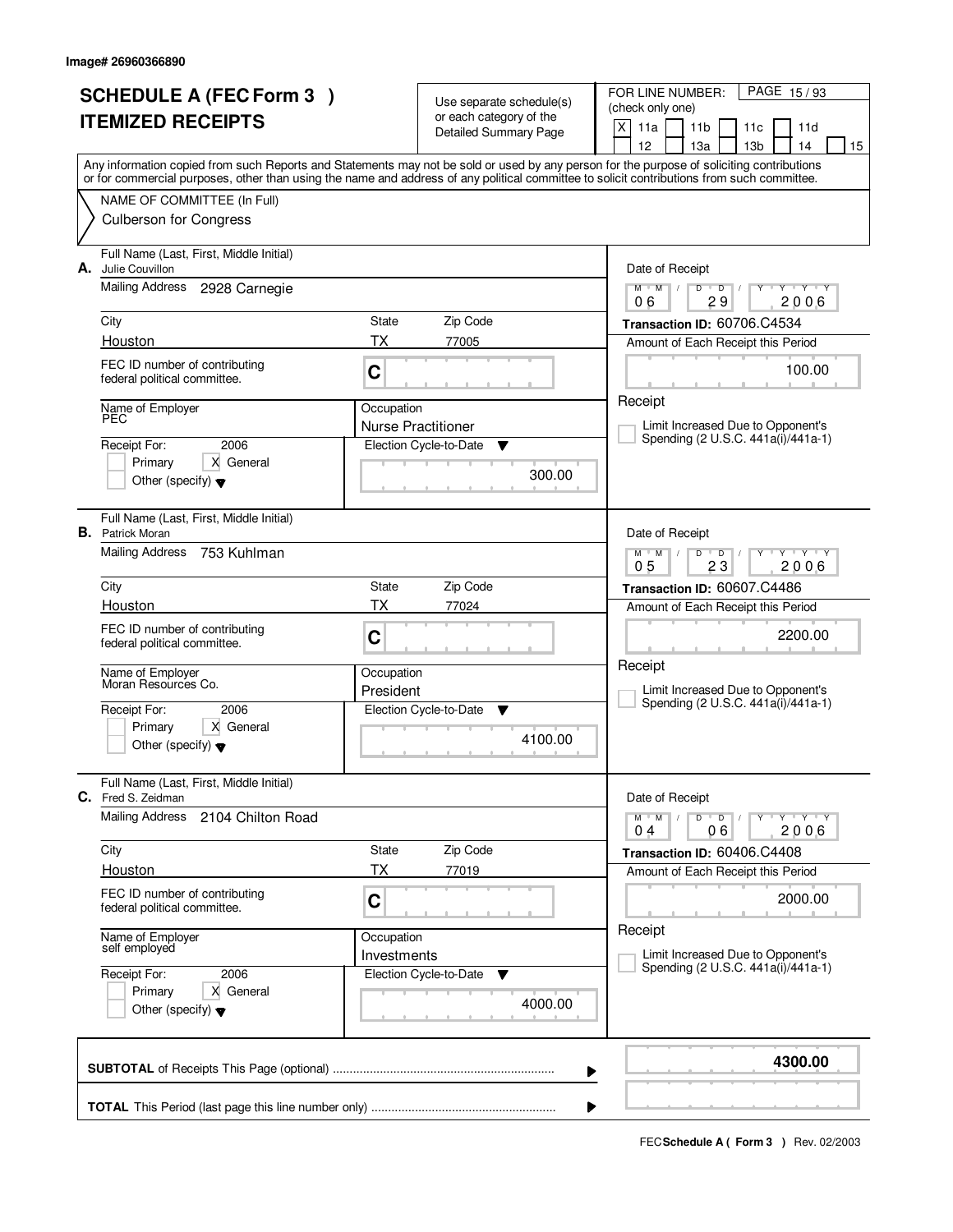| <b>SCHEDULE A (FEC Form 3)</b><br><b>ITEMIZED RECEIPTS</b> |                                                                   |                         | Use separate schedule(s)<br>or each category of the | FOR LINE NUMBER:<br>PAGE 16/93<br>(check only one)<br>X<br>11a<br>11 <sub>b</sub><br>11d<br>11c                                                                                                                                                                                         |  |  |  |
|------------------------------------------------------------|-------------------------------------------------------------------|-------------------------|-----------------------------------------------------|-----------------------------------------------------------------------------------------------------------------------------------------------------------------------------------------------------------------------------------------------------------------------------------------|--|--|--|
|                                                            |                                                                   |                         | Detailed Summary Page                               | 12<br>13 <sub>b</sub><br>13a<br>14<br>15                                                                                                                                                                                                                                                |  |  |  |
|                                                            |                                                                   |                         |                                                     | Any information copied from such Reports and Statements may not be sold or used by any person for the purpose of soliciting contributions<br>or for commercial purposes, other than using the name and address of any political committee to solicit contributions from such committee. |  |  |  |
|                                                            | NAME OF COMMITTEE (In Full)                                       |                         |                                                     |                                                                                                                                                                                                                                                                                         |  |  |  |
|                                                            | <b>Culberson for Congress</b>                                     |                         |                                                     |                                                                                                                                                                                                                                                                                         |  |  |  |
| А.                                                         | Full Name (Last, First, Middle Initial)<br><b>Henry Kelly</b>     |                         |                                                     | Date of Receipt                                                                                                                                                                                                                                                                         |  |  |  |
|                                                            | <b>Mailing Address</b><br>3121 Buffalo Speedway                   |                         |                                                     | $Y + Y + Y$<br>$M$ $M$ /<br>D<br>$\overline{D}$<br>06<br>2006<br>04                                                                                                                                                                                                                     |  |  |  |
|                                                            | City                                                              | State                   | Zip Code                                            | Transaction ID: 60406.C4415                                                                                                                                                                                                                                                             |  |  |  |
|                                                            | Houston                                                           | <b>TX</b>               | 77098                                               | Amount of Each Receipt this Period                                                                                                                                                                                                                                                      |  |  |  |
|                                                            | FEC ID number of contributing<br>federal political committee.     | C                       |                                                     | 500.00                                                                                                                                                                                                                                                                                  |  |  |  |
|                                                            | Name of Employer<br>Austin Industries                             | Occupation<br>President |                                                     | Receipt<br>Limit Increased Due to Opponent's                                                                                                                                                                                                                                            |  |  |  |
|                                                            | Receipt For:<br>2006                                              |                         | Election Cycle-to-Date<br>Y                         | Spending (2 U.S.C. 441a(i)/441a-1)                                                                                                                                                                                                                                                      |  |  |  |
|                                                            | X General<br>Primary                                              |                         |                                                     |                                                                                                                                                                                                                                                                                         |  |  |  |
|                                                            | Other (specify) $\blacktriangledown$                              |                         | 500.00                                              |                                                                                                                                                                                                                                                                                         |  |  |  |
|                                                            | Full Name (Last, First, Middle Initial)<br><b>B.</b> Dan Clinton  |                         |                                                     | Date of Receipt                                                                                                                                                                                                                                                                         |  |  |  |
|                                                            | Mailing Address<br>12410 Boheme                                   |                         |                                                     | $Y$ $Y$ $Y$<br>$M$ $M$ /<br>D<br>$\overline{D}$<br>06<br>2006<br>04                                                                                                                                                                                                                     |  |  |  |
|                                                            | City                                                              | State                   | Zip Code                                            | Transaction ID: 60406.C4406                                                                                                                                                                                                                                                             |  |  |  |
|                                                            | Houston                                                           | TX                      | 77024-4930                                          | Amount of Each Receipt this Period                                                                                                                                                                                                                                                      |  |  |  |
|                                                            | FEC ID number of contributing<br>federal political committee.     | C                       |                                                     | 2000.00                                                                                                                                                                                                                                                                                 |  |  |  |
|                                                            | Name of Employer<br>N/A                                           | Occupation              |                                                     | Receipt                                                                                                                                                                                                                                                                                 |  |  |  |
|                                                            | Receipt For:<br>2006                                              | retired                 | Election Cycle-to-Date<br>- V                       | Limit Increased Due to Opponent's<br>Spending (2 U.S.C. 441a(i)/441a-1)                                                                                                                                                                                                                 |  |  |  |
|                                                            | Primary<br>X General                                              |                         |                                                     |                                                                                                                                                                                                                                                                                         |  |  |  |
|                                                            | Other (specify) $\blacktriangledown$                              |                         | 3200.00                                             |                                                                                                                                                                                                                                                                                         |  |  |  |
| С.                                                         | Full Name (Last, First, Middle Initial)<br><b>Harriet Latimer</b> |                         |                                                     | Date of Receipt                                                                                                                                                                                                                                                                         |  |  |  |
|                                                            | Mailing Address<br>9 Bash Place                                   |                         |                                                     | $M$ $M$ $M$<br>D<br>$\overline{D}$<br>$Y + Y + Y$<br>2006<br>04<br>11                                                                                                                                                                                                                   |  |  |  |
|                                                            | City                                                              | State                   | Zip Code                                            | Transaction ID: 60412.C4428                                                                                                                                                                                                                                                             |  |  |  |
|                                                            | Houston                                                           | ТX                      | 77027                                               | Amount of Each Receipt this Period                                                                                                                                                                                                                                                      |  |  |  |
|                                                            | FEC ID number of contributing<br>federal political committee.     | C                       |                                                     | 400.00                                                                                                                                                                                                                                                                                  |  |  |  |
|                                                            | Name of Employer<br>self employed                                 | Occupation              |                                                     | Receipt                                                                                                                                                                                                                                                                                 |  |  |  |
|                                                            | Receipt For:<br>2006                                              | consultant              | Election Cycle-to-Date<br>v                         | Limit Increased Due to Opponent's<br>Spending (2 U.S.C. 441a(i)/441a-1)                                                                                                                                                                                                                 |  |  |  |
|                                                            | Primary<br>X General                                              |                         |                                                     |                                                                                                                                                                                                                                                                                         |  |  |  |
|                                                            | Other (specify) $\blacktriangledown$                              |                         | 400.00                                              |                                                                                                                                                                                                                                                                                         |  |  |  |
|                                                            |                                                                   |                         |                                                     | 2900.00<br>▶                                                                                                                                                                                                                                                                            |  |  |  |
|                                                            |                                                                   |                         |                                                     |                                                                                                                                                                                                                                                                                         |  |  |  |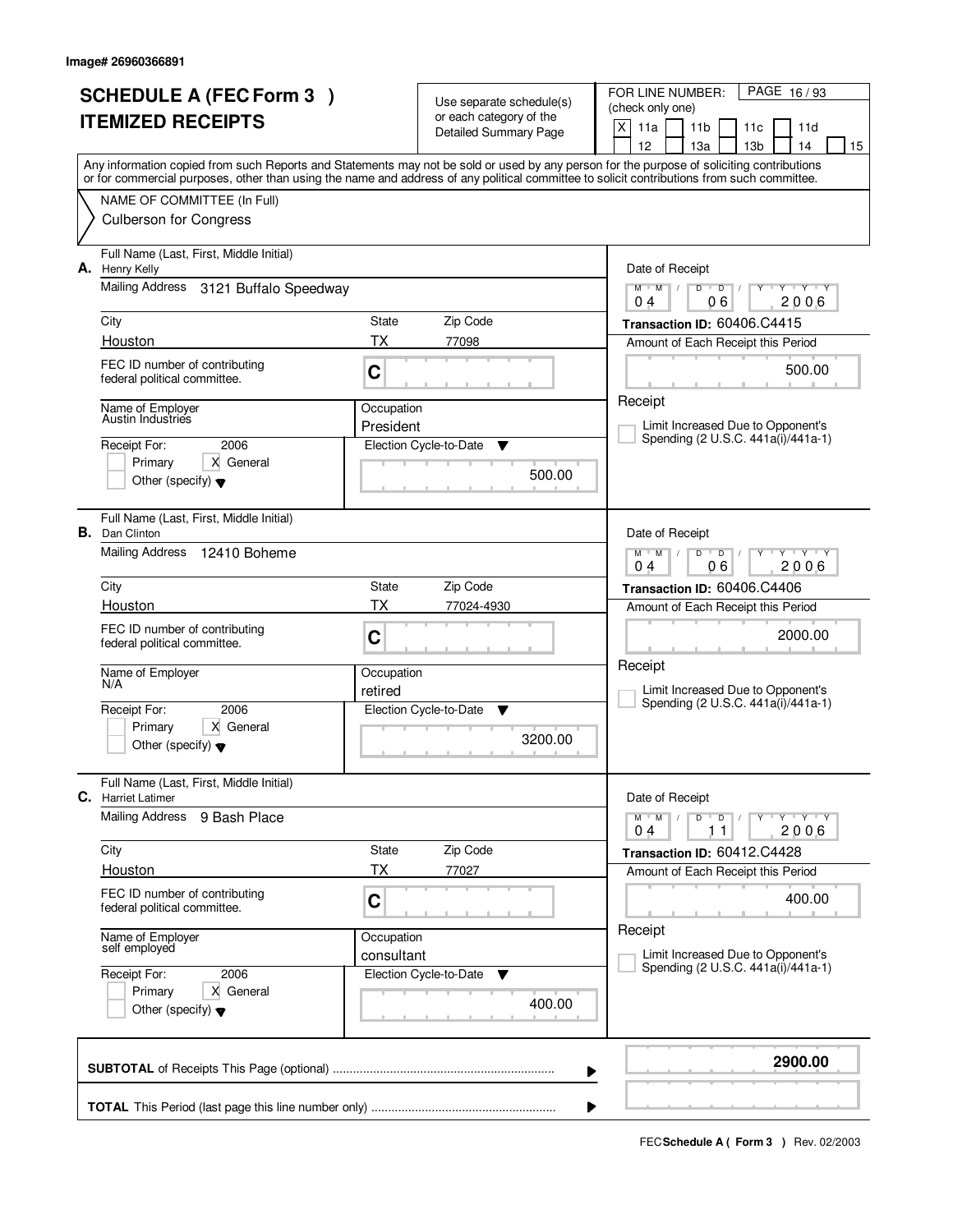| <b>SCHEDULE A (FEC Form 3)</b>                                                                                                                                                                                                                                                          |                |                                                     | FOR LINE NUMBER:<br>PAGE 17/93                                          |  |  |
|-----------------------------------------------------------------------------------------------------------------------------------------------------------------------------------------------------------------------------------------------------------------------------------------|----------------|-----------------------------------------------------|-------------------------------------------------------------------------|--|--|
|                                                                                                                                                                                                                                                                                         |                | Use separate schedule(s)<br>or each category of the | (check only one)                                                        |  |  |
| <b>ITEMIZED RECEIPTS</b>                                                                                                                                                                                                                                                                |                | <b>Detailed Summary Page</b>                        | X<br>11a<br>11 <sub>b</sub><br>11d<br>11c                               |  |  |
|                                                                                                                                                                                                                                                                                         |                |                                                     | 12<br>13 <sub>b</sub><br>13a<br>14<br>15                                |  |  |
| Any information copied from such Reports and Statements may not be sold or used by any person for the purpose of soliciting contributions<br>or for commercial purposes, other than using the name and address of any political committee to solicit contributions from such committee. |                |                                                     |                                                                         |  |  |
|                                                                                                                                                                                                                                                                                         |                |                                                     |                                                                         |  |  |
| NAME OF COMMITTEE (In Full)                                                                                                                                                                                                                                                             |                |                                                     |                                                                         |  |  |
| <b>Culberson for Congress</b>                                                                                                                                                                                                                                                           |                |                                                     |                                                                         |  |  |
| Full Name (Last, First, Middle Initial)                                                                                                                                                                                                                                                 |                |                                                     |                                                                         |  |  |
| А.<br>Teresa Ong Lee                                                                                                                                                                                                                                                                    |                |                                                     | Date of Receipt                                                         |  |  |
| <b>Mailing Address</b><br>11718 Longleaf                                                                                                                                                                                                                                                |                |                                                     | $Y - Y - Y$<br>$M$ $M$ /<br>D<br>$\overline{D}$<br>2006<br>04<br>11     |  |  |
| City                                                                                                                                                                                                                                                                                    | State          | Zip Code                                            |                                                                         |  |  |
| Houston                                                                                                                                                                                                                                                                                 | <b>TX</b>      | 77024                                               | Transaction ID: 60412.C4426                                             |  |  |
|                                                                                                                                                                                                                                                                                         |                |                                                     | Amount of Each Receipt this Period                                      |  |  |
| FEC ID number of contributing<br>federal political committee.                                                                                                                                                                                                                           | C              |                                                     | 1000.00                                                                 |  |  |
|                                                                                                                                                                                                                                                                                         |                |                                                     | Receipt                                                                 |  |  |
| Name of Employer<br>self employed                                                                                                                                                                                                                                                       | Occupation     |                                                     |                                                                         |  |  |
|                                                                                                                                                                                                                                                                                         | <b>CPA</b>     |                                                     | Limit Increased Due to Opponent's<br>Spending (2 U.S.C. 441a(i)/441a-1) |  |  |
| 2006<br>Receipt For:<br>X General                                                                                                                                                                                                                                                       |                | Election Cycle-to-Date<br>Y                         |                                                                         |  |  |
| Primary<br>Other (specify) $\blacktriangledown$                                                                                                                                                                                                                                         |                | 3250.00                                             |                                                                         |  |  |
|                                                                                                                                                                                                                                                                                         |                |                                                     |                                                                         |  |  |
| Full Name (Last, First, Middle Initial)                                                                                                                                                                                                                                                 |                |                                                     |                                                                         |  |  |
| <b>B.</b> Champion Traylor, III                                                                                                                                                                                                                                                         |                |                                                     | Date of Receipt                                                         |  |  |
| Mailing Address 2621 Joanel                                                                                                                                                                                                                                                             |                |                                                     | $Y$ $Y$ $Y$<br>$M$ $M$ /<br>D<br>$\overline{D}$                         |  |  |
|                                                                                                                                                                                                                                                                                         |                |                                                     | 25<br>2006<br>04                                                        |  |  |
| City                                                                                                                                                                                                                                                                                    | State          | Zip Code                                            | Transaction ID: 60428.C4465                                             |  |  |
| Houston                                                                                                                                                                                                                                                                                 | TX             | 77027                                               | Amount of Each Receipt this Period                                      |  |  |
| FEC ID number of contributing<br>federal political committee.                                                                                                                                                                                                                           | C              |                                                     | 500.00                                                                  |  |  |
|                                                                                                                                                                                                                                                                                         |                |                                                     |                                                                         |  |  |
| Name of Employer<br>self employed                                                                                                                                                                                                                                                       | Occupation     |                                                     | Receipt                                                                 |  |  |
|                                                                                                                                                                                                                                                                                         | Investments    |                                                     | Limit Increased Due to Opponent's<br>Spending (2 U.S.C. 441a(i)/441a-1) |  |  |
| Receipt For:<br>2006                                                                                                                                                                                                                                                                    |                | Election Cycle-to-Date<br>- V                       |                                                                         |  |  |
| Primary<br>X General<br>Other (specify) $\blacktriangledown$                                                                                                                                                                                                                            |                | 500.00                                              |                                                                         |  |  |
|                                                                                                                                                                                                                                                                                         |                |                                                     |                                                                         |  |  |
| Full Name (Last, First, Middle Initial)                                                                                                                                                                                                                                                 |                |                                                     |                                                                         |  |  |
| С.<br>Samuel Hathorn                                                                                                                                                                                                                                                                    |                |                                                     | Date of Receipt                                                         |  |  |
| <b>Mailing Address</b><br>19819 Skycountry Lane                                                                                                                                                                                                                                         |                |                                                     | $M$ $M$ $M$<br>D<br>$\overline{D}$<br>$Y + Y + Y$                       |  |  |
|                                                                                                                                                                                                                                                                                         |                |                                                     | 2006<br>04<br>11                                                        |  |  |
| City                                                                                                                                                                                                                                                                                    | State          | Zip Code                                            | Transaction ID: 60412.C4424                                             |  |  |
| Houston                                                                                                                                                                                                                                                                                 | ТX             | 77094-3017                                          | Amount of Each Receipt this Period                                      |  |  |
| FEC ID number of contributing<br>federal political committee.                                                                                                                                                                                                                           | C              |                                                     | 2000.00                                                                 |  |  |
|                                                                                                                                                                                                                                                                                         |                |                                                     |                                                                         |  |  |
| Name of Employer<br>Trendmaker Homes                                                                                                                                                                                                                                                    | Occupation     |                                                     | Receipt                                                                 |  |  |
|                                                                                                                                                                                                                                                                                         | <b>Builder</b> |                                                     | Limit Increased Due to Opponent's<br>Spending (2 U.S.C. 441a(i)/441a-1) |  |  |
| Receipt For:<br>2006                                                                                                                                                                                                                                                                    |                | Election Cycle-to-Date<br>v                         |                                                                         |  |  |
| Primary<br>X General                                                                                                                                                                                                                                                                    |                | 4000.00                                             |                                                                         |  |  |
| Other (specify) $\blacktriangledown$                                                                                                                                                                                                                                                    |                |                                                     |                                                                         |  |  |
|                                                                                                                                                                                                                                                                                         |                |                                                     |                                                                         |  |  |
|                                                                                                                                                                                                                                                                                         |                |                                                     | 3500.00                                                                 |  |  |
|                                                                                                                                                                                                                                                                                         |                |                                                     | ▶                                                                       |  |  |
|                                                                                                                                                                                                                                                                                         |                |                                                     |                                                                         |  |  |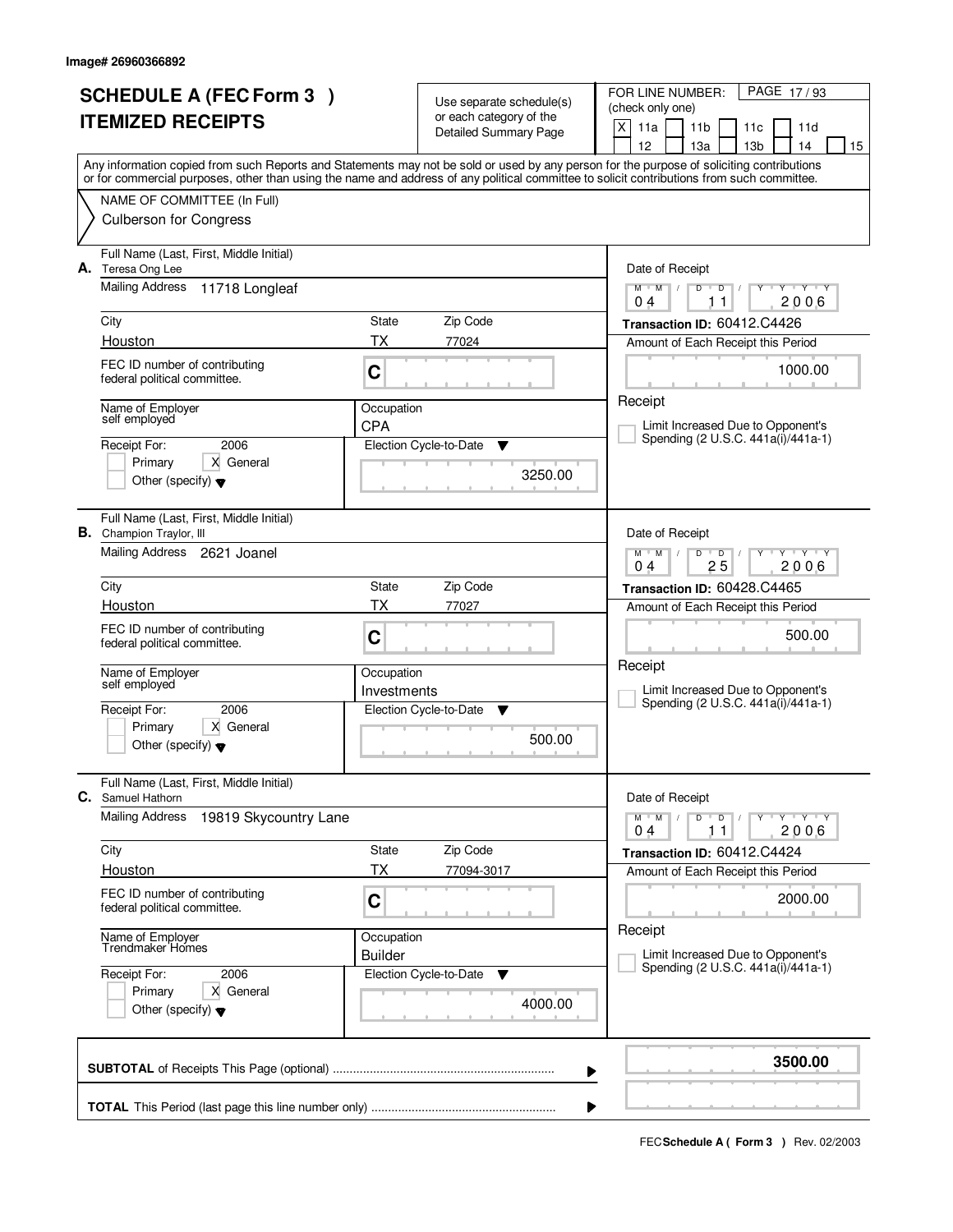|                          | <b>SCHEDULE A (FEC Form 3)</b>                                    |                 |                                                     | FOR LINE NUMBER:<br>PAGE 18/93                                                                                                                                                        |  |  |
|--------------------------|-------------------------------------------------------------------|-----------------|-----------------------------------------------------|---------------------------------------------------------------------------------------------------------------------------------------------------------------------------------------|--|--|
| <b>ITEMIZED RECEIPTS</b> |                                                                   |                 | Use separate schedule(s)<br>or each category of the | (check only one)                                                                                                                                                                      |  |  |
|                          |                                                                   |                 | Detailed Summary Page                               | X<br>11a<br>11 <sub>b</sub><br>11d<br>11c                                                                                                                                             |  |  |
|                          |                                                                   |                 |                                                     | 12<br>13 <sub>b</sub><br>13a<br>14<br>15<br>Any information copied from such Reports and Statements may not be sold or used by any person for the purpose of soliciting contributions |  |  |
|                          |                                                                   |                 |                                                     | or for commercial purposes, other than using the name and address of any political committee to solicit contributions from such committee.                                            |  |  |
|                          | NAME OF COMMITTEE (In Full)                                       |                 |                                                     |                                                                                                                                                                                       |  |  |
|                          | <b>Culberson for Congress</b>                                     |                 |                                                     |                                                                                                                                                                                       |  |  |
|                          | Full Name (Last, First, Middle Initial)<br>A. Cynthia Gentry      |                 |                                                     | Date of Receipt                                                                                                                                                                       |  |  |
|                          | Mailing Address<br>1 Pine Tree Lane                               |                 |                                                     | $Y + Y + Y$<br>$M$ $M$ /<br>D<br>$\overline{D}$<br>25<br>2006<br>04                                                                                                                   |  |  |
|                          | City                                                              | State           | Zip Code                                            | Transaction ID: 60428.C4460                                                                                                                                                           |  |  |
|                          | Houston                                                           | <b>TX</b>       | 77024                                               | Amount of Each Receipt this Period                                                                                                                                                    |  |  |
|                          | FEC ID number of contributing<br>federal political committee.     | C               |                                                     | 1000.00                                                                                                                                                                               |  |  |
|                          | Name of Employer                                                  | Occupation      |                                                     | Receipt                                                                                                                                                                               |  |  |
|                          | N/A                                                               | Homemaker       |                                                     | Limit Increased Due to Opponent's<br>Spending (2 U.S.C. 441a(i)/441a-1)                                                                                                               |  |  |
|                          | 2006<br>Receipt For:                                              |                 | Election Cycle-to-Date<br>Y                         |                                                                                                                                                                                       |  |  |
|                          | X General<br>Primary<br>Other (specify) $\blacktriangledown$      |                 | 1000.00                                             |                                                                                                                                                                                       |  |  |
|                          |                                                                   |                 |                                                     |                                                                                                                                                                                       |  |  |
|                          | Full Name (Last, First, Middle Initial)<br><b>B.</b> Ramsay Elder |                 |                                                     | Date of Receipt                                                                                                                                                                       |  |  |
|                          | Mailing Address<br>2821 Tangley Street                            |                 |                                                     | $Y$ $Y$ $Y$<br>$M$ $M$ /<br>D<br>$\overline{D}$<br>06<br>2006<br>04                                                                                                                   |  |  |
|                          | City                                                              | State           | Zip Code                                            | Transaction ID: 60406.C4414                                                                                                                                                           |  |  |
|                          | Houston                                                           | TX              | 77005-2351                                          | Amount of Each Receipt this Period                                                                                                                                                    |  |  |
|                          | FEC ID number of contributing                                     |                 |                                                     |                                                                                                                                                                                       |  |  |
|                          | federal political committee.                                      | C               |                                                     | 200.00                                                                                                                                                                                |  |  |
|                          | Name of Employer                                                  | Occupation      |                                                     | Receipt                                                                                                                                                                               |  |  |
|                          | self employed                                                     | <b>CPA</b>      |                                                     | Limit Increased Due to Opponent's                                                                                                                                                     |  |  |
|                          | Receipt For:<br>2006                                              |                 | Election Cycle-to-Date<br>- V                       | Spending (2 U.S.C. 441a(i)/441a-1)                                                                                                                                                    |  |  |
|                          | Primary<br>X General                                              |                 |                                                     |                                                                                                                                                                                       |  |  |
|                          | Other (specify) $\blacktriangledown$                              |                 | 300.00                                              |                                                                                                                                                                                       |  |  |
|                          | Full Name (Last, First, Middle Initial)<br>C. Paul Cavicchi       |                 |                                                     | Date of Receipt                                                                                                                                                                       |  |  |
|                          | Mailing Address<br>12510 Pebble Way Court                         |                 |                                                     | $M$ $M$ $M$<br>D<br>$\overline{D}$<br>$Y + Y + Y$<br>06<br>2006<br>04                                                                                                                 |  |  |
|                          | City                                                              | State           | Zip Code                                            | Transaction ID: 60406.C4410                                                                                                                                                           |  |  |
|                          | Houston                                                           | ТX              | 77041                                               | Amount of Each Receipt this Period                                                                                                                                                    |  |  |
|                          | FEC ID number of contributing                                     | C               |                                                     | 2000.00                                                                                                                                                                               |  |  |
|                          | federal political committee.                                      |                 |                                                     |                                                                                                                                                                                       |  |  |
|                          | Name of Employer<br>Tractebel                                     | Occupation      |                                                     | Receipt                                                                                                                                                                               |  |  |
|                          |                                                                   | President & CEO |                                                     | Limit Increased Due to Opponent's<br>Spending (2 U.S.C. 441a(i)/441a-1)                                                                                                               |  |  |
|                          | 2006<br>Receipt For:<br>Primary<br>X General                      |                 | Election Cycle-to-Date<br>v                         |                                                                                                                                                                                       |  |  |
|                          | Other (specify) $\blacktriangledown$                              |                 | 3000.00                                             |                                                                                                                                                                                       |  |  |
|                          |                                                                   |                 |                                                     | 3200.00                                                                                                                                                                               |  |  |
|                          |                                                                   |                 |                                                     | ▶                                                                                                                                                                                     |  |  |
|                          |                                                                   |                 |                                                     |                                                                                                                                                                                       |  |  |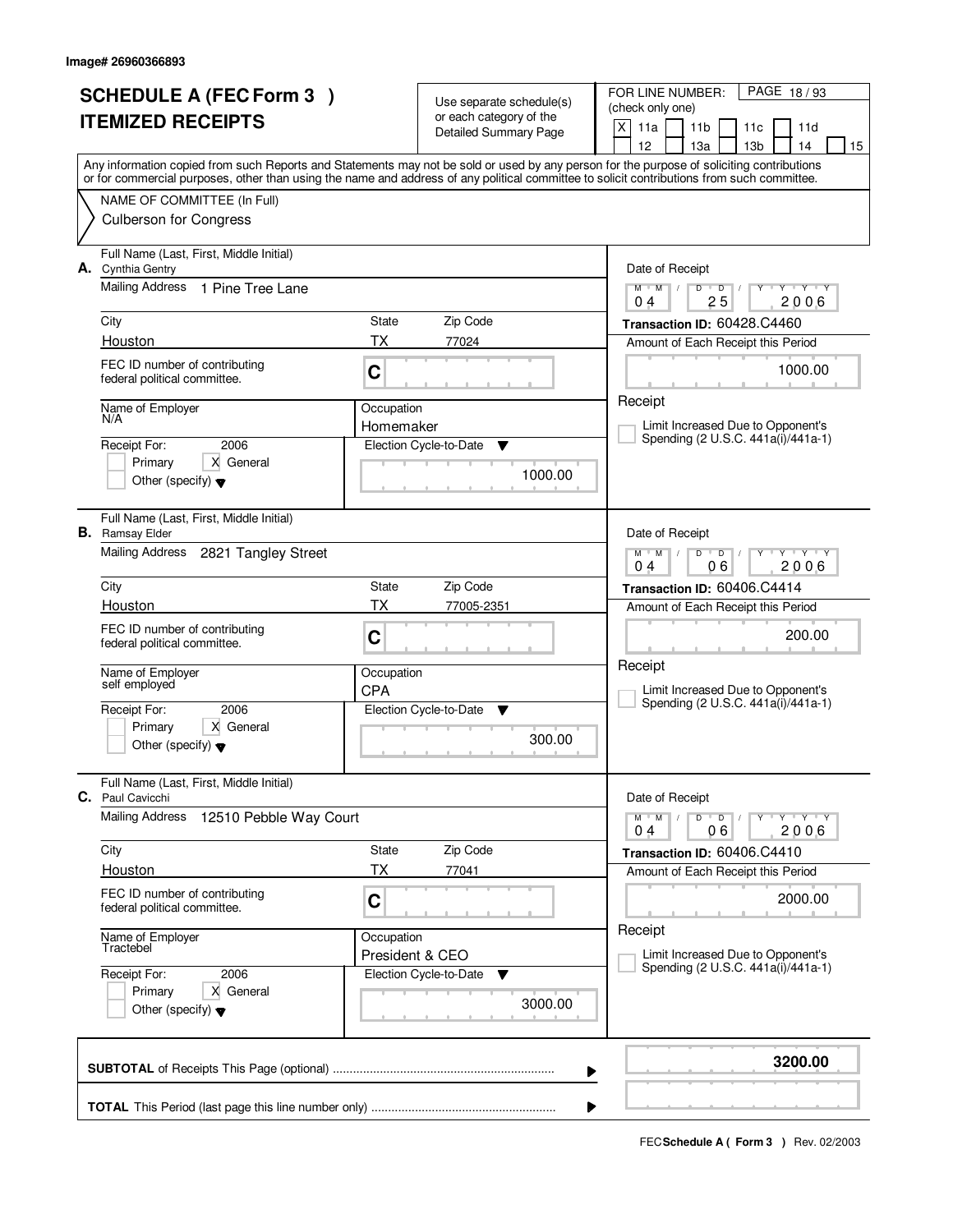| <b>SCHEDULE A (FEC Form 3)</b><br><b>ITEMIZED RECEIPTS</b> |                                                                                    |                         | Use separate schedule(s)<br>or each category of the<br><b>Detailed Summary Page</b> | PAGE 19/93<br>FOR LINE NUMBER:<br>(check only one)<br>X<br>11a<br>11 <sub>b</sub><br>11d<br>11c                                                                                                                                                                                                                                     |
|------------------------------------------------------------|------------------------------------------------------------------------------------|-------------------------|-------------------------------------------------------------------------------------|-------------------------------------------------------------------------------------------------------------------------------------------------------------------------------------------------------------------------------------------------------------------------------------------------------------------------------------|
|                                                            |                                                                                    |                         |                                                                                     | 12<br>13a<br>13 <sub>b</sub><br>14<br>15<br>Any information copied from such Reports and Statements may not be sold or used by any person for the purpose of soliciting contributions<br>or for commercial purposes, other than using the name and address of any political committee to solicit contributions from such committee. |
|                                                            | NAME OF COMMITTEE (In Full)<br><b>Culberson for Congress</b>                       |                         |                                                                                     |                                                                                                                                                                                                                                                                                                                                     |
| А.                                                         | Full Name (Last, First, Middle Initial)<br>Lewis Foxhall<br><b>Mailing Address</b> |                         |                                                                                     | Date of Receipt<br>$Y + Y + Y$                                                                                                                                                                                                                                                                                                      |
|                                                            | 3706 Harper<br>City                                                                | State                   | Zip Code                                                                            | $D$ $D$ $I$<br>$M$ $M$ /<br>Y<br>06<br>2006<br>0 <sub>4</sub><br>Transaction ID: 60406.C4423                                                                                                                                                                                                                                        |
|                                                            | Houston                                                                            | <b>TX</b>               | 77005                                                                               | Amount of Each Receipt this Period                                                                                                                                                                                                                                                                                                  |
|                                                            | FEC ID number of contributing<br>federal political committee.                      | C                       |                                                                                     | 250.00                                                                                                                                                                                                                                                                                                                              |
|                                                            | Name of Employer<br>M.D. Anderson                                                  | Occupation<br>Physician |                                                                                     | Receipt<br>Limit Increased Due to Opponent's                                                                                                                                                                                                                                                                                        |
|                                                            | 2006<br>Receipt For:                                                               |                         | Election Cycle-to-Date<br>▼                                                         | Spending (2 U.S.C. 441a(i)/441a-1)                                                                                                                                                                                                                                                                                                  |
|                                                            | Primary<br>X General<br>Other (specify) $\blacktriangledown$                       |                         | 250.00                                                                              |                                                                                                                                                                                                                                                                                                                                     |
|                                                            | Full Name (Last, First, Middle Initial)<br><b>B.</b> Stanislaw Burzynski           |                         |                                                                                     | Date of Receipt                                                                                                                                                                                                                                                                                                                     |
|                                                            | Mailing Address 20 West Rivercrest                                                 |                         |                                                                                     | <b>TY TY</b><br>$M$ $M$ /<br>D<br>$\overline{D}$<br>06<br>2006<br>04                                                                                                                                                                                                                                                                |
|                                                            | City                                                                               | State                   | Zip Code                                                                            | Transaction ID: 60406.C4418                                                                                                                                                                                                                                                                                                         |
|                                                            | Houston                                                                            | TX                      | 77042                                                                               | Amount of Each Receipt this Period                                                                                                                                                                                                                                                                                                  |
|                                                            | FEC ID number of contributing<br>federal political committee.                      | C                       |                                                                                     | 500.00<br>Receipt                                                                                                                                                                                                                                                                                                                   |
|                                                            | Name of Employer<br>self employed                                                  | Occupation<br>Physician |                                                                                     | Limit Increased Due to Opponent's                                                                                                                                                                                                                                                                                                   |
|                                                            | 2006<br>Receipt For:                                                               |                         | Election Cycle-to-Date<br>▼                                                         | Spending (2 U.S.C. 441a(i)/441a-1)                                                                                                                                                                                                                                                                                                  |
|                                                            | X General<br>Primary<br>Other (specify) $\blacktriangledown$                       |                         | 1500.00                                                                             |                                                                                                                                                                                                                                                                                                                                     |
| C.                                                         | Full Name (Last, First, Middle Initial)<br>Michael Cemo                            |                         |                                                                                     | Date of Receipt                                                                                                                                                                                                                                                                                                                     |
|                                                            | <b>Mailing Address</b><br>4015 Inverness                                           |                         |                                                                                     | $D$ $D$ $/$<br>$M$ $M$ /<br>Y Y Y Y<br>Υ<br>06<br>2006<br>04                                                                                                                                                                                                                                                                        |
|                                                            | City                                                                               | State                   | Zip Code                                                                            | Transaction ID: 60406.C4413                                                                                                                                                                                                                                                                                                         |
|                                                            | Houston                                                                            | ТX                      | 77019                                                                               | Amount of Each Receipt this Period                                                                                                                                                                                                                                                                                                  |
|                                                            | FEC ID number of contributing<br>federal political committee.                      | C                       |                                                                                     | 500.00<br>Receipt                                                                                                                                                                                                                                                                                                                   |
|                                                            | Name of Employer<br>N/A                                                            | Occupation<br>retired   |                                                                                     | Limit Increased Due to Opponent's                                                                                                                                                                                                                                                                                                   |
|                                                            | Receipt For:<br>2006                                                               |                         | Election Cycle-to-Date<br>v                                                         | Spending (2 U.S.C. 441a(i)/441a-1)                                                                                                                                                                                                                                                                                                  |
|                                                            | X General<br>Primary<br>Other (specify) $\blacktriangledown$                       |                         | 500.00                                                                              |                                                                                                                                                                                                                                                                                                                                     |
|                                                            |                                                                                    |                         |                                                                                     | 1250.00<br>▶                                                                                                                                                                                                                                                                                                                        |
|                                                            |                                                                                    |                         |                                                                                     |                                                                                                                                                                                                                                                                                                                                     |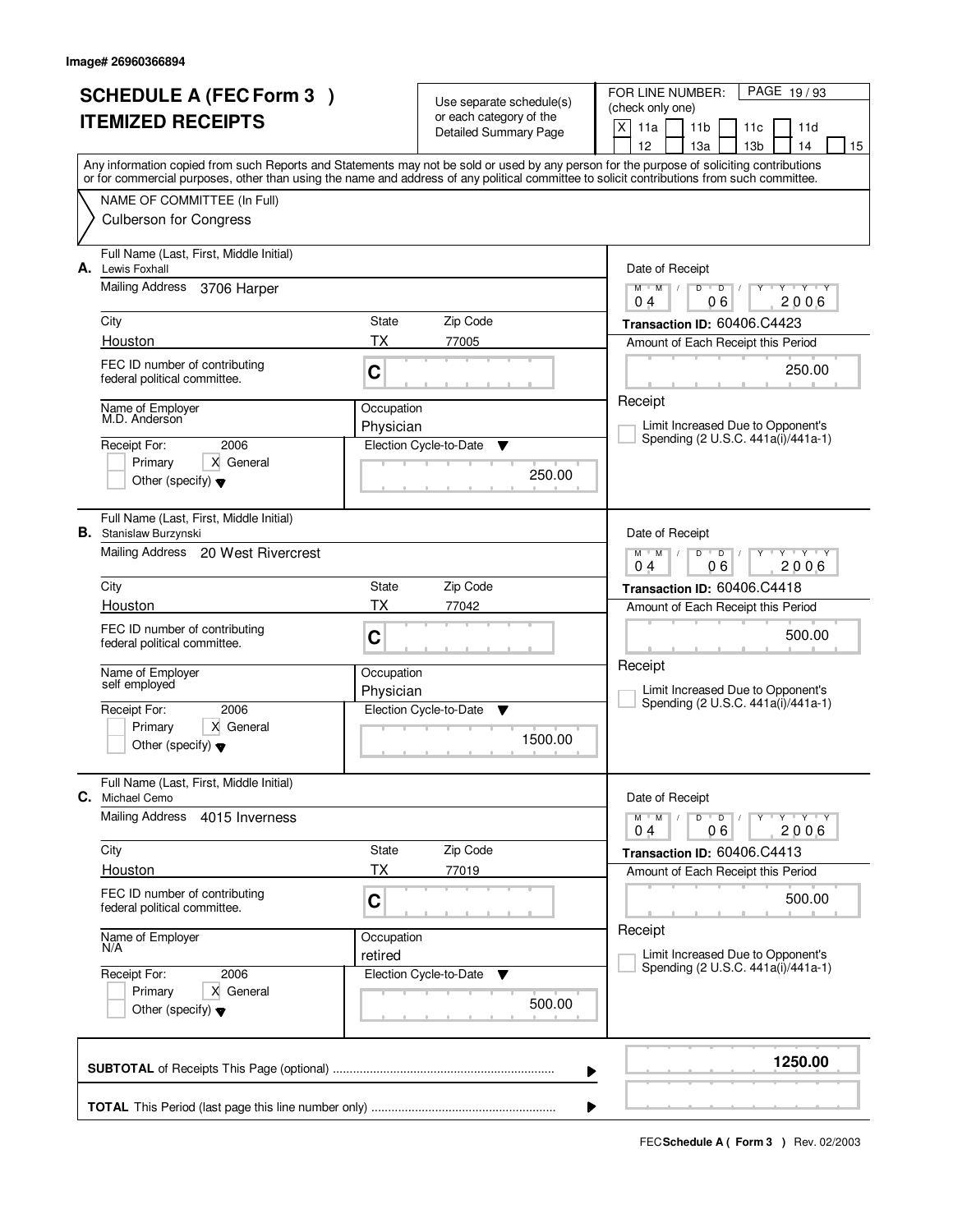| <b>SCHEDULE A (FEC Form 3)</b><br><b>ITEMIZED RECEIPTS</b>                                      |                                                                                                                                                                                                                                                                                                                                                |                                             | Use separate schedule(s)<br>or each category of the<br>Detailed Summary Page | PAGE 20 / 93<br>FOR LINE NUMBER:<br>(check only one)<br>$\times$<br>11a<br>11 <sub>b</sub><br>11d<br>11c<br>12<br>13a<br>13 <sub>b</sub><br>14<br>15                                                                                                                                    |
|-------------------------------------------------------------------------------------------------|------------------------------------------------------------------------------------------------------------------------------------------------------------------------------------------------------------------------------------------------------------------------------------------------------------------------------------------------|---------------------------------------------|------------------------------------------------------------------------------|-----------------------------------------------------------------------------------------------------------------------------------------------------------------------------------------------------------------------------------------------------------------------------------------|
|                                                                                                 | NAME OF COMMITTEE (In Full)<br><b>Culberson for Congress</b>                                                                                                                                                                                                                                                                                   |                                             |                                                                              | Any information copied from such Reports and Statements may not be sold or used by any person for the purpose of soliciting contributions<br>or for commercial purposes, other than using the name and address of any political committee to solicit contributions from such committee. |
| Joseph Mondello<br>А.<br>Mailing Address<br>City<br>Arlington<br>Loeffler Group<br>Receipt For: | Full Name (Last, First, Middle Initial)<br>2707 Grove Street<br>FEC ID number of contributing<br>federal political committee.<br>Name of Employer<br>2006                                                                                                                                                                                      | State<br>VA<br>C<br>Occupation<br>Attorney  | Zip Code<br>22202<br>Election Cycle-to-Date<br>▼                             | Date of Receipt<br>$M$ $M$ /<br>D<br>$\overline{D}$<br>Y Y Y Y<br>Ÿ<br>$\sqrt{ }$<br>27<br>2006<br>06<br>Transaction ID: 60705.C4514<br>Amount of Each Receipt this Period<br>500.00<br>Receipt<br>Limit Increased Due to Opponent's<br>Spending (2 U.S.C. 441a(i)/441a-1)              |
| <b>B.</b> Francine Trull<br>City<br>Middleburg<br>Receipt For:                                  | Primary<br>X General<br>Other (specify) $\blacktriangledown$<br>Full Name (Last, First, Middle Initial)<br>Mailing Address 23498 Sally Mill Road<br>FEC ID number of contributing<br>federal political committee.<br>Name of Employer<br><b>Policy Directions Inc.</b><br>2006<br>Primary<br>X General<br>Other (specify) $\blacktriangledown$ | State<br>VA<br>C<br>Occupation<br>President | 2500.00<br>Zip Code<br>20117<br>Election Cycle-to-Date<br>▼<br>1500.00       | Date of Receipt<br>$Y - Y - Y$<br>$M$ $M$ /<br>D<br>D<br>16<br>0 <sub>5</sub><br>2006<br>Transaction ID: 60607.C4474<br>Amount of Each Receipt this Period<br>500.00<br>Receipt<br>Limit Increased Due to Opponent's<br>Spending (2 U.S.C. 441a(i)/441a-1)                              |
| С.<br>Francis Johnson<br><b>Mailing Address</b><br>City<br>Houston<br>Receipt For:              | Full Name (Last, First, Middle Initial)<br>12331 Tunbridge<br>FEC ID number of contributing<br>federal political committee.<br>Name of Employer<br>N/A<br>2006<br>X General<br>Primary<br>Other (specify) $\blacktriangledown$                                                                                                                 | State<br>ТX<br>C<br>Occupation<br>retired   | Zip Code<br>77024<br>Election Cycle-to-Date<br>v<br>200.00                   | Date of Receipt<br>$D$ $D$<br>$M$ $M$ $/$<br>$Y \rightarrow Y \rightarrow Y$<br>0 <sub>4</sub><br>2006<br>06<br>Transaction ID: 60406.C4421<br>Amount of Each Receipt this Period<br>200.00<br>Receipt<br>Limit Increased Due to Opponent's<br>Spending (2 U.S.C. 441a(i)/441a-1)       |
|                                                                                                 |                                                                                                                                                                                                                                                                                                                                                |                                             |                                                                              | 1200.00<br>▶<br>₽                                                                                                                                                                                                                                                                       |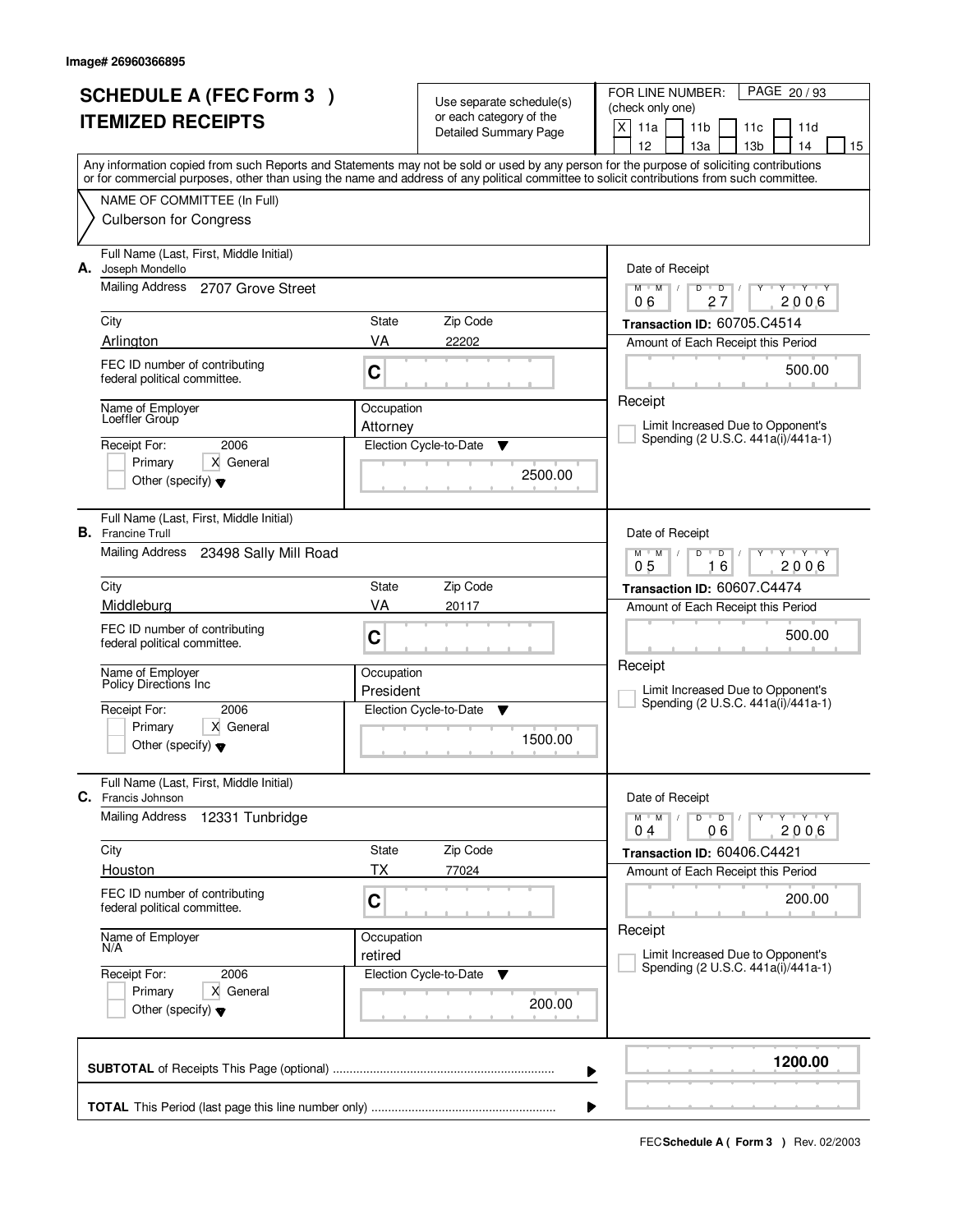| <b>SCHEDULE A (FEC Form 3)</b><br><b>ITEMIZED RECEIPTS</b> |                                                                                                                                            |            | Use separate schedule(s)<br>or each category of the<br>Detailed Summary Page | PAGE 21/93<br>FOR LINE NUMBER:<br>(check only one)<br>$\times$<br>11a<br>11 <sub>b</sub><br>11d<br>11c<br>12<br>13a<br>13 <sub>b</sub><br>14<br>15 |
|------------------------------------------------------------|--------------------------------------------------------------------------------------------------------------------------------------------|------------|------------------------------------------------------------------------------|----------------------------------------------------------------------------------------------------------------------------------------------------|
|                                                            | or for commercial purposes, other than using the name and address of any political committee to solicit contributions from such committee. |            |                                                                              | Any information copied from such Reports and Statements may not be sold or used by any person for the purpose of soliciting contributions          |
|                                                            | NAME OF COMMITTEE (In Full)                                                                                                                |            |                                                                              |                                                                                                                                                    |
|                                                            | <b>Culberson for Congress</b>                                                                                                              |            |                                                                              |                                                                                                                                                    |
| А.                                                         | Full Name (Last, First, Middle Initial)<br>Dan Moody                                                                                       |            |                                                                              | Date of Receipt                                                                                                                                    |
|                                                            | <b>Mailing Address</b><br>Moody Rambin Investments<br>3003 West Alabama                                                                    |            |                                                                              | $M$ $M$ /<br>$\mathsf D$<br>$\overline{D}$<br>Y Y Y Y<br>Ÿ<br>25<br>2006<br>04                                                                     |
|                                                            | City                                                                                                                                       | State      | Zip Code                                                                     | Transaction ID: 60428.C4459                                                                                                                        |
|                                                            | Houston                                                                                                                                    | <b>TX</b>  | 77098                                                                        | Amount of Each Receipt this Period                                                                                                                 |
|                                                            | FEC ID number of contributing<br>federal political committee.                                                                              | C          |                                                                              | 500.00                                                                                                                                             |
|                                                            | Name of Employer                                                                                                                           | Occupation |                                                                              | Receipt                                                                                                                                            |
|                                                            | Moody Rambin Interests                                                                                                                     | Principal  |                                                                              | Limit Increased Due to Opponent's<br>Spending (2 U.S.C. 441a(i)/441a-1)                                                                            |
|                                                            | Receipt For:<br>2006                                                                                                                       |            | Election Cycle-to-Date<br>▼                                                  |                                                                                                                                                    |
|                                                            | Primary<br>X General<br>Other (specify) $\blacktriangledown$                                                                               |            | 500.00                                                                       |                                                                                                                                                    |
|                                                            | Full Name (Last, First, Middle Initial)<br><b>B.</b> Frank Oidtmann                                                                        |            |                                                                              | Date of Receipt                                                                                                                                    |
|                                                            | Mailing Address<br>7506 Allegro Drive                                                                                                      |            |                                                                              | $M$ $M$ /<br>$Y - Y - Y$<br>D<br>D<br>2006<br>04<br>11                                                                                             |
|                                                            | City                                                                                                                                       | State      | Zip Code                                                                     | Transaction ID: 60412.C4433                                                                                                                        |
|                                                            | Houston                                                                                                                                    | TX         | 77040                                                                        | Amount of Each Receipt this Period                                                                                                                 |
|                                                            | FEC ID number of contributing<br>federal political committee.                                                                              | C          |                                                                              | 100.00                                                                                                                                             |
|                                                            | Name of Employer<br>N/A                                                                                                                    | Occupation |                                                                              | Receipt                                                                                                                                            |
|                                                            |                                                                                                                                            | retired    |                                                                              | Limit Increased Due to Opponent's<br>Spending (2 U.S.C. 441a(i)/441a-1)                                                                            |
|                                                            | Receipt For:<br>2006<br>Primary<br>X General<br>Other (specify) $\blacktriangledown$                                                       |            | Election Cycle-to-Date<br><b>V</b><br>200.00                                 |                                                                                                                                                    |
| C.                                                         | Full Name (Last, First, Middle Initial)<br>Mike Gula & Associates                                                                          |            |                                                                              | Date of Receipt                                                                                                                                    |
|                                                            | Mailing Address<br>PO Box 2776                                                                                                             |            |                                                                              | $M-M$ /<br>$D$ $D$ $I$<br>$Y \dashv Y \dashv Y$<br>2006<br>30<br>06                                                                                |
|                                                            | City                                                                                                                                       | State      | Zip Code                                                                     | Transaction ID: 60918.C4565                                                                                                                        |
|                                                            | Arlington                                                                                                                                  | VA         | 22202                                                                        | Amount of Each Receipt this Period                                                                                                                 |
|                                                            | FEC ID number of contributing<br>federal political committee.                                                                              | C          |                                                                              | 3675.00                                                                                                                                            |
|                                                            | Name of Employer                                                                                                                           | Occupation |                                                                              | Memo<br>Limit Increased Due to Opponent's                                                                                                          |
|                                                            | Receipt For:<br>2006                                                                                                                       |            | Election Cycle-to-Date<br><b>V</b>                                           | Spending (2 U.S.C. 441a(i)/441a-1)<br>[MEMO ITÊM]                                                                                                  |
|                                                            | X General<br>Primary<br>Other (specify) $\blacktriangledown$                                                                               |            | 0.00                                                                         | refund of overpayment of<br>bill                                                                                                                   |
|                                                            |                                                                                                                                            |            |                                                                              | 600.00<br>▶                                                                                                                                        |
|                                                            |                                                                                                                                            |            | ▶                                                                            |                                                                                                                                                    |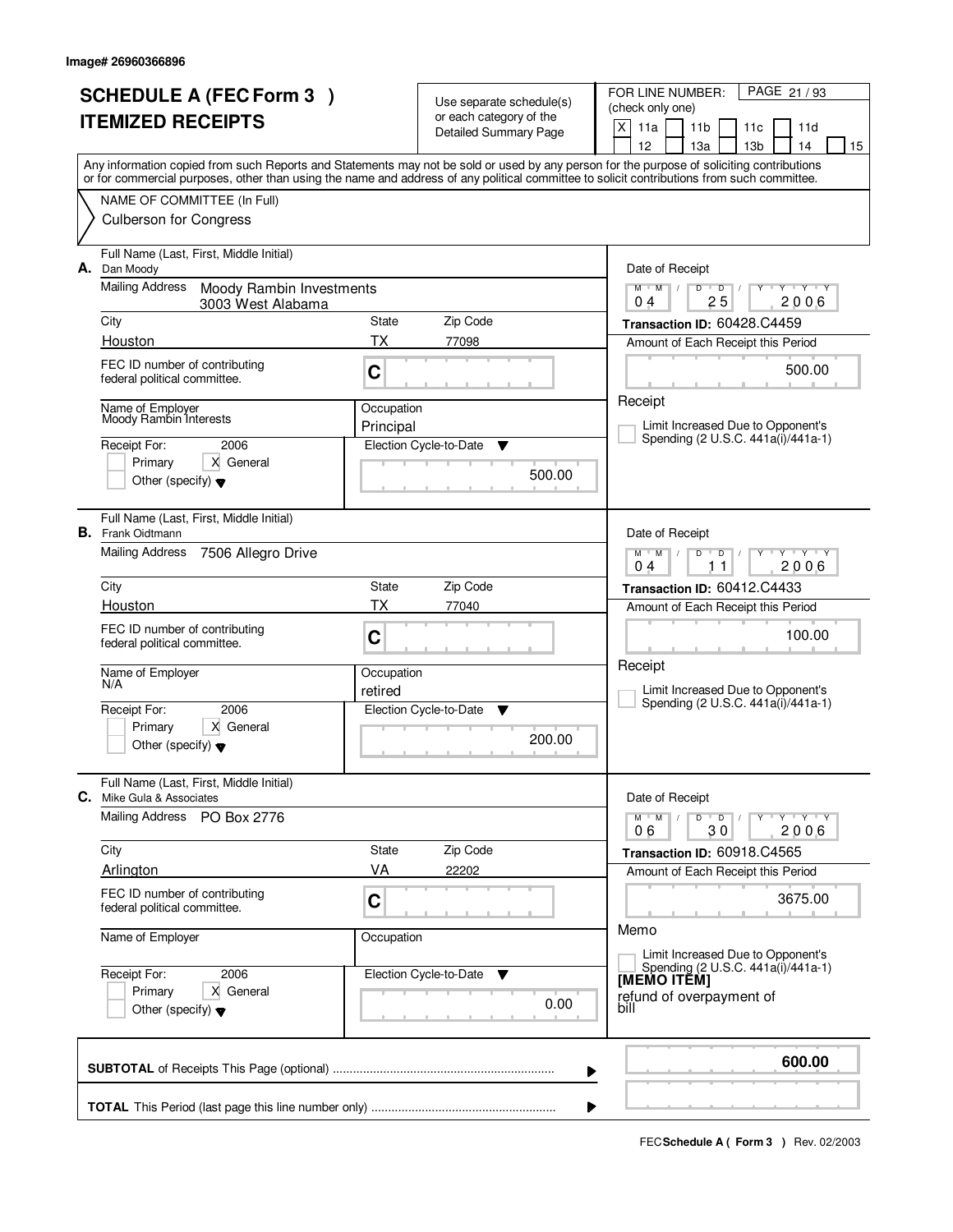|    | <b>SCHEDULE A (FEC Form 3)</b><br><b>ITEMIZED RECEIPTS</b><br>Any information copied from such Reports and Statements may not be sold or used by any person for the purpose of soliciting contributions |            | Use separate schedule(s)<br>or each category of the<br><b>Detailed Summary Page</b> | PAGE 22/93<br>FOR LINE NUMBER:<br>(check only one)<br>X<br>11a<br>11 <sub>b</sub><br>11c<br>11d<br>12<br>13a<br>13 <sub>b</sub><br>14<br>15 |
|----|---------------------------------------------------------------------------------------------------------------------------------------------------------------------------------------------------------|------------|-------------------------------------------------------------------------------------|---------------------------------------------------------------------------------------------------------------------------------------------|
|    | or for commercial purposes, other than using the name and address of any political committee to solicit contributions from such committee.                                                              |            |                                                                                     |                                                                                                                                             |
|    | NAME OF COMMITTEE (In Full)<br><b>Culberson for Congress</b>                                                                                                                                            |            |                                                                                     |                                                                                                                                             |
| А. | Full Name (Last, First, Middle Initial)<br><b>Richard Whiteley</b>                                                                                                                                      |            |                                                                                     | Date of Receipt                                                                                                                             |
|    | Mailing Address<br>Bracewell & Giuliani, L.L.P.<br>711 Louisiana St., #2300                                                                                                                             |            |                                                                                     | $\overline{D}$<br>$Y - Y - Y$<br>$M$ <sup>U</sup><br>$M$ /<br>$D$ <sup>U</sup><br>06<br>2006<br>04                                          |
|    | City                                                                                                                                                                                                    | State      | Zip Code                                                                            | Transaction ID: 60406.C4411                                                                                                                 |
|    | Houston                                                                                                                                                                                                 | <b>TX</b>  | 77002                                                                               | Amount of Each Receipt this Period                                                                                                          |
|    | FEC ID number of contributing<br>federal political committee.                                                                                                                                           | C          |                                                                                     | 200.00                                                                                                                                      |
|    | Name of Employer<br>Bracewell, Giuliani                                                                                                                                                                 | Occupation |                                                                                     | Receipt<br>Limit Increased Due to Opponent's                                                                                                |
|    | 2006<br>Receipt For:                                                                                                                                                                                    | Attorney   | Election Cycle-to-Date<br>▼                                                         | Spending (2 U.S.C. 441a(i)/441a-1)                                                                                                          |
|    | Primary<br>X General<br>Other (specify) $\blacktriangledown$                                                                                                                                            |            | 200.00                                                                              |                                                                                                                                             |
|    | Full Name (Last, First, Middle Initial)<br><b>B.</b> Christian Seger                                                                                                                                    |            |                                                                                     | Date of Receipt                                                                                                                             |
|    | Mailing Address<br>4522 Ivanhoe Street                                                                                                                                                                  |            |                                                                                     | $M$ $M$ /<br>D<br>D<br>$\mathbf{Y} \mathbf{Y}$<br>12<br>2006<br>04                                                                          |
|    | City                                                                                                                                                                                                    | State      | Zip Code                                                                            | Transaction ID: 60412.C4434                                                                                                                 |
|    | Houston                                                                                                                                                                                                 | <b>TX</b>  | 77027                                                                               | Amount of Each Receipt this Period                                                                                                          |
|    | FEC ID number of contributing<br>federal political committee.                                                                                                                                           | C          |                                                                                     | 200.00                                                                                                                                      |
|    | Name of Employer<br>N/A                                                                                                                                                                                 | Occupation |                                                                                     | Receipt                                                                                                                                     |
|    | Receipt For:<br>2006                                                                                                                                                                                    | retired    | Election Cycle-to-Date<br>▼                                                         | Limit Increased Due to Opponent's<br>Spending (2 U.S.C. 441a(i)/441a-1)                                                                     |
|    | Primary<br>X General<br>Other (specify) $\blacktriangledown$                                                                                                                                            |            | 200.00                                                                              |                                                                                                                                             |
| C. | Full Name (Last, First, Middle Initial)<br><b>Robert McClain</b>                                                                                                                                        |            |                                                                                     | Date of Receipt                                                                                                                             |
|    | <b>Mailing Address</b><br>2242 Richmond Avenue                                                                                                                                                          |            |                                                                                     | $D$ $D$ $/$<br>Y FY FY FY<br>$M$ $M$ $/$<br>12<br>2006<br>04                                                                                |
|    | City                                                                                                                                                                                                    | State      | Zip Code                                                                            | Transaction ID: 60412.C4439                                                                                                                 |
|    | Houston                                                                                                                                                                                                 | ТX         | 77098                                                                               | Amount of Each Receipt this Period                                                                                                          |
|    | FEC ID number of contributing<br>federal political committee.                                                                                                                                           | C          |                                                                                     | 200.00<br>Receipt                                                                                                                           |
|    | Name of Employer<br>Information Requested                                                                                                                                                               | Occupation | Information Requested                                                               | Limit Increased Due to Opponent's                                                                                                           |
|    | Receipt For:<br>2006                                                                                                                                                                                    |            | Election Cycle-to-Date ▼                                                            | Spending (2 U.S.C. 441a(i)/441a-1)                                                                                                          |
|    | X General<br>Primary<br>Other (specify) $\blacktriangledown$                                                                                                                                            |            | 200.00                                                                              |                                                                                                                                             |
|    |                                                                                                                                                                                                         |            |                                                                                     | 600.00<br>▶                                                                                                                                 |
|    |                                                                                                                                                                                                         |            |                                                                                     |                                                                                                                                             |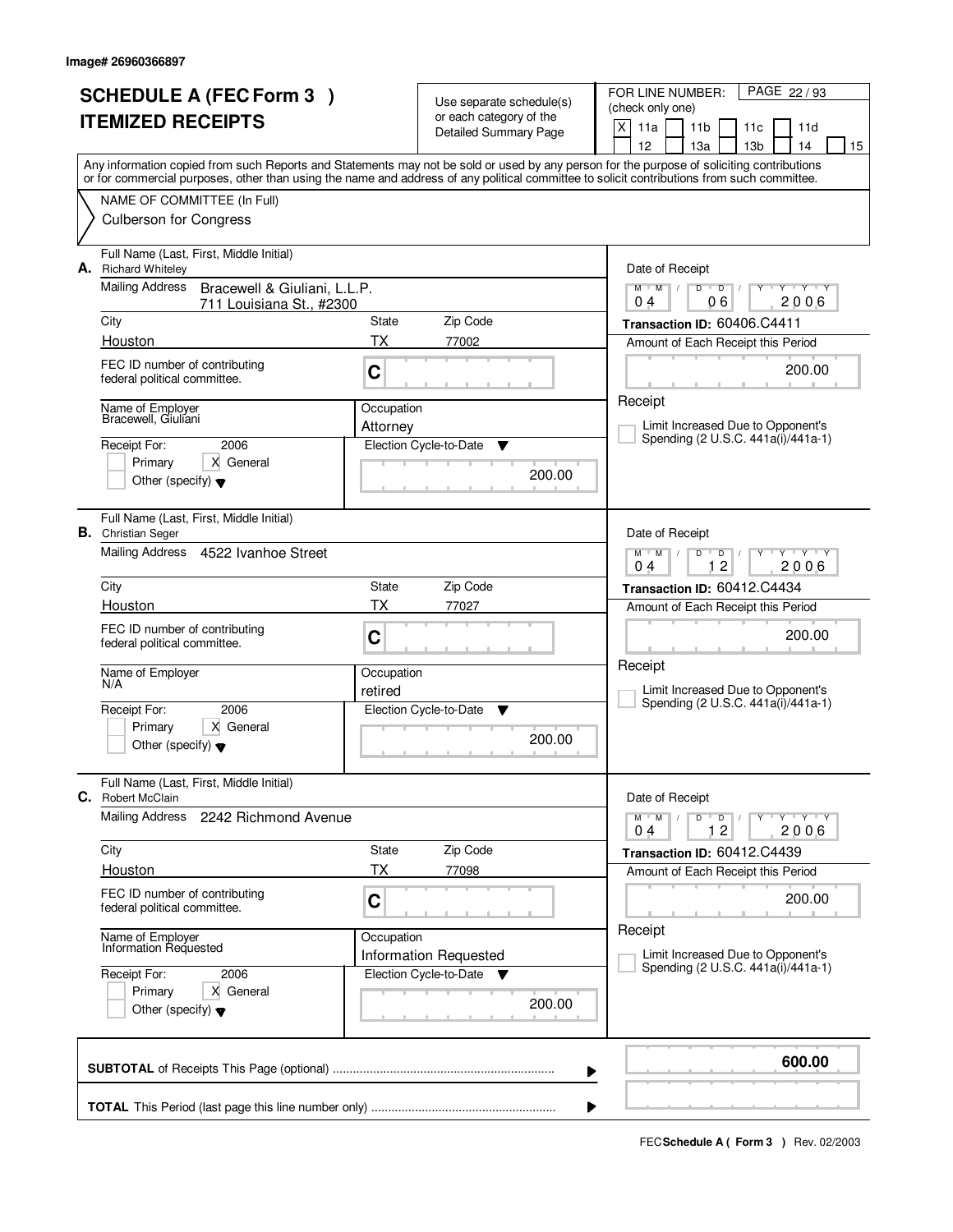|                          | <b>SCHEDULE A (FEC Form 3)</b>                                       |            | Use separate schedule(s)                                  | FOR LINE NUMBER:<br>PAGE 23/93<br>(check only one)                                                                                                                                                                                                                                      |  |  |  |
|--------------------------|----------------------------------------------------------------------|------------|-----------------------------------------------------------|-----------------------------------------------------------------------------------------------------------------------------------------------------------------------------------------------------------------------------------------------------------------------------------------|--|--|--|
| <b>ITEMIZED RECEIPTS</b> |                                                                      |            | or each category of the<br><b>Detailed Summary Page</b>   | X<br>11a<br>11 <sub>b</sub><br>11d<br>11c                                                                                                                                                                                                                                               |  |  |  |
|                          |                                                                      |            |                                                           | 12<br>13 <sub>b</sub><br>13a<br>14<br>15                                                                                                                                                                                                                                                |  |  |  |
|                          |                                                                      |            |                                                           | Any information copied from such Reports and Statements may not be sold or used by any person for the purpose of soliciting contributions<br>or for commercial purposes, other than using the name and address of any political committee to solicit contributions from such committee. |  |  |  |
|                          | NAME OF COMMITTEE (In Full)                                          |            |                                                           |                                                                                                                                                                                                                                                                                         |  |  |  |
|                          | <b>Culberson for Congress</b>                                        |            |                                                           |                                                                                                                                                                                                                                                                                         |  |  |  |
| А.                       | Full Name (Last, First, Middle Initial)<br>Jeannie Lane              |            |                                                           | Date of Receipt                                                                                                                                                                                                                                                                         |  |  |  |
|                          | Mailing Address<br>3711 Crow Valley                                  |            |                                                           | D<br>$\mathsf D$<br>$Y + Y + Y$<br>$M$ $M$ /<br>12<br>2006<br>0.4                                                                                                                                                                                                                       |  |  |  |
|                          | City                                                                 | State      | Zip Code                                                  | Transaction ID: 60412.C4443                                                                                                                                                                                                                                                             |  |  |  |
|                          | Missouri City                                                        | ТX         | 77459                                                     | Amount of Each Receipt this Period                                                                                                                                                                                                                                                      |  |  |  |
|                          | FEC ID number of contributing<br>federal political committee.        | C          |                                                           | 200.00                                                                                                                                                                                                                                                                                  |  |  |  |
|                          | Name of Employer<br>N/A                                              | Occupation |                                                           | Receipt                                                                                                                                                                                                                                                                                 |  |  |  |
|                          | 2006<br>Receipt For:                                                 | Homemaker  | Election Cycle-to-Date                                    | Limit Increased Due to Opponent's<br>Spending (2 U.S.C. 441a(i)/441a-1)                                                                                                                                                                                                                 |  |  |  |
|                          | X General<br>Primary                                                 |            | ▼                                                         |                                                                                                                                                                                                                                                                                         |  |  |  |
|                          | Other (specify) $\blacktriangledown$                                 |            | 200.00                                                    |                                                                                                                                                                                                                                                                                         |  |  |  |
|                          | Full Name (Last, First, Middle Initial)<br><b>B.</b> Sabrina Midkiff |            |                                                           | Date of Receipt                                                                                                                                                                                                                                                                         |  |  |  |
|                          | Mailing Address<br>2148 Chilton Road                                 |            |                                                           | $Y$ $Y$ $Y$<br>$M$ $M$ /<br>D<br>$\overline{D}$<br>12<br>2006<br>04                                                                                                                                                                                                                     |  |  |  |
|                          | City                                                                 | State      | Zip Code                                                  | Transaction ID: 60412.C4444                                                                                                                                                                                                                                                             |  |  |  |
|                          | Houston                                                              | ТX         | 77019                                                     | Amount of Each Receipt this Period                                                                                                                                                                                                                                                      |  |  |  |
|                          | FEC ID number of contributing<br>federal political committee.        | C          |                                                           | 500.00                                                                                                                                                                                                                                                                                  |  |  |  |
|                          | Name of Employer<br>University of Texas                              | Occupation |                                                           | Receipt                                                                                                                                                                                                                                                                                 |  |  |  |
|                          | Receipt For:<br>2006                                                 | Executive  | Election Cycle-to-Date<br>v                               | Limit Increased Due to Opponent's<br>Spending (2 U.S.C. 441a(i)/441a-1)                                                                                                                                                                                                                 |  |  |  |
|                          | Primary<br>X General                                                 |            |                                                           |                                                                                                                                                                                                                                                                                         |  |  |  |
|                          | Other (specify) $\blacktriangledown$                                 |            | 500.00                                                    |                                                                                                                                                                                                                                                                                         |  |  |  |
| C.                       | Full Name (Last, First, Middle Initial)<br>Pam Holm                  |            |                                                           | Date of Receipt                                                                                                                                                                                                                                                                         |  |  |  |
|                          | Mailing Address<br>211 Wynden Crescent                               |            |                                                           | $M$ $M$ $/$<br>D<br>$\overline{D}$<br>$Y + Y + Y$<br>18<br>2006<br>04                                                                                                                                                                                                                   |  |  |  |
|                          | City                                                                 | State      | Zip Code                                                  | Transaction ID: 60428.C4454                                                                                                                                                                                                                                                             |  |  |  |
|                          | Houston                                                              | ТX         | 77056                                                     | Amount of Each Receipt this Period                                                                                                                                                                                                                                                      |  |  |  |
|                          | FEC ID number of contributing<br>federal political committee.        | C          |                                                           | 250.00                                                                                                                                                                                                                                                                                  |  |  |  |
|                          | Name of Employer<br>city of houston                                  | Occupation |                                                           | Receipt                                                                                                                                                                                                                                                                                 |  |  |  |
|                          | 2006<br>Receipt For:                                                 |            | <b>City Council Member</b><br>Election Cycle-to-Date<br>v | Limit Increased Due to Opponent's<br>Spending (2 U.S.C. 441a(i)/441a-1)                                                                                                                                                                                                                 |  |  |  |
|                          | Primary<br>X General<br>Other (specify) $\blacktriangledown$         |            | 250.00                                                    |                                                                                                                                                                                                                                                                                         |  |  |  |
|                          |                                                                      |            |                                                           |                                                                                                                                                                                                                                                                                         |  |  |  |
|                          |                                                                      |            |                                                           | 950.00<br>▶                                                                                                                                                                                                                                                                             |  |  |  |
|                          |                                                                      |            |                                                           |                                                                                                                                                                                                                                                                                         |  |  |  |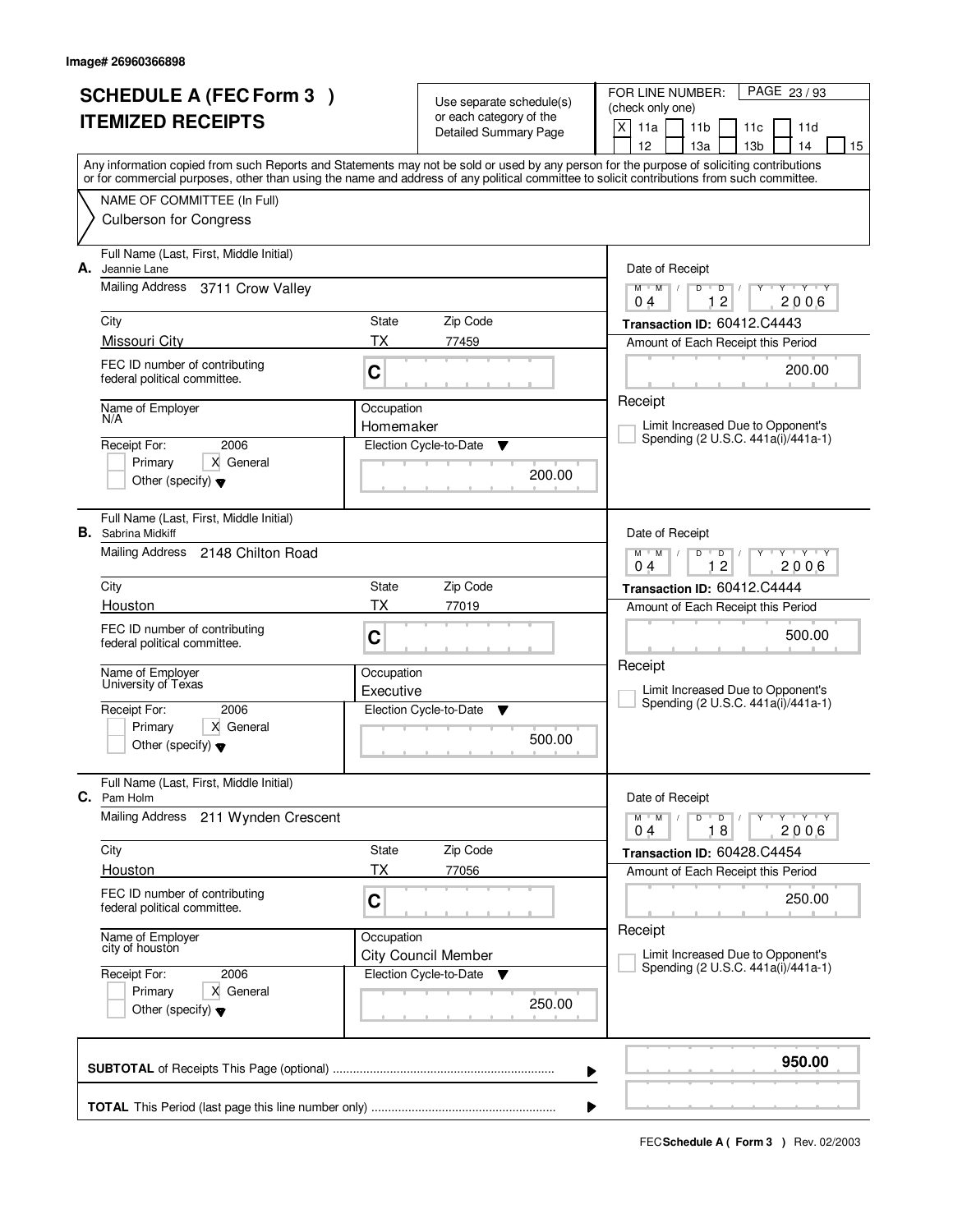| <b>SCHEDULE A (FEC Form 3)</b><br><b>ITEMIZED RECEIPTS</b> |                                                                                                                                                                                                                                                                                         |                 | Use separate schedule(s)<br>or each category of the<br><b>Detailed Summary Page</b> | PAGE 24/93<br>FOR LINE NUMBER:<br>(check only one)<br>X<br>11a<br>11 <sub>b</sub><br>11c<br>11d |
|------------------------------------------------------------|-----------------------------------------------------------------------------------------------------------------------------------------------------------------------------------------------------------------------------------------------------------------------------------------|-----------------|-------------------------------------------------------------------------------------|-------------------------------------------------------------------------------------------------|
|                                                            | Any information copied from such Reports and Statements may not be sold or used by any person for the purpose of soliciting contributions<br>or for commercial purposes, other than using the name and address of any political committee to solicit contributions from such committee. |                 |                                                                                     | 12<br>13a<br>13 <sub>b</sub><br>14<br>15                                                        |
|                                                            | NAME OF COMMITTEE (In Full)                                                                                                                                                                                                                                                             |                 |                                                                                     |                                                                                                 |
|                                                            | <b>Culberson for Congress</b>                                                                                                                                                                                                                                                           |                 |                                                                                     |                                                                                                 |
| А.                                                         | Full Name (Last, First, Middle Initial)<br><b>DHS</b> Investments                                                                                                                                                                                                                       |                 |                                                                                     | Date of Receipt                                                                                 |
|                                                            | <b>Mailing Address</b><br>7801 N. Lamar, Bldg. A, #114                                                                                                                                                                                                                                  |                 |                                                                                     | Y Y Y Y Y Y<br>$M$ $M$ /<br>$D$ $D$ $I$<br>2006<br>05<br>11                                     |
|                                                            | City                                                                                                                                                                                                                                                                                    | State           | Zip Code                                                                            | Transaction ID: 60511.C4469                                                                     |
|                                                            | Austin                                                                                                                                                                                                                                                                                  | <b>TX</b>       | 78752                                                                               | Amount of Each Receipt this Period                                                              |
|                                                            | FEC ID number of contributing<br>federal political committee.                                                                                                                                                                                                                           |                 |                                                                                     | 200.00                                                                                          |
|                                                            | Name of Employer                                                                                                                                                                                                                                                                        |                 | Occupation                                                                          | Receipt                                                                                         |
|                                                            | 2006<br>Receipt For:                                                                                                                                                                                                                                                                    |                 | Election Cycle-to-Date<br>▼                                                         | Limit Increased Due to Opponent's<br>Spending (2 U.S.C. 441a(i)/441a-1)                         |
|                                                            | X General<br>Primary<br>Other (specify) $\blacktriangledown$                                                                                                                                                                                                                            |                 | 200.00                                                                              |                                                                                                 |
|                                                            | Full Name (Last, First, Middle Initial)<br><b>B.</b> Larry Keast                                                                                                                                                                                                                        |                 |                                                                                     | Date of Receipt                                                                                 |
|                                                            | Mailing Address 9314 Livernois                                                                                                                                                                                                                                                          |                 |                                                                                     | <b>TAY TAY</b><br>$M$ $M$ /<br>$\overline{D}$<br>D<br>16<br>2006<br>05                          |
|                                                            | City                                                                                                                                                                                                                                                                                    | State           | Zip Code                                                                            | Transaction ID: 60607.C4475                                                                     |
|                                                            | Houston                                                                                                                                                                                                                                                                                 | <b>TX</b>       | 77080                                                                               | Amount of Each Receipt this Period                                                              |
|                                                            | FEC ID number of contributing<br>federal political committee.                                                                                                                                                                                                                           | C               |                                                                                     | 1000.00                                                                                         |
|                                                            | Name of Employer<br>VentureTech                                                                                                                                                                                                                                                         | Occupation      |                                                                                     | Receipt                                                                                         |
|                                                            |                                                                                                                                                                                                                                                                                         | President & CEO |                                                                                     | Limit Increased Due to Opponent's<br>Spending (2 U.S.C. 441a(i)/441a-1)                         |
|                                                            | 2006<br>Receipt For:<br>X General<br>Primary                                                                                                                                                                                                                                            |                 | Election Cycle-to-Date<br>▼                                                         |                                                                                                 |
|                                                            | Other (specify) $\blacktriangledown$                                                                                                                                                                                                                                                    |                 | 1000.00                                                                             |                                                                                                 |
| С.                                                         | Full Name (Last, First, Middle Initial)<br>Celeste Coffee                                                                                                                                                                                                                               |                 |                                                                                     | Date of Receipt                                                                                 |
|                                                            | <b>Mailing Address</b><br>3209 Thornapple Street                                                                                                                                                                                                                                        |                 |                                                                                     | $D$ $D$ $/$<br>$M$ $M$ /<br>Y Y Y Y<br>Υ<br>2006<br>06<br>01                                    |
|                                                            | City                                                                                                                                                                                                                                                                                    | State           | Zip Code                                                                            | Transaction ID: 60607.C4496                                                                     |
|                                                            | <b>Chevy Chase</b>                                                                                                                                                                                                                                                                      | MD              | 20815-4018                                                                          | Amount of Each Receipt this Period                                                              |
|                                                            | FEC ID number of contributing<br>federal political committee.                                                                                                                                                                                                                           | C               |                                                                                     | 2000.00                                                                                         |
|                                                            | Name of Employer<br>N/A                                                                                                                                                                                                                                                                 | Occupation      |                                                                                     | Receipt                                                                                         |
|                                                            | Receipt For:<br>2006                                                                                                                                                                                                                                                                    |                 | Homemaker<br>Election Cycle-to-Date<br>v                                            | Limit Increased Due to Opponent's<br>Spending (2 U.S.C. 441a(i)/441a-1)                         |
|                                                            | X General<br>Primary<br>Other (specify) $\blacktriangledown$                                                                                                                                                                                                                            |                 | 2000.00                                                                             |                                                                                                 |
|                                                            |                                                                                                                                                                                                                                                                                         |                 |                                                                                     | 3200.00<br>▶                                                                                    |
|                                                            |                                                                                                                                                                                                                                                                                         |                 |                                                                                     |                                                                                                 |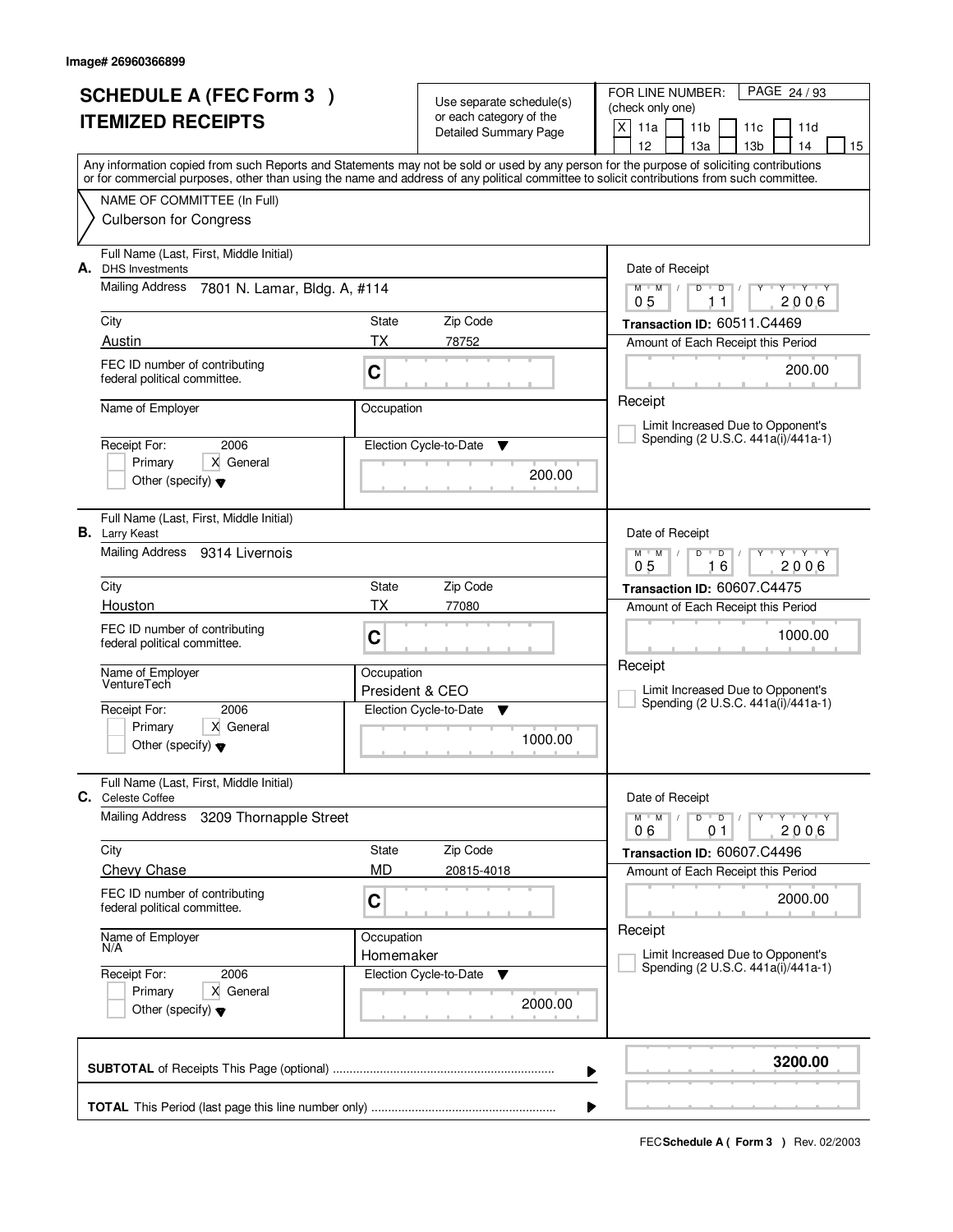| <b>SCHEDULE A (FEC Form 3)</b><br><b>ITEMIZED RECEIPTS</b> |                                                                                      |                               | Use separate schedule(s)<br>or each category of the<br><b>Detailed Summary Page</b> | PAGE 25/93<br>FOR LINE NUMBER:<br>(check only one)<br>X<br>11a<br>11 <sub>b</sub><br>11c<br>11d                                                                                                                                                                                                                                     |  |
|------------------------------------------------------------|--------------------------------------------------------------------------------------|-------------------------------|-------------------------------------------------------------------------------------|-------------------------------------------------------------------------------------------------------------------------------------------------------------------------------------------------------------------------------------------------------------------------------------------------------------------------------------|--|
|                                                            |                                                                                      |                               |                                                                                     | 13 <sub>b</sub><br>12<br>13a<br>14<br>15<br>Any information copied from such Reports and Statements may not be sold or used by any person for the purpose of soliciting contributions<br>or for commercial purposes, other than using the name and address of any political committee to solicit contributions from such committee. |  |
|                                                            | NAME OF COMMITTEE (In Full)<br><b>Culberson for Congress</b>                         |                               |                                                                                     |                                                                                                                                                                                                                                                                                                                                     |  |
| А.                                                         | Full Name (Last, First, Middle Initial)<br>Walden & Associates                       |                               |                                                                                     | Date of Receipt                                                                                                                                                                                                                                                                                                                     |  |
|                                                            | <b>Mailing Address</b><br>Mr. and Mrs. David Walden<br>55 Waugh, #610                |                               |                                                                                     | $Y + Y + Y$<br>$M$ $M$<br>$D$ $D$ $/$<br>Y<br>2006<br>06<br>01                                                                                                                                                                                                                                                                      |  |
|                                                            | City                                                                                 | State                         | Zip Code                                                                            | Transaction ID: 60607.C4500                                                                                                                                                                                                                                                                                                         |  |
|                                                            | Houston<br>FEC ID number of contributing<br>federal political committee.             | ТX<br>C                       | 77019                                                                               | Amount of Each Receipt this Period<br>500.00                                                                                                                                                                                                                                                                                        |  |
|                                                            | Name of Employer                                                                     | Occupation                    |                                                                                     | Receipt                                                                                                                                                                                                                                                                                                                             |  |
|                                                            |                                                                                      |                               |                                                                                     | Limit Increased Due to Opponent's                                                                                                                                                                                                                                                                                                   |  |
|                                                            | Receipt For:<br>2006<br>X General<br>Primary                                         |                               | Election Cycle-to-Date<br>▼                                                         | Spending (2 U.S.C. 441a(i)/441a-1)                                                                                                                                                                                                                                                                                                  |  |
|                                                            | Other (specify) $\blacktriangledown$                                                 |                               | 500.00                                                                              |                                                                                                                                                                                                                                                                                                                                     |  |
|                                                            | Full Name (Last, First, Middle Initial)<br><b>B.</b> Andrew Beal                     |                               |                                                                                     | Date of Receipt                                                                                                                                                                                                                                                                                                                     |  |
|                                                            | Mailing Address<br>6000 Legacy Drive                                                 |                               |                                                                                     | <b>TY TY</b><br>$M$ M<br>D<br>$\overline{D}$<br>15<br>2006<br>06                                                                                                                                                                                                                                                                    |  |
|                                                            | City                                                                                 | Zip Code<br>State             |                                                                                     |                                                                                                                                                                                                                                                                                                                                     |  |
|                                                            | Plano                                                                                | ТX                            | 75024                                                                               | Amount of Each Receipt this Period                                                                                                                                                                                                                                                                                                  |  |
|                                                            | FEC ID number of contributing<br>federal political committee.                        | C                             |                                                                                     | 2000.00<br>Receipt                                                                                                                                                                                                                                                                                                                  |  |
|                                                            | Name of Employer<br><b>Beal Bank</b>                                                 | Occupation<br>President & CEO |                                                                                     | Limit Increased Due to Opponent's                                                                                                                                                                                                                                                                                                   |  |
|                                                            | 2006<br>Receipt For:                                                                 |                               | Election Cycle-to-Date<br>▼                                                         | Spending (2 U.S.C. 441a(i)/441a-1)                                                                                                                                                                                                                                                                                                  |  |
|                                                            | X General<br>Primary<br>Other (specify) $\blacktriangledown$                         |                               | 2000.00                                                                             |                                                                                                                                                                                                                                                                                                                                     |  |
| С.                                                         | Full Name (Last, First, Middle Initial)<br>Sevima Beal                               |                               |                                                                                     | Date of Receipt                                                                                                                                                                                                                                                                                                                     |  |
|                                                            | <b>Mailing Address</b><br>3816 Stratford                                             |                               |                                                                                     | D<br>$M$ <sup><math>+</math></sup><br>$M$ /<br>$\overline{D}$<br>$Y + Y + Y$<br>Y<br>15<br>2006<br>06                                                                                                                                                                                                                               |  |
|                                                            | City                                                                                 | State                         | Zip Code                                                                            | Transaction ID: 60705.C4508                                                                                                                                                                                                                                                                                                         |  |
|                                                            | Dallas                                                                               | ТX                            | 75205                                                                               | Amount of Each Receipt this Period                                                                                                                                                                                                                                                                                                  |  |
|                                                            | FEC ID number of contributing<br>federal political committee.                        | C                             |                                                                                     | 2000.00                                                                                                                                                                                                                                                                                                                             |  |
|                                                            | Name of Employer<br>N/A                                                              | Occupation<br>Homemaker       |                                                                                     | Receipt<br>Limit Increased Due to Opponent's                                                                                                                                                                                                                                                                                        |  |
|                                                            | Receipt For:<br>2006<br>X General<br>Primary<br>Other (specify) $\blacktriangledown$ |                               | Election Cycle-to-Date<br>v<br>2000.00                                              | Spending (2 U.S.C. 441a(i)/441a-1)                                                                                                                                                                                                                                                                                                  |  |
|                                                            |                                                                                      |                               |                                                                                     | 4500.00<br>▶                                                                                                                                                                                                                                                                                                                        |  |
|                                                            |                                                                                      |                               |                                                                                     |                                                                                                                                                                                                                                                                                                                                     |  |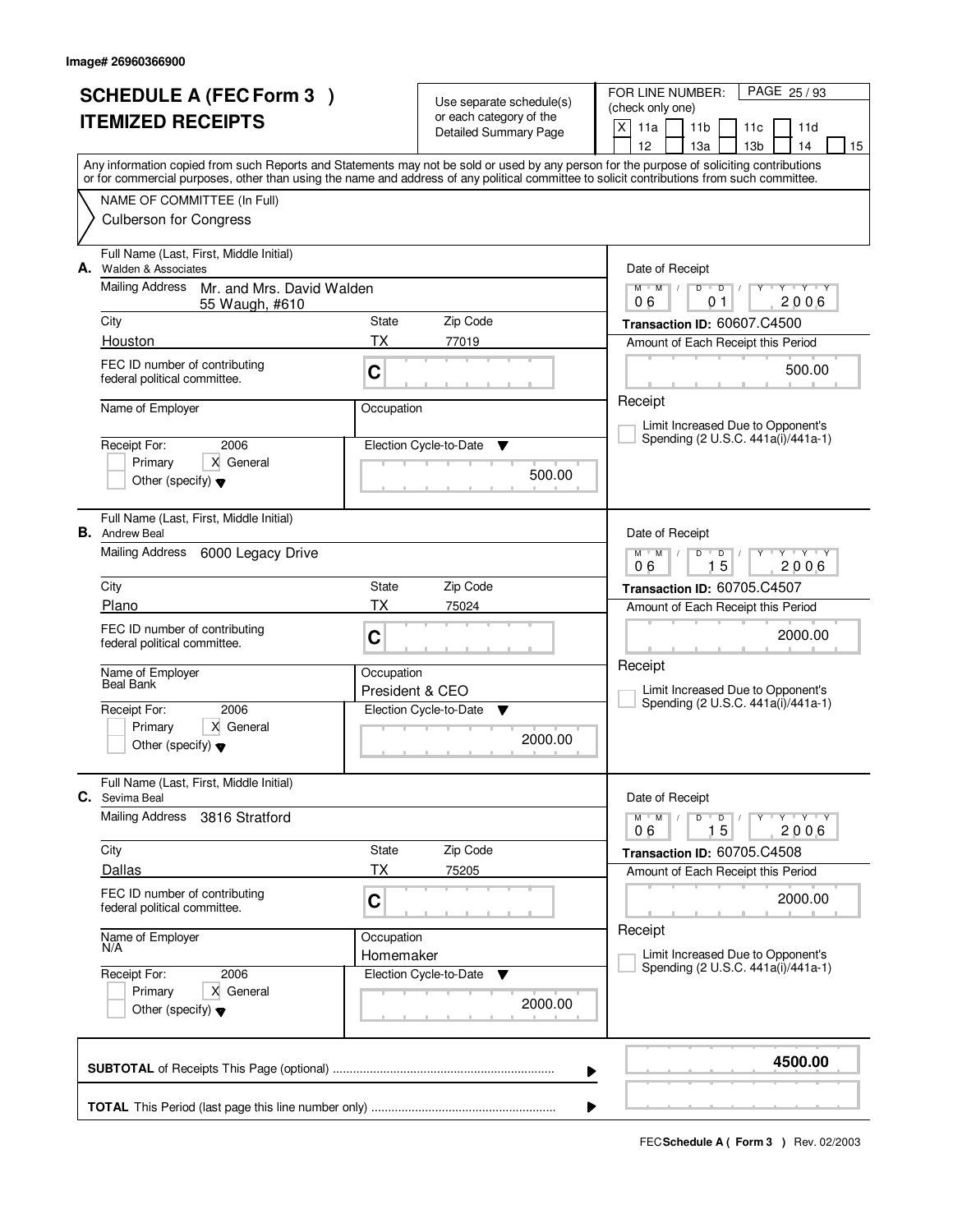| <b>SCHEDULE A (FEC Form 3)</b>                                                                                                             |            | Use separate schedule(s)     | FOR LINE NUMBER:<br>PAGE 26/93                                                        |
|--------------------------------------------------------------------------------------------------------------------------------------------|------------|------------------------------|---------------------------------------------------------------------------------------|
| <b>ITEMIZED RECEIPTS</b>                                                                                                                   |            | or each category of the      | (check only one)                                                                      |
|                                                                                                                                            |            | <b>Detailed Summary Page</b> | X<br>11a<br>11 <sub>b</sub><br>11c<br>11d<br>12<br>13 <sub>b</sub><br>13a<br>14<br>15 |
| Any information copied from such Reports and Statements may not be sold or used by any person for the purpose of soliciting contributions  |            |                              |                                                                                       |
| or for commercial purposes, other than using the name and address of any political committee to solicit contributions from such committee. |            |                              |                                                                                       |
| NAME OF COMMITTEE (In Full)                                                                                                                |            |                              |                                                                                       |
| <b>Culberson for Congress</b>                                                                                                              |            |                              |                                                                                       |
| Full Name (Last, First, Middle Initial)<br>А.<br><b>Lester Clark</b>                                                                       |            |                              | Date of Receipt                                                                       |
| Mailing Address<br>3721 Locke Lane                                                                                                         |            |                              | $Y + Y + Y$<br>$M$ $M$ /<br>D<br>$\overline{D}$<br>Y<br>$\perp$<br>06<br>21<br>2006   |
| City                                                                                                                                       | State      | Zip Code                     | Transaction ID: 60705.C4513                                                           |
| Houston                                                                                                                                    | ТX         | 77027-4005                   | Amount of Each Receipt this Period                                                    |
| FEC ID number of contributing<br>federal political committee.                                                                              | C          |                              | 1000.00                                                                               |
| Name of Employer                                                                                                                           | Occupation |                              | Receipt                                                                               |
| self employed                                                                                                                              | Oil & Gas  |                              | Limit Increased Due to Opponent's                                                     |
| 2006<br>Receipt For:                                                                                                                       |            | Election Cycle-to-Date<br>Y  | Spending (2 U.S.C. 441a(i)/441a-1)                                                    |
| X General<br>Primary<br>Other (specify) $\blacktriangledown$                                                                               |            | 1000.00                      |                                                                                       |
| Full Name (Last, First, Middle Initial)<br>В.<br>John Farrin                                                                               |            |                              | Date of Receipt                                                                       |
| Mailing Address 2518C Nantucket Drive                                                                                                      |            |                              | $M$ $M$ /<br><b>TEXT TY</b><br>D<br>$\overline{D}$<br>27<br>2006<br>06                |
| City                                                                                                                                       | State      | Zip Code                     | Transaction ID: 60705.C4516                                                           |
| Houston                                                                                                                                    | ТX         | 77057                        | Amount of Each Receipt this Period                                                    |
| FEC ID number of contributing<br>federal political committee.                                                                              | C          |                              | 250.00                                                                                |
| Name of Employer                                                                                                                           | Occupation |                              | Receipt                                                                               |
| N/A                                                                                                                                        | retired    |                              | Limit Increased Due to Opponent's                                                     |
| 2006<br>Receipt For:                                                                                                                       |            | Election Cycle-to-Date<br>v  | Spending (2 U.S.C. 441a(i)/441a-1)                                                    |
| Primary<br>X General<br>Other (specify) $\blacktriangledown$                                                                               |            | 250.00                       |                                                                                       |
| Full Name (Last, First, Middle Initial)<br>С.<br>Jill Dowell                                                                               |            |                              | Date of Receipt                                                                       |
| Mailing Address<br>PO Box 26263                                                                                                            |            |                              | D<br>$M$ $M$ $/$<br>$\overline{D}$ /<br>$Y + Y + Y$<br>2006<br>06<br>28               |
| City                                                                                                                                       | State      | Zip Code                     | Transaction ID: 60705.C4517                                                           |
| Alexandria                                                                                                                                 | VA         | 22313                        | Amount of Each Receipt this Period                                                    |
| FEC ID number of contributing<br>federal political committee.                                                                              | C          |                              | 500.00                                                                                |
| Name of Employer<br>Americas Health Insurance                                                                                              | Occupation |                              | Receipt                                                                               |
| Pla                                                                                                                                        | lobbyist   |                              | Limit Increased Due to Opponent's<br>Spending (2 U.S.C. 441a(i)/441a-1)               |
| Receipt For:<br>2006                                                                                                                       |            | Election Cycle-to-Date<br>v  |                                                                                       |
| Primary<br>X General<br>Other (specify) $\blacktriangledown$                                                                               |            | 500.00                       |                                                                                       |
|                                                                                                                                            |            |                              | 1750.00<br>▶                                                                          |
|                                                                                                                                            |            |                              | ▶                                                                                     |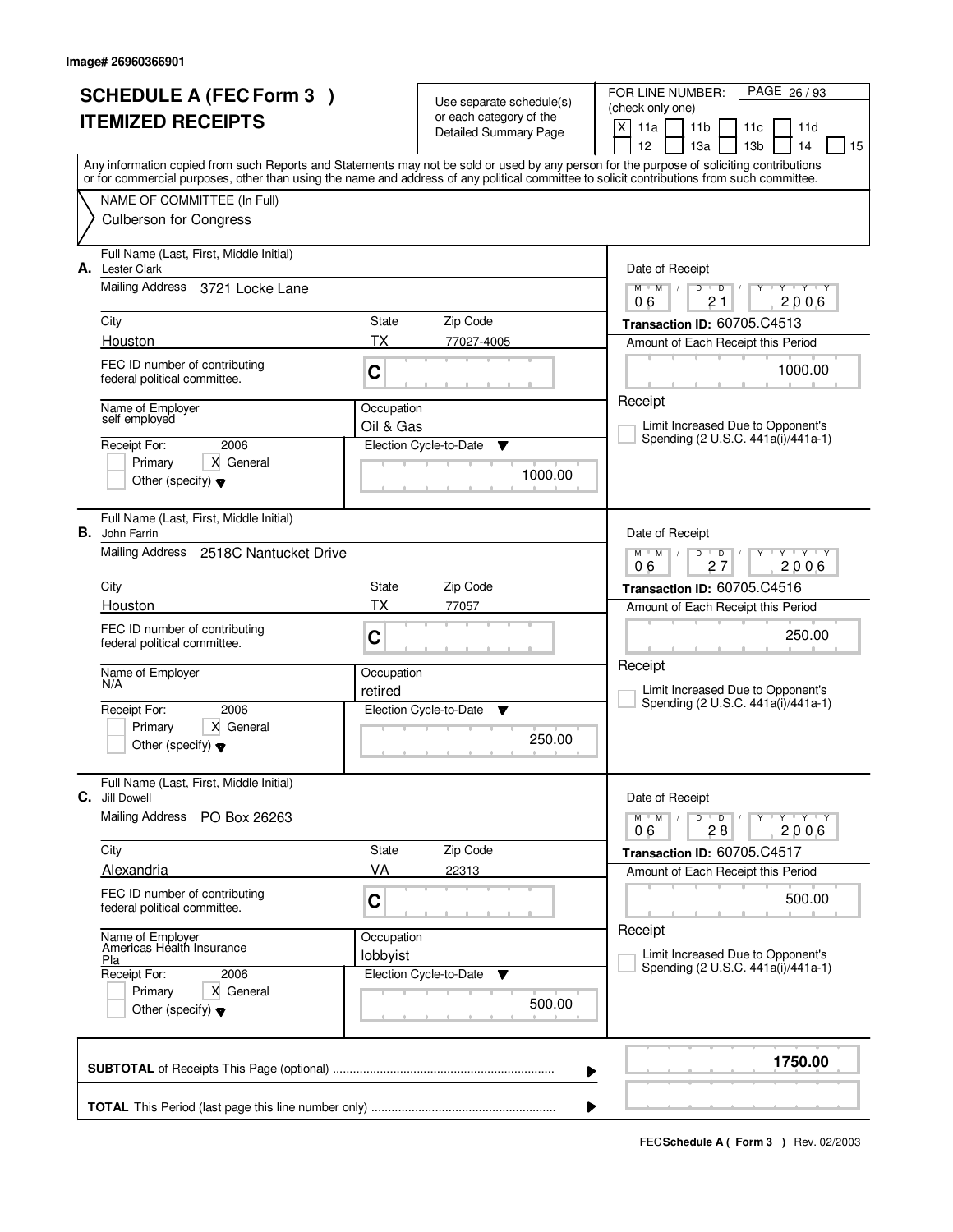|    | <b>SCHEDULE A (FEC Form 3)</b><br><b>ITEMIZED RECEIPTS</b>                                                                                                                                                                                                                              |            | Use separate schedule(s)<br>or each category of the<br><b>Detailed Summary Page</b> | PAGE 27/93<br>FOR LINE NUMBER:<br>(check only one)<br>X<br>11 <sub>b</sub><br>11a<br>11 <sub>c</sub><br>11d<br>12<br>13 <sub>b</sub><br>13a<br>14<br>15 |
|----|-----------------------------------------------------------------------------------------------------------------------------------------------------------------------------------------------------------------------------------------------------------------------------------------|------------|-------------------------------------------------------------------------------------|---------------------------------------------------------------------------------------------------------------------------------------------------------|
|    | Any information copied from such Reports and Statements may not be sold or used by any person for the purpose of soliciting contributions<br>or for commercial purposes, other than using the name and address of any political committee to solicit contributions from such committee. |            |                                                                                     |                                                                                                                                                         |
|    | NAME OF COMMITTEE (In Full)                                                                                                                                                                                                                                                             |            |                                                                                     |                                                                                                                                                         |
|    | <b>Culberson for Congress</b>                                                                                                                                                                                                                                                           |            |                                                                                     |                                                                                                                                                         |
| А. | Full Name (Last, First, Middle Initial)<br><b>Rick Wessel</b>                                                                                                                                                                                                                           |            |                                                                                     | Date of Receipt                                                                                                                                         |
|    | <b>Mailing Address</b><br>4003 Fair Hill Court                                                                                                                                                                                                                                          |            |                                                                                     | $M$ $M$<br>$\overline{D}$<br>$\overline{D}$<br>$V$ $V$ $V$<br>Y Y<br>06<br>30<br>2006                                                                   |
|    | City                                                                                                                                                                                                                                                                                    | State      | Zip Code                                                                            | Transaction ID: 60705.C4532                                                                                                                             |
|    | Colleyville                                                                                                                                                                                                                                                                             | ТX         | 76034                                                                               | Amount of Each Receipt this Period                                                                                                                      |
|    | FEC ID number of contributing<br>federal political committee.                                                                                                                                                                                                                           | С          |                                                                                     | 500.00                                                                                                                                                  |
|    | Name of Employer<br>First Cash                                                                                                                                                                                                                                                          | Occupation |                                                                                     | Receipt                                                                                                                                                 |
|    |                                                                                                                                                                                                                                                                                         | President  |                                                                                     | Limit Increased Due to Opponent's                                                                                                                       |
|    | Receipt For:<br>2006                                                                                                                                                                                                                                                                    |            | Election Cycle-to-Date<br>▼                                                         | Spending (2 U.S.C. 441a(i)/441a-1)                                                                                                                      |
|    | Primary<br>X General<br>Other (specify) $\blacktriangledown$                                                                                                                                                                                                                            |            | 500.00                                                                              |                                                                                                                                                         |

|  | 500.00   |
|--|----------|
|  | 53850.00 |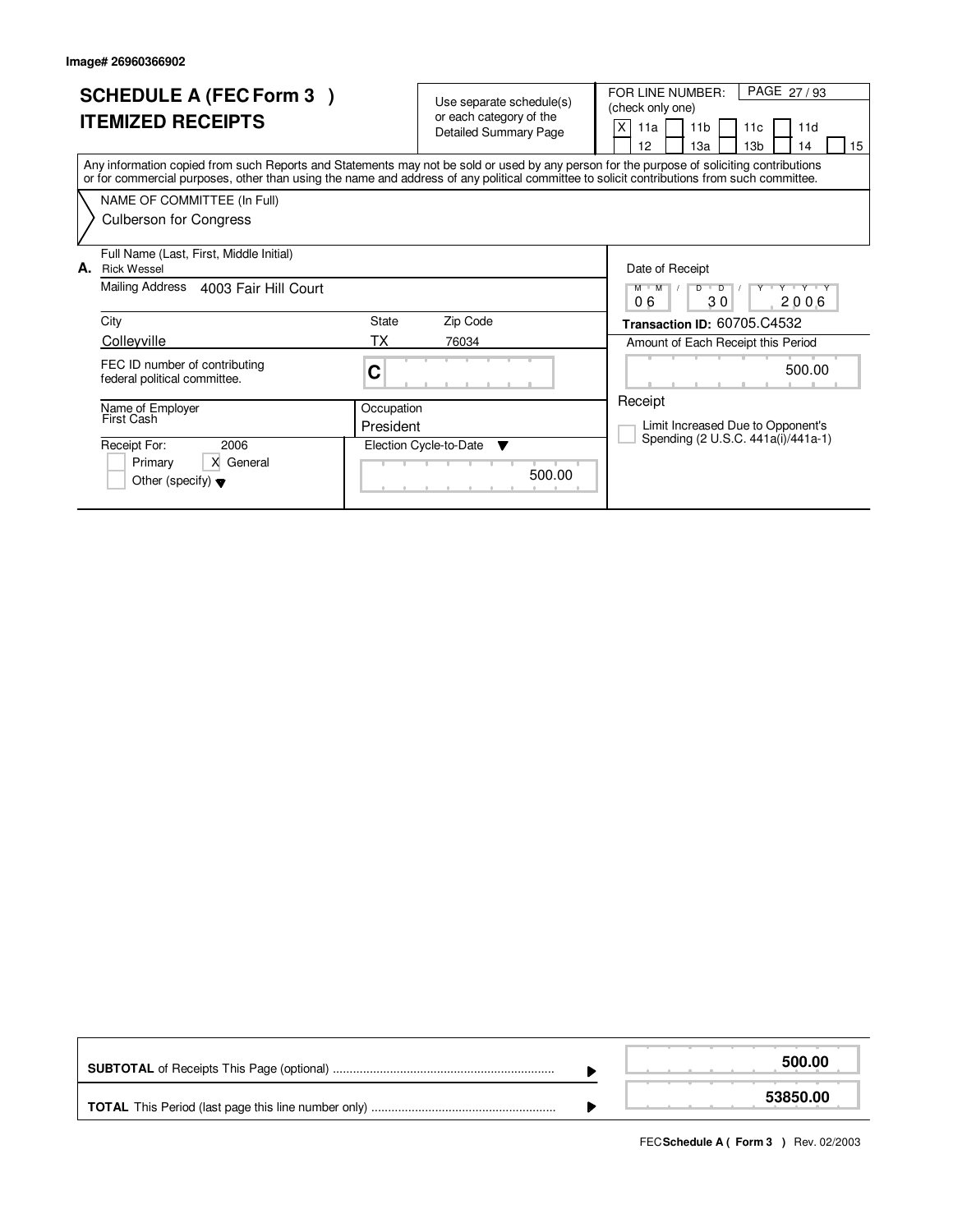| <b>SCHEDULE A (FEC Form 3)</b><br><b>ITEMIZED RECEIPTS</b> |                                                                                                                                            |            | Use separate schedule(s)<br>or each category of the<br><b>Detailed Summary Page</b> | PAGE 28 / 93<br>FOR LINE NUMBER:<br>(check only one)<br>11a<br>11 <sub>b</sub><br>Х<br>11c<br>11d<br>12<br>13 <sub>b</sub><br>13a<br>14<br>15 |  |
|------------------------------------------------------------|--------------------------------------------------------------------------------------------------------------------------------------------|------------|-------------------------------------------------------------------------------------|-----------------------------------------------------------------------------------------------------------------------------------------------|--|
|                                                            | or for commercial purposes, other than using the name and address of any political committee to solicit contributions from such committee. |            |                                                                                     | Any information copied from such Reports and Statements may not be sold or used by any person for the purpose of soliciting contributions     |  |
|                                                            | NAME OF COMMITTEE (In Full)<br><b>Culberson for Congress</b>                                                                               |            |                                                                                     |                                                                                                                                               |  |
| А.                                                         | Full Name (Last, First, Middle Initial)<br>American Society of Anesthesiologists                                                           |            |                                                                                     | Date of Receipt                                                                                                                               |  |
|                                                            | <b>Mailing Address</b><br>Mr. Manuel Bonilla<br>1101 Vermont Avenue, NW                                                                    |            |                                                                                     | $M$ $M$ /<br>$\overline{D}$<br>$Y - Y - Y - Y$<br>$D$ <sup>U</sup><br>Ÿ<br>$\perp$<br>18<br>2006<br>04                                        |  |
|                                                            | City                                                                                                                                       | State      | Zip Code                                                                            | Transaction ID: 60428.C4447                                                                                                                   |  |
|                                                            | Washington                                                                                                                                 | DC         | 20005                                                                               | Amount of Each Receipt this Period                                                                                                            |  |
|                                                            | FEC ID number of contributing<br>federal political committee.                                                                              | C          | C00255752                                                                           | 1000.00                                                                                                                                       |  |
|                                                            | Name of Employer                                                                                                                           | Occupation |                                                                                     | Receipt<br>Limit Increased Due to Opponent's                                                                                                  |  |
|                                                            | Receipt For:<br>2006                                                                                                                       |            | Election Cycle-to-Date<br>v                                                         | Spending (2 U.S.C. 441a(i)/441a-1)                                                                                                            |  |
|                                                            | X General<br>Primary<br>Other (specify) $\blacktriangledown$                                                                               |            | 1000.00                                                                             |                                                                                                                                               |  |
|                                                            | Full Name (Last, First, Middle Initial)<br><b>B.</b> KIRBYPAC                                                                              |            |                                                                                     | Date of Receipt                                                                                                                               |  |
|                                                            | <b>Mailing Address</b><br>Mr. Matt Woodruff<br>55 Waugh Drive, #1000                                                                       |            |                                                                                     | $Y + Y + Y$<br>$M$ $M$ $/$<br>D<br>$\overline{D}$<br>2006<br>06<br>01                                                                         |  |
|                                                            | City                                                                                                                                       | State      | Zip Code                                                                            | Transaction ID: 60607.C4495                                                                                                                   |  |
|                                                            | Houston                                                                                                                                    | ТX         | 77007                                                                               | Amount of Each Receipt this Period                                                                                                            |  |
|                                                            | FEC ID number of contributing<br>federal political committee.                                                                              | C          | C00250027                                                                           | 4000.00<br>Receipt                                                                                                                            |  |
|                                                            | Name of Employer                                                                                                                           | Occupation |                                                                                     | Limit Increased Due to Opponent's                                                                                                             |  |
|                                                            | Receipt For:<br>2006                                                                                                                       |            | Election Cycle-to-Date<br>▼                                                         | Spending (2 U.S.C. 441a(i)/441a-1)                                                                                                            |  |
|                                                            | Primary<br>X General<br>Other (specify) $\blacktriangledown$                                                                               |            | 8000.00                                                                             |                                                                                                                                               |  |
|                                                            | Full Name (Last, First, Middle Initial)<br>C. Locke, Liddell & Sapp                                                                        |            |                                                                                     | Date of Receipt                                                                                                                               |  |
|                                                            | <b>Mailing Address</b><br>Mr. Robert D. Miller<br>600 Travis Street, #3400                                                                 |            |                                                                                     | $D$ $D$ $/$<br>$Y$ $Y$ $Y$<br>$M$ $M$ /<br>2006<br>06<br>01                                                                                   |  |
|                                                            | City                                                                                                                                       | State      | Zip Code                                                                            | Transaction ID: 60607.C4497                                                                                                                   |  |
|                                                            | Houston                                                                                                                                    | ТX         | 77002-3095                                                                          | Amount of Each Receipt this Period                                                                                                            |  |
|                                                            | FEC ID number of contributing<br>federal political committee.                                                                              | C          | C00117861                                                                           | 2000.00                                                                                                                                       |  |
|                                                            | Name of Employer                                                                                                                           | Occupation |                                                                                     | Receipt<br>Limit Increased Due to Opponent's                                                                                                  |  |
|                                                            | Receipt For:<br>2006<br>Primary<br>X General<br>Other (specify) $\blacktriangledown$                                                       |            | Election Cycle-to-Date<br>v<br>4000.00                                              | Spending (2 U.S.C. 441a(i)/441a-1)                                                                                                            |  |
|                                                            |                                                                                                                                            |            |                                                                                     | 7000.00<br>▶                                                                                                                                  |  |
|                                                            | ▶                                                                                                                                          |            |                                                                                     |                                                                                                                                               |  |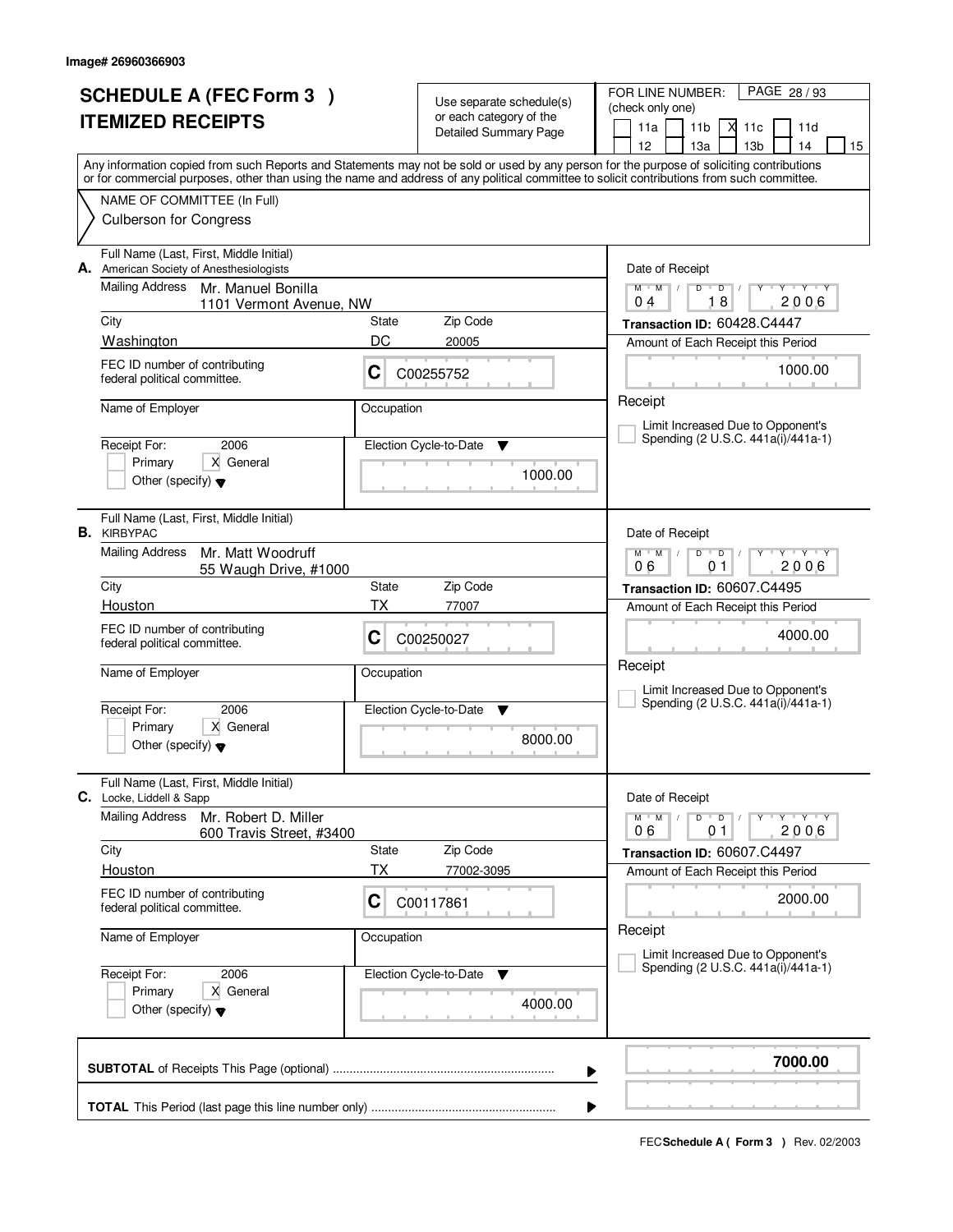|    | <b>SCHEDULE A (FEC Form 3)</b>                                                                                                             |                             |                                                     | FOR LINE NUMBER:<br>PAGE 29 / 93                                                                                                          |
|----|--------------------------------------------------------------------------------------------------------------------------------------------|-----------------------------|-----------------------------------------------------|-------------------------------------------------------------------------------------------------------------------------------------------|
|    | <b>ITEMIZED RECEIPTS</b>                                                                                                                   |                             | Use separate schedule(s)<br>or each category of the | (check only one)                                                                                                                          |
|    |                                                                                                                                            |                             | <b>Detailed Summary Page</b>                        | 11a<br>11 <sub>b</sub><br>М<br>11c<br>11d                                                                                                 |
|    |                                                                                                                                            |                             |                                                     | 12<br>13 <sub>b</sub><br>13a<br>14<br>15                                                                                                  |
|    | or for commercial purposes, other than using the name and address of any political committee to solicit contributions from such committee. |                             |                                                     | Any information copied from such Reports and Statements may not be sold or used by any person for the purpose of soliciting contributions |
|    | NAME OF COMMITTEE (In Full)                                                                                                                |                             |                                                     |                                                                                                                                           |
|    | <b>Culberson for Congress</b>                                                                                                              |                             |                                                     |                                                                                                                                           |
| А. | Full Name (Last, First, Middle Initial)<br>Reliant Energy PAC (REPAC)                                                                      |                             |                                                     | Date of Receipt                                                                                                                           |
|    | <b>Mailing Address</b><br><b>Stephanie Marcus Newell</b><br>P.O. Box 148                                                                   |                             |                                                     | $Y - Y - Y - Y$<br>$M$ $M$ /<br>$D$ $D$ $1$<br>Y<br>2006<br>06<br>01                                                                      |
|    | City                                                                                                                                       | State                       | Zip Code                                            | Transaction ID: 60607.C4494                                                                                                               |
|    | Houston                                                                                                                                    | ТX                          | 77001-0148                                          | Amount of Each Receipt this Period                                                                                                        |
|    | FEC ID number of contributing<br>federal political committee.                                                                              | C                           | C00081455                                           | 1000.00                                                                                                                                   |
|    | Name of Employer                                                                                                                           | Occupation                  |                                                     | Receipt                                                                                                                                   |
|    |                                                                                                                                            |                             |                                                     | Limit Increased Due to Opponent's<br>Spending (2 U.S.C. 441a(i)/441a-1)                                                                   |
|    | 2006<br>Receipt For:<br>X General<br>Primary                                                                                               |                             | Election Cycle-to-Date<br>v                         |                                                                                                                                           |
|    | Other (specify) $\blacktriangledown$                                                                                                       |                             | 2000.00                                             |                                                                                                                                           |
|    | Full Name (Last, First, Middle Initial)<br><b>B.</b> AT&T Federal PAC                                                                      |                             |                                                     | Date of Receipt                                                                                                                           |
|    | <b>Mailing Address</b><br>Ms. Marian McDowell<br>1401   Street, NW, #1100                                                                  |                             |                                                     | $M$ $M$ /<br>$\mathbf{Y} \mathbf{Y}$<br>D<br>$\overline{D}$<br>Y<br>18<br>2006<br>0 <sub>4</sub>                                          |
|    | City                                                                                                                                       | State                       | Zip Code                                            | Transaction ID: 60428.C4450                                                                                                               |
|    | Washington                                                                                                                                 | DC                          | 20005                                               | Amount of Each Receipt this Period                                                                                                        |
|    | FEC ID number of contributing<br>federal political committee.                                                                              | С                           | C00109017                                           | 2000.00                                                                                                                                   |
|    | Name of Employer                                                                                                                           | Occupation                  |                                                     | Receipt                                                                                                                                   |
|    | Receipt For:<br>2006                                                                                                                       | Election Cycle-to-Date<br>v |                                                     | Limit Increased Due to Opponent's<br>Spending (2 U.S.C. 441a(i)/441a-1)                                                                   |
|    | Primary<br>X General                                                                                                                       |                             |                                                     |                                                                                                                                           |
|    | Other (specify) $\blacktriangledown$                                                                                                       |                             | 5000.00                                             |                                                                                                                                           |
| С. | Full Name (Last, First, Middle Initial)<br>Dealers Election Action PAC -NADA                                                               |                             |                                                     | Date of Receipt                                                                                                                           |
|    | <b>Mailing Address</b><br>Mr. W. Caroll Smith<br>8400 Westpark Drive                                                                       |                             |                                                     | $M$ $M$ /<br>D<br>$\overline{D}$ /<br>$Y + Y + Y$<br>2006<br>12<br>04                                                                     |
|    | City                                                                                                                                       | <b>State</b>                | Zip Code                                            | Transaction ID: 60412.C4435                                                                                                               |
|    | Mc Lean                                                                                                                                    | VA                          | 22102                                               | Amount of Each Receipt this Period                                                                                                        |
|    | FEC ID number of contributing<br>federal political committee.                                                                              | C                           | C00040998                                           | 2000.00                                                                                                                                   |
|    | Name of Employer                                                                                                                           | Occupation                  |                                                     | Receipt<br>Limit Increased Due to Opponent's                                                                                              |
|    | 2006<br>Receipt For:                                                                                                                       |                             | Election Cycle-to-Date<br>v                         | Spending (2 U.S.C. 441a(i)/441a-1)                                                                                                        |
|    | Primary<br>X General<br>Other (specify) $\blacktriangledown$                                                                               |                             | 10000.00                                            |                                                                                                                                           |
|    |                                                                                                                                            |                             |                                                     | 5000.00<br>▶                                                                                                                              |
|    |                                                                                                                                            |                             |                                                     |                                                                                                                                           |
|    |                                                                                                                                            |                             |                                                     | ▶                                                                                                                                         |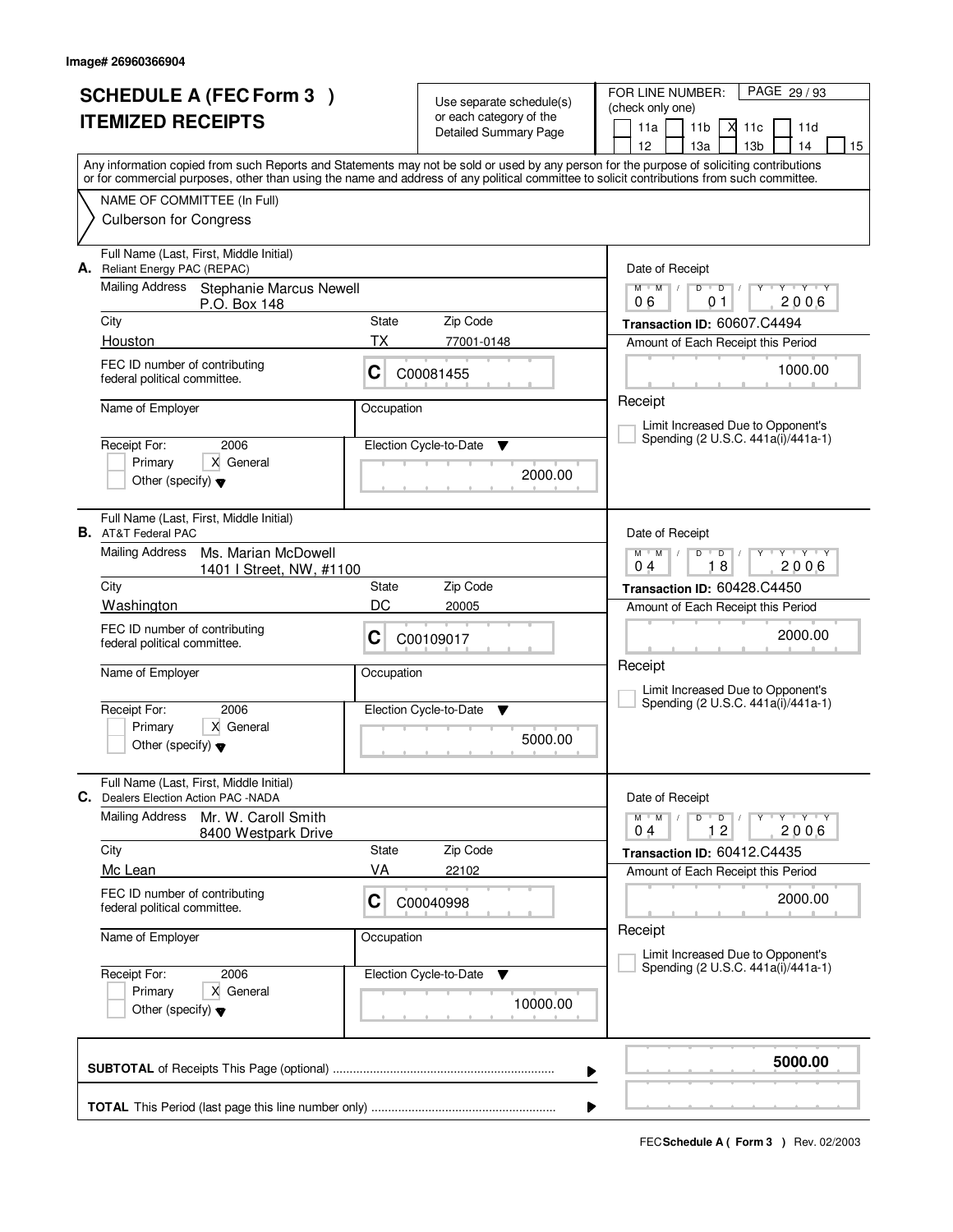| <b>SCHEDULE A (FEC Form 3)</b><br><b>ITEMIZED RECEIPTS</b> |                                                                                                                                                                                                                                                                                         |                             | Use separate schedule(s)<br>or each category of the<br>Detailed Summary Page | PAGE 30/93<br>FOR LINE NUMBER:<br>(check only one)<br>11a<br>11 <sub>b</sub><br>М<br>11c<br>11d |
|------------------------------------------------------------|-----------------------------------------------------------------------------------------------------------------------------------------------------------------------------------------------------------------------------------------------------------------------------------------|-----------------------------|------------------------------------------------------------------------------|-------------------------------------------------------------------------------------------------|
|                                                            | Any information copied from such Reports and Statements may not be sold or used by any person for the purpose of soliciting contributions<br>or for commercial purposes, other than using the name and address of any political committee to solicit contributions from such committee. |                             |                                                                              | 12<br>13 <sub>b</sub><br>13a<br>14<br>15                                                        |
|                                                            | NAME OF COMMITTEE (In Full)<br><b>Culberson for Congress</b>                                                                                                                                                                                                                            |                             |                                                                              |                                                                                                 |
|                                                            | Full Name (Last, First, Middle Initial)<br>A. Build PAC of National Homebuilders                                                                                                                                                                                                        |                             |                                                                              | Date of Receipt                                                                                 |
|                                                            | <b>Mailing Address</b><br>Mr. Mak Koebig<br>1201 15th Street, N.W.                                                                                                                                                                                                                      |                             |                                                                              | $M$ $M$<br>$D$ $D$<br>Y Y Y Y<br>Y<br>$\mathbb{L}$<br>2006<br>06<br>21                          |
|                                                            | City                                                                                                                                                                                                                                                                                    | State                       | Zip Code                                                                     | Transaction ID: 60705.C4512                                                                     |
|                                                            | Washington                                                                                                                                                                                                                                                                              | DC                          | 20006-2800                                                                   | Amount of Each Receipt this Period                                                              |
|                                                            | FEC ID number of contributing<br>federal political committee.                                                                                                                                                                                                                           | C                           | C00000901                                                                    | 2000.00                                                                                         |
|                                                            | Name of Employer                                                                                                                                                                                                                                                                        | Occupation                  |                                                                              | Receipt<br>Limit Increased Due to Opponent's                                                    |
|                                                            | Receipt For:<br>2006                                                                                                                                                                                                                                                                    |                             | Election Cycle-to-Date<br>v                                                  | Spending (2 U.S.C. 441a(i)/441a-1)                                                              |
|                                                            | X General<br>Primary<br>Other (specify) $\blacktriangledown$                                                                                                                                                                                                                            |                             | 7000.00                                                                      |                                                                                                 |
|                                                            | Full Name (Last, First, Middle Initial)<br><b>B.</b> McDermott Better Government Fund                                                                                                                                                                                                   |                             |                                                                              | Date of Receipt                                                                                 |
|                                                            | Mailing Address<br>Mr. Bruce Hatton<br>1820 N. Fort Myer Drive, #804                                                                                                                                                                                                                    |                             |                                                                              | $Y + Y + Y$<br>$M$ $M$ /<br>D<br>$\overline{D}$<br>30<br>2006<br>06                             |
|                                                            | City                                                                                                                                                                                                                                                                                    | State                       | Zip Code                                                                     | Transaction ID: 60705.C4528                                                                     |
|                                                            | Arlington                                                                                                                                                                                                                                                                               | VA                          | 22209                                                                        | Amount of Each Receipt this Period                                                              |
|                                                            | FEC ID number of contributing<br>federal political committee.                                                                                                                                                                                                                           | C                           | C00136317                                                                    | 1000.00                                                                                         |
|                                                            | Name of Employer                                                                                                                                                                                                                                                                        | Occupation                  |                                                                              | Receipt<br>Limit Increased Due to Opponent's                                                    |
|                                                            | Receipt For:<br>2006                                                                                                                                                                                                                                                                    | Election Cycle-to-Date<br>▼ |                                                                              | Spending (2 U.S.C. 441a(i)/441a-1)                                                              |
|                                                            | Primary<br>X General<br>Other (specify) $\blacktriangledown$                                                                                                                                                                                                                            |                             | 2000.00                                                                      |                                                                                                 |
| С.                                                         | Full Name (Last, First, Middle Initial)<br><b>NFIB SAFE Trust</b>                                                                                                                                                                                                                       |                             |                                                                              | Date of Receipt                                                                                 |
|                                                            | <b>Mailing Address</b><br>Mr. Dennis Whitfield<br>1201 F. Street, NW, #200                                                                                                                                                                                                              |                             |                                                                              | $M^+M^-$ /<br>$D$ $D$ $I$<br>$Y + Y + Y$<br>2006<br>06<br>30                                    |
|                                                            | City                                                                                                                                                                                                                                                                                    | State                       | Zip Code                                                                     | Transaction ID: 60705.C4530                                                                     |
|                                                            | Washington                                                                                                                                                                                                                                                                              | DC                          | 20004                                                                        | Amount of Each Receipt this Period                                                              |
|                                                            | FEC ID number of contributing<br>federal political committee.                                                                                                                                                                                                                           | C                           | C00101105                                                                    | 1000.00                                                                                         |
|                                                            | Name of Employer                                                                                                                                                                                                                                                                        |                             | Occupation                                                                   | Receipt<br>Limit Increased Due to Opponent's                                                    |
|                                                            | Receipt For:<br>2006                                                                                                                                                                                                                                                                    |                             | Election Cycle-to-Date<br>v                                                  | Spending (2 U.S.C. 441a(i)/441a-1)                                                              |
|                                                            | Primary<br>X General<br>Other (specify) $\blacktriangledown$                                                                                                                                                                                                                            |                             | 1000.00                                                                      |                                                                                                 |
|                                                            |                                                                                                                                                                                                                                                                                         |                             | ▶                                                                            | 4000.00                                                                                         |
|                                                            |                                                                                                                                                                                                                                                                                         |                             |                                                                              |                                                                                                 |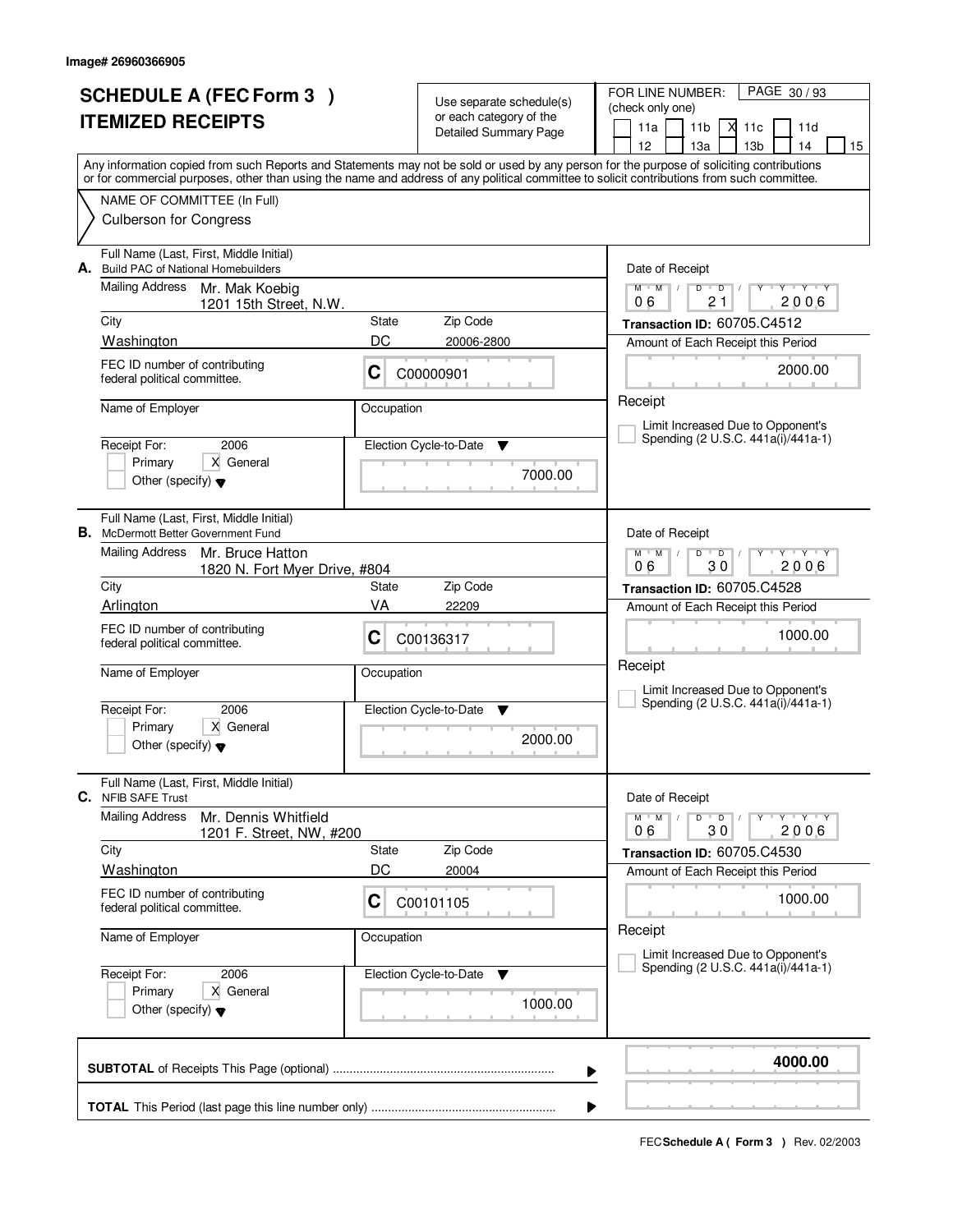| <b>SCHEDULE A (FEC Form 3)</b><br><b>ITEMIZED RECEIPTS</b> |                                                                                                                                            |                   | Use separate schedule(s)<br>or each category of the<br>Detailed Summary Page | PAGE 31/93<br>FOR LINE NUMBER:<br>(check only one)<br>11a<br>11 <sub>b</sub><br>М<br>11c<br>11d                                                                                       |  |  |
|------------------------------------------------------------|--------------------------------------------------------------------------------------------------------------------------------------------|-------------------|------------------------------------------------------------------------------|---------------------------------------------------------------------------------------------------------------------------------------------------------------------------------------|--|--|
|                                                            | or for commercial purposes, other than using the name and address of any political committee to solicit contributions from such committee. |                   |                                                                              | 12<br>13 <sub>b</sub><br>13a<br>14<br>15<br>Any information copied from such Reports and Statements may not be sold or used by any person for the purpose of soliciting contributions |  |  |
|                                                            | NAME OF COMMITTEE (In Full)<br><b>Culberson for Congress</b>                                                                               |                   |                                                                              |                                                                                                                                                                                       |  |  |
|                                                            | Full Name (Last, First, Middle Initial)<br>A. Occidental Petroleum - OXYPAC                                                                |                   |                                                                              | Date of Receipt                                                                                                                                                                       |  |  |
|                                                            | <b>Mailing Address</b><br>Mr. Jerry McPhee<br>1717 Pennsylvania Avenue, NW, #400                                                           |                   |                                                                              | $M$ $M$ /<br>$D$ $D$ $I$<br>Y Y Y Y<br>Y<br>18<br>2006<br>04                                                                                                                          |  |  |
|                                                            | City                                                                                                                                       | State             | Zip Code                                                                     | Transaction ID: 60428.C4448                                                                                                                                                           |  |  |
|                                                            | Washington                                                                                                                                 | DC                | 20006                                                                        | Amount of Each Receipt this Period                                                                                                                                                    |  |  |
|                                                            | FEC ID number of contributing<br>C<br>federal political committee.                                                                         |                   | C00083857                                                                    | 1000.00                                                                                                                                                                               |  |  |
|                                                            | Name of Employer                                                                                                                           | Occupation        |                                                                              | Receipt<br>Limit Increased Due to Opponent's                                                                                                                                          |  |  |
|                                                            | Receipt For:<br>2006<br>X General<br>Primary                                                                                               |                   | Election Cycle-to-Date<br>v                                                  | Spending (2 U.S.C. 441a(i)/441a-1)                                                                                                                                                    |  |  |
|                                                            | Other (specify) $\blacktriangledown$                                                                                                       |                   | 2000.00                                                                      |                                                                                                                                                                                       |  |  |
|                                                            | Full Name (Last, First, Middle Initial)<br><b>B.</b> Union Pacific Fund for Effective Govt                                                 |                   |                                                                              | Date of Receipt                                                                                                                                                                       |  |  |
|                                                            | Mailing Address<br>Ms. Katie Maness<br>600 13th Street, NW, #340                                                                           |                   |                                                                              | $Y + Y + Y$<br>$M$ $M$ $/$<br>D<br>$\overline{D}$<br>$\frac{1}{2}$<br>18<br>2006<br>04                                                                                                |  |  |
|                                                            | City                                                                                                                                       | Zip Code<br>State |                                                                              | Transaction ID: 60428.C4449                                                                                                                                                           |  |  |
|                                                            | Washington                                                                                                                                 | DC                | 20005                                                                        | Amount of Each Receipt this Period                                                                                                                                                    |  |  |
|                                                            | FEC ID number of contributing<br>federal political committee.                                                                              | C                 | C00010470                                                                    | 1000.00                                                                                                                                                                               |  |  |
|                                                            | Name of Employer                                                                                                                           | Occupation        |                                                                              | Receipt<br>Limit Increased Due to Opponent's                                                                                                                                          |  |  |
|                                                            | Receipt For:<br>2006                                                                                                                       |                   | Election Cycle-to-Date<br><b>V</b>                                           | Spending (2 U.S.C. 441a(i)/441a-1)                                                                                                                                                    |  |  |
|                                                            | Primary<br>X General<br>Other (specify) $\blacktriangledown$                                                                               |                   | 4000.00                                                                      |                                                                                                                                                                                       |  |  |
|                                                            | Full Name (Last, First, Middle Initial)<br>C. Union Pacific Fund for Effective Govt                                                        |                   |                                                                              | Date of Receipt                                                                                                                                                                       |  |  |
|                                                            | <b>Mailing Address</b><br>Ms. Katie Maness<br>600 13th Street, NW, #340                                                                    |                   |                                                                              | $D$ $D$ $I$<br>$Y - Y - Y$<br>$M$ $M$ $/$<br>2006<br>06<br>28                                                                                                                         |  |  |
|                                                            | City<br>Washington                                                                                                                         | State<br>DC       | Zip Code<br>20005                                                            | Transaction ID: 60705.C4525<br>Amount of Each Receipt this Period                                                                                                                     |  |  |
|                                                            | FEC ID number of contributing<br>federal political committee.                                                                              | C                 | C00010470                                                                    | 1000.00                                                                                                                                                                               |  |  |
|                                                            | Name of Employer<br>Occupation                                                                                                             |                   |                                                                              | Receipt<br>Limit Increased Due to Opponent's                                                                                                                                          |  |  |
|                                                            | 2006<br>Receipt For:<br>Primary<br>X General<br>Other (specify) $\blacktriangledown$                                                       |                   | Election Cycle-to-Date<br>v<br>5000.00                                       | Spending (2 U.S.C. 441a(i)/441a-1)                                                                                                                                                    |  |  |
|                                                            |                                                                                                                                            |                   |                                                                              | 3000.00<br>▶                                                                                                                                                                          |  |  |
|                                                            |                                                                                                                                            |                   |                                                                              |                                                                                                                                                                                       |  |  |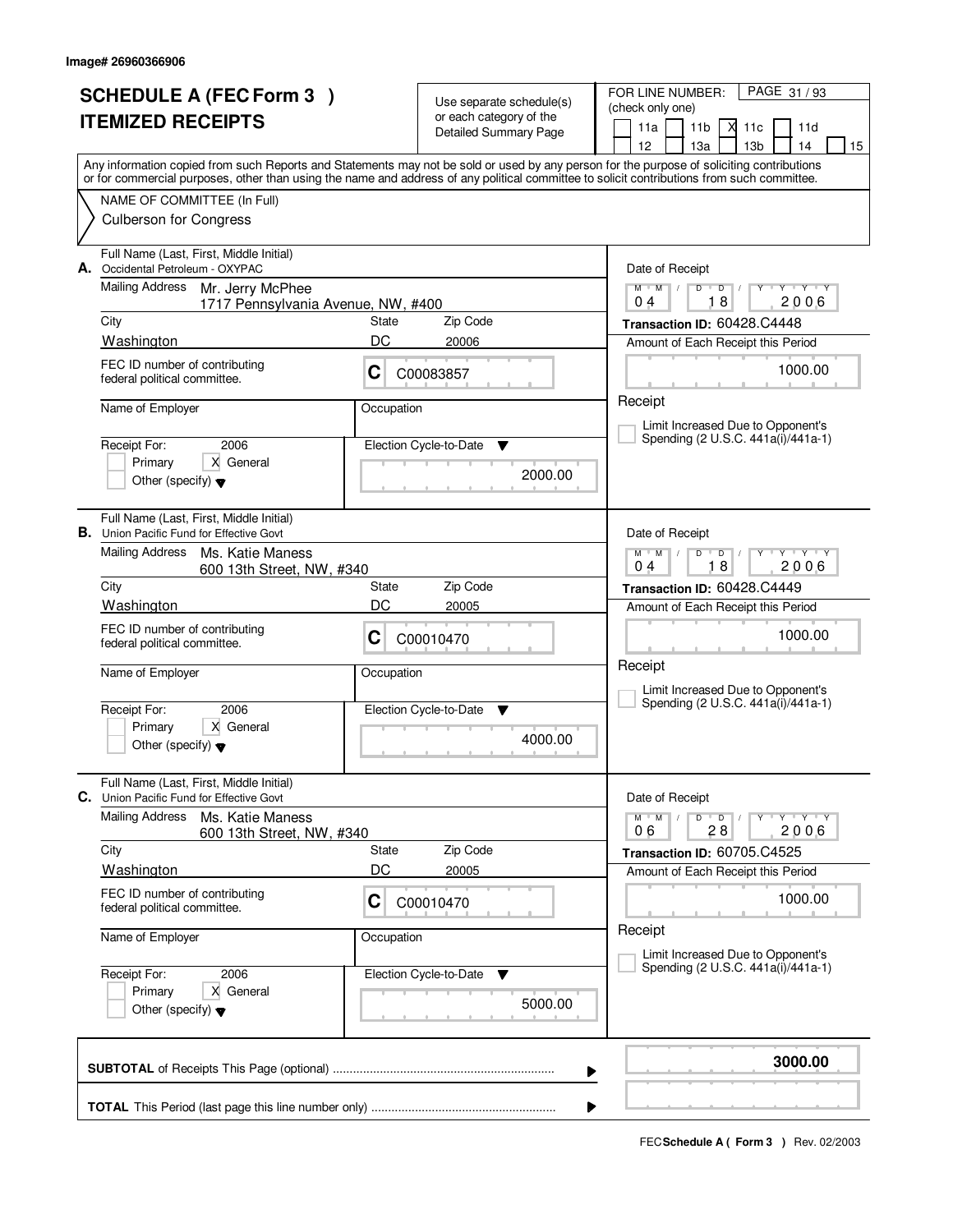|    | <b>SCHEDULE A (FEC Form 3)</b><br><b>ITEMIZED RECEIPTS</b>                                                                                                                                                                                                                              |                                    | Use separate schedule(s)<br>or each category of the<br><b>Detailed Summary Page</b> | PAGE 32/93<br>FOR LINE NUMBER:<br>(check only one)<br>11 <sub>b</sub><br>11a<br>м<br>11c<br>11d<br>12<br>13 <sub>b</sub><br>13a<br>14<br>15 |
|----|-----------------------------------------------------------------------------------------------------------------------------------------------------------------------------------------------------------------------------------------------------------------------------------------|------------------------------------|-------------------------------------------------------------------------------------|---------------------------------------------------------------------------------------------------------------------------------------------|
|    | Any information copied from such Reports and Statements may not be sold or used by any person for the purpose of soliciting contributions<br>or for commercial purposes, other than using the name and address of any political committee to solicit contributions from such committee. |                                    |                                                                                     |                                                                                                                                             |
|    | NAME OF COMMITTEE (In Full)<br><b>Culberson for Congress</b>                                                                                                                                                                                                                            |                                    |                                                                                     |                                                                                                                                             |
| А. | Full Name (Last, First, Middle Initial)<br><b>NAIFAPAC</b>                                                                                                                                                                                                                              |                                    |                                                                                     | Date of Receipt                                                                                                                             |
|    | <b>Mailing Address</b><br>Natl Assoc. Insurance Advisors<br>Mr. David A. Winston                                                                                                                                                                                                        |                                    |                                                                                     | $Y + Y + Y + Y$<br>$M$ $M$ /<br>$D$ $D$ $/$<br>27<br>2006<br>06                                                                             |
|    | City                                                                                                                                                                                                                                                                                    | State                              | Zip Code                                                                            | Transaction ID: 60705.C4515                                                                                                                 |
|    | <b>Falls Church</b><br>FEC ID number of contributing                                                                                                                                                                                                                                    | VA                                 | 22042                                                                               | Amount of Each Receipt this Period                                                                                                          |
|    | federal political committee.                                                                                                                                                                                                                                                            | С                                  | C00005249                                                                           | 1000.00                                                                                                                                     |
|    | Name of Employer                                                                                                                                                                                                                                                                        | Occupation                         |                                                                                     | Receipt                                                                                                                                     |
|    | 2006<br>Receipt For:                                                                                                                                                                                                                                                                    |                                    | Election Cycle-to-Date<br>▼                                                         | Limit Increased Due to Opponent's<br>Spending (2 U.S.C. 441a(i)/441a-1)                                                                     |
|    | X General<br>Primary<br>Other (specify) $\blacktriangledown$                                                                                                                                                                                                                            |                                    | 1000.00                                                                             |                                                                                                                                             |
|    | Full Name (Last, First, Middle Initial)<br><b>B.</b> Conoco Phillips Spirit PAC                                                                                                                                                                                                         |                                    |                                                                                     | Date of Receipt                                                                                                                             |
|    | <b>Mailing Address</b><br>Mr. Don Duncan<br>1776 I Street, NW, #700                                                                                                                                                                                                                     |                                    |                                                                                     | <b>TAY TAY</b><br>$M$ M<br>D<br>$\Box$<br>12<br>2006<br>04                                                                                  |
|    | City<br>Washington                                                                                                                                                                                                                                                                      | Zip Code<br>State<br>DC<br>20006   |                                                                                     | Transaction ID: 60412.C4436<br>Amount of Each Receipt this Period                                                                           |
|    | FEC ID number of contributing<br>federal political committee.                                                                                                                                                                                                                           | С                                  | C00112896                                                                           | 1000.00                                                                                                                                     |
|    | Name of Employer                                                                                                                                                                                                                                                                        | Occupation                         |                                                                                     | Receipt<br>Limit Increased Due to Opponent's                                                                                                |
|    | Receipt For:<br>2006                                                                                                                                                                                                                                                                    | Election Cycle-to-Date<br><b>V</b> |                                                                                     | Spending (2 U.S.C. 441a(i)/441a-1)                                                                                                          |
|    | Primary<br>X General<br>Other (specify) $\blacktriangledown$                                                                                                                                                                                                                            |                                    | 2000.00                                                                             |                                                                                                                                             |
|    | Full Name (Last, First, Middle Initial)<br>C. Lyondell PAC                                                                                                                                                                                                                              |                                    |                                                                                     | Date of Receipt                                                                                                                             |
|    | <b>Mailing Address</b><br>Edlu J. Thom<br>1101 Pennsylvania Avenue, NW, #515                                                                                                                                                                                                            |                                    |                                                                                     | $D$ $D$ $/$<br>$M$ $M$ /<br>Y<br>2006<br>04<br>11                                                                                           |
|    | City<br><b>Washington</b>                                                                                                                                                                                                                                                               | State<br>DC                        | Zip Code<br>20004                                                                   | Transaction ID: 60412.C4431<br>Amount of Each Receipt this Period                                                                           |
|    | FEC ID number of contributing<br>federal political committee.                                                                                                                                                                                                                           | C                                  | C00306175                                                                           | 1000.00                                                                                                                                     |
|    | Name of Employer                                                                                                                                                                                                                                                                        | Occupation                         |                                                                                     | Receipt                                                                                                                                     |
|    | Receipt For:<br>2006                                                                                                                                                                                                                                                                    |                                    | Election Cycle-to-Date<br>v                                                         | Limit Increased Due to Opponent's<br>Spending (2 U.S.C. 441a(i)/441a-1)                                                                     |
|    | Primary<br>X General<br>Other (specify) $\blacktriangledown$                                                                                                                                                                                                                            |                                    | 2000.00                                                                             |                                                                                                                                             |
|    |                                                                                                                                                                                                                                                                                         |                                    |                                                                                     | 3000.00<br>▶                                                                                                                                |
|    |                                                                                                                                                                                                                                                                                         |                                    |                                                                                     | ▶                                                                                                                                           |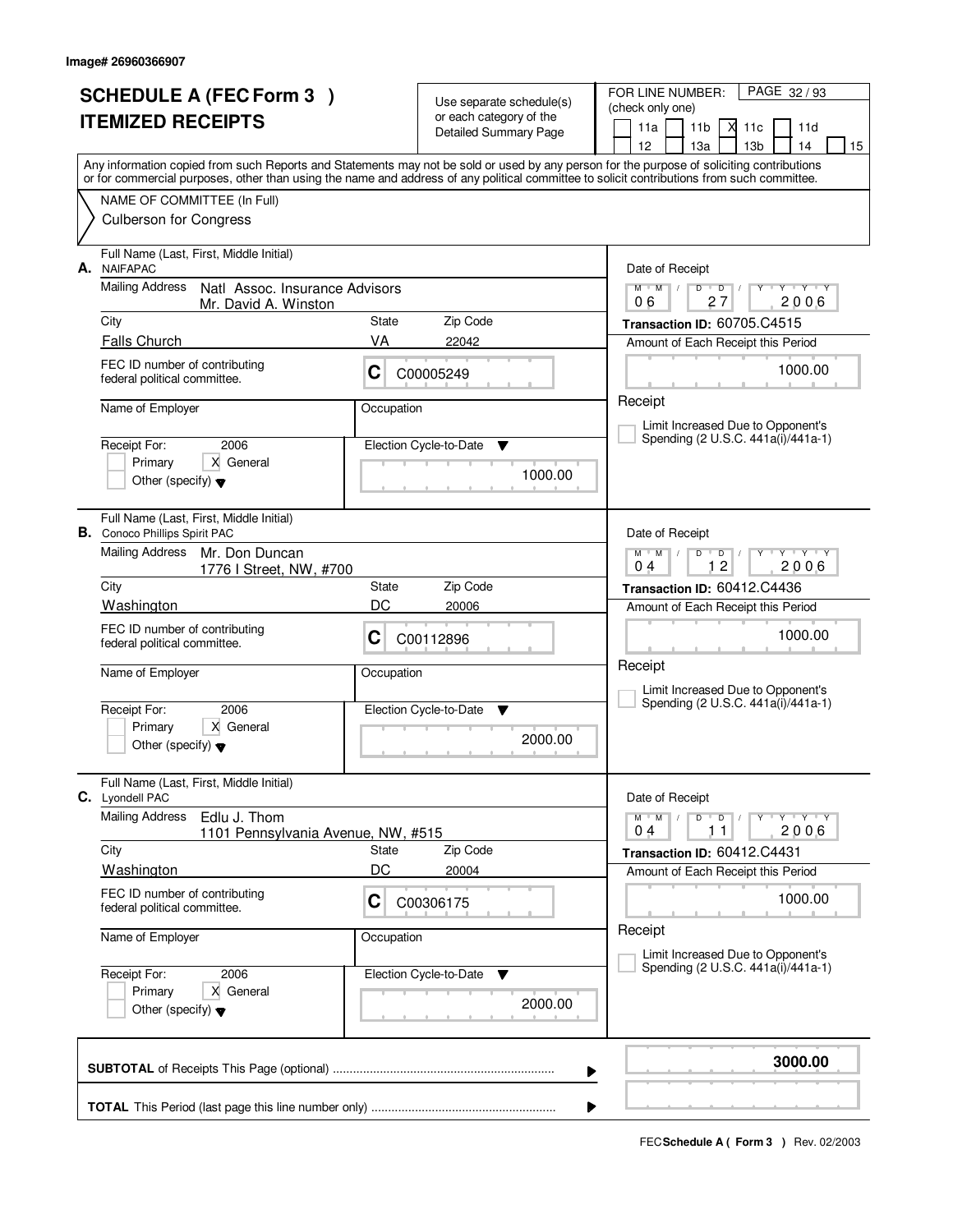| <b>SCHEDULE A (FEC Form 3)</b> |                                                                                                                                            |              | Use separate schedule(s)                                | PAGE 33/93<br>FOR LINE NUMBER:<br>(check only one)                                                                                        |
|--------------------------------|--------------------------------------------------------------------------------------------------------------------------------------------|--------------|---------------------------------------------------------|-------------------------------------------------------------------------------------------------------------------------------------------|
|                                | <b>ITEMIZED RECEIPTS</b>                                                                                                                   |              | or each category of the<br><b>Detailed Summary Page</b> | 11 <sub>b</sub><br>11a<br>Х<br>11c<br>11d<br>12<br>13 <sub>b</sub><br>13a<br>14<br>15                                                     |
|                                | or for commercial purposes, other than using the name and address of any political committee to solicit contributions from such committee. |              |                                                         | Any information copied from such Reports and Statements may not be sold or used by any person for the purpose of soliciting contributions |
|                                | NAME OF COMMITTEE (In Full)                                                                                                                |              |                                                         |                                                                                                                                           |
|                                | <b>Culberson for Congress</b>                                                                                                              |              |                                                         |                                                                                                                                           |
| А.                             | Full Name (Last, First, Middle Initial)<br>Continental Airlines Employee Fund PAC                                                          |              |                                                         | Date of Receipt                                                                                                                           |
|                                | <b>Mailing Address</b><br><b>Heather McMath</b><br>1600 Smith Street, 18th Floor                                                           |              |                                                         | $Y + Y + Y$<br>$M$ $M$ /<br>$D$ $D$<br>Y<br>$\mathbb{L}$<br>28<br>2006<br>06                                                              |
|                                | City                                                                                                                                       | State        | Zip Code                                                | Transaction ID: 60705.C4519                                                                                                               |
|                                | Houston                                                                                                                                    | TX           | 77002-7362                                              | Amount of Each Receipt this Period                                                                                                        |
|                                | FEC ID number of contributing<br>C<br>federal political committee.                                                                         |              | C00101766                                               | 2000.00                                                                                                                                   |
|                                | Name of Employer                                                                                                                           | Occupation   |                                                         | Receipt                                                                                                                                   |
|                                |                                                                                                                                            |              |                                                         | Limit Increased Due to Opponent's<br>Spending (2 U.S.C. 441a(i)/441a-1)                                                                   |
|                                | Receipt For:<br>2006<br>X General<br>Primary                                                                                               |              | Election Cycle-to-Date<br>▼                             |                                                                                                                                           |
|                                | Other (specify) $\blacktriangledown$                                                                                                       |              | 6000.00                                                 |                                                                                                                                           |
|                                | Full Name (Last, First, Middle Initial)<br><b>B.</b> Austin Industries Companies PAC                                                       |              |                                                         | Date of Receipt                                                                                                                           |
|                                | <b>Mailing Address</b><br>Mr. Ronald Gafford<br>P.O. Box 1590                                                                              |              |                                                         | $T - Y - T Y$<br>$M$ $M$ /<br>D<br>$\overline{D}$<br>12<br>2006<br>04                                                                     |
|                                | City                                                                                                                                       | <b>State</b> | Zip Code                                                | Transaction ID: 60412.C4445                                                                                                               |
|                                | Dallas                                                                                                                                     | <b>TX</b>    | 75221                                                   | Amount of Each Receipt this Period                                                                                                        |
|                                | FEC ID number of contributing<br>federal political committee.                                                                              | С            | C00093179                                               | 1000.00                                                                                                                                   |
|                                | Name of Employer                                                                                                                           | Occupation   |                                                         | Receipt<br>Limit Increased Due to Opponent's                                                                                              |
|                                | Receipt For:<br>2006                                                                                                                       |              | Election Cycle-to-Date<br>v                             | Spending (2 U.S.C. 441a(i)/441a-1)                                                                                                        |
|                                | Primary<br>X General<br>Other (specify) $\blacktriangledown$                                                                               |              | 1000.00                                                 |                                                                                                                                           |
|                                | Full Name (Last, First, Middle Initial)<br>C. Gulf States Toyota PAC                                                                       |              |                                                         | Date of Receipt                                                                                                                           |
|                                | <b>Mailing Address</b><br>Mr. Ken Roche<br>109 North Post Oak Lane, #600                                                                   |              |                                                         | $D$ $D$ $I$<br>$M$ $M$ /<br>$Y + Y + Y$<br>Y<br>12<br>2006<br>04                                                                          |
|                                | City                                                                                                                                       | State        | Zip Code                                                | Transaction ID: 60412.C4446                                                                                                               |
|                                | Houston                                                                                                                                    | ТX           | 77024                                                   | Amount of Each Receipt this Period                                                                                                        |
|                                | FEC ID number of contributing<br>federal political committee.                                                                              | C            | C00349373                                               | 1000.00                                                                                                                                   |
|                                | Name of Employer                                                                                                                           | Occupation   |                                                         | Receipt<br>Limit Increased Due to Opponent's                                                                                              |
|                                | Receipt For:<br>2006                                                                                                                       |              | Election Cycle-to-Date<br>v                             | Spending (2 U.S.C. 441a(i)/441a-1)                                                                                                        |
|                                | X General<br>Primary<br>Other (specify) $\blacktriangledown$                                                                               |              | 1000.00                                                 |                                                                                                                                           |
|                                |                                                                                                                                            |              |                                                         | 4000.00                                                                                                                                   |
|                                |                                                                                                                                            |              |                                                         | ▶                                                                                                                                         |
|                                |                                                                                                                                            |              |                                                         |                                                                                                                                           |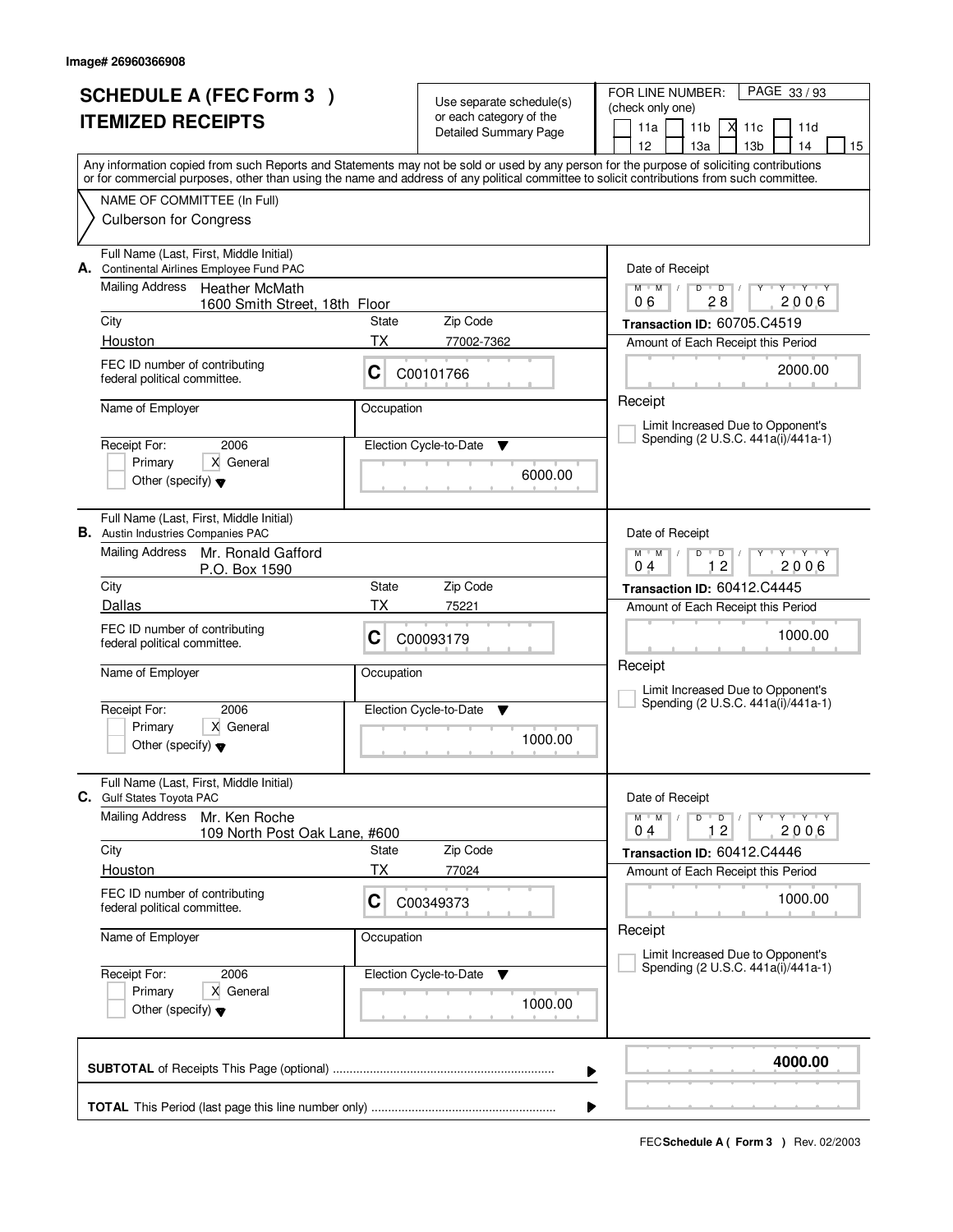| <b>SCHEDULE A (FEC Form 3)</b><br><b>ITEMIZED RECEIPTS</b> |                                                                           |            | Use separate schedule(s)<br>or each category of the<br><b>Detailed Summary Page</b> | PAGE 34/93<br>FOR LINE NUMBER:<br>(check only one)<br>X<br>11a<br>11 <sub>b</sub><br>11c<br>11d<br>12<br>13a<br>13 <sub>b</sub><br>14<br>15                                                                                                                                             |
|------------------------------------------------------------|---------------------------------------------------------------------------|------------|-------------------------------------------------------------------------------------|-----------------------------------------------------------------------------------------------------------------------------------------------------------------------------------------------------------------------------------------------------------------------------------------|
|                                                            |                                                                           |            |                                                                                     | Any information copied from such Reports and Statements may not be sold or used by any person for the purpose of soliciting contributions<br>or for commercial purposes, other than using the name and address of any political committee to solicit contributions from such committee. |
|                                                            | NAME OF COMMITTEE (In Full)                                               |            |                                                                                     |                                                                                                                                                                                                                                                                                         |
|                                                            | <b>Culberson for Congress</b>                                             |            |                                                                                     |                                                                                                                                                                                                                                                                                         |
|                                                            | Full Name (Last, First, Middle Initial)<br>A. Carter for Congress         |            |                                                                                     | Date of Receipt                                                                                                                                                                                                                                                                         |
|                                                            | Mailing Address<br>Hon. John Carter<br>307 West Main                      |            |                                                                                     | $Y + Y + Y$<br>$D$ $D$<br>$M$ <sup>U</sup><br>$M$ /<br>23<br>2006<br>0 <sub>5</sub>                                                                                                                                                                                                     |
|                                                            | City                                                                      | State      | Zip Code                                                                            | Transaction ID: 60918.C4555                                                                                                                                                                                                                                                             |
|                                                            | Round Rock                                                                | <b>TX</b>  | 78664                                                                               | Amount of Each Receipt this Period                                                                                                                                                                                                                                                      |
|                                                            | FEC ID number of contributing<br>federal political committee.             | C          |                                                                                     | 132.59                                                                                                                                                                                                                                                                                  |
|                                                            | Name of Employer                                                          | Occupation |                                                                                     | Memo                                                                                                                                                                                                                                                                                    |
|                                                            |                                                                           |            |                                                                                     | Limit Increased Due to Opponent's<br>Spending (2 U.S.C. 441a(i)/441a-1)                                                                                                                                                                                                                 |
|                                                            | Receipt For:<br>2006<br>Primary<br>X General                              |            | Election Cycle-to-Date<br>▼                                                         | [MEMO ITĒM]                                                                                                                                                                                                                                                                             |
|                                                            | Other (specify) $\blacktriangledown$                                      |            | 0.00                                                                                | reimburse part of TFRW ev-<br>ent                                                                                                                                                                                                                                                       |
|                                                            | Full Name (Last, First, Middle Initial)<br><b>B.</b> Burgess for Congress |            |                                                                                     | Date of Receipt                                                                                                                                                                                                                                                                         |
|                                                            | Mailing Address PO Box 2334                                               |            |                                                                                     | $M$ $M$ /<br>D<br>$\overline{D}$<br>Y Y Y Y<br>23<br>2006<br>05                                                                                                                                                                                                                         |
|                                                            | City                                                                      | State      | Zip Code                                                                            | Transaction ID: 60918.C4556                                                                                                                                                                                                                                                             |
|                                                            | Denton                                                                    | <b>TX</b>  | 76202                                                                               | Amount of Each Receipt this Period                                                                                                                                                                                                                                                      |
|                                                            | FEC ID number of contributing<br>federal political committee.             | C          |                                                                                     | 132.59                                                                                                                                                                                                                                                                                  |
|                                                            | Name of Employer                                                          | Occupation |                                                                                     | Memo<br>Limit Increased Due to Opponent's                                                                                                                                                                                                                                               |
|                                                            | Receipt For:<br>2006                                                      |            | Election Cycle-to-Date<br>▼                                                         | Spending (2 U.S.C. 441a(i)/441a-1)<br>[MEMO ITĔM]                                                                                                                                                                                                                                       |
|                                                            | Primary<br>X General<br>Other (specify) $\blacktriangledown$              |            | 0.00                                                                                | reimburse part of TFRW ev-<br>ent                                                                                                                                                                                                                                                       |
| C.                                                         | Full Name (Last, First, Middle Initial)<br><b>NSSGA ROCKPAC</b>           |            |                                                                                     | Date of Receipt                                                                                                                                                                                                                                                                         |
|                                                            | <b>Mailing Address</b><br>Ms. Jennifer Wilson<br>1605 King Street         |            |                                                                                     | $D$ $D$ $/$<br>$M$ $M$<br>Y FY FY FY<br>2006<br>06<br>01                                                                                                                                                                                                                                |
|                                                            | City                                                                      | State      | Zip Code                                                                            | Transaction ID: 60607.C4493                                                                                                                                                                                                                                                             |
|                                                            | Alexandria                                                                | VA         | 22314                                                                               | Amount of Each Receipt this Period                                                                                                                                                                                                                                                      |
|                                                            | FEC ID number of contributing<br>federal political committee.             | C          | C00089458                                                                           | 1000.00                                                                                                                                                                                                                                                                                 |
|                                                            | Name of Employer                                                          | Occupation |                                                                                     | Receipt<br>Limit Increased Due to Opponent's                                                                                                                                                                                                                                            |
|                                                            | Receipt For:<br>2006                                                      |            | Election Cycle-to-Date<br><b>V</b>                                                  | Spending (2 U.S.C. 441a(i)/441a-1)                                                                                                                                                                                                                                                      |
|                                                            | Primary<br>X General<br>Other (specify) $\blacktriangledown$              |            | 2000.00                                                                             |                                                                                                                                                                                                                                                                                         |
|                                                            |                                                                           |            |                                                                                     | 1000.00<br>▶                                                                                                                                                                                                                                                                            |
|                                                            |                                                                           |            |                                                                                     | ▶                                                                                                                                                                                                                                                                                       |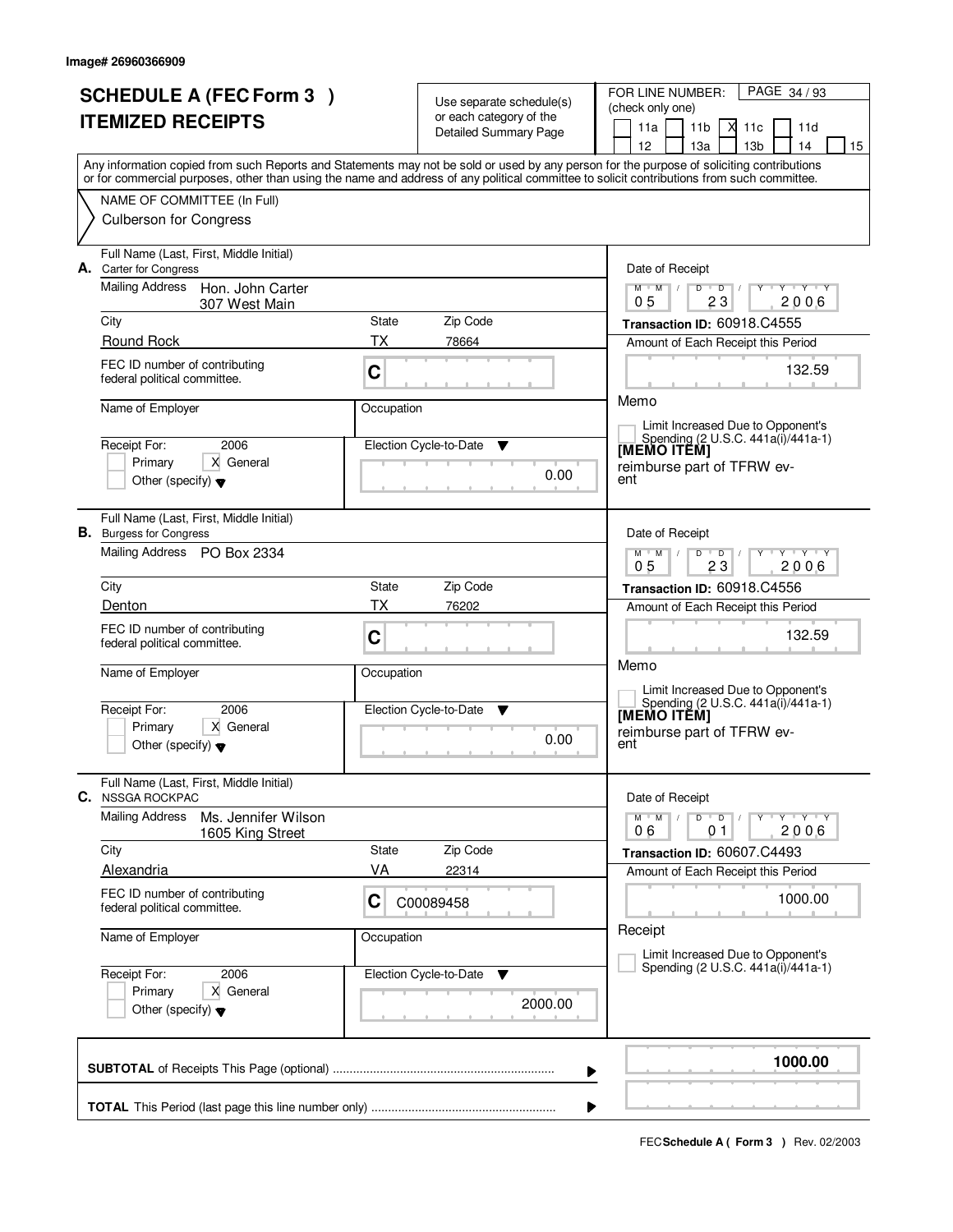| <b>SCHEDULE A (FEC Form 3)</b><br><b>ITEMIZED RECEIPTS</b>                           |                                                                  | Use separate schedule(s)<br>or each category of the<br><b>Detailed Summary Page</b> | PAGE 35/93<br>FOR LINE NUMBER:<br>(check only one)<br>М<br>11a<br>11 <sub>b</sub><br>11c<br>11d                                                                                                                                                                                                                                     |  |  |
|--------------------------------------------------------------------------------------|------------------------------------------------------------------|-------------------------------------------------------------------------------------|-------------------------------------------------------------------------------------------------------------------------------------------------------------------------------------------------------------------------------------------------------------------------------------------------------------------------------------|--|--|
|                                                                                      |                                                                  |                                                                                     | 12<br>13a<br>13 <sub>b</sub><br>14<br>15<br>Any information copied from such Reports and Statements may not be sold or used by any person for the purpose of soliciting contributions<br>or for commercial purposes, other than using the name and address of any political committee to solicit contributions from such committee. |  |  |
| NAME OF COMMITTEE (In Full)<br><b>Culberson for Congress</b>                         |                                                                  |                                                                                     |                                                                                                                                                                                                                                                                                                                                     |  |  |
| Full Name (Last, First, Middle Initial)<br>A. Hensarling for Congress                |                                                                  |                                                                                     | Date of Receipt<br>$V = V + V + V$<br>$M$ $M$<br>Y<br>$\perp$                                                                                                                                                                                                                                                                       |  |  |
| Mailing Address<br>Mr. Jeb Hensarling<br>P.O. Box 820504                             |                                                                  |                                                                                     | $D$ $D$<br>21<br>2006<br>06                                                                                                                                                                                                                                                                                                         |  |  |
| City<br>Dallas                                                                       | State<br>ТX                                                      | Zip Code                                                                            | Transaction ID: 60918.C4557                                                                                                                                                                                                                                                                                                         |  |  |
| FEC ID number of contributing<br>federal political committee.                        | $\mathbf C$                                                      | 75382<br>Amount of Each Receipt this Period<br>132.59                               |                                                                                                                                                                                                                                                                                                                                     |  |  |
| Name of Employer                                                                     | Occupation                                                       |                                                                                     | Memo                                                                                                                                                                                                                                                                                                                                |  |  |
| Receipt For:<br>2006                                                                 |                                                                  | Election Cycle-to-Date<br>▼                                                         | Limit Increased Due to Opponent's<br>Spending (2 U.S.C. 441a(i)/441a-1)<br>[MEMO ITĒM]                                                                                                                                                                                                                                              |  |  |
| Primary<br>X General<br>Other (specify) $\blacktriangledown$                         |                                                                  | 0.00                                                                                | reimburse part of TFRW ev-<br>ent                                                                                                                                                                                                                                                                                                   |  |  |
| Full Name (Last, First, Middle Initial)<br><b>B.</b> Neugebauer for Congress         |                                                                  |                                                                                     | Date of Receipt                                                                                                                                                                                                                                                                                                                     |  |  |
| Mailing Address PO Box 54175                                                         |                                                                  |                                                                                     | $M$ $M$ $/$<br>Y Y Y Y<br>D<br>$\overline{D}$<br>23<br>05<br>2006                                                                                                                                                                                                                                                                   |  |  |
| City                                                                                 | Transaction ID: 60918.C4558                                      |                                                                                     |                                                                                                                                                                                                                                                                                                                                     |  |  |
| Lubbock                                                                              | ТX                                                               | 79453                                                                               | Amount of Each Receipt this Period                                                                                                                                                                                                                                                                                                  |  |  |
| FEC ID number of contributing<br>federal political committee.                        | C                                                                | 132.59<br>Memo                                                                      |                                                                                                                                                                                                                                                                                                                                     |  |  |
| Name of Employer                                                                     | Occupation                                                       |                                                                                     | Limit Increased Due to Opponent's                                                                                                                                                                                                                                                                                                   |  |  |
| Receipt For:<br>2006<br>Primary<br>X General<br>Other (specify) $\blacktriangledown$ |                                                                  | Election Cycle-to-Date<br>▼<br>0.00                                                 | Spending (2 U.S.C. 441a(i)/441a-1)<br><b>IMEMO ITEM]</b><br>reimburse part of TFRW ev-<br>ent                                                                                                                                                                                                                                       |  |  |
| Full Name (Last, First, Middle Initial)<br>C. Ted Poe for Congress                   |                                                                  |                                                                                     | Date of Receipt                                                                                                                                                                                                                                                                                                                     |  |  |
| Mailing Address P.O. Box 14222                                                       | $D$ $D$ $/$<br>$M$ $M$ $M$ $I$<br>yuryuryury<br>05<br>23<br>2006 |                                                                                     |                                                                                                                                                                                                                                                                                                                                     |  |  |
| City                                                                                 | State                                                            | Zip Code                                                                            | Transaction ID: 60918.C4559                                                                                                                                                                                                                                                                                                         |  |  |
| Humble<br>FEC ID number of contributing                                              | ТX                                                               | 77347                                                                               | Amount of Each Receipt this Period                                                                                                                                                                                                                                                                                                  |  |  |
| federal political committee.                                                         | $\mathbf C$                                                      |                                                                                     | 132.59                                                                                                                                                                                                                                                                                                                              |  |  |
| Name of Employer                                                                     | Occupation                                                       |                                                                                     | Memo<br>Limit Increased Due to Opponent's                                                                                                                                                                                                                                                                                           |  |  |
| Receipt For:<br>2006<br>Primary<br>X General                                         |                                                                  | Election Cycle-to-Date ▼                                                            | Spending (2 U.S.C. 441a(i)/441a-1)<br>[MEMO ITEM]                                                                                                                                                                                                                                                                                   |  |  |
| Other (specify) $\blacktriangledown$                                                 |                                                                  | 0.00                                                                                | reimburse part of TFRW ev-<br>ent                                                                                                                                                                                                                                                                                                   |  |  |
|                                                                                      |                                                                  |                                                                                     | 0.00<br>▶                                                                                                                                                                                                                                                                                                                           |  |  |
|                                                                                      |                                                                  |                                                                                     |                                                                                                                                                                                                                                                                                                                                     |  |  |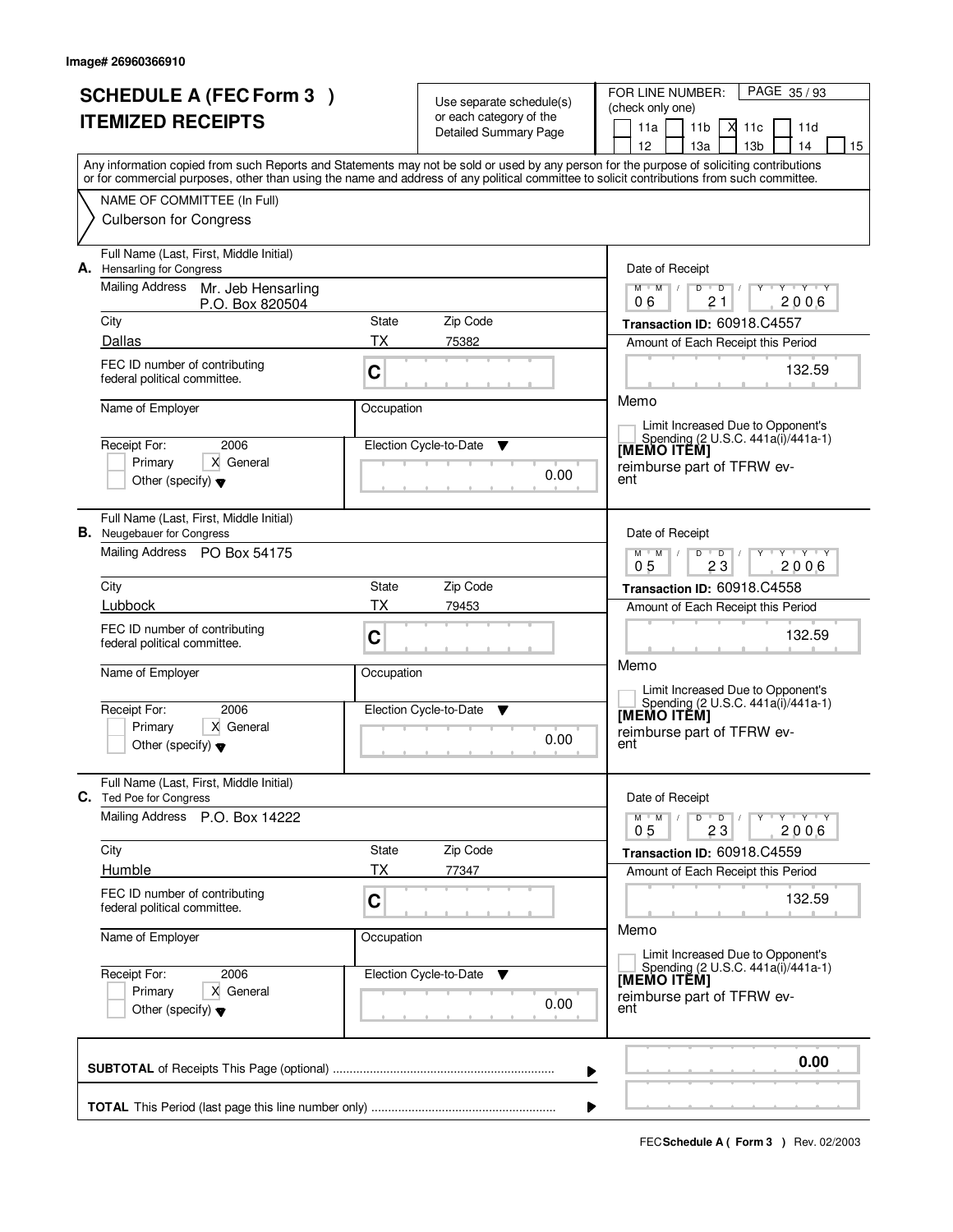| <b>SCHEDULE A (FEC Form 3)</b><br><b>ITEMIZED RECEIPTS</b>                                                                                                                                                                                                                              |                                                                               |                             | Use separate schedule(s)<br>or each category of the<br><b>Detailed Summary Page</b> | PAGE 36/93<br>FOR LINE NUMBER:<br>(check only one)<br>11a<br>11 <sub>b</sub><br>X<br>11c<br>11d<br>12<br>13a<br>13 <sub>b</sub><br>14<br>15 |  |  |  |
|-----------------------------------------------------------------------------------------------------------------------------------------------------------------------------------------------------------------------------------------------------------------------------------------|-------------------------------------------------------------------------------|-----------------------------|-------------------------------------------------------------------------------------|---------------------------------------------------------------------------------------------------------------------------------------------|--|--|--|
| Any information copied from such Reports and Statements may not be sold or used by any person for the purpose of soliciting contributions<br>or for commercial purposes, other than using the name and address of any political committee to solicit contributions from such committee. |                                                                               |                             |                                                                                     |                                                                                                                                             |  |  |  |
|                                                                                                                                                                                                                                                                                         | NAME OF COMMITTEE (In Full)<br><b>Culberson for Congress</b>                  |                             |                                                                                     |                                                                                                                                             |  |  |  |
|                                                                                                                                                                                                                                                                                         | Full Name (Last, First, Middle Initial)<br>A. Suez Energy North America PAC   |                             |                                                                                     | Date of Receipt                                                                                                                             |  |  |  |
|                                                                                                                                                                                                                                                                                         | <b>Mailing Address</b><br>Mr. Paul Cavicchi<br>1990 Post Oak Boulevard, #1900 |                             |                                                                                     | $M$ $M$<br>$D$ $D$<br>$Y - Y - Y - Y$<br>$\prime$<br>2006<br>06<br>28                                                                       |  |  |  |
|                                                                                                                                                                                                                                                                                         | City                                                                          | State                       | Zip Code                                                                            | Transaction ID: 60705.C4520                                                                                                                 |  |  |  |
|                                                                                                                                                                                                                                                                                         | Houston                                                                       | <b>TX</b>                   | 77056                                                                               | Amount of Each Receipt this Period                                                                                                          |  |  |  |
|                                                                                                                                                                                                                                                                                         | FEC ID number of contributing<br>federal political committee.                 | C                           | C00375568                                                                           | 1000.00                                                                                                                                     |  |  |  |
|                                                                                                                                                                                                                                                                                         | Name of Employer                                                              | Occupation                  |                                                                                     | Receipt                                                                                                                                     |  |  |  |
|                                                                                                                                                                                                                                                                                         |                                                                               |                             |                                                                                     | Limit Increased Due to Opponent's<br>Spending (2 U.S.C. 441a(i)/441a-1)                                                                     |  |  |  |
|                                                                                                                                                                                                                                                                                         | 2006<br>Receipt For:<br>X General<br>Primary                                  | Election Cycle-to-Date<br>v |                                                                                     |                                                                                                                                             |  |  |  |
|                                                                                                                                                                                                                                                                                         | Other (specify) $\blacktriangledown$                                          |                             | 2000.00                                                                             |                                                                                                                                             |  |  |  |
|                                                                                                                                                                                                                                                                                         | Full Name (Last, First, Middle Initial)<br><b>B.</b> Gohmert for Congress     |                             |                                                                                     | Date of Receipt                                                                                                                             |  |  |  |
|                                                                                                                                                                                                                                                                                         | Mailing Address 3310 S. Broadway, #100                                        |                             |                                                                                     | $Y + Y + Y$<br>$M$ $M$ /<br>$D$ $D$<br>0 <sub>5</sub><br>23<br>2006                                                                         |  |  |  |
|                                                                                                                                                                                                                                                                                         | City                                                                          | State                       | Zip Code                                                                            | Transaction ID: 60918.C4560                                                                                                                 |  |  |  |
|                                                                                                                                                                                                                                                                                         | Tyler                                                                         | <b>TX</b>                   | 75701-7851                                                                          | Amount of Each Receipt this Period                                                                                                          |  |  |  |
|                                                                                                                                                                                                                                                                                         | FEC ID number of contributing<br>federal political committee.                 | C                           |                                                                                     | 132.59                                                                                                                                      |  |  |  |
|                                                                                                                                                                                                                                                                                         | Name of Employer                                                              | Occupation                  |                                                                                     | Memo<br>Limit Increased Due to Opponent's                                                                                                   |  |  |  |
|                                                                                                                                                                                                                                                                                         | Receipt For:<br>2006                                                          |                             | Election Cycle-to-Date<br>▼                                                         | Spending (2 U.S.C. 441a(i)/441a-1)<br>[MEMO ITĔM]                                                                                           |  |  |  |
|                                                                                                                                                                                                                                                                                         | Primary<br>X General<br>Other (specify) $\blacktriangledown$                  |                             | 0.00                                                                                | reimburse part of TFRW ev-<br>ent                                                                                                           |  |  |  |
|                                                                                                                                                                                                                                                                                         | Full Name (Last, First, Middle Initial)<br>C. Ralph Hall for Congress         |                             |                                                                                     | Date of Receipt                                                                                                                             |  |  |  |
|                                                                                                                                                                                                                                                                                         | Mailing Address P.O. Box 711                                                  |                             |                                                                                     | $M-M$ /<br>$D$ $D$ $/$<br>ਦ γ≕⊏γ≕εγ<br>Y<br>06<br>2006<br>01                                                                                |  |  |  |
|                                                                                                                                                                                                                                                                                         | Zip Code<br>City<br>State                                                     |                             |                                                                                     | Transaction ID: 60918.C4561                                                                                                                 |  |  |  |
|                                                                                                                                                                                                                                                                                         | Rockwall                                                                      | ТX                          | 75087                                                                               | Amount of Each Receipt this Period                                                                                                          |  |  |  |
|                                                                                                                                                                                                                                                                                         | FEC ID number of contributing<br>federal political committee.                 | C                           |                                                                                     | 132.59                                                                                                                                      |  |  |  |
|                                                                                                                                                                                                                                                                                         | Name of Employer                                                              | Occupation                  |                                                                                     | Memo<br>Limit Increased Due to Opponent's                                                                                                   |  |  |  |
|                                                                                                                                                                                                                                                                                         | Receipt For:<br>2006                                                          |                             | Election Cycle-to-Date<br><b>V</b>                                                  | Spending (2 U.S.C. 441a(i)/441a-1)<br>[MEMO ITEM]                                                                                           |  |  |  |
|                                                                                                                                                                                                                                                                                         | Primary<br>X General<br>Other (specify) $\blacktriangledown$                  |                             | 0.00                                                                                | reimburse part of TFRW ev-<br>ent                                                                                                           |  |  |  |
| 1000.00<br>▶                                                                                                                                                                                                                                                                            |                                                                               |                             |                                                                                     |                                                                                                                                             |  |  |  |
|                                                                                                                                                                                                                                                                                         |                                                                               |                             |                                                                                     |                                                                                                                                             |  |  |  |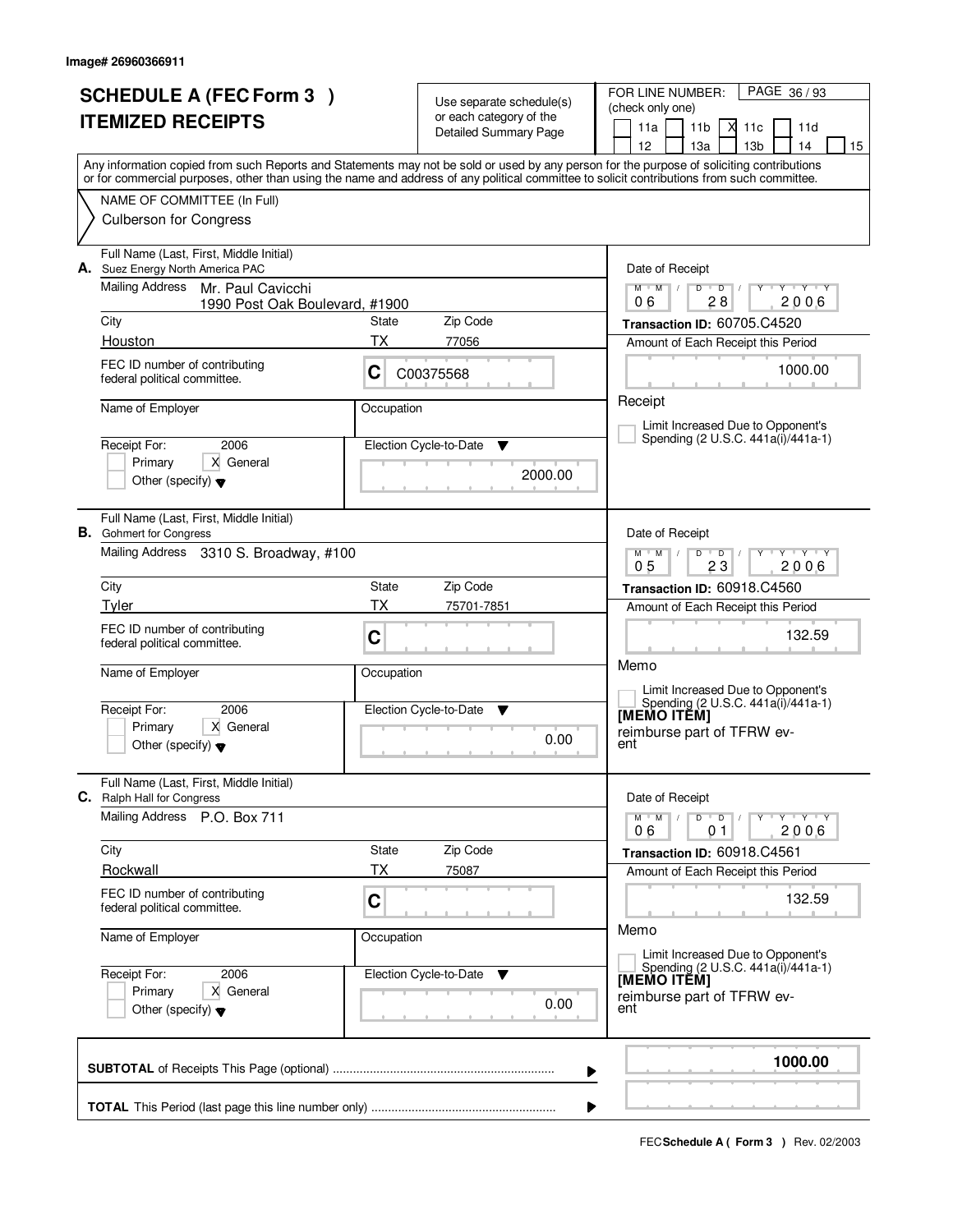| <b>ITEMIZED RECEIPTS</b><br>11a<br>11 <sub>b</sub><br>М<br>11c<br>11d<br>Detailed Summary Page<br>12 <sup>2</sup><br>13a<br>13 <sub>b</sub><br>14<br>15<br>Any information copied from such Reports and Statements may not be sold or used by any person for the purpose of soliciting contributions<br>or for commercial purposes, other than using the name and address of any political committee to solicit contributions from such committee.<br>NAME OF COMMITTEE (In Full)<br><b>Culberson for Congress</b><br>Full Name (Last, First, Middle Initial)<br>DeLay for Congress<br>Date of Receipt<br>А.<br>Mailing Address 7002 Riverbrook Drive, Suite 200<br>$Y$ $Y$ $Y$<br>$M$ $M$ $/$<br>$\mathsf D$<br>D<br>π<br>15<br>2006<br>06<br>City<br>State<br>Zip Code<br>Transaction ID: 60918.C4562<br>Sugar Land<br><b>TX</b><br>77479<br>Amount of Each Receipt this Period<br>FEC ID number of contributing<br>C<br>132.59<br>federal political committee.<br>Memo<br>Name of Employer<br>Occupation<br>Limit Increased Due to Opponent's<br>Spending (2 U.S.C. 441a(i)/441a-1)<br>2006<br>Receipt For:<br>Election Cycle-to-Date<br>▼<br>[MEMO ITÊM]<br>Primary<br>X General<br>reimburse part of TFRW ev-<br>0.00<br>Other (specify) $\blacktriangledown$<br>ent<br>Full Name (Last, First, Middle Initial)<br><b>B.</b> McCaul for Congress<br>Date of Receipt<br>Mailing Address 823 Congress, #10008<br>$M$ $M$ /<br>$Y \vdash Y \vdash Y$<br>D<br>$\overline{D}$<br>30<br>2006<br>06<br>Zip Code<br>City<br>State<br>Transaction ID: 60918.C4563<br><b>TX</b><br>Austin<br>78701<br>Amount of Each Receipt this Period<br>FEC ID number of contributing<br>132.59<br>C<br>federal political committee.<br>Memo<br>Name of Employer<br>Occupation<br>Limit Increased Due to Opponent's<br>Spending (2 U.S.C. 441a(i)/441a-1)<br>[MEMO ITEM]<br>Receipt For:<br>2006<br>Election Cycle-to-Date<br>▼<br>Primary<br>X General<br>reimburse part of TFRW ev-<br>0.00<br>ent<br>Other (specify) $\blacktriangledown$<br>Full Name (Last, First, Middle Initial)<br>C. Conaway for Congress<br>Date of Receipt<br>Mailing Address P.O. Box 51272<br>$M^{\prime}$ M $\rightarrow$<br>$D$ $D$ $/$<br>$\mathsf{Y} \dashv \mathsf{Y} \dashv \mathsf{Y} \dashv \mathsf{Y}$<br>21<br>2006<br>06<br>Zip Code<br>City<br>State<br>Transaction ID: 60918.C4564<br>Midland<br>ТX<br>79710<br>Amount of Each Receipt this Period<br>FEC ID number of contributing<br>$\mathbf C$<br>132.59<br>federal political committee.<br>Memo<br>Name of Employer<br>Occupation<br>Limit Increased Due to Opponent's<br>Spending (2 U.S.C. 441a(i)/441a-1)<br>Receipt For:<br>Election Cycle-to-Date ▼<br>2006<br>[MEMO ITÊM]<br>Primary<br>X General<br>reimburse part of TFRW ev-<br>0.00<br>Other (specify) $\blacktriangledown$<br>ent<br>0.00<br>▶ | <b>SCHEDULE A (FEC Form 3)</b> |  |  | Use separate schedule(s)<br>or each category of the | PAGE 37/93<br>FOR LINE NUMBER:<br>(check only one) |
|-----------------------------------------------------------------------------------------------------------------------------------------------------------------------------------------------------------------------------------------------------------------------------------------------------------------------------------------------------------------------------------------------------------------------------------------------------------------------------------------------------------------------------------------------------------------------------------------------------------------------------------------------------------------------------------------------------------------------------------------------------------------------------------------------------------------------------------------------------------------------------------------------------------------------------------------------------------------------------------------------------------------------------------------------------------------------------------------------------------------------------------------------------------------------------------------------------------------------------------------------------------------------------------------------------------------------------------------------------------------------------------------------------------------------------------------------------------------------------------------------------------------------------------------------------------------------------------------------------------------------------------------------------------------------------------------------------------------------------------------------------------------------------------------------------------------------------------------------------------------------------------------------------------------------------------------------------------------------------------------------------------------------------------------------------------------------------------------------------------------------------------------------------------------------------------------------------------------------------------------------------------------------------------------------------------------------------------------------------------------------------------------------------------------------------------------------------------------------------------------------------------------------------------------------------------------------------------------------------------------------------------------------------------------------------------------------------------------------------------------------------------------------------------------------------------------------------------------|--------------------------------|--|--|-----------------------------------------------------|----------------------------------------------------|
|                                                                                                                                                                                                                                                                                                                                                                                                                                                                                                                                                                                                                                                                                                                                                                                                                                                                                                                                                                                                                                                                                                                                                                                                                                                                                                                                                                                                                                                                                                                                                                                                                                                                                                                                                                                                                                                                                                                                                                                                                                                                                                                                                                                                                                                                                                                                                                                                                                                                                                                                                                                                                                                                                                                                                                                                                                         |                                |  |  |                                                     |                                                    |
|                                                                                                                                                                                                                                                                                                                                                                                                                                                                                                                                                                                                                                                                                                                                                                                                                                                                                                                                                                                                                                                                                                                                                                                                                                                                                                                                                                                                                                                                                                                                                                                                                                                                                                                                                                                                                                                                                                                                                                                                                                                                                                                                                                                                                                                                                                                                                                                                                                                                                                                                                                                                                                                                                                                                                                                                                                         |                                |  |  |                                                     |                                                    |
|                                                                                                                                                                                                                                                                                                                                                                                                                                                                                                                                                                                                                                                                                                                                                                                                                                                                                                                                                                                                                                                                                                                                                                                                                                                                                                                                                                                                                                                                                                                                                                                                                                                                                                                                                                                                                                                                                                                                                                                                                                                                                                                                                                                                                                                                                                                                                                                                                                                                                                                                                                                                                                                                                                                                                                                                                                         |                                |  |  |                                                     |                                                    |
|                                                                                                                                                                                                                                                                                                                                                                                                                                                                                                                                                                                                                                                                                                                                                                                                                                                                                                                                                                                                                                                                                                                                                                                                                                                                                                                                                                                                                                                                                                                                                                                                                                                                                                                                                                                                                                                                                                                                                                                                                                                                                                                                                                                                                                                                                                                                                                                                                                                                                                                                                                                                                                                                                                                                                                                                                                         |                                |  |  |                                                     |                                                    |
|                                                                                                                                                                                                                                                                                                                                                                                                                                                                                                                                                                                                                                                                                                                                                                                                                                                                                                                                                                                                                                                                                                                                                                                                                                                                                                                                                                                                                                                                                                                                                                                                                                                                                                                                                                                                                                                                                                                                                                                                                                                                                                                                                                                                                                                                                                                                                                                                                                                                                                                                                                                                                                                                                                                                                                                                                                         |                                |  |  |                                                     |                                                    |
|                                                                                                                                                                                                                                                                                                                                                                                                                                                                                                                                                                                                                                                                                                                                                                                                                                                                                                                                                                                                                                                                                                                                                                                                                                                                                                                                                                                                                                                                                                                                                                                                                                                                                                                                                                                                                                                                                                                                                                                                                                                                                                                                                                                                                                                                                                                                                                                                                                                                                                                                                                                                                                                                                                                                                                                                                                         |                                |  |  |                                                     |                                                    |
|                                                                                                                                                                                                                                                                                                                                                                                                                                                                                                                                                                                                                                                                                                                                                                                                                                                                                                                                                                                                                                                                                                                                                                                                                                                                                                                                                                                                                                                                                                                                                                                                                                                                                                                                                                                                                                                                                                                                                                                                                                                                                                                                                                                                                                                                                                                                                                                                                                                                                                                                                                                                                                                                                                                                                                                                                                         |                                |  |  |                                                     |                                                    |
|                                                                                                                                                                                                                                                                                                                                                                                                                                                                                                                                                                                                                                                                                                                                                                                                                                                                                                                                                                                                                                                                                                                                                                                                                                                                                                                                                                                                                                                                                                                                                                                                                                                                                                                                                                                                                                                                                                                                                                                                                                                                                                                                                                                                                                                                                                                                                                                                                                                                                                                                                                                                                                                                                                                                                                                                                                         |                                |  |  |                                                     |                                                    |
|                                                                                                                                                                                                                                                                                                                                                                                                                                                                                                                                                                                                                                                                                                                                                                                                                                                                                                                                                                                                                                                                                                                                                                                                                                                                                                                                                                                                                                                                                                                                                                                                                                                                                                                                                                                                                                                                                                                                                                                                                                                                                                                                                                                                                                                                                                                                                                                                                                                                                                                                                                                                                                                                                                                                                                                                                                         |                                |  |  |                                                     |                                                    |
|                                                                                                                                                                                                                                                                                                                                                                                                                                                                                                                                                                                                                                                                                                                                                                                                                                                                                                                                                                                                                                                                                                                                                                                                                                                                                                                                                                                                                                                                                                                                                                                                                                                                                                                                                                                                                                                                                                                                                                                                                                                                                                                                                                                                                                                                                                                                                                                                                                                                                                                                                                                                                                                                                                                                                                                                                                         |                                |  |  |                                                     |                                                    |
|                                                                                                                                                                                                                                                                                                                                                                                                                                                                                                                                                                                                                                                                                                                                                                                                                                                                                                                                                                                                                                                                                                                                                                                                                                                                                                                                                                                                                                                                                                                                                                                                                                                                                                                                                                                                                                                                                                                                                                                                                                                                                                                                                                                                                                                                                                                                                                                                                                                                                                                                                                                                                                                                                                                                                                                                                                         |                                |  |  |                                                     |                                                    |
|                                                                                                                                                                                                                                                                                                                                                                                                                                                                                                                                                                                                                                                                                                                                                                                                                                                                                                                                                                                                                                                                                                                                                                                                                                                                                                                                                                                                                                                                                                                                                                                                                                                                                                                                                                                                                                                                                                                                                                                                                                                                                                                                                                                                                                                                                                                                                                                                                                                                                                                                                                                                                                                                                                                                                                                                                                         |                                |  |  |                                                     |                                                    |
|                                                                                                                                                                                                                                                                                                                                                                                                                                                                                                                                                                                                                                                                                                                                                                                                                                                                                                                                                                                                                                                                                                                                                                                                                                                                                                                                                                                                                                                                                                                                                                                                                                                                                                                                                                                                                                                                                                                                                                                                                                                                                                                                                                                                                                                                                                                                                                                                                                                                                                                                                                                                                                                                                                                                                                                                                                         |                                |  |  |                                                     |                                                    |
|                                                                                                                                                                                                                                                                                                                                                                                                                                                                                                                                                                                                                                                                                                                                                                                                                                                                                                                                                                                                                                                                                                                                                                                                                                                                                                                                                                                                                                                                                                                                                                                                                                                                                                                                                                                                                                                                                                                                                                                                                                                                                                                                                                                                                                                                                                                                                                                                                                                                                                                                                                                                                                                                                                                                                                                                                                         |                                |  |  |                                                     |                                                    |
|                                                                                                                                                                                                                                                                                                                                                                                                                                                                                                                                                                                                                                                                                                                                                                                                                                                                                                                                                                                                                                                                                                                                                                                                                                                                                                                                                                                                                                                                                                                                                                                                                                                                                                                                                                                                                                                                                                                                                                                                                                                                                                                                                                                                                                                                                                                                                                                                                                                                                                                                                                                                                                                                                                                                                                                                                                         |                                |  |  |                                                     |                                                    |
|                                                                                                                                                                                                                                                                                                                                                                                                                                                                                                                                                                                                                                                                                                                                                                                                                                                                                                                                                                                                                                                                                                                                                                                                                                                                                                                                                                                                                                                                                                                                                                                                                                                                                                                                                                                                                                                                                                                                                                                                                                                                                                                                                                                                                                                                                                                                                                                                                                                                                                                                                                                                                                                                                                                                                                                                                                         |                                |  |  |                                                     |                                                    |
|                                                                                                                                                                                                                                                                                                                                                                                                                                                                                                                                                                                                                                                                                                                                                                                                                                                                                                                                                                                                                                                                                                                                                                                                                                                                                                                                                                                                                                                                                                                                                                                                                                                                                                                                                                                                                                                                                                                                                                                                                                                                                                                                                                                                                                                                                                                                                                                                                                                                                                                                                                                                                                                                                                                                                                                                                                         |                                |  |  |                                                     |                                                    |
|                                                                                                                                                                                                                                                                                                                                                                                                                                                                                                                                                                                                                                                                                                                                                                                                                                                                                                                                                                                                                                                                                                                                                                                                                                                                                                                                                                                                                                                                                                                                                                                                                                                                                                                                                                                                                                                                                                                                                                                                                                                                                                                                                                                                                                                                                                                                                                                                                                                                                                                                                                                                                                                                                                                                                                                                                                         |                                |  |  |                                                     |                                                    |
|                                                                                                                                                                                                                                                                                                                                                                                                                                                                                                                                                                                                                                                                                                                                                                                                                                                                                                                                                                                                                                                                                                                                                                                                                                                                                                                                                                                                                                                                                                                                                                                                                                                                                                                                                                                                                                                                                                                                                                                                                                                                                                                                                                                                                                                                                                                                                                                                                                                                                                                                                                                                                                                                                                                                                                                                                                         |                                |  |  |                                                     |                                                    |
|                                                                                                                                                                                                                                                                                                                                                                                                                                                                                                                                                                                                                                                                                                                                                                                                                                                                                                                                                                                                                                                                                                                                                                                                                                                                                                                                                                                                                                                                                                                                                                                                                                                                                                                                                                                                                                                                                                                                                                                                                                                                                                                                                                                                                                                                                                                                                                                                                                                                                                                                                                                                                                                                                                                                                                                                                                         |                                |  |  |                                                     |                                                    |
|                                                                                                                                                                                                                                                                                                                                                                                                                                                                                                                                                                                                                                                                                                                                                                                                                                                                                                                                                                                                                                                                                                                                                                                                                                                                                                                                                                                                                                                                                                                                                                                                                                                                                                                                                                                                                                                                                                                                                                                                                                                                                                                                                                                                                                                                                                                                                                                                                                                                                                                                                                                                                                                                                                                                                                                                                                         |                                |  |  |                                                     |                                                    |
|                                                                                                                                                                                                                                                                                                                                                                                                                                                                                                                                                                                                                                                                                                                                                                                                                                                                                                                                                                                                                                                                                                                                                                                                                                                                                                                                                                                                                                                                                                                                                                                                                                                                                                                                                                                                                                                                                                                                                                                                                                                                                                                                                                                                                                                                                                                                                                                                                                                                                                                                                                                                                                                                                                                                                                                                                                         |                                |  |  |                                                     |                                                    |
|                                                                                                                                                                                                                                                                                                                                                                                                                                                                                                                                                                                                                                                                                                                                                                                                                                                                                                                                                                                                                                                                                                                                                                                                                                                                                                                                                                                                                                                                                                                                                                                                                                                                                                                                                                                                                                                                                                                                                                                                                                                                                                                                                                                                                                                                                                                                                                                                                                                                                                                                                                                                                                                                                                                                                                                                                                         |                                |  |  |                                                     |                                                    |
|                                                                                                                                                                                                                                                                                                                                                                                                                                                                                                                                                                                                                                                                                                                                                                                                                                                                                                                                                                                                                                                                                                                                                                                                                                                                                                                                                                                                                                                                                                                                                                                                                                                                                                                                                                                                                                                                                                                                                                                                                                                                                                                                                                                                                                                                                                                                                                                                                                                                                                                                                                                                                                                                                                                                                                                                                                         |                                |  |  |                                                     |                                                    |
|                                                                                                                                                                                                                                                                                                                                                                                                                                                                                                                                                                                                                                                                                                                                                                                                                                                                                                                                                                                                                                                                                                                                                                                                                                                                                                                                                                                                                                                                                                                                                                                                                                                                                                                                                                                                                                                                                                                                                                                                                                                                                                                                                                                                                                                                                                                                                                                                                                                                                                                                                                                                                                                                                                                                                                                                                                         |                                |  |  |                                                     |                                                    |
|                                                                                                                                                                                                                                                                                                                                                                                                                                                                                                                                                                                                                                                                                                                                                                                                                                                                                                                                                                                                                                                                                                                                                                                                                                                                                                                                                                                                                                                                                                                                                                                                                                                                                                                                                                                                                                                                                                                                                                                                                                                                                                                                                                                                                                                                                                                                                                                                                                                                                                                                                                                                                                                                                                                                                                                                                                         |                                |  |  |                                                     |                                                    |
|                                                                                                                                                                                                                                                                                                                                                                                                                                                                                                                                                                                                                                                                                                                                                                                                                                                                                                                                                                                                                                                                                                                                                                                                                                                                                                                                                                                                                                                                                                                                                                                                                                                                                                                                                                                                                                                                                                                                                                                                                                                                                                                                                                                                                                                                                                                                                                                                                                                                                                                                                                                                                                                                                                                                                                                                                                         |                                |  |  |                                                     |                                                    |
|                                                                                                                                                                                                                                                                                                                                                                                                                                                                                                                                                                                                                                                                                                                                                                                                                                                                                                                                                                                                                                                                                                                                                                                                                                                                                                                                                                                                                                                                                                                                                                                                                                                                                                                                                                                                                                                                                                                                                                                                                                                                                                                                                                                                                                                                                                                                                                                                                                                                                                                                                                                                                                                                                                                                                                                                                                         |                                |  |  |                                                     |                                                    |
|                                                                                                                                                                                                                                                                                                                                                                                                                                                                                                                                                                                                                                                                                                                                                                                                                                                                                                                                                                                                                                                                                                                                                                                                                                                                                                                                                                                                                                                                                                                                                                                                                                                                                                                                                                                                                                                                                                                                                                                                                                                                                                                                                                                                                                                                                                                                                                                                                                                                                                                                                                                                                                                                                                                                                                                                                                         |                                |  |  |                                                     |                                                    |
|                                                                                                                                                                                                                                                                                                                                                                                                                                                                                                                                                                                                                                                                                                                                                                                                                                                                                                                                                                                                                                                                                                                                                                                                                                                                                                                                                                                                                                                                                                                                                                                                                                                                                                                                                                                                                                                                                                                                                                                                                                                                                                                                                                                                                                                                                                                                                                                                                                                                                                                                                                                                                                                                                                                                                                                                                                         |                                |  |  |                                                     |                                                    |
| ▶                                                                                                                                                                                                                                                                                                                                                                                                                                                                                                                                                                                                                                                                                                                                                                                                                                                                                                                                                                                                                                                                                                                                                                                                                                                                                                                                                                                                                                                                                                                                                                                                                                                                                                                                                                                                                                                                                                                                                                                                                                                                                                                                                                                                                                                                                                                                                                                                                                                                                                                                                                                                                                                                                                                                                                                                                                       |                                |  |  |                                                     |                                                    |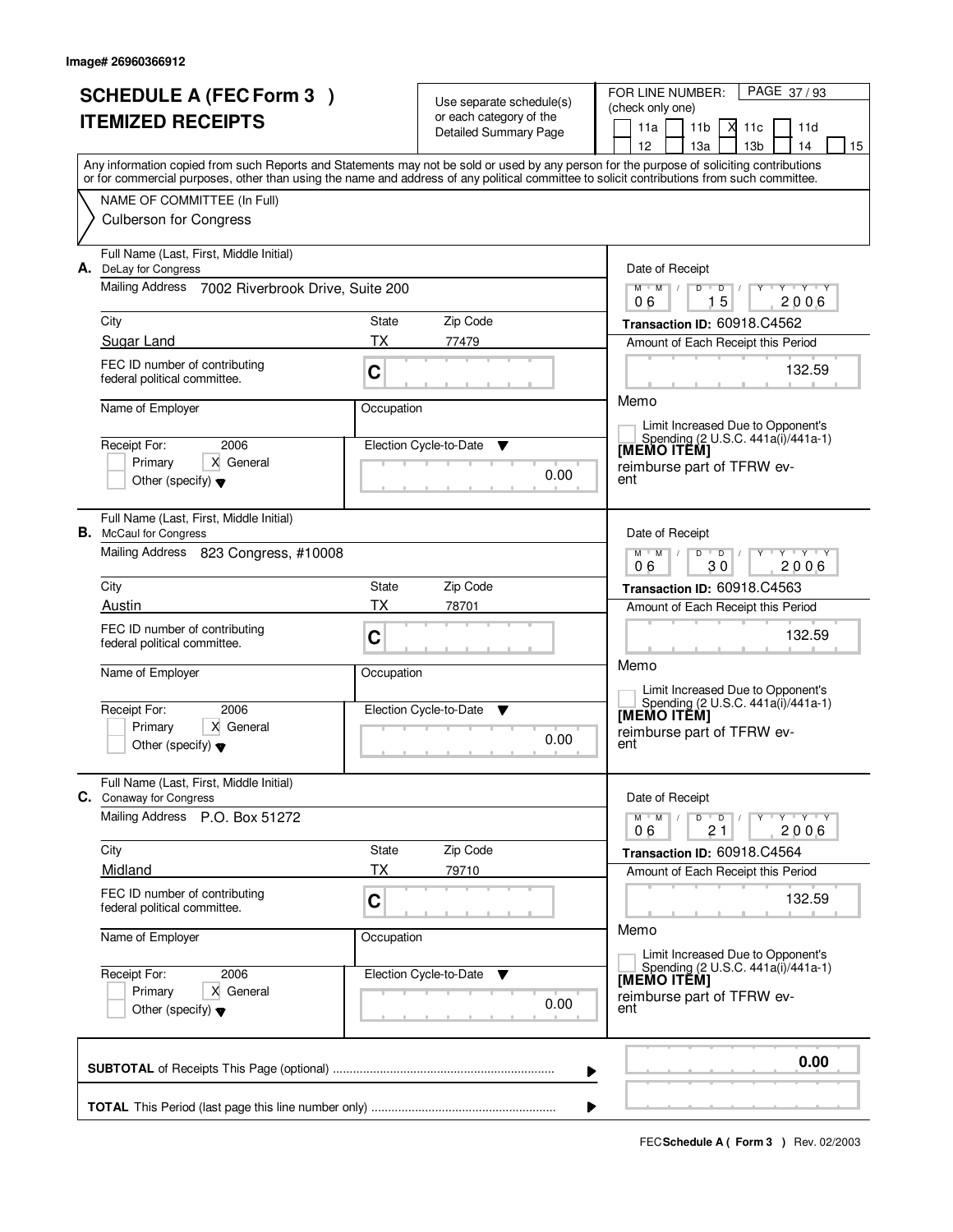|                          | <b>SCHEDULE A (FEC Form 3)</b>                                                                                                                                                                                                                                                          |             |                                                     | PAGE 38/93<br>FOR LINE NUMBER:                                                           |  |  |
|--------------------------|-----------------------------------------------------------------------------------------------------------------------------------------------------------------------------------------------------------------------------------------------------------------------------------------|-------------|-----------------------------------------------------|------------------------------------------------------------------------------------------|--|--|
| <b>ITEMIZED RECEIPTS</b> |                                                                                                                                                                                                                                                                                         |             | Use separate schedule(s)<br>or each category of the | (check only one)                                                                         |  |  |
|                          |                                                                                                                                                                                                                                                                                         |             | Detailed Summary Page                               | 11 <sub>b</sub><br>11a<br>М<br>11c<br>11d                                                |  |  |
|                          |                                                                                                                                                                                                                                                                                         |             |                                                     | 12<br>13 <sub>b</sub><br>13a<br>14<br>15                                                 |  |  |
|                          | Any information copied from such Reports and Statements may not be sold or used by any person for the purpose of soliciting contributions<br>or for commercial purposes, other than using the name and address of any political committee to solicit contributions from such committee. |             |                                                     |                                                                                          |  |  |
|                          | NAME OF COMMITTEE (In Full)                                                                                                                                                                                                                                                             |             |                                                     |                                                                                          |  |  |
|                          | <b>Culberson for Congress</b>                                                                                                                                                                                                                                                           |             |                                                     |                                                                                          |  |  |
| А.                       | Full Name (Last, First, Middle Initial)<br>Ocean Shipholdings PAC                                                                                                                                                                                                                       |             |                                                     | Date of Receipt                                                                          |  |  |
|                          | <b>Mailing Address</b><br>Mr. James P. McGregor<br>16211 Park Ten Place                                                                                                                                                                                                                 |             |                                                     | $Y + Y + Y$<br>$M$ $M$ /<br>D<br>$\overline{D}$<br>Y<br>$\mathbb{L}$<br>2006<br>06<br>28 |  |  |
|                          | City                                                                                                                                                                                                                                                                                    | State       | Zip Code                                            | Transaction ID: 60705.C4524                                                              |  |  |
|                          | Houston                                                                                                                                                                                                                                                                                 | ТX          | 77084                                               | Amount of Each Receipt this Period                                                       |  |  |
|                          | FEC ID number of contributing<br>federal political committee.                                                                                                                                                                                                                           | C           | C00335414                                           | 1000.00                                                                                  |  |  |
|                          | Name of Employer                                                                                                                                                                                                                                                                        | Occupation  |                                                     | Receipt                                                                                  |  |  |
|                          |                                                                                                                                                                                                                                                                                         |             |                                                     | Limit Increased Due to Opponent's<br>Spending (2 U.S.C. 441a(i)/441a-1)                  |  |  |
|                          | 2006<br>Receipt For:                                                                                                                                                                                                                                                                    |             | Election Cycle-to-Date<br>v                         |                                                                                          |  |  |
|                          | X General<br>Primary<br>Other (specify) $\blacktriangledown$                                                                                                                                                                                                                            |             | 2000.00                                             |                                                                                          |  |  |
|                          |                                                                                                                                                                                                                                                                                         |             |                                                     |                                                                                          |  |  |
|                          | Full Name (Last, First, Middle Initial)<br><b>B.</b> TXU-Corp PAC                                                                                                                                                                                                                       |             |                                                     | Date of Receipt                                                                          |  |  |
|                          | <b>Mailing Address</b><br>Ms. Laura McNeill<br>601 Pennsylvania Aveneu, NW                                                                                                                                                                                                              |             |                                                     | $M$ $M$ /<br><b>TEXT YES</b><br>D<br>$\overline{D}$<br>30<br>2006<br>06                  |  |  |
|                          | City                                                                                                                                                                                                                                                                                    | State       | Zip Code                                            | Transaction ID: 60705.C4529                                                              |  |  |
|                          | Washington                                                                                                                                                                                                                                                                              | DC<br>20004 |                                                     | Amount of Each Receipt this Period                                                       |  |  |
|                          | FEC ID number of contributing<br>federal political committee.                                                                                                                                                                                                                           | C           | C00226548                                           | 1000.00                                                                                  |  |  |
|                          | Name of Employer                                                                                                                                                                                                                                                                        | Occupation  |                                                     | Receipt                                                                                  |  |  |
|                          |                                                                                                                                                                                                                                                                                         |             |                                                     | Limit Increased Due to Opponent's<br>Spending (2 U.S.C. 441a(i)/441a-1)                  |  |  |
|                          | 2006<br>Receipt For:                                                                                                                                                                                                                                                                    |             | Election Cycle-to-Date<br>v                         |                                                                                          |  |  |
|                          | Primary<br>X General<br>Other (specify) $\blacktriangledown$                                                                                                                                                                                                                            |             | 3000.00                                             |                                                                                          |  |  |
| С.                       | Full Name (Last, First, Middle Initial)<br>Michael Baker Corporation PAC                                                                                                                                                                                                                |             |                                                     | Date of Receipt                                                                          |  |  |
|                          | <b>Mailing Address</b><br>Mr. Bart Standley<br>16225 Park Ten Place                                                                                                                                                                                                                     |             |                                                     | $M$ $M$ $/$<br>D<br>$\overline{D}$ /<br>$Y + Y + Y$<br>2006<br>06<br>28                  |  |  |
|                          | City                                                                                                                                                                                                                                                                                    | State       | Zip Code                                            | Transaction ID: 60705.C4523                                                              |  |  |
|                          | Houston                                                                                                                                                                                                                                                                                 | ТX          | 77084                                               | Amount of Each Receipt this Period                                                       |  |  |
|                          | FEC ID number of contributing<br>federal political committee.                                                                                                                                                                                                                           | C           | C00403477                                           | 2000.00                                                                                  |  |  |
|                          | Name of Employer                                                                                                                                                                                                                                                                        | Occupation  |                                                     | Receipt<br>Limit Increased Due to Opponent's                                             |  |  |
|                          | 2006<br>Receipt For:                                                                                                                                                                                                                                                                    |             | Election Cycle-to-Date<br>v                         | Spending (2 U.S.C. 441a(i)/441a-1)                                                       |  |  |
|                          | Primary<br>X General                                                                                                                                                                                                                                                                    |             |                                                     |                                                                                          |  |  |
|                          | Other (specify) $\blacktriangledown$                                                                                                                                                                                                                                                    |             | 3000.00                                             |                                                                                          |  |  |
|                          |                                                                                                                                                                                                                                                                                         |             |                                                     | 4000.00<br>▶                                                                             |  |  |
|                          |                                                                                                                                                                                                                                                                                         |             |                                                     | ▶                                                                                        |  |  |
|                          |                                                                                                                                                                                                                                                                                         |             |                                                     |                                                                                          |  |  |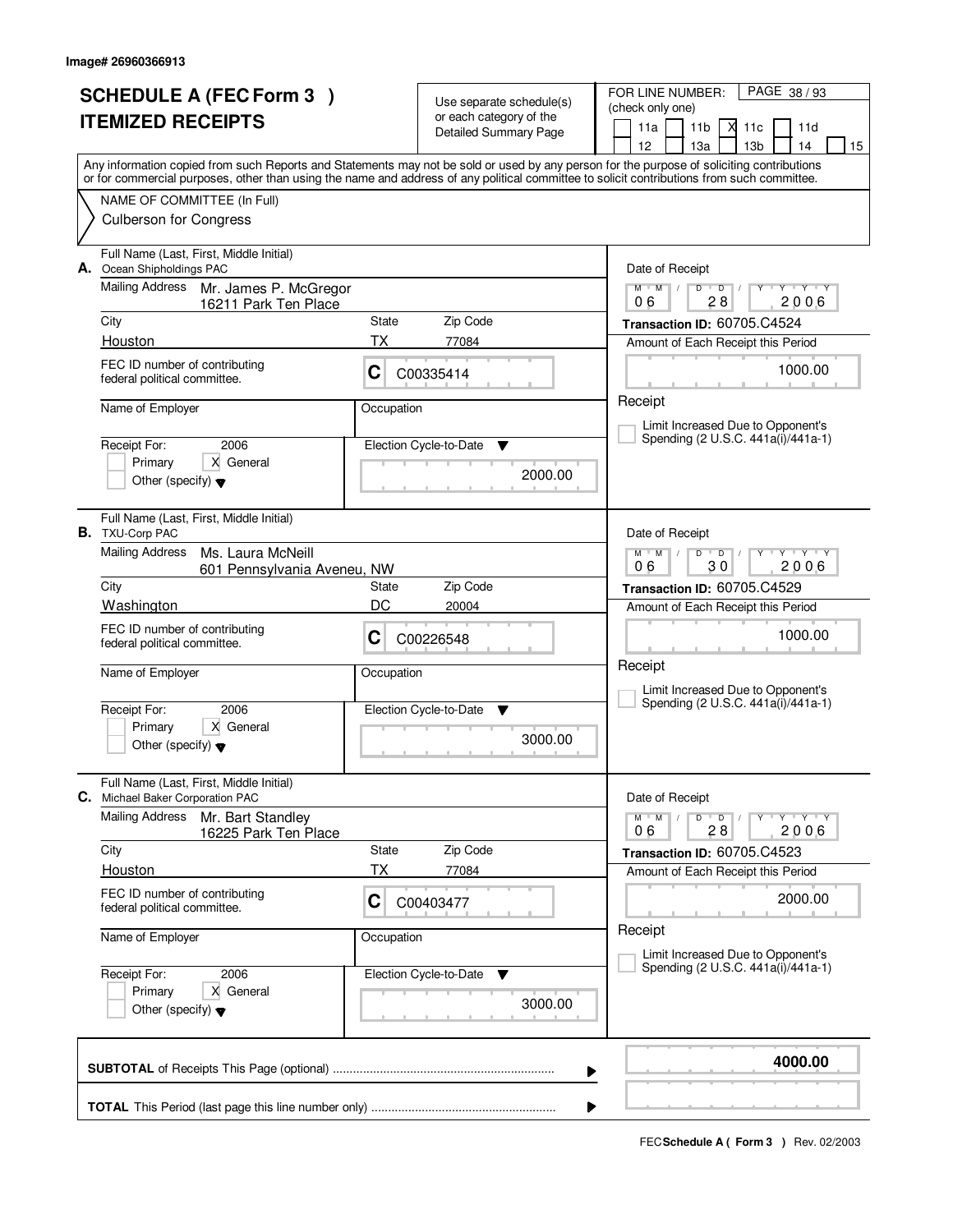| <b>SCHEDULE A (FEC Form 3)</b><br><b>ITEMIZED RECEIPTS</b> |                                                                                                             |                    | Use separate schedule(s)<br>or each category of the<br><b>Detailed Summary Page</b> | PAGE 39/93<br>FOR LINE NUMBER:<br>(check only one)<br>X<br>11a<br>11 <sub>b</sub><br>11c<br>11d                                                                                                                                                                                                                                                  |  |  |  |
|------------------------------------------------------------|-------------------------------------------------------------------------------------------------------------|--------------------|-------------------------------------------------------------------------------------|--------------------------------------------------------------------------------------------------------------------------------------------------------------------------------------------------------------------------------------------------------------------------------------------------------------------------------------------------|--|--|--|
|                                                            |                                                                                                             |                    |                                                                                     | 12 <sup>2</sup><br>14<br>13a<br>13 <sub>b</sub><br>15<br>Any information copied from such Reports and Statements may not be sold or used by any person for the purpose of soliciting contributions<br>or for commercial purposes, other than using the name and address of any political committee to solicit contributions from such committee. |  |  |  |
|                                                            | NAME OF COMMITTEE (In Full)<br><b>Culberson for Congress</b>                                                |                    |                                                                                     |                                                                                                                                                                                                                                                                                                                                                  |  |  |  |
|                                                            | Full Name (Last, First, Middle Initial)<br>A. Employees of Northrop Grumman PAC                             |                    |                                                                                     | Date of Receipt                                                                                                                                                                                                                                                                                                                                  |  |  |  |
|                                                            | <b>Mailing Address</b><br>Mr. Peter Perkins<br>1000 Wilson Blvd., #2300                                     |                    |                                                                                     | $M$ /<br>$\mathsf D$<br>Y Y Y Y<br>$M$ <sup>U</sup><br>D<br>28<br>2006<br>06                                                                                                                                                                                                                                                                     |  |  |  |
|                                                            | City                                                                                                        | <b>State</b><br>VA | Zip Code                                                                            | Transaction ID: 60705.C4521                                                                                                                                                                                                                                                                                                                      |  |  |  |
|                                                            | Arlington<br>FEC ID number of contributing<br>federal political committee.                                  | C                  | 22209<br>C00088591                                                                  | Amount of Each Receipt this Period<br>1000.00                                                                                                                                                                                                                                                                                                    |  |  |  |
|                                                            | Name of Employer                                                                                            | Occupation         |                                                                                     | Receipt                                                                                                                                                                                                                                                                                                                                          |  |  |  |
|                                                            |                                                                                                             |                    |                                                                                     | Limit Increased Due to Opponent's                                                                                                                                                                                                                                                                                                                |  |  |  |
|                                                            | Receipt For:<br>2006                                                                                        |                    | Election Cycle-to-Date<br>▼                                                         | Spending (2 U.S.C. 441a(i)/441a-1)                                                                                                                                                                                                                                                                                                               |  |  |  |
|                                                            | Primary<br>X General<br>Other (specify) $\blacktriangledown$                                                |                    | 2000.00                                                                             |                                                                                                                                                                                                                                                                                                                                                  |  |  |  |
|                                                            | Full Name (Last, First, Middle Initial)<br><b>B.</b> Friends of Sam Johnson                                 |                    |                                                                                     | Date of Receipt                                                                                                                                                                                                                                                                                                                                  |  |  |  |
|                                                            | Mailing Address PO Box 860096                                                                               |                    |                                                                                     | $M$ $M$ /<br>D<br>$\overline{D}$<br>Y 'Y 'Y<br>23<br>2006<br>05                                                                                                                                                                                                                                                                                  |  |  |  |
|                                                            | City                                                                                                        | State              | Zip Code                                                                            | Transaction ID: 60918.C4566                                                                                                                                                                                                                                                                                                                      |  |  |  |
|                                                            | Plano                                                                                                       | ТX                 | 75086-0096                                                                          | Amount of Each Receipt this Period                                                                                                                                                                                                                                                                                                               |  |  |  |
|                                                            | FEC ID number of contributing<br>federal political committee.                                               | C                  |                                                                                     | 132.59<br>Memo                                                                                                                                                                                                                                                                                                                                   |  |  |  |
|                                                            | Name of Employer                                                                                            | Occupation         |                                                                                     | Limit Increased Due to Opponent's                                                                                                                                                                                                                                                                                                                |  |  |  |
|                                                            | Receipt For:<br>2006<br>Primary<br>X General<br>Other (specify) $\blacktriangledown$                        |                    | Election Cycle-to-Date<br>▼<br>0.00                                                 | Spending (2 U.S.C. 441a(i)/441a-1)<br>[MEMO ITĔM]<br>reimburse part of TFRW ev-<br>ent                                                                                                                                                                                                                                                           |  |  |  |
|                                                            | Full Name (Last, First, Middle Initial)<br><b>C.</b> Marchant for Congress<br>Mailing Address PO Box 110187 |                    |                                                                                     | Date of Receipt<br>$M$ $M$ $M$<br>$D$ $D$ $/$<br>Y FY FY FY<br>0 <sub>5</sub><br>23<br>2006                                                                                                                                                                                                                                                      |  |  |  |
|                                                            | City                                                                                                        | State              | Zip Code                                                                            | Transaction ID: 60918.C4567                                                                                                                                                                                                                                                                                                                      |  |  |  |
|                                                            | Carrollton                                                                                                  | ТX                 | 75011-0187                                                                          | Amount of Each Receipt this Period                                                                                                                                                                                                                                                                                                               |  |  |  |
|                                                            | FEC ID number of contributing<br>federal political committee.                                               | C                  |                                                                                     | 132.59                                                                                                                                                                                                                                                                                                                                           |  |  |  |
|                                                            | Name of Employer                                                                                            | Occupation         |                                                                                     | Memo<br>Limit Increased Due to Opponent's                                                                                                                                                                                                                                                                                                        |  |  |  |
|                                                            | Receipt For:<br>2006<br>X General<br>Primary<br>Other (specify) $\blacktriangledown$                        |                    | Election Cycle-to-Date ▼<br>0.00                                                    | Spending (2 U.S.C. 441a(i)/441a-1)<br>[MEMO ITEM]<br>reimburse part of TFRW ev-<br>ent                                                                                                                                                                                                                                                           |  |  |  |
|                                                            |                                                                                                             |                    |                                                                                     | 1000.00<br>▶                                                                                                                                                                                                                                                                                                                                     |  |  |  |
|                                                            |                                                                                                             |                    |                                                                                     |                                                                                                                                                                                                                                                                                                                                                  |  |  |  |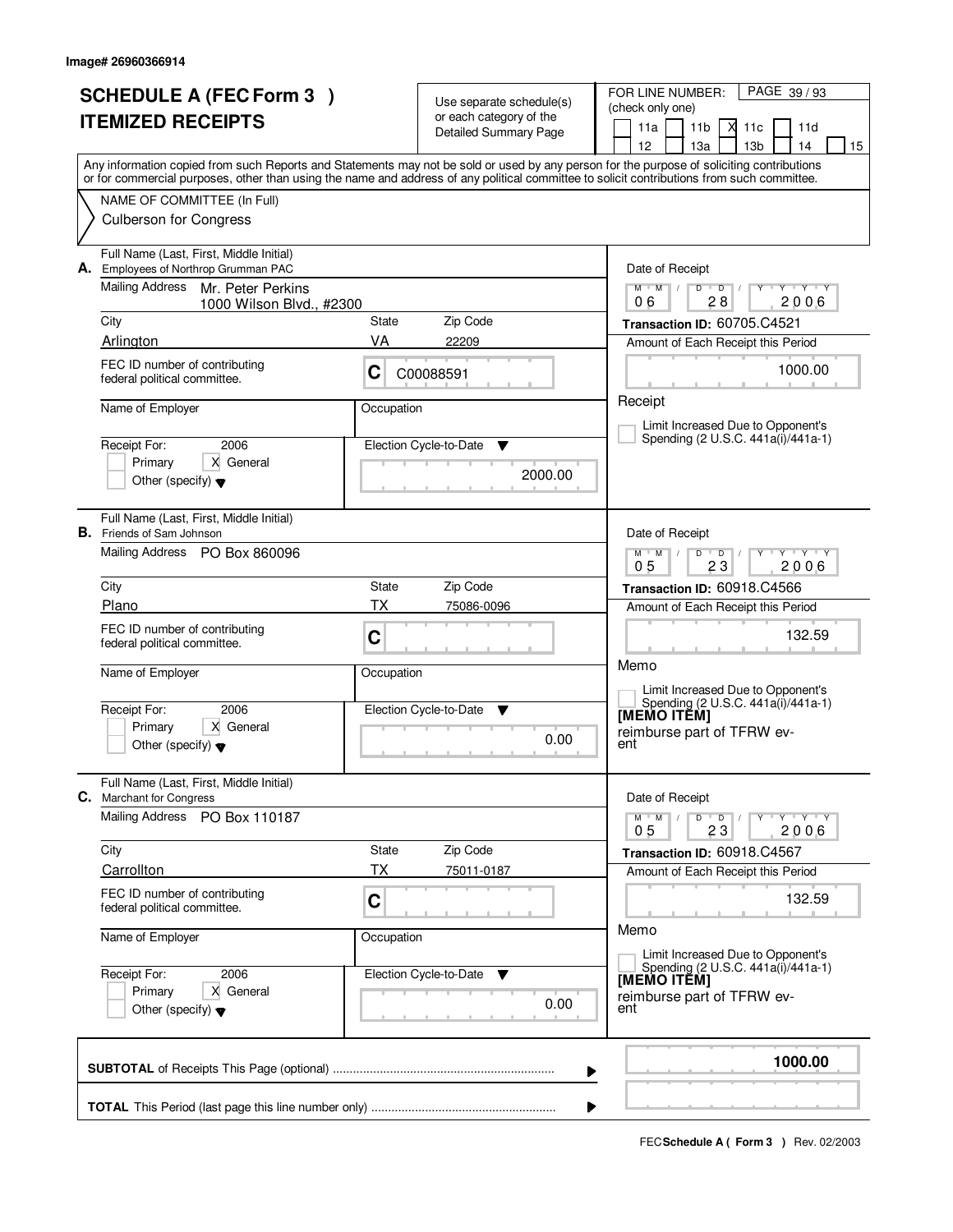|                          |                                                                                       |                  |                                                  | PAGE 40/93<br>FOR LINE NUMBER:                                                                                                             |  |
|--------------------------|---------------------------------------------------------------------------------------|------------------|--------------------------------------------------|--------------------------------------------------------------------------------------------------------------------------------------------|--|
|                          | <b>SCHEDULE A (FEC Form 3)</b>                                                        |                  | Use separate schedule(s)                         | (check only one)                                                                                                                           |  |
| <b>ITEMIZED RECEIPTS</b> |                                                                                       |                  | or each category of the<br>Detailed Summary Page | 11a<br>11 <sub>b</sub><br>М<br>11d<br>11c                                                                                                  |  |
|                          |                                                                                       |                  |                                                  | 13 <sub>b</sub><br>14<br>12<br>13a<br>15                                                                                                   |  |
|                          |                                                                                       |                  |                                                  | Any information copied from such Reports and Statements may not be sold or used by any person for the purpose of soliciting contributions  |  |
|                          |                                                                                       |                  |                                                  | or for commercial purposes, other than using the name and address of any political committee to solicit contributions from such committee. |  |
|                          | NAME OF COMMITTEE (In Full)                                                           |                  |                                                  |                                                                                                                                            |  |
|                          | <b>Culberson for Congress</b>                                                         |                  |                                                  |                                                                                                                                            |  |
|                          | Full Name (Last, First, Middle Initial)                                               |                  |                                                  |                                                                                                                                            |  |
|                          | A. Kay Granger Campaign Committee                                                     |                  |                                                  | Date of Receipt<br>$Y + Y + Y$<br>$D$ $D$ $/$                                                                                              |  |
|                          | Mailing Address 715 Jones Street, #101                                                |                  |                                                  | $M$ $M$ /<br>$Y$ <sup>U</sup><br>2006<br>06<br>01                                                                                          |  |
|                          | City                                                                                  | State            | Zip Code                                         | Transaction ID: 60918.C4568                                                                                                                |  |
|                          | Fort Worth                                                                            | <b>TX</b>        | 76102                                            | Amount of Each Receipt this Period                                                                                                         |  |
|                          | FEC ID number of contributing                                                         |                  |                                                  | 132.59                                                                                                                                     |  |
|                          | federal political committee.                                                          | $\mathbf C$      |                                                  |                                                                                                                                            |  |
|                          | Name of Employer                                                                      | Occupation       |                                                  | Memo                                                                                                                                       |  |
|                          |                                                                                       |                  |                                                  | Limit Increased Due to Opponent's                                                                                                          |  |
|                          | Receipt For:<br>2006                                                                  |                  | Election Cycle-to-Date<br>▼                      | Spending (2 U.S.C. 441a(i)/441a-1)<br>[MEMO ITÊM]                                                                                          |  |
|                          | Primary<br>X General                                                                  |                  |                                                  | reimburse part of TFRW ev-                                                                                                                 |  |
|                          | Other (specify) $\blacktriangledown$                                                  |                  | 0.00                                             | ent                                                                                                                                        |  |
|                          |                                                                                       |                  |                                                  |                                                                                                                                            |  |
|                          | Full Name (Last, First, Middle Initial)<br><b>B.</b> The Congressman Barton Committee |                  |                                                  | Date of Receipt                                                                                                                            |  |
|                          | Mailing Address PO Box 1444                                                           |                  |                                                  | $M$ $M$ /<br>$Y \vdash Y \vdash Y$<br>D<br>$\overline{D}$                                                                                  |  |
|                          |                                                                                       | 2006<br>06<br>01 |                                                  |                                                                                                                                            |  |
|                          | City<br>Zip Code<br>State                                                             |                  |                                                  | Transaction ID: 60918.C4569                                                                                                                |  |
|                          | Ennis                                                                                 | TX               | 75120                                            | Amount of Each Receipt this Period                                                                                                         |  |
|                          | FEC ID number of contributing                                                         | C                |                                                  | 132.59                                                                                                                                     |  |
|                          | federal political committee.                                                          |                  |                                                  |                                                                                                                                            |  |
|                          | Name of Employer                                                                      | Occupation       |                                                  | Memo                                                                                                                                       |  |
|                          |                                                                                       |                  |                                                  | Limit Increased Due to Opponent's<br>Spending (2 U.S.C. 441a(i)/441a-1)                                                                    |  |
|                          | Receipt For:<br>2006                                                                  |                  | Election Cycle-to-Date<br>▼                      | [MEMO ITEM]                                                                                                                                |  |
|                          | Primary<br>X General<br>Other (specify) $\blacktriangledown$                          |                  | 0.00                                             | reimburse part of TFRW ev-<br>ent                                                                                                          |  |
|                          |                                                                                       |                  |                                                  |                                                                                                                                            |  |
|                          | Full Name (Last, First, Middle Initial)                                               |                  |                                                  |                                                                                                                                            |  |
|                          | C. Air Line Pilots Association PAC<br><b>Mailing Address</b><br>Mr. Frank Voyack      |                  |                                                  | Date of Receipt<br>$M$ $M$ $I$<br>$D$ $D$ $/$<br>$Y - Y - Y - Y$<br>Y                                                                      |  |
|                          | 1625 Massachusetts Ave, NW                                                            |                  |                                                  | 0 <sub>2</sub><br>2006<br>06                                                                                                               |  |
|                          | City                                                                                  | State            | Zip Code                                         | Transaction ID: 60607.C4502                                                                                                                |  |
|                          | Washington                                                                            | DC               | 20036                                            | Amount of Each Receipt this Period                                                                                                         |  |
|                          | FEC ID number of contributing                                                         | C                | C00035451                                        | 2500.00                                                                                                                                    |  |
|                          | federal political committee.                                                          |                  |                                                  |                                                                                                                                            |  |
|                          | Name of Employer                                                                      | Occupation       |                                                  | Receipt                                                                                                                                    |  |
|                          |                                                                                       |                  |                                                  | Limit Increased Due to Opponent's<br>Spending (2 U.S.C. 441a(i)/441a-1)                                                                    |  |
|                          | Receipt For:<br>2006                                                                  |                  | Election Cycle-to-Date ▼                         |                                                                                                                                            |  |
|                          | X General<br>Primary                                                                  |                  | 2500.00                                          |                                                                                                                                            |  |
|                          | Other (specify) $\blacktriangledown$                                                  |                  |                                                  |                                                                                                                                            |  |
|                          |                                                                                       |                  |                                                  |                                                                                                                                            |  |
|                          |                                                                                       |                  |                                                  | 2500.00<br>▶                                                                                                                               |  |
|                          |                                                                                       |                  |                                                  |                                                                                                                                            |  |
|                          |                                                                                       |                  |                                                  | ▶                                                                                                                                          |  |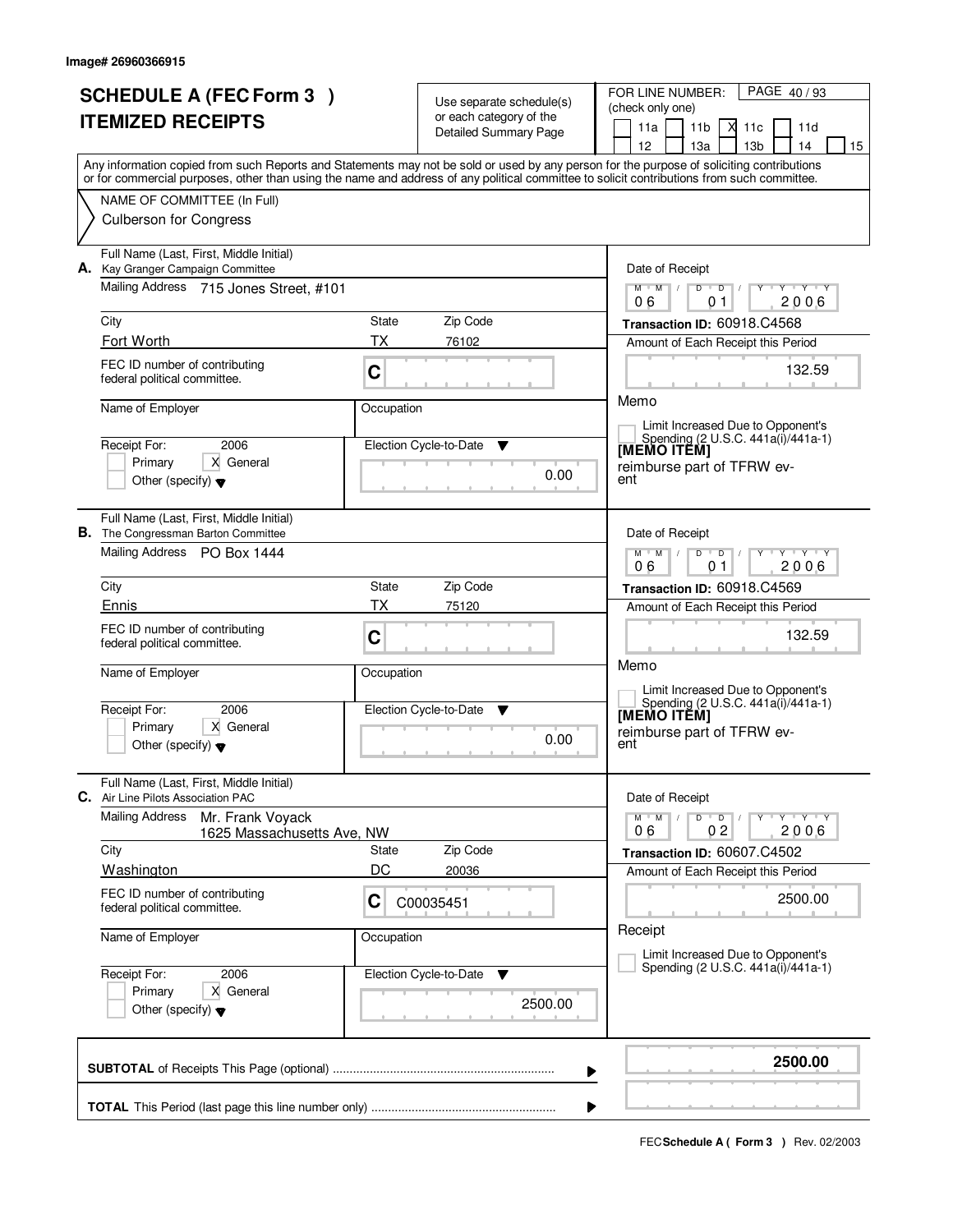|  | <b>SCHEDULE A (FEC Form 3)</b>                                                |             |                                                     | PAGE 41/93<br>FOR LINE NUMBER:                                                                                                             |
|--|-------------------------------------------------------------------------------|-------------|-----------------------------------------------------|--------------------------------------------------------------------------------------------------------------------------------------------|
|  | <b>ITEMIZED RECEIPTS</b>                                                      |             | Use separate schedule(s)<br>or each category of the | (check only one)                                                                                                                           |
|  |                                                                               |             | Detailed Summary Page                               | ⋊<br>11a<br>11 <sub>b</sub><br>11c<br>11d<br>12<br>13 <sub>b</sub><br>14<br>13a<br>15                                                      |
|  |                                                                               |             |                                                     | Any information copied from such Reports and Statements may not be sold or used by any person for the purpose of soliciting contributions  |
|  |                                                                               |             |                                                     | or for commercial purposes, other than using the name and address of any political committee to solicit contributions from such committee. |
|  | NAME OF COMMITTEE (In Full)                                                   |             |                                                     |                                                                                                                                            |
|  | <b>Culberson for Congress</b>                                                 |             |                                                     |                                                                                                                                            |
|  | Full Name (Last, First, Middle Initial)<br>A. Thornberry for Congress         |             |                                                     | Date of Receipt                                                                                                                            |
|  | Mailing Address PO Box 9392                                                   |             |                                                     | $Y$ $Y$ $Y$<br>$M$ $M$ /<br>$\overline{D}$<br>$\overline{D}$<br>0 <sub>2</sub><br>2006<br>06                                               |
|  | City                                                                          | State       | Zip Code                                            | Transaction ID: 60918.C4570                                                                                                                |
|  | Amarillo                                                                      | <b>TX</b>   | 79105-9392                                          | Amount of Each Receipt this Period                                                                                                         |
|  | FEC ID number of contributing                                                 |             |                                                     | 132.59                                                                                                                                     |
|  | federal political committee.                                                  | C           |                                                     |                                                                                                                                            |
|  | Name of Employer                                                              | Occupation  |                                                     | Memo                                                                                                                                       |
|  |                                                                               |             |                                                     | Limit Increased Due to Opponent's<br>Spending (2 U.S.C. 441a(i)/441a-1)                                                                    |
|  | 2006<br>Receipt For:                                                          |             | Election Cycle-to-Date<br>▼                         | [MEMO ITÊM]                                                                                                                                |
|  | Primary<br>X General<br>Other (specify) $\blacktriangledown$                  |             | 0.00                                                | reimburse part of TFRW ev-<br>ent                                                                                                          |
|  |                                                                               |             |                                                     |                                                                                                                                            |
|  | Full Name (Last, First, Middle Initial)<br><b>B.</b> Texans For Lamar Smith   |             |                                                     | Date of Receipt                                                                                                                            |
|  | Mailing Address 5170 Broadway, #26                                            |             |                                                     | $M$ $M$ /<br>D<br>Y Y Y Y<br>D                                                                                                             |
|  |                                                                               |             |                                                     | 15<br>06<br>2006                                                                                                                           |
|  | City                                                                          | State<br>TX | Zip Code                                            | Transaction ID: 60918.C4571                                                                                                                |
|  | San Antonio                                                                   |             | 78209                                               | Amount of Each Receipt this Period                                                                                                         |
|  | FEC ID number of contributing<br>federal political committee.                 | C           |                                                     | 132.59                                                                                                                                     |
|  | Name of Employer                                                              | Occupation  |                                                     | Memo                                                                                                                                       |
|  |                                                                               |             |                                                     | Limit Increased Due to Opponent's                                                                                                          |
|  | Receipt For:<br>2006                                                          |             | Election Cycle-to-Date<br>$\mathbf v$               | Spending (2 U.S.C. 441a(i)/441a-1)<br><b>IMEMO ITEM]</b>                                                                                   |
|  | Primary<br>X General                                                          |             | 0.00                                                | reimburse part of TFRW ev-<br>ent                                                                                                          |
|  | Other (specify) $\blacktriangledown$                                          |             |                                                     |                                                                                                                                            |
|  | Full Name (Last, First, Middle Initial)<br><b>C.</b> Texans for Henry Bonilla |             |                                                     | Date of Receipt                                                                                                                            |
|  | Mailing Address 3905 Tattnall                                                 |             |                                                     | $M$ $M$ $M$<br>$D$ $D$ $/$<br>Y FY FY FY                                                                                                   |
|  |                                                                               |             |                                                     | 2006<br>21<br>06                                                                                                                           |
|  | City<br>Schertz                                                               | State<br>ТX | Zip Code<br>78154                                   | Transaction ID: 60918.C4572<br>Amount of Each Receipt this Period                                                                          |
|  | FEC ID number of contributing                                                 |             |                                                     |                                                                                                                                            |
|  | federal political committee.                                                  | C           |                                                     | 132.59                                                                                                                                     |
|  | Name of Employer                                                              | Occupation  |                                                     | Memo                                                                                                                                       |
|  |                                                                               |             |                                                     | Limit Increased Due to Opponent's<br>Spending (2 U.S.C. 441a(i)/441a-1)                                                                    |
|  | Receipt For:<br>2006<br>Primary<br>X General                                  |             | Election Cycle-to-Date ▼                            | [MEMO ITÊM]                                                                                                                                |
|  | Other (specify) $\blacktriangledown$                                          |             | 0.00                                                | reimburse part of TFRW ev-<br>ent                                                                                                          |
|  |                                                                               |             |                                                     |                                                                                                                                            |
|  |                                                                               |             |                                                     | 0.00                                                                                                                                       |
|  |                                                                               |             | ▶                                                   |                                                                                                                                            |
|  |                                                                               |             | ▶                                                   |                                                                                                                                            |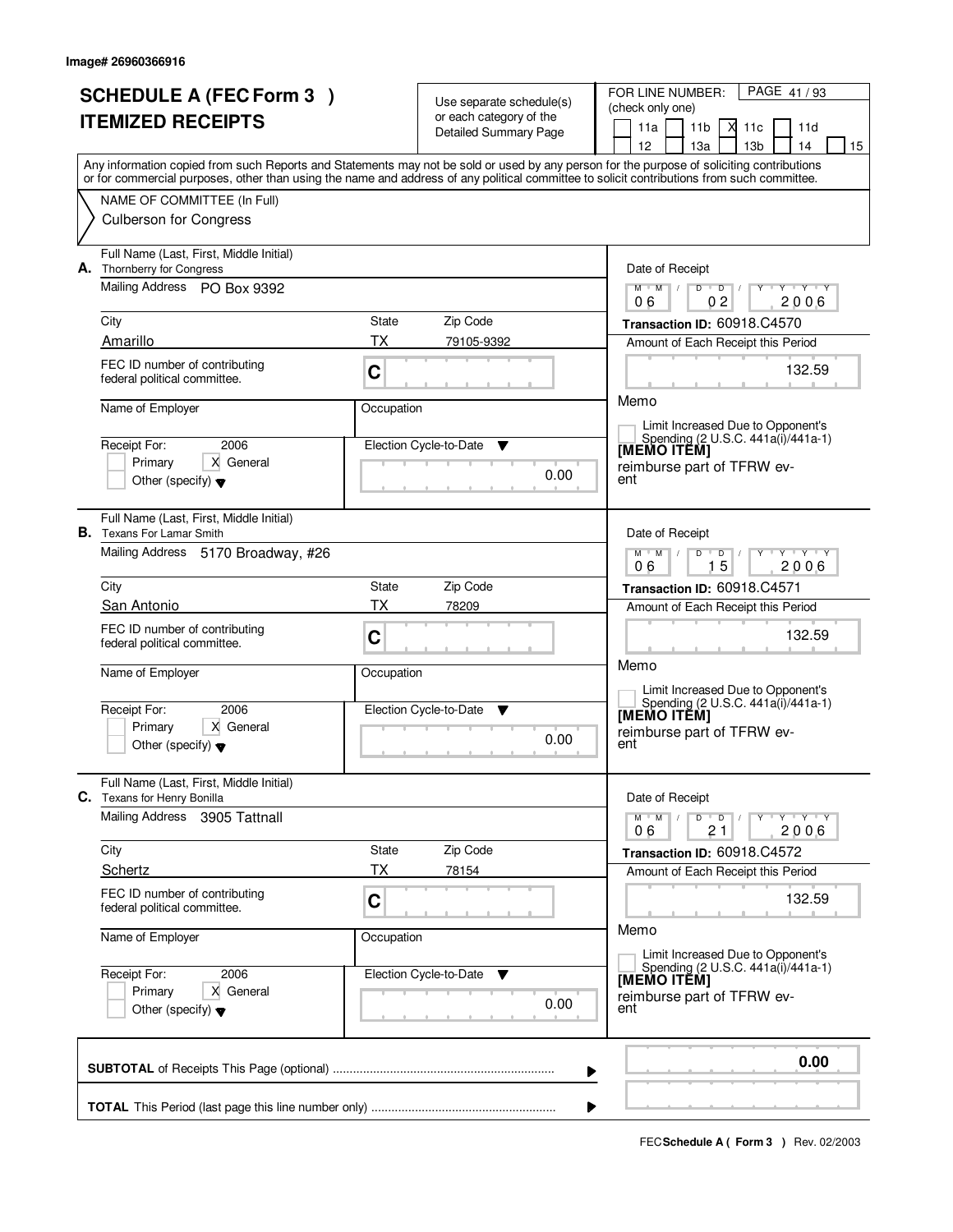| <b>SCHEDULE A (FEC Form 3)</b>                                                                                                                                                                                                                                                          |                  | Use separate schedule(s)     | FOR LINE NUMBER:<br>PAGE 42/93                                                                                |  |  |  |  |
|-----------------------------------------------------------------------------------------------------------------------------------------------------------------------------------------------------------------------------------------------------------------------------------------|------------------|------------------------------|---------------------------------------------------------------------------------------------------------------|--|--|--|--|
| <b>ITEMIZED RECEIPTS</b>                                                                                                                                                                                                                                                                |                  | or each category of the      | (check only one)<br>11a<br>11 <sub>b</sub><br>М<br>11c<br>11d                                                 |  |  |  |  |
|                                                                                                                                                                                                                                                                                         |                  | <b>Detailed Summary Page</b> | 12<br>13 <sub>b</sub><br>13a<br>14<br>15                                                                      |  |  |  |  |
| Any information copied from such Reports and Statements may not be sold or used by any person for the purpose of soliciting contributions<br>or for commercial purposes, other than using the name and address of any political committee to solicit contributions from such committee. |                  |                              |                                                                                                               |  |  |  |  |
| NAME OF COMMITTEE (In Full)                                                                                                                                                                                                                                                             |                  |                              |                                                                                                               |  |  |  |  |
| <b>Culberson for Congress</b>                                                                                                                                                                                                                                                           |                  |                              |                                                                                                               |  |  |  |  |
| Full Name (Last, First, Middle Initial)<br>National Business Travel Association<br>А.                                                                                                                                                                                                   |                  |                              | Date of Receipt                                                                                               |  |  |  |  |
| <b>Mailing Address</b><br>Mr. Dan Easley<br>110 N. Royal Street, FI 4                                                                                                                                                                                                                   |                  |                              | $Y + Y + Y$<br>$M$ $M$ /<br>D<br>$\overline{D}$<br>Y<br>2006<br>06<br>28                                      |  |  |  |  |
| City                                                                                                                                                                                                                                                                                    | State            | Zip Code                     | Transaction ID: 60705.C4518                                                                                   |  |  |  |  |
| Alexandria                                                                                                                                                                                                                                                                              | VA<br>22314-3274 |                              | Amount of Each Receipt this Period                                                                            |  |  |  |  |
| FEC ID number of contributing<br>federal political committee.                                                                                                                                                                                                                           | C                | C00373910                    | 1000.00                                                                                                       |  |  |  |  |
| Name of Employer                                                                                                                                                                                                                                                                        | Occupation       |                              | Receipt<br>Limit Increased Due to Opponent's                                                                  |  |  |  |  |
| Receipt For:<br>2006                                                                                                                                                                                                                                                                    |                  | Election Cycle-to-Date<br>v  | Spending (2 U.S.C. 441a(i)/441a-1)                                                                            |  |  |  |  |
| X General<br>Primary<br>Other (specify) $\blacktriangledown$                                                                                                                                                                                                                            |                  | 1000.00                      |                                                                                                               |  |  |  |  |
| Full Name (Last, First, Middle Initial)<br><b>B.</b> Holland & Knight Committee                                                                                                                                                                                                         |                  |                              | Date of Receipt                                                                                               |  |  |  |  |
| Mailing Address<br>Mr. Richard M. Gold<br>2099 Pennsylvania Ave, NW, #100                                                                                                                                                                                                               |                  |                              | $Y + Y + Y$<br>$M$ $M$ $/$<br>D<br>$\overline{D}$<br>28<br>2006<br>06                                         |  |  |  |  |
| City                                                                                                                                                                                                                                                                                    | State            | Zip Code                     | Transaction ID: 60705.C4522                                                                                   |  |  |  |  |
| Washington                                                                                                                                                                                                                                                                              | DC               | 20006-6801                   | Amount of Each Receipt this Period                                                                            |  |  |  |  |
| FEC ID number of contributing<br>federal political committee.                                                                                                                                                                                                                           | C                | C00171330                    | 1000.00                                                                                                       |  |  |  |  |
| Name of Employer                                                                                                                                                                                                                                                                        | Occupation       |                              | Receipt<br>Limit Increased Due to Opponent's                                                                  |  |  |  |  |
| Receipt For:<br>2006                                                                                                                                                                                                                                                                    |                  | Election Cycle-to-Date<br>v  | Spending (2 U.S.C. 441a(i)/441a-1)                                                                            |  |  |  |  |
| Primary<br>X General<br>Other (specify) $\blacktriangledown$                                                                                                                                                                                                                            |                  | 1000.00                      |                                                                                                               |  |  |  |  |
| Full Name (Last, First, Middle Initial)<br><b>C.</b> Altria Group PAC                                                                                                                                                                                                                   |                  |                              | Date of Receipt                                                                                               |  |  |  |  |
| <b>Mailing Address</b><br>Ms. Sarah Knakmuhs<br>101 Constitution Ave, NW, #400 W                                                                                                                                                                                                        |                  |                              | D<br>$M$ $M$ /<br>$\overline{D}$<br>$\mathsf{Y} \dashv \mathsf{Y} \dashv \mathsf{Y}$<br>Y<br>2006<br>06<br>30 |  |  |  |  |
| City                                                                                                                                                                                                                                                                                    | State            | Zip Code                     | Transaction ID: 60705.C4533                                                                                   |  |  |  |  |
| <b>Washington</b>                                                                                                                                                                                                                                                                       | DC               | 20001                        | Amount of Each Receipt this Period                                                                            |  |  |  |  |
| FEC ID number of contributing<br>federal political committee.                                                                                                                                                                                                                           | C                | C00089136                    | 1000.00                                                                                                       |  |  |  |  |
| Name of Employer                                                                                                                                                                                                                                                                        | Occupation       |                              | Receipt<br>Limit Increased Due to Opponent's                                                                  |  |  |  |  |
| Receipt For:<br>2006                                                                                                                                                                                                                                                                    |                  | Election Cycle-to-Date<br>v  | Spending (2 U.S.C. 441a(i)/441a-1)                                                                            |  |  |  |  |
| Primary<br>X General<br>Other (specify) $\blacktriangledown$                                                                                                                                                                                                                            |                  |                              |                                                                                                               |  |  |  |  |
|                                                                                                                                                                                                                                                                                         |                  |                              | 3000.00<br>▶                                                                                                  |  |  |  |  |
|                                                                                                                                                                                                                                                                                         | 38500.00         |                              |                                                                                                               |  |  |  |  |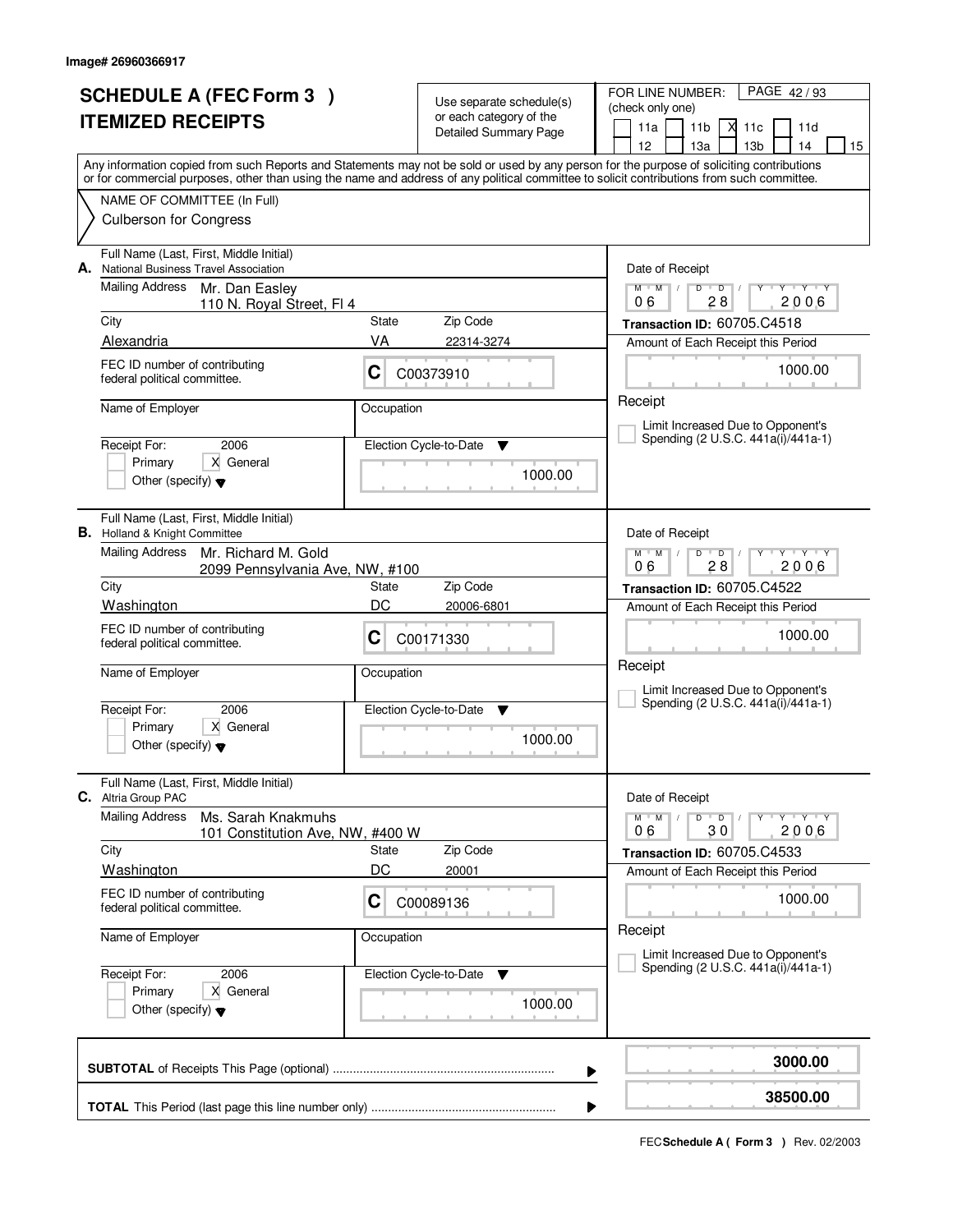| <b>SCHEDULE A (FEC Form 3)</b><br><b>ITEMIZED RECEIPTS</b> |                                                                           |             | Use separate schedule(s)<br>or each category of the | PAGE 43/93<br>FOR LINE NUMBER:<br>(check only one)                                                                                                                                                                                                                                      |  |  |  |
|------------------------------------------------------------|---------------------------------------------------------------------------|-------------|-----------------------------------------------------|-----------------------------------------------------------------------------------------------------------------------------------------------------------------------------------------------------------------------------------------------------------------------------------------|--|--|--|
|                                                            |                                                                           |             | <b>Detailed Summary Page</b>                        | 11a<br>11 <sub>b</sub><br>11 <sub>c</sub><br>11d<br>12 <sup>2</sup><br>13 <sub>b</sub><br>14<br>13а<br>15                                                                                                                                                                               |  |  |  |
|                                                            |                                                                           |             |                                                     | Any information copied from such Reports and Statements may not be sold or used by any person for the purpose of soliciting contributions<br>or for commercial purposes, other than using the name and address of any political committee to solicit contributions from such committee. |  |  |  |
|                                                            | NAME OF COMMITTEE (In Full)                                               |             |                                                     |                                                                                                                                                                                                                                                                                         |  |  |  |
|                                                            | <b>Culberson for Congress</b>                                             |             |                                                     |                                                                                                                                                                                                                                                                                         |  |  |  |
|                                                            | Full Name (Last, First, Middle Initial)<br>A. Carter for Congress         |             |                                                     | Date of Receipt                                                                                                                                                                                                                                                                         |  |  |  |
|                                                            | Mailing Address<br>Hon. John Carter<br>307 West Main                      |             |                                                     | $Y + Y + Y$<br>$M$ $M$ /<br>$D$ $D$<br>Y<br>23<br>2006<br>0 <sub>5</sub>                                                                                                                                                                                                                |  |  |  |
|                                                            | City                                                                      | State       | Zip Code                                            | Transaction ID: 60607.C4480                                                                                                                                                                                                                                                             |  |  |  |
|                                                            | Round Rock                                                                | <b>TX</b>   | 78664-                                              | Amount of Each Receipt this Period                                                                                                                                                                                                                                                      |  |  |  |
|                                                            | FEC ID number of contributing<br>federal political committee.             | C           |                                                     | 132.59                                                                                                                                                                                                                                                                                  |  |  |  |
|                                                            | Name of Employer                                                          | Occupation  |                                                     | Offsets to Operating Expe-<br>nditu<br>Limit Increased Due to Opponent's                                                                                                                                                                                                                |  |  |  |
|                                                            | 2006<br>Receipt For:                                                      |             | Election Cycle-to-Date<br>▼                         | Spending (2 U.S.C. 441a(i)/441a-1)                                                                                                                                                                                                                                                      |  |  |  |
|                                                            | Primary<br>X General                                                      |             | 132.59                                              |                                                                                                                                                                                                                                                                                         |  |  |  |
|                                                            | Other (specify) $\blacktriangledown$                                      |             |                                                     |                                                                                                                                                                                                                                                                                         |  |  |  |
|                                                            | Full Name (Last, First, Middle Initial)<br><b>B.</b> Burgess for Congress |             |                                                     | Date of Receipt                                                                                                                                                                                                                                                                         |  |  |  |
|                                                            | Mailing Address PO Box 2334                                               |             |                                                     | $M$ $M$ /<br>D<br>$\overline{D}$<br>Y Y Y Y<br>23<br>2006<br>05                                                                                                                                                                                                                         |  |  |  |
|                                                            | City                                                                      | State       | Zip Code                                            | Transaction ID: 60607.C4479                                                                                                                                                                                                                                                             |  |  |  |
|                                                            | Denton                                                                    | ТX          | 76202-                                              | Amount of Each Receipt this Period                                                                                                                                                                                                                                                      |  |  |  |
|                                                            | FEC ID number of contributing<br>federal political committee.             | C           |                                                     | 132.59                                                                                                                                                                                                                                                                                  |  |  |  |
|                                                            | Name of Employer                                                          | Occupation  |                                                     | Offsets to Operating Expe-<br>nditu<br>Limit Increased Due to Opponent's                                                                                                                                                                                                                |  |  |  |
|                                                            | Receipt For:<br>2006                                                      |             | Election Cycle-to-Date<br>v                         | Spending (2 U.S.C. 441a(i)/441a-1)                                                                                                                                                                                                                                                      |  |  |  |
|                                                            | Primary<br>X General<br>Other (specify) $\blacktriangledown$              |             | 132.59                                              |                                                                                                                                                                                                                                                                                         |  |  |  |
| C.                                                         | Full Name (Last, First, Middle Initial)<br><b>Hensarling for Congress</b> |             |                                                     | Date of Receipt                                                                                                                                                                                                                                                                         |  |  |  |
|                                                            | <b>Mailing Address</b><br>Mr. Jeb Hensarling<br>P.O. Box 820504           |             |                                                     | $M-M$ /<br>$D$ $D$ $/$<br>Y FY FY FY<br>21<br>2006<br>06                                                                                                                                                                                                                                |  |  |  |
|                                                            | City                                                                      | State       | Zip Code                                            | Transaction ID: 60705.C4509                                                                                                                                                                                                                                                             |  |  |  |
|                                                            | Dallas                                                                    | ТX          | 75382-                                              | Amount of Each Receipt this Period                                                                                                                                                                                                                                                      |  |  |  |
|                                                            | FEC ID number of contributing<br>federal political committee.             | $\mathbf C$ |                                                     | 132.59                                                                                                                                                                                                                                                                                  |  |  |  |
|                                                            | Name of Employer                                                          | Occupation  |                                                     | Offsets to Operating Expe-<br>nditu<br>Limit Increased Due to Opponent's                                                                                                                                                                                                                |  |  |  |
|                                                            | Receipt For:<br>2006                                                      |             | Election Cycle-to-Date<br><b>V</b>                  | Spending (2 U.S.C. 441a(i)/441a-1)                                                                                                                                                                                                                                                      |  |  |  |
|                                                            | X General<br>Primary<br>Other (specify) $\blacktriangledown$              |             | 132.59                                              |                                                                                                                                                                                                                                                                                         |  |  |  |
|                                                            | 397.77<br>▶                                                               |             |                                                     |                                                                                                                                                                                                                                                                                         |  |  |  |
|                                                            | ▶                                                                         |             |                                                     |                                                                                                                                                                                                                                                                                         |  |  |  |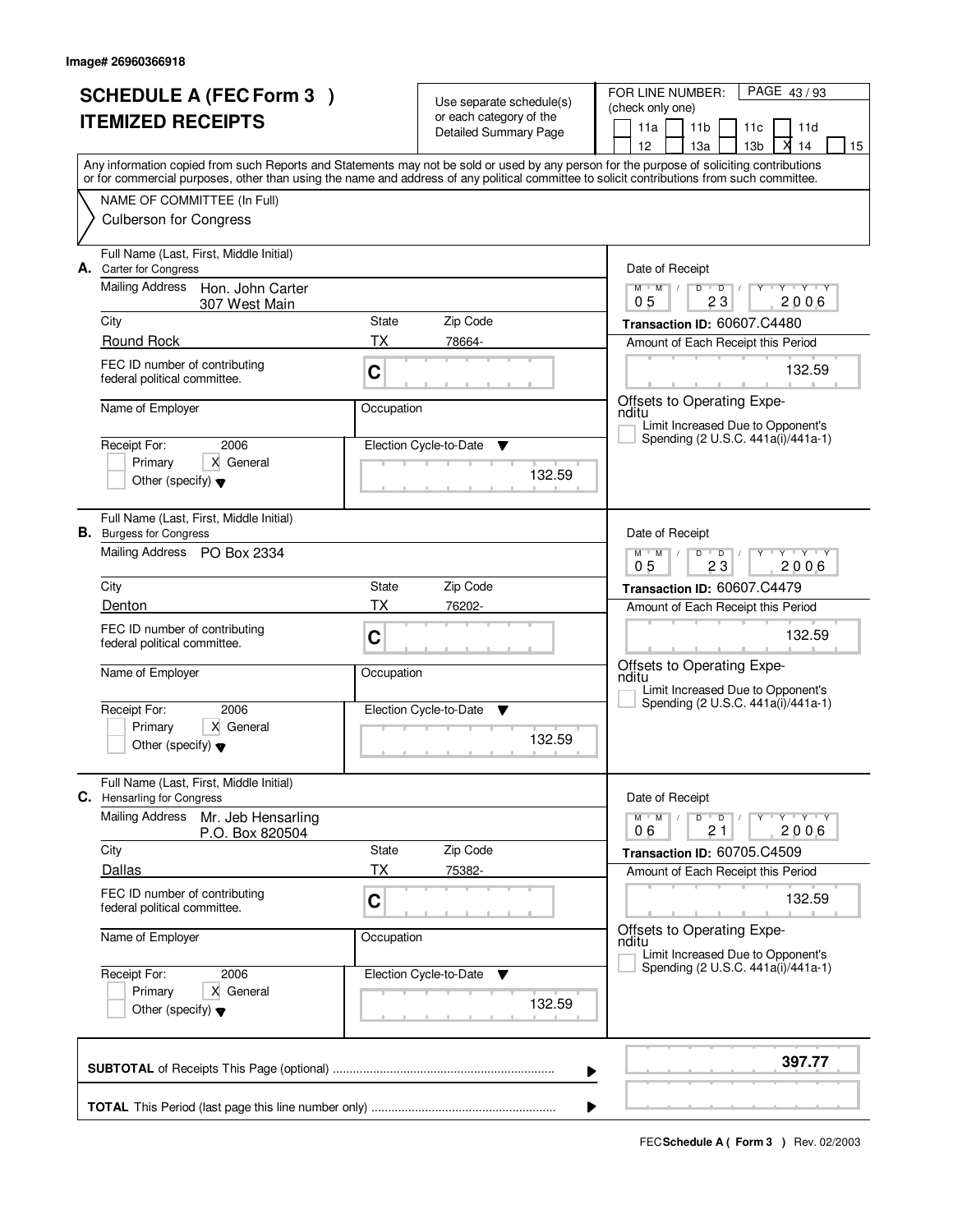| <b>SCHEDULE A (FEC Form 3)</b><br><b>ITEMIZED RECEIPTS</b> |                                                                           |            | Use separate schedule(s)<br>or each category of the<br><b>Detailed Summary Page</b> | PAGE 44/93<br>FOR LINE NUMBER:<br>(check only one)<br>11a<br>11 <sub>b</sub><br>11 <sub>c</sub><br>11d                                                                                                                                                                                  |  |  |  |  |
|------------------------------------------------------------|---------------------------------------------------------------------------|------------|-------------------------------------------------------------------------------------|-----------------------------------------------------------------------------------------------------------------------------------------------------------------------------------------------------------------------------------------------------------------------------------------|--|--|--|--|
|                                                            |                                                                           |            |                                                                                     | 12 <sup>2</sup><br>13 <sub>b</sub><br>14<br>13а<br>15                                                                                                                                                                                                                                   |  |  |  |  |
|                                                            |                                                                           |            |                                                                                     | Any information copied from such Reports and Statements may not be sold or used by any person for the purpose of soliciting contributions<br>or for commercial purposes, other than using the name and address of any political committee to solicit contributions from such committee. |  |  |  |  |
|                                                            | NAME OF COMMITTEE (In Full)                                               |            |                                                                                     |                                                                                                                                                                                                                                                                                         |  |  |  |  |
|                                                            | <b>Culberson for Congress</b>                                             |            |                                                                                     |                                                                                                                                                                                                                                                                                         |  |  |  |  |
|                                                            | Full Name (Last, First, Middle Initial)<br>A. Neugebauer for Congress     |            |                                                                                     | Date of Receipt                                                                                                                                                                                                                                                                         |  |  |  |  |
|                                                            | Mailing Address PO Box 54175                                              |            |                                                                                     | $Y + Y + Y$<br>$M$ $M$ /<br>$D$ $D$<br>Y<br>23<br>2006<br>0 <sub>5</sub>                                                                                                                                                                                                                |  |  |  |  |
|                                                            | City                                                                      | State      | Zip Code                                                                            | Transaction ID: 60607.C4484                                                                                                                                                                                                                                                             |  |  |  |  |
|                                                            | Lubbock                                                                   | <b>TX</b>  | 79453-                                                                              | Amount of Each Receipt this Period                                                                                                                                                                                                                                                      |  |  |  |  |
|                                                            | FEC ID number of contributing<br>federal political committee.             | C          |                                                                                     | 132.59                                                                                                                                                                                                                                                                                  |  |  |  |  |
|                                                            | Name of Employer                                                          | Occupation |                                                                                     | Offsets to Operating Expe-<br>nditu<br>Limit Increased Due to Opponent's                                                                                                                                                                                                                |  |  |  |  |
|                                                            | 2006<br>Receipt For:                                                      |            | Election Cycle-to-Date<br>▼                                                         | Spending (2 U.S.C. 441a(i)/441a-1)                                                                                                                                                                                                                                                      |  |  |  |  |
|                                                            | Primary<br>X General                                                      |            |                                                                                     |                                                                                                                                                                                                                                                                                         |  |  |  |  |
|                                                            | Other (specify) $\blacktriangledown$                                      |            | 132.59                                                                              |                                                                                                                                                                                                                                                                                         |  |  |  |  |
|                                                            | Full Name (Last, First, Middle Initial)<br><b>B.</b> Ted Poe for Congress |            |                                                                                     | Date of Receipt                                                                                                                                                                                                                                                                         |  |  |  |  |
|                                                            | Mailing Address P.O. Box 14222                                            |            |                                                                                     | $M$ $M$ /<br>D<br>$\overline{D}$<br>Y Y Y Y<br>23<br>05<br>2006                                                                                                                                                                                                                         |  |  |  |  |
|                                                            | City                                                                      | State      | Zip Code                                                                            | Transaction ID: 60607.C4485                                                                                                                                                                                                                                                             |  |  |  |  |
|                                                            | Humble                                                                    | ТX         | 77347-                                                                              | Amount of Each Receipt this Period                                                                                                                                                                                                                                                      |  |  |  |  |
|                                                            | FEC ID number of contributing<br>federal political committee.             | C          |                                                                                     | 132.59                                                                                                                                                                                                                                                                                  |  |  |  |  |
|                                                            | Name of Employer                                                          | Occupation |                                                                                     | Offsets to Operating Expe-<br>nditu<br>Limit Increased Due to Opponent's                                                                                                                                                                                                                |  |  |  |  |
|                                                            | Receipt For:<br>2006                                                      |            | Election Cycle-to-Date<br>v                                                         | Spending (2 U.S.C. 441a(i)/441a-1)                                                                                                                                                                                                                                                      |  |  |  |  |
|                                                            | Primary<br>X General<br>Other (specify) $\blacktriangledown$              |            | 132.59                                                                              |                                                                                                                                                                                                                                                                                         |  |  |  |  |
|                                                            | Full Name (Last, First, Middle Initial)<br>C. Gohmert for Congress        |            |                                                                                     | Date of Receipt                                                                                                                                                                                                                                                                         |  |  |  |  |
|                                                            | Mailing Address<br>3310 S. Broadway, #100                                 |            |                                                                                     | $M$ $M$ $M$<br>$D$ $D$ $/$<br>Y FY FY FY<br>0 <sub>5</sub><br>23<br>2006                                                                                                                                                                                                                |  |  |  |  |
|                                                            | City                                                                      | State      | Zip Code                                                                            | Transaction ID: 60607.C4481                                                                                                                                                                                                                                                             |  |  |  |  |
|                                                            | <b>Tyler</b>                                                              | ТX         | 75701-7851                                                                          | Amount of Each Receipt this Period                                                                                                                                                                                                                                                      |  |  |  |  |
|                                                            | FEC ID number of contributing<br>federal political committee.             | C          |                                                                                     | 132.59                                                                                                                                                                                                                                                                                  |  |  |  |  |
|                                                            | Name of Employer                                                          | Occupation |                                                                                     | Offsets to Operating Expe-<br>nditu<br>Limit Increased Due to Opponent's                                                                                                                                                                                                                |  |  |  |  |
|                                                            | Receipt For:<br>2006                                                      |            | Election Cycle-to-Date                                                              | Spending (2 U.S.C. 441a(i)/441a-1)                                                                                                                                                                                                                                                      |  |  |  |  |
|                                                            | X General<br>Primary<br>Other (specify) $\blacktriangledown$              |            | 132.59                                                                              |                                                                                                                                                                                                                                                                                         |  |  |  |  |
|                                                            | 397.77<br>▶                                                               |            |                                                                                     |                                                                                                                                                                                                                                                                                         |  |  |  |  |
|                                                            |                                                                           |            |                                                                                     | ▶                                                                                                                                                                                                                                                                                       |  |  |  |  |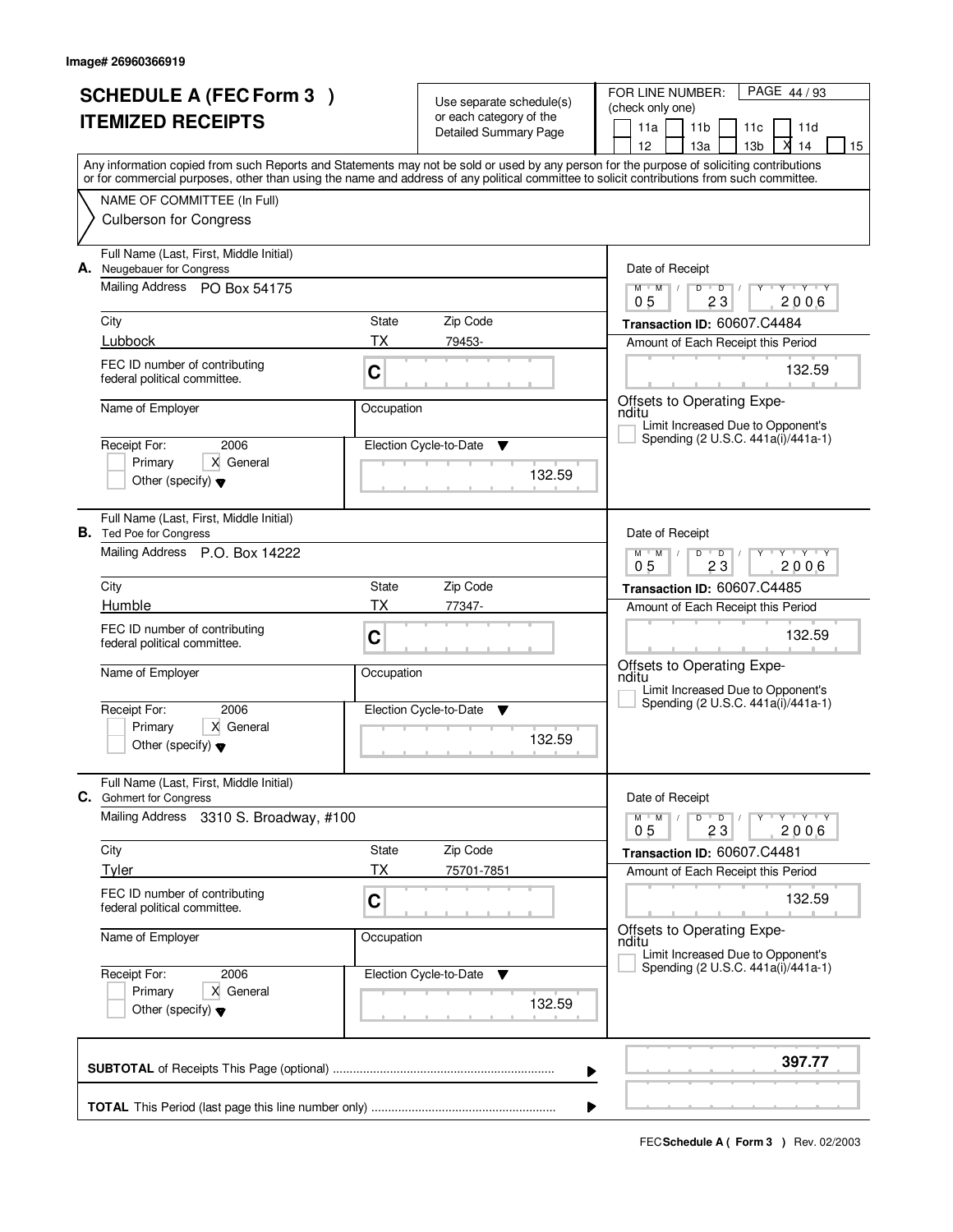|                          | <b>SCHEDULE A (FEC Form 3)</b>                                          |                             | Use separate schedule(s)                         | PAGE 45/93<br>FOR LINE NUMBER:<br>(check only one)                                                                                                                                                                                                                                      |  |  |  |
|--------------------------|-------------------------------------------------------------------------|-----------------------------|--------------------------------------------------|-----------------------------------------------------------------------------------------------------------------------------------------------------------------------------------------------------------------------------------------------------------------------------------------|--|--|--|
| <b>ITEMIZED RECEIPTS</b> |                                                                         |                             | or each category of the<br>Detailed Summary Page | 11a<br>11 <sub>b</sub><br>11c<br>11d                                                                                                                                                                                                                                                    |  |  |  |
|                          |                                                                         |                             |                                                  | 13 <sub>b</sub><br>12<br>13a<br>14<br>15                                                                                                                                                                                                                                                |  |  |  |
|                          |                                                                         |                             |                                                  | Any information copied from such Reports and Statements may not be sold or used by any person for the purpose of soliciting contributions<br>or for commercial purposes, other than using the name and address of any political committee to solicit contributions from such committee. |  |  |  |
|                          | NAME OF COMMITTEE (In Full)                                             |                             |                                                  |                                                                                                                                                                                                                                                                                         |  |  |  |
|                          | <b>Culberson for Congress</b>                                           |                             |                                                  |                                                                                                                                                                                                                                                                                         |  |  |  |
| А.                       | Full Name (Last, First, Middle Initial)<br>Ralph Hall for Congress      |                             |                                                  | Date of Receipt                                                                                                                                                                                                                                                                         |  |  |  |
|                          | Mailing Address P.O. Box 711                                            |                             |                                                  | $Y + Y + Y$<br>$M$ $M$<br>$D$ $D$ $/$<br>Y<br>06<br>01<br>2006                                                                                                                                                                                                                          |  |  |  |
|                          | City                                                                    | State                       | Zip Code                                         | Transaction ID: 60607.C4491                                                                                                                                                                                                                                                             |  |  |  |
|                          | Rockwall                                                                | ТX                          | 75087-                                           | Amount of Each Receipt this Period                                                                                                                                                                                                                                                      |  |  |  |
|                          | FEC ID number of contributing<br>federal political committee.           | C                           |                                                  | 132.59                                                                                                                                                                                                                                                                                  |  |  |  |
|                          | Name of Employer                                                        | Occupation                  |                                                  | Offsets to Operating Expe-<br>nditu<br>Limit Increased Due to Opponent's                                                                                                                                                                                                                |  |  |  |
|                          | Receipt For:<br>2006                                                    |                             | Election Cycle-to-Date<br>▼                      | Spending (2 U.S.C. 441a(i)/441a-1)                                                                                                                                                                                                                                                      |  |  |  |
|                          | X General<br>Primary                                                    |                             |                                                  |                                                                                                                                                                                                                                                                                         |  |  |  |
|                          | Other (specify) $\blacktriangledown$                                    |                             | 132.59                                           |                                                                                                                                                                                                                                                                                         |  |  |  |
|                          | Full Name (Last, First, Middle Initial)<br><b>B.</b> DeLay for Congress |                             |                                                  | Date of Receipt                                                                                                                                                                                                                                                                         |  |  |  |
|                          | Mailing Address 7002 Riverbrook Drive, Suite 200                        |                             |                                                  | <b>TAY TAY</b><br>$M$ M<br>D<br>$\overline{D}$<br>0 <sub>2</sub><br>2006<br>05                                                                                                                                                                                                          |  |  |  |
|                          | City                                                                    | State                       | Zip Code                                         | Transaction ID: 60511.C4467                                                                                                                                                                                                                                                             |  |  |  |
|                          | Sugar Land                                                              | <b>TX</b>                   | 77479-                                           | Amount of Each Receipt this Period                                                                                                                                                                                                                                                      |  |  |  |
|                          | FEC ID number of contributing<br>federal political committee.           | C                           |                                                  | 99.53                                                                                                                                                                                                                                                                                   |  |  |  |
|                          | Name of Employer                                                        | Occupation                  |                                                  | Offsets to Operating Expe-<br>nditu                                                                                                                                                                                                                                                     |  |  |  |
|                          | Receipt For:<br>2006                                                    | Election Cycle-to-Date<br>v |                                                  | Limit Increased Due to Opponent's<br>Spending (2 U.S.C. 441a(i)/441a-1)                                                                                                                                                                                                                 |  |  |  |
|                          | X General<br>Primary                                                    |                             |                                                  |                                                                                                                                                                                                                                                                                         |  |  |  |
|                          | Other (specify) $\blacktriangledown$                                    |                             | 99.53                                            |                                                                                                                                                                                                                                                                                         |  |  |  |
| С.                       | Full Name (Last, First, Middle Initial)<br>DeLay for Congress           |                             |                                                  | Date of Receipt                                                                                                                                                                                                                                                                         |  |  |  |
|                          | <b>Mailing Address</b><br>7002 Riverbrook Drive, Suite 200              |                             |                                                  | D<br>$M$ $M$ /<br>$\overline{D}$<br>$Y + Y + Y$<br>Y<br>15<br>2006<br>06                                                                                                                                                                                                                |  |  |  |
|                          | City                                                                    | State                       | Zip Code                                         | Transaction ID: 60705.C4505                                                                                                                                                                                                                                                             |  |  |  |
|                          | <b>Sugar Land</b>                                                       | ТX                          | 77479-                                           | Amount of Each Receipt this Period                                                                                                                                                                                                                                                      |  |  |  |
|                          | FEC ID number of contributing<br>federal political committee.           | C                           |                                                  | 132.59                                                                                                                                                                                                                                                                                  |  |  |  |
|                          | Name of Employer                                                        | Occupation                  |                                                  | Offsets to Operating Expe-<br>nditu<br>Limit Increased Due to Opponent's                                                                                                                                                                                                                |  |  |  |
|                          | Receipt For:<br>2006                                                    |                             | Election Cycle-to-Date<br>v                      | Spending (2 U.S.C. 441a(i)/441a-1)                                                                                                                                                                                                                                                      |  |  |  |
|                          | X General<br>Primary<br>Other (specify) $\blacktriangledown$            |                             | 232.12                                           |                                                                                                                                                                                                                                                                                         |  |  |  |
|                          |                                                                         |                             |                                                  |                                                                                                                                                                                                                                                                                         |  |  |  |
|                          |                                                                         |                             |                                                  | 364.71<br>▶                                                                                                                                                                                                                                                                             |  |  |  |
|                          |                                                                         |                             |                                                  |                                                                                                                                                                                                                                                                                         |  |  |  |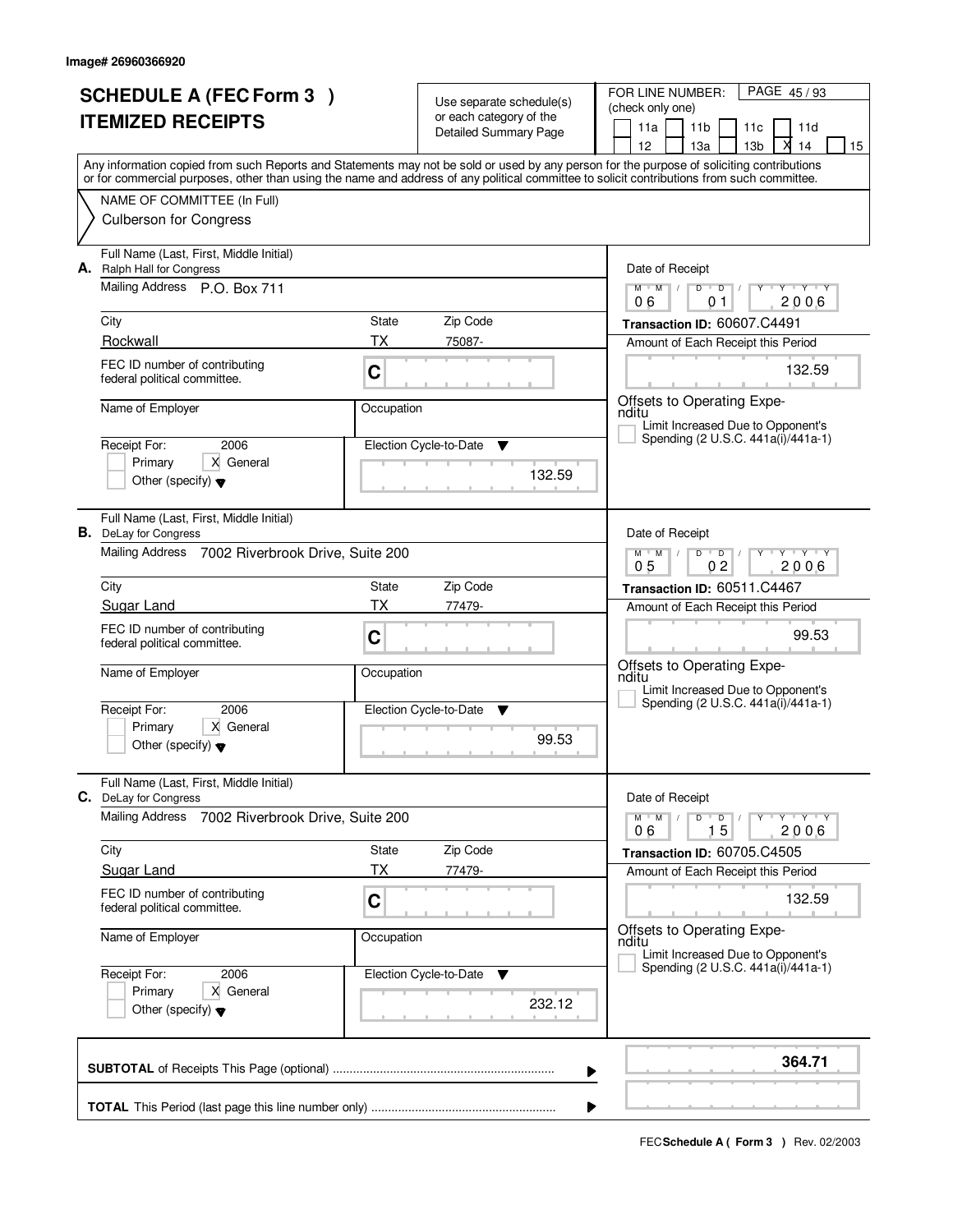| <b>SCHEDULE A (FEC Form 3)</b><br><b>ITEMIZED RECEIPTS</b> |                                                                                                             |                    | Use separate schedule(s)<br>or each category of the<br>Detailed Summary Page | PAGE 46/93<br>FOR LINE NUMBER:<br>(check only one)<br>11 <sub>b</sub><br>11a<br>11 <sub>c</sub><br>11d<br>12<br>13 <sub>b</sub><br>13a<br>14<br>15                                                                                                                                      |  |  |  |
|------------------------------------------------------------|-------------------------------------------------------------------------------------------------------------|--------------------|------------------------------------------------------------------------------|-----------------------------------------------------------------------------------------------------------------------------------------------------------------------------------------------------------------------------------------------------------------------------------------|--|--|--|
|                                                            |                                                                                                             |                    |                                                                              | Any information copied from such Reports and Statements may not be sold or used by any person for the purpose of soliciting contributions<br>or for commercial purposes, other than using the name and address of any political committee to solicit contributions from such committee. |  |  |  |
|                                                            | NAME OF COMMITTEE (In Full)<br><b>Culberson for Congress</b>                                                |                    |                                                                              |                                                                                                                                                                                                                                                                                         |  |  |  |
|                                                            | Full Name (Last, First, Middle Initial)<br>A. McCaul for Congress                                           |                    |                                                                              | Date of Receipt                                                                                                                                                                                                                                                                         |  |  |  |
|                                                            | Mailing Address 823 Congress, #10008                                                                        |                    |                                                                              | $Y + Y + Y + Y$<br>$M$ $M$ /<br>$D$ $D$ $/$<br>06<br>30<br>2006                                                                                                                                                                                                                         |  |  |  |
|                                                            | City<br>Austin                                                                                              | State<br><b>TX</b> | Zip Code<br>78701-                                                           | Transaction ID: 60705.C4526<br>Amount of Each Receipt this Period                                                                                                                                                                                                                       |  |  |  |
|                                                            | FEC ID number of contributing<br>federal political committee.                                               | C                  |                                                                              | 132.59                                                                                                                                                                                                                                                                                  |  |  |  |
|                                                            | Name of Employer                                                                                            | Occupation         |                                                                              | Offsets to Operating Expe-<br>nditu<br>Limit Increased Due to Opponent's                                                                                                                                                                                                                |  |  |  |
|                                                            | 2006<br>Receipt For:<br>Primary<br>X General<br>Other (specify) $\blacktriangledown$                        |                    | Election Cycle-to-Date<br>▼<br>737.12                                        | Spending (2 U.S.C. 441a(i)/441a-1)                                                                                                                                                                                                                                                      |  |  |  |
|                                                            | Full Name (Last, First, Middle Initial)<br><b>B.</b> Conaway for Congress<br>Mailing Address P.O. Box 51272 |                    |                                                                              | Date of Receipt<br>$Y - Y - Y$<br>$M$ M<br>D<br>$\overline{D}$                                                                                                                                                                                                                          |  |  |  |
|                                                            | City                                                                                                        | State              | Zip Code                                                                     | 2006<br>06<br>21<br>Transaction ID: 60705.C4510                                                                                                                                                                                                                                         |  |  |  |
|                                                            | Midland                                                                                                     | <b>TX</b>          | 79710-                                                                       | Amount of Each Receipt this Period                                                                                                                                                                                                                                                      |  |  |  |
|                                                            | FEC ID number of contributing<br>federal political committee.                                               | C                  |                                                                              | 132.59                                                                                                                                                                                                                                                                                  |  |  |  |
|                                                            | Name of Employer                                                                                            | Occupation         |                                                                              | Offsets to Operating Expe-<br>nditu<br>Limit Increased Due to Opponent's<br>Spending (2 U.S.C. 441a(i)/441a-1)                                                                                                                                                                          |  |  |  |
|                                                            | Receipt For:<br>2006<br>X General<br>Primary                                                                |                    | Election Cycle-to-Date<br>v<br>132.59                                        |                                                                                                                                                                                                                                                                                         |  |  |  |
|                                                            | Other (specify) $\blacktriangledown$                                                                        |                    |                                                                              |                                                                                                                                                                                                                                                                                         |  |  |  |
| C.                                                         | Full Name (Last, First, Middle Initial)<br>Mike Gula & Associates                                           |                    |                                                                              | Date of Receipt                                                                                                                                                                                                                                                                         |  |  |  |
|                                                            | Mailing Address<br>PO Box 2776                                                                              |                    |                                                                              | D<br>$M$ $M$ $/$<br>$\blacksquare$ D $\blacksquare$ /<br>$Y + Y + Y$<br>Y<br>2006<br>30<br>06                                                                                                                                                                                           |  |  |  |
|                                                            | City                                                                                                        | State              | Zip Code                                                                     | Transaction ID: 60705.C4527                                                                                                                                                                                                                                                             |  |  |  |
|                                                            | Arlington                                                                                                   | VA                 | 22202-                                                                       | Amount of Each Receipt this Period                                                                                                                                                                                                                                                      |  |  |  |
|                                                            | FEC ID number of contributing<br>federal political committee.                                               | C                  |                                                                              | 3675.00<br><b>Contract Contract</b><br>Offsets to Operating Expe-                                                                                                                                                                                                                       |  |  |  |
|                                                            | Name of Employer                                                                                            | Occupation         |                                                                              | nditu<br>Limit Increased Due to Opponent's                                                                                                                                                                                                                                              |  |  |  |
|                                                            | Receipt For:<br>2006                                                                                        |                    | Election Cycle-to-Date<br>v                                                  | Spending (2 U.S.C. 441a(i)/441a-1)                                                                                                                                                                                                                                                      |  |  |  |
|                                                            | Primary<br>X General<br>Other (specify) $\blacktriangledown$                                                |                    | 3675.00                                                                      |                                                                                                                                                                                                                                                                                         |  |  |  |
|                                                            | 3940.18<br>▶                                                                                                |                    |                                                                              |                                                                                                                                                                                                                                                                                         |  |  |  |
|                                                            | ▶                                                                                                           |                    |                                                                              |                                                                                                                                                                                                                                                                                         |  |  |  |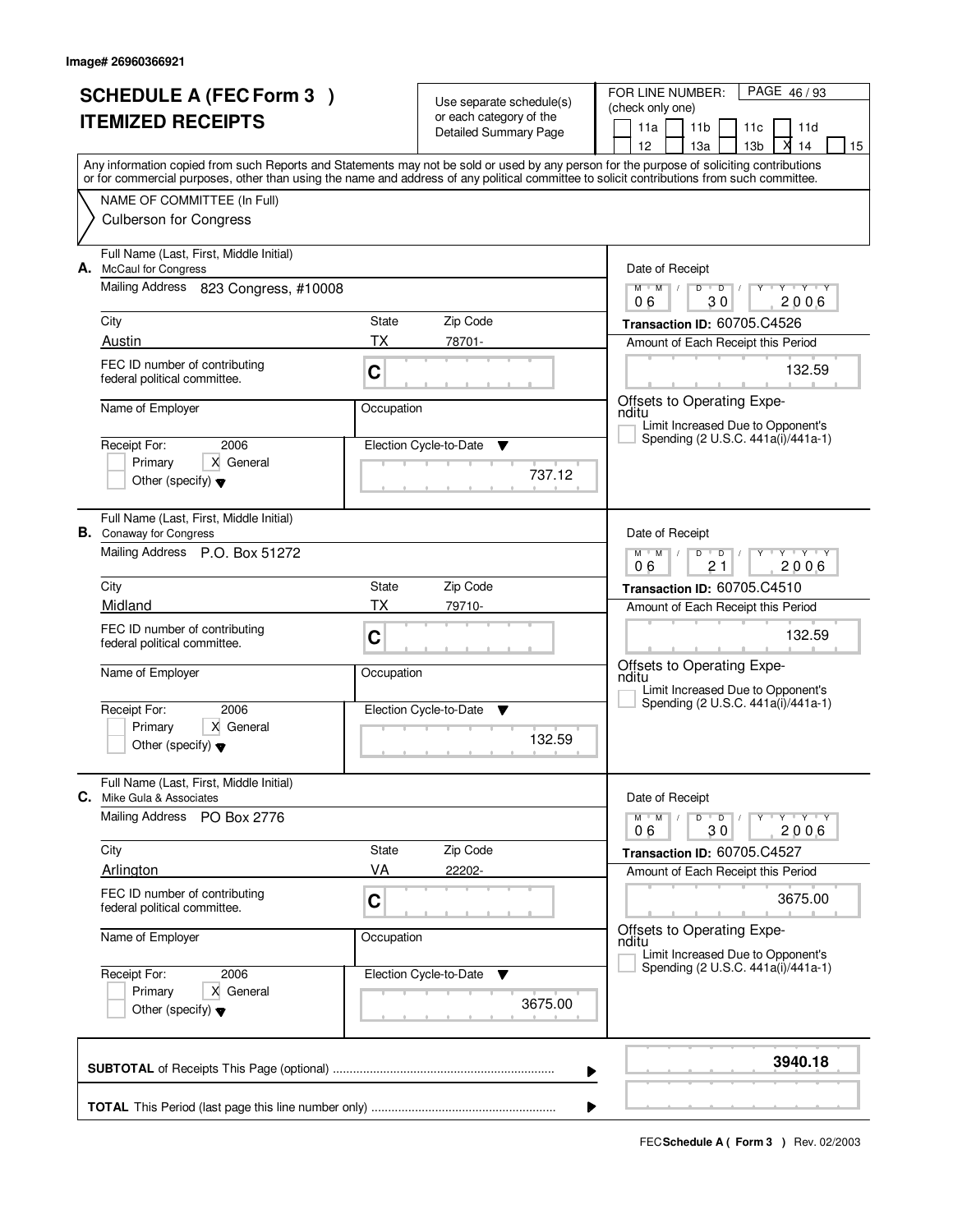| <b>SCHEDULE A (FEC Form 3)</b><br><b>ITEMIZED RECEIPTS</b> |                                                                              |            | Use separate schedule(s)<br>or each category of the | PAGE 47/93<br>FOR LINE NUMBER:<br>(check only one)                                                                                                                                                                                                                                      |  |  |  |
|------------------------------------------------------------|------------------------------------------------------------------------------|------------|-----------------------------------------------------|-----------------------------------------------------------------------------------------------------------------------------------------------------------------------------------------------------------------------------------------------------------------------------------------|--|--|--|
|                                                            |                                                                              |            | Detailed Summary Page                               | 11 <sub>b</sub><br>11a<br>11 <sub>c</sub><br>11d<br>12<br>13 <sub>b</sub><br>13a<br>14<br>15                                                                                                                                                                                            |  |  |  |
|                                                            |                                                                              |            |                                                     | Any information copied from such Reports and Statements may not be sold or used by any person for the purpose of soliciting contributions<br>or for commercial purposes, other than using the name and address of any political committee to solicit contributions from such committee. |  |  |  |
|                                                            | NAME OF COMMITTEE (In Full)                                                  |            |                                                     |                                                                                                                                                                                                                                                                                         |  |  |  |
|                                                            | <b>Culberson for Congress</b>                                                |            |                                                     |                                                                                                                                                                                                                                                                                         |  |  |  |
| А.                                                         | Full Name (Last, First, Middle Initial)<br>Friends of Sam Johnson            |            |                                                     | Date of Receipt                                                                                                                                                                                                                                                                         |  |  |  |
|                                                            | Mailing Address PO Box 860096                                                |            |                                                     | $Y + Y + Y + Y$<br>$M$ $M$<br>$D$ $D$ $/$<br>23<br>0 <sub>5</sub><br>2006                                                                                                                                                                                                               |  |  |  |
|                                                            | City                                                                         | State      | Zip Code                                            | Transaction ID: 60607.C4482                                                                                                                                                                                                                                                             |  |  |  |
|                                                            | Plano                                                                        | <b>TX</b>  | 75086-0096                                          | Amount of Each Receipt this Period                                                                                                                                                                                                                                                      |  |  |  |
|                                                            | FEC ID number of contributing<br>federal political committee.                | C          |                                                     | 132.59                                                                                                                                                                                                                                                                                  |  |  |  |
|                                                            | Name of Employer                                                             | Occupation |                                                     | Offsets to Operating Expe-<br>nditu                                                                                                                                                                                                                                                     |  |  |  |
|                                                            | 2006<br>Receipt For:                                                         |            | Election Cycle-to-Date<br>▼                         | Limit Increased Due to Opponent's<br>Spending (2 U.S.C. 441a(i)/441a-1)                                                                                                                                                                                                                 |  |  |  |
|                                                            | X General<br>Primary                                                         |            | 132.59                                              |                                                                                                                                                                                                                                                                                         |  |  |  |
|                                                            | Other (specify) $\blacktriangledown$                                         |            |                                                     |                                                                                                                                                                                                                                                                                         |  |  |  |
|                                                            | Full Name (Last, First, Middle Initial)<br><b>B.</b> Marchant for Congress   |            |                                                     | Date of Receipt                                                                                                                                                                                                                                                                         |  |  |  |
|                                                            | Mailing Address PO Box 110187                                                |            |                                                     | $T$ $Y$ $T$ $Y$<br>$M$ M<br>D<br>$\overline{D}$<br>23<br>2006<br>05                                                                                                                                                                                                                     |  |  |  |
|                                                            | City                                                                         | State      | Zip Code                                            | Transaction ID: 60607.C4483                                                                                                                                                                                                                                                             |  |  |  |
|                                                            | Carrollton                                                                   | <b>TX</b>  | 75011-0187                                          | Amount of Each Receipt this Period                                                                                                                                                                                                                                                      |  |  |  |
|                                                            | FEC ID number of contributing<br>federal political committee.                | C          |                                                     | 132.59                                                                                                                                                                                                                                                                                  |  |  |  |
|                                                            | Name of Employer                                                             | Occupation |                                                     | Offsets to Operating Expe-<br>nditu<br>Limit Increased Due to Opponent's                                                                                                                                                                                                                |  |  |  |
|                                                            | Receipt For:<br>2006                                                         |            | Election Cycle-to-Date<br>v                         | Spending (2 U.S.C. 441a(i)/441a-1)                                                                                                                                                                                                                                                      |  |  |  |
|                                                            | X General<br>Primary<br>Other (specify) $\blacktriangledown$                 |            | 132.59                                              |                                                                                                                                                                                                                                                                                         |  |  |  |
|                                                            | Full Name (Last, First, Middle Initial)<br>C. Kay Granger Campaign Committee |            |                                                     | Date of Receipt                                                                                                                                                                                                                                                                         |  |  |  |
|                                                            | <b>Mailing Address</b><br>715 Jones Street, #101                             |            |                                                     | $D$ $D$ $I$<br>$M$ $M$ /<br>$Y + Y + Y$<br>Y<br>2006<br>06<br>01                                                                                                                                                                                                                        |  |  |  |
|                                                            | City                                                                         | State      | Zip Code                                            | Transaction ID: 60607.C4490                                                                                                                                                                                                                                                             |  |  |  |
|                                                            | Fort Worth                                                                   | ТX         | 76102-                                              | Amount of Each Receipt this Period                                                                                                                                                                                                                                                      |  |  |  |
|                                                            | FEC ID number of contributing<br>federal political committee.                | C          |                                                     | 132.59                                                                                                                                                                                                                                                                                  |  |  |  |
|                                                            | Name of Employer                                                             | Occupation |                                                     | Offsets to Operating Expe-<br>nditu<br>Limit Increased Due to Opponent's                                                                                                                                                                                                                |  |  |  |
|                                                            | Receipt For:<br>2006                                                         |            | Election Cycle-to-Date<br>v                         | Spending (2 U.S.C. 441a(i)/441a-1)                                                                                                                                                                                                                                                      |  |  |  |
|                                                            | X General<br>Primary<br>Other (specify) $\blacktriangledown$                 |            | 132.59                                              |                                                                                                                                                                                                                                                                                         |  |  |  |
|                                                            | 397.77<br>▶                                                                  |            |                                                     |                                                                                                                                                                                                                                                                                         |  |  |  |
|                                                            | ▶                                                                            |            |                                                     |                                                                                                                                                                                                                                                                                         |  |  |  |
|                                                            |                                                                              |            |                                                     |                                                                                                                                                                                                                                                                                         |  |  |  |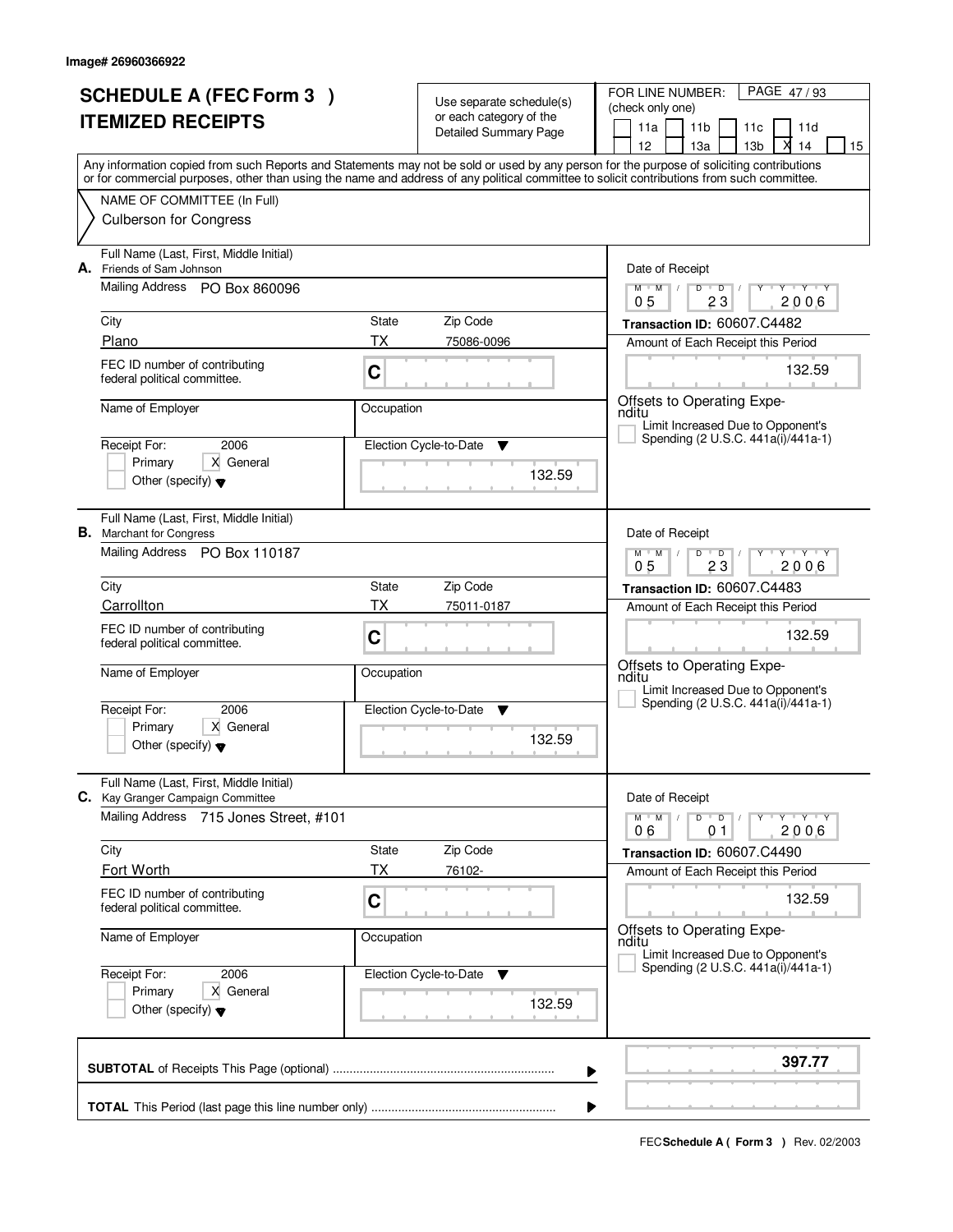| <b>SCHEDULE A (FEC Form 3)</b><br><b>ITEMIZED RECEIPTS</b> |                                                                                |             | Use separate schedule(s)<br>or each category of the<br><b>Detailed Summary Page</b> | PAGE 48/93<br>FOR LINE NUMBER:<br>(check only one)<br>11a<br>11 <sub>b</sub><br>11 <sub>c</sub><br>11d<br>12 <sup>2</sup><br>13 <sub>b</sub><br>14<br>13а<br>15                                                                                                                         |
|------------------------------------------------------------|--------------------------------------------------------------------------------|-------------|-------------------------------------------------------------------------------------|-----------------------------------------------------------------------------------------------------------------------------------------------------------------------------------------------------------------------------------------------------------------------------------------|
|                                                            |                                                                                |             |                                                                                     | Any information copied from such Reports and Statements may not be sold or used by any person for the purpose of soliciting contributions<br>or for commercial purposes, other than using the name and address of any political committee to solicit contributions from such committee. |
|                                                            | NAME OF COMMITTEE (In Full)<br><b>Culberson for Congress</b>                   |             |                                                                                     |                                                                                                                                                                                                                                                                                         |
|                                                            | Full Name (Last, First, Middle Initial)<br>A. The Congressman Barton Committee |             |                                                                                     | Date of Receipt                                                                                                                                                                                                                                                                         |
|                                                            | Mailing Address PO Box 1444                                                    |             |                                                                                     | $Y$ $Y$ $Y$<br>$M$ $M$ /<br>$D$ $D$<br>Y<br>$\top$ /<br>06<br>01<br>2006                                                                                                                                                                                                                |
|                                                            | City<br>Ennis                                                                  | State<br>ТX | Zip Code                                                                            | Transaction ID: 60607.C4492                                                                                                                                                                                                                                                             |
|                                                            | FEC ID number of contributing                                                  | C           | 75120-                                                                              | Amount of Each Receipt this Period<br>132.59                                                                                                                                                                                                                                            |
|                                                            | federal political committee.<br>Name of Employer                               | Occupation  |                                                                                     | Offsets to Operating Expe-                                                                                                                                                                                                                                                              |
|                                                            |                                                                                |             |                                                                                     | nditu<br>Limit Increased Due to Opponent's<br>Spending (2 U.S.C. 441a(i)/441a-1)                                                                                                                                                                                                        |
|                                                            | 2006<br>Receipt For:<br>Primary<br>X General                                   |             | Election Cycle-to-Date<br>Y                                                         |                                                                                                                                                                                                                                                                                         |
|                                                            | Other (specify) $\blacktriangledown$                                           |             | 132.59                                                                              |                                                                                                                                                                                                                                                                                         |
|                                                            | Full Name (Last, First, Middle Initial)<br><b>B.</b> Thornberry for Congress   |             |                                                                                     | Date of Receipt                                                                                                                                                                                                                                                                         |
|                                                            | Mailing Address PO Box 9392                                                    |             |                                                                                     | $M$ $M$ /<br>D<br>$\overline{D}$<br>Y Y Y Y<br>0 <sub>2</sub><br>2006<br>06                                                                                                                                                                                                             |
|                                                            | City<br>State                                                                  |             | Zip Code                                                                            | Transaction ID: 60607.C4503                                                                                                                                                                                                                                                             |
|                                                            | Amarillo                                                                       | ТX          | 79105-9392                                                                          | Amount of Each Receipt this Period                                                                                                                                                                                                                                                      |
|                                                            | FEC ID number of contributing<br>federal political committee.                  | C           |                                                                                     | 132.59                                                                                                                                                                                                                                                                                  |
|                                                            | Name of Employer                                                               | Occupation  |                                                                                     | Offsets to Operating Expe-<br>nditu<br>Limit Increased Due to Opponent's                                                                                                                                                                                                                |
|                                                            | Receipt For:<br>2006                                                           |             | Election Cycle-to-Date<br>v                                                         | Spending (2 U.S.C. 441a(i)/441a-1)                                                                                                                                                                                                                                                      |
|                                                            | Primary<br>X General<br>Other (specify) $\blacktriangledown$                   |             | 132.59                                                                              |                                                                                                                                                                                                                                                                                         |
| C.                                                         | Full Name (Last, First, Middle Initial)<br><b>Texans For Lamar Smith</b>       |             |                                                                                     | Date of Receipt                                                                                                                                                                                                                                                                         |
|                                                            | Mailing Address<br>5170 Broadway, #26                                          |             |                                                                                     | $M-M$ /<br>$D$ $D$ $l$<br>Y FY FY FY<br>15<br>2006<br>06                                                                                                                                                                                                                                |
|                                                            | City                                                                           | State       | Zip Code                                                                            | Transaction ID: 60705.C4506                                                                                                                                                                                                                                                             |
|                                                            | <b>San Antonio</b>                                                             | ТX          | 78209-                                                                              | Amount of Each Receipt this Period                                                                                                                                                                                                                                                      |
|                                                            | FEC ID number of contributing<br>federal political committee.                  | C           |                                                                                     | 132.59                                                                                                                                                                                                                                                                                  |
|                                                            | Name of Employer                                                               | Occupation  |                                                                                     | Offsets to Operating Expe-<br>nditu<br>Limit Increased Due to Opponent's                                                                                                                                                                                                                |
|                                                            | Receipt For:<br>2006                                                           |             | Election Cycle-to-Date<br><b>V</b>                                                  | Spending (2 U.S.C. 441a(i)/441a-1)                                                                                                                                                                                                                                                      |
|                                                            | X General<br>Primary<br>Other (specify) $\blacktriangledown$                   |             | 132.59                                                                              |                                                                                                                                                                                                                                                                                         |
|                                                            |                                                                                |             |                                                                                     | 397.77<br>▶                                                                                                                                                                                                                                                                             |
|                                                            |                                                                                |             |                                                                                     | ▶                                                                                                                                                                                                                                                                                       |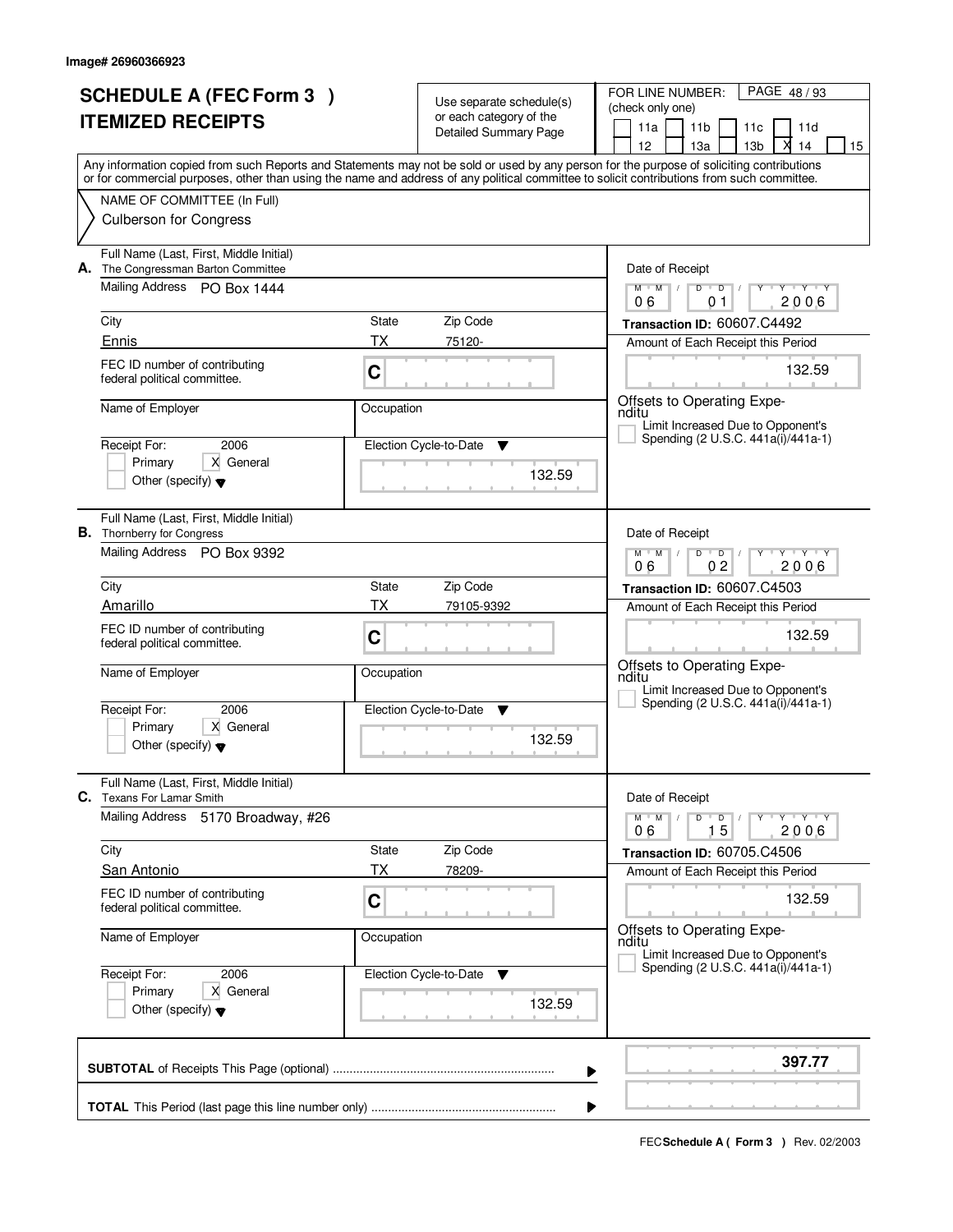| <b>SCHEDULE A (FEC Form 3)</b><br><b>ITEMIZED RECEIPTS</b>                                                                                                                                                                                                                              | Use separate schedule(s)<br>or each category of the<br><b>Detailed Summary Page</b> | PAGE 49/93<br>FOR LINE NUMBER:<br>(check only one)<br>11a<br>11 <sub>b</sub><br>11d<br>11c<br>13 <sub>b</sub><br>12<br>13a<br>14<br>15 |
|-----------------------------------------------------------------------------------------------------------------------------------------------------------------------------------------------------------------------------------------------------------------------------------------|-------------------------------------------------------------------------------------|----------------------------------------------------------------------------------------------------------------------------------------|
| Any information copied from such Reports and Statements may not be sold or used by any person for the purpose of soliciting contributions<br>or for commercial purposes, other than using the name and address of any political committee to solicit contributions from such committee. |                                                                                     |                                                                                                                                        |
| NAME OF COMMITTEE (In Full)                                                                                                                                                                                                                                                             |                                                                                     |                                                                                                                                        |
| <b>Culberson for Congress</b>                                                                                                                                                                                                                                                           |                                                                                     |                                                                                                                                        |
| Full Name (Last, First, Middle Initial)<br>Texans for Henry Bonilla<br>А.                                                                                                                                                                                                               |                                                                                     | Date of Receipt                                                                                                                        |
| Mailing Address<br>3905 Tattnall                                                                                                                                                                                                                                                        |                                                                                     | Y Y Y Y Y<br>$D$ $D$<br>M M<br>06<br>21<br>2006                                                                                        |
| City                                                                                                                                                                                                                                                                                    | State<br>Zip Code                                                                   | Transaction ID: 60705.C4511                                                                                                            |
| Schertz                                                                                                                                                                                                                                                                                 | ТX<br>78154-                                                                        | Amount of Each Receipt this Period                                                                                                     |
| FEC ID number of contributing<br>federal political committee.                                                                                                                                                                                                                           | С                                                                                   | 132.59                                                                                                                                 |
| Name of Employer                                                                                                                                                                                                                                                                        | Occupation                                                                          | Offsets to Operating Expe-<br>nditu<br>Limit Increased Due to Opponent's                                                               |
| 2006<br>Receipt For:                                                                                                                                                                                                                                                                    | Election Cycle-to-Date<br>$\overline{\mathbf{v}}$                                   | Spending (2 U.S.C. 441a(i)/441a-1)                                                                                                     |
| X General<br>Primary<br>Other (specify) $\blacktriangledown$                                                                                                                                                                                                                            | 132.59                                                                              |                                                                                                                                        |

|  | 132.59  |
|--|---------|
|  | 6028.56 |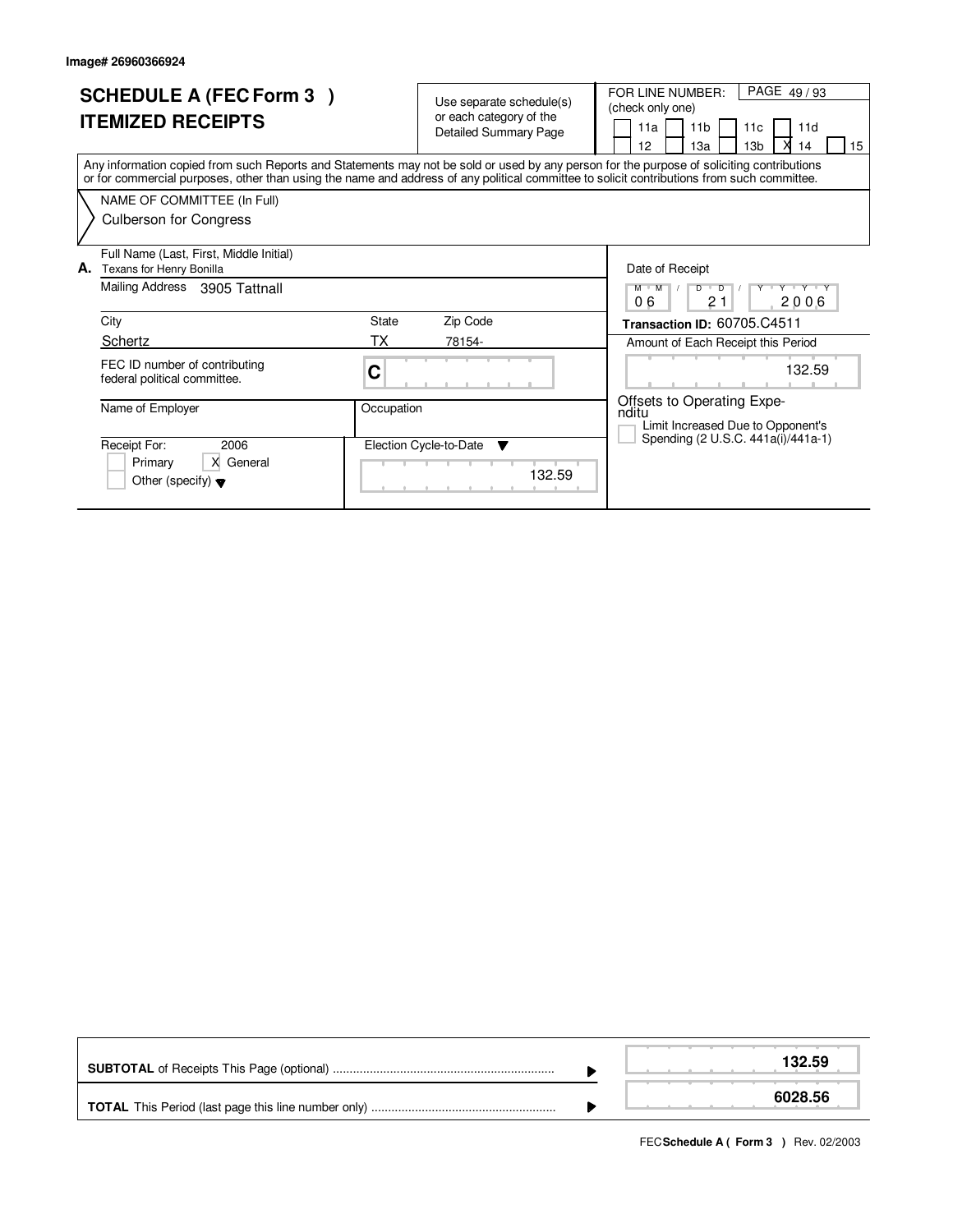|    | <b>SCHEDULE B (FEC Form 3)</b>                                                                                                                                                                                                                                                         | Use seperate schedule(s)                                   |                   | FOR LINE NUMBER:<br>PAGE 50/93                                                          |  |  |
|----|----------------------------------------------------------------------------------------------------------------------------------------------------------------------------------------------------------------------------------------------------------------------------------------|------------------------------------------------------------|-------------------|-----------------------------------------------------------------------------------------|--|--|
|    | <b>ITEMIZED DISBURSEMENTS</b>                                                                                                                                                                                                                                                          | for each category of the<br>Detailed Summary Page          | (check only one)  | 17<br>18<br>19a<br>19 <sub>b</sub><br>X<br>20a<br>20 <sub>b</sub><br>20c<br>21          |  |  |
|    | Any Information copied from such Reports and Statements may not be sold or used by any person for the purpose of solicating contributions<br>or for commercial purposes, other than using the name and address of any political committee to solicit contributions from such committee |                                                            |                   |                                                                                         |  |  |
|    | NAME OF COMMITTEE (In Full)                                                                                                                                                                                                                                                            |                                                            |                   |                                                                                         |  |  |
|    | <b>Culberson for Congress</b>                                                                                                                                                                                                                                                          |                                                            |                   |                                                                                         |  |  |
|    | Full Name (Last, First, Middle Initial)<br>Mr. Tony Essalih                                                                                                                                                                                                                            |                                                            |                   | <b>Transaction ID: 60607.E3649</b><br>Date of Disbursement                              |  |  |
|    | <b>Mailing Address</b><br>413 E Street, NE                                                                                                                                                                                                                                             |                                                            |                   | D<br>$\overline{18}$<br>$\overline{0}^M$ 5<br>2006                                      |  |  |
|    | City<br>Washington                                                                                                                                                                                                                                                                     | Zip Code<br><b>State</b><br>20002-<br>DC                   |                   | Amount of Each Disbursement this Period                                                 |  |  |
|    | Purpose of Disbursement<br><b>REIMBURSE - SEE BELOW</b>                                                                                                                                                                                                                                |                                                            |                   | 137.27                                                                                  |  |  |
|    | <b>Candidate Name</b>                                                                                                                                                                                                                                                                  |                                                            | Category/<br>Type | Refund or Disposal of Excess<br><b>Contributions Required Under</b><br>11 C.F.R. 400.53 |  |  |
|    | Office Sought:<br>Disbursement For:<br>House<br>Senate<br>President<br>District:<br>State:                                                                                                                                                                                             | Primary<br>General<br>Other (specify) $\blacktriangledown$ |                   | REIMBURSE - SEE BELOW                                                                   |  |  |
|    | Full Name (Last, First, Middle Initial)                                                                                                                                                                                                                                                |                                                            |                   | <b>Transaction ID: 60607.E3650</b>                                                      |  |  |
| В. | Capitol Hill Club                                                                                                                                                                                                                                                                      |                                                            |                   | Date of Disbursement                                                                    |  |  |
|    | <b>Mailing Address</b><br>300 First Street, SE                                                                                                                                                                                                                                         |                                                            |                   | D<br>D<br>M<br>M<br>$2006^{\circ}$<br>0.5<br>18                                         |  |  |
|    | City<br>Washington                                                                                                                                                                                                                                                                     | Zip Code<br><b>State</b><br>DC<br>20003-                   |                   | Amount of Each Disbursement this Period                                                 |  |  |
|    | Purpose of Disbursement<br><b>LUNCH</b>                                                                                                                                                                                                                                                |                                                            |                   | 137.27                                                                                  |  |  |
|    | <b>Candidate Name</b>                                                                                                                                                                                                                                                                  |                                                            | Category/<br>Type | Refund or Disposal of Excess<br><b>Contributions Required Under</b><br>11 C.F.R. 400.53 |  |  |
|    | Office Sought:<br>Disbursement For:<br>House<br>Senate<br>President                                                                                                                                                                                                                    | Primary<br>General<br>Other (specify) $\blacktriangledown$ |                   | [MEMO ITEM]<br><b>MEMO: LUNCH</b>                                                       |  |  |
|    | District:<br>State:<br>Full Name (Last, First, Middle Initial)                                                                                                                                                                                                                         |                                                            |                   |                                                                                         |  |  |
|    | C. Verizon Wireless                                                                                                                                                                                                                                                                    |                                                            |                   | <b>Transaction ID: 60705.E3702</b><br>Date of Disbursement<br>M<br>Υ                    |  |  |
|    | <b>Mailing Address</b><br>P.O. Box 36387                                                                                                                                                                                                                                               |                                                            |                   | $\overline{P}$ 1 $\overline{9}$<br>2006<br>06                                           |  |  |
|    | City<br>Houston                                                                                                                                                                                                                                                                        | Zip Code<br>State<br>77236-<br>ТX                          |                   | Amount of Each Disbursement this Period                                                 |  |  |
|    | Purpose of Disbursement<br><b>CELL PHONE</b>                                                                                                                                                                                                                                           |                                                            |                   | 75.35<br>Refund or Disposal of Excess                                                   |  |  |
|    | Candidate Name                                                                                                                                                                                                                                                                         |                                                            | Category/<br>Type | <b>Contributions Required Under</b><br>11 C.F.R. 400.53                                 |  |  |
|    | Office Sought:<br>Disbursement For:<br>House<br>Senate<br>President<br>District:                                                                                                                                                                                                       | Primary<br>General<br>Other (specify) $\blacktriangledown$ |                   | <b>CELL PHONE</b>                                                                       |  |  |
|    | State:                                                                                                                                                                                                                                                                                 |                                                            |                   |                                                                                         |  |  |
|    |                                                                                                                                                                                                                                                                                        |                                                            | ▶                 | 212.62                                                                                  |  |  |
|    | ▶                                                                                                                                                                                                                                                                                      |                                                            |                   |                                                                                         |  |  |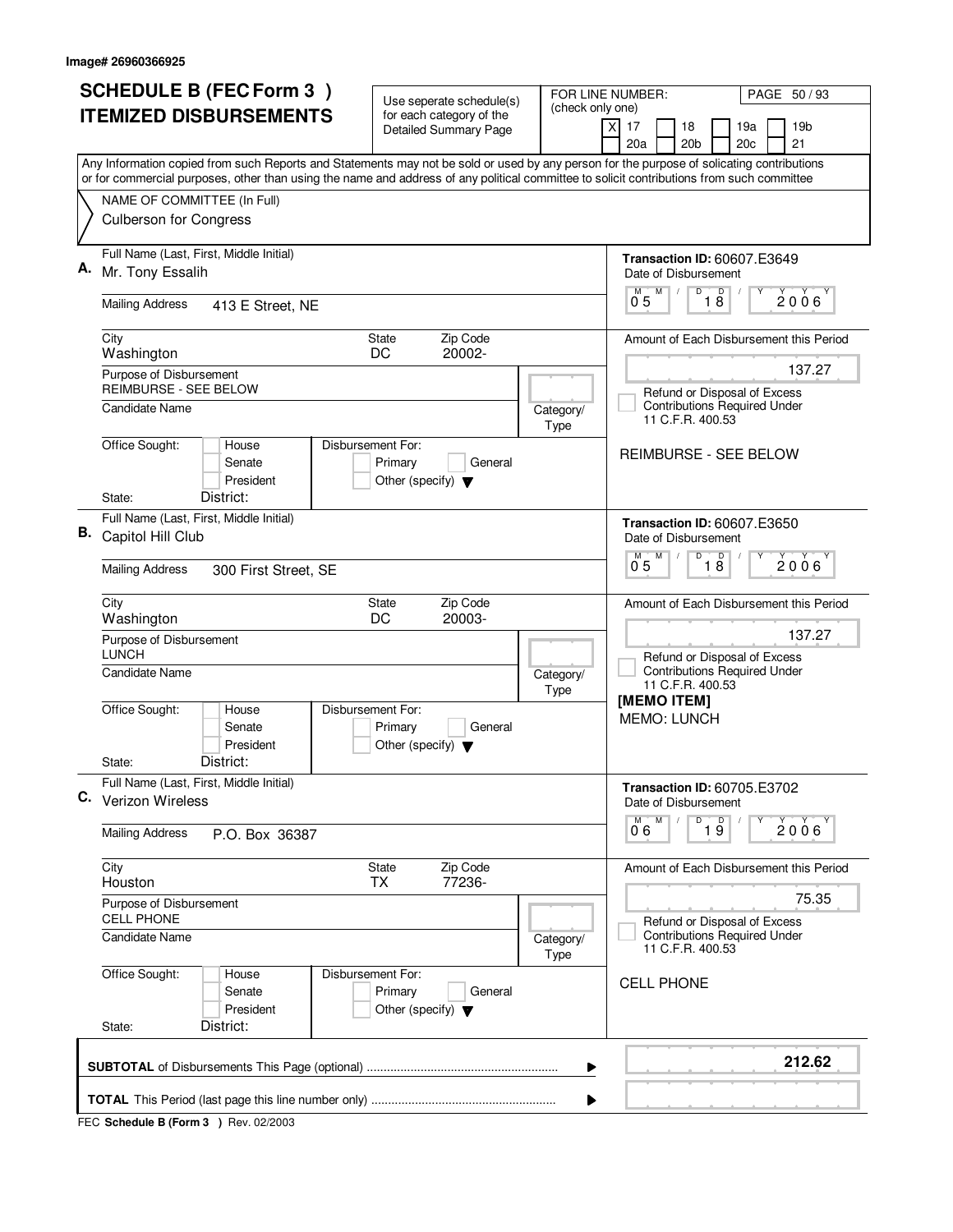|    | <b>SCHEDULE B (FEC Form 3)</b>                                                                                                            | Use seperate schedule(s)                                   |                   | FOR LINE NUMBER:<br>PAGE 51 / 93                                               |  |  |
|----|-------------------------------------------------------------------------------------------------------------------------------------------|------------------------------------------------------------|-------------------|--------------------------------------------------------------------------------|--|--|
|    | <b>ITEMIZED DISBURSEMENTS</b>                                                                                                             | for each category of the<br><b>Detailed Summary Page</b>   | (check only one)  | 17<br>19 <sub>b</sub><br>X<br>18<br>19a<br>20a<br>20 <sub>b</sub><br>20c<br>21 |  |  |
|    | Any Information copied from such Reports and Statements may not be sold or used by any person for the purpose of solicating contributions |                                                            |                   |                                                                                |  |  |
|    | or for commercial purposes, other than using the name and address of any political committee to solicit contributions from such committee |                                                            |                   |                                                                                |  |  |
|    | NAME OF COMMITTEE (In Full)<br><b>Culberson for Congress</b>                                                                              |                                                            |                   |                                                                                |  |  |
|    | Full Name (Last, First, Middle Initial)                                                                                                   |                                                            |                   | <b>Transaction ID: 60428.E3618</b>                                             |  |  |
| Α. | Jennifer Naedler                                                                                                                          |                                                            |                   | Date of Disbursement<br>M<br>Υ                                                 |  |  |
|    | <b>Mailing Address</b><br>12122 Cypress Creek Lakes Drive                                                                                 |                                                            |                   | $\overline{P}$ 2 $\overline{7}$<br>2006 <sup>Y</sup><br>$0^{\degree}4$         |  |  |
|    | City<br>Cypress                                                                                                                           | State<br>Zip Code<br>77433-<br><b>TX</b>                   |                   | Amount of Each Disbursement this Period                                        |  |  |
|    | Purpose of Disbursement                                                                                                                   |                                                            |                   | 5100.00                                                                        |  |  |
|    | CONSULTING FEE<br><b>Candidate Name</b>                                                                                                   |                                                            | Category/         | Refund or Disposal of Excess<br><b>Contributions Required Under</b>            |  |  |
|    |                                                                                                                                           |                                                            | Type              | 11 C.F.R. 400.53                                                               |  |  |
|    | Office Sought:<br>House<br>Disbursement For:<br>Senate<br>President                                                                       | Primary<br>General<br>Other (specify) $\blacktriangledown$ |                   | <b>CONSULTING FEE</b>                                                          |  |  |
|    | District:<br>State:                                                                                                                       |                                                            |                   |                                                                                |  |  |
| В. | Full Name (Last, First, Middle Initial)                                                                                                   |                                                            |                   | <b>Transaction ID: 60705.E3704</b>                                             |  |  |
|    | <b>Federal Express</b>                                                                                                                    |                                                            |                   | Date of Disbursement<br>D<br>M                                                 |  |  |
|    | <b>Mailing Address</b><br>P.O. Box 1140                                                                                                   |                                                            |                   | $2\overline{7}$<br>2006<br>06                                                  |  |  |
|    | City<br>Memphis                                                                                                                           | Zip Code<br>State<br>38101-1140<br><b>TN</b>               |                   | Amount of Each Disbursement this Period                                        |  |  |
|    | Purpose of Disbursement<br><b>DELIVERIES</b>                                                                                              |                                                            |                   | 57.08<br>Refund or Disposal of Excess                                          |  |  |
|    | Candidate Name                                                                                                                            |                                                            | Category/<br>Type | <b>Contributions Required Under</b><br>11 C.F.R. 400.53                        |  |  |
|    | Office Sought:<br>Disbursement For:<br>House<br>Senate<br>President                                                                       | Primary<br>General<br>Other (specify) $\blacktriangledown$ |                   | <b>DELIVERIES</b>                                                              |  |  |
|    | District:<br>State:                                                                                                                       |                                                            |                   |                                                                                |  |  |
| C. | Full Name (Last, First, Middle Initial)<br>John Culberson                                                                                 |                                                            |                   | <b>Transaction ID: 60607.E3676</b><br>Date of Disbursement                     |  |  |
|    | <b>Mailing Address</b><br>7911 Emerald Bluff Court                                                                                        |                                                            |                   | D<br>M <sup>-1</sup><br>M<br>000<br>2006<br>06                                 |  |  |
|    | City<br>Houston                                                                                                                           | Zip Code<br>State<br>77095-<br><b>TX</b>                   |                   | Amount of Each Disbursement this Period                                        |  |  |
|    | Purpose of Disbursement<br>REIMBURSEMET - SEE BELOW                                                                                       |                                                            |                   | 1796.75<br>Refund or Disposal of Excess                                        |  |  |
|    | <b>Candidate Name</b>                                                                                                                     |                                                            | Category/<br>Type | <b>Contributions Required Under</b><br>11 C.F.R. 400.53                        |  |  |
|    | Office Sought:<br>Disbursement For:<br>House<br>Senate<br>President                                                                       | Primary<br>General<br>Other (specify) $\blacktriangledown$ |                   | <b>REIMBURSEMET - SEE BELOW</b>                                                |  |  |
|    | District:<br>State:                                                                                                                       |                                                            |                   |                                                                                |  |  |
|    |                                                                                                                                           |                                                            | ▶                 | 6953.83                                                                        |  |  |
|    | ▶                                                                                                                                         |                                                            |                   |                                                                                |  |  |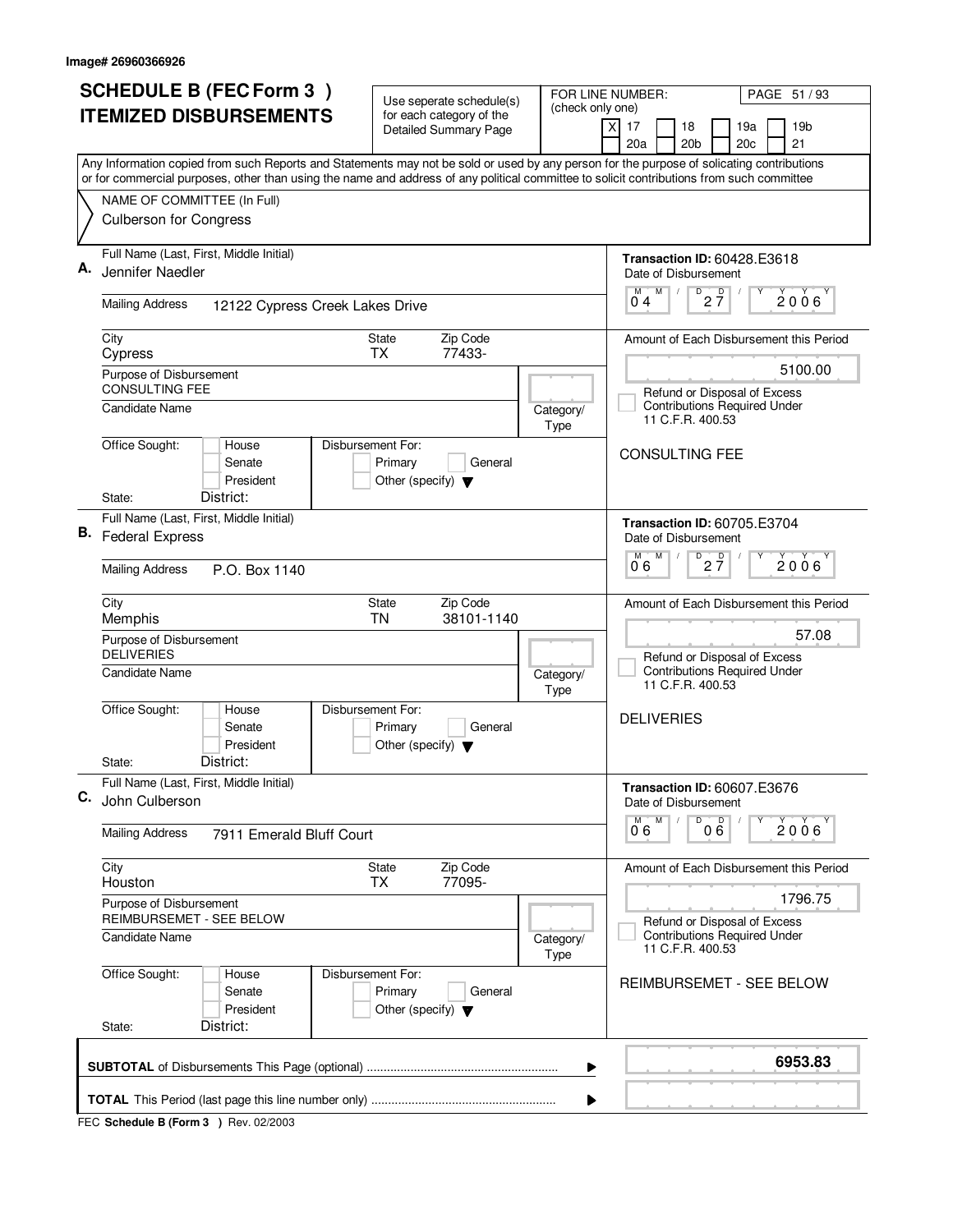|    | <b>SCHEDULE B (FEC Form 3)</b>                                                                                                                                           | Use seperate schedule(s)                                   |                          | FOR LINE NUMBER:<br>PAGE 52 / 93                                                            |  |  |
|----|--------------------------------------------------------------------------------------------------------------------------------------------------------------------------|------------------------------------------------------------|--------------------------|---------------------------------------------------------------------------------------------|--|--|
|    | <b>ITEMIZED DISBURSEMENTS</b>                                                                                                                                            | for each category of the<br><b>Detailed Summary Page</b>   | (check only one)         | $\times$<br>17<br>18<br>19a<br>19 <sub>b</sub><br>20a<br>20 <sub>b</sub><br>20c<br>21       |  |  |
|    | Any Information copied from such Reports and Statements may not be sold or used by any person for the purpose of solicating contributions                                |                                                            |                          |                                                                                             |  |  |
|    | or for commercial purposes, other than using the name and address of any political committee to solicit contributions from such committee<br>NAME OF COMMITTEE (In Full) |                                                            |                          |                                                                                             |  |  |
|    | <b>Culberson for Congress</b>                                                                                                                                            |                                                            |                          |                                                                                             |  |  |
|    | Full Name (Last, First, Middle Initial)<br><b>Apple Store</b>                                                                                                            |                                                            |                          | <b>Transaction ID: 60607.E3682</b><br>Date of Disbursement<br>M<br>D<br>M                   |  |  |
|    | <b>Mailing Address</b><br>2700 Clarendon Blvd # R200                                                                                                                     |                                                            |                          | $0\overset{D}{6}$<br>Υ<br>$2006^{\circ}$<br>0°6                                             |  |  |
|    | City<br>Arlington                                                                                                                                                        | Zip Code<br><b>State</b><br>22201-<br>VA                   |                          | Amount of Each Disbursement this Period                                                     |  |  |
|    | Purpose of Disbursement<br><b>BALANCE OF LAPTOP BILL</b>                                                                                                                 |                                                            |                          | 1119.35<br>Refund or Disposal of Excess                                                     |  |  |
|    | <b>Candidate Name</b>                                                                                                                                                    |                                                            | Category/<br>Type        | <b>Contributions Required Under</b><br>11 C.F.R. 400.53<br>[MEMO ITEM]                      |  |  |
|    | Office Sought:<br>Disbursement For:<br>House<br>Senate<br>President<br>District:<br>State:                                                                               | Primary<br>General<br>Other (specify) $\blacktriangledown$ |                          | MEMO: BALANCE OF LAPTOP<br>BILL                                                             |  |  |
|    | Full Name (Last, First, Middle Initial)                                                                                                                                  |                                                            |                          |                                                                                             |  |  |
| В. | <b>Borders Bookstores</b>                                                                                                                                                |                                                            |                          | <b>Transaction ID: 60607.E3681</b><br>Date of Disbursement<br>$\overline{D}$<br>M<br>M<br>D |  |  |
|    | <b>Mailing Address</b><br>9633-A Westheimer                                                                                                                              |                                                            |                          | 2006<br>06<br>06                                                                            |  |  |
|    | City<br>Houston                                                                                                                                                          | Zip Code<br><b>State</b><br><b>TX</b><br>77063-            |                          | Amount of Each Disbursement this Period<br>62.12                                            |  |  |
|    | Purpose of Disbursement<br><b>BOOKS</b>                                                                                                                                  |                                                            |                          | Refund or Disposal of Excess<br><b>Contributions Required Under</b>                         |  |  |
|    | Candidate Name                                                                                                                                                           |                                                            | Category/<br>Type        | 11 C.F.R. 400.53<br>[MEMO ITEM]                                                             |  |  |
|    | Office Sought:<br>Disbursement For:<br>House<br>Senate<br>President                                                                                                      | Primary<br>General<br>Other (specify) $\blacktriangledown$ |                          | MEMO: BOOKS                                                                                 |  |  |
|    | District:<br>State:                                                                                                                                                      |                                                            |                          |                                                                                             |  |  |
|    | Full Name (Last, First, Middle Initial)<br>$C.$ EBay                                                                                                                     |                                                            |                          | <b>Transaction ID: 60607.E3677</b><br>Date of Disbursement                                  |  |  |
|    | <b>Mailing Address</b><br>2145 Hamilton Avenue                                                                                                                           |                                                            |                          | D<br>M<br>000<br>2006<br>06                                                                 |  |  |
|    | City<br>San Jose                                                                                                                                                         | State<br>Zip Code<br>CA<br>95125-                          |                          | Amount of Each Disbursement this Period                                                     |  |  |
|    | Purpose of Disbursement<br>STAMP COVERS FOR GIFTS                                                                                                                        |                                                            |                          | 368.41<br>Refund or Disposal of Excess                                                      |  |  |
|    | <b>Candidate Name</b>                                                                                                                                                    |                                                            | Category/<br><b>Type</b> | <b>Contributions Required Under</b><br>11 C.F.R. 400.53<br>[MEMO ITEM]                      |  |  |
|    | Office Sought:<br>Disbursement For:<br>House<br>Senate<br>President                                                                                                      | Primary<br>General<br>Other (specify) $\blacktriangledown$ |                          | MEMO: STAMP COVERS FOR GI-<br>FTS                                                           |  |  |
|    | District:<br>State:                                                                                                                                                      |                                                            |                          |                                                                                             |  |  |
|    | 0.00<br>▶                                                                                                                                                                |                                                            |                          |                                                                                             |  |  |
|    |                                                                                                                                                                          |                                                            |                          |                                                                                             |  |  |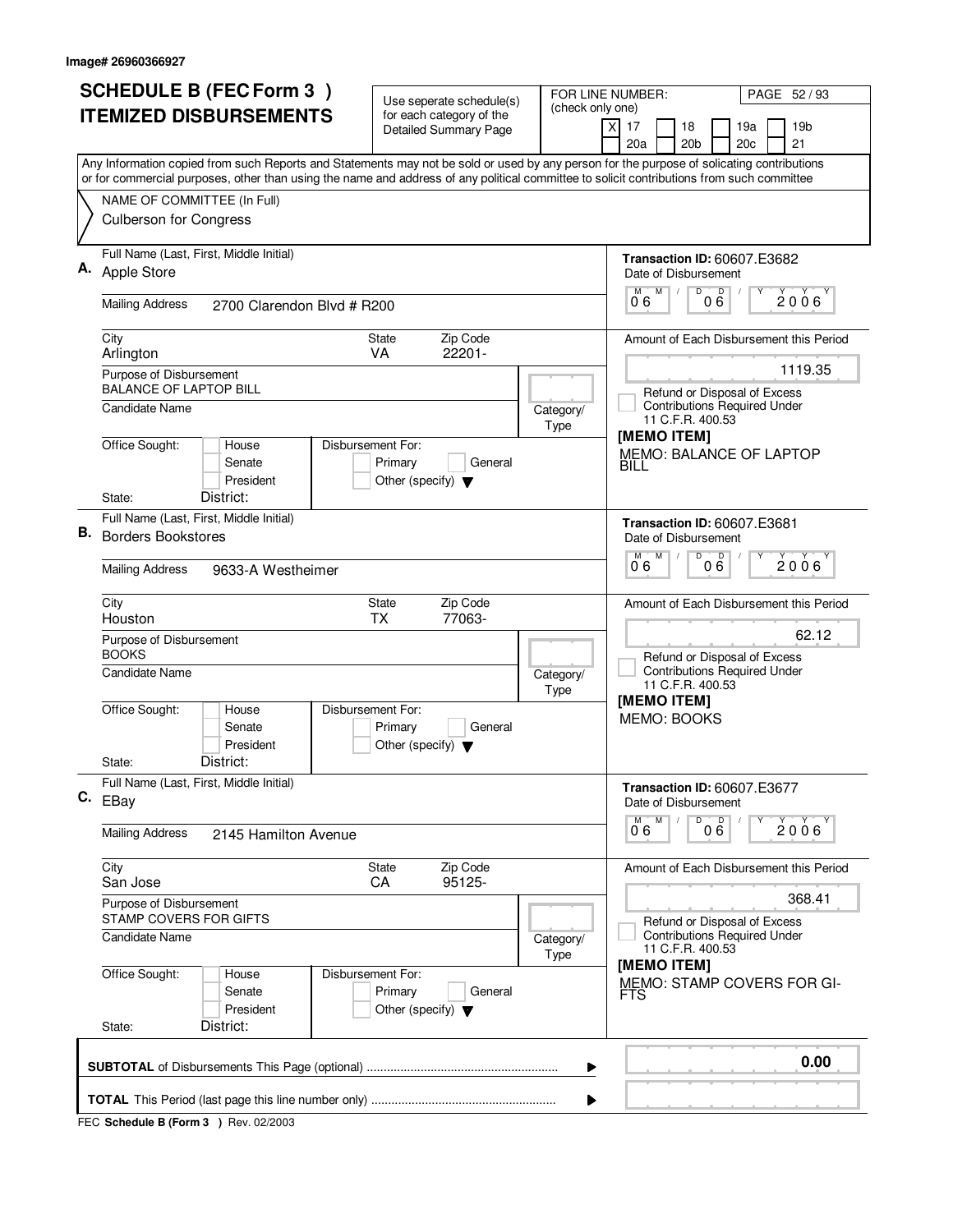|    | <b>SCHEDULE B (FEC Form 3)</b>                                                                                                                                                                                                                                                         | Use seperate schedule(s)                                                        |                          | FOR LINE NUMBER:<br>PAGE 53/93                                                              |  |  |
|----|----------------------------------------------------------------------------------------------------------------------------------------------------------------------------------------------------------------------------------------------------------------------------------------|---------------------------------------------------------------------------------|--------------------------|---------------------------------------------------------------------------------------------|--|--|
|    | <b>ITEMIZED DISBURSEMENTS</b>                                                                                                                                                                                                                                                          | for each category of the<br><b>Detailed Summary Page</b>                        | (check only one)         | 17<br>18<br>19a<br>19 <sub>b</sub><br>X<br>20a<br>20 <sub>b</sub><br>20c<br>21              |  |  |
|    | Any Information copied from such Reports and Statements may not be sold or used by any person for the purpose of solicating contributions<br>or for commercial purposes, other than using the name and address of any political committee to solicit contributions from such committee |                                                                                 |                          |                                                                                             |  |  |
|    | NAME OF COMMITTEE (In Full)                                                                                                                                                                                                                                                            |                                                                                 |                          |                                                                                             |  |  |
|    | <b>Culberson for Congress</b>                                                                                                                                                                                                                                                          |                                                                                 |                          |                                                                                             |  |  |
|    | Full Name (Last, First, Middle Initial)<br>Home Depot                                                                                                                                                                                                                                  |                                                                                 |                          | <b>Transaction ID: 60607.E3680</b><br>Date of Disbursement                                  |  |  |
|    | <b>Mailing Address</b><br>6201 Arlington                                                                                                                                                                                                                                               |                                                                                 |                          | M<br>000<br>M<br>$2006^{\circ}$<br>06                                                       |  |  |
|    | City<br>Falls Church                                                                                                                                                                                                                                                                   | Zip Code<br><b>State</b><br>22044-<br>VA                                        |                          | Amount of Each Disbursement this Period                                                     |  |  |
|    | Purpose of Disbursement<br>OFFICE LIGHTING                                                                                                                                                                                                                                             |                                                                                 |                          | 55.77<br>Refund or Disposal of Excess                                                       |  |  |
|    | <b>Candidate Name</b>                                                                                                                                                                                                                                                                  |                                                                                 | Category/<br>Type        | <b>Contributions Required Under</b><br>11 C.F.R. 400.53<br>[MEMO ITEM]                      |  |  |
|    | Office Sought:<br>House<br>Senate<br>President<br>District:                                                                                                                                                                                                                            | Disbursement For:<br>Primary<br>General<br>Other (specify) $\blacktriangledown$ |                          | <b>MEMO: OFFICE LIGHTING</b>                                                                |  |  |
|    | State:<br>Full Name (Last, First, Middle Initial)                                                                                                                                                                                                                                      |                                                                                 |                          |                                                                                             |  |  |
| В. | Southwest Airlines                                                                                                                                                                                                                                                                     |                                                                                 |                          | <b>Transaction ID: 60607.E3679</b><br>Date of Disbursement<br>$\overline{D}$<br>M<br>D<br>M |  |  |
|    | <b>Mailing Address</b><br>2425 Wyman Street                                                                                                                                                                                                                                            |                                                                                 |                          | $2006^{\circ}$<br>06<br>06                                                                  |  |  |
|    | City<br>Dallas                                                                                                                                                                                                                                                                         | Zip Code<br><b>State</b><br><b>TX</b><br>75235-                                 |                          | Amount of Each Disbursement this Period                                                     |  |  |
|    | Purpose of Disbursement<br><b>FLIGHT INSURANCE</b>                                                                                                                                                                                                                                     |                                                                                 |                          | 127.30<br>Refund or Disposal of Excess                                                      |  |  |
|    | Candidate Name                                                                                                                                                                                                                                                                         |                                                                                 | Category/<br>Type        | <b>Contributions Required Under</b><br>11 C.F.R. 400.53<br>[MEMO ITEM]                      |  |  |
|    | Office Sought:<br>House<br>Senate<br>President                                                                                                                                                                                                                                         | Disbursement For:<br>Primary<br>General<br>Other (specify) $\blacktriangledown$ |                          | <b>MEMO: FLIGHT INSURANCE</b>                                                               |  |  |
|    | District:<br>State:                                                                                                                                                                                                                                                                    |                                                                                 |                          |                                                                                             |  |  |
|    | Full Name (Last, First, Middle Initial)<br>C. Staples                                                                                                                                                                                                                                  |                                                                                 |                          | <b>Transaction ID: 60607.E3678</b><br>Date of Disbursement                                  |  |  |
|    | <b>Mailing Address</b><br>8387C Leesburg Pike                                                                                                                                                                                                                                          |                                                                                 |                          | D<br>M<br>000<br>2006<br>06                                                                 |  |  |
|    | City<br>Vienna                                                                                                                                                                                                                                                                         | State<br>Zip Code<br><b>VA</b><br>22182-                                        |                          | Amount of Each Disbursement this Period                                                     |  |  |
|    | Purpose of Disbursement<br><b>SUPPLIES</b>                                                                                                                                                                                                                                             |                                                                                 |                          | 63.80<br>Refund or Disposal of Excess                                                       |  |  |
|    | <b>Candidate Name</b>                                                                                                                                                                                                                                                                  |                                                                                 | Category/<br><b>Type</b> | <b>Contributions Required Under</b><br>11 C.F.R. 400.53                                     |  |  |
|    | Office Sought:<br>House<br>Senate<br>President                                                                                                                                                                                                                                         | Disbursement For:<br>Primary<br>General<br>Other (specify) $\blacktriangledown$ |                          | [MEMO ITEM]<br><b>MEMO: SUPPLIES</b>                                                        |  |  |
|    | District:<br>State:                                                                                                                                                                                                                                                                    |                                                                                 |                          |                                                                                             |  |  |
|    | 0.00<br>▶                                                                                                                                                                                                                                                                              |                                                                                 |                          |                                                                                             |  |  |
|    | ▶                                                                                                                                                                                                                                                                                      |                                                                                 |                          |                                                                                             |  |  |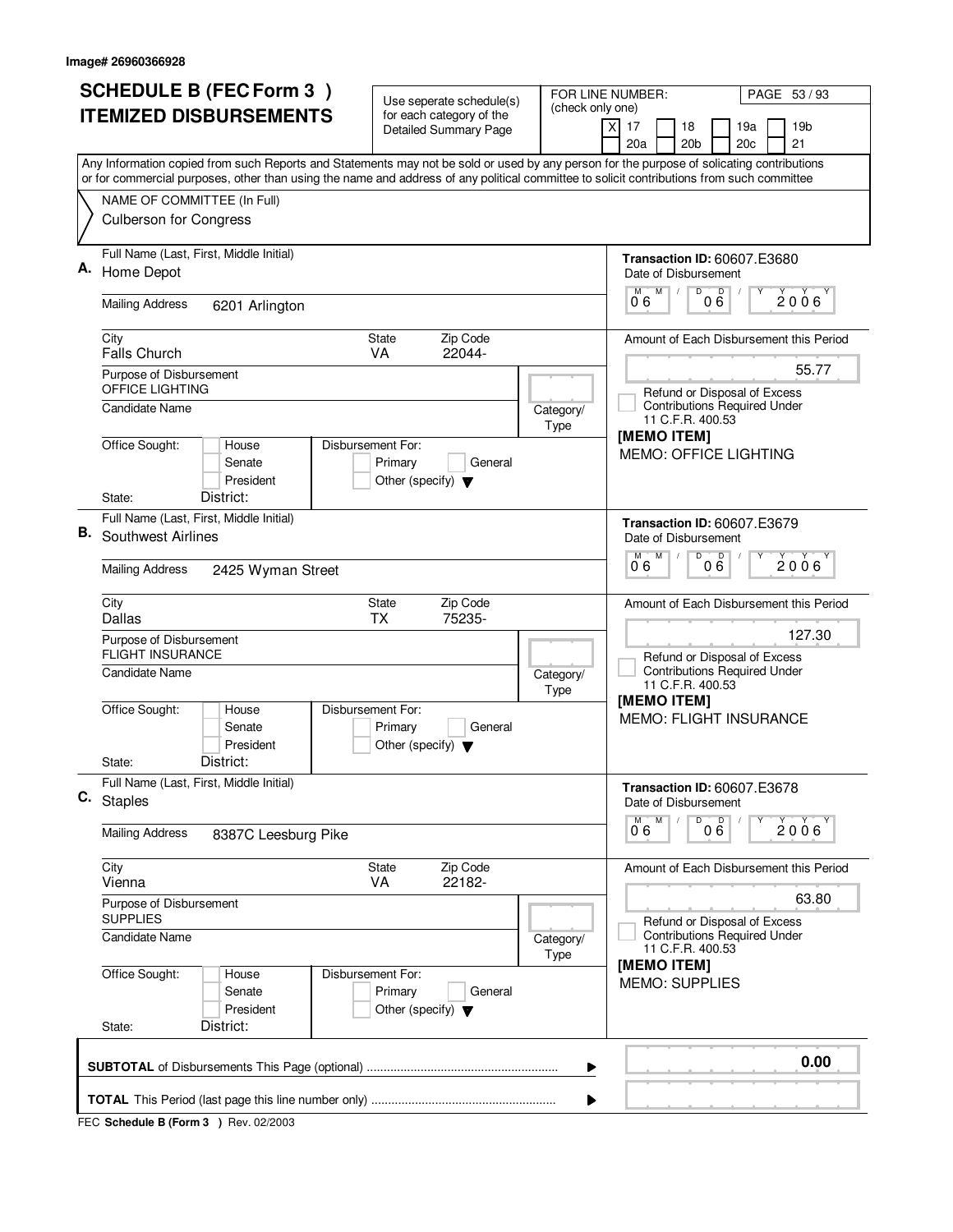| <b>SCHEDULE B (FEC Form 3)</b> |                                                                                                                                           | Use seperate schedule(s)                                   |                   | FOR LINE NUMBER:<br>PAGE 54 / 93                                                        |  |  |
|--------------------------------|-------------------------------------------------------------------------------------------------------------------------------------------|------------------------------------------------------------|-------------------|-----------------------------------------------------------------------------------------|--|--|
|                                | <b>ITEMIZED DISBURSEMENTS</b>                                                                                                             | for each category of the<br><b>Detailed Summary Page</b>   | (check only one)  | $\times$<br>17<br>18<br>19b<br>19a                                                      |  |  |
|                                | Any Information copied from such Reports and Statements may not be sold or used by any person for the purpose of solicating contributions |                                                            |                   | 20a<br>20 <sub>b</sub><br>21<br>20c                                                     |  |  |
|                                | or for commercial purposes, other than using the name and address of any political committee to solicit contributions from such committee |                                                            |                   |                                                                                         |  |  |
|                                | NAME OF COMMITTEE (In Full)                                                                                                               |                                                            |                   |                                                                                         |  |  |
|                                | <b>Culberson for Congress</b>                                                                                                             |                                                            |                   |                                                                                         |  |  |
|                                | Full Name (Last, First, Middle Initial)<br>American Express                                                                               |                                                            |                   | <b>Transaction ID: 60607.E3663</b><br>Date of Disbursement                              |  |  |
|                                | <b>Mailing Address</b><br><b>Suite 0002</b>                                                                                               |                                                            |                   | $\overline{0}$ 2 $\overline{0}$<br>M<br>$\overline{0}^M$ 5<br>2006                      |  |  |
|                                | City<br>Chicago                                                                                                                           | <b>State</b><br>Zip Code<br>60679-0002<br>IL.              |                   | Amount of Each Disbursement this Period                                                 |  |  |
|                                | Purpose of Disbursement<br>CREDIT CARD - SEE BELOW                                                                                        |                                                            |                   | 3413.44                                                                                 |  |  |
|                                | <b>Candidate Name</b>                                                                                                                     |                                                            | Category/<br>Type | Refund or Disposal of Excess<br><b>Contributions Required Under</b><br>11 C.F.R. 400.53 |  |  |
|                                | Office Sought:<br>Disbursement For:<br>House<br>Senate<br>President<br>District:<br>State:                                                | Primary<br>General<br>Other (specify) $\blacktriangledown$ |                   | <b>CREDIT CARD - SEE BELOW</b>                                                          |  |  |
|                                | Full Name (Last, First, Middle Initial)                                                                                                   |                                                            |                   | <b>Transaction ID: 60607.E3666</b>                                                      |  |  |
|                                | <b>B.</b> Apple Store                                                                                                                     |                                                            |                   | Date of Disbursement                                                                    |  |  |
|                                | <b>Mailing Address</b><br>2700 Clarendon Blvd # R200                                                                                      |                                                            |                   | D<br>M<br>D<br>2006<br>$20^{\circ}$<br>0 <sub>5</sub>                                   |  |  |
|                                | City<br>Arlington                                                                                                                         | Zip Code<br><b>State</b><br>22201-<br><b>VA</b>            |                   | Amount of Each Disbursement this Period                                                 |  |  |
|                                | Purpose of Disbursement<br><b>COMPUTER</b>                                                                                                |                                                            |                   | 3000.00                                                                                 |  |  |
|                                | Candidate Name                                                                                                                            |                                                            | Category/<br>Type | Refund or Disposal of Excess<br><b>Contributions Required Under</b><br>11 C.F.R. 400.53 |  |  |
|                                | Office Sought:<br>Disbursement For:<br>House<br>Senate<br>President                                                                       | Primary<br>General<br>Other (specify) $\blacktriangledown$ |                   | [MEMO ITEM]<br><b>MEMO: COMPUTER</b>                                                    |  |  |
|                                | District:<br>State:                                                                                                                       |                                                            |                   |                                                                                         |  |  |
|                                | Full Name (Last, First, Middle Initial)<br>C. Apple Store                                                                                 |                                                            |                   | <b>Transaction ID: 60607.E3665</b><br>Date of Disbursement<br>D<br>M                    |  |  |
|                                | <b>Mailing Address</b><br>2700 Clarendon Blvd # R200                                                                                      |                                                            |                   | $20^{\circ}$<br>2006<br>0 <sub>5</sub>                                                  |  |  |
|                                | City<br>Arlington                                                                                                                         | Zip Code<br>State<br>VA<br>22201-                          |                   | Amount of Each Disbursement this Period                                                 |  |  |
|                                | Purpose of Disbursement<br><b>COMPUTER EQUIPMENT</b>                                                                                      |                                                            |                   | 80.54<br>Refund or Disposal of Excess                                                   |  |  |
|                                | Candidate Name                                                                                                                            |                                                            | Category/<br>Type | <b>Contributions Required Under</b><br>11 C.F.R. 400.53                                 |  |  |
|                                | Office Sought:<br>Disbursement For:<br>House<br>Senate<br>President<br>District:<br>State:                                                | Primary<br>General<br>Other (specify) $\blacktriangledown$ |                   | [MEMO ITEM]<br><b>MEMO: COMPUTER EQUIPMENT</b>                                          |  |  |
|                                |                                                                                                                                           |                                                            |                   |                                                                                         |  |  |
|                                |                                                                                                                                           |                                                            | ▶                 | 3413.44                                                                                 |  |  |
|                                | ▶                                                                                                                                         |                                                            |                   |                                                                                         |  |  |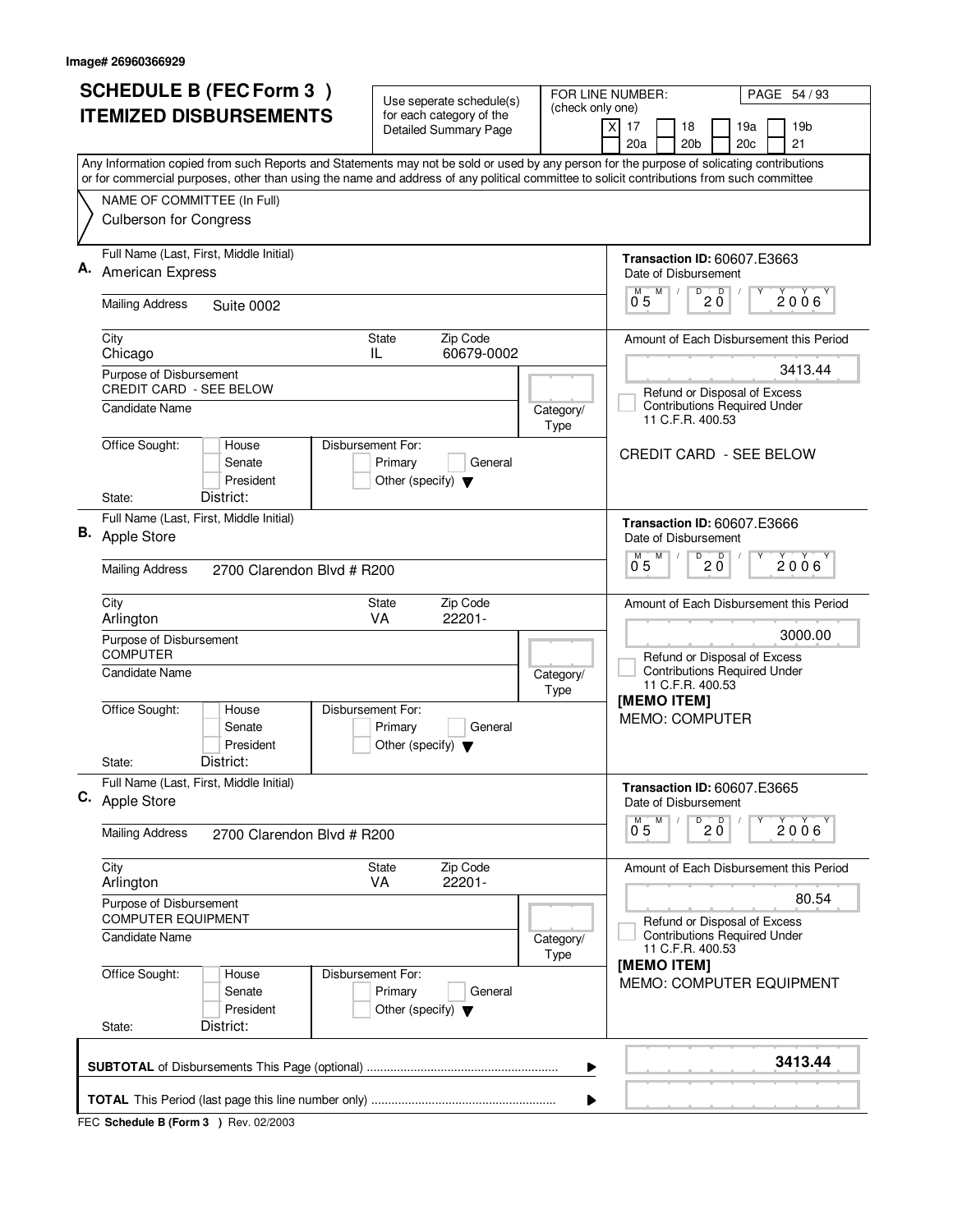|    | <b>SCHEDULE B (FEC Form 3)</b>                                                                                                                                                                                                                                                         | Use seperate schedule(s)                                                        |                   | FOR LINE NUMBER:<br>PAGE 55 / 93                                                                                                                |  |  |
|----|----------------------------------------------------------------------------------------------------------------------------------------------------------------------------------------------------------------------------------------------------------------------------------------|---------------------------------------------------------------------------------|-------------------|-------------------------------------------------------------------------------------------------------------------------------------------------|--|--|
|    | <b>ITEMIZED DISBURSEMENTS</b>                                                                                                                                                                                                                                                          | for each category of the<br><b>Detailed Summary Page</b>                        | (check only one)  | 19 <sub>b</sub><br>17<br>18<br>19a<br>X<br>20a<br>20 <sub>b</sub><br>20 <sub>c</sub><br>21                                                      |  |  |
|    | Any Information copied from such Reports and Statements may not be sold or used by any person for the purpose of solicating contributions<br>or for commercial purposes, other than using the name and address of any political committee to solicit contributions from such committee |                                                                                 |                   |                                                                                                                                                 |  |  |
|    | NAME OF COMMITTEE (In Full)<br><b>Culberson for Congress</b>                                                                                                                                                                                                                           |                                                                                 |                   |                                                                                                                                                 |  |  |
| А. | Full Name (Last, First, Middle Initial)<br>Barnes & Noble<br><b>Mailing Address</b><br>6260 Seven Corners Center                                                                                                                                                                       |                                                                                 |                   | <b>Transaction ID: 60607.E3667</b><br>Date of Disbursement<br>$\overline{P}$ 2 $\overline{O}$<br>$\overline{0}^M$ 5<br>M<br>Υ<br>$2006^{\circ}$ |  |  |
|    |                                                                                                                                                                                                                                                                                        |                                                                                 |                   |                                                                                                                                                 |  |  |
|    | City<br><b>Falls Church</b>                                                                                                                                                                                                                                                            | Zip Code<br>State<br>22044-<br>VA                                               |                   | Amount of Each Disbursement this Period                                                                                                         |  |  |
|    | Purpose of Disbursement<br><b>BOOKS</b><br><b>Candidate Name</b>                                                                                                                                                                                                                       |                                                                                 | Category/<br>Type | 67.96<br>Refund or Disposal of Excess<br><b>Contributions Required Under</b><br>11 C.F.R. 400.53                                                |  |  |
|    | Office Sought:<br>House<br>Senate<br>President<br>District:<br>State:                                                                                                                                                                                                                  | Disbursement For:<br>Primary<br>General<br>Other (specify) $\blacktriangledown$ |                   | [MEMO ITEM]<br>MEMO: BOOKS                                                                                                                      |  |  |
| В. | Full Name (Last, First, Middle Initial)<br>U. S. House Members Dining Room                                                                                                                                                                                                             |                                                                                 |                   | <b>Transaction ID: 60607.E3664</b><br>Date of Disbursement                                                                                      |  |  |
|    | <b>Mailing Address</b><br>Capitol Building                                                                                                                                                                                                                                             |                                                                                 |                   | D<br>D<br>$0^{M}$ 5<br>M<br>2006<br>20                                                                                                          |  |  |
|    | City<br>Washington<br>Purpose of Disbursement                                                                                                                                                                                                                                          | Zip Code<br><b>State</b><br>20215-<br>DC                                        |                   | Amount of Each Disbursement this Period<br>54.35                                                                                                |  |  |
|    | <b>LUNCH</b><br><b>Candidate Name</b><br>Office Sought:<br>House<br>Senate                                                                                                                                                                                                             | Disbursement For:<br>Primary<br>General                                         | Category/<br>Type | Refund or Disposal of Excess<br><b>Contributions Required Under</b><br>11 C.F.R. 400.53<br>[MEMO ITEM]<br><b>MEMO: LUNCH</b>                    |  |  |
|    | President<br>District:<br>State:                                                                                                                                                                                                                                                       | Other (specify) $\blacktriangledown$                                            |                   |                                                                                                                                                 |  |  |
|    | Full Name (Last, First, Middle Initial)<br>C. Verizon                                                                                                                                                                                                                                  |                                                                                 |                   | <b>Transaction ID: 60607.E3652</b><br>Date of Disbursement                                                                                      |  |  |
|    | <b>Mailing Address</b><br>P.O. Box 17577                                                                                                                                                                                                                                               |                                                                                 |                   | $\overline{D}$<br>M<br>$\overline{18}$<br>$2006^{\circ}$<br>0 <sub>5</sub>                                                                      |  |  |
|    | City<br><b>Baltimore</b>                                                                                                                                                                                                                                                               | Zip Code<br>State<br>21297-0513<br><b>MD</b>                                    |                   | Amount of Each Disbursement this Period                                                                                                         |  |  |
|    | Purpose of Disbursement<br><b>PHONE - VA</b>                                                                                                                                                                                                                                           |                                                                                 |                   | 62.22<br>Refund or Disposal of Excess                                                                                                           |  |  |
|    | Candidate Name                                                                                                                                                                                                                                                                         |                                                                                 | Category/<br>Type | <b>Contributions Required Under</b><br>11 C.F.R. 400.53                                                                                         |  |  |
|    | Office Sought:<br>House<br>Senate<br>President<br>District:<br>State:                                                                                                                                                                                                                  | Disbursement For:<br>Primary<br>General<br>Other (specify) $\blacktriangledown$ |                   | <b>PHONE - VA</b>                                                                                                                               |  |  |
|    |                                                                                                                                                                                                                                                                                        |                                                                                 |                   | 62.22                                                                                                                                           |  |  |
|    | ▶                                                                                                                                                                                                                                                                                      |                                                                                 |                   |                                                                                                                                                 |  |  |
|    |                                                                                                                                                                                                                                                                                        |                                                                                 |                   |                                                                                                                                                 |  |  |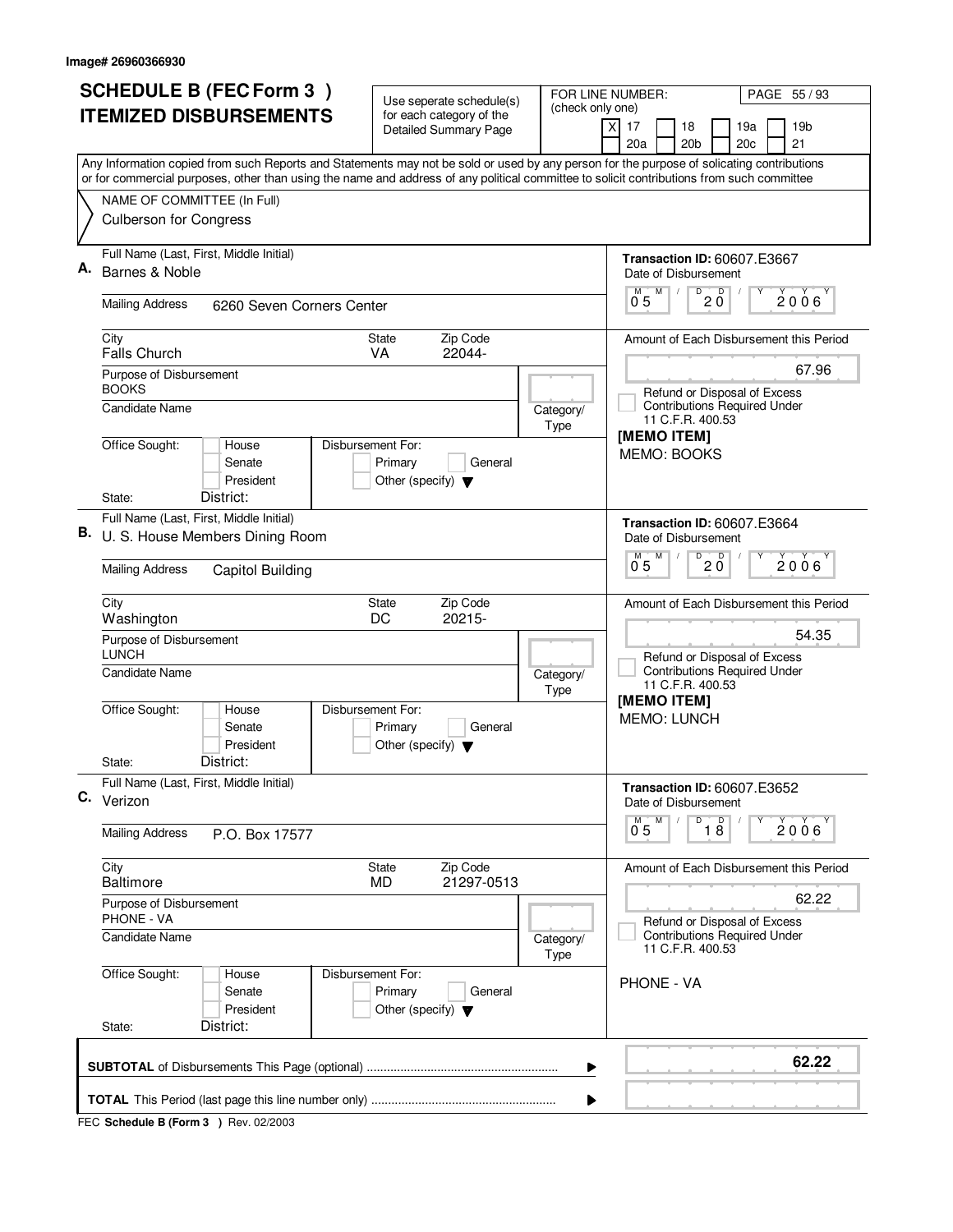|    | <b>SCHEDULE B (FEC Form 3)</b>                                                                                                                                                                                                                                                         | Use seperate schedule(s)                                                        |                          | FOR LINE NUMBER:<br>PAGE 56 / 93                                                                  |  |  |
|----|----------------------------------------------------------------------------------------------------------------------------------------------------------------------------------------------------------------------------------------------------------------------------------------|---------------------------------------------------------------------------------|--------------------------|---------------------------------------------------------------------------------------------------|--|--|
|    | <b>ITEMIZED DISBURSEMENTS</b>                                                                                                                                                                                                                                                          | for each category of the<br>Detailed Summary Page                               | (check only one)         | 19 <sub>b</sub><br>X<br>17<br>18<br>19a<br>20a<br>20 <sub>b</sub><br>20 <sub>c</sub><br>21        |  |  |
|    | Any Information copied from such Reports and Statements may not be sold or used by any person for the purpose of solicating contributions<br>or for commercial purposes, other than using the name and address of any political committee to solicit contributions from such committee |                                                                                 |                          |                                                                                                   |  |  |
|    | NAME OF COMMITTEE (In Full)<br><b>Culberson for Congress</b>                                                                                                                                                                                                                           |                                                                                 |                          |                                                                                                   |  |  |
| А. | Full Name (Last, First, Middle Initial)<br>Anderson Design                                                                                                                                                                                                                             |                                                                                 |                          | <b>Transaction ID: 60428.E3621</b><br>Date of Disbursement                                        |  |  |
|    | <b>Mailing Address</b><br>12402 Piping Rock                                                                                                                                                                                                                                            |                                                                                 |                          | $M$ $M$<br>$D$ <sub>2</sub> $\frac{D}{7}$<br>Υ<br>2006<br>04                                      |  |  |
|    | City<br>Houston                                                                                                                                                                                                                                                                        | Zip Code<br><b>State</b><br>77077-<br><b>TX</b>                                 |                          | Amount of Each Disbursement this Period                                                           |  |  |
|    | Purpose of Disbursement<br><b>DESIGN OF AD</b><br>Candidate Name                                                                                                                                                                                                                       |                                                                                 | Category/<br>Type        | 189.43<br>Refund or Disposal of Excess<br><b>Contributions Required Under</b><br>11 C.F.R. 400.53 |  |  |
|    | Office Sought:<br>House<br>Senate<br>President<br>District:<br>State:                                                                                                                                                                                                                  | Disbursement For:<br>Primary<br>General<br>Other (specify) $\blacktriangledown$ |                          | <b>DESIGN OF AD</b>                                                                               |  |  |
| В. | Full Name (Last, First, Middle Initial)<br><b>Federal Express</b>                                                                                                                                                                                                                      |                                                                                 |                          | <b>Transaction ID: 60607.E3651</b><br>Date of Disbursement                                        |  |  |
|    | <b>Mailing Address</b><br>P.O. Box 1140                                                                                                                                                                                                                                                |                                                                                 |                          | $\overline{D}$<br>D<br>2006<br>$1\overline{8}$<br>0 <sub>5</sub>                                  |  |  |
|    | City<br>Memphis                                                                                                                                                                                                                                                                        | Zip Code<br>State<br>38101-1140<br>ΤN                                           |                          | Amount of Each Disbursement this Period<br>87.41                                                  |  |  |
|    | Purpose of Disbursement<br><b>DELIVERIES</b><br>Candidate Name                                                                                                                                                                                                                         |                                                                                 | Category/<br><b>Type</b> | Refund or Disposal of Excess<br><b>Contributions Required Under</b><br>11 C.F.R. 400.53           |  |  |
|    | Office Sought:<br>House<br>Senate<br>President                                                                                                                                                                                                                                         | Disbursement For:<br>Primary<br>General<br>Other (specify) $\blacktriangledown$ |                          | <b>DELIVERIES</b>                                                                                 |  |  |
|    | District:<br>State:<br>Full Name (Last, First, Middle Initial)<br>C. Abuso Catering Co.                                                                                                                                                                                                |                                                                                 |                          | Transaction ID: 60428.E3620<br>Date of Disbursement                                               |  |  |
|    | <b>Mailing Address</b><br>6729 Stella Link                                                                                                                                                                                                                                             |                                                                                 |                          | M<br>D<br>$2\frac{D}{7}$<br>$2006^{\circ}$<br>04                                                  |  |  |
|    | City<br>Houston                                                                                                                                                                                                                                                                        | Zip Code<br>State<br><b>TX</b><br>77005-                                        |                          | Amount of Each Disbursement this Period                                                           |  |  |
|    | Purpose of Disbursement<br>BALANCE OF CATERING BILL FOR EVENT                                                                                                                                                                                                                          |                                                                                 |                          | 3046.69<br>Refund or Disposal of Excess<br><b>Contributions Required Under</b>                    |  |  |
|    | Candidate Name                                                                                                                                                                                                                                                                         |                                                                                 | Category/<br>Type        | 11 C.F.R. 400.53                                                                                  |  |  |
|    | Office Sought:<br>House<br>Senate<br>President<br>District:<br>State:                                                                                                                                                                                                                  | Disbursement For:<br>Primary<br>General<br>Other (specify) $\blacktriangledown$ |                          | <b>BALANCE OF CATERING BILL</b><br><b>FOR EVENT</b>                                               |  |  |
|    |                                                                                                                                                                                                                                                                                        |                                                                                 |                          | 3323.53                                                                                           |  |  |
|    |                                                                                                                                                                                                                                                                                        |                                                                                 | ▶                        |                                                                                                   |  |  |
| ▶  |                                                                                                                                                                                                                                                                                        |                                                                                 |                          |                                                                                                   |  |  |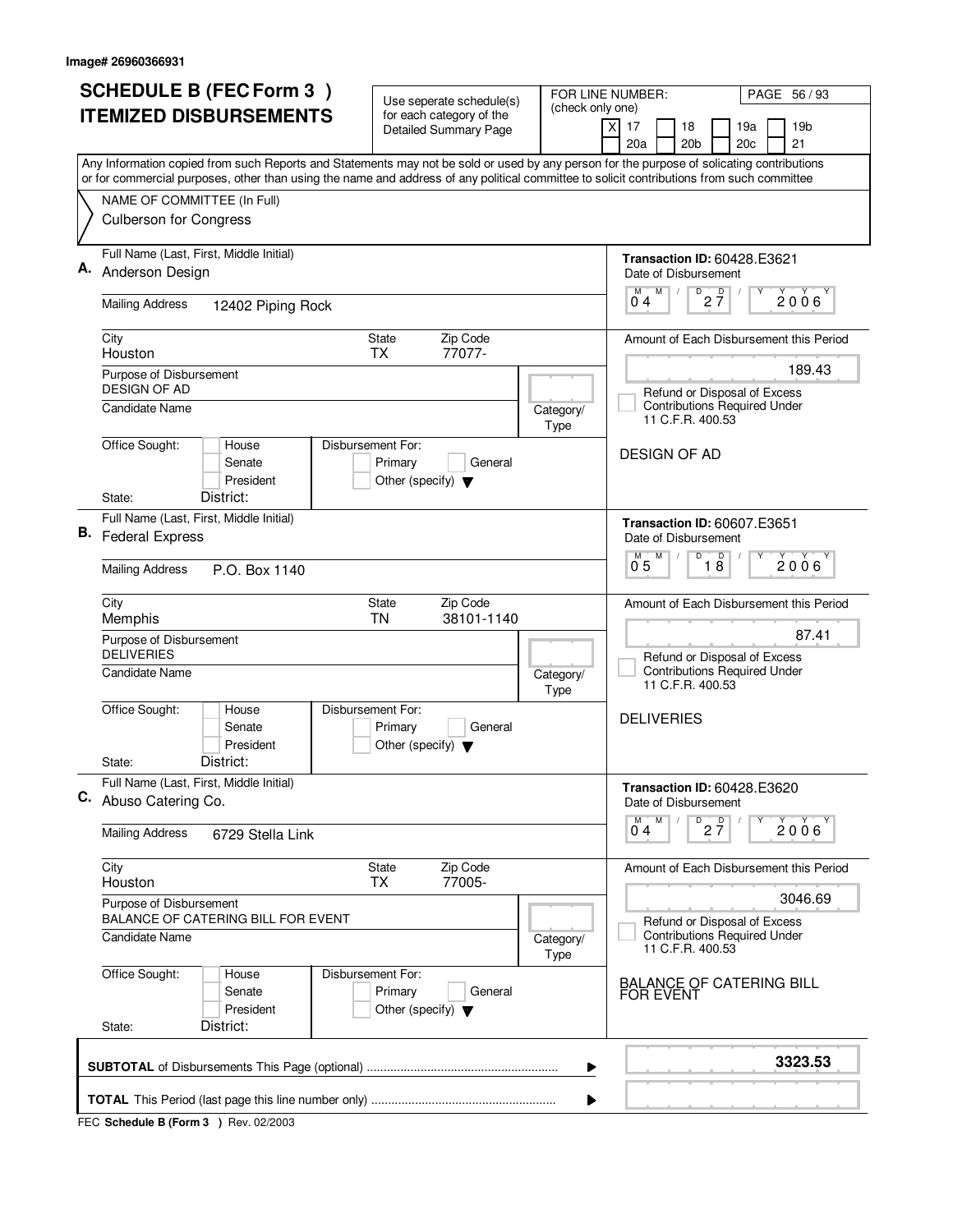|    | <b>SCHEDULE B (FEC Form 3)</b>                                                                                                                                                                                                                                                         | Use seperate schedule(s)                                   |                   | FOR LINE NUMBER:<br>PAGE 57 / 93                                                                 |  |  |
|----|----------------------------------------------------------------------------------------------------------------------------------------------------------------------------------------------------------------------------------------------------------------------------------------|------------------------------------------------------------|-------------------|--------------------------------------------------------------------------------------------------|--|--|
|    | <b>ITEMIZED DISBURSEMENTS</b>                                                                                                                                                                                                                                                          | for each category of the<br><b>Detailed Summary Page</b>   | (check only one)  | 19 <sub>b</sub><br>X<br>17<br>18<br>19a<br>20a<br>20 <sub>b</sub><br>20c<br>21                   |  |  |
|    | Any Information copied from such Reports and Statements may not be sold or used by any person for the purpose of solicating contributions<br>or for commercial purposes, other than using the name and address of any political committee to solicit contributions from such committee |                                                            |                   |                                                                                                  |  |  |
|    | NAME OF COMMITTEE (In Full)<br><b>Culberson for Congress</b>                                                                                                                                                                                                                           |                                                            |                   |                                                                                                  |  |  |
|    | Full Name (Last, First, Middle Initial)<br><b>Verizon Wireless</b>                                                                                                                                                                                                                     |                                                            |                   | <b>Transaction ID: 60607.E3653</b><br>Date of Disbursement                                       |  |  |
|    | <b>Mailing Address</b><br>P.O. Box 36387                                                                                                                                                                                                                                               |                                                            |                   | $0^M$ 5 $M$<br>D<br>$\overline{18}$<br>Υ<br>2006 <sup>Y</sup>                                    |  |  |
|    | City<br>Houston                                                                                                                                                                                                                                                                        | Zip Code<br>State<br>77236-<br><b>TX</b>                   |                   | Amount of Each Disbursement this Period                                                          |  |  |
|    | Purpose of Disbursement<br><b>CELL PHONE - JAC</b><br>Candidate Name                                                                                                                                                                                                                   |                                                            | Category/<br>Type | 77.29<br>Refund or Disposal of Excess<br><b>Contributions Required Under</b><br>11 C.F.R. 400.53 |  |  |
|    | Office Sought:<br>House<br>Disbursement For:<br>Senate<br>President<br>District:<br>State:                                                                                                                                                                                             | Primary<br>General<br>Other (specify) $\blacktriangledown$ |                   | <b>CELL PHONE - JAC</b>                                                                          |  |  |
| В. | Full Name (Last, First, Middle Initial)<br><b>Schipul Technologies</b>                                                                                                                                                                                                                 |                                                            |                   | <b>Transaction ID: 60428.E3619</b><br>Date of Disbursement                                       |  |  |
|    | <b>Mailing Address</b><br>11757 Katy Freeway, #930                                                                                                                                                                                                                                     |                                                            |                   | D<br>M<br>$2\frac{D}{7}$<br>2006<br>04                                                           |  |  |
|    | City<br>Houston                                                                                                                                                                                                                                                                        | Zip Code<br>State<br>77079-<br><b>TX</b>                   |                   | Amount of Each Disbursement this Period<br>189.44                                                |  |  |
|    | Purpose of Disbursement<br><b>WEBSERVICES</b><br>Candidate Name                                                                                                                                                                                                                        |                                                            | Category/<br>Type | Refund or Disposal of Excess<br><b>Contributions Required Under</b><br>11 C.F.R. 400.53          |  |  |
|    | Office Sought:<br>House<br>Disbursement For:<br>Senate<br>President<br>District:<br>State:                                                                                                                                                                                             | Primary<br>General<br>Other (specify) $\blacktriangledown$ |                   | <b>WEBSERVICES</b>                                                                               |  |  |
|    | Full Name (Last, First, Middle Initial)<br>C. Anderson Design                                                                                                                                                                                                                          |                                                            |                   | <b>Transaction ID: 60428.E3614</b><br>Date of Disbursement                                       |  |  |
|    | <b>Mailing Address</b><br>12402 Piping Rock                                                                                                                                                                                                                                            |                                                            |                   | $\overline{18}$<br>M<br>M<br>$2006^{\circ}$<br>04                                                |  |  |
|    | City<br>Houston                                                                                                                                                                                                                                                                        | Zip Code<br>State<br>77077-<br><b>TX</b>                   |                   | Amount of Each Disbursement this Period                                                          |  |  |
|    | Purpose of Disbursement<br><b>DESIGN &amp; PRINT SIGNAGE FOR EVENT</b><br>Candidate Name                                                                                                                                                                                               |                                                            | Category/         | 147.22<br>Refund or Disposal of Excess<br><b>Contributions Required Under</b>                    |  |  |
|    |                                                                                                                                                                                                                                                                                        |                                                            | Type              | 11 C.F.R. 400.53                                                                                 |  |  |
|    | Office Sought:<br>Disbursement For:<br>House<br>Senate<br>President<br>District:<br>State:                                                                                                                                                                                             | Primary<br>General<br>Other (specify) $\blacktriangledown$ |                   | <b>DESIGN &amp; PRINT SIGNAGE FOR</b><br>EVENT                                                   |  |  |
|    |                                                                                                                                                                                                                                                                                        |                                                            | ▶                 | 413.95                                                                                           |  |  |
|    | ▶                                                                                                                                                                                                                                                                                      |                                                            |                   |                                                                                                  |  |  |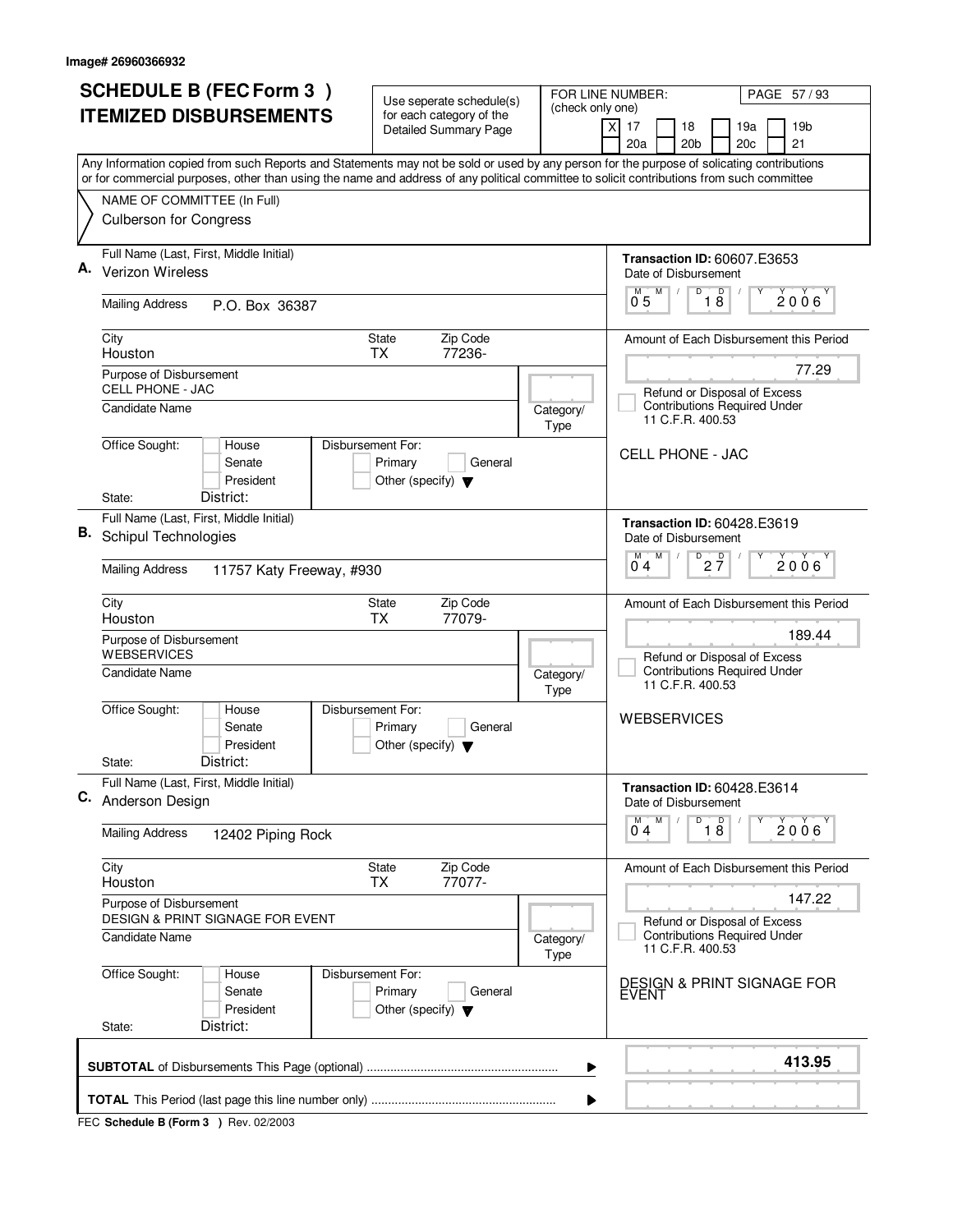|    | <b>SCHEDULE B (FEC Form 3)</b>                                                                                                            | Use seperate schedule(s)                                                        |                                        | FOR LINE NUMBER:<br>PAGE 58 / 93                                                      |  |
|----|-------------------------------------------------------------------------------------------------------------------------------------------|---------------------------------------------------------------------------------|----------------------------------------|---------------------------------------------------------------------------------------|--|
|    | <b>ITEMIZED DISBURSEMENTS</b>                                                                                                             | for each category of the                                                        | (check only one)                       | $\times$<br>17<br>18<br>19a<br>19 <sub>b</sub>                                        |  |
|    |                                                                                                                                           | <b>Detailed Summary Page</b>                                                    |                                        | 20a<br>20 <sub>b</sub><br>20c<br>21                                                   |  |
|    | Any Information copied from such Reports and Statements may not be sold or used by any person for the purpose of solicating contributions |                                                                                 |                                        |                                                                                       |  |
|    | or for commercial purposes, other than using the name and address of any political committee to solicit contributions from such committee |                                                                                 |                                        |                                                                                       |  |
|    | NAME OF COMMITTEE (In Full)<br><b>Culberson for Congress</b>                                                                              |                                                                                 |                                        |                                                                                       |  |
|    |                                                                                                                                           |                                                                                 |                                        |                                                                                       |  |
|    | Full Name (Last, First, Middle Initial)                                                                                                   |                                                                                 |                                        | <b>Transaction ID: 60428.E3615</b>                                                    |  |
|    | Daughters of Liberty Republican Women                                                                                                     |                                                                                 |                                        | Date of Disbursement                                                                  |  |
|    | <b>Mailing Address</b><br>7902 Oakington                                                                                                  |                                                                                 |                                        | D<br>$\overline{18}$<br>M<br>M<br>$\sqrt{ }$<br>Υ<br>$2006^{\circ}$<br>$0^{\degree}4$ |  |
|    | City                                                                                                                                      | Zip Code<br><b>State</b>                                                        |                                        | Amount of Each Disbursement this Period                                               |  |
|    | Houston                                                                                                                                   | 77071-<br>ТX                                                                    |                                        | 100.00                                                                                |  |
|    | Purpose of Disbursement<br>FULL PAGE AD IN DIRECTORY                                                                                      |                                                                                 |                                        | Refund or Disposal of Excess                                                          |  |
|    | <b>Candidate Name</b>                                                                                                                     |                                                                                 | Category/<br>Type                      | <b>Contributions Required Under</b><br>11 C.F.R. 400.53                               |  |
|    | Office Sought:<br>Disbursement For:<br>House<br>Senate<br>President                                                                       | Primary<br>General<br>Other (specify) $\blacktriangledown$                      |                                        | FULL PAGE AD IN DIRECTORY                                                             |  |
|    | District:<br>State:                                                                                                                       |                                                                                 |                                        |                                                                                       |  |
| В. | Full Name (Last, First, Middle Initial)<br><b>American Express</b>                                                                        |                                                                                 |                                        | <b>Transaction ID: 60511.E3623</b><br>Date of Disbursement                            |  |
|    | <b>Mailing Address</b><br><b>Suite 0002</b>                                                                                               |                                                                                 |                                        | D<br>D<br>M<br>2006<br>0.5<br>0 <sub>2</sub>                                          |  |
|    | City<br>Chicago                                                                                                                           | Zip Code<br><b>State</b><br>60679-0002<br>IL                                    |                                        | Amount of Each Disbursement this Period                                               |  |
|    | Purpose of Disbursement<br><b>CREDIT CARD - SEE BELOW</b>                                                                                 |                                                                                 |                                        | 2106.04<br>Refund or Disposal of Excess                                               |  |
|    | Candidate Name                                                                                                                            |                                                                                 | Category/<br>Type                      | <b>Contributions Required Under</b><br>11 C.F.R. 400.53                               |  |
|    | Office Sought:<br>Disbursement For:<br>House<br>Senate<br>President                                                                       | Primary<br>General<br>Other (specify) $\blacktriangledown$                      |                                        | CREDIT CARD - SEE BELOW                                                               |  |
|    | District:<br>State:                                                                                                                       |                                                                                 |                                        |                                                                                       |  |
|    | Full Name (Last, First, Middle Initial)<br>C. Apple Store                                                                                 |                                                                                 |                                        | <b>Transaction ID: 60511.E3641</b><br>Date of Disbursement                            |  |
|    | <b>Mailing Address</b><br>2700 Clarendon Blvd # R200                                                                                      |                                                                                 |                                        | $\overline{D}$<br>M<br>0 <sup>0</sup><br>2006<br>0.5                                  |  |
|    | City<br>Arlington                                                                                                                         | State<br>Zip Code<br>VA<br>22201-                                               |                                        | Amount of Each Disbursement this Period                                               |  |
|    | Purpose of Disbursement<br><b>COMPUTER EQUIPMENT</b>                                                                                      |                                                                                 | 601.92<br>Refund or Disposal of Excess |                                                                                       |  |
|    | <b>Candidate Name</b>                                                                                                                     |                                                                                 | Category/<br><b>Type</b>               | <b>Contributions Required Under</b><br>11 C.F.R. 400.53<br>[MEMO ITEM]                |  |
|    | Office Sought:<br>House<br>Senate<br>President<br>District:<br>State:                                                                     | Disbursement For:<br>Primary<br>General<br>Other (specify) $\blacktriangledown$ |                                        | <b>MEMO: COMPUTER EQUIPMENT</b>                                                       |  |
|    |                                                                                                                                           |                                                                                 |                                        |                                                                                       |  |
|    |                                                                                                                                           |                                                                                 | ▶                                      | 2206.04                                                                               |  |
|    |                                                                                                                                           |                                                                                 |                                        |                                                                                       |  |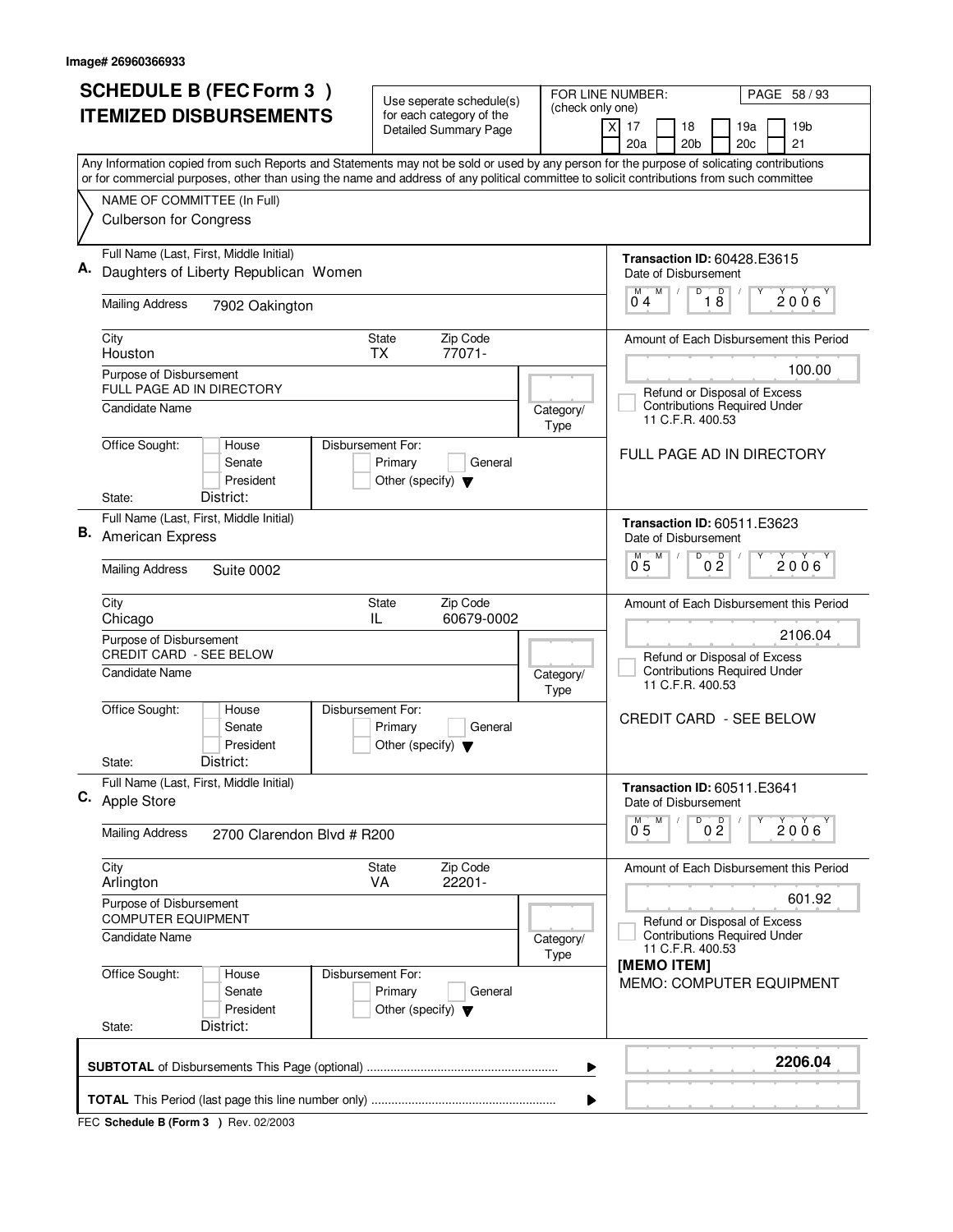|    | <b>SCHEDULE B (FEC Form 3)</b>                                                                                                                                                                                                                                                         | Use seperate schedule(s)                                                        |                          | FOR LINE NUMBER:<br>PAGE 59 / 93                                                         |  |  |
|----|----------------------------------------------------------------------------------------------------------------------------------------------------------------------------------------------------------------------------------------------------------------------------------------|---------------------------------------------------------------------------------|--------------------------|------------------------------------------------------------------------------------------|--|--|
|    | <b>ITEMIZED DISBURSEMENTS</b>                                                                                                                                                                                                                                                          | for each category of the<br><b>Detailed Summary Page</b>                        | (check only one)         | $\times$<br>17<br>18<br>19a<br>19 <sub>b</sub><br>20a<br>20 <sub>b</sub><br>20c<br>21    |  |  |
|    | Any Information copied from such Reports and Statements may not be sold or used by any person for the purpose of solicating contributions<br>or for commercial purposes, other than using the name and address of any political committee to solicit contributions from such committee |                                                                                 |                          |                                                                                          |  |  |
|    | NAME OF COMMITTEE (In Full)<br><b>Culberson for Congress</b>                                                                                                                                                                                                                           |                                                                                 |                          |                                                                                          |  |  |
|    | Full Name (Last, First, Middle Initial)                                                                                                                                                                                                                                                |                                                                                 |                          | <b>Transaction ID: 60511.E3625</b>                                                       |  |  |
|    | Barnes & Noble<br><b>Mailing Address</b><br>6260 Seven Corners Center                                                                                                                                                                                                                  |                                                                                 |                          | Date of Disbursement<br>D<br>$0\frac{D}{2}$<br>$\overline{0}^M$ 5<br>M<br>$2006^{\circ}$ |  |  |
|    |                                                                                                                                                                                                                                                                                        |                                                                                 |                          |                                                                                          |  |  |
|    | City<br><b>Falls Church</b>                                                                                                                                                                                                                                                            | Zip Code<br><b>State</b><br>22044-<br>VA                                        |                          | Amount of Each Disbursement this Period                                                  |  |  |
|    | Purpose of Disbursement<br><b>BOOKS</b>                                                                                                                                                                                                                                                |                                                                                 |                          | 78.75<br>Refund or Disposal of Excess<br><b>Contributions Required Under</b>             |  |  |
|    | <b>Candidate Name</b><br>Office Sought:<br>House                                                                                                                                                                                                                                       | Disbursement For:                                                               | Category/<br>Type        | 11 C.F.R. 400.53<br>[MEMO ITEM]                                                          |  |  |
|    | Senate<br>President<br>District:<br>State:                                                                                                                                                                                                                                             | Primary<br>General<br>Other (specify) $\blacktriangledown$                      |                          | MEMO: BOOKS                                                                              |  |  |
|    | Full Name (Last, First, Middle Initial)                                                                                                                                                                                                                                                |                                                                                 |                          |                                                                                          |  |  |
| В. | Barnes & Noble                                                                                                                                                                                                                                                                         |                                                                                 |                          | <b>Transaction ID: 60511.E3636</b><br>Date of Disbursement<br>D<br>D<br>M                |  |  |
|    | <b>Mailing Address</b><br>6260 Seven Corners Center                                                                                                                                                                                                                                    |                                                                                 |                          | 2006<br>0 <sub>5</sub><br>$0\bar{2}$                                                     |  |  |
|    | City<br>Falls Church                                                                                                                                                                                                                                                                   | Zip Code<br><b>State</b><br>VA<br>22044-                                        |                          | Amount of Each Disbursement this Period                                                  |  |  |
|    | Purpose of Disbursement<br><b>BOOKS</b>                                                                                                                                                                                                                                                |                                                                                 |                          | 20.26<br>Refund or Disposal of Excess<br><b>Contributions Required Under</b>             |  |  |
|    | Candidate Name                                                                                                                                                                                                                                                                         |                                                                                 | Category/<br>Type        | 11 C.F.R. 400.53<br>[MEMO ITEM]                                                          |  |  |
|    | Office Sought:<br>House<br>Senate<br>President                                                                                                                                                                                                                                         | Disbursement For:<br>Primary<br>General<br>Other (specify) $\blacktriangledown$ |                          | MEMO: BOOKS                                                                              |  |  |
|    | District:<br>State:                                                                                                                                                                                                                                                                    |                                                                                 |                          |                                                                                          |  |  |
|    | Full Name (Last, First, Middle Initial)<br>C. Benjys                                                                                                                                                                                                                                   |                                                                                 |                          | <b>Transaction ID: 60511.E3626</b><br>Date of Disbursement                               |  |  |
|    | <b>Mailing Address</b><br>2424 Dunstan Rd                                                                                                                                                                                                                                              |                                                                                 |                          | D<br>M<br>0 <sup>0</sup><br>2006<br>0.5                                                  |  |  |
|    | City<br>Houston                                                                                                                                                                                                                                                                        | State<br>Zip Code<br>TX.<br>77005-                                              |                          | Amount of Each Disbursement this Period                                                  |  |  |
|    | Purpose of Disbursement<br><b>DINNER</b>                                                                                                                                                                                                                                               |                                                                                 |                          | 74.79<br>Refund or Disposal of Excess                                                    |  |  |
|    | Candidate Name                                                                                                                                                                                                                                                                         |                                                                                 | Category/<br><b>Type</b> | <b>Contributions Required Under</b><br>11 C.F.R. 400.53                                  |  |  |
|    | Office Sought:<br>House<br>Senate<br>President                                                                                                                                                                                                                                         | Disbursement For:<br>Primary<br>General<br>Other (specify) $\blacktriangledown$ |                          | [MEMO ITEM]<br>MEMO: DINNER                                                              |  |  |
|    | District:<br>State:                                                                                                                                                                                                                                                                    |                                                                                 |                          |                                                                                          |  |  |
|    | 0.00<br>▶                                                                                                                                                                                                                                                                              |                                                                                 |                          |                                                                                          |  |  |
|    |                                                                                                                                                                                                                                                                                        |                                                                                 |                          |                                                                                          |  |  |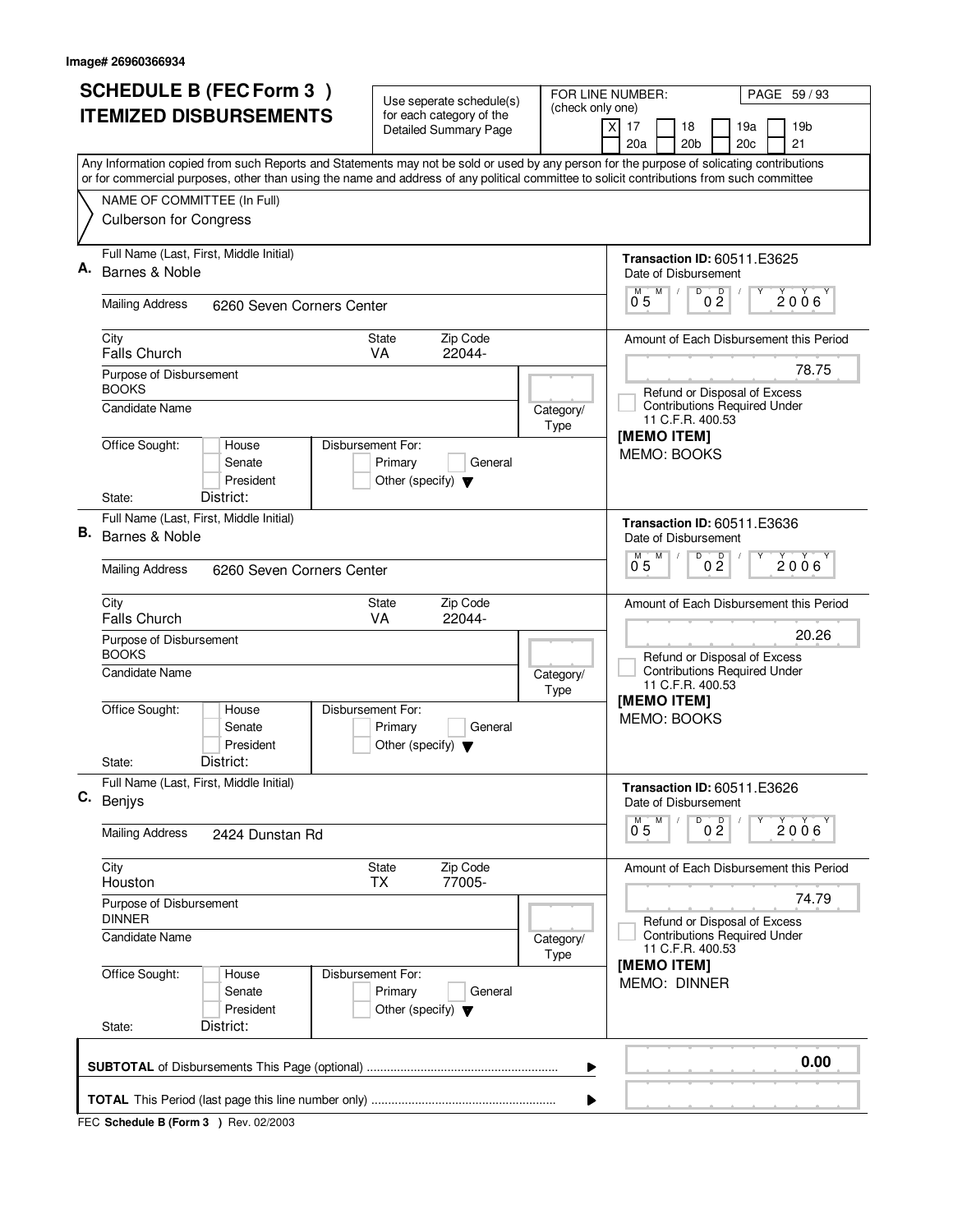|    | <b>SCHEDULE B (FEC Form 3)</b>                                                                                                                                                                                                                                                         |                                                                                      | FOR LINE NUMBER:<br>PAGE 60/93         |                                                                                                   |  |  |
|----|----------------------------------------------------------------------------------------------------------------------------------------------------------------------------------------------------------------------------------------------------------------------------------------|--------------------------------------------------------------------------------------|----------------------------------------|---------------------------------------------------------------------------------------------------|--|--|
|    | <b>ITEMIZED DISBURSEMENTS</b>                                                                                                                                                                                                                                                          | Use seperate schedule(s)<br>for each category of the<br><b>Detailed Summary Page</b> | (check only one)                       | 17<br>18<br>19a<br>19 <sub>b</sub><br>X<br>20a<br>20 <sub>b</sub><br>20c<br>21                    |  |  |
|    | Any Information copied from such Reports and Statements may not be sold or used by any person for the purpose of solicating contributions<br>or for commercial purposes, other than using the name and address of any political committee to solicit contributions from such committee |                                                                                      |                                        |                                                                                                   |  |  |
|    | NAME OF COMMITTEE (In Full)<br><b>Culberson for Congress</b>                                                                                                                                                                                                                           |                                                                                      |                                        |                                                                                                   |  |  |
| А. | Full Name (Last, First, Middle Initial)<br>Benjys                                                                                                                                                                                                                                      |                                                                                      |                                        | <b>Transaction ID: 60511.E3633</b><br>Date of Disbursement<br>M                                   |  |  |
|    | <b>Mailing Address</b><br>2424 Dunstan Rd                                                                                                                                                                                                                                              |                                                                                      |                                        | $\overline{0}$ $\overline{2}$<br>$\overline{0}^M$ 5<br>$2006^{\circ}$                             |  |  |
|    | City<br>Houston                                                                                                                                                                                                                                                                        | Zip Code<br><b>State</b><br>77005-<br><b>TX</b>                                      |                                        | Amount of Each Disbursement this Period                                                           |  |  |
|    | Purpose of Disbursement<br><b>DINNER</b><br><b>Candidate Name</b>                                                                                                                                                                                                                      |                                                                                      | Category/<br>Type                      | 234.52<br>Refund or Disposal of Excess<br><b>Contributions Required Under</b><br>11 C.F.R. 400.53 |  |  |
|    | Office Sought:<br>House<br>Senate<br>President<br>District:<br>State:                                                                                                                                                                                                                  | Disbursement For:<br>Primary<br>General<br>Other (specify) $\blacktriangledown$      |                                        | [MEMO ITEM]<br><b>MEMO: DINNER</b>                                                                |  |  |
| В. | Full Name (Last, First, Middle Initial)<br>Best Buy                                                                                                                                                                                                                                    |                                                                                      |                                        | <b>Transaction ID: 60511.E3635</b><br>Date of Disbursement<br>$\overline{D}$<br>M<br>D            |  |  |
|    | <b>Mailing Address</b><br>6350 Seven Corners Center                                                                                                                                                                                                                                    |                                                                                      |                                        | $2006^{\circ}$<br>0 <sub>5</sub><br>0 <sub>2</sub>                                                |  |  |
|    | City<br>Falls Church                                                                                                                                                                                                                                                                   | Zip Code<br><b>State</b><br>VA<br>22044-                                             |                                        | Amount of Each Disbursement this Period                                                           |  |  |
|    | Purpose of Disbursement<br><b>COMPUTER EQUIPMENT</b><br>Candidate Name                                                                                                                                                                                                                 |                                                                                      | Category/                              | 109.36<br>Refund or Disposal of Excess<br><b>Contributions Required Under</b>                     |  |  |
|    | Office Sought:<br>House<br>Senate<br>President<br>District:<br>State:                                                                                                                                                                                                                  | Disbursement For:<br>Primary<br>General<br>Other (specify) $\blacktriangledown$      | Type                                   | 11 C.F.R. 400.53<br>[MEMO ITEM]<br>MEMO: COMPUTER EQUIPMENT                                       |  |  |
| C. | Full Name (Last, First, Middle Initial)<br><b>Container Store</b>                                                                                                                                                                                                                      |                                                                                      |                                        | <b>Transaction ID: 60511.E3640</b><br>Date of Disbursement                                        |  |  |
|    | <b>Mailing Address</b><br>2511 Post Oak Blvd                                                                                                                                                                                                                                           |                                                                                      |                                        | D<br>M<br>0 <sup>0</sup><br>2006<br>0 <sub>5</sub>                                                |  |  |
|    | City<br>Houston                                                                                                                                                                                                                                                                        | State<br>Zip Code<br><b>TX</b><br>77056-                                             |                                        | Amount of Each Disbursement this Period                                                           |  |  |
|    | Purpose of Disbursement<br><b>STORAGE BINS</b>                                                                                                                                                                                                                                         |                                                                                      | 130.12<br>Refund or Disposal of Excess |                                                                                                   |  |  |
|    | <b>Candidate Name</b>                                                                                                                                                                                                                                                                  |                                                                                      | Category/<br><b>Type</b>               | <b>Contributions Required Under</b><br>11 C.F.R. 400.53<br>[MEMO ITEM]                            |  |  |
|    | Office Sought:<br>House<br>Senate<br>President                                                                                                                                                                                                                                         | Disbursement For:<br>Primary<br>General<br>Other (specify) $\blacktriangledown$      |                                        | <b>MEMO: STORAGE BINS</b>                                                                         |  |  |
|    | District:<br>State:                                                                                                                                                                                                                                                                    |                                                                                      |                                        |                                                                                                   |  |  |
|    |                                                                                                                                                                                                                                                                                        |                                                                                      | ▶                                      | 0.00                                                                                              |  |  |
|    | ▶                                                                                                                                                                                                                                                                                      |                                                                                      |                                        |                                                                                                   |  |  |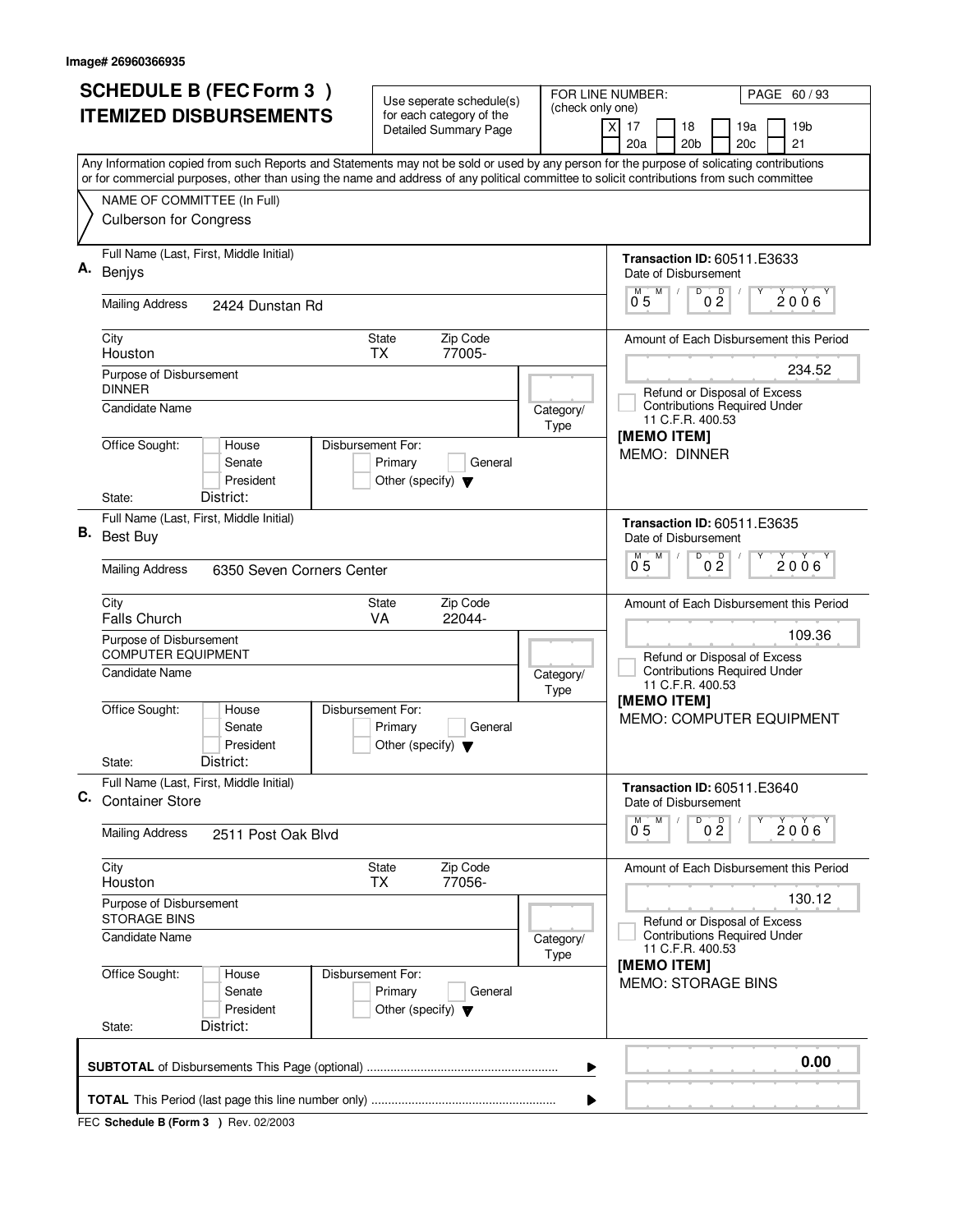|    | <b>SCHEDULE B (FEC Form 3)</b>                                                                                                                                                                                                                                                         | Use seperate schedule(s)                                   |                   | FOR LINE NUMBER:<br>PAGE 61 / 93                                                                                         |  |  |  |
|----|----------------------------------------------------------------------------------------------------------------------------------------------------------------------------------------------------------------------------------------------------------------------------------------|------------------------------------------------------------|-------------------|--------------------------------------------------------------------------------------------------------------------------|--|--|--|
|    | <b>ITEMIZED DISBURSEMENTS</b>                                                                                                                                                                                                                                                          | for each category of the<br><b>Detailed Summary Page</b>   | (check only one)  | $\times$<br>17<br>18<br>19b<br>19a<br>20a<br>20 <sub>b</sub><br>21<br>20c                                                |  |  |  |
|    | Any Information copied from such Reports and Statements may not be sold or used by any person for the purpose of solicating contributions<br>or for commercial purposes, other than using the name and address of any political committee to solicit contributions from such committee |                                                            |                   |                                                                                                                          |  |  |  |
|    | NAME OF COMMITTEE (In Full)<br><b>Culberson for Congress</b>                                                                                                                                                                                                                           |                                                            |                   |                                                                                                                          |  |  |  |
| А. | Full Name (Last, First, Middle Initial)<br><b>Digital River</b><br><b>Mailing Address</b><br>9625 West 76th Street, #150                                                                                                                                                               |                                                            |                   | <b>Transaction ID: 60511.E3628</b><br>Date of Disbursement<br>D<br>M<br>$0\frac{D}{2}$<br>$\overline{0}^M$ 5<br>2006     |  |  |  |
|    | City                                                                                                                                                                                                                                                                                   | Zip Code<br>State                                          |                   | Amount of Each Disbursement this Period                                                                                  |  |  |  |
|    | <b>Eden Prairie</b>                                                                                                                                                                                                                                                                    | 55344-<br><b>MN</b>                                        |                   | 57.98                                                                                                                    |  |  |  |
|    | Purpose of Disbursement<br><b>SOFTWARE</b><br>Candidate Name                                                                                                                                                                                                                           |                                                            | Category/<br>Type | Refund or Disposal of Excess<br><b>Contributions Required Under</b><br>11 C.F.R. 400.53                                  |  |  |  |
|    | Office Sought:<br>Disbursement For:<br>House<br>Senate<br>President<br>District:<br>State:                                                                                                                                                                                             | Primary<br>General<br>Other (specify) $\blacktriangledown$ |                   | [MEMO ITEM]<br>MEMO: SOFTWARE                                                                                            |  |  |  |
|    | Full Name (Last, First, Middle Initial)                                                                                                                                                                                                                                                |                                                            |                   | <b>Transaction ID: 60511.E3629</b>                                                                                       |  |  |  |
| В. | <b>Digital River</b>                                                                                                                                                                                                                                                                   |                                                            |                   | Date of Disbursement<br>D<br>D<br>M                                                                                      |  |  |  |
|    | <b>Mailing Address</b><br>9625 West 76th Street, #150                                                                                                                                                                                                                                  |                                                            |                   | 2006<br>0 <sub>5</sub><br>0 <sub>2</sub>                                                                                 |  |  |  |
|    | City<br><b>Eden Prairie</b>                                                                                                                                                                                                                                                            | Zip Code<br>State<br>55344-<br><b>MN</b>                   |                   | Amount of Each Disbursement this Period<br>48.98                                                                         |  |  |  |
|    | Purpose of Disbursement<br><b>SOFTWARE</b><br>Candidate Name<br>Office Sought:<br>Disbursement For:<br>House<br>Senate                                                                                                                                                                 | Primary<br>General                                         | Category/<br>Type | Refund or Disposal of Excess<br><b>Contributions Required Under</b><br>11 C.F.R. 400.53<br>[MEMO ITEM]<br>MEMO: SOFTWARE |  |  |  |
|    | President<br>District:<br>State:                                                                                                                                                                                                                                                       | Other (specify) $\blacktriangledown$                       |                   |                                                                                                                          |  |  |  |
|    | Full Name (Last, First, Middle Initial)<br>C. Digital River                                                                                                                                                                                                                            |                                                            |                   | <b>Transaction ID: 60511.E3627</b><br>Date of Disbursement<br>D                                                          |  |  |  |
|    | Mailing Address<br>9625 West 76th Street, #150                                                                                                                                                                                                                                         |                                                            |                   | M<br>0 <sup>0</sup><br>$2006^{\circ}$<br>0 <sub>5</sub>                                                                  |  |  |  |
|    | City<br><b>Eden Prairie</b>                                                                                                                                                                                                                                                            | Zip Code<br>State<br><b>MN</b><br>55344-                   |                   | Amount of Each Disbursement this Period                                                                                  |  |  |  |
|    | Purpose of Disbursement<br><b>SOFTWARE</b>                                                                                                                                                                                                                                             |                                                            |                   | 57.98<br>Refund or Disposal of Excess                                                                                    |  |  |  |
|    | Candidate Name                                                                                                                                                                                                                                                                         |                                                            | Category/<br>Type | <b>Contributions Required Under</b><br>11 C.F.R. 400.53                                                                  |  |  |  |
|    | Office Sought:<br>Disbursement For:<br>House<br>Senate<br>President<br>District:<br>State:                                                                                                                                                                                             | Primary<br>General<br>Other (specify) $\blacktriangledown$ |                   | [MEMO ITEM]<br>MEMO: SOFTWARE                                                                                            |  |  |  |
|    | 0.00<br>▶                                                                                                                                                                                                                                                                              |                                                            |                   |                                                                                                                          |  |  |  |
|    | ▶                                                                                                                                                                                                                                                                                      |                                                            |                   |                                                                                                                          |  |  |  |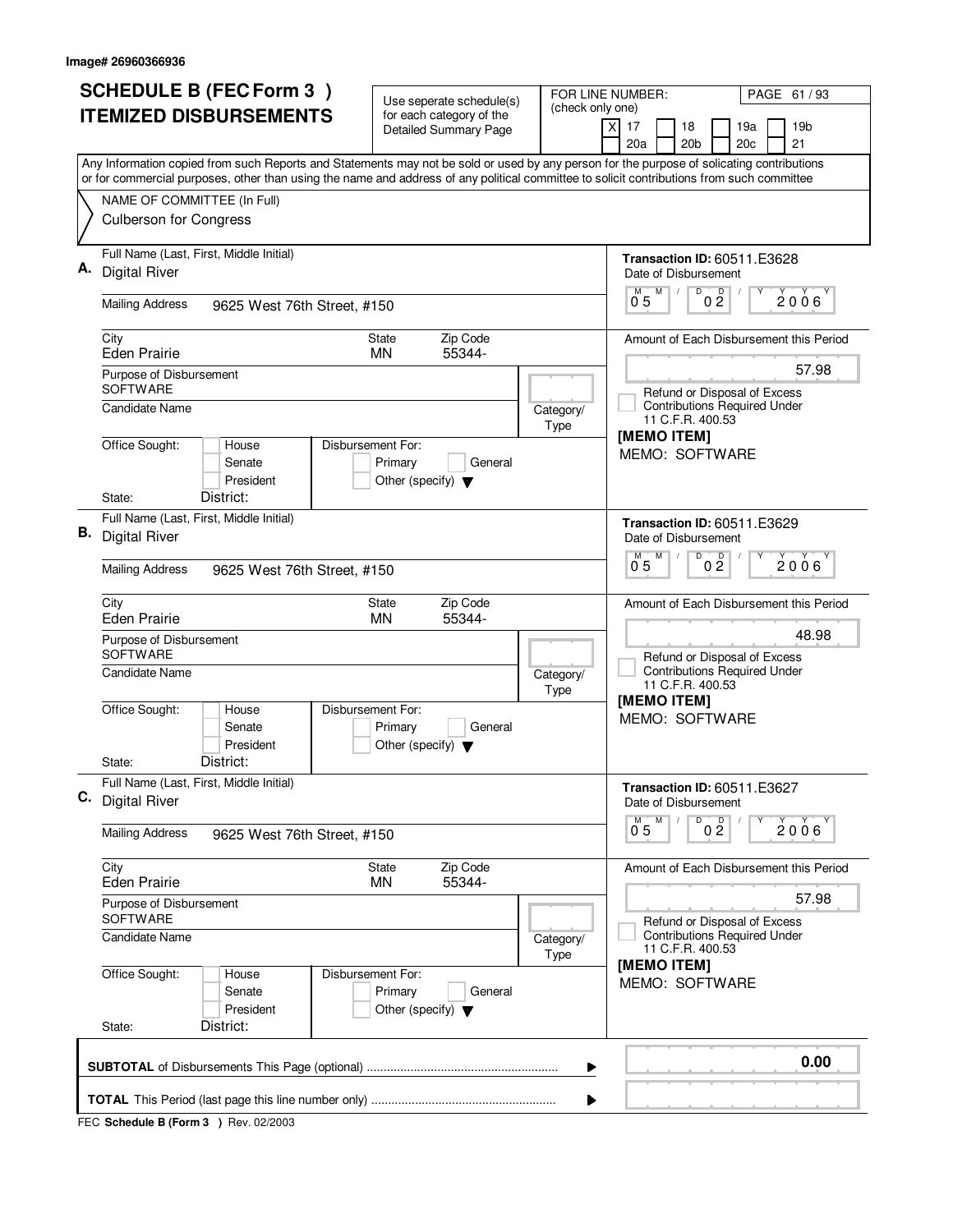|    | <b>SCHEDULE B (FEC Form 3)</b>                                                                                                                                           | Use seperate schedule(s)                                   |                          | FOR LINE NUMBER:<br>PAGE 62 / 93                                                      |  |  |  |
|----|--------------------------------------------------------------------------------------------------------------------------------------------------------------------------|------------------------------------------------------------|--------------------------|---------------------------------------------------------------------------------------|--|--|--|
|    | <b>ITEMIZED DISBURSEMENTS</b>                                                                                                                                            | for each category of the<br><b>Detailed Summary Page</b>   | (check only one)         | $\times$<br>17<br>18<br>19a<br>19 <sub>b</sub><br>20a<br>20 <sub>b</sub><br>20c<br>21 |  |  |  |
|    | Any Information copied from such Reports and Statements may not be sold or used by any person for the purpose of solicating contributions                                |                                                            |                          |                                                                                       |  |  |  |
|    | or for commercial purposes, other than using the name and address of any political committee to solicit contributions from such committee<br>NAME OF COMMITTEE (In Full) |                                                            |                          |                                                                                       |  |  |  |
|    | <b>Culberson for Congress</b>                                                                                                                                            |                                                            |                          |                                                                                       |  |  |  |
|    | Full Name (Last, First, Middle Initial)<br><b>Digital River</b>                                                                                                          |                                                            |                          | <b>Transaction ID: 60511.E3632</b><br>Date of Disbursement<br>D<br>M<br>Υ             |  |  |  |
|    | <b>Mailing Address</b><br>9625 West 76th Street, #150                                                                                                                    |                                                            |                          | 0 <sup>D</sup><br>$\overline{0}^M$ 5<br>$2006^{\circ}$                                |  |  |  |
|    | City<br><b>Eden Prairie</b>                                                                                                                                              | Zip Code<br><b>State</b><br>55344-<br><b>MN</b>            |                          | Amount of Each Disbursement this Period                                               |  |  |  |
|    | Purpose of Disbursement<br><b>SOFTWARE</b>                                                                                                                               |                                                            |                          | 58.98<br>Refund or Disposal of Excess                                                 |  |  |  |
|    | <b>Candidate Name</b>                                                                                                                                                    |                                                            | Category/<br>Type        | <b>Contributions Required Under</b><br>11 C.F.R. 400.53                               |  |  |  |
|    | Office Sought:<br>Disbursement For:<br>House<br>Senate<br>President                                                                                                      | Primary<br>General<br>Other (specify) $\blacktriangledown$ |                          | [MEMO ITEM]<br>MEMO: SOFTWARE                                                         |  |  |  |
|    | District:<br>State:<br>Full Name (Last, First, Middle Initial)                                                                                                           |                                                            |                          |                                                                                       |  |  |  |
| В. | <b>Digital River</b>                                                                                                                                                     |                                                            |                          | <b>Transaction ID: 60511.E3631</b><br>Date of Disbursement                            |  |  |  |
|    | <b>Mailing Address</b><br>9625 West 76th Street, #150                                                                                                                    |                                                            |                          | D<br>0 <sup>0</sup><br>M<br>2006<br>0.5                                               |  |  |  |
|    | City<br><b>Eden Prairie</b>                                                                                                                                              | Zip Code<br>State<br>55344-<br><b>MN</b>                   |                          | Amount of Each Disbursement this Period                                               |  |  |  |
|    | Purpose of Disbursement<br><b>SOFTWARE</b>                                                                                                                               |                                                            |                          | 108.98<br>Refund or Disposal of Excess                                                |  |  |  |
|    | Candidate Name                                                                                                                                                           |                                                            | Category/<br>Type        | <b>Contributions Required Under</b><br>11 C.F.R. 400.53                               |  |  |  |
|    | Office Sought:<br>Disbursement For:<br>House<br>Senate<br>President                                                                                                      | Primary<br>General<br>Other (specify) $\blacktriangledown$ |                          | [MEMO ITEM]<br>MEMO: SOFTWARE                                                         |  |  |  |
|    | District:<br>State:                                                                                                                                                      |                                                            |                          |                                                                                       |  |  |  |
|    | Full Name (Last, First, Middle Initial)<br>C. Goode Company                                                                                                              |                                                            |                          | <b>Transaction ID: 60511.E3638</b><br>Date of Disbursement                            |  |  |  |
|    | <b>Mailing Address</b><br>8911 Katy Freeway                                                                                                                              |                                                            |                          | D<br>M<br>0 <sup>0</sup><br>2006<br>0.5                                               |  |  |  |
|    | City<br>Houston                                                                                                                                                          | State<br>Zip Code<br><b>TX</b><br>77024-                   |                          | Amount of Each Disbursement this Period                                               |  |  |  |
|    | Purpose of Disbursement<br><b>LUNCH</b>                                                                                                                                  |                                                            |                          | 50.39<br>Refund or Disposal of Excess                                                 |  |  |  |
|    | <b>Candidate Name</b>                                                                                                                                                    |                                                            | Category/<br><b>Type</b> | <b>Contributions Required Under</b><br>11 C.F.R. 400.53                               |  |  |  |
|    | Office Sought:<br>Disbursement For:<br>House<br>Senate<br>President                                                                                                      | Primary<br>General<br>Other (specify) $\blacktriangledown$ |                          | [MEMO ITEM]<br><b>MEMO: LUNCH</b>                                                     |  |  |  |
|    | District:<br>State:                                                                                                                                                      |                                                            |                          |                                                                                       |  |  |  |
|    | 0.00<br>▶                                                                                                                                                                |                                                            |                          |                                                                                       |  |  |  |
|    |                                                                                                                                                                          |                                                            |                          |                                                                                       |  |  |  |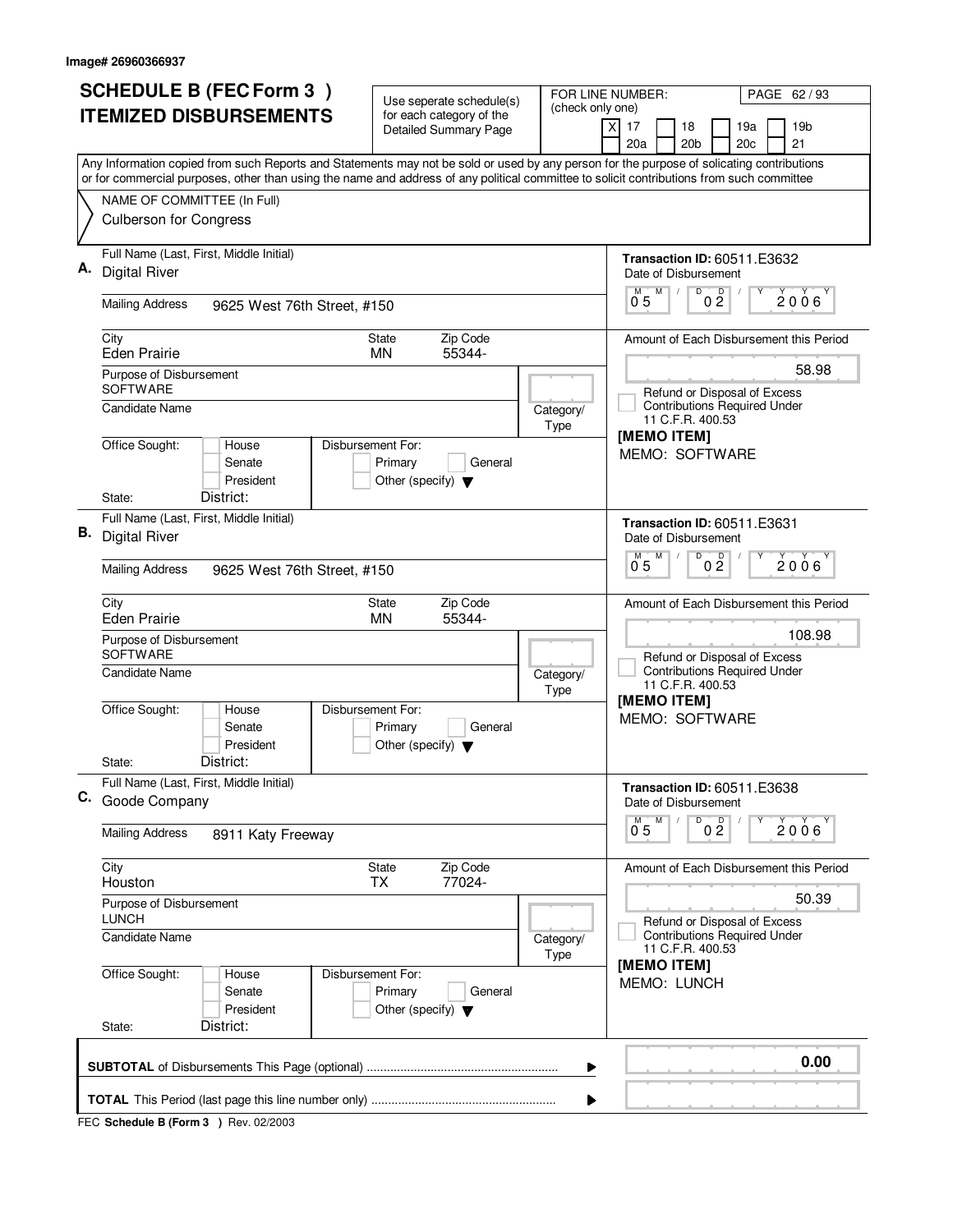| <b>SCHEDULE B (FEC Form 3)</b><br>FOR LINE NUMBER:<br>PAGE 63/93<br>Use seperate schedule(s) |                                                                                                                                                                                                                                                                                        |                                                            |                          |                                                                                |  |  |
|----------------------------------------------------------------------------------------------|----------------------------------------------------------------------------------------------------------------------------------------------------------------------------------------------------------------------------------------------------------------------------------------|------------------------------------------------------------|--------------------------|--------------------------------------------------------------------------------|--|--|
|                                                                                              | <b>ITEMIZED DISBURSEMENTS</b>                                                                                                                                                                                                                                                          | for each category of the<br><b>Detailed Summary Page</b>   | (check only one)         | 17<br>18<br>19a<br>19 <sub>b</sub><br>X<br>20a<br>20 <sub>b</sub><br>20c<br>21 |  |  |
|                                                                                              | Any Information copied from such Reports and Statements may not be sold or used by any person for the purpose of solicating contributions<br>or for commercial purposes, other than using the name and address of any political committee to solicit contributions from such committee |                                                            |                          |                                                                                |  |  |
|                                                                                              | NAME OF COMMITTEE (In Full)                                                                                                                                                                                                                                                            |                                                            |                          |                                                                                |  |  |
|                                                                                              | <b>Culberson for Congress</b>                                                                                                                                                                                                                                                          |                                                            |                          |                                                                                |  |  |
|                                                                                              | Full Name (Last, First, Middle Initial)<br><b>Symantec Software</b>                                                                                                                                                                                                                    |                                                            |                          | <b>Transaction ID: 60511.E3634</b><br>Date of Disbursement                     |  |  |
|                                                                                              | <b>Mailing Address</b><br>20330 Stevens Creek Boulevard                                                                                                                                                                                                                                |                                                            |                          | D<br>0 <sup>D</sup><br>$\overline{0}^M$ 5<br>M<br>$2006^\circ$                 |  |  |
|                                                                                              | City<br>Cupertino                                                                                                                                                                                                                                                                      | Zip Code<br><b>State</b><br>95014-<br>CA                   |                          | Amount of Each Disbursement this Period                                        |  |  |
|                                                                                              | Purpose of Disbursement<br><b>SOFTWARE</b><br>Candidate Name                                                                                                                                                                                                                           |                                                            | Category/                | 42.89<br>Refund or Disposal of Excess<br><b>Contributions Required Under</b>   |  |  |
|                                                                                              | Office Sought:<br>Disbursement For:<br>House<br>Senate                                                                                                                                                                                                                                 | Primary<br>General                                         | Type                     | 11 C.F.R. 400.53<br>[MEMO ITEM]<br>MEMO: SOFTWARE                              |  |  |
|                                                                                              | President<br>District:<br>State:<br>Full Name (Last, First, Middle Initial)                                                                                                                                                                                                            | Other (specify) $\blacktriangledown$                       |                          |                                                                                |  |  |
| В.                                                                                           | <b>Taste of Texas</b>                                                                                                                                                                                                                                                                  |                                                            |                          | <b>Transaction ID: 60511.E3637</b><br>Date of Disbursement<br>D<br>M           |  |  |
|                                                                                              | <b>Mailing Address</b><br>10505 Katy Freeway                                                                                                                                                                                                                                           |                                                            |                          | 0 <sup>0</sup><br>$2006^{\circ}$<br>0.5                                        |  |  |
|                                                                                              | City<br>Houston                                                                                                                                                                                                                                                                        | Zip Code<br><b>State</b><br><b>TX</b><br>77024-            |                          | Amount of Each Disbursement this Period                                        |  |  |
|                                                                                              | Purpose of Disbursement<br><b>DINNER</b>                                                                                                                                                                                                                                               |                                                            |                          | 243.08<br>Refund or Disposal of Excess<br><b>Contributions Required Under</b>  |  |  |
|                                                                                              | <b>Candidate Name</b>                                                                                                                                                                                                                                                                  |                                                            | Category/<br>Type        | 11 C.F.R. 400.53<br>[MEMO ITEM]                                                |  |  |
|                                                                                              | Office Sought:<br>Disbursement For:<br>House<br>Senate<br>President                                                                                                                                                                                                                    | Primary<br>General<br>Other (specify) $\blacktriangledown$ |                          | <b>MEMO: DINNER</b>                                                            |  |  |
|                                                                                              | District:<br>State:                                                                                                                                                                                                                                                                    |                                                            |                          |                                                                                |  |  |
|                                                                                              | Full Name (Last, First, Middle Initial)<br>C. U. S. House Members Dining Room                                                                                                                                                                                                          |                                                            |                          | <b>Transaction ID: 60511.E3630</b><br>Date of Disbursement                     |  |  |
|                                                                                              | <b>Mailing Address</b><br><b>Capitol Building</b>                                                                                                                                                                                                                                      |                                                            |                          | $\overline{0}$ $\overline{2}$<br>2006<br>0.5                                   |  |  |
|                                                                                              | City<br>Washington                                                                                                                                                                                                                                                                     | Zip Code<br>State<br>DC<br>$20215 -$                       |                          | Amount of Each Disbursement this Period                                        |  |  |
|                                                                                              | Purpose of Disbursement<br><b>LUNCH</b>                                                                                                                                                                                                                                                |                                                            |                          | 19.40<br>Refund or Disposal of Excess                                          |  |  |
|                                                                                              | <b>Candidate Name</b>                                                                                                                                                                                                                                                                  |                                                            | Category/<br><b>Type</b> | <b>Contributions Required Under</b><br>11 C.F.R. 400.53<br>[MEMO ITEM]         |  |  |
|                                                                                              | Office Sought:<br>House<br>Disbursement For:<br>Senate<br>President<br>District:<br>State:                                                                                                                                                                                             | Primary<br>General<br>Other (specify) $\blacktriangledown$ |                          | <b>MEMO: LUNCH</b>                                                             |  |  |
|                                                                                              | 0.00                                                                                                                                                                                                                                                                                   |                                                            |                          |                                                                                |  |  |
|                                                                                              |                                                                                                                                                                                                                                                                                        |                                                            | ▶                        |                                                                                |  |  |
|                                                                                              |                                                                                                                                                                                                                                                                                        |                                                            |                          |                                                                                |  |  |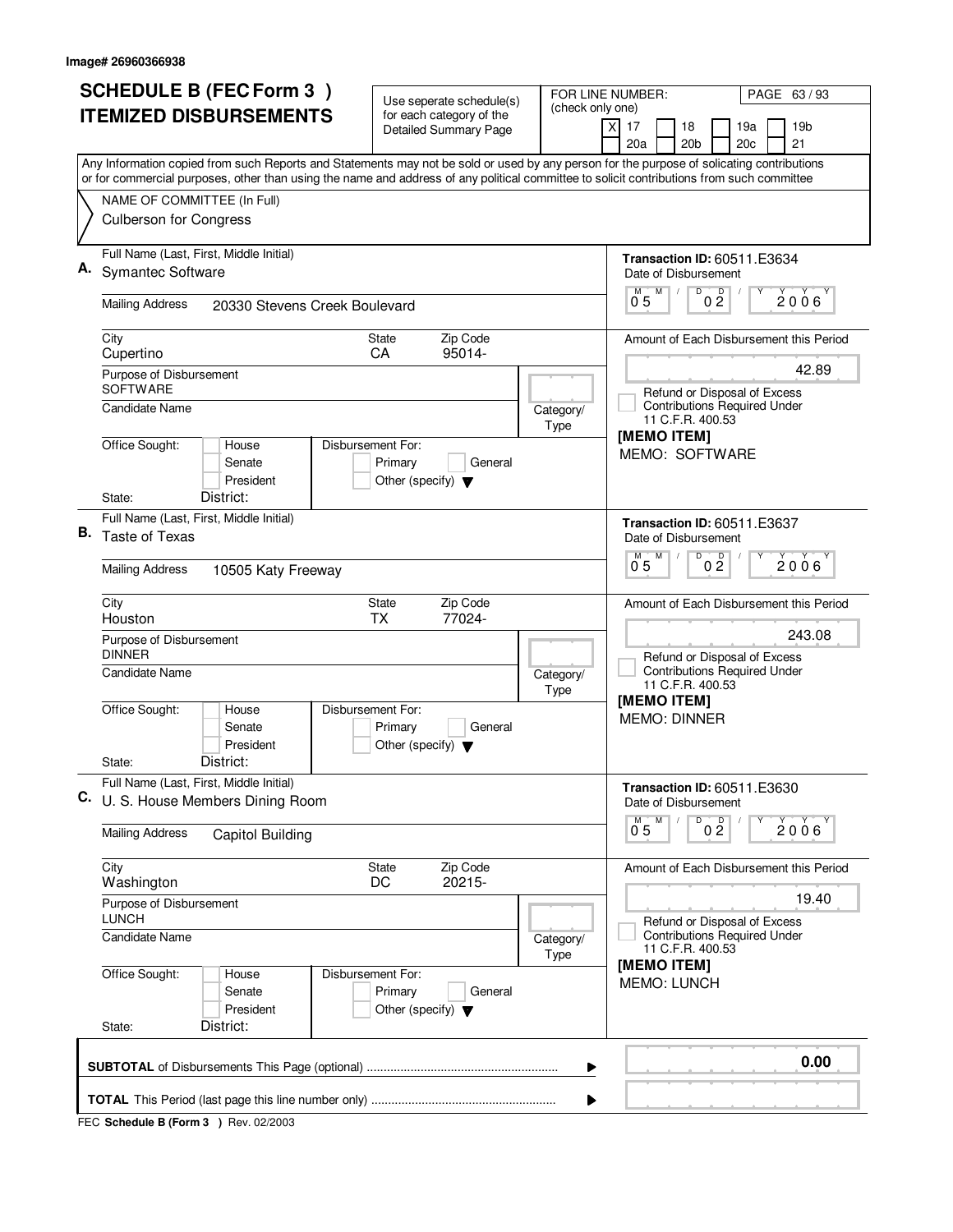|    | <b>SCHEDULE B (FEC Form 3)</b>                                                                                                                                                                                                                                                         | Use seperate schedule(s)                                                        |                   | FOR LINE NUMBER:<br>PAGE 64/93                                                         |  |  |  |
|----|----------------------------------------------------------------------------------------------------------------------------------------------------------------------------------------------------------------------------------------------------------------------------------------|---------------------------------------------------------------------------------|-------------------|----------------------------------------------------------------------------------------|--|--|--|
|    | <b>ITEMIZED DISBURSEMENTS</b>                                                                                                                                                                                                                                                          | for each category of the<br><b>Detailed Summary Page</b>                        | (check only one)  | 17<br>18<br>19a<br>19 <sub>b</sub><br>X<br>20a<br>20 <sub>b</sub><br>20c<br>21         |  |  |  |
|    | Any Information copied from such Reports and Statements may not be sold or used by any person for the purpose of solicating contributions<br>or for commercial purposes, other than using the name and address of any political committee to solicit contributions from such committee |                                                                                 |                   |                                                                                        |  |  |  |
|    | NAME OF COMMITTEE (In Full)                                                                                                                                                                                                                                                            |                                                                                 |                   |                                                                                        |  |  |  |
|    | <b>Culberson for Congress</b>                                                                                                                                                                                                                                                          |                                                                                 |                   |                                                                                        |  |  |  |
| А. | Full Name (Last, First, Middle Initial)<br>U. S. Postmaster                                                                                                                                                                                                                            |                                                                                 |                   | <b>Transaction ID: 60511.E3639</b><br>Date of Disbursement<br>M                        |  |  |  |
|    | <b>Mailing Address</b><br><b>Fairbanks Station</b>                                                                                                                                                                                                                                     |                                                                                 |                   | $\overline{0}$ $\overline{2}$<br>$\overline{0}^M$ 5<br>$2006^{\circ}$                  |  |  |  |
|    | City<br>Jersey Village                                                                                                                                                                                                                                                                 | Zip Code<br><b>State</b><br>77040-9998<br><b>TX</b>                             |                   | Amount of Each Disbursement this Period                                                |  |  |  |
|    | Purpose of Disbursement<br><b>POSTAGE</b>                                                                                                                                                                                                                                              |                                                                                 |                   | 31.20<br>Refund or Disposal of Excess                                                  |  |  |  |
|    | Candidate Name                                                                                                                                                                                                                                                                         |                                                                                 | Category/<br>Type | <b>Contributions Required Under</b><br>11 C.F.R. 400.53<br>[MEMO ITEM]                 |  |  |  |
|    | Office Sought:<br>House<br>Senate<br>President<br>District:<br>State:                                                                                                                                                                                                                  | Disbursement For:<br>Primary<br>General<br>Other (specify) $\blacktriangledown$ |                   | <b>MEMO: POSTAGE</b>                                                                   |  |  |  |
|    | Full Name (Last, First, Middle Initial)                                                                                                                                                                                                                                                |                                                                                 |                   |                                                                                        |  |  |  |
| В. | Verizon Wireless                                                                                                                                                                                                                                                                       |                                                                                 |                   | <b>Transaction ID: 60511.E3624</b><br>Date of Disbursement<br>$\overline{D}$<br>D<br>M |  |  |  |
|    | <b>Mailing Address</b><br>P.O. Box 36387                                                                                                                                                                                                                                               |                                                                                 |                   | $2006^{\circ}$<br>0 <sub>5</sub><br>0 <sub>2</sub>                                     |  |  |  |
|    | City<br>Houston                                                                                                                                                                                                                                                                        | Zip Code<br><b>State</b><br><b>TX</b><br>77236-                                 |                   | Amount of Each Disbursement this Period                                                |  |  |  |
|    | Purpose of Disbursement<br><b>CELL PHONE EQUIPMENT</b>                                                                                                                                                                                                                                 |                                                                                 |                   | 136.46<br>Refund or Disposal of Excess<br><b>Contributions Required Under</b>          |  |  |  |
|    | Candidate Name                                                                                                                                                                                                                                                                         |                                                                                 | Category/<br>Type | 11 C.F.R. 400.53<br>[MEMO ITEM]                                                        |  |  |  |
|    | Office Sought:<br>House<br>Senate<br>President                                                                                                                                                                                                                                         | Disbursement For:<br>Primary<br>General<br>Other (specify) $\blacktriangledown$ |                   | MEMO: CELL PHONE EQUIPMENT                                                             |  |  |  |
|    | District:<br>State:<br>Full Name (Last, First, Middle Initial)                                                                                                                                                                                                                         |                                                                                 |                   |                                                                                        |  |  |  |
|    | C. American Express                                                                                                                                                                                                                                                                    |                                                                                 |                   | <b>Transaction ID: 60705.E3689</b><br>Date of Disbursement<br>D<br>M                   |  |  |  |
|    | <b>Mailing Address</b><br><b>Suite 0002</b>                                                                                                                                                                                                                                            |                                                                                 |                   | $\overline{1}$ $\overline{9}$<br>Y<br>2006<br>06                                       |  |  |  |
|    | City<br>Chicago                                                                                                                                                                                                                                                                        | Zip Code<br>State<br>60679-0002<br>IL                                           |                   | Amount of Each Disbursement this Period                                                |  |  |  |
|    | Purpose of Disbursement<br>CREDIT CARD - SEE BELOW                                                                                                                                                                                                                                     |                                                                                 |                   | 4490.38<br>Refund or Disposal of Excess                                                |  |  |  |
|    | <b>Candidate Name</b>                                                                                                                                                                                                                                                                  |                                                                                 | Category/<br>Type | <b>Contributions Required Under</b><br>11 C.F.R. 400.53                                |  |  |  |
|    | Office Sought:<br>House<br>Senate<br>President                                                                                                                                                                                                                                         | Disbursement For:<br>Primary<br>General<br>Other (specify) $\blacktriangledown$ |                   | <b>CREDIT CARD - SEE BELOW</b>                                                         |  |  |  |
|    | District:<br>State:                                                                                                                                                                                                                                                                    |                                                                                 |                   |                                                                                        |  |  |  |
|    |                                                                                                                                                                                                                                                                                        |                                                                                 | ▶                 | 4490.38                                                                                |  |  |  |
|    | ▶                                                                                                                                                                                                                                                                                      |                                                                                 |                   |                                                                                        |  |  |  |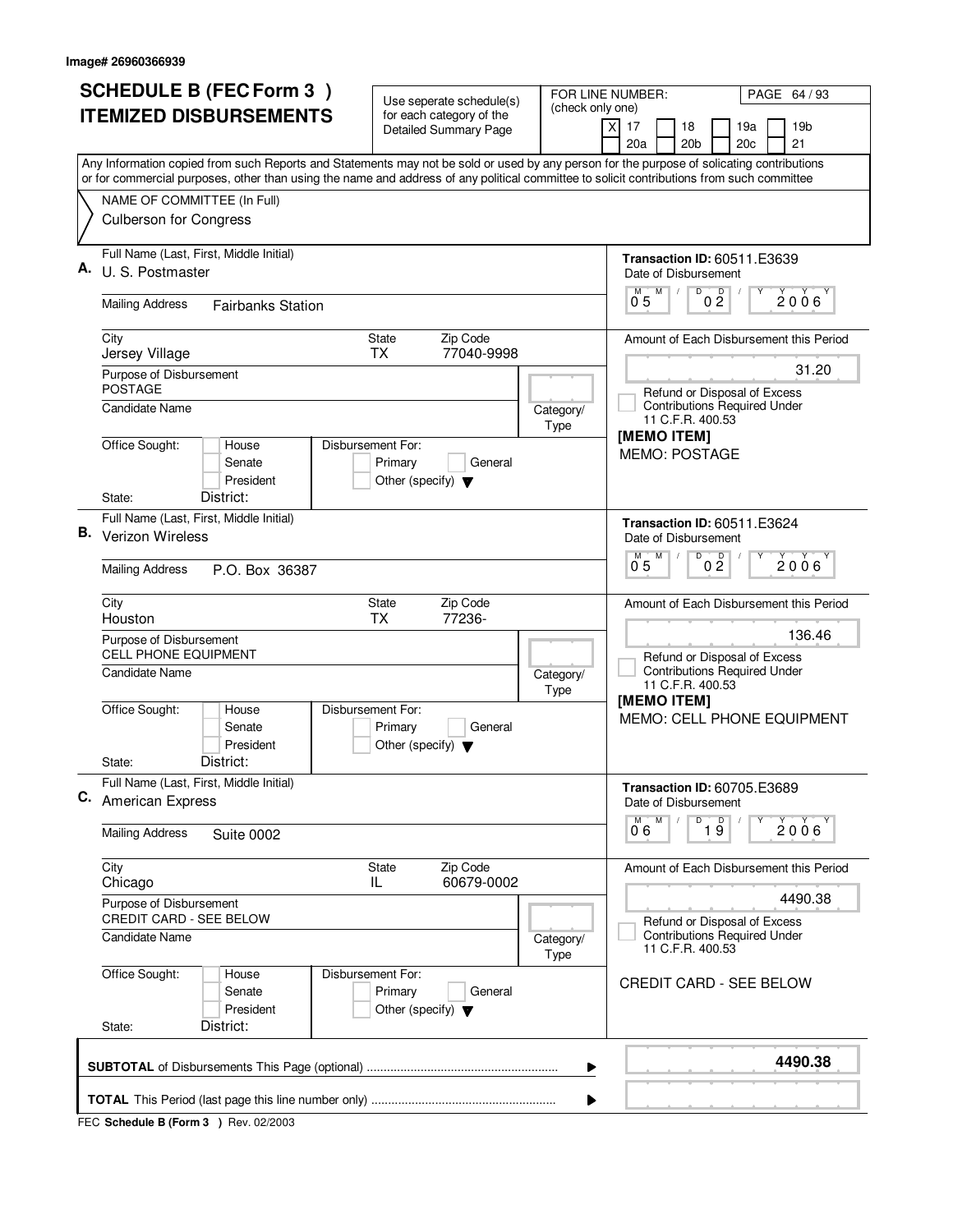|    | <b>SCHEDULE B (FEC Form 3)</b>                                                                                                                                                                                                                                                         | Use seperate schedule(s)                                   |                   | FOR LINE NUMBER:<br>PAGE 65/93                                                              |  |  |  |
|----|----------------------------------------------------------------------------------------------------------------------------------------------------------------------------------------------------------------------------------------------------------------------------------------|------------------------------------------------------------|-------------------|---------------------------------------------------------------------------------------------|--|--|--|
|    | <b>ITEMIZED DISBURSEMENTS</b>                                                                                                                                                                                                                                                          | for each category of the<br><b>Detailed Summary Page</b>   | (check only one)  | 17<br>18<br>19a<br>19 <sub>b</sub><br>$\times$<br>20a<br>20 <sub>b</sub><br>20c<br>21       |  |  |  |
|    | Any Information copied from such Reports and Statements may not be sold or used by any person for the purpose of solicating contributions<br>or for commercial purposes, other than using the name and address of any political committee to solicit contributions from such committee |                                                            |                   |                                                                                             |  |  |  |
|    | NAME OF COMMITTEE (In Full)                                                                                                                                                                                                                                                            |                                                            |                   |                                                                                             |  |  |  |
|    | <b>Culberson for Congress</b>                                                                                                                                                                                                                                                          |                                                            |                   |                                                                                             |  |  |  |
|    | Full Name (Last, First, Middle Initial)<br>Aristotle International, Inc.                                                                                                                                                                                                               |                                                            |                   | <b>Transaction ID: 60705.E3691</b><br>Date of Disbursement                                  |  |  |  |
|    | <b>Mailing Address</b><br>205 Pennsylvania Avenue, SE                                                                                                                                                                                                                                  |                                                            |                   | D<br>$\overline{1}$ $\overline{9}$<br>M<br>2006<br>0.6                                      |  |  |  |
|    | City<br>Washington                                                                                                                                                                                                                                                                     | Zip Code<br><b>State</b><br>20003-<br>DC                   |                   | Amount of Each Disbursement this Period                                                     |  |  |  |
|    | Purpose of Disbursement<br>1 QTR DATABASE HOUSING & SOFTWARE                                                                                                                                                                                                                           |                                                            |                   | 2250.00                                                                                     |  |  |  |
|    | Candidate Name                                                                                                                                                                                                                                                                         |                                                            | Category/<br>Type | Refund or Disposal of Excess<br><b>Contributions Required Under</b><br>11 C.F.R. 400.53     |  |  |  |
|    | Office Sought:<br>Disbursement For:<br>House<br>Senate<br>President<br>District:<br>State:                                                                                                                                                                                             | Primary<br>General<br>Other (specify) $\blacktriangledown$ |                   | [MEMO ITEM]<br>MEMO: 1 QTR DATABASE HOUS-<br>ING & SOFTWARE                                 |  |  |  |
|    | Full Name (Last, First, Middle Initial)                                                                                                                                                                                                                                                |                                                            |                   |                                                                                             |  |  |  |
| В. | McCormick & Schmick                                                                                                                                                                                                                                                                    |                                                            |                   | <b>Transaction ID: 60705.E3693</b><br>Date of Disbursement<br>D<br>$\overline{D}$<br>M<br>M |  |  |  |
|    | <b>Mailing Address</b><br>1151 Uptown Park Boulevard                                                                                                                                                                                                                                   |                                                            |                   | 2006<br>19<br>06                                                                            |  |  |  |
|    | City<br>Houston                                                                                                                                                                                                                                                                        | Zip Code<br>State<br><b>TX</b><br>77056-                   |                   | Amount of Each Disbursement this Period                                                     |  |  |  |
|    | Purpose of Disbursement<br><b>EVENT LOCATION &amp; CATERING</b>                                                                                                                                                                                                                        |                                                            |                   | 902.71<br>Refund or Disposal of Excess                                                      |  |  |  |
|    | Candidate Name                                                                                                                                                                                                                                                                         |                                                            | Category/<br>Type | <b>Contributions Required Under</b><br>11 C.F.R. 400.53<br>[MEMO ITEM]                      |  |  |  |
|    | Office Sought:<br>Disbursement For:<br>House<br>Senate<br>President                                                                                                                                                                                                                    | Primary<br>General<br>Other (specify) $\blacktriangledown$ |                   | MEMO: EVENT LOCATION & CA-<br>TERING                                                        |  |  |  |
|    | District:<br>State:                                                                                                                                                                                                                                                                    |                                                            |                   |                                                                                             |  |  |  |
|    | Full Name (Last, First, Middle Initial)<br>C. Office Depot                                                                                                                                                                                                                             |                                                            |                   | <b>Transaction ID: 60705.E3692</b><br>Date of Disbursement                                  |  |  |  |
|    | <b>Mailing Address</b><br>10217 Katy Freeway                                                                                                                                                                                                                                           |                                                            |                   | D<br>M<br>$\overline{1}$ $\overline{9}$<br>Υ<br>2006'<br>06                                 |  |  |  |
|    | City<br>Houston                                                                                                                                                                                                                                                                        | Zip Code<br>State<br><b>TX</b><br>77024-                   |                   | Amount of Each Disbursement this Period                                                     |  |  |  |
|    | Purpose of Disbursement<br><b>SUPPLIES</b>                                                                                                                                                                                                                                             |                                                            |                   | 185.82<br>Refund or Disposal of Excess                                                      |  |  |  |
|    | Candidate Name                                                                                                                                                                                                                                                                         |                                                            | Category/<br>Type | <b>Contributions Required Under</b><br>11 C.F.R. 400.53<br>[MEMO ITEM]                      |  |  |  |
|    | Office Sought:<br>Disbursement For:<br>House<br>Senate<br>President                                                                                                                                                                                                                    | Primary<br>General<br>Other (specify) $\blacktriangledown$ |                   | <b>MEMO: SUPPLIES</b>                                                                       |  |  |  |
|    | District:<br>State:                                                                                                                                                                                                                                                                    |                                                            |                   |                                                                                             |  |  |  |
|    | 0.00<br>▶                                                                                                                                                                                                                                                                              |                                                            |                   |                                                                                             |  |  |  |
|    |                                                                                                                                                                                                                                                                                        |                                                            |                   |                                                                                             |  |  |  |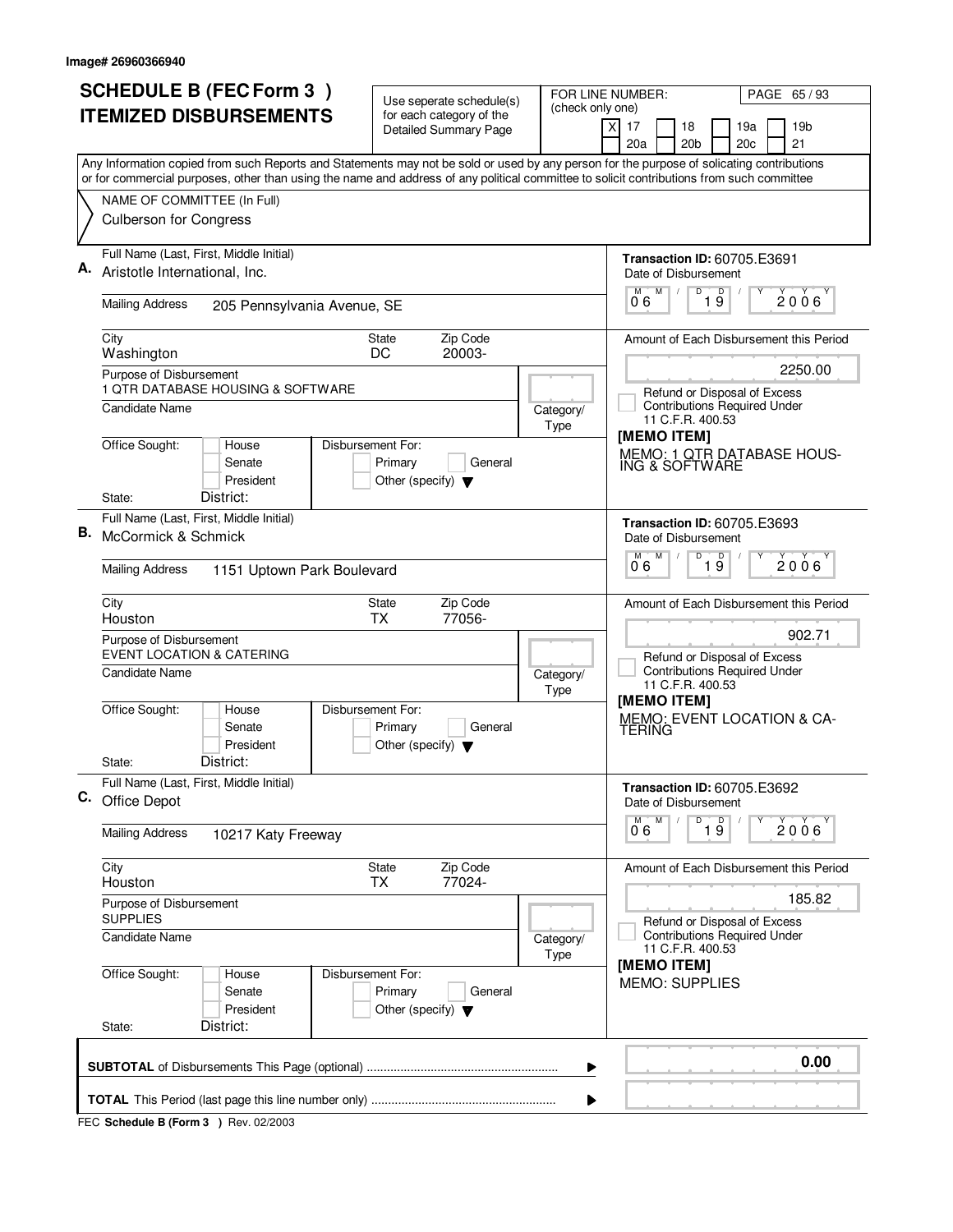| 20a<br>20 <sub>b</sub><br>21<br>20c<br>Any Information copied from such Reports and Statements may not be sold or used by any person for the purpose of solicating contributions<br>or for commercial purposes, other than using the name and address of any political committee to solicit contributions from such committee<br>NAME OF COMMITTEE (In Full)<br><b>Culberson for Congress</b><br>Full Name (Last, First, Middle Initial)<br><b>Transaction ID: 60705.E3690</b><br><b>Ridgewell Caterers</b><br>Date of Disbursement<br>M<br>D<br>$\overline{19}$<br>0.6<br><b>Mailing Address</b><br>5525 Dorsey Lane<br>Zip Code<br>City<br>State<br>Bethesda<br>20816-<br><b>MD</b><br>Purpose of Disbursement<br><b>BALANCE OF TFRW EVENT</b><br>Refund or Disposal of Excess<br><b>Contributions Required Under</b><br><b>Candidate Name</b><br>Category/<br>11 C.F.R. 400.53<br>Type<br>[MEMO ITEM]<br>Office Sought:<br>Disbursement For:<br>House<br>Senate<br>Primary<br>General<br>NT<br>President<br>Other (specify) $\blacktriangledown$<br>District:<br>State:<br>Full Name (Last, First, Middle Initial)<br>Transaction ID: 60607.E3646<br>В.<br>John Culberson<br>Date of Disbursement<br>D<br>$\overline{18}$<br>05<br><b>Mailing Address</b><br>7911 Emerald Bluff Court<br>City<br>Zip Code<br>State<br>77095-<br>Houston<br><b>TX</b><br>151.79<br>Purpose of Disbursement<br><b>REIMBURSEMENT - SEE BELOW</b><br>Refund or Disposal of Excess<br><b>Contributions Required Under</b><br>Candidate Name<br>Category/<br>11 C.F.R. 400.53<br>Type<br>Office Sought:<br>Disbursement For:<br>House<br>Senate<br>Primary<br>General<br>President<br>Other (specify) $\blacktriangledown$<br>District:<br>State:<br>Full Name (Last, First, Middle Initial)<br>Transaction ID: 60607.E3647<br>C. Time Warner Communication<br>Date of Disbursement<br>D<br>$\overline{18}$<br>M<br>0 <sub>5</sub><br><b>Mailing Address</b><br>P.O. Box 650050<br>City<br>Zip Code<br>State<br>75265-0050<br>Dallas<br><b>TX</b><br>Purpose of Disbursement<br>3 MO INTERNET SERVICE<br>Refund or Disposal of Excess<br><b>Contributions Required Under</b><br>Candidate Name<br>Category/<br>11 C.F.R. 400.53<br><b>Type</b><br>[MEMO ITEM]<br>Office Sought:<br>Disbursement For:<br>House<br>Senate<br>Primary<br>General<br>CЕ<br>President<br>Other (specify) $\blacktriangledown$<br>District:<br>State: | <b>SCHEDULE B (FEC Form 3)</b><br><b>ITEMIZED DISBURSEMENTS</b> | Use seperate schedule(s)<br>(check only one)<br>for each category of the | FOR LINE NUMBER:<br>PAGE 66 / 93               |
|--------------------------------------------------------------------------------------------------------------------------------------------------------------------------------------------------------------------------------------------------------------------------------------------------------------------------------------------------------------------------------------------------------------------------------------------------------------------------------------------------------------------------------------------------------------------------------------------------------------------------------------------------------------------------------------------------------------------------------------------------------------------------------------------------------------------------------------------------------------------------------------------------------------------------------------------------------------------------------------------------------------------------------------------------------------------------------------------------------------------------------------------------------------------------------------------------------------------------------------------------------------------------------------------------------------------------------------------------------------------------------------------------------------------------------------------------------------------------------------------------------------------------------------------------------------------------------------------------------------------------------------------------------------------------------------------------------------------------------------------------------------------------------------------------------------------------------------------------------------------------------------------------------------------------------------------------------------------------------------------------------------------------------------------------------------------------------------------------------------------------------------------------------------------------------------------------------------------------------------------------------------------------------------------------------------------------------------------------------------------------------------------------------------|-----------------------------------------------------------------|--------------------------------------------------------------------------|------------------------------------------------|
|                                                                                                                                                                                                                                                                                                                                                                                                                                                                                                                                                                                                                                                                                                                                                                                                                                                                                                                                                                                                                                                                                                                                                                                                                                                                                                                                                                                                                                                                                                                                                                                                                                                                                                                                                                                                                                                                                                                                                                                                                                                                                                                                                                                                                                                                                                                                                                                                              |                                                                 | <b>Detailed Summary Page</b>                                             | 19 <sub>b</sub><br>$\times$<br>17<br>18<br>19a |
|                                                                                                                                                                                                                                                                                                                                                                                                                                                                                                                                                                                                                                                                                                                                                                                                                                                                                                                                                                                                                                                                                                                                                                                                                                                                                                                                                                                                                                                                                                                                                                                                                                                                                                                                                                                                                                                                                                                                                                                                                                                                                                                                                                                                                                                                                                                                                                                                              |                                                                 |                                                                          |                                                |
|                                                                                                                                                                                                                                                                                                                                                                                                                                                                                                                                                                                                                                                                                                                                                                                                                                                                                                                                                                                                                                                                                                                                                                                                                                                                                                                                                                                                                                                                                                                                                                                                                                                                                                                                                                                                                                                                                                                                                                                                                                                                                                                                                                                                                                                                                                                                                                                                              |                                                                 |                                                                          |                                                |
|                                                                                                                                                                                                                                                                                                                                                                                                                                                                                                                                                                                                                                                                                                                                                                                                                                                                                                                                                                                                                                                                                                                                                                                                                                                                                                                                                                                                                                                                                                                                                                                                                                                                                                                                                                                                                                                                                                                                                                                                                                                                                                                                                                                                                                                                                                                                                                                                              |                                                                 |                                                                          |                                                |
|                                                                                                                                                                                                                                                                                                                                                                                                                                                                                                                                                                                                                                                                                                                                                                                                                                                                                                                                                                                                                                                                                                                                                                                                                                                                                                                                                                                                                                                                                                                                                                                                                                                                                                                                                                                                                                                                                                                                                                                                                                                                                                                                                                                                                                                                                                                                                                                                              |                                                                 |                                                                          | $2006^{\circ}$                                 |
|                                                                                                                                                                                                                                                                                                                                                                                                                                                                                                                                                                                                                                                                                                                                                                                                                                                                                                                                                                                                                                                                                                                                                                                                                                                                                                                                                                                                                                                                                                                                                                                                                                                                                                                                                                                                                                                                                                                                                                                                                                                                                                                                                                                                                                                                                                                                                                                                              |                                                                 |                                                                          | Amount of Each Disbursement this Period        |
|                                                                                                                                                                                                                                                                                                                                                                                                                                                                                                                                                                                                                                                                                                                                                                                                                                                                                                                                                                                                                                                                                                                                                                                                                                                                                                                                                                                                                                                                                                                                                                                                                                                                                                                                                                                                                                                                                                                                                                                                                                                                                                                                                                                                                                                                                                                                                                                                              |                                                                 |                                                                          | 1151.85                                        |
|                                                                                                                                                                                                                                                                                                                                                                                                                                                                                                                                                                                                                                                                                                                                                                                                                                                                                                                                                                                                                                                                                                                                                                                                                                                                                                                                                                                                                                                                                                                                                                                                                                                                                                                                                                                                                                                                                                                                                                                                                                                                                                                                                                                                                                                                                                                                                                                                              |                                                                 |                                                                          |                                                |
|                                                                                                                                                                                                                                                                                                                                                                                                                                                                                                                                                                                                                                                                                                                                                                                                                                                                                                                                                                                                                                                                                                                                                                                                                                                                                                                                                                                                                                                                                                                                                                                                                                                                                                                                                                                                                                                                                                                                                                                                                                                                                                                                                                                                                                                                                                                                                                                                              |                                                                 |                                                                          | <b>MEMO: BALANCE OF TFRW EVE-</b>              |
|                                                                                                                                                                                                                                                                                                                                                                                                                                                                                                                                                                                                                                                                                                                                                                                                                                                                                                                                                                                                                                                                                                                                                                                                                                                                                                                                                                                                                                                                                                                                                                                                                                                                                                                                                                                                                                                                                                                                                                                                                                                                                                                                                                                                                                                                                                                                                                                                              |                                                                 |                                                                          |                                                |
|                                                                                                                                                                                                                                                                                                                                                                                                                                                                                                                                                                                                                                                                                                                                                                                                                                                                                                                                                                                                                                                                                                                                                                                                                                                                                                                                                                                                                                                                                                                                                                                                                                                                                                                                                                                                                                                                                                                                                                                                                                                                                                                                                                                                                                                                                                                                                                                                              |                                                                 |                                                                          |                                                |
|                                                                                                                                                                                                                                                                                                                                                                                                                                                                                                                                                                                                                                                                                                                                                                                                                                                                                                                                                                                                                                                                                                                                                                                                                                                                                                                                                                                                                                                                                                                                                                                                                                                                                                                                                                                                                                                                                                                                                                                                                                                                                                                                                                                                                                                                                                                                                                                                              |                                                                 |                                                                          | 2006'                                          |
|                                                                                                                                                                                                                                                                                                                                                                                                                                                                                                                                                                                                                                                                                                                                                                                                                                                                                                                                                                                                                                                                                                                                                                                                                                                                                                                                                                                                                                                                                                                                                                                                                                                                                                                                                                                                                                                                                                                                                                                                                                                                                                                                                                                                                                                                                                                                                                                                              |                                                                 |                                                                          | Amount of Each Disbursement this Period        |
|                                                                                                                                                                                                                                                                                                                                                                                                                                                                                                                                                                                                                                                                                                                                                                                                                                                                                                                                                                                                                                                                                                                                                                                                                                                                                                                                                                                                                                                                                                                                                                                                                                                                                                                                                                                                                                                                                                                                                                                                                                                                                                                                                                                                                                                                                                                                                                                                              |                                                                 |                                                                          |                                                |
|                                                                                                                                                                                                                                                                                                                                                                                                                                                                                                                                                                                                                                                                                                                                                                                                                                                                                                                                                                                                                                                                                                                                                                                                                                                                                                                                                                                                                                                                                                                                                                                                                                                                                                                                                                                                                                                                                                                                                                                                                                                                                                                                                                                                                                                                                                                                                                                                              |                                                                 |                                                                          |                                                |
|                                                                                                                                                                                                                                                                                                                                                                                                                                                                                                                                                                                                                                                                                                                                                                                                                                                                                                                                                                                                                                                                                                                                                                                                                                                                                                                                                                                                                                                                                                                                                                                                                                                                                                                                                                                                                                                                                                                                                                                                                                                                                                                                                                                                                                                                                                                                                                                                              |                                                                 |                                                                          | REIMBURSEMENT - SEE BELOW                      |
|                                                                                                                                                                                                                                                                                                                                                                                                                                                                                                                                                                                                                                                                                                                                                                                                                                                                                                                                                                                                                                                                                                                                                                                                                                                                                                                                                                                                                                                                                                                                                                                                                                                                                                                                                                                                                                                                                                                                                                                                                                                                                                                                                                                                                                                                                                                                                                                                              |                                                                 |                                                                          |                                                |
|                                                                                                                                                                                                                                                                                                                                                                                                                                                                                                                                                                                                                                                                                                                                                                                                                                                                                                                                                                                                                                                                                                                                                                                                                                                                                                                                                                                                                                                                                                                                                                                                                                                                                                                                                                                                                                                                                                                                                                                                                                                                                                                                                                                                                                                                                                                                                                                                              |                                                                 |                                                                          |                                                |
|                                                                                                                                                                                                                                                                                                                                                                                                                                                                                                                                                                                                                                                                                                                                                                                                                                                                                                                                                                                                                                                                                                                                                                                                                                                                                                                                                                                                                                                                                                                                                                                                                                                                                                                                                                                                                                                                                                                                                                                                                                                                                                                                                                                                                                                                                                                                                                                                              |                                                                 |                                                                          | $2006^{\circ}$                                 |
|                                                                                                                                                                                                                                                                                                                                                                                                                                                                                                                                                                                                                                                                                                                                                                                                                                                                                                                                                                                                                                                                                                                                                                                                                                                                                                                                                                                                                                                                                                                                                                                                                                                                                                                                                                                                                                                                                                                                                                                                                                                                                                                                                                                                                                                                                                                                                                                                              |                                                                 |                                                                          | Amount of Each Disbursement this Period        |
|                                                                                                                                                                                                                                                                                                                                                                                                                                                                                                                                                                                                                                                                                                                                                                                                                                                                                                                                                                                                                                                                                                                                                                                                                                                                                                                                                                                                                                                                                                                                                                                                                                                                                                                                                                                                                                                                                                                                                                                                                                                                                                                                                                                                                                                                                                                                                                                                              |                                                                 |                                                                          | 146.79                                         |
|                                                                                                                                                                                                                                                                                                                                                                                                                                                                                                                                                                                                                                                                                                                                                                                                                                                                                                                                                                                                                                                                                                                                                                                                                                                                                                                                                                                                                                                                                                                                                                                                                                                                                                                                                                                                                                                                                                                                                                                                                                                                                                                                                                                                                                                                                                                                                                                                              |                                                                 |                                                                          |                                                |
|                                                                                                                                                                                                                                                                                                                                                                                                                                                                                                                                                                                                                                                                                                                                                                                                                                                                                                                                                                                                                                                                                                                                                                                                                                                                                                                                                                                                                                                                                                                                                                                                                                                                                                                                                                                                                                                                                                                                                                                                                                                                                                                                                                                                                                                                                                                                                                                                              |                                                                 |                                                                          | MEMO: 3 MO INTERNET SERVI-                     |
| ▶                                                                                                                                                                                                                                                                                                                                                                                                                                                                                                                                                                                                                                                                                                                                                                                                                                                                                                                                                                                                                                                                                                                                                                                                                                                                                                                                                                                                                                                                                                                                                                                                                                                                                                                                                                                                                                                                                                                                                                                                                                                                                                                                                                                                                                                                                                                                                                                                            |                                                                 |                                                                          | 151.79                                         |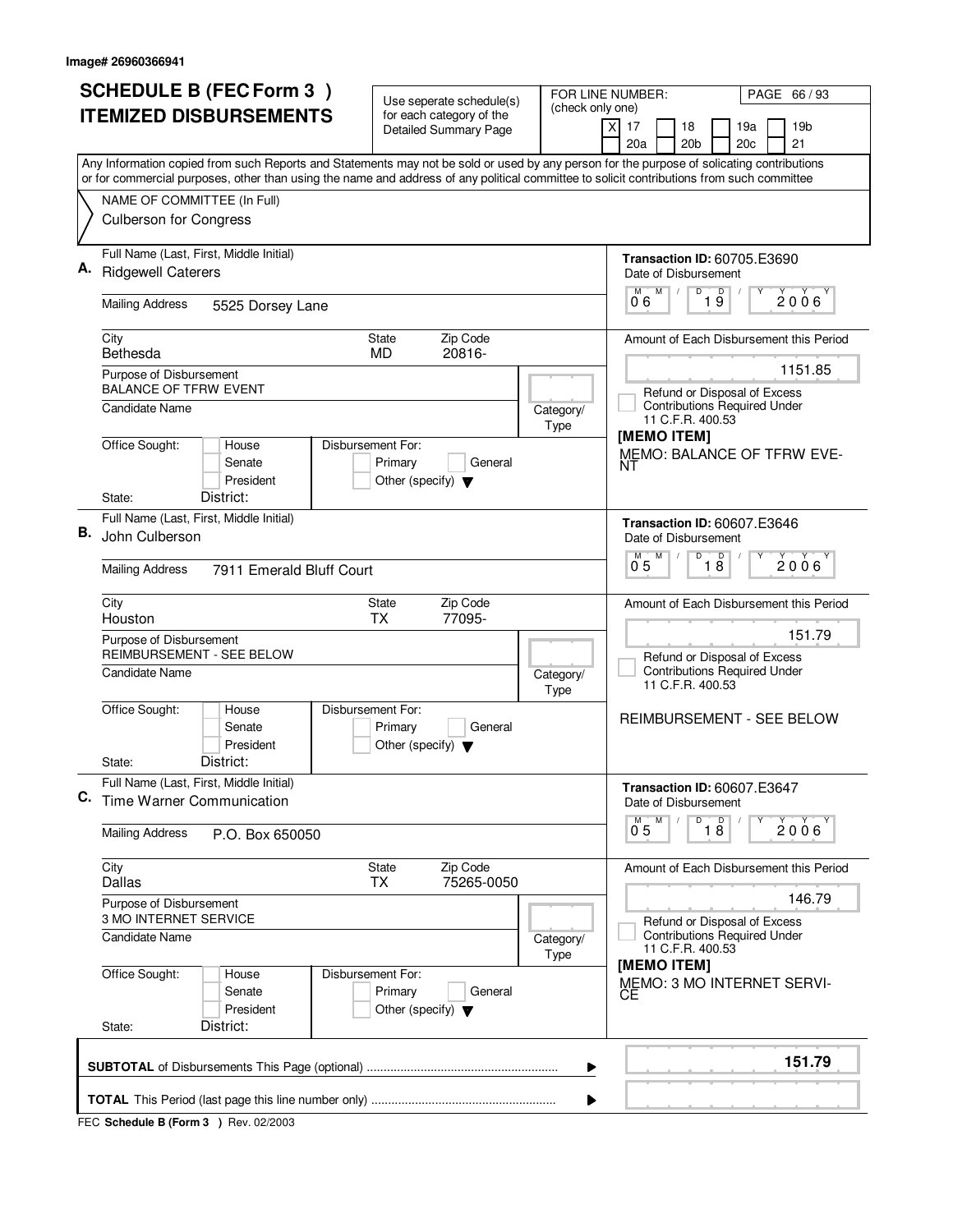|    | <b>SCHEDULE B (FEC Form 3)</b>                                                                                                                                                                                                                                                         |                                                                                      | FOR LINE NUMBER:<br>PAGE 67 / 93 |                                                                                |  |  |
|----|----------------------------------------------------------------------------------------------------------------------------------------------------------------------------------------------------------------------------------------------------------------------------------------|--------------------------------------------------------------------------------------|----------------------------------|--------------------------------------------------------------------------------|--|--|
|    | <b>ITEMIZED DISBURSEMENTS</b>                                                                                                                                                                                                                                                          | Use seperate schedule(s)<br>for each category of the<br><b>Detailed Summary Page</b> | (check only one)                 | $\times$<br>17<br>18<br>19a<br>19 <sub>b</sub>                                 |  |  |
|    |                                                                                                                                                                                                                                                                                        |                                                                                      |                                  | 20a<br>20 <sub>b</sub><br>20c<br>21                                            |  |  |
|    | Any Information copied from such Reports and Statements may not be sold or used by any person for the purpose of solicating contributions<br>or for commercial purposes, other than using the name and address of any political committee to solicit contributions from such committee |                                                                                      |                                  |                                                                                |  |  |
|    | NAME OF COMMITTEE (In Full)                                                                                                                                                                                                                                                            |                                                                                      |                                  |                                                                                |  |  |
|    | <b>Culberson for Congress</b>                                                                                                                                                                                                                                                          |                                                                                      |                                  |                                                                                |  |  |
|    | Full Name (Last, First, Middle Initial)<br>John Culberson                                                                                                                                                                                                                              |                                                                                      |                                  | <b>Transaction ID: 60705.E3696</b><br>Date of Disbursement                     |  |  |
|    | <b>Mailing Address</b><br>7911 Emerald Bluff Court                                                                                                                                                                                                                                     |                                                                                      |                                  | M<br>D<br>19<br>M<br>$2006^{\circ}$<br>0°6                                     |  |  |
|    | City<br>Houston                                                                                                                                                                                                                                                                        | Zip Code<br><b>State</b><br>77095-<br><b>TX</b>                                      |                                  | Amount of Each Disbursement this Period                                        |  |  |
|    | Purpose of Disbursement<br>REIMBURSEMENT - SEE BELOW                                                                                                                                                                                                                                   |                                                                                      |                                  | 486.12<br>Refund or Disposal of Excess                                         |  |  |
|    | Candidate Name                                                                                                                                                                                                                                                                         |                                                                                      | Category/<br>Type                | <b>Contributions Required Under</b><br>11 C.F.R. 400.53                        |  |  |
|    | Office Sought:<br>Disbursement For:<br>House<br>Senate<br>President                                                                                                                                                                                                                    | Primary<br>General<br>Other (specify) $\blacktriangledown$                           |                                  | <b>REIMBURSEMENT - SEE BELOW</b>                                               |  |  |
|    | District:<br>State:<br>Full Name (Last, First, Middle Initial)                                                                                                                                                                                                                         |                                                                                      |                                  |                                                                                |  |  |
| В. | Verizon Wireless                                                                                                                                                                                                                                                                       |                                                                                      |                                  | <b>Transaction ID: 60705.E3697</b><br>Date of Disbursement<br>M<br>M<br>D<br>D |  |  |
|    | <b>Mailing Address</b><br>P.O. Box 36387                                                                                                                                                                                                                                               |                                                                                      |                                  | 2006<br>19<br>06                                                               |  |  |
|    | City<br>Houston                                                                                                                                                                                                                                                                        | Zip Code<br><b>State</b><br><b>TX</b><br>77236-                                      |                                  | Amount of Each Disbursement this Period                                        |  |  |
|    | Purpose of Disbursement<br>5 MONTHS CAMP CELL PHONE FEES                                                                                                                                                                                                                               |                                                                                      |                                  | 486.12<br>Refund or Disposal of Excess                                         |  |  |
|    | Candidate Name                                                                                                                                                                                                                                                                         |                                                                                      | Category/<br>Type                | <b>Contributions Required Under</b><br>11 C.F.R. 400.53<br>[MEMO ITEM]         |  |  |
|    | Office Sought:<br>Disbursement For:<br>House<br>Senate<br>President                                                                                                                                                                                                                    | Primary<br>General<br>Other (specify) $\blacktriangledown$                           |                                  | MEMO: 5 MONTHS CAMP CELL<br>PHONE FEES                                         |  |  |
|    | District:<br>State:                                                                                                                                                                                                                                                                    |                                                                                      |                                  |                                                                                |  |  |
| C. | Full Name (Last, First, Middle Initial)<br><b>Bill Crow</b>                                                                                                                                                                                                                            |                                                                                      |                                  | <b>Transaction ID: 60607.E3644</b><br>Date of Disbursement                     |  |  |
|    | <b>Mailing Address</b><br>13303 Pinerock Lane                                                                                                                                                                                                                                          |                                                                                      |                                  | D<br>$\overline{18}$<br>M<br>Y<br>2006<br>0.5                                  |  |  |
|    | City<br>Houston                                                                                                                                                                                                                                                                        | Zip Code<br>State<br>77079-6007<br>TX.                                               |                                  | Amount of Each Disbursement this Period                                        |  |  |
|    | Purpose of Disbursement<br>REMIBURSEMENT - SEE BELOW                                                                                                                                                                                                                                   |                                                                                      |                                  | 33.16<br>Refund or Disposal of Excess                                          |  |  |
|    | Candidate Name                                                                                                                                                                                                                                                                         |                                                                                      | Category/<br>Type                | <b>Contributions Required Under</b><br>11 C.F.R. 400.53                        |  |  |
|    | Office Sought:<br>Disbursement For:<br>House<br>Senate<br>President                                                                                                                                                                                                                    | Primary<br>General<br>Other (specify) $\blacktriangledown$                           |                                  | REMIBURSEMENT - SEE BELOW                                                      |  |  |
|    | District:<br>State:                                                                                                                                                                                                                                                                    |                                                                                      |                                  |                                                                                |  |  |
|    |                                                                                                                                                                                                                                                                                        |                                                                                      | ▶                                | 519.28                                                                         |  |  |
|    |                                                                                                                                                                                                                                                                                        |                                                                                      |                                  |                                                                                |  |  |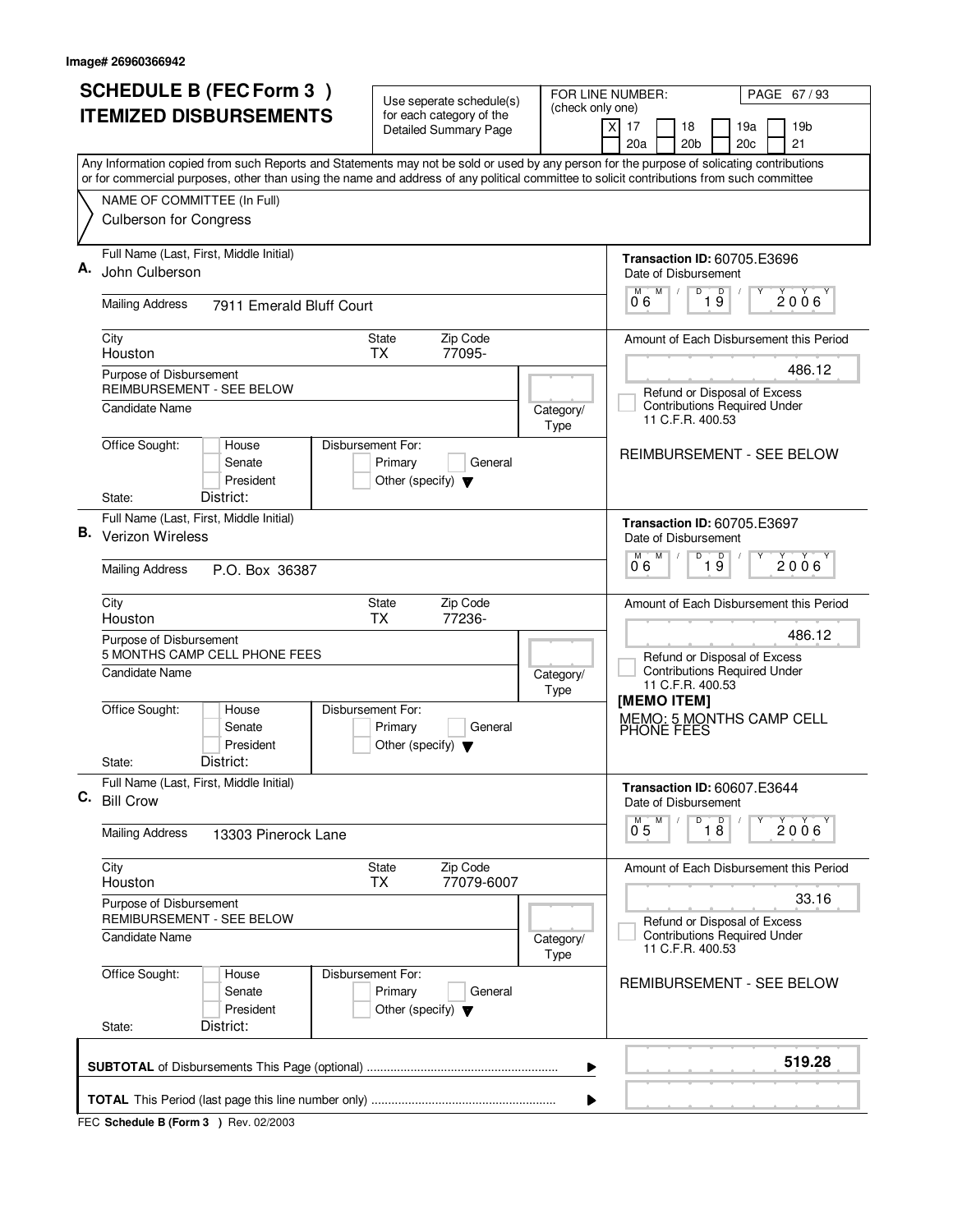|    | <b>SCHEDULE B (FEC Form 3)</b>                                                                                                                                                                                                                                                         | Use seperate schedule(s)                                   |                   | FOR LINE NUMBER:<br>PAGE 68/93                                                                    |  |  |
|----|----------------------------------------------------------------------------------------------------------------------------------------------------------------------------------------------------------------------------------------------------------------------------------------|------------------------------------------------------------|-------------------|---------------------------------------------------------------------------------------------------|--|--|
|    | <b>ITEMIZED DISBURSEMENTS</b>                                                                                                                                                                                                                                                          | for each category of the<br><b>Detailed Summary Page</b>   | (check only one)  | 17<br>18<br>19a<br>19 <sub>b</sub><br>X<br>20a<br>20 <sub>b</sub><br>20c<br>21                    |  |  |
|    | Any Information copied from such Reports and Statements may not be sold or used by any person for the purpose of solicating contributions<br>or for commercial purposes, other than using the name and address of any political committee to solicit contributions from such committee |                                                            |                   |                                                                                                   |  |  |
|    | NAME OF COMMITTEE (In Full)<br><b>Culberson for Congress</b>                                                                                                                                                                                                                           |                                                            |                   |                                                                                                   |  |  |
|    | Full Name (Last, First, Middle Initial)<br>American Express                                                                                                                                                                                                                            |                                                            |                   | <b>Transaction ID: 60607.E3655</b><br>Date of Disbursement                                        |  |  |
|    | <b>Mailing Address</b><br>Suite 0002                                                                                                                                                                                                                                                   |                                                            |                   | D<br>$\overline{18}$<br>$\overline{0}^M$ 5<br>M<br>$2006^{\circ}$                                 |  |  |
|    | City<br>Chicago                                                                                                                                                                                                                                                                        | State<br>Zip Code<br>60679-0002<br>IL                      |                   | Amount of Each Disbursement this Period                                                           |  |  |
|    | Purpose of Disbursement<br>CREDIT CARD - SEE BELOW<br><b>Candidate Name</b>                                                                                                                                                                                                            |                                                            | Category/<br>Type | 142.81<br>Refund or Disposal of Excess<br><b>Contributions Required Under</b><br>11 C.F.R. 400.53 |  |  |
|    | Office Sought:<br>Disbursement For:<br>House<br>Senate<br>President<br>District:<br>State:                                                                                                                                                                                             | Primary<br>General<br>Other (specify) $\blacktriangledown$ |                   | <b>CREDIT CARD - SEE BELOW</b>                                                                    |  |  |
| В. | Full Name (Last, First, Middle Initial)<br>Hot Shot                                                                                                                                                                                                                                    |                                                            |                   | <b>Transaction ID: 60607.E3659</b><br>Date of Disbursement                                        |  |  |
|    | <b>Mailing Address</b><br>PO Box 701189                                                                                                                                                                                                                                                |                                                            |                   | D<br>D<br>M<br>2006<br>0.5<br>$1\overline{8}$                                                     |  |  |
|    | City<br>Houston                                                                                                                                                                                                                                                                        | Zip Code<br>State<br><b>TX</b><br>77270-1189               |                   | Amount of Each Disbursement this Period<br>32.73                                                  |  |  |
|    | Purpose of Disbursement<br><b>DELIVERIES</b><br><b>Candidate Name</b>                                                                                                                                                                                                                  |                                                            | Category/<br>Type | Refund or Disposal of Excess<br><b>Contributions Required Under</b><br>11 C.F.R. 400.53           |  |  |
|    | Office Sought:<br>Disbursement For:<br>House<br>Senate<br>President<br>District:                                                                                                                                                                                                       | Primary<br>General<br>Other (specify) $\blacktriangledown$ |                   | [MEMO ITEM]<br><b>MEMO: DELIVERIES</b>                                                            |  |  |
|    | State:<br>Full Name (Last, First, Middle Initial)<br>C. Hot Shot                                                                                                                                                                                                                       |                                                            |                   | <b>Transaction ID: 60607.E3658</b><br>Date of Disbursement<br>D<br>M<br>Y                         |  |  |
|    | <b>Mailing Address</b><br>PO Box 701189                                                                                                                                                                                                                                                |                                                            |                   | $\overline{18}$<br>2006<br>0.5                                                                    |  |  |
|    | City<br>Houston                                                                                                                                                                                                                                                                        | State<br>Zip Code<br>77270-1189<br><b>TX</b>               |                   | Amount of Each Disbursement this Period                                                           |  |  |
|    | Purpose of Disbursement<br><b>DELIVERIES</b>                                                                                                                                                                                                                                           |                                                            |                   | 34.84<br>Refund or Disposal of Excess                                                             |  |  |
|    | <b>Candidate Name</b>                                                                                                                                                                                                                                                                  |                                                            | Category/<br>Type | <b>Contributions Required Under</b><br>11 C.F.R. 400.53<br>[MEMO ITEM]                            |  |  |
|    | Office Sought:<br>Disbursement For:<br>House<br>Senate<br>President<br>District:<br>State:                                                                                                                                                                                             | Primary<br>General<br>Other (specify) $\blacktriangledown$ |                   | <b>MEMO: DELIVERIES</b>                                                                           |  |  |
|    | 142.81<br>▶                                                                                                                                                                                                                                                                            |                                                            |                   |                                                                                                   |  |  |
|    |                                                                                                                                                                                                                                                                                        |                                                            |                   |                                                                                                   |  |  |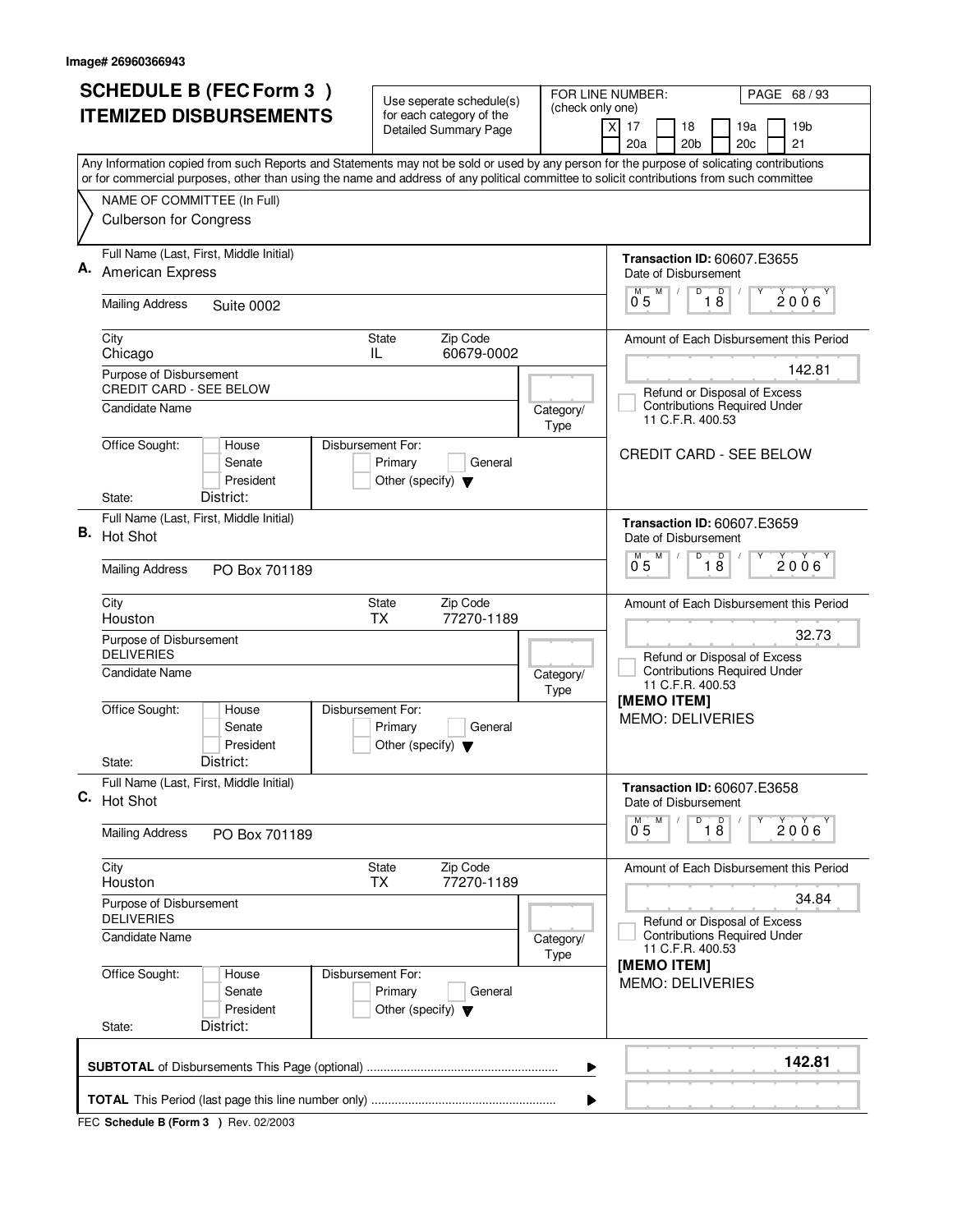| <b>SCHEDULE B (FEC Form 3)</b><br>Use seperate schedule(s) |                                                                                                                                                                                                                                                                                        |                                                                                 |                                       | FOR LINE NUMBER:<br>PAGE 69 / 93                                                                 |  |  |  |
|------------------------------------------------------------|----------------------------------------------------------------------------------------------------------------------------------------------------------------------------------------------------------------------------------------------------------------------------------------|---------------------------------------------------------------------------------|---------------------------------------|--------------------------------------------------------------------------------------------------|--|--|--|
|                                                            | <b>ITEMIZED DISBURSEMENTS</b>                                                                                                                                                                                                                                                          | for each category of the<br><b>Detailed Summary Page</b>                        | (check only one)                      | $\times$<br>17<br>18<br>19a<br>19b<br>20a<br>20 <sub>b</sub><br>21<br>20c                        |  |  |  |
|                                                            | Any Information copied from such Reports and Statements may not be sold or used by any person for the purpose of solicating contributions<br>or for commercial purposes, other than using the name and address of any political committee to solicit contributions from such committee |                                                                                 |                                       |                                                                                                  |  |  |  |
|                                                            | NAME OF COMMITTEE (In Full)<br>Culberson for Congress                                                                                                                                                                                                                                  |                                                                                 |                                       |                                                                                                  |  |  |  |
| Α.                                                         | Full Name (Last, First, Middle Initial)<br>Hot Shot                                                                                                                                                                                                                                    |                                                                                 |                                       | <b>Transaction ID: 60607.E3657</b><br>Date of Disbursement<br>D<br>M                             |  |  |  |
|                                                            | <b>Mailing Address</b><br>PO Box 701189                                                                                                                                                                                                                                                |                                                                                 |                                       | 18<br>$\overline{0}^M$ 5<br>2006                                                                 |  |  |  |
|                                                            | City<br>Houston                                                                                                                                                                                                                                                                        | State<br>Zip Code<br>77270-1189<br><b>TX</b>                                    |                                       | Amount of Each Disbursement this Period                                                          |  |  |  |
|                                                            | Purpose of Disbursement<br><b>DELIVERIES</b><br><b>Candidate Name</b>                                                                                                                                                                                                                  |                                                                                 | Category/<br>Type                     | 34.56<br>Refund or Disposal of Excess<br><b>Contributions Required Under</b><br>11 C.F.R. 400.53 |  |  |  |
|                                                            | Office Sought:<br>House<br>Senate<br>President<br>District:<br>State:                                                                                                                                                                                                                  | Disbursement For:<br>Primary<br>General<br>Other (specify) $\blacktriangledown$ |                                       | [MEMO ITEM]<br><b>MEMO: DELIVERIES</b>                                                           |  |  |  |
| В.                                                         | Full Name (Last, First, Middle Initial)<br>Kinkos                                                                                                                                                                                                                                      |                                                                                 |                                       | <b>Transaction ID: 60607.E3660</b><br>Date of Disbursement<br>D<br>D<br>M                        |  |  |  |
|                                                            | <b>Mailing Address</b><br>13181 Northwest Freeway                                                                                                                                                                                                                                      |                                                                                 |                                       | 2006<br>0 <sub>5</sub><br>18                                                                     |  |  |  |
|                                                            | City<br>Houston                                                                                                                                                                                                                                                                        | Zip Code<br>State<br>77040-<br><b>TX</b>                                        |                                       | Amount of Each Disbursement this Period                                                          |  |  |  |
|                                                            | Purpose of Disbursement<br><b>PRINTING</b><br><b>Candidate Name</b>                                                                                                                                                                                                                    |                                                                                 | Category/<br>Type                     | 18.99<br>Refund or Disposal of Excess<br><b>Contributions Required Under</b><br>11 C.F.R. 400.53 |  |  |  |
|                                                            | Office Sought:<br>House<br>Senate<br>President<br>District:<br>State:                                                                                                                                                                                                                  | Disbursement For:<br>Primary<br>General<br>Other (specify) $\blacktriangledown$ |                                       | [MEMO ITEM]<br><b>MEMO: PRINTING</b>                                                             |  |  |  |
|                                                            | Full Name (Last, First, Middle Initial)<br>C. Office Depot                                                                                                                                                                                                                             |                                                                                 |                                       | <b>Transaction ID: 60607.E3656</b><br>Date of Disbursement                                       |  |  |  |
|                                                            | Mailing Address<br>10217 Katy Freeway                                                                                                                                                                                                                                                  |                                                                                 |                                       | $\overline{D}$<br>M<br>$\overline{18}$<br>$2006^{\circ}$<br>0 <sub>5</sub>                       |  |  |  |
|                                                            | City<br>Houston                                                                                                                                                                                                                                                                        | Zip Code<br>State<br>77024-<br><b>TX</b>                                        |                                       | Amount of Each Disbursement this Period                                                          |  |  |  |
|                                                            | Purpose of Disbursement<br><b>SUPPLIES</b>                                                                                                                                                                                                                                             |                                                                                 | 20.69<br>Refund or Disposal of Excess |                                                                                                  |  |  |  |
|                                                            | Candidate Name                                                                                                                                                                                                                                                                         |                                                                                 | Category/<br>Type                     | <b>Contributions Required Under</b><br>11 C.F.R. 400.53                                          |  |  |  |
|                                                            | Office Sought:<br>House<br>Senate<br>President<br>District:                                                                                                                                                                                                                            | Disbursement For:<br>Primary<br>General<br>Other (specify) $\blacktriangledown$ |                                       | [MEMO ITEM]<br><b>MEMO: SUPPLIES</b>                                                             |  |  |  |
|                                                            | State:                                                                                                                                                                                                                                                                                 |                                                                                 |                                       |                                                                                                  |  |  |  |
|                                                            |                                                                                                                                                                                                                                                                                        |                                                                                 | ▶                                     | 0.00                                                                                             |  |  |  |
|                                                            | ▶                                                                                                                                                                                                                                                                                      |                                                                                 |                                       |                                                                                                  |  |  |  |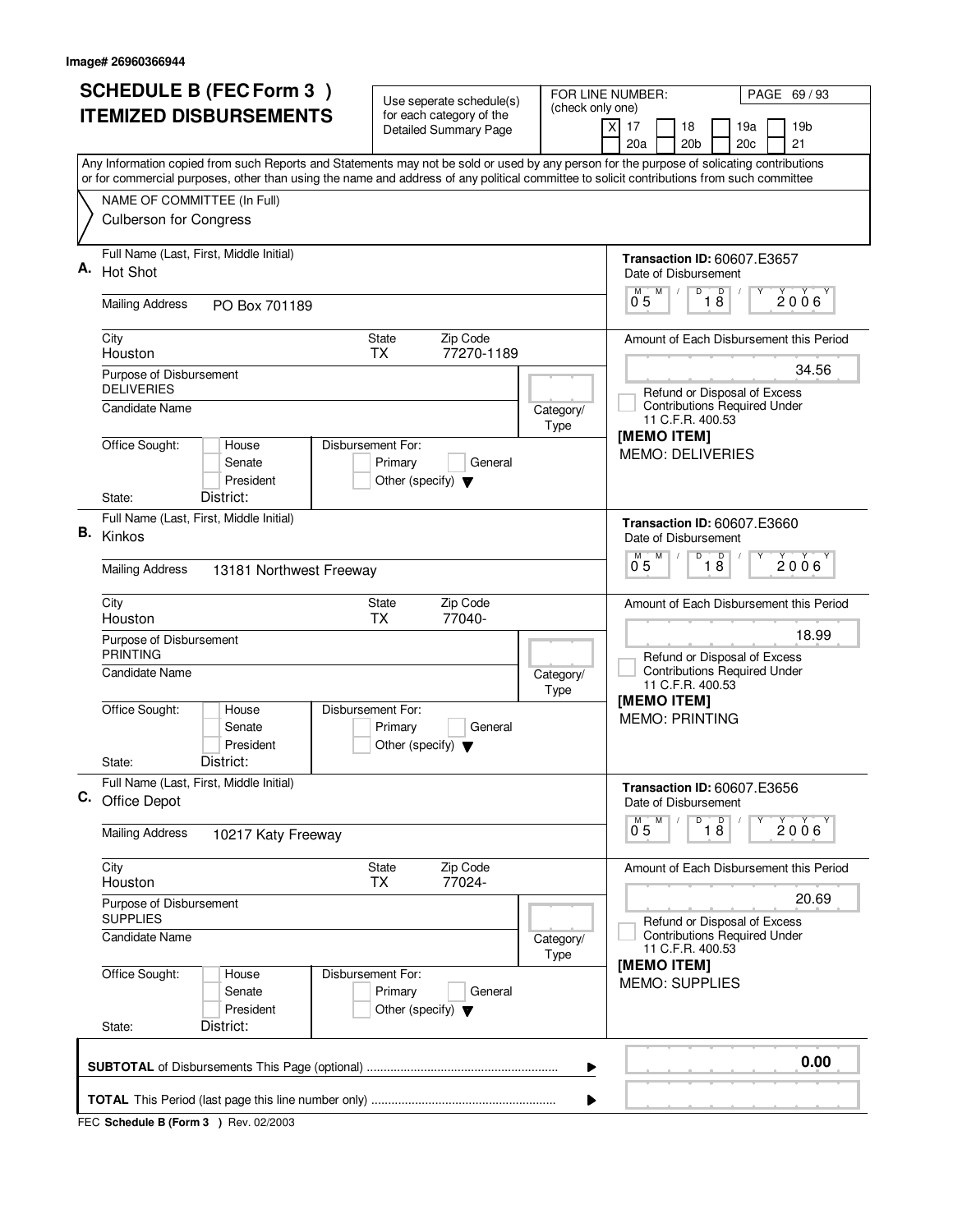|    | <b>SCHEDULE B (FEC Form 3)</b>                                                                                                                                                                                                                                                         |                                                                               | FOR LINE NUMBER:<br>PAGE 70/93 |                                                                                         |  |  |  |
|----|----------------------------------------------------------------------------------------------------------------------------------------------------------------------------------------------------------------------------------------------------------------------------------------|-------------------------------------------------------------------------------|--------------------------------|-----------------------------------------------------------------------------------------|--|--|--|
|    | <b>ITEMIZED DISBURSEMENTS</b>                                                                                                                                                                                                                                                          | Use seperate schedule(s)<br>for each category of the<br>Detailed Summary Page | (check only one)               | 17<br>18<br>19a<br>19 <sub>b</sub><br>X<br>20a<br>20 <sub>b</sub><br>20c<br>21          |  |  |  |
|    | Any Information copied from such Reports and Statements may not be sold or used by any person for the purpose of solicating contributions<br>or for commercial purposes, other than using the name and address of any political committee to solicit contributions from such committee |                                                                               |                                |                                                                                         |  |  |  |
|    | NAME OF COMMITTEE (In Full)                                                                                                                                                                                                                                                            |                                                                               |                                |                                                                                         |  |  |  |
|    | <b>Culberson for Congress</b>                                                                                                                                                                                                                                                          |                                                                               |                                |                                                                                         |  |  |  |
| А. | Full Name (Last, First, Middle Initial)<br>Jennifer Naedler                                                                                                                                                                                                                            |                                                                               |                                | <b>Transaction ID: 60607.E3661</b><br>Date of Disbursement                              |  |  |  |
|    | <b>Mailing Address</b><br>12122 Cypress Creek Lakes Drive                                                                                                                                                                                                                              |                                                                               |                                | D<br>$\overline{18}$<br>$\overline{0}^M$ 5<br>2006                                      |  |  |  |
|    | City<br>Cypress                                                                                                                                                                                                                                                                        | Zip Code<br><b>State</b><br>77433-<br><b>TX</b>                               |                                | Amount of Each Disbursement this Period                                                 |  |  |  |
|    | Purpose of Disbursement<br>REIMBURSEMENT - SEE BELOW                                                                                                                                                                                                                                   |                                                                               |                                | 340.60                                                                                  |  |  |  |
|    | Candidate Name                                                                                                                                                                                                                                                                         |                                                                               | Category/<br>Type              | Refund or Disposal of Excess<br><b>Contributions Required Under</b><br>11 C.F.R. 400.53 |  |  |  |
|    | Office Sought:<br>Disbursement For:<br>House<br>Senate<br>President<br>District:<br>State:                                                                                                                                                                                             | Primary<br>General<br>Other (specify) $\blacktriangledown$                    |                                | <b>REIMBURSEMENT - SEE BELOW</b>                                                        |  |  |  |
|    | Full Name (Last, First, Middle Initial)                                                                                                                                                                                                                                                |                                                                               |                                | Transaction ID: 60607.E3662                                                             |  |  |  |
| В. | Rep. John Culberson OSA #TX-07                                                                                                                                                                                                                                                         |                                                                               |                                | Date of Disbursement                                                                    |  |  |  |
|    | <b>Mailing Address</b><br>1728 Longworth HOB                                                                                                                                                                                                                                           |                                                                               |                                | D<br>D<br>M<br>M<br>$2006^{\circ}$<br>0.5<br>18                                         |  |  |  |
|    | City<br>Washington                                                                                                                                                                                                                                                                     | Zip Code<br><b>State</b><br>DC<br>20515-                                      |                                | Amount of Each Disbursement this Period                                                 |  |  |  |
|    | Purpose of Disbursement<br><b>FLAGS FOR GIFTS</b>                                                                                                                                                                                                                                      |                                                                               |                                | 340.60<br>Refund or Disposal of Excess                                                  |  |  |  |
|    | <b>Candidate Name</b>                                                                                                                                                                                                                                                                  |                                                                               | Category/<br>Type              | <b>Contributions Required Under</b><br>11 C.F.R. 400.53<br>[MEMO ITEM]                  |  |  |  |
|    | Office Sought:<br>Disbursement For:<br>House<br>Senate<br>President<br>District:<br>State:                                                                                                                                                                                             | Primary<br>General<br>Other (specify) $\blacktriangledown$                    |                                | <b>MEMO: FLAGS FOR GIFTS</b>                                                            |  |  |  |
|    | Full Name (Last, First, Middle Initial)                                                                                                                                                                                                                                                |                                                                               |                                | <b>Transaction ID: 60428.E3622</b>                                                      |  |  |  |
|    | C. Houston Museum of Natural Science                                                                                                                                                                                                                                                   |                                                                               |                                | Date of Disbursement                                                                    |  |  |  |
|    | <b>Mailing Address</b><br>One Hermann Circle Drive                                                                                                                                                                                                                                     |                                                                               |                                | M<br>$D$ <sub>2</sub> $\frac{D}{7}$<br>2006<br>04                                       |  |  |  |
|    | City<br>Houston                                                                                                                                                                                                                                                                        | State<br>Zip Code<br>77030-1799<br>ТX                                         |                                | Amount of Each Disbursement this Period                                                 |  |  |  |
|    | Purpose of Disbursement<br>BALNCE OF EVENT SITE RENTAL                                                                                                                                                                                                                                 |                                                                               |                                | 2100.00<br>Refund or Disposal of Excess                                                 |  |  |  |
|    | <b>Candidate Name</b>                                                                                                                                                                                                                                                                  |                                                                               | Category/<br>Type              | <b>Contributions Required Under</b><br>11 C.F.R. 400.53                                 |  |  |  |
|    | Office Sought:<br>Disbursement For:<br>House<br>Senate<br>President                                                                                                                                                                                                                    | Primary<br>General<br>Other (specify) $\blacktriangledown$                    |                                | <b>BALNCE OF EVENT SITE RENT-</b><br>AL                                                 |  |  |  |
|    | District:<br>State:                                                                                                                                                                                                                                                                    |                                                                               |                                |                                                                                         |  |  |  |
|    |                                                                                                                                                                                                                                                                                        |                                                                               | ▶                              | 2440.60                                                                                 |  |  |  |
|    | ▶                                                                                                                                                                                                                                                                                      |                                                                               |                                |                                                                                         |  |  |  |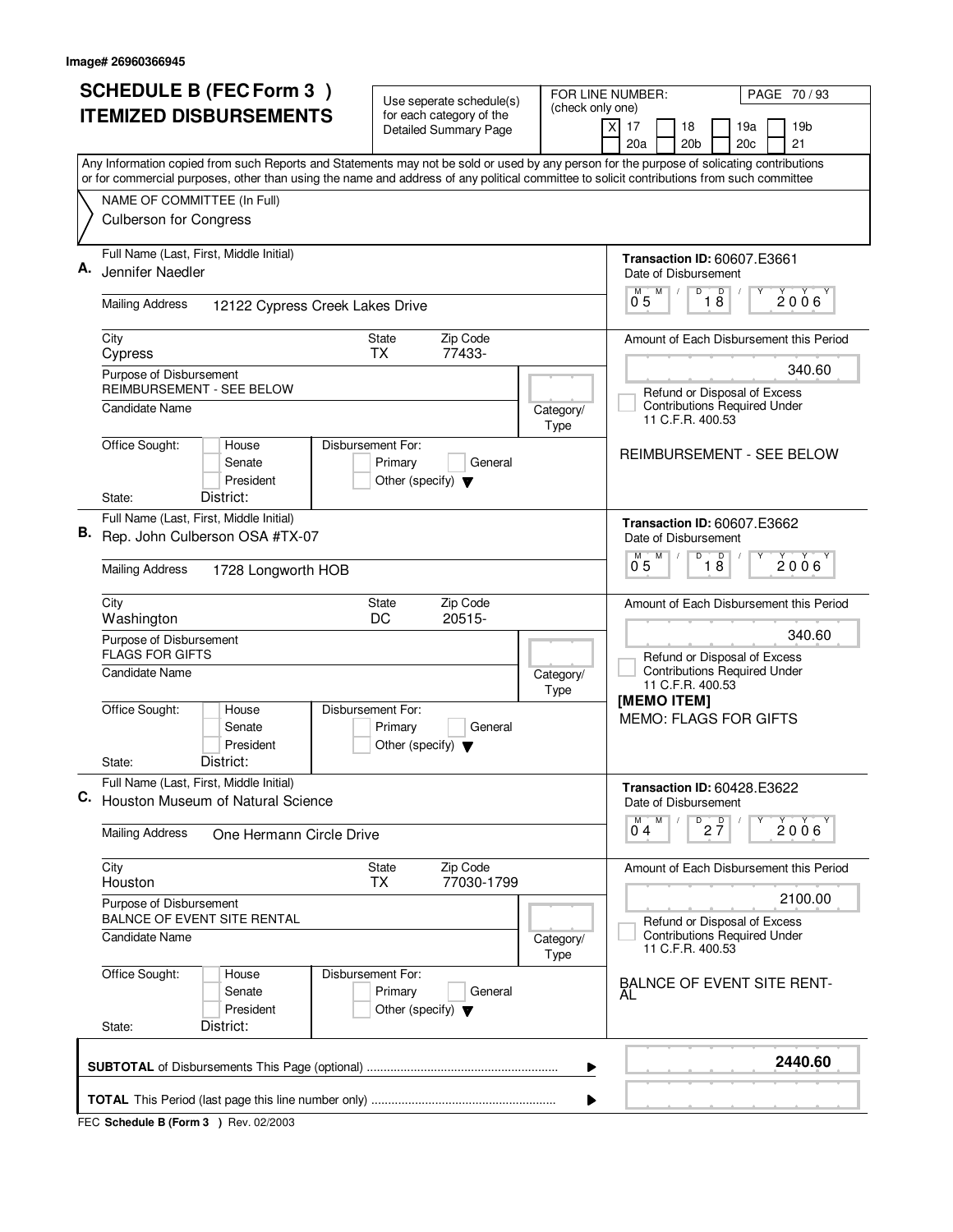| <b>SCHEDULE B (FEC Form 3)</b>                                                                                                                                                                                                                                                         | Use seperate schedule(s)                                   |                   | FOR LINE NUMBER:<br>PAGE 71/93                                                          |  |  |
|----------------------------------------------------------------------------------------------------------------------------------------------------------------------------------------------------------------------------------------------------------------------------------------|------------------------------------------------------------|-------------------|-----------------------------------------------------------------------------------------|--|--|
| <b>ITEMIZED DISBURSEMENTS</b>                                                                                                                                                                                                                                                          | for each category of the<br><b>Detailed Summary Page</b>   | (check only one)  | 17<br>18<br>19a<br>19 <sub>b</sub><br>X                                                 |  |  |
|                                                                                                                                                                                                                                                                                        |                                                            |                   | 20a<br>20 <sub>b</sub><br>20 <sub>c</sub><br>21                                         |  |  |
| Any Information copied from such Reports and Statements may not be sold or used by any person for the purpose of solicating contributions<br>or for commercial purposes, other than using the name and address of any political committee to solicit contributions from such committee |                                                            |                   |                                                                                         |  |  |
| NAME OF COMMITTEE (In Full)                                                                                                                                                                                                                                                            |                                                            |                   |                                                                                         |  |  |
| <b>Culberson for Congress</b>                                                                                                                                                                                                                                                          |                                                            |                   |                                                                                         |  |  |
| Full Name (Last, First, Middle Initial)<br>Katy Freedom Celebration                                                                                                                                                                                                                    |                                                            |                   | <b>Transaction ID: 60607.E3643</b><br>Date of Disbursement                              |  |  |
| <b>Mailing Address</b><br>City of Katy<br>P.O. Box 617                                                                                                                                                                                                                                 |                                                            |                   | D<br>18<br>$0^{M}$ 5<br>M<br>2006                                                       |  |  |
| City<br>Katy                                                                                                                                                                                                                                                                           | <b>State</b><br>Zip Code<br>77492-<br><b>TX</b>            |                   | Amount of Each Disbursement this Period                                                 |  |  |
| Purpose of Disbursement                                                                                                                                                                                                                                                                |                                                            |                   | 100.00                                                                                  |  |  |
| DONATION FOR JULY 4TH FIREWORKS DIS<br><b>Candidate Name</b>                                                                                                                                                                                                                           |                                                            | Category/<br>Type | Refund or Disposal of Excess<br><b>Contributions Required Under</b><br>11 C.F.R. 400.53 |  |  |
| Office Sought:<br>Disbursement For:<br>House<br>Senate<br>President<br>District:<br>State:                                                                                                                                                                                             | Primary<br>General<br>Other (specify) $\blacktriangledown$ |                   | DONATION FOR JULY 4TH FIR-<br>EWORKS DIS                                                |  |  |
| Full Name (Last, First, Middle Initial)                                                                                                                                                                                                                                                |                                                            |                   | <b>Transaction ID: 60428.E3610</b>                                                      |  |  |
| <b>B.</b> AT&T                                                                                                                                                                                                                                                                         |                                                            |                   | Date of Disbursement                                                                    |  |  |
| <b>Mailing Address</b><br>P.O. Box 630047                                                                                                                                                                                                                                              |                                                            |                   | D<br>$\overline{D}$<br>M<br>2006<br>18<br>04                                            |  |  |
| City<br>Dallas                                                                                                                                                                                                                                                                         | Zip Code<br>State<br><b>TX</b><br>75263-0047               |                   | Amount of Each Disbursement this Period                                                 |  |  |
| Purpose of Disbursement<br>PHONE - EB                                                                                                                                                                                                                                                  |                                                            |                   | 53.38<br>Refund or Disposal of Excess                                                   |  |  |
| Candidate Name                                                                                                                                                                                                                                                                         |                                                            | Category/<br>Type | <b>Contributions Required Under</b><br>11 C.F.R. 400.53                                 |  |  |
| Office Sought:<br>Disbursement For:<br>House<br>Senate<br>President                                                                                                                                                                                                                    | Primary<br>General<br>Other (specify) $\blacktriangledown$ |                   | <b>PHONE - EB</b>                                                                       |  |  |
| District:<br>State:                                                                                                                                                                                                                                                                    |                                                            |                   |                                                                                         |  |  |
| Full Name (Last, First, Middle Initial)<br>C. American Dream PAC                                                                                                                                                                                                                       |                                                            |                   | <b>Transaction ID: 60705.E3695</b><br>Date of Disbursement                              |  |  |
| <b>Mailing Address</b><br>PO Box 171022                                                                                                                                                                                                                                                |                                                            |                   | D<br>$\overline{1}$ $\overline{9}$<br>2006<br>06                                        |  |  |
| City<br>San Antonio                                                                                                                                                                                                                                                                    | State<br>Zip Code<br>78217-<br>ТX                          |                   | Amount of Each Disbursement this Period                                                 |  |  |
| Purpose of Disbursement<br>PORTION OF DELAY EVENT                                                                                                                                                                                                                                      |                                                            |                   | 375.00<br>Refund or Disposal of Excess                                                  |  |  |
| Candidate Name                                                                                                                                                                                                                                                                         |                                                            | Category/<br>Type | <b>Contributions Required Under</b><br>11 C.F.R. 400.53                                 |  |  |
| Office Sought:<br>Disbursement For:<br>House<br>Senate<br>President<br>District:<br>State:                                                                                                                                                                                             | Primary<br>General<br>Other (specify) $\blacktriangledown$ |                   | PORTION OF DELAY EVENT                                                                  |  |  |
|                                                                                                                                                                                                                                                                                        |                                                            |                   | 528.38                                                                                  |  |  |
|                                                                                                                                                                                                                                                                                        |                                                            | ▶                 |                                                                                         |  |  |
| ▶                                                                                                                                                                                                                                                                                      |                                                            |                   |                                                                                         |  |  |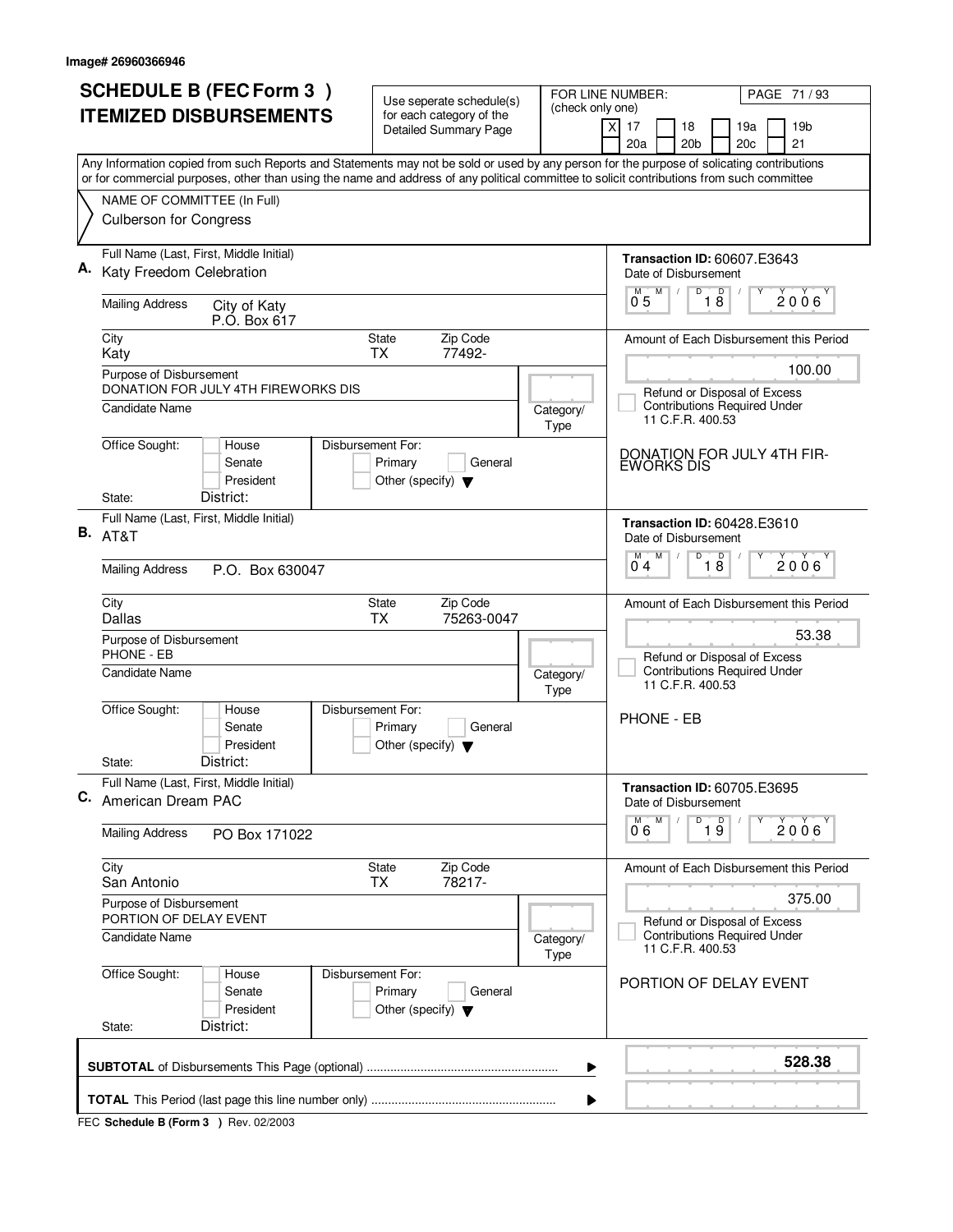| <b>SCHEDULE B (FEC Form 3)</b> |                                                                                                                                                                                                                                                                                        | Use seperate schedule(s)<br>(check only one)               |                                                            | FOR LINE NUMBER:<br>PAGE 72/93                                                          |  |
|--------------------------------|----------------------------------------------------------------------------------------------------------------------------------------------------------------------------------------------------------------------------------------------------------------------------------------|------------------------------------------------------------|------------------------------------------------------------|-----------------------------------------------------------------------------------------|--|
|                                | <b>ITEMIZED DISBURSEMENTS</b>                                                                                                                                                                                                                                                          | for each category of the<br><b>Detailed Summary Page</b>   |                                                            | 17<br>18<br>19a<br>19 <sub>b</sub><br>X<br>20a<br>20 <sub>b</sub><br>20c<br>21          |  |
|                                | Any Information copied from such Reports and Statements may not be sold or used by any person for the purpose of solicating contributions<br>or for commercial purposes, other than using the name and address of any political committee to solicit contributions from such committee |                                                            |                                                            |                                                                                         |  |
|                                | NAME OF COMMITTEE (In Full)                                                                                                                                                                                                                                                            |                                                            |                                                            |                                                                                         |  |
|                                | <b>Culberson for Congress</b>                                                                                                                                                                                                                                                          |                                                            |                                                            |                                                                                         |  |
|                                | Full Name (Last, First, Middle Initial)<br>American Express                                                                                                                                                                                                                            |                                                            | <b>Transaction ID: 60705.E3686</b><br>Date of Disbursement |                                                                                         |  |
|                                | <b>Mailing Address</b><br>Suite 0002                                                                                                                                                                                                                                                   |                                                            |                                                            | D<br>$\overline{19}$<br>M<br>2006<br>06                                                 |  |
|                                | City<br>Chicago                                                                                                                                                                                                                                                                        | State<br>Zip Code<br>60679-0002<br>IL                      |                                                            | Amount of Each Disbursement this Period                                                 |  |
|                                | Purpose of Disbursement<br><b>CREDIT CARD - SEE BELOW</b>                                                                                                                                                                                                                              |                                                            |                                                            | 705.92                                                                                  |  |
|                                | Candidate Name                                                                                                                                                                                                                                                                         |                                                            | Category/<br><b>Type</b>                                   | Refund or Disposal of Excess<br><b>Contributions Required Under</b><br>11 C.F.R. 400.53 |  |
|                                | Office Sought:<br>Disbursement For:<br>House<br>Senate<br>President<br>District:<br>State:                                                                                                                                                                                             | Primary<br>General<br>Other (specify) $\blacktriangledown$ |                                                            | <b>CREDIT CARD - SEE BELOW</b>                                                          |  |
|                                | Full Name (Last, First, Middle Initial)                                                                                                                                                                                                                                                |                                                            |                                                            |                                                                                         |  |
| В.                             | Apple Store                                                                                                                                                                                                                                                                            |                                                            | <b>Transaction ID: 60705.E3687</b><br>Date of Disbursement |                                                                                         |  |
|                                | <b>Mailing Address</b><br>2700 Clarendon Blvd # R200                                                                                                                                                                                                                                   |                                                            |                                                            | D<br>D<br>M<br>$2006^{\circ}$<br>0.6<br>$1\overline{9}$                                 |  |
|                                | City<br>Arlington                                                                                                                                                                                                                                                                      | Zip Code<br><b>State</b><br>VA<br>22201-                   |                                                            | Amount of Each Disbursement this Period                                                 |  |
|                                | Purpose of Disbursement<br><b>COMPUTER EQUIPMENT</b>                                                                                                                                                                                                                                   |                                                            |                                                            | 547.67<br>Refund or Disposal of Excess                                                  |  |
|                                | Candidate Name<br>Category/<br>Type                                                                                                                                                                                                                                                    |                                                            |                                                            | <b>Contributions Required Under</b><br>11 C.F.R. 400.53<br>[MEMO ITEM]                  |  |
|                                | Office Sought:<br>House<br>Disbursement For:<br>Senate<br>President                                                                                                                                                                                                                    | Primary<br>General<br>Other (specify) $\blacktriangledown$ |                                                            | <b>MEMO: COMPUTER EQUIPMENT</b>                                                         |  |
|                                | District:<br>State:                                                                                                                                                                                                                                                                    |                                                            |                                                            |                                                                                         |  |
| C.                             | Full Name (Last, First, Middle Initial)<br><b>Borders Bookstores</b>                                                                                                                                                                                                                   |                                                            |                                                            | <b>Transaction ID: 60705.E3688</b><br>Date of Disbursement<br>D                         |  |
|                                | <b>Mailing Address</b><br>9633-A Westheimer                                                                                                                                                                                                                                            |                                                            |                                                            | $\overline{1}$ $\overline{9}$<br>2006<br>06                                             |  |
|                                | City<br>Houston                                                                                                                                                                                                                                                                        | Zip Code<br>State<br>ТX<br>77063-                          |                                                            | Amount of Each Disbursement this Period                                                 |  |
|                                | Purpose of Disbursement<br><b>BOOKS</b>                                                                                                                                                                                                                                                |                                                            |                                                            | 158.25<br>Refund or Disposal of Excess                                                  |  |
|                                | Candidate Name<br>Category/<br><b>Type</b>                                                                                                                                                                                                                                             |                                                            |                                                            | <b>Contributions Required Under</b><br>11 C.F.R. 400.53                                 |  |
|                                | Office Sought:<br>Disbursement For:<br>House<br>Senate<br>President<br>District:<br>State:                                                                                                                                                                                             | Primary<br>General<br>Other (specify) $\blacktriangledown$ |                                                            | [MEMO ITEM]<br>MEMO: BOOKS                                                              |  |
| 705.92<br>▶                    |                                                                                                                                                                                                                                                                                        |                                                            |                                                            |                                                                                         |  |
|                                |                                                                                                                                                                                                                                                                                        |                                                            | ▶                                                          |                                                                                         |  |
|                                |                                                                                                                                                                                                                                                                                        |                                                            |                                                            |                                                                                         |  |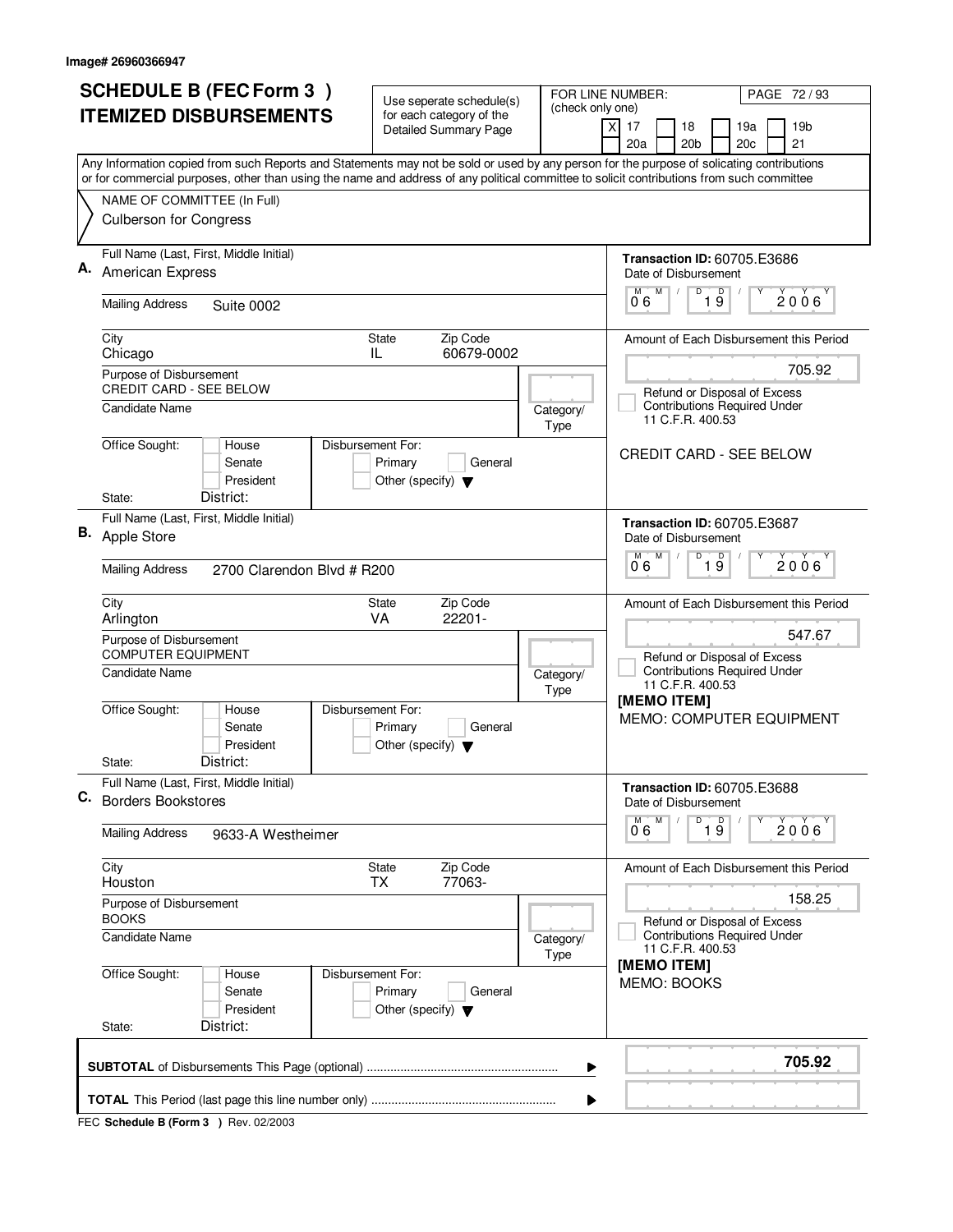|    | <b>SCHEDULE B (FEC Form 3)</b>                                                                                                                                                                                                                                                         | Use seperate schedule(s)                                   |                   | FOR LINE NUMBER:<br>PAGE 73 / 93                                                        |  |  |
|----|----------------------------------------------------------------------------------------------------------------------------------------------------------------------------------------------------------------------------------------------------------------------------------------|------------------------------------------------------------|-------------------|-----------------------------------------------------------------------------------------|--|--|
|    | <b>ITEMIZED DISBURSEMENTS</b>                                                                                                                                                                                                                                                          | for each category of the<br><b>Detailed Summary Page</b>   | (check only one)  | 17<br>18<br>19a<br>19 <sub>b</sub><br>X<br>20a<br>20 <sub>b</sub><br>20c<br>21          |  |  |
|    | Any Information copied from such Reports and Statements may not be sold or used by any person for the purpose of solicating contributions<br>or for commercial purposes, other than using the name and address of any political committee to solicit contributions from such committee |                                                            |                   |                                                                                         |  |  |
|    | NAME OF COMMITTEE (In Full)                                                                                                                                                                                                                                                            |                                                            |                   |                                                                                         |  |  |
|    | <b>Culberson for Congress</b>                                                                                                                                                                                                                                                          |                                                            |                   |                                                                                         |  |  |
|    | Full Name (Last, First, Middle Initial)<br>City Kitchen                                                                                                                                                                                                                                |                                                            |                   | <b>Transaction ID: 60607.E3642</b><br>Date of Disbursement                              |  |  |
|    | <b>Mailing Address</b><br>PO Box 262409                                                                                                                                                                                                                                                |                                                            |                   | D<br>$\overline{18}$<br>$\overline{0}^M$ 5<br>M<br>$2006^{\circ}$                       |  |  |
|    | City<br>Houston                                                                                                                                                                                                                                                                        | Zip Code<br>State<br>77207-<br><b>TX</b>                   |                   | Amount of Each Disbursement this Period                                                 |  |  |
|    | Purpose of Disbursement<br><b>BALANCE OF EVENT BEV SERVICE</b>                                                                                                                                                                                                                         |                                                            |                   | 180.00                                                                                  |  |  |
|    | <b>Candidate Name</b>                                                                                                                                                                                                                                                                  |                                                            | Category/<br>Type | Refund or Disposal of Excess<br><b>Contributions Required Under</b><br>11 C.F.R. 400.53 |  |  |
|    | Office Sought:<br>Disbursement For:<br>House<br>Senate<br>President<br>District:<br>State:                                                                                                                                                                                             | Primary<br>General<br>Other (specify) $\blacktriangledown$ |                   | <b>BALANCE OF EVENT BEV SERV-</b><br>ICE                                                |  |  |
|    | Full Name (Last, First, Middle Initial)                                                                                                                                                                                                                                                |                                                            |                   | <b>Transaction ID: 60705.E3700</b>                                                      |  |  |
| В. | Verizon                                                                                                                                                                                                                                                                                |                                                            |                   | Date of Disbursement                                                                    |  |  |
|    | <b>Mailing Address</b><br>P.O. Box 17577                                                                                                                                                                                                                                               |                                                            |                   | D<br>D<br>M<br>2006<br>$1\overline{9}$<br>06                                            |  |  |
|    | City<br><b>Baltimore</b>                                                                                                                                                                                                                                                               | Zip Code<br><b>State</b><br>21297-0513<br>MD               |                   | Amount of Each Disbursement this Period                                                 |  |  |
|    | Purpose of Disbursement<br><b>PHONE - VA</b>                                                                                                                                                                                                                                           |                                                            |                   | 62.46                                                                                   |  |  |
|    | Candidate Name                                                                                                                                                                                                                                                                         |                                                            | Category/<br>Type | Refund or Disposal of Excess<br><b>Contributions Required Under</b><br>11 C.F.R. 400.53 |  |  |
|    | Office Sought:<br>Disbursement For:<br>House<br>Senate<br>President                                                                                                                                                                                                                    | Primary<br>General<br>Other (specify) $\blacktriangledown$ |                   | <b>PHONE - VA</b>                                                                       |  |  |
|    | District:<br>State:<br>Full Name (Last, First, Middle Initial)                                                                                                                                                                                                                         |                                                            |                   |                                                                                         |  |  |
| C. | <b>Schipul Technologies</b>                                                                                                                                                                                                                                                            |                                                            |                   | <b>Transaction ID: 60705.E3703</b><br>Date of Disbursement<br>M<br>M)                   |  |  |
|    | <b>Mailing Address</b><br>11757 Katy Freeway, #930                                                                                                                                                                                                                                     |                                                            |                   | $D$ <sub>2</sub> $\frac{D}{7}$<br>2006<br>06                                            |  |  |
|    | City<br>Houston                                                                                                                                                                                                                                                                        | State<br>Zip Code<br>77079-<br><b>TX</b>                   |                   | Amount of Each Disbursement this Period                                                 |  |  |
|    | Purpose of Disbursement<br><b>WEBSERVICES</b>                                                                                                                                                                                                                                          |                                                            |                   | 189.44                                                                                  |  |  |
|    | <b>Candidate Name</b><br>Category/                                                                                                                                                                                                                                                     |                                                            | Type              | Refund or Disposal of Excess<br><b>Contributions Required Under</b><br>11 C.F.R. 400.53 |  |  |
|    | Office Sought:<br>House<br>Disbursement For:<br>Senate<br>President<br>District:<br>State:                                                                                                                                                                                             | Primary<br>General<br>Other (specify) $\blacktriangledown$ |                   | <b>WEBSERVICES</b>                                                                      |  |  |
|    |                                                                                                                                                                                                                                                                                        |                                                            |                   |                                                                                         |  |  |
|    | 431.90<br>▶                                                                                                                                                                                                                                                                            |                                                            |                   |                                                                                         |  |  |
|    |                                                                                                                                                                                                                                                                                        |                                                            | ▶                 |                                                                                         |  |  |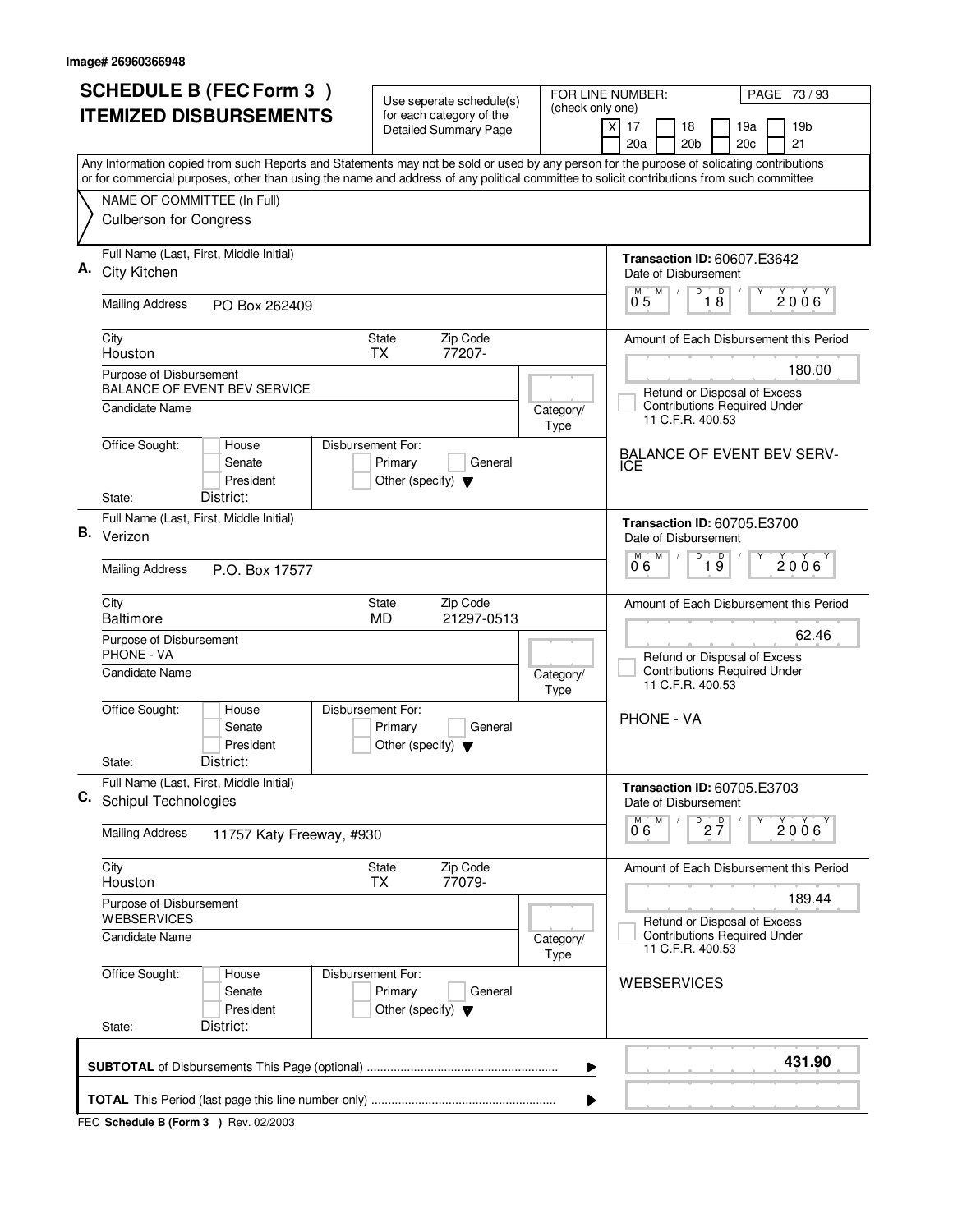| <b>SCHEDULE B (FEC Form 3)</b>                                                                                                            | Use seperate schedule(s)                                                        |                   | FOR LINE NUMBER:<br>PAGE 74/93                                                       |  |  |
|-------------------------------------------------------------------------------------------------------------------------------------------|---------------------------------------------------------------------------------|-------------------|--------------------------------------------------------------------------------------|--|--|
| <b>ITEMIZED DISBURSEMENTS</b>                                                                                                             | for each category of the<br><b>Detailed Summary Page</b>                        | (check only one)  | 17<br>18<br>19a<br>19 <sub>b</sub><br>X<br>20a<br>20 <sub>b</sub><br>20c<br>21       |  |  |
| Any Information copied from such Reports and Statements may not be sold or used by any person for the purpose of solicating contributions |                                                                                 |                   |                                                                                      |  |  |
| or for commercial purposes, other than using the name and address of any political committee to solicit contributions from such committee |                                                                                 |                   |                                                                                      |  |  |
| NAME OF COMMITTEE (In Full)<br><b>Culberson for Congress</b>                                                                              |                                                                                 |                   |                                                                                      |  |  |
| Full Name (Last, First, Middle Initial)<br>Capitol Hill Club                                                                              |                                                                                 |                   | <b>Transaction ID: 60705.E3699</b><br>Date of Disbursement                           |  |  |
| <b>Mailing Address</b><br>300 First Street, SE                                                                                            |                                                                                 |                   | D<br>$\overline{0}^{\overline{M}}$ 6<br>M<br>$\overline{19}$<br>$2006^\circ$         |  |  |
| City<br>Washington                                                                                                                        | Zip Code<br><b>State</b><br>20003-<br>DC                                        |                   | Amount of Each Disbursement this Period                                              |  |  |
| Purpose of Disbursement<br><b>DUES</b><br><b>Candidate Name</b>                                                                           |                                                                                 | Category/         | 350.00<br>Refund or Disposal of Excess<br><b>Contributions Required Under</b>        |  |  |
| Office Sought:<br>House                                                                                                                   | Disbursement For:                                                               | Type              | 11 C.F.R. 400.53<br><b>DUES</b>                                                      |  |  |
| Senate<br>President<br>District:<br>State:                                                                                                | Primary<br>General<br>Other (specify) $\blacktriangledown$                      |                   |                                                                                      |  |  |
| Full Name (Last, First, Middle Initial)                                                                                                   |                                                                                 |                   |                                                                                      |  |  |
| <b>B.</b> American Express                                                                                                                |                                                                                 |                   | <b>Transaction ID: 60428.E3592</b><br>Date of Disbursement<br>D<br>D<br>M<br>M       |  |  |
| <b>Mailing Address</b><br><b>Suite 0002</b>                                                                                               |                                                                                 |                   | $2006^{\circ}$<br>$1\overline{8}$<br>04                                              |  |  |
| City<br>Chicago                                                                                                                           | Zip Code<br><b>State</b><br>60679-0002<br>IL                                    |                   | Amount of Each Disbursement this Period                                              |  |  |
| Purpose of Disbursement<br><b>CREDIT CARD - SEE BELOW</b>                                                                                 |                                                                                 |                   | 533.86<br>Refund or Disposal of Excess                                               |  |  |
| <b>Candidate Name</b>                                                                                                                     |                                                                                 | Category/<br>Type | <b>Contributions Required Under</b><br>11 C.F.R. 400.53                              |  |  |
| Office Sought:<br>House<br>Senate<br>President                                                                                            | Disbursement For:<br>Primary<br>General<br>Other (specify) $\blacktriangledown$ |                   | <b>CREDIT CARD - SEE BELOW</b>                                                       |  |  |
| District:<br>State:                                                                                                                       |                                                                                 |                   |                                                                                      |  |  |
| Full Name (Last, First, Middle Initial)<br>C. American Express                                                                            |                                                                                 |                   | Transaction ID: 60428.E3597<br>Date of Disbursement                                  |  |  |
| <b>Mailing Address</b><br><b>Suite 0002</b>                                                                                               |                                                                                 |                   | $\overline{\mathsf{D}}$<br>M<br>M<br>$\overline{18}$<br>Υ<br>2006'<br>0 <sub>4</sub> |  |  |
| City<br>Chicago                                                                                                                           | Zip Code<br>State<br>60679-0002<br>IL                                           |                   | Amount of Each Disbursement this Period                                              |  |  |
| Purpose of Disbursement<br><b>FEE</b>                                                                                                     |                                                                                 |                   | 19.34<br>Refund or Disposal of Excess                                                |  |  |
| <b>Candidate Name</b>                                                                                                                     |                                                                                 | Category/<br>Type | <b>Contributions Required Under</b><br>11 C.F.R. 400.53<br>[MEMO ITEM]               |  |  |
| Office Sought:<br>House<br>Senate<br>President                                                                                            | Disbursement For:<br>Primary<br>General<br>Other (specify) $\blacktriangledown$ |                   | MEMO: FEE                                                                            |  |  |
| District:<br>State:                                                                                                                       |                                                                                 |                   |                                                                                      |  |  |
| 883.86<br>▶                                                                                                                               |                                                                                 |                   |                                                                                      |  |  |
|                                                                                                                                           |                                                                                 |                   |                                                                                      |  |  |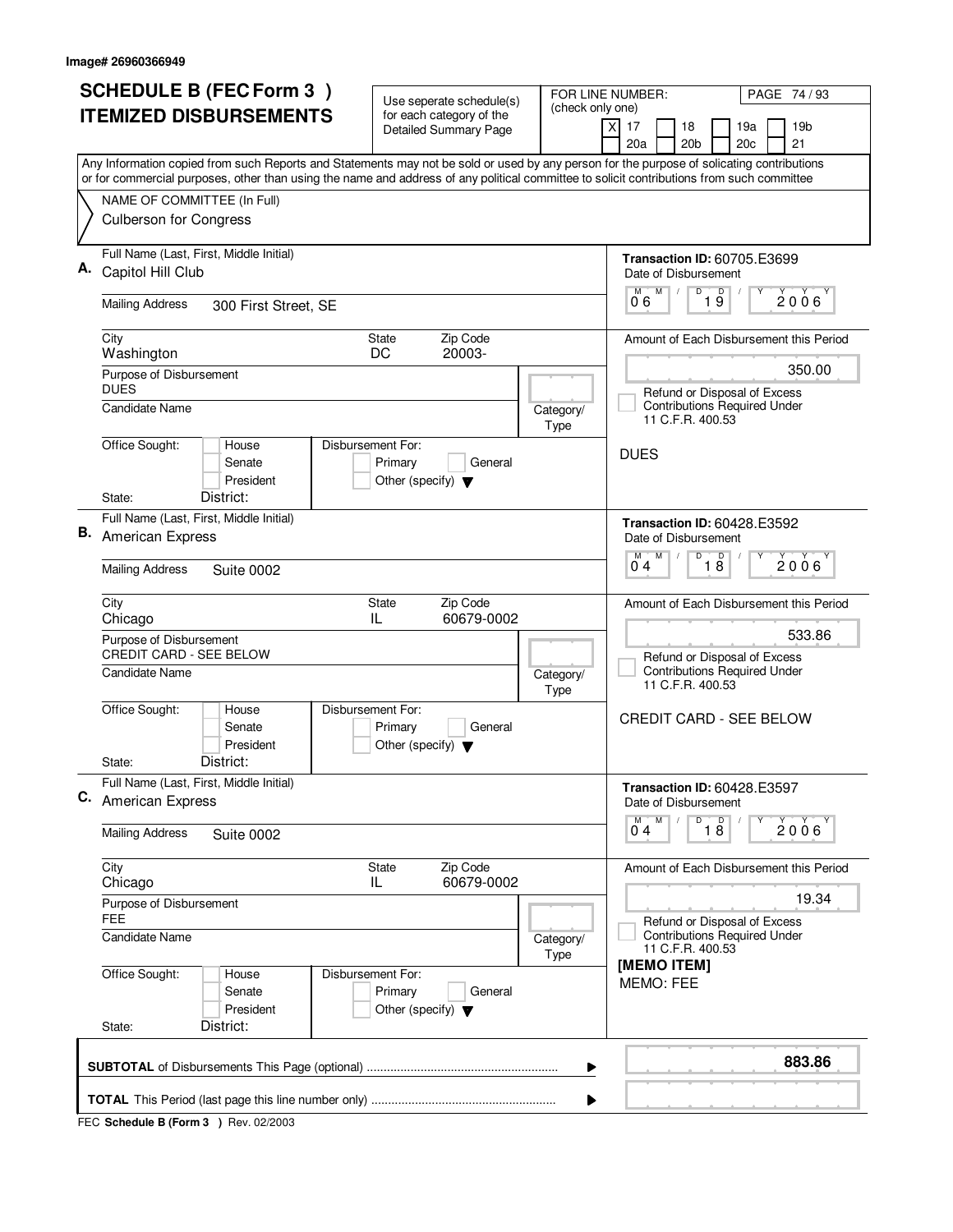| <b>SCHEDULE B (FEC Form 3)</b>                                                                                                                                                                                                                                                         | Use seperate schedule(s)<br>(check only one)                                            | FOR LINE NUMBER:<br>PAGE 75 / 93                                                                 |
|----------------------------------------------------------------------------------------------------------------------------------------------------------------------------------------------------------------------------------------------------------------------------------------|-----------------------------------------------------------------------------------------|--------------------------------------------------------------------------------------------------|
| <b>ITEMIZED DISBURSEMENTS</b>                                                                                                                                                                                                                                                          | for each category of the<br><b>Detailed Summary Page</b>                                | 19 <sub>b</sub><br>$\times$<br>17<br>18<br>19a<br>20a<br>20 <sub>b</sub><br>21<br>20c            |
| Any Information copied from such Reports and Statements may not be sold or used by any person for the purpose of solicating contributions<br>or for commercial purposes, other than using the name and address of any political committee to solicit contributions from such committee |                                                                                         |                                                                                                  |
| NAME OF COMMITTEE (In Full)<br><b>Culberson for Congress</b>                                                                                                                                                                                                                           |                                                                                         |                                                                                                  |
| Full Name (Last, First, Middle Initial)<br>Α.<br>Barnes & Noble                                                                                                                                                                                                                        |                                                                                         | <b>Transaction ID: 60428.E3594</b><br>Date of Disbursement                                       |
| <b>Mailing Address</b><br>6260 Seven Corners Center                                                                                                                                                                                                                                    |                                                                                         | M<br>D<br>$\overline{18}$<br>$2006^{\circ}$<br>$0^74$                                            |
| City<br><b>Falls Church</b>                                                                                                                                                                                                                                                            | Zip Code<br>State<br>VA<br>22044-                                                       | Amount of Each Disbursement this Period                                                          |
| Purpose of Disbursement<br><b>BOOKS</b><br>Candidate Name                                                                                                                                                                                                                              | Category/                                                                               | 58.99<br>Refund or Disposal of Excess<br><b>Contributions Required Under</b><br>11 C.F.R. 400.53 |
| Office Sought:<br>House<br>Senate<br>President<br>District:<br>State:                                                                                                                                                                                                                  | Type<br>Disbursement For:<br>Primary<br>General<br>Other (specify) $\blacktriangledown$ | [MEMO ITEM]<br>MEMO: BOOKS                                                                       |
| Full Name (Last, First, Middle Initial)<br>В.<br><b>Best Buy</b>                                                                                                                                                                                                                       |                                                                                         | <b>Transaction ID: 60428.E3593</b><br>Date of Disbursement                                       |
| <b>Mailing Address</b><br>6350 Seven Corners Center                                                                                                                                                                                                                                    |                                                                                         | D<br>$\overline{\mathsf{D}}$<br>M<br>M<br>2006<br>18<br>04                                       |
| City<br><b>Falls Church</b>                                                                                                                                                                                                                                                            | Zip Code<br>State<br>22044-<br><b>VA</b>                                                | Amount of Each Disbursement this Period<br>141.55                                                |
| Purpose of Disbursement<br><b>COMPUTER EQUIPMENT</b><br><b>Candidate Name</b>                                                                                                                                                                                                          | Category/<br>Type                                                                       | Refund or Disposal of Excess<br><b>Contributions Required Under</b><br>11 C.F.R. 400.53          |
| Office Sought:<br>House<br>Senate<br>President                                                                                                                                                                                                                                         | Disbursement For:<br>Primary<br>General<br>Other (specify) $\blacktriangledown$         | [MEMO ITEM]<br><b>MEMO: COMPUTER EQUIPMENT</b>                                                   |
| District:<br>State:<br>Full Name (Last, First, Middle Initial)<br>C. NRCC                                                                                                                                                                                                              |                                                                                         | Transaction ID: 60705.E3694<br>Date of Disbursement                                              |
| <b>Mailing Address</b><br>320 First Street, S.E.                                                                                                                                                                                                                                       |                                                                                         | D<br>19<br>M <sup>-1</sup><br>M<br>$2006^{\circ}$<br>06                                          |
| City<br>Washington                                                                                                                                                                                                                                                                     | Zip Code<br><b>State</b><br>DC<br>20003-                                                | Amount of Each Disbursement this Period<br>1050.00                                               |
| Purpose of Disbursement<br><b>RETREAT FEES</b>                                                                                                                                                                                                                                         |                                                                                         |                                                                                                  |
| Candidate Name                                                                                                                                                                                                                                                                         | Category/<br>Type                                                                       | <b>Contributions Required Under</b><br>11 C.F.R. 400.53                                          |
| Office Sought:<br>House<br>Senate<br>President<br>District:<br>State:                                                                                                                                                                                                                  | Disbursement For:<br>Primary<br>General<br>Other (specify) $\blacktriangledown$         | <b>RETREAT FEES</b>                                                                              |
|                                                                                                                                                                                                                                                                                        | ▶                                                                                       | 1050.00                                                                                          |
|                                                                                                                                                                                                                                                                                        | ▶                                                                                       |                                                                                                  |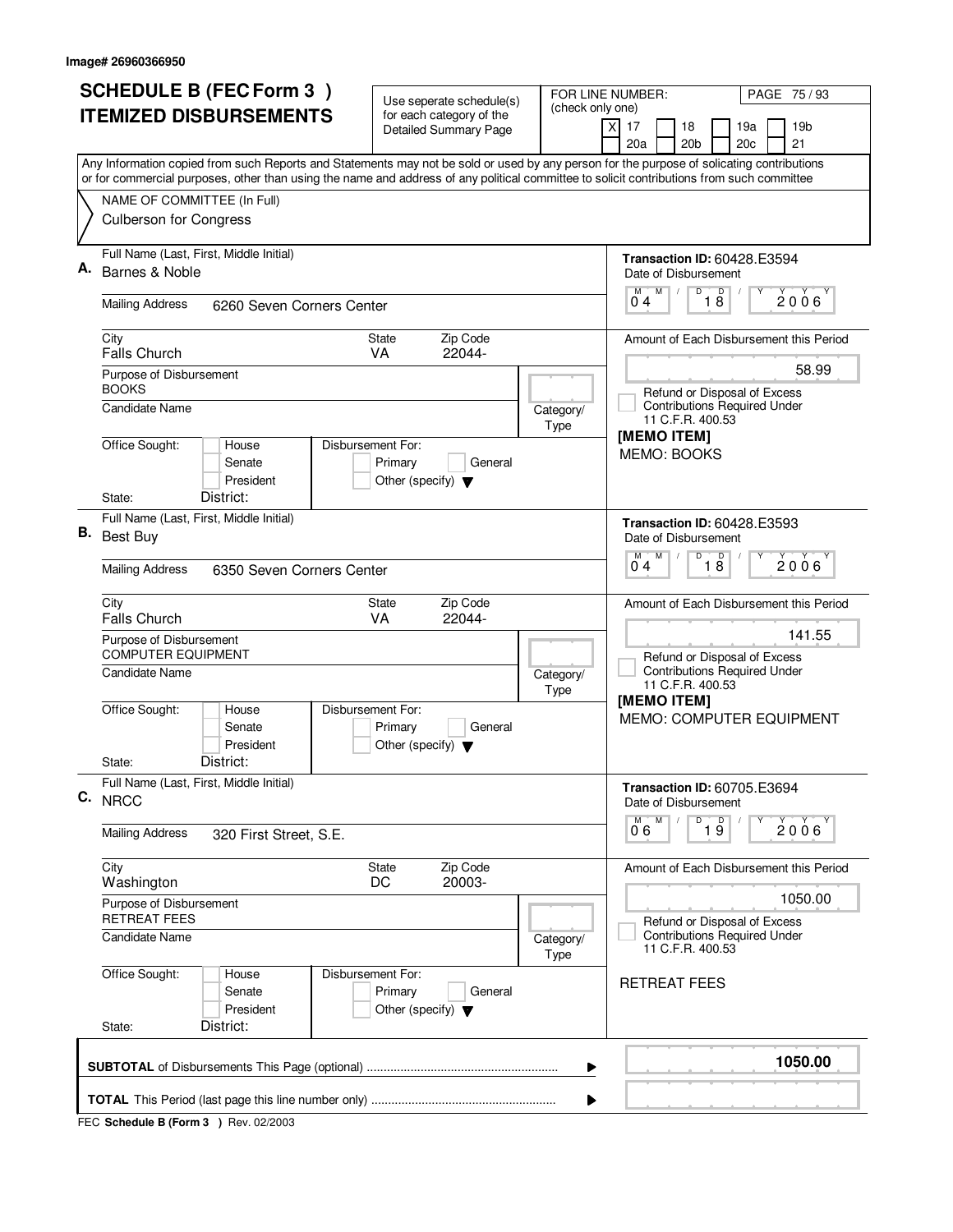| 20a<br>20 <sub>b</sub><br>21<br>20c<br>Any Information copied from such Reports and Statements may not be sold or used by any person for the purpose of solicating contributions<br>or for commercial purposes, other than using the name and address of any political committee to solicit contributions from such committee<br>NAME OF COMMITTEE (In Full)<br><b>Culberson for Congress</b><br>Full Name (Last, First, Middle Initial)<br><b>Transaction ID: 60710.E3714</b><br>Α.<br>John Culberson<br>Date of Disbursement<br>M<br>D<br>30<br>$2006^{\circ}$<br>0.6<br><b>Mailing Address</b><br>7911 Emerald Bluff Court<br>Zip Code<br>City<br>State<br>Houston<br><b>TX</b><br>77095-<br>2391.02<br>Purpose of Disbursement<br>REIMBURSEMENT - SEE BELOW<br>Refund or Disposal of Excess<br><b>Contributions Required Under</b><br><b>Candidate Name</b><br>Category/<br>11 C.F.R. 400.53<br>Type<br>Office Sought:<br>Disbursement For:<br>House<br>Senate<br>Primary<br>General<br>President<br>Other (specify) $\blacktriangledown$<br>District:<br>State:<br>Full Name (Last, First, Middle Initial)<br><b>Transaction ID: 60710.E3717</b><br>В.<br>Congressional Club<br>Date of Disbursement<br>М<br>D<br>D<br>2006<br>3 Ŏ<br>06<br><b>Mailing Address</b><br>2001 New Hampshire Ave, N.W.<br>Zip Code<br>City<br>State<br>Washington<br>DC<br>20009-<br>309.00<br>Purpose of Disbursement<br>TICKETS FOR FIRST LADYS LUNCHEON<br>Refund or Disposal of Excess<br><b>Contributions Required Under</b><br><b>Candidate Name</b><br>Category/<br>11 C.F.R. 400.53<br>Type<br>[MEMO ITEM]<br>Office Sought:<br>Disbursement For:<br>House<br>MEMO: TICKETS FOR FIRST<br>Senate<br>Primary<br>General<br>LADYS LUNCHEON<br>President<br>Other (specify) $\blacktriangledown$<br>District:<br>State:<br>Full Name (Last, First, Middle Initial)<br>Transaction ID: 60710.E3720<br>C. Congressional Club<br>Date of Disbursement<br>D<br>M <sup>-1</sup><br>M<br>$30^{\circ}$<br>$2006^{\circ}$<br>06<br><b>Mailing Address</b><br>2001 New Hampshire Ave, N.W.<br>City<br>Zip Code<br>State<br>DC<br>20009-<br>Washington<br>17.00<br>Purpose of Disbursement<br><b>LUNCHEON</b><br>Refund or Disposal of Excess<br><b>Contributions Required Under</b><br>Candidate Name<br>Category/<br>11 C.F.R. 400.53<br>Type<br>[MEMO ITEM]<br>Office Sought:<br>Disbursement For:<br>House<br><b>MEMO: LUNCHEON</b><br>Senate<br>Primary<br>General<br>President<br>Other (specify) $\blacktriangledown$<br>District:<br>State: | <b>SCHEDULE B (FEC Form 3)</b><br><b>ITEMIZED DISBURSEMENTS</b> | Use seperate schedule(s)<br>for each category of the<br><b>Detailed Summary Page</b> | FOR LINE NUMBER:<br>PAGE 76 / 93<br>(check only one)<br>19 <sub>b</sub><br>$\times$<br>17<br>18<br>19a |
|--------------------------------------------------------------------------------------------------------------------------------------------------------------------------------------------------------------------------------------------------------------------------------------------------------------------------------------------------------------------------------------------------------------------------------------------------------------------------------------------------------------------------------------------------------------------------------------------------------------------------------------------------------------------------------------------------------------------------------------------------------------------------------------------------------------------------------------------------------------------------------------------------------------------------------------------------------------------------------------------------------------------------------------------------------------------------------------------------------------------------------------------------------------------------------------------------------------------------------------------------------------------------------------------------------------------------------------------------------------------------------------------------------------------------------------------------------------------------------------------------------------------------------------------------------------------------------------------------------------------------------------------------------------------------------------------------------------------------------------------------------------------------------------------------------------------------------------------------------------------------------------------------------------------------------------------------------------------------------------------------------------------------------------------------------------------------------------------------------------------------------------------------------------------------------------------------------------------------------------------------------------------------------------------------------------------------------------------------------------------------------------------------------------------------------------------------------------------------------------------------------------------------------|-----------------------------------------------------------------|--------------------------------------------------------------------------------------|--------------------------------------------------------------------------------------------------------|
|                                                                                                                                                                                                                                                                                                                                                                                                                                                                                                                                                                                                                                                                                                                                                                                                                                                                                                                                                                                                                                                                                                                                                                                                                                                                                                                                                                                                                                                                                                                                                                                                                                                                                                                                                                                                                                                                                                                                                                                                                                                                                                                                                                                                                                                                                                                                                                                                                                                                                                                                |                                                                 |                                                                                      |                                                                                                        |
|                                                                                                                                                                                                                                                                                                                                                                                                                                                                                                                                                                                                                                                                                                                                                                                                                                                                                                                                                                                                                                                                                                                                                                                                                                                                                                                                                                                                                                                                                                                                                                                                                                                                                                                                                                                                                                                                                                                                                                                                                                                                                                                                                                                                                                                                                                                                                                                                                                                                                                                                |                                                                 |                                                                                      |                                                                                                        |
|                                                                                                                                                                                                                                                                                                                                                                                                                                                                                                                                                                                                                                                                                                                                                                                                                                                                                                                                                                                                                                                                                                                                                                                                                                                                                                                                                                                                                                                                                                                                                                                                                                                                                                                                                                                                                                                                                                                                                                                                                                                                                                                                                                                                                                                                                                                                                                                                                                                                                                                                |                                                                 |                                                                                      |                                                                                                        |
|                                                                                                                                                                                                                                                                                                                                                                                                                                                                                                                                                                                                                                                                                                                                                                                                                                                                                                                                                                                                                                                                                                                                                                                                                                                                                                                                                                                                                                                                                                                                                                                                                                                                                                                                                                                                                                                                                                                                                                                                                                                                                                                                                                                                                                                                                                                                                                                                                                                                                                                                |                                                                 |                                                                                      |                                                                                                        |
|                                                                                                                                                                                                                                                                                                                                                                                                                                                                                                                                                                                                                                                                                                                                                                                                                                                                                                                                                                                                                                                                                                                                                                                                                                                                                                                                                                                                                                                                                                                                                                                                                                                                                                                                                                                                                                                                                                                                                                                                                                                                                                                                                                                                                                                                                                                                                                                                                                                                                                                                |                                                                 |                                                                                      |                                                                                                        |
|                                                                                                                                                                                                                                                                                                                                                                                                                                                                                                                                                                                                                                                                                                                                                                                                                                                                                                                                                                                                                                                                                                                                                                                                                                                                                                                                                                                                                                                                                                                                                                                                                                                                                                                                                                                                                                                                                                                                                                                                                                                                                                                                                                                                                                                                                                                                                                                                                                                                                                                                |                                                                 |                                                                                      | Amount of Each Disbursement this Period                                                                |
|                                                                                                                                                                                                                                                                                                                                                                                                                                                                                                                                                                                                                                                                                                                                                                                                                                                                                                                                                                                                                                                                                                                                                                                                                                                                                                                                                                                                                                                                                                                                                                                                                                                                                                                                                                                                                                                                                                                                                                                                                                                                                                                                                                                                                                                                                                                                                                                                                                                                                                                                |                                                                 |                                                                                      |                                                                                                        |
|                                                                                                                                                                                                                                                                                                                                                                                                                                                                                                                                                                                                                                                                                                                                                                                                                                                                                                                                                                                                                                                                                                                                                                                                                                                                                                                                                                                                                                                                                                                                                                                                                                                                                                                                                                                                                                                                                                                                                                                                                                                                                                                                                                                                                                                                                                                                                                                                                                                                                                                                |                                                                 |                                                                                      |                                                                                                        |
|                                                                                                                                                                                                                                                                                                                                                                                                                                                                                                                                                                                                                                                                                                                                                                                                                                                                                                                                                                                                                                                                                                                                                                                                                                                                                                                                                                                                                                                                                                                                                                                                                                                                                                                                                                                                                                                                                                                                                                                                                                                                                                                                                                                                                                                                                                                                                                                                                                                                                                                                |                                                                 |                                                                                      | <b>REIMBURSEMENT - SEE BELOW</b>                                                                       |
|                                                                                                                                                                                                                                                                                                                                                                                                                                                                                                                                                                                                                                                                                                                                                                                                                                                                                                                                                                                                                                                                                                                                                                                                                                                                                                                                                                                                                                                                                                                                                                                                                                                                                                                                                                                                                                                                                                                                                                                                                                                                                                                                                                                                                                                                                                                                                                                                                                                                                                                                |                                                                 |                                                                                      |                                                                                                        |
|                                                                                                                                                                                                                                                                                                                                                                                                                                                                                                                                                                                                                                                                                                                                                                                                                                                                                                                                                                                                                                                                                                                                                                                                                                                                                                                                                                                                                                                                                                                                                                                                                                                                                                                                                                                                                                                                                                                                                                                                                                                                                                                                                                                                                                                                                                                                                                                                                                                                                                                                |                                                                 |                                                                                      |                                                                                                        |
|                                                                                                                                                                                                                                                                                                                                                                                                                                                                                                                                                                                                                                                                                                                                                                                                                                                                                                                                                                                                                                                                                                                                                                                                                                                                                                                                                                                                                                                                                                                                                                                                                                                                                                                                                                                                                                                                                                                                                                                                                                                                                                                                                                                                                                                                                                                                                                                                                                                                                                                                |                                                                 |                                                                                      |                                                                                                        |
|                                                                                                                                                                                                                                                                                                                                                                                                                                                                                                                                                                                                                                                                                                                                                                                                                                                                                                                                                                                                                                                                                                                                                                                                                                                                                                                                                                                                                                                                                                                                                                                                                                                                                                                                                                                                                                                                                                                                                                                                                                                                                                                                                                                                                                                                                                                                                                                                                                                                                                                                |                                                                 |                                                                                      | Amount of Each Disbursement this Period                                                                |
|                                                                                                                                                                                                                                                                                                                                                                                                                                                                                                                                                                                                                                                                                                                                                                                                                                                                                                                                                                                                                                                                                                                                                                                                                                                                                                                                                                                                                                                                                                                                                                                                                                                                                                                                                                                                                                                                                                                                                                                                                                                                                                                                                                                                                                                                                                                                                                                                                                                                                                                                |                                                                 |                                                                                      |                                                                                                        |
|                                                                                                                                                                                                                                                                                                                                                                                                                                                                                                                                                                                                                                                                                                                                                                                                                                                                                                                                                                                                                                                                                                                                                                                                                                                                                                                                                                                                                                                                                                                                                                                                                                                                                                                                                                                                                                                                                                                                                                                                                                                                                                                                                                                                                                                                                                                                                                                                                                                                                                                                |                                                                 |                                                                                      |                                                                                                        |
|                                                                                                                                                                                                                                                                                                                                                                                                                                                                                                                                                                                                                                                                                                                                                                                                                                                                                                                                                                                                                                                                                                                                                                                                                                                                                                                                                                                                                                                                                                                                                                                                                                                                                                                                                                                                                                                                                                                                                                                                                                                                                                                                                                                                                                                                                                                                                                                                                                                                                                                                |                                                                 |                                                                                      |                                                                                                        |
|                                                                                                                                                                                                                                                                                                                                                                                                                                                                                                                                                                                                                                                                                                                                                                                                                                                                                                                                                                                                                                                                                                                                                                                                                                                                                                                                                                                                                                                                                                                                                                                                                                                                                                                                                                                                                                                                                                                                                                                                                                                                                                                                                                                                                                                                                                                                                                                                                                                                                                                                |                                                                 |                                                                                      |                                                                                                        |
|                                                                                                                                                                                                                                                                                                                                                                                                                                                                                                                                                                                                                                                                                                                                                                                                                                                                                                                                                                                                                                                                                                                                                                                                                                                                                                                                                                                                                                                                                                                                                                                                                                                                                                                                                                                                                                                                                                                                                                                                                                                                                                                                                                                                                                                                                                                                                                                                                                                                                                                                |                                                                 |                                                                                      |                                                                                                        |
|                                                                                                                                                                                                                                                                                                                                                                                                                                                                                                                                                                                                                                                                                                                                                                                                                                                                                                                                                                                                                                                                                                                                                                                                                                                                                                                                                                                                                                                                                                                                                                                                                                                                                                                                                                                                                                                                                                                                                                                                                                                                                                                                                                                                                                                                                                                                                                                                                                                                                                                                |                                                                 |                                                                                      |                                                                                                        |
|                                                                                                                                                                                                                                                                                                                                                                                                                                                                                                                                                                                                                                                                                                                                                                                                                                                                                                                                                                                                                                                                                                                                                                                                                                                                                                                                                                                                                                                                                                                                                                                                                                                                                                                                                                                                                                                                                                                                                                                                                                                                                                                                                                                                                                                                                                                                                                                                                                                                                                                                |                                                                 |                                                                                      | Amount of Each Disbursement this Period                                                                |
|                                                                                                                                                                                                                                                                                                                                                                                                                                                                                                                                                                                                                                                                                                                                                                                                                                                                                                                                                                                                                                                                                                                                                                                                                                                                                                                                                                                                                                                                                                                                                                                                                                                                                                                                                                                                                                                                                                                                                                                                                                                                                                                                                                                                                                                                                                                                                                                                                                                                                                                                |                                                                 |                                                                                      |                                                                                                        |
|                                                                                                                                                                                                                                                                                                                                                                                                                                                                                                                                                                                                                                                                                                                                                                                                                                                                                                                                                                                                                                                                                                                                                                                                                                                                                                                                                                                                                                                                                                                                                                                                                                                                                                                                                                                                                                                                                                                                                                                                                                                                                                                                                                                                                                                                                                                                                                                                                                                                                                                                |                                                                 |                                                                                      |                                                                                                        |
|                                                                                                                                                                                                                                                                                                                                                                                                                                                                                                                                                                                                                                                                                                                                                                                                                                                                                                                                                                                                                                                                                                                                                                                                                                                                                                                                                                                                                                                                                                                                                                                                                                                                                                                                                                                                                                                                                                                                                                                                                                                                                                                                                                                                                                                                                                                                                                                                                                                                                                                                |                                                                 |                                                                                      |                                                                                                        |
|                                                                                                                                                                                                                                                                                                                                                                                                                                                                                                                                                                                                                                                                                                                                                                                                                                                                                                                                                                                                                                                                                                                                                                                                                                                                                                                                                                                                                                                                                                                                                                                                                                                                                                                                                                                                                                                                                                                                                                                                                                                                                                                                                                                                                                                                                                                                                                                                                                                                                                                                |                                                                 |                                                                                      | 2391.02                                                                                                |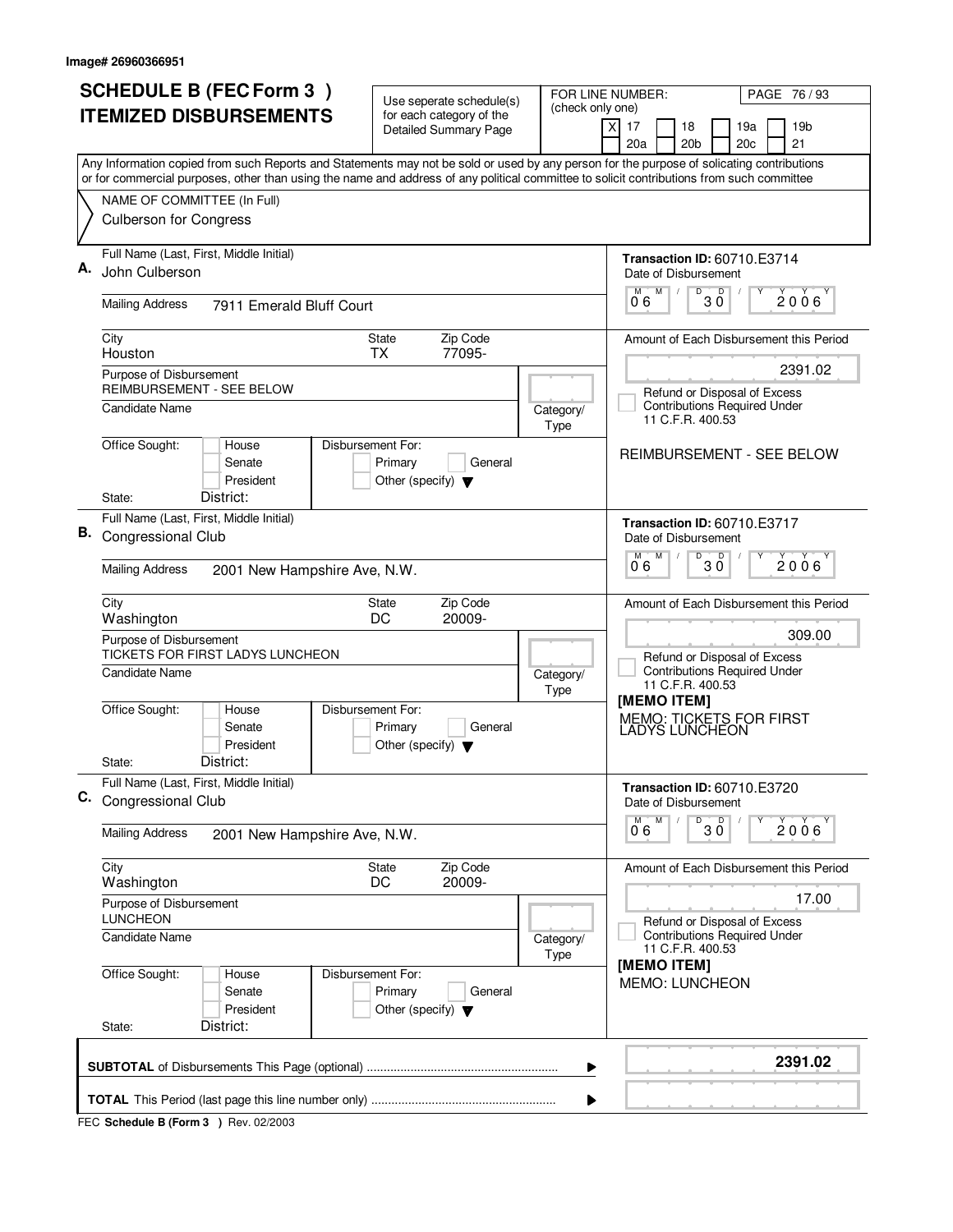|    | <b>SCHEDULE B (FEC Form 3)</b>                                                                                                                                                                                                                                                         | Use seperate schedule(s)                                                        |                   | FOR LINE NUMBER:<br>PAGE 77/93                                                 |  |  |
|----|----------------------------------------------------------------------------------------------------------------------------------------------------------------------------------------------------------------------------------------------------------------------------------------|---------------------------------------------------------------------------------|-------------------|--------------------------------------------------------------------------------|--|--|
|    | <b>ITEMIZED DISBURSEMENTS</b>                                                                                                                                                                                                                                                          | for each category of the<br><b>Detailed Summary Page</b>                        | (check only one)  | 17<br>18<br>19a<br>19 <sub>b</sub><br>X<br>20a<br>20 <sub>b</sub><br>20c<br>21 |  |  |
|    | Any Information copied from such Reports and Statements may not be sold or used by any person for the purpose of solicating contributions<br>or for commercial purposes, other than using the name and address of any political committee to solicit contributions from such committee |                                                                                 |                   |                                                                                |  |  |
|    | NAME OF COMMITTEE (In Full)                                                                                                                                                                                                                                                            |                                                                                 |                   |                                                                                |  |  |
|    | <b>Culberson for Congress</b>                                                                                                                                                                                                                                                          |                                                                                 |                   |                                                                                |  |  |
|    | Full Name (Last, First, Middle Initial)<br><b>Congressional Club</b>                                                                                                                                                                                                                   |                                                                                 |                   | <b>Transaction ID: 60710.E3721</b><br>Date of Disbursement                     |  |  |
|    | <b>Mailing Address</b><br>2001 New Hampshire Ave, N.W.                                                                                                                                                                                                                                 |                                                                                 |                   | D<br>$\overline{0}^{\overline{M}}$ 6<br>M<br>30<br>$2006^\circ$                |  |  |
|    | City<br>Washington                                                                                                                                                                                                                                                                     | Zip Code<br><b>State</b><br>20009-<br>DC                                        |                   | Amount of Each Disbursement this Period                                        |  |  |
|    | Purpose of Disbursement<br><b>LUNCHEON</b>                                                                                                                                                                                                                                             |                                                                                 |                   | 17.00<br>Refund or Disposal of Excess                                          |  |  |
|    | <b>Candidate Name</b>                                                                                                                                                                                                                                                                  |                                                                                 | Category/<br>Type | <b>Contributions Required Under</b><br>11 C.F.R. 400.53<br>[MEMO ITEM]         |  |  |
|    | Office Sought:<br>House<br>Senate<br>President<br>District:                                                                                                                                                                                                                            | Disbursement For:<br>Primary<br>General<br>Other (specify) $\blacktriangledown$ |                   | <b>MEMO: LUNCHEON</b>                                                          |  |  |
|    | State:<br>Full Name (Last, First, Middle Initial)                                                                                                                                                                                                                                      |                                                                                 |                   |                                                                                |  |  |
| В. | Congressional Club                                                                                                                                                                                                                                                                     |                                                                                 |                   | <b>Transaction ID: 60710.E3722</b><br>Date of Disbursement<br>D<br>M<br>D      |  |  |
|    | <b>Mailing Address</b><br>2001 New Hampshire Ave, N.W.                                                                                                                                                                                                                                 |                                                                                 |                   | 2006<br>30<br>06                                                               |  |  |
|    | City<br>Washington                                                                                                                                                                                                                                                                     | Zip Code<br>State<br>DC<br>20009-                                               |                   | Amount of Each Disbursement this Period                                        |  |  |
|    | Purpose of Disbursement<br><b>LUNCEON</b>                                                                                                                                                                                                                                              |                                                                                 |                   | 37.00<br>Refund or Disposal of Excess                                          |  |  |
|    | <b>Candidate Name</b>                                                                                                                                                                                                                                                                  |                                                                                 | Category/<br>Type | <b>Contributions Required Under</b><br>11 C.F.R. 400.53<br>[MEMO ITEM]         |  |  |
|    | Office Sought:<br>House<br>Senate<br>President                                                                                                                                                                                                                                         | Disbursement For:<br>Primary<br>General<br>Other (specify) $\blacktriangledown$ |                   | <b>MEMO: LUNCEON</b>                                                           |  |  |
|    | District:<br>State:                                                                                                                                                                                                                                                                    |                                                                                 |                   |                                                                                |  |  |
| C. | Full Name (Last, First, Middle Initial)<br>Congressional Club                                                                                                                                                                                                                          |                                                                                 |                   | <b>Transaction ID: 60710.E3719</b><br>Date of Disbursement                     |  |  |
|    | <b>Mailing Address</b><br>2001 New Hampshire Ave, N.W.                                                                                                                                                                                                                                 |                                                                                 |                   | $D$ <sub>0</sub> $\overline{0}$<br>M<br>2006<br>06                             |  |  |
|    | City<br>Washington                                                                                                                                                                                                                                                                     | Zip Code<br>State<br>DC<br>20009-                                               |                   | Amount of Each Disbursement this Period                                        |  |  |
|    | Purpose of Disbursement<br>2ND BOX OF COOKBOOKS FOR GIFTS                                                                                                                                                                                                                              |                                                                                 |                   | 465.30<br>Refund or Disposal of Excess                                         |  |  |
|    | <b>Candidate Name</b><br>Category/<br>Type                                                                                                                                                                                                                                             |                                                                                 |                   | <b>Contributions Required Under</b><br>11 C.F.R. 400.53<br>[MEMO ITEM]         |  |  |
|    | Office Sought:<br>House<br>Senate<br>President                                                                                                                                                                                                                                         | Disbursement For:<br>Primary<br>General<br>Other (specify) $\blacktriangledown$ |                   | MEMO: 2ND BOX OF COOKBOO-<br><b>KS FOR GIFTS</b>                               |  |  |
|    | District:<br>State:                                                                                                                                                                                                                                                                    |                                                                                 |                   |                                                                                |  |  |
|    | 0.00<br>▶                                                                                                                                                                                                                                                                              |                                                                                 |                   |                                                                                |  |  |
|    |                                                                                                                                                                                                                                                                                        |                                                                                 |                   |                                                                                |  |  |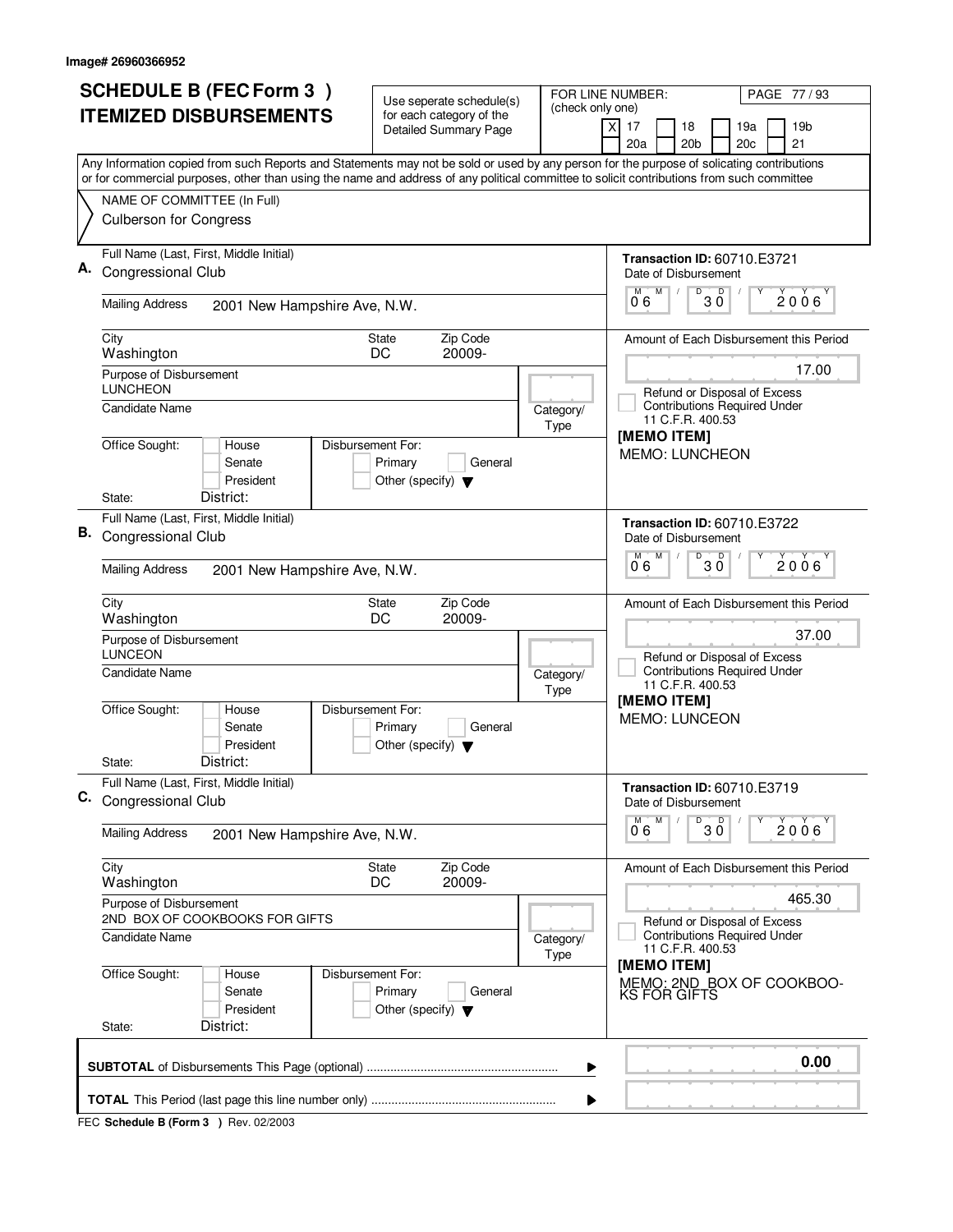|    | <b>SCHEDULE B (FEC Form 3)</b>                                                                                                                                                                                                                                                         | Use seperate schedule(s)                                                        |                   | FOR LINE NUMBER:<br>PAGE 78 / 93                                               |  |  |
|----|----------------------------------------------------------------------------------------------------------------------------------------------------------------------------------------------------------------------------------------------------------------------------------------|---------------------------------------------------------------------------------|-------------------|--------------------------------------------------------------------------------|--|--|
|    | <b>ITEMIZED DISBURSEMENTS</b>                                                                                                                                                                                                                                                          | for each category of the<br><b>Detailed Summary Page</b>                        | (check only one)  | 17<br>18<br>19a<br>19 <sub>b</sub><br>X<br>20a<br>20 <sub>b</sub><br>20c<br>21 |  |  |
|    | Any Information copied from such Reports and Statements may not be sold or used by any person for the purpose of solicating contributions<br>or for commercial purposes, other than using the name and address of any political committee to solicit contributions from such committee |                                                                                 |                   |                                                                                |  |  |
|    | NAME OF COMMITTEE (In Full)                                                                                                                                                                                                                                                            |                                                                                 |                   |                                                                                |  |  |
|    | <b>Culberson for Congress</b>                                                                                                                                                                                                                                                          |                                                                                 |                   |                                                                                |  |  |
|    | Full Name (Last, First, Middle Initial)<br>Congressional Club                                                                                                                                                                                                                          |                                                                                 |                   | <b>Transaction ID: 60710.E3716</b><br>Date of Disbursement                     |  |  |
|    | <b>Mailing Address</b><br>2001 New Hampshire Ave, N.W.                                                                                                                                                                                                                                 |                                                                                 |                   | M<br>$0^{\circ}$ 3 $0^{\circ}$<br>M<br>$2006^\circ$<br>06                      |  |  |
|    | City<br>Washington                                                                                                                                                                                                                                                                     | Zip Code<br><b>State</b><br>20009-<br>DC                                        |                   | Amount of Each Disbursement this Period                                        |  |  |
|    | Purpose of Disbursement<br>COOK BOOKS FOR GIFTS                                                                                                                                                                                                                                        |                                                                                 |                   | 465.30<br>Refund or Disposal of Excess                                         |  |  |
|    | <b>Candidate Name</b>                                                                                                                                                                                                                                                                  |                                                                                 | Category/<br>Type | <b>Contributions Required Under</b><br>11 C.F.R. 400.53<br>[MEMO ITEM]         |  |  |
|    | Office Sought:<br>Disbursement For:<br>House<br>Senate<br>President<br>District:<br>State:                                                                                                                                                                                             | Primary<br>General<br>Other (specify) $\blacktriangledown$                      |                   | MEMO: COOK BOOKS FOR GIFTS                                                     |  |  |
|    | Full Name (Last, First, Middle Initial)                                                                                                                                                                                                                                                |                                                                                 |                   | <b>Transaction ID: 60710.E3718</b>                                             |  |  |
| В. | Congressional Club                                                                                                                                                                                                                                                                     |                                                                                 |                   | Date of Disbursement                                                           |  |  |
|    | <b>Mailing Address</b><br>2001 New Hampshire Ave, N.W.                                                                                                                                                                                                                                 |                                                                                 |                   | $\overline{D}$<br>M<br>D<br>$2006^{\circ}$<br>30<br>06                         |  |  |
|    | City<br>Washington                                                                                                                                                                                                                                                                     | Zip Code<br>State<br>20009-<br>DC                                               |                   | Amount of Each Disbursement this Period                                        |  |  |
|    | Purpose of Disbursement<br><b>LUNCHEON</b>                                                                                                                                                                                                                                             |                                                                                 |                   | 37.00<br>Refund or Disposal of Excess                                          |  |  |
|    | Candidate Name                                                                                                                                                                                                                                                                         |                                                                                 | Category/<br>Type | <b>Contributions Required Under</b><br>11 C.F.R. 400.53                        |  |  |
|    | Office Sought:<br>House<br>Senate<br>President                                                                                                                                                                                                                                         | Disbursement For:<br>Primary<br>General<br>Other (specify) $\blacktriangledown$ |                   | [MEMO ITEM]<br><b>MEMO: LUNCHEON</b>                                           |  |  |
|    | District:<br>State:                                                                                                                                                                                                                                                                    |                                                                                 |                   |                                                                                |  |  |
| C. | Full Name (Last, First, Middle Initial)<br>Congressional Club                                                                                                                                                                                                                          |                                                                                 |                   | <b>Transaction ID: 60710.E3715</b><br>Date of Disbursement<br>D<br>M           |  |  |
|    | <b>Mailing Address</b><br>2001 New Hampshire Ave, N.W.                                                                                                                                                                                                                                 |                                                                                 |                   | 30<br>2006<br>06                                                               |  |  |
|    | City<br>Washington                                                                                                                                                                                                                                                                     | Zip Code<br>State<br>DC<br>20009-                                               |                   | Amount of Each Disbursement this Period                                        |  |  |
|    | Purpose of Disbursement<br><b>LUNCHEON</b>                                                                                                                                                                                                                                             |                                                                                 |                   | 17.00<br>Refund or Disposal of Excess                                          |  |  |
|    | <b>Candidate Name</b>                                                                                                                                                                                                                                                                  |                                                                                 | Category/<br>Type | <b>Contributions Required Under</b><br>11 C.F.R. 400.53                        |  |  |
|    | Office Sought:<br>House<br>Senate<br>President<br>District:                                                                                                                                                                                                                            | Disbursement For:<br>Primary<br>General<br>Other (specify) $\blacktriangledown$ |                   | [MEMO ITEM]<br><b>MEMO: LUNCHEON</b>                                           |  |  |
|    | State:                                                                                                                                                                                                                                                                                 |                                                                                 |                   |                                                                                |  |  |
|    | 0.00<br>▶                                                                                                                                                                                                                                                                              |                                                                                 |                   |                                                                                |  |  |
|    | ▶                                                                                                                                                                                                                                                                                      |                                                                                 |                   |                                                                                |  |  |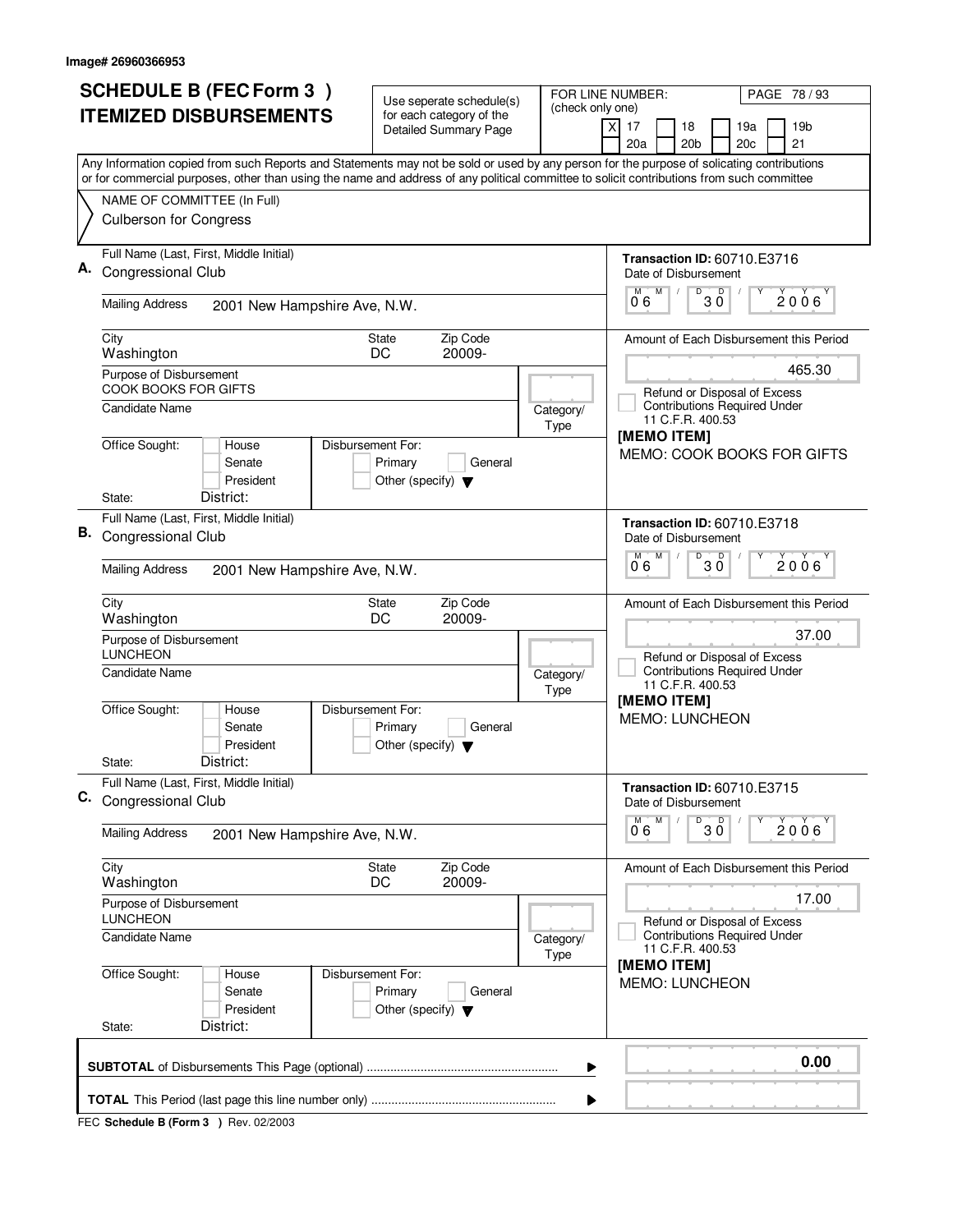|    | <b>SCHEDULE B (FEC Form 3)</b>                                                                                                                                                                                                                                                         | Use seperate schedule(s)                                   |                                        | PAGE 79 / 93<br>FOR LINE NUMBER:                                                                                                                         |  |  |  |
|----|----------------------------------------------------------------------------------------------------------------------------------------------------------------------------------------------------------------------------------------------------------------------------------------|------------------------------------------------------------|----------------------------------------|----------------------------------------------------------------------------------------------------------------------------------------------------------|--|--|--|
|    | <b>ITEMIZED DISBURSEMENTS</b>                                                                                                                                                                                                                                                          | for each category of the<br><b>Detailed Summary Page</b>   | (check only one)                       | 17<br>19 <sub>b</sub><br>X<br>18<br>19a<br>20a<br>20 <sub>b</sub><br>20c<br>21                                                                           |  |  |  |
|    | Any Information copied from such Reports and Statements may not be sold or used by any person for the purpose of solicating contributions<br>or for commercial purposes, other than using the name and address of any political committee to solicit contributions from such committee |                                                            |                                        |                                                                                                                                                          |  |  |  |
|    | NAME OF COMMITTEE (In Full)<br><b>Culberson for Congress</b>                                                                                                                                                                                                                           |                                                            |                                        |                                                                                                                                                          |  |  |  |
|    | Full Name (Last, First, Middle Initial)<br><b>Congressional Club</b>                                                                                                                                                                                                                   |                                                            |                                        | <b>Transaction ID: 60710.E3723</b><br>Date of Disbursement<br>M<br>Υ                                                                                     |  |  |  |
|    | <b>Mailing Address</b><br>2001 New Hampshire Ave, N.W.                                                                                                                                                                                                                                 |                                                            |                                        | $\overline{0}^{\overline{M}}$ 6<br>$B^{\circ}$ 30<br>$2006^{\circ}$                                                                                      |  |  |  |
|    | City<br>Washington                                                                                                                                                                                                                                                                     | Zip Code<br><b>State</b><br>20009-<br>DC                   |                                        | Amount of Each Disbursement this Period                                                                                                                  |  |  |  |
|    | Purpose of Disbursement<br><b>LUNCHEON</b><br><b>Candidate Name</b>                                                                                                                                                                                                                    |                                                            | Category/<br>Type                      | 17.00<br>Refund or Disposal of Excess<br><b>Contributions Required Under</b><br>11 C.F.R. 400.53                                                         |  |  |  |
|    | Office Sought:<br>Disbursement For:<br>House<br>Senate<br>President<br>District:<br>State:                                                                                                                                                                                             | Primary<br>General<br>Other (specify) $\blacktriangledown$ |                                        | [MEMO ITEM]<br><b>MEMO: LUNCHEON</b>                                                                                                                     |  |  |  |
| В. | Full Name (Last, First, Middle Initial)<br>EBay                                                                                                                                                                                                                                        |                                                            |                                        | <b>Transaction ID: 60710.E3729</b><br>Date of Disbursement                                                                                               |  |  |  |
|    | <b>Mailing Address</b><br>2145 Hamilton Avenue                                                                                                                                                                                                                                         |                                                            |                                        | D<br>D<br>M<br>2006<br>30<br>06                                                                                                                          |  |  |  |
|    | City<br>San Jose<br>Purpose of Disbursement                                                                                                                                                                                                                                            | Zip Code<br>State<br>95125-<br>CA                          |                                        | Amount of Each Disbursement this Period<br>486.70                                                                                                        |  |  |  |
|    | STAMP COVERS FOR AUCTION ITEMS/GIFT<br>Candidate Name<br>Office Sought:<br>Disbursement For:<br>House<br>Senate                                                                                                                                                                        | Primary<br>General                                         | Category/<br>Type                      | Refund or Disposal of Excess<br><b>Contributions Required Under</b><br>11 C.F.R. 400.53<br>[MEMO ITEM]<br>MEMO: STAMP COVERS FOR AU-<br>CTION ITEMS/GIFT |  |  |  |
|    | President<br>District:<br>State:                                                                                                                                                                                                                                                       | Other (specify) $\blacktriangledown$                       |                                        |                                                                                                                                                          |  |  |  |
| C. | Full Name (Last, First, Middle Initial)<br>Mr. Robert Marcus                                                                                                                                                                                                                           |                                                            |                                        | <b>Transaction ID: 60710.E3731</b><br>Date of Disbursement                                                                                               |  |  |  |
|    | <b>Mailing Address</b><br>8314 Argent Circle                                                                                                                                                                                                                                           |                                                            |                                        | D<br>M <sup>-1</sup><br>M<br>30<br>$2006^{\circ}$<br>06                                                                                                  |  |  |  |
|    | City<br><b>Fairfax Station</b>                                                                                                                                                                                                                                                         | Zip Code<br>State<br><b>VA</b><br>22039-                   |                                        | Amount of Each Disbursement this Period                                                                                                                  |  |  |  |
|    | Purpose of Disbursement<br>STAMP COVERS FOR AUCTION IT                                                                                                                                                                                                                                 |                                                            | 214.84<br>Refund or Disposal of Excess |                                                                                                                                                          |  |  |  |
|    | <b>Candidate Name</b>                                                                                                                                                                                                                                                                  |                                                            | Category/<br>Type                      | <b>Contributions Required Under</b><br>11 C.F.R. 400.53<br>[MEMO ITEM]                                                                                   |  |  |  |
|    | Office Sought:<br>Disbursement For:<br>House<br>Senate<br>President<br>District:<br>State:                                                                                                                                                                                             | Primary<br>General<br>Other (specify) $\blacktriangledown$ |                                        | MEMO: STAMP COVERS FOR<br><b>AUCTION IT</b>                                                                                                              |  |  |  |
|    | 0.00<br>▶                                                                                                                                                                                                                                                                              |                                                            |                                        |                                                                                                                                                          |  |  |  |
|    | ▶                                                                                                                                                                                                                                                                                      |                                                            |                                        |                                                                                                                                                          |  |  |  |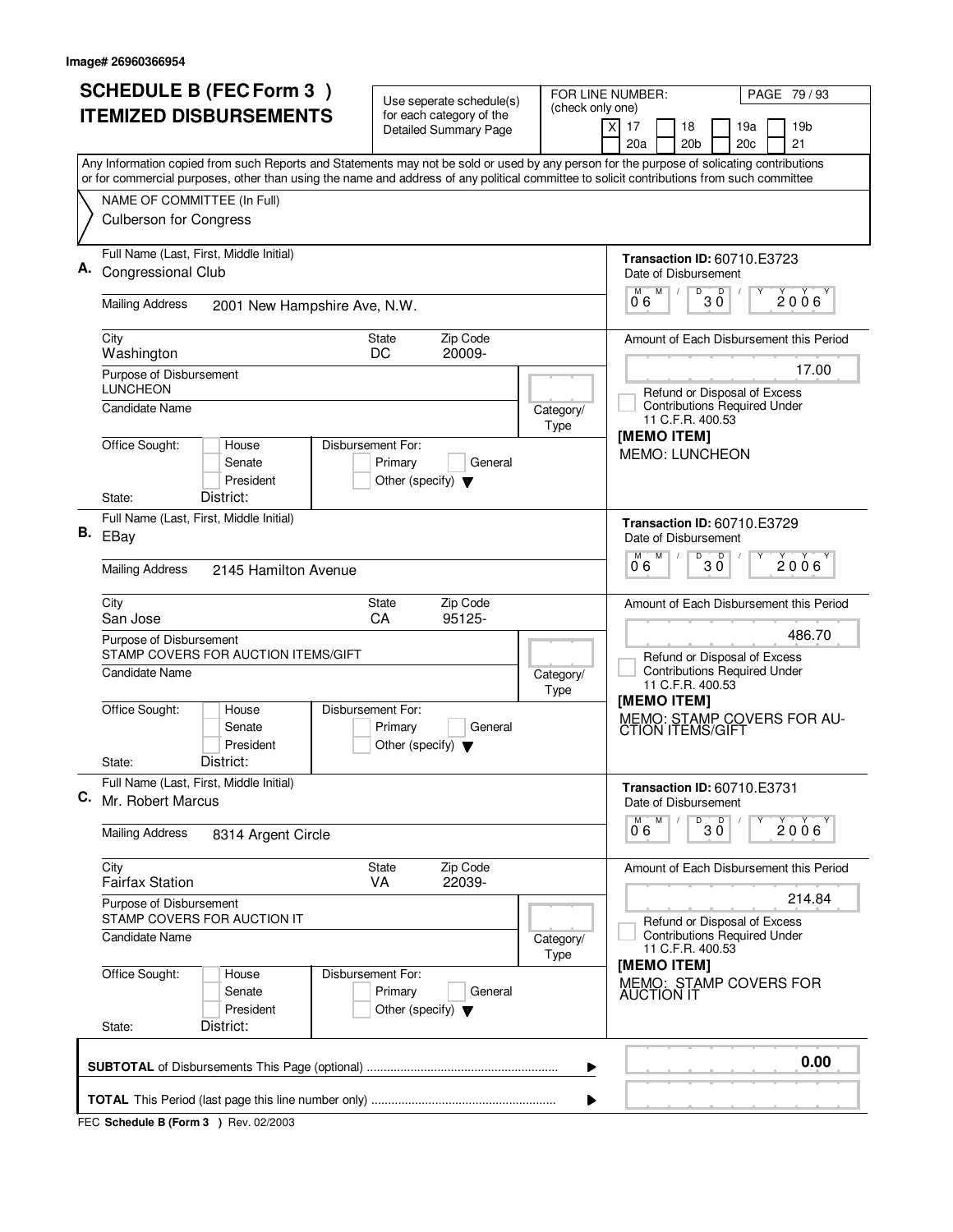|    | <b>SCHEDULE B (FEC Form 3)</b>                                                                                                                                                                                                                                                         | Use seperate schedule(s)                                   |                   | FOR LINE NUMBER:<br>PAGE 80/93                                                          |  |  |  |
|----|----------------------------------------------------------------------------------------------------------------------------------------------------------------------------------------------------------------------------------------------------------------------------------------|------------------------------------------------------------|-------------------|-----------------------------------------------------------------------------------------|--|--|--|
|    | <b>ITEMIZED DISBURSEMENTS</b>                                                                                                                                                                                                                                                          | for each category of the<br><b>Detailed Summary Page</b>   | (check only one)  | 17<br>18<br>19a<br>19 <sub>b</sub>                                                      |  |  |  |
|    |                                                                                                                                                                                                                                                                                        |                                                            |                   | 20a<br>20 <sub>b</sub><br>20 <sub>c</sub><br>21                                         |  |  |  |
|    | Any Information copied from such Reports and Statements may not be sold or used by any person for the purpose of solicating contributions<br>or for commercial purposes, other than using the name and address of any political committee to solicit contributions from such committee |                                                            |                   |                                                                                         |  |  |  |
|    | NAME OF COMMITTEE (In Full)                                                                                                                                                                                                                                                            |                                                            |                   |                                                                                         |  |  |  |
|    | <b>Culberson for Congress</b>                                                                                                                                                                                                                                                          |                                                            |                   |                                                                                         |  |  |  |
| А. | Full Name (Last, First, Middle Initial)<br>Jennifer Naedler                                                                                                                                                                                                                            |                                                            |                   | <b>Transaction ID: 60428.E3616</b><br>Date of Disbursement<br>D<br>M                    |  |  |  |
|    | <b>Mailing Address</b><br>12122 Cypress Creek Lakes Drive                                                                                                                                                                                                                              |                                                            |                   | 18<br>$\overline{0}^M$ 4<br>2006                                                        |  |  |  |
|    | City<br>Cypress                                                                                                                                                                                                                                                                        | Zip Code<br><b>State</b><br>77433-<br><b>TX</b>            |                   | Amount of Each Disbursement this Period                                                 |  |  |  |
|    | Purpose of Disbursement<br><b>REIMBURSEMENT - SEE BELOW</b>                                                                                                                                                                                                                            |                                                            |                   | 432.00                                                                                  |  |  |  |
|    | Candidate Name                                                                                                                                                                                                                                                                         |                                                            | Category/<br>Type | Refund or Disposal of Excess<br><b>Contributions Required Under</b><br>11 C.F.R. 400.53 |  |  |  |
|    | Office Sought:<br>Disbursement For:<br>House<br>Senate<br>President<br>District:<br>State:                                                                                                                                                                                             | Primary<br>General<br>Other (specify) $\blacktriangledown$ |                   | REIMBURSEMENT - SEE BELOW                                                               |  |  |  |
|    | Full Name (Last, First, Middle Initial)                                                                                                                                                                                                                                                |                                                            |                   | <b>Transaction ID: 60428.E3617</b>                                                      |  |  |  |
| В. | Rep. John Culberson OSA #TX-07                                                                                                                                                                                                                                                         |                                                            |                   | Date of Disbursement                                                                    |  |  |  |
|    | <b>Mailing Address</b><br>1728 Longworth HOB                                                                                                                                                                                                                                           |                                                            |                   | D<br>D<br>M<br>2006<br>18<br>04                                                         |  |  |  |
|    | City<br>Washington                                                                                                                                                                                                                                                                     | Zip Code<br>State<br>DC<br>20515-                          |                   | Amount of Each Disbursement this Period                                                 |  |  |  |
|    | Purpose of Disbursement<br><b>25 FLAGS FOR GIFTS</b>                                                                                                                                                                                                                                   |                                                            |                   | 432.00                                                                                  |  |  |  |
|    | <b>Candidate Name</b>                                                                                                                                                                                                                                                                  |                                                            | Category/<br>Type | Refund or Disposal of Excess<br><b>Contributions Required Under</b><br>11 C.F.R. 400.53 |  |  |  |
|    | Office Sought:<br>Disbursement For:<br>House<br>Senate<br>President<br>District:<br>State:                                                                                                                                                                                             | Primary<br>General<br>Other (specify) $\blacktriangledown$ |                   | [MEMO ITEM]<br>MEMO: 25 FLAGS FOR GIFTS                                                 |  |  |  |
|    | Full Name (Last, First, Middle Initial)                                                                                                                                                                                                                                                |                                                            |                   | <b>Transaction ID: 60607.E3683</b>                                                      |  |  |  |
| С. | Mike Gula & Associates                                                                                                                                                                                                                                                                 |                                                            |                   | Date of Disbursement                                                                    |  |  |  |
|    | <b>Mailing Address</b><br>PO Box 2776                                                                                                                                                                                                                                                  |                                                            |                   | M<br>$\overline{0}$ 1 8<br>M<br>Υ<br>2006<br>$0^74$                                     |  |  |  |
|    | City<br>Arlington                                                                                                                                                                                                                                                                      | State<br>Zip Code<br>VA<br>22202-                          |                   | Amount of Each Disbursement this Period                                                 |  |  |  |
|    | Purpose of Disbursement<br>LOST CHECK - CASHED BUT WILL BE REF                                                                                                                                                                                                                         |                                                            |                   | 3675.00<br>Refund or Disposal of Excess                                                 |  |  |  |
|    | Candidate Name                                                                                                                                                                                                                                                                         |                                                            | Category/<br>Type | <b>Contributions Required Under</b><br>11 C.F.R. 400.53                                 |  |  |  |
|    | Office Sought:<br>Disbursement For:<br>House<br>Senate<br>President<br>District:                                                                                                                                                                                                       | Primary<br>General<br>Other (specify) $\blacktriangledown$ |                   | LOST CHECK - CASHED BUT<br>WILL BE REF                                                  |  |  |  |
|    | State:                                                                                                                                                                                                                                                                                 |                                                            |                   |                                                                                         |  |  |  |
|    | 4107.00<br>▶                                                                                                                                                                                                                                                                           |                                                            |                   |                                                                                         |  |  |  |
|    | ▶                                                                                                                                                                                                                                                                                      |                                                            |                   |                                                                                         |  |  |  |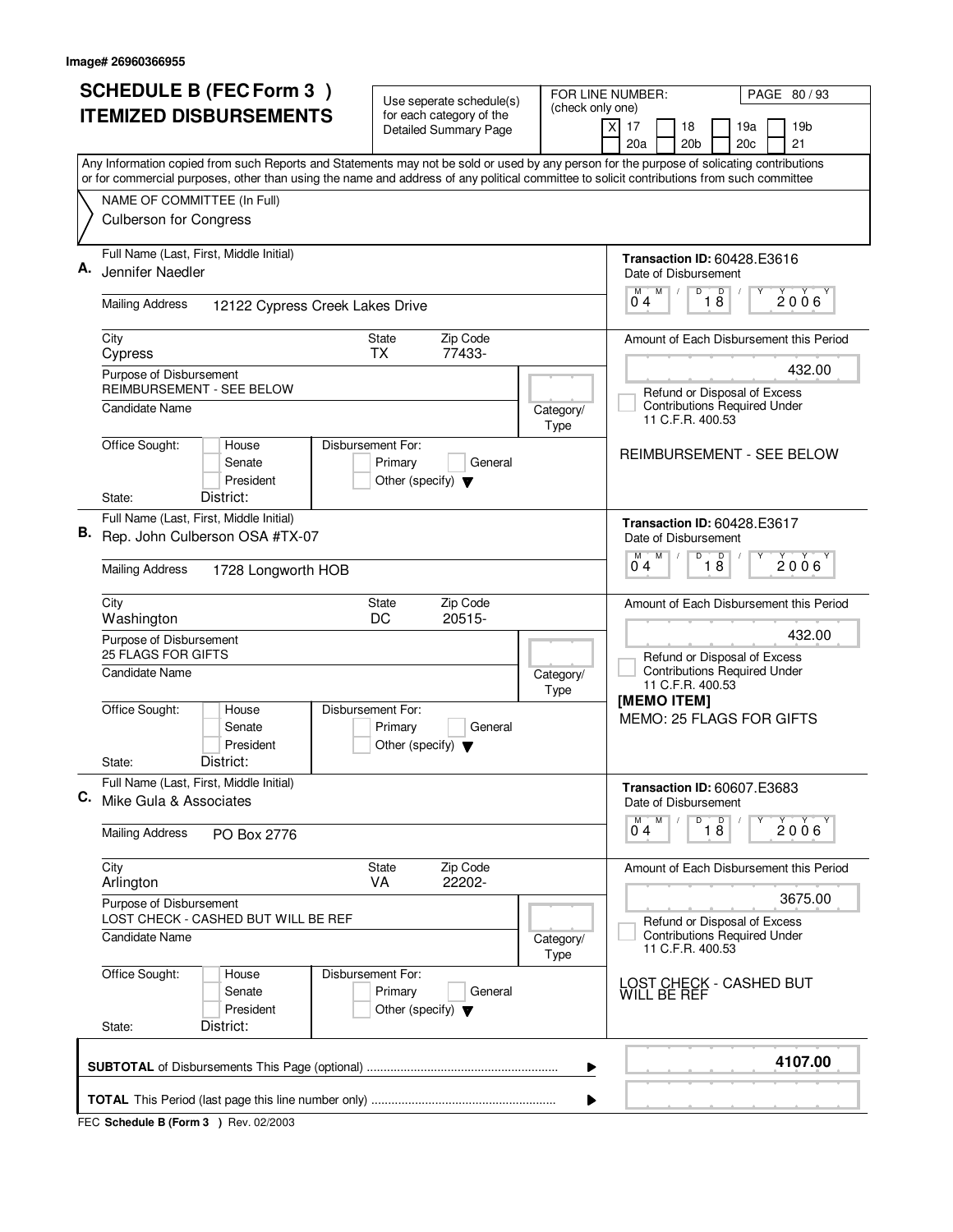| (check only one)<br><b>ITEMIZED DISBURSEMENTS</b><br>for each category of the<br>19 <sub>b</sub><br>X<br>17<br>18<br>19a<br><b>Detailed Summary Page</b><br>20a<br>20 <sub>b</sub><br>20c<br>21<br>Any Information copied from such Reports and Statements may not be sold or used by any person for the purpose of solicating contributions<br>or for commercial purposes, other than using the name and address of any political committee to solicit contributions from such committee<br>NAME OF COMMITTEE (In Full)<br><b>Culberson for Congress</b><br>Full Name (Last, First, Middle Initial)<br>Transaction ID: 60607.E3672<br>А.<br>Jennifer Naedler<br>Date of Disbursement<br>$0^M$ 5 $M$<br>$B^{\circ}$ 30<br>$2006^{\circ}$<br><b>Mailing Address</b><br>12122 Cypress Creek Lakes Drive<br>State<br>Zip Code<br>City<br>77433-<br><b>TX</b><br>Cypress<br>5100.00<br>Purpose of Disbursement<br>CONSULTING FEE<br>Refund or Disposal of Excess<br><b>Contributions Required Under</b><br><b>Candidate Name</b><br>Category/<br>11 C.F.R. 400.53<br>Type<br>Office Sought:<br>House<br>Disbursement For:<br><b>CONSULTING FEE</b><br>Senate<br>Primary<br>General<br>President<br>Other (specify) $\blacktriangledown$<br>District:<br>State:<br>Full Name (Last, First, Middle Initial)<br><b>Transaction ID: 60705.E3705</b><br>В.<br>Jennifer Naedler<br>Date of Disbursement<br>D<br>D<br>M<br>2006<br>28<br>06<br><b>Mailing Address</b><br>12122 Cypress Creek Lakes Drive<br>Zip Code<br>City<br>State<br>77433-<br><b>TX</b><br>Cypress<br>5100.00<br>Purpose of Disbursement<br><b>CONSULTING FEE</b><br>Refund or Disposal of Excess<br><b>Contributions Required Under</b><br>Candidate Name<br>Category/<br>11 C.F.R. 400.53<br>Type<br>Office Sought:<br>House<br>Disbursement For:<br><b>CONSULTING FEE</b><br>Senate<br>Primary<br>General<br>President<br>Other (specify) $\blacktriangledown$<br>District:<br>State:<br>Full Name (Last, First, Middle Initial)<br><b>Transaction ID: 60428.E3599</b><br>Date of Disbursement<br>$\overline{18}$<br>M<br>M<br>2006<br>04<br><b>Mailing Address</b><br><b>Suite 0002</b><br>Zip Code<br>City<br>State<br>60679-0002<br>IL<br>Chicago<br>5218.90<br>Purpose of Disbursement<br>CREDIT CARD - SEE BELOW<br>Refund or Disposal of Excess<br><b>Contributions Required Under</b><br>Candidate Name<br>Category/<br>11 C.F.R. 400.53<br>Type<br>Office Sought:<br>Disbursement For:<br>House<br>CREDIT CARD - SEE BELOW<br>Senate<br>Primary<br>General<br>President<br>Other (specify) $\blacktriangledown$<br>District:<br>State:<br>15418.90<br>▶<br>▶ | <b>SCHEDULE B (FEC Form 3)</b> | Use seperate schedule(s) | FOR LINE NUMBER: | PAGE 81 / 93                            |  |  |  |
|-----------------------------------------------------------------------------------------------------------------------------------------------------------------------------------------------------------------------------------------------------------------------------------------------------------------------------------------------------------------------------------------------------------------------------------------------------------------------------------------------------------------------------------------------------------------------------------------------------------------------------------------------------------------------------------------------------------------------------------------------------------------------------------------------------------------------------------------------------------------------------------------------------------------------------------------------------------------------------------------------------------------------------------------------------------------------------------------------------------------------------------------------------------------------------------------------------------------------------------------------------------------------------------------------------------------------------------------------------------------------------------------------------------------------------------------------------------------------------------------------------------------------------------------------------------------------------------------------------------------------------------------------------------------------------------------------------------------------------------------------------------------------------------------------------------------------------------------------------------------------------------------------------------------------------------------------------------------------------------------------------------------------------------------------------------------------------------------------------------------------------------------------------------------------------------------------------------------------------------------------------------------------------------------------------------------------------------------------------------------------------------------------------------------------------------------------------------------------------------------------------------------------------------------------------------------------------------------------------------------------------------|--------------------------------|--------------------------|------------------|-----------------------------------------|--|--|--|
| C. American Express                                                                                                                                                                                                                                                                                                                                                                                                                                                                                                                                                                                                                                                                                                                                                                                                                                                                                                                                                                                                                                                                                                                                                                                                                                                                                                                                                                                                                                                                                                                                                                                                                                                                                                                                                                                                                                                                                                                                                                                                                                                                                                                                                                                                                                                                                                                                                                                                                                                                                                                                                                                                               |                                |                          |                  |                                         |  |  |  |
|                                                                                                                                                                                                                                                                                                                                                                                                                                                                                                                                                                                                                                                                                                                                                                                                                                                                                                                                                                                                                                                                                                                                                                                                                                                                                                                                                                                                                                                                                                                                                                                                                                                                                                                                                                                                                                                                                                                                                                                                                                                                                                                                                                                                                                                                                                                                                                                                                                                                                                                                                                                                                                   |                                |                          |                  |                                         |  |  |  |
|                                                                                                                                                                                                                                                                                                                                                                                                                                                                                                                                                                                                                                                                                                                                                                                                                                                                                                                                                                                                                                                                                                                                                                                                                                                                                                                                                                                                                                                                                                                                                                                                                                                                                                                                                                                                                                                                                                                                                                                                                                                                                                                                                                                                                                                                                                                                                                                                                                                                                                                                                                                                                                   |                                |                          |                  |                                         |  |  |  |
|                                                                                                                                                                                                                                                                                                                                                                                                                                                                                                                                                                                                                                                                                                                                                                                                                                                                                                                                                                                                                                                                                                                                                                                                                                                                                                                                                                                                                                                                                                                                                                                                                                                                                                                                                                                                                                                                                                                                                                                                                                                                                                                                                                                                                                                                                                                                                                                                                                                                                                                                                                                                                                   |                                |                          |                  |                                         |  |  |  |
|                                                                                                                                                                                                                                                                                                                                                                                                                                                                                                                                                                                                                                                                                                                                                                                                                                                                                                                                                                                                                                                                                                                                                                                                                                                                                                                                                                                                                                                                                                                                                                                                                                                                                                                                                                                                                                                                                                                                                                                                                                                                                                                                                                                                                                                                                                                                                                                                                                                                                                                                                                                                                                   |                                |                          |                  |                                         |  |  |  |
|                                                                                                                                                                                                                                                                                                                                                                                                                                                                                                                                                                                                                                                                                                                                                                                                                                                                                                                                                                                                                                                                                                                                                                                                                                                                                                                                                                                                                                                                                                                                                                                                                                                                                                                                                                                                                                                                                                                                                                                                                                                                                                                                                                                                                                                                                                                                                                                                                                                                                                                                                                                                                                   |                                |                          |                  |                                         |  |  |  |
|                                                                                                                                                                                                                                                                                                                                                                                                                                                                                                                                                                                                                                                                                                                                                                                                                                                                                                                                                                                                                                                                                                                                                                                                                                                                                                                                                                                                                                                                                                                                                                                                                                                                                                                                                                                                                                                                                                                                                                                                                                                                                                                                                                                                                                                                                                                                                                                                                                                                                                                                                                                                                                   |                                |                          |                  |                                         |  |  |  |
|                                                                                                                                                                                                                                                                                                                                                                                                                                                                                                                                                                                                                                                                                                                                                                                                                                                                                                                                                                                                                                                                                                                                                                                                                                                                                                                                                                                                                                                                                                                                                                                                                                                                                                                                                                                                                                                                                                                                                                                                                                                                                                                                                                                                                                                                                                                                                                                                                                                                                                                                                                                                                                   |                                |                          |                  | Amount of Each Disbursement this Period |  |  |  |
|                                                                                                                                                                                                                                                                                                                                                                                                                                                                                                                                                                                                                                                                                                                                                                                                                                                                                                                                                                                                                                                                                                                                                                                                                                                                                                                                                                                                                                                                                                                                                                                                                                                                                                                                                                                                                                                                                                                                                                                                                                                                                                                                                                                                                                                                                                                                                                                                                                                                                                                                                                                                                                   |                                |                          |                  |                                         |  |  |  |
|                                                                                                                                                                                                                                                                                                                                                                                                                                                                                                                                                                                                                                                                                                                                                                                                                                                                                                                                                                                                                                                                                                                                                                                                                                                                                                                                                                                                                                                                                                                                                                                                                                                                                                                                                                                                                                                                                                                                                                                                                                                                                                                                                                                                                                                                                                                                                                                                                                                                                                                                                                                                                                   |                                |                          |                  |                                         |  |  |  |
|                                                                                                                                                                                                                                                                                                                                                                                                                                                                                                                                                                                                                                                                                                                                                                                                                                                                                                                                                                                                                                                                                                                                                                                                                                                                                                                                                                                                                                                                                                                                                                                                                                                                                                                                                                                                                                                                                                                                                                                                                                                                                                                                                                                                                                                                                                                                                                                                                                                                                                                                                                                                                                   |                                |                          |                  |                                         |  |  |  |
|                                                                                                                                                                                                                                                                                                                                                                                                                                                                                                                                                                                                                                                                                                                                                                                                                                                                                                                                                                                                                                                                                                                                                                                                                                                                                                                                                                                                                                                                                                                                                                                                                                                                                                                                                                                                                                                                                                                                                                                                                                                                                                                                                                                                                                                                                                                                                                                                                                                                                                                                                                                                                                   |                                |                          |                  |                                         |  |  |  |
|                                                                                                                                                                                                                                                                                                                                                                                                                                                                                                                                                                                                                                                                                                                                                                                                                                                                                                                                                                                                                                                                                                                                                                                                                                                                                                                                                                                                                                                                                                                                                                                                                                                                                                                                                                                                                                                                                                                                                                                                                                                                                                                                                                                                                                                                                                                                                                                                                                                                                                                                                                                                                                   |                                |                          |                  |                                         |  |  |  |
|                                                                                                                                                                                                                                                                                                                                                                                                                                                                                                                                                                                                                                                                                                                                                                                                                                                                                                                                                                                                                                                                                                                                                                                                                                                                                                                                                                                                                                                                                                                                                                                                                                                                                                                                                                                                                                                                                                                                                                                                                                                                                                                                                                                                                                                                                                                                                                                                                                                                                                                                                                                                                                   |                                |                          |                  |                                         |  |  |  |
|                                                                                                                                                                                                                                                                                                                                                                                                                                                                                                                                                                                                                                                                                                                                                                                                                                                                                                                                                                                                                                                                                                                                                                                                                                                                                                                                                                                                                                                                                                                                                                                                                                                                                                                                                                                                                                                                                                                                                                                                                                                                                                                                                                                                                                                                                                                                                                                                                                                                                                                                                                                                                                   |                                |                          |                  | Amount of Each Disbursement this Period |  |  |  |
|                                                                                                                                                                                                                                                                                                                                                                                                                                                                                                                                                                                                                                                                                                                                                                                                                                                                                                                                                                                                                                                                                                                                                                                                                                                                                                                                                                                                                                                                                                                                                                                                                                                                                                                                                                                                                                                                                                                                                                                                                                                                                                                                                                                                                                                                                                                                                                                                                                                                                                                                                                                                                                   |                                |                          |                  |                                         |  |  |  |
|                                                                                                                                                                                                                                                                                                                                                                                                                                                                                                                                                                                                                                                                                                                                                                                                                                                                                                                                                                                                                                                                                                                                                                                                                                                                                                                                                                                                                                                                                                                                                                                                                                                                                                                                                                                                                                                                                                                                                                                                                                                                                                                                                                                                                                                                                                                                                                                                                                                                                                                                                                                                                                   |                                |                          |                  |                                         |  |  |  |
|                                                                                                                                                                                                                                                                                                                                                                                                                                                                                                                                                                                                                                                                                                                                                                                                                                                                                                                                                                                                                                                                                                                                                                                                                                                                                                                                                                                                                                                                                                                                                                                                                                                                                                                                                                                                                                                                                                                                                                                                                                                                                                                                                                                                                                                                                                                                                                                                                                                                                                                                                                                                                                   |                                |                          |                  |                                         |  |  |  |
|                                                                                                                                                                                                                                                                                                                                                                                                                                                                                                                                                                                                                                                                                                                                                                                                                                                                                                                                                                                                                                                                                                                                                                                                                                                                                                                                                                                                                                                                                                                                                                                                                                                                                                                                                                                                                                                                                                                                                                                                                                                                                                                                                                                                                                                                                                                                                                                                                                                                                                                                                                                                                                   |                                |                          |                  |                                         |  |  |  |
|                                                                                                                                                                                                                                                                                                                                                                                                                                                                                                                                                                                                                                                                                                                                                                                                                                                                                                                                                                                                                                                                                                                                                                                                                                                                                                                                                                                                                                                                                                                                                                                                                                                                                                                                                                                                                                                                                                                                                                                                                                                                                                                                                                                                                                                                                                                                                                                                                                                                                                                                                                                                                                   |                                |                          |                  |                                         |  |  |  |
|                                                                                                                                                                                                                                                                                                                                                                                                                                                                                                                                                                                                                                                                                                                                                                                                                                                                                                                                                                                                                                                                                                                                                                                                                                                                                                                                                                                                                                                                                                                                                                                                                                                                                                                                                                                                                                                                                                                                                                                                                                                                                                                                                                                                                                                                                                                                                                                                                                                                                                                                                                                                                                   |                                |                          |                  |                                         |  |  |  |
|                                                                                                                                                                                                                                                                                                                                                                                                                                                                                                                                                                                                                                                                                                                                                                                                                                                                                                                                                                                                                                                                                                                                                                                                                                                                                                                                                                                                                                                                                                                                                                                                                                                                                                                                                                                                                                                                                                                                                                                                                                                                                                                                                                                                                                                                                                                                                                                                                                                                                                                                                                                                                                   |                                |                          |                  | Amount of Each Disbursement this Period |  |  |  |
|                                                                                                                                                                                                                                                                                                                                                                                                                                                                                                                                                                                                                                                                                                                                                                                                                                                                                                                                                                                                                                                                                                                                                                                                                                                                                                                                                                                                                                                                                                                                                                                                                                                                                                                                                                                                                                                                                                                                                                                                                                                                                                                                                                                                                                                                                                                                                                                                                                                                                                                                                                                                                                   |                                |                          |                  |                                         |  |  |  |
|                                                                                                                                                                                                                                                                                                                                                                                                                                                                                                                                                                                                                                                                                                                                                                                                                                                                                                                                                                                                                                                                                                                                                                                                                                                                                                                                                                                                                                                                                                                                                                                                                                                                                                                                                                                                                                                                                                                                                                                                                                                                                                                                                                                                                                                                                                                                                                                                                                                                                                                                                                                                                                   |                                |                          |                  |                                         |  |  |  |
|                                                                                                                                                                                                                                                                                                                                                                                                                                                                                                                                                                                                                                                                                                                                                                                                                                                                                                                                                                                                                                                                                                                                                                                                                                                                                                                                                                                                                                                                                                                                                                                                                                                                                                                                                                                                                                                                                                                                                                                                                                                                                                                                                                                                                                                                                                                                                                                                                                                                                                                                                                                                                                   |                                |                          |                  |                                         |  |  |  |
|                                                                                                                                                                                                                                                                                                                                                                                                                                                                                                                                                                                                                                                                                                                                                                                                                                                                                                                                                                                                                                                                                                                                                                                                                                                                                                                                                                                                                                                                                                                                                                                                                                                                                                                                                                                                                                                                                                                                                                                                                                                                                                                                                                                                                                                                                                                                                                                                                                                                                                                                                                                                                                   |                                |                          |                  |                                         |  |  |  |
|                                                                                                                                                                                                                                                                                                                                                                                                                                                                                                                                                                                                                                                                                                                                                                                                                                                                                                                                                                                                                                                                                                                                                                                                                                                                                                                                                                                                                                                                                                                                                                                                                                                                                                                                                                                                                                                                                                                                                                                                                                                                                                                                                                                                                                                                                                                                                                                                                                                                                                                                                                                                                                   |                                |                          |                  |                                         |  |  |  |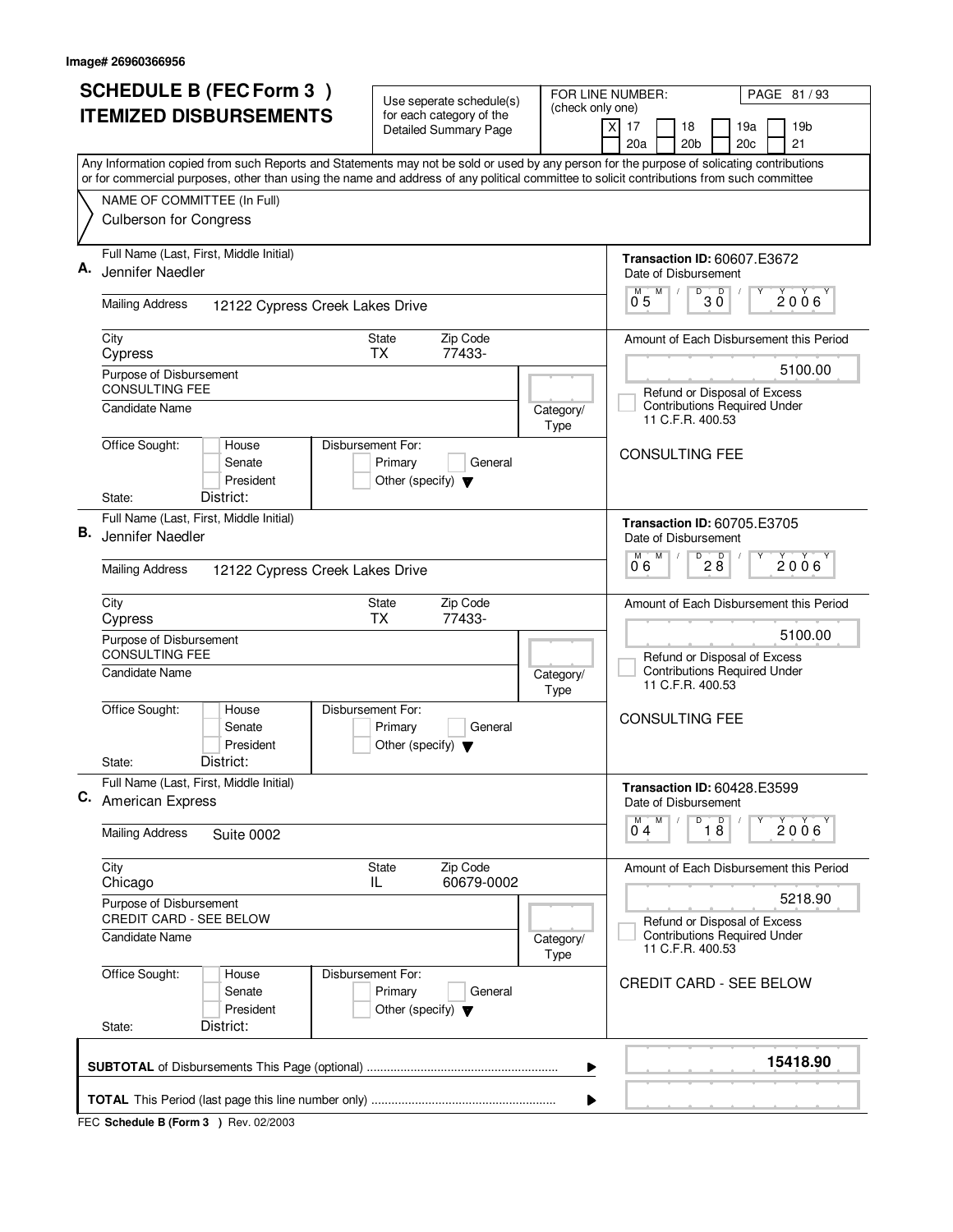|    | <b>SCHEDULE B (FEC Form 3)</b>                                                                                                                                                                                                                                                         | Use seperate schedule(s)                                   |                   | FOR LINE NUMBER:<br>PAGE 82/93                                                  |  |  |  |
|----|----------------------------------------------------------------------------------------------------------------------------------------------------------------------------------------------------------------------------------------------------------------------------------------|------------------------------------------------------------|-------------------|---------------------------------------------------------------------------------|--|--|--|
|    | <b>ITEMIZED DISBURSEMENTS</b>                                                                                                                                                                                                                                                          | for each category of the<br><b>Detailed Summary Page</b>   | (check only one)  | 19 <sub>b</sub><br>17<br>18<br>19a<br>X                                         |  |  |  |
|    |                                                                                                                                                                                                                                                                                        |                                                            |                   | 20a<br>20 <sub>b</sub><br>20 <sub>c</sub><br>21                                 |  |  |  |
|    | Any Information copied from such Reports and Statements may not be sold or used by any person for the purpose of solicating contributions<br>or for commercial purposes, other than using the name and address of any political committee to solicit contributions from such committee |                                                            |                   |                                                                                 |  |  |  |
|    | NAME OF COMMITTEE (In Full)                                                                                                                                                                                                                                                            |                                                            |                   |                                                                                 |  |  |  |
|    | <b>Culberson for Congress</b>                                                                                                                                                                                                                                                          |                                                            |                   |                                                                                 |  |  |  |
| Α. | Full Name (Last, First, Middle Initial)<br>Ampco                                                                                                                                                                                                                                       |                                                            |                   | <b>Transaction ID: 60428.E3603</b><br>Date of Disbursement                      |  |  |  |
|    | <b>Mailing Address</b><br>7625 Monroe                                                                                                                                                                                                                                                  |                                                            |                   | $\overline{18}$<br>D<br>$\sqrt{ }$<br>M<br>$\overline{0}^M$ 4<br>$2006^{\circ}$ |  |  |  |
|    | City<br>Houston                                                                                                                                                                                                                                                                        | Zip Code<br><b>State</b><br>77061-<br><b>TX</b>            |                   | Amount of Each Disbursement this Period                                         |  |  |  |
|    | Purpose of Disbursement                                                                                                                                                                                                                                                                |                                                            |                   | 270.63                                                                          |  |  |  |
|    | <b>VALET FOR EVENT</b><br>Candidate Name                                                                                                                                                                                                                                               |                                                            |                   | Refund or Disposal of Excess<br><b>Contributions Required Under</b>             |  |  |  |
|    |                                                                                                                                                                                                                                                                                        |                                                            | Category/<br>Type | 11 C.F.R. 400.53                                                                |  |  |  |
|    | Office Sought:<br>Disbursement For:<br>House<br>Senate<br>President                                                                                                                                                                                                                    | Primary<br>General<br>Other (specify) $\blacktriangledown$ |                   | [MEMO ITEM]<br><b>MEMO: VALET FOR EVENT</b>                                     |  |  |  |
|    | District:<br>State:                                                                                                                                                                                                                                                                    |                                                            |                   |                                                                                 |  |  |  |
| В. | Full Name (Last, First, Middle Initial)<br><b>Buffalo Grille</b>                                                                                                                                                                                                                       |                                                            |                   | <b>Transaction ID: 60428.E3604</b><br>Date of Disbursement                      |  |  |  |
|    | <b>Mailing Address</b><br>3116 Bissonnet                                                                                                                                                                                                                                               |                                                            |                   | $\overline{D}$<br>M<br>D<br>2006<br>18<br>04                                    |  |  |  |
|    | City<br>Houston                                                                                                                                                                                                                                                                        | Zip Code<br>State<br><b>TX</b><br>77005-                   |                   | Amount of Each Disbursement this Period                                         |  |  |  |
|    | Purpose of Disbursement<br><b>CATERING &amp; ROOM FOR EVENT</b>                                                                                                                                                                                                                        |                                                            |                   | 1826.38<br>Refund or Disposal of Excess                                         |  |  |  |
|    | <b>Candidate Name</b>                                                                                                                                                                                                                                                                  |                                                            | Category/<br>Type | <b>Contributions Required Under</b><br>11 C.F.R. 400.53                         |  |  |  |
|    | Office Sought:<br>House<br>Disbursement For:<br>Senate<br>President                                                                                                                                                                                                                    | Primary<br>General<br>Other (specify) $\blacktriangledown$ |                   | [MEMO ITEM]<br>MEMO: CATERING & ROOM FOR<br><b>EVENT</b>                        |  |  |  |
|    | District:<br>State:                                                                                                                                                                                                                                                                    |                                                            |                   |                                                                                 |  |  |  |
| C. | Full Name (Last, First, Middle Initial)<br><b>Continental Airlines</b>                                                                                                                                                                                                                 |                                                            |                   | <b>Transaction ID: 60428.E3605</b><br>Date of Disbursement                      |  |  |  |
|    | <b>Mailing Address</b><br>1200 McKinney                                                                                                                                                                                                                                                |                                                            |                   | M<br>D<br>$\overline{18}$<br>2006<br>$0^{\circ}$ 4                              |  |  |  |
|    | City<br>Houston                                                                                                                                                                                                                                                                        | State<br>Zip Code<br>77002-<br><b>TX</b>                   |                   | Amount of Each Disbursement this Period                                         |  |  |  |
|    | Purpose of Disbursement<br>TICKET TO HOUSTON CVC                                                                                                                                                                                                                                       |                                                            |                   | 521.10<br>Refund or Disposal of Excess                                          |  |  |  |
|    | Candidate Name                                                                                                                                                                                                                                                                         |                                                            | Category/<br>Type | <b>Contributions Required Under</b><br>11 C.F.R. 400.53                         |  |  |  |
|    | Office Sought:<br>Disbursement For:<br>House<br>Senate<br>President                                                                                                                                                                                                                    | Primary<br>General<br>Other (specify) $\blacktriangledown$ |                   | [MEMO ITEM]<br>MEMO: TICKET TO HOUSTON<br>CVC                                   |  |  |  |
|    | District:<br>State:                                                                                                                                                                                                                                                                    |                                                            |                   |                                                                                 |  |  |  |
|    | 0.00<br>▶                                                                                                                                                                                                                                                                              |                                                            |                   |                                                                                 |  |  |  |
|    | ▶                                                                                                                                                                                                                                                                                      |                                                            |                   |                                                                                 |  |  |  |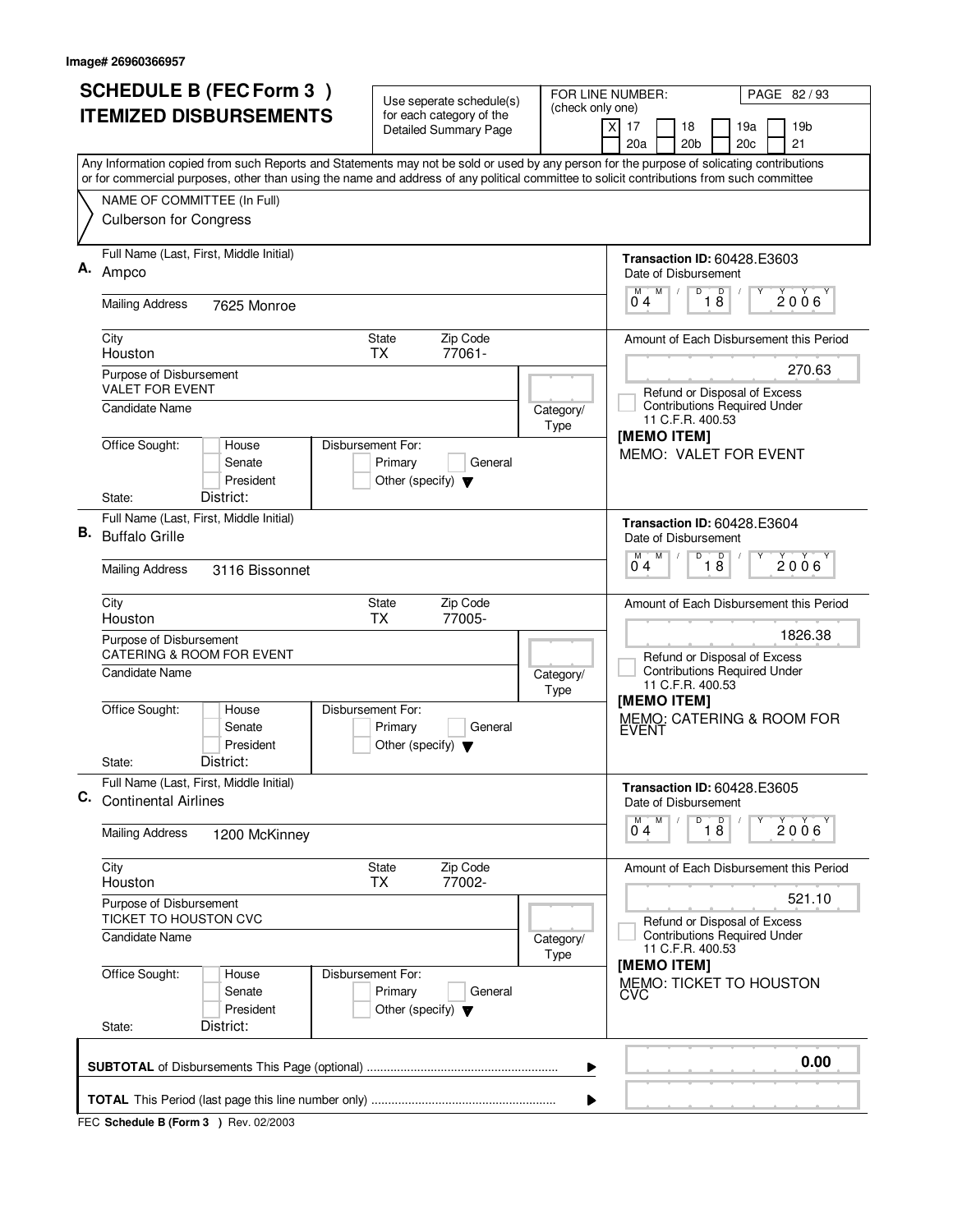|    | <b>SCHEDULE B (FEC Form 3)</b>                                                                                                                                                                                                                                                         | Use seperate schedule(s)                                                        | FOR LINE NUMBER:                       | PAGE 83 / 93                                                                                                                                |  |  |
|----|----------------------------------------------------------------------------------------------------------------------------------------------------------------------------------------------------------------------------------------------------------------------------------------|---------------------------------------------------------------------------------|----------------------------------------|---------------------------------------------------------------------------------------------------------------------------------------------|--|--|
|    | <b>ITEMIZED DISBURSEMENTS</b>                                                                                                                                                                                                                                                          | for each category of the<br><b>Detailed Summary Page</b>                        | (check only one)                       | $\times$<br>17<br>18<br>19b<br>19a<br>20a<br>20 <sub>b</sub><br>21<br>20c                                                                   |  |  |
|    | Any Information copied from such Reports and Statements may not be sold or used by any person for the purpose of solicating contributions<br>or for commercial purposes, other than using the name and address of any political committee to solicit contributions from such committee |                                                                                 |                                        |                                                                                                                                             |  |  |
|    | NAME OF COMMITTEE (In Full)<br><b>Culberson for Congress</b>                                                                                                                                                                                                                           |                                                                                 |                                        |                                                                                                                                             |  |  |
| Α. | Full Name (Last, First, Middle Initial)<br><b>Continental Airlines</b><br><b>Mailing Address</b><br>1200 McKinney                                                                                                                                                                      |                                                                                 |                                        | <b>Transaction ID: 60428.E3606</b><br>Date of Disbursement<br>$\overline{D}$<br>M<br>18<br>2006<br>$0^{\degree}4$                           |  |  |
|    | City<br>Houston<br>Purpose of Disbursement                                                                                                                                                                                                                                             | State<br>Zip Code<br>77002-<br><b>TX</b>                                        |                                        | Amount of Each Disbursement this Period<br>521.10                                                                                           |  |  |
|    | TICKET TO HOUSTON BBC<br>Candidate Name                                                                                                                                                                                                                                                |                                                                                 | Category/<br>Type                      | Refund or Disposal of Excess<br><b>Contributions Required Under</b><br>11 C.F.R. 400.53                                                     |  |  |
|    | Office Sought:<br>Disbursement For:<br>House<br>Senate<br>President<br>District:<br>State:                                                                                                                                                                                             | Primary<br>General<br>Other (specify) $\blacktriangledown$                      |                                        | [MEMO ITEM]<br><b>MEMO: TICKET TO HOUSTON</b><br>BBC                                                                                        |  |  |
| В. | Full Name (Last, First, Middle Initial)<br>Harris County Republican Party                                                                                                                                                                                                              |                                                                                 |                                        | <b>Transaction ID: 60428.E3601</b><br>Date of Disbursement                                                                                  |  |  |
|    | <b>Mailing Address</b><br>3311 Richmond, #218                                                                                                                                                                                                                                          |                                                                                 |                                        | $\overline{D}$<br>D<br>M<br>2006<br>18<br>04                                                                                                |  |  |
|    | City<br>Houston<br>Purpose of Disbursement                                                                                                                                                                                                                                             | Zip Code<br><b>State</b><br>77098-<br><b>TX</b>                                 |                                        | Amount of Each Disbursement this Period<br>50.00                                                                                            |  |  |
|    | <b>PCT CHAIRS DATA LIST</b><br><b>Candidate Name</b><br>Office Sought:<br>Disbursement For:<br>House<br>Senate                                                                                                                                                                         | Primary<br>General                                                              | Category/<br>Type                      | Refund or Disposal of Excess<br><b>Contributions Required Under</b><br>11 C.F.R. 400.53<br>[MEMO ITEM]<br><b>MEMO: PCT CHAIRS DATA LIST</b> |  |  |
|    | President<br>District:<br>State:                                                                                                                                                                                                                                                       | Other (specify) $\blacktriangledown$                                            |                                        |                                                                                                                                             |  |  |
|    | Full Name (Last, First, Middle Initial)<br>C. Kinkos                                                                                                                                                                                                                                   |                                                                                 |                                        | <b>Transaction ID: 60428.E3600</b><br>Date of Disbursement<br>$\overline{D}$<br>M<br>M<br>Y                                                 |  |  |
|    | Mailing Address<br>13181 Northwest Freeway                                                                                                                                                                                                                                             |                                                                                 |                                        | $\overline{18}$<br>$2006^{\circ}$<br>04                                                                                                     |  |  |
|    | City<br>Houston                                                                                                                                                                                                                                                                        | Zip Code<br>State<br>77040-<br><b>TX</b>                                        |                                        | Amount of Each Disbursement this Period                                                                                                     |  |  |
|    | Purpose of Disbursement<br><b>PRINTING</b>                                                                                                                                                                                                                                             |                                                                                 | 179.97<br>Refund or Disposal of Excess |                                                                                                                                             |  |  |
|    | Candidate Name                                                                                                                                                                                                                                                                         |                                                                                 | Category/<br>Type                      | <b>Contributions Required Under</b><br>11 C.F.R. 400.53<br>[MEMO ITEM]                                                                      |  |  |
|    | Office Sought:<br>House<br>Senate<br>President<br>District:<br>State:                                                                                                                                                                                                                  | Disbursement For:<br>Primary<br>General<br>Other (specify) $\blacktriangledown$ |                                        | <b>MEMO: PRINTING</b>                                                                                                                       |  |  |
|    | 0.00<br>▶                                                                                                                                                                                                                                                                              |                                                                                 |                                        |                                                                                                                                             |  |  |
|    | ▶                                                                                                                                                                                                                                                                                      |                                                                                 |                                        |                                                                                                                                             |  |  |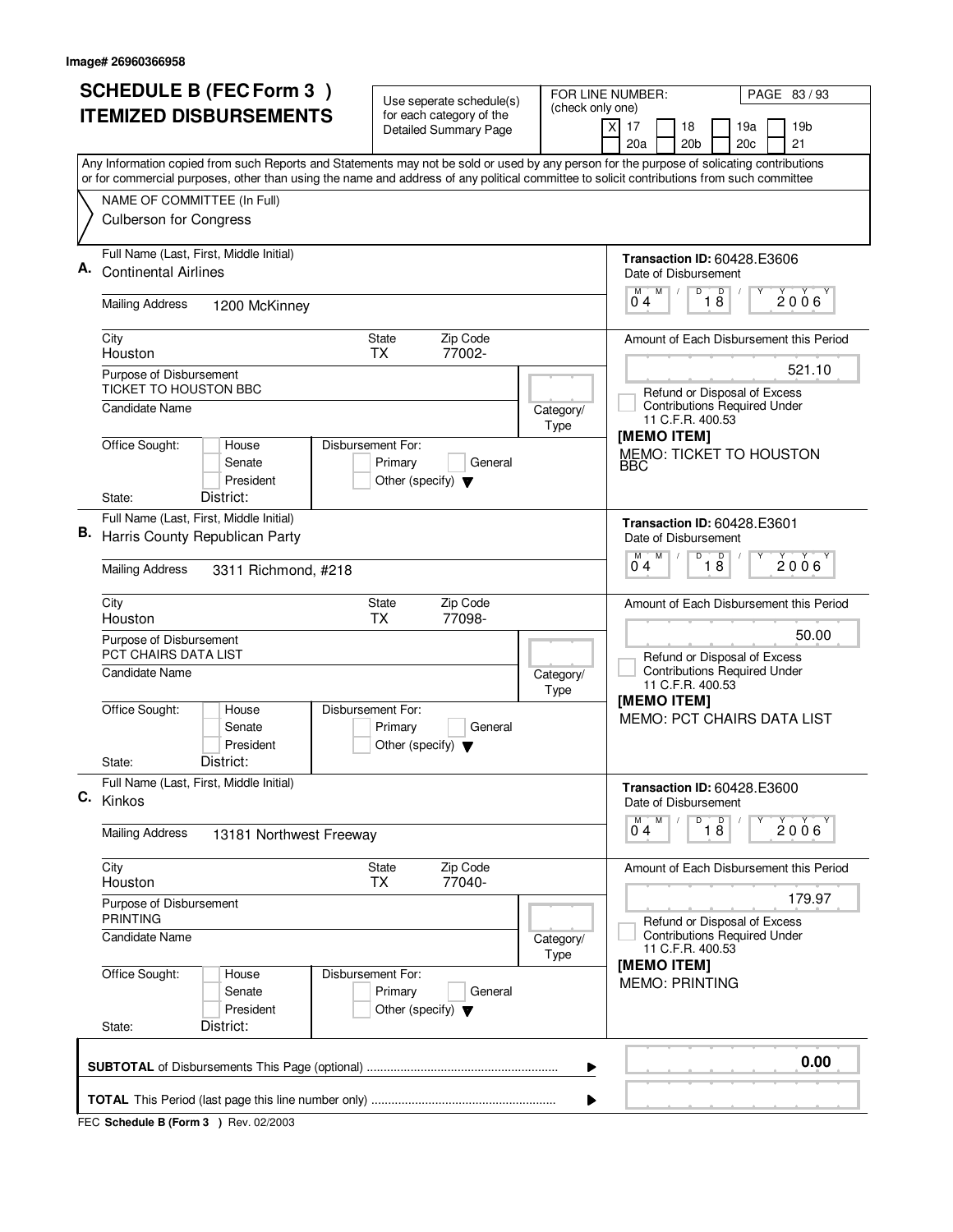|    | <b>SCHEDULE B (FEC Form 3)</b>                                                                                                            | Use seperate schedule(s)                                                        | FOR LINE NUMBER:  | PAGE 84 / 93                                                              |  |  |  |
|----|-------------------------------------------------------------------------------------------------------------------------------------------|---------------------------------------------------------------------------------|-------------------|---------------------------------------------------------------------------|--|--|--|
|    | <b>ITEMIZED DISBURSEMENTS</b>                                                                                                             | for each category of the<br><b>Detailed Summary Page</b>                        | (check only one)  | $\times$<br>17<br>18<br>19b<br>19a<br>20a<br>20 <sub>b</sub><br>21<br>20c |  |  |  |
|    | Any Information copied from such Reports and Statements may not be sold or used by any person for the purpose of solicating contributions |                                                                                 |                   |                                                                           |  |  |  |
|    | or for commercial purposes, other than using the name and address of any political committee to solicit contributions from such committee |                                                                                 |                   |                                                                           |  |  |  |
|    | NAME OF COMMITTEE (In Full)<br><b>Culberson for Congress</b>                                                                              |                                                                                 |                   |                                                                           |  |  |  |
|    | Full Name (Last, First, Middle Initial)                                                                                                   |                                                                                 |                   | <b>Transaction ID: 60428.E3602</b>                                        |  |  |  |
| А. | Lexis Florist                                                                                                                             |                                                                                 |                   | Date of Disbursement<br>D<br>M                                            |  |  |  |
|    | <b>Mailing Address</b><br>5785 San Felipe                                                                                                 |                                                                                 |                   | 18<br>2006<br>$0^{\degree}4$                                              |  |  |  |
|    | City                                                                                                                                      | State<br>Zip Code                                                               |                   | Amount of Each Disbursement this Period                                   |  |  |  |
|    | Houston<br>Purpose of Disbursement                                                                                                        | 77024-<br><b>TX</b>                                                             |                   | 153.72                                                                    |  |  |  |
|    | <b>HOSTESS GIFT</b>                                                                                                                       |                                                                                 |                   | Refund or Disposal of Excess                                              |  |  |  |
|    | Candidate Name                                                                                                                            |                                                                                 | Category/<br>Type | <b>Contributions Required Under</b><br>11 C.F.R. 400.53                   |  |  |  |
|    | Office Sought:<br>House                                                                                                                   | Disbursement For:                                                               |                   | [MEMO ITEM]<br><b>MEMO: HOSTESS GIFT</b>                                  |  |  |  |
|    | Senate                                                                                                                                    | Primary<br>General                                                              |                   |                                                                           |  |  |  |
|    | President<br>District:<br>State:                                                                                                          | Other (specify) $\blacktriangledown$                                            |                   |                                                                           |  |  |  |
|    | Full Name (Last, First, Middle Initial)                                                                                                   |                                                                                 |                   | <b>Transaction ID: 60428.E3608</b>                                        |  |  |  |
| В. | <b>Ridgewell Caterers</b>                                                                                                                 |                                                                                 |                   | Date of Disbursement                                                      |  |  |  |
|    | <b>Mailing Address</b><br>5525 Dorsey Lane                                                                                                |                                                                                 |                   | D<br>D<br>M<br>2006<br>18<br>04                                           |  |  |  |
|    | City<br>Bethesda                                                                                                                          | Zip Code<br><b>State</b><br>20816-<br><b>MD</b>                                 |                   | Amount of Each Disbursement this Period                                   |  |  |  |
|    | Purpose of Disbursement<br>CATERING FOR TFRW EVENT IN DC                                                                                  |                                                                                 |                   | 1500.00<br>Refund or Disposal of Excess                                   |  |  |  |
|    | <b>Candidate Name</b>                                                                                                                     |                                                                                 | Category/<br>Type | <b>Contributions Required Under</b><br>11 C.F.R. 400.53                   |  |  |  |
|    | Office Sought:<br>House<br>Senate<br>President                                                                                            | Disbursement For:<br>Primary<br>General<br>Other (specify) $\blacktriangledown$ |                   | [MEMO ITEM]<br>MEMO: CATERING FOR TFRW<br>EVENT IN DC                     |  |  |  |
|    | District:<br>State:                                                                                                                       |                                                                                 |                   |                                                                           |  |  |  |
|    | Full Name (Last, First, Middle Initial)<br>C. U. S. Postmaster                                                                            |                                                                                 |                   | Transaction ID: 60428.E3607<br>Date of Disbursement                       |  |  |  |
|    | <b>Mailing Address</b><br><b>Fairbanks Station</b>                                                                                        |                                                                                 |                   | $\overline{D}$<br>M<br>M<br>$\overline{18}$<br>$2006^\circ$<br>04         |  |  |  |
|    | City<br>Jersey Village                                                                                                                    | Zip Code<br>State<br>77040-9998<br><b>TX</b>                                    |                   | Amount of Each Disbursement this Period                                   |  |  |  |
|    | Purpose of Disbursement<br><b>POSTAGE</b>                                                                                                 |                                                                                 |                   | 196.00<br>Refund or Disposal of Excess                                    |  |  |  |
|    | <b>Candidate Name</b>                                                                                                                     |                                                                                 | Category/<br>Type | <b>Contributions Required Under</b><br>11 C.F.R. 400.53                   |  |  |  |
|    | Office Sought:<br>House<br>Senate<br>President                                                                                            | Disbursement For:<br>Primary<br>General<br>Other (specify) $\blacktriangledown$ |                   | [MEMO ITEM]<br><b>MEMO: POSTAGE</b>                                       |  |  |  |
|    | District:<br>State:                                                                                                                       |                                                                                 |                   |                                                                           |  |  |  |
|    | 0.00<br>▶                                                                                                                                 |                                                                                 |                   |                                                                           |  |  |  |
|    | ▶                                                                                                                                         |                                                                                 |                   |                                                                           |  |  |  |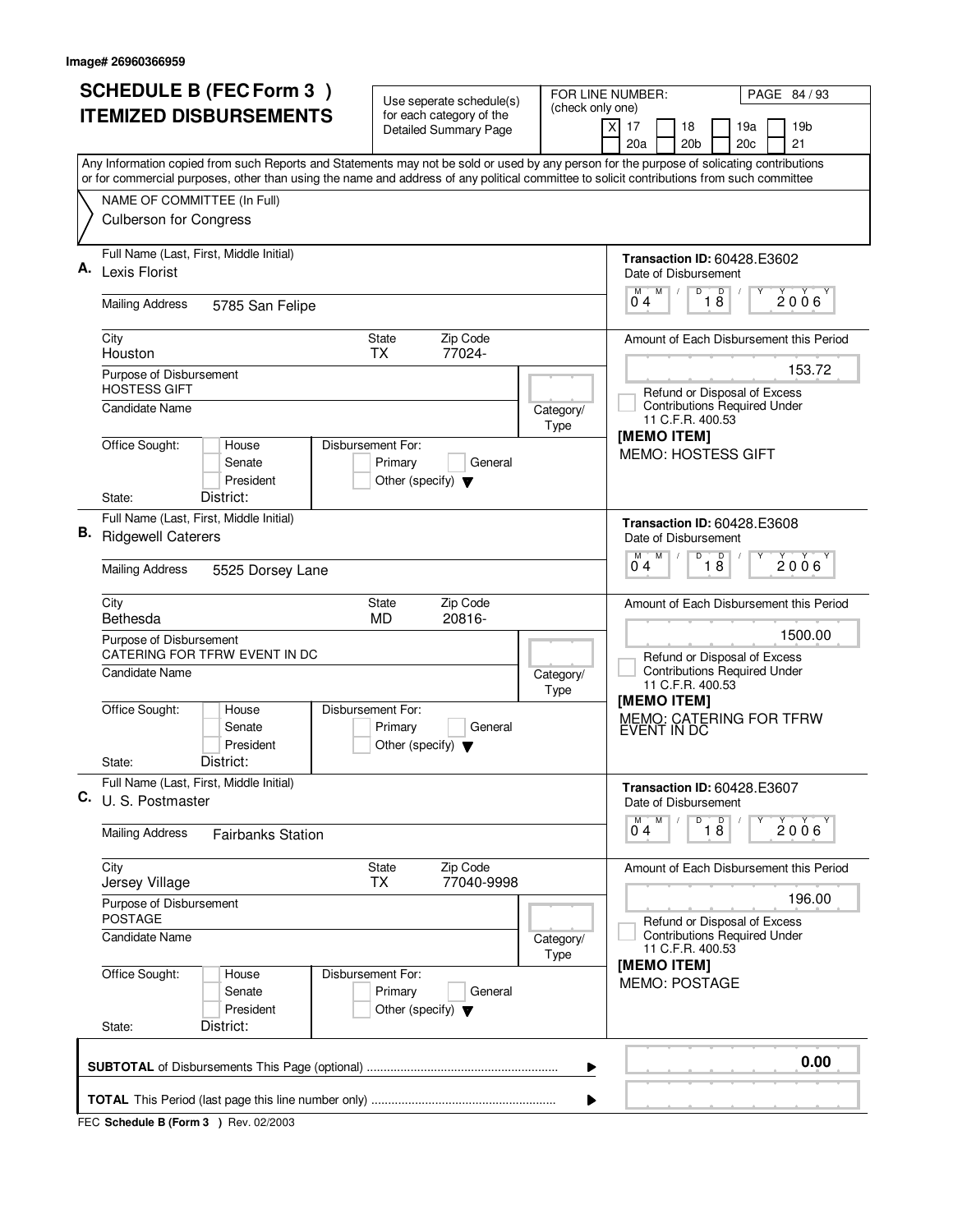|    | <b>SCHEDULE B (FEC Form 3)</b>                                                                                                                                                                                                                                                         | Use seperate schedule(s)                                   |                   | FOR LINE NUMBER:<br>PAGE 85/93                                                             |
|----|----------------------------------------------------------------------------------------------------------------------------------------------------------------------------------------------------------------------------------------------------------------------------------------|------------------------------------------------------------|-------------------|--------------------------------------------------------------------------------------------|
|    | <b>ITEMIZED DISBURSEMENTS</b>                                                                                                                                                                                                                                                          | for each category of the<br><b>Detailed Summary Page</b>   | (check only one)  | 17<br>18<br>19 <sub>b</sub><br>19a<br>X<br>20a<br>20 <sub>b</sub><br>20 <sub>c</sub><br>21 |
|    | Any Information copied from such Reports and Statements may not be sold or used by any person for the purpose of solicating contributions<br>or for commercial purposes, other than using the name and address of any political committee to solicit contributions from such committee |                                                            |                   |                                                                                            |
|    | NAME OF COMMITTEE (In Full)                                                                                                                                                                                                                                                            |                                                            |                   |                                                                                            |
|    | <b>Culberson for Congress</b>                                                                                                                                                                                                                                                          |                                                            |                   |                                                                                            |
|    | Full Name (Last, First, Middle Initial)<br>Abbotts Computerized Mailing                                                                                                                                                                                                                |                                                            |                   | <b>Transaction ID: 60428.E3609</b><br>Date of Disbursement                                 |
|    | <b>Mailing Address</b><br>5201 Mithcelldale, #B-10                                                                                                                                                                                                                                     |                                                            |                   | $\overline{18}$<br>$\overline{0}^M$ 4<br>M<br>D<br>$2006^\circ$                            |
|    | City<br>Houston                                                                                                                                                                                                                                                                        | <b>State</b><br>Zip Code<br>77092-<br><b>TX</b>            |                   | Amount of Each Disbursement this Period                                                    |
|    | Purpose of Disbursement<br><b>MAILHOUSE FEES</b>                                                                                                                                                                                                                                       |                                                            |                   | 850.41                                                                                     |
|    | Candidate Name                                                                                                                                                                                                                                                                         |                                                            | Category/<br>Type | Refund or Disposal of Excess<br><b>Contributions Required Under</b><br>11 C.F.R. 400.53    |
|    | Office Sought:<br>Disbursement For:<br>House<br>Senate<br>President<br>District:<br>State:                                                                                                                                                                                             | Primary<br>General<br>Other (specify) $\blacktriangledown$ |                   | <b>MAILHOUSE FEES</b>                                                                      |
|    | Full Name (Last, First, Middle Initial)<br><b>B.</b> AT&T                                                                                                                                                                                                                              |                                                            |                   | Transaction ID: 60607.E3654<br>Date of Disbursement                                        |
|    | <b>Mailing Address</b><br>P.O. Box 630047                                                                                                                                                                                                                                              |                                                            |                   | $\overline{D}$<br>M<br>D<br>2006<br>0 <sub>5</sub><br>18                                   |
|    | City<br>Dallas                                                                                                                                                                                                                                                                         | Zip Code<br><b>State</b><br><b>TX</b><br>75263-0047        |                   | Amount of Each Disbursement this Period                                                    |
|    | Purpose of Disbursement<br>PHONE - EB                                                                                                                                                                                                                                                  |                                                            |                   | 53.50<br>Refund or Disposal of Excess                                                      |
|    | Candidate Name                                                                                                                                                                                                                                                                         |                                                            | Category/<br>Type | <b>Contributions Required Under</b><br>11 C.F.R. 400.53                                    |
|    | Office Sought:<br>Disbursement For:<br>House<br>Senate<br>President<br>District:<br>State:                                                                                                                                                                                             | Primary<br>General<br>Other (specify) $\blacktriangledown$ |                   | <b>PHONE - EB</b>                                                                          |
| C. | Full Name (Last, First, Middle Initial)<br>Aristotle International, Inc.                                                                                                                                                                                                               |                                                            |                   | <b>Transaction ID: 60412.E3591</b><br>Date of Disbursement                                 |
|    | <b>Mailing Address</b><br>205 Pennsylvania Avenue, SE                                                                                                                                                                                                                                  |                                                            |                   | D<br>M<br>$\overline{1}$ $\overline{1}$<br>2006'<br>04                                     |
|    | City<br>Washington                                                                                                                                                                                                                                                                     | Zip Code<br>State<br>DC<br>20003-                          |                   | Amount of Each Disbursement this Period                                                    |
|    | Purpose of Disbursement<br>SERVICE FEE FOR ONLINE CONTRIBUTION                                                                                                                                                                                                                         |                                                            |                   | 1.70<br>Refund or Disposal of Excess                                                       |
|    | Candidate Name                                                                                                                                                                                                                                                                         |                                                            | Category/<br>Type | <b>Contributions Required Under</b><br>11 C.F.R. 400.53                                    |
|    | Office Sought:<br>Disbursement For:<br>House<br>Senate<br>President<br>District:                                                                                                                                                                                                       | Primary<br>General<br>Other (specify) $\blacktriangledown$ |                   | SERVICE FEE FOR ONLINE CO-<br><b>NTRIBUTION</b>                                            |
|    | State:                                                                                                                                                                                                                                                                                 |                                                            |                   |                                                                                            |
|    |                                                                                                                                                                                                                                                                                        |                                                            | ▶                 | 905.61                                                                                     |
|    |                                                                                                                                                                                                                                                                                        |                                                            | ▶                 |                                                                                            |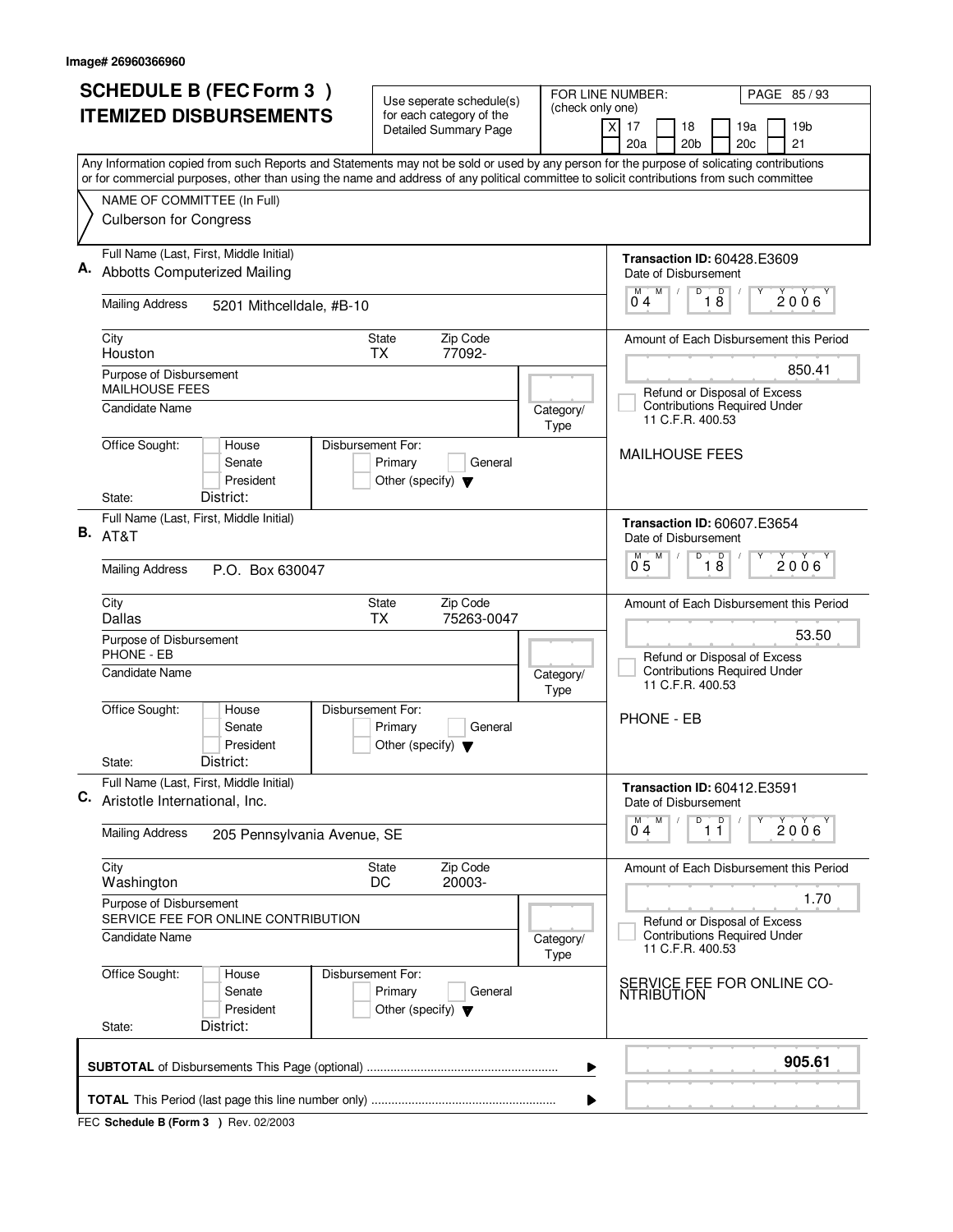|    | <b>SCHEDULE B (FEC Form 3)</b>                                                                                                            | Use seperate schedule(s)                                   |                   | PAGE 86 / 93<br>FOR LINE NUMBER:                                                         |
|----|-------------------------------------------------------------------------------------------------------------------------------------------|------------------------------------------------------------|-------------------|------------------------------------------------------------------------------------------|
|    | <b>ITEMIZED DISBURSEMENTS</b>                                                                                                             | for each category of the<br><b>Detailed Summary Page</b>   | (check only one)  | 17<br>19 <sub>b</sub><br>X<br>18<br>19a                                                  |
|    | Any Information copied from such Reports and Statements may not be sold or used by any person for the purpose of solicating contributions |                                                            |                   | 20a<br>20 <sub>b</sub><br>20c<br>21                                                      |
|    | or for commercial purposes, other than using the name and address of any political committee to solicit contributions from such committee |                                                            |                   |                                                                                          |
|    | NAME OF COMMITTEE (In Full)                                                                                                               |                                                            |                   |                                                                                          |
|    | <b>Culberson for Congress</b>                                                                                                             |                                                            |                   |                                                                                          |
|    | Full Name (Last, First, Middle Initial)<br>Aristotle International, Inc.                                                                  |                                                            |                   | <b>Transaction ID: 60706.E3713</b><br>Date of Disbursement                               |
|    | <b>Mailing Address</b><br>205 Pennsylvania Avenue, SE                                                                                     |                                                            |                   | $\overline{0}^{\overline{M}}$ 6<br>M<br>$B^{\circ}$ 30<br>Υ<br>$2006^{\circ}$            |
|    | City                                                                                                                                      | Zip Code<br>State                                          |                   | Amount of Each Disbursement this Period                                                  |
|    | Washington                                                                                                                                | 20003-<br>DC                                               |                   | 39.00                                                                                    |
|    | Purpose of Disbursement<br>SERVICE FEE FOR ONLINE CONTRIBUTION                                                                            |                                                            |                   |                                                                                          |
|    | Candidate Name                                                                                                                            |                                                            | Category/<br>Type | Refund or Disposal of Excess<br><b>Contributions Required Under</b><br>11 C.F.R. 400.53  |
|    | Office Sought:<br>House<br>Disbursement For:<br>Senate<br>President<br>District:<br>State:                                                | Primary<br>General<br>Other (specify) $\blacktriangledown$ |                   | SERVICE FEE FOR ONLINE CO-<br><b>NTRIBUTION</b>                                          |
|    | Full Name (Last, First, Middle Initial)                                                                                                   |                                                            |                   |                                                                                          |
| В. | <b>Federal Express</b>                                                                                                                    |                                                            |                   | <b>Transaction ID: 60428.E3598</b><br>Date of Disbursement<br>$\mathsf D$<br>D<br>M<br>м |
|    | <b>Mailing Address</b><br>P.O. Box 1140                                                                                                   |                                                            |                   | 2006<br>18<br>04                                                                         |
|    | City<br>Memphis                                                                                                                           | Zip Code<br>State<br>38101-1140<br><b>TN</b>               |                   | Amount of Each Disbursement this Period                                                  |
|    | Purpose of Disbursement<br><b>DELIVERIES</b>                                                                                              |                                                            |                   | 112.96<br>Refund or Disposal of Excess                                                   |
|    | Candidate Name                                                                                                                            |                                                            | Category/<br>Type | <b>Contributions Required Under</b><br>11 C.F.R. 400.53                                  |
|    | Office Sought:<br>Disbursement For:<br>House<br>Senate<br>President                                                                       | Primary<br>General<br>Other (specify) $\blacktriangledown$ |                   | <b>DELIVERIES</b>                                                                        |
|    | District:<br>State:                                                                                                                       |                                                            |                   |                                                                                          |
|    | Full Name (Last, First, Middle Initial)<br>$C.$ AT&T                                                                                      |                                                            |                   | <b>Transaction ID: 60705.E3698</b><br>Date of Disbursement                               |
|    | Mailing Address<br>P.O. Box 630047                                                                                                        |                                                            |                   | $\overline{9}$ 19<br>M<br>M<br>$2006^{\circ}$<br>06                                      |
|    | City<br>Dallas                                                                                                                            | Zip Code<br>State<br>75263-0047<br><b>TX</b>               |                   | Amount of Each Disbursement this Period                                                  |
|    | Purpose of Disbursement<br>PHONE - EB                                                                                                     |                                                            |                   | 53.47<br>Refund or Disposal of Excess                                                    |
|    | Candidate Name                                                                                                                            |                                                            | Category/<br>Type | <b>Contributions Required Under</b><br>11 C.F.R. 400.53                                  |
|    | Office Sought:<br>Disbursement For:<br>House<br>Senate<br>President<br>District:<br>State:                                                | Primary<br>General<br>Other (specify) $\blacktriangledown$ |                   | PHONE - EB                                                                               |
|    |                                                                                                                                           |                                                            |                   |                                                                                          |
|    |                                                                                                                                           |                                                            | ▶                 | 205.43                                                                                   |
|    |                                                                                                                                           |                                                            | ▶                 |                                                                                          |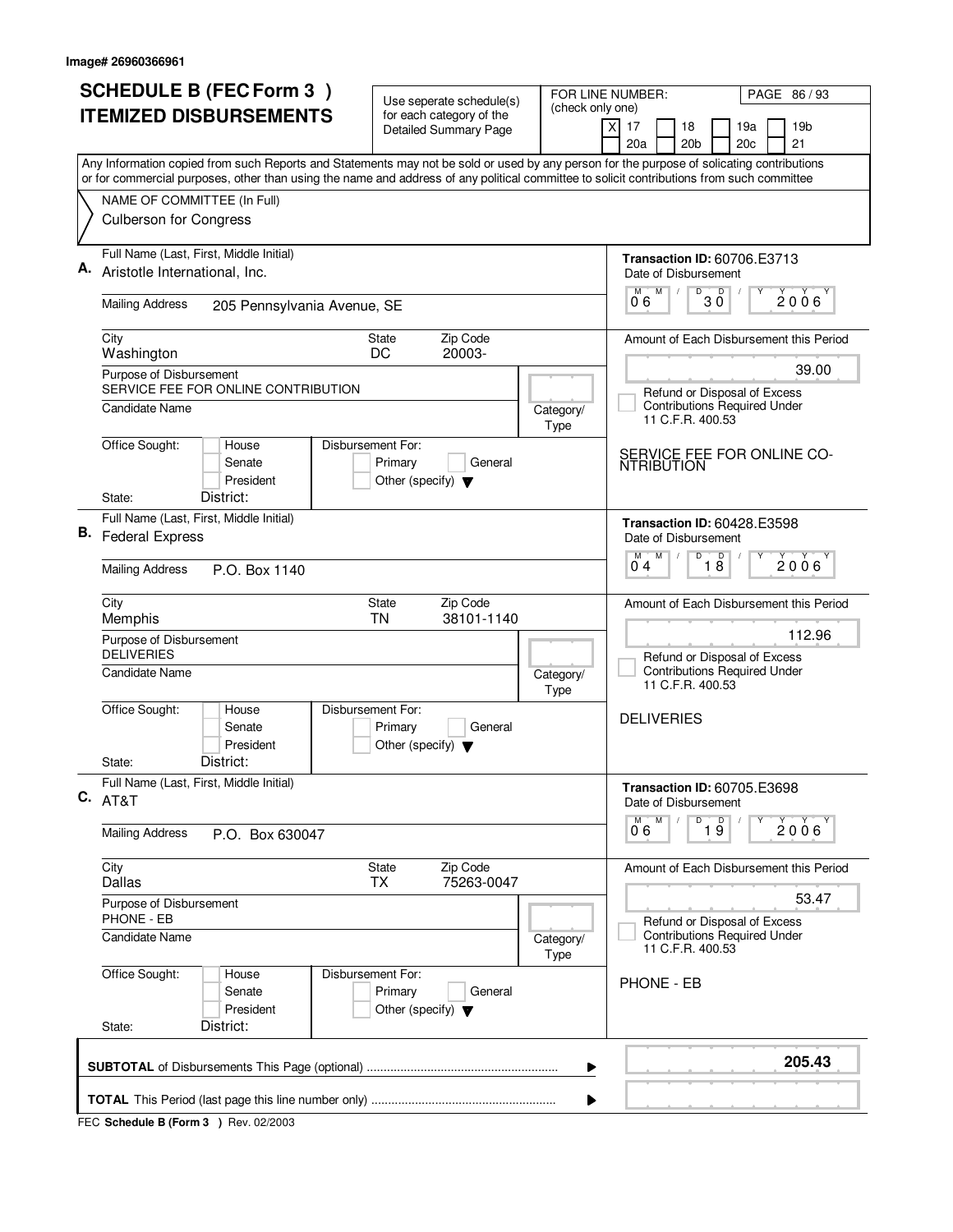| <b>ITEMIZED DISBURSEMENTS</b><br>$\times$<br>17<br>18<br>19a<br><b>Detailed Summary Page</b><br>20a<br>20 <sub>b</sub><br>20 <sub>c</sub><br>Any Information copied from such Reports and Statements may not be sold or used by any person for the purpose of solicating contributions<br>or for commercial purposes, other than using the name and address of any political committee to solicit contributions from such committee<br>NAME OF COMMITTEE (In Full)<br><b>Culberson for Congress</b><br>Full Name (Last, First, Middle Initial)<br>Α.<br>Verizon<br>Date of Disbursement<br>M<br>D<br>18<br>$0^{\degree}4$<br><b>Mailing Address</b><br>P.O. Box 17577<br>City<br>State<br>Zip Code<br><b>Baltimore</b><br>21297-0513<br><b>MD</b><br>Purpose of Disbursement<br>PHONE - VA<br>Refund or Disposal of Excess<br>Candidate Name<br>Category/<br>11 C.F.R. 400.53<br>Type<br>Office Sought:<br>House<br>Disbursement For:<br><b>PHONE - VA</b><br>Senate<br>Primary<br>General<br>President<br>Other (specify) $\blacktriangledown$<br>District:<br>State:<br>Full Name (Last, First, Middle Initial)<br><b>B.</b> Verizon Wireless<br>Date of Disbursement<br>D<br>D<br>M<br>04<br>18<br><b>Mailing Address</b><br>P.O. Box 36387<br>Zip Code<br>City<br>State<br>77236-<br><b>TX</b><br>Houston<br>Purpose of Disbursement<br><b>CELL PHONE - JAC</b><br><b>Contributions Required Under</b><br>Candidate Name<br>Category/<br>11 C.F.R. 400.53<br>Type<br>Office Sought:<br>Disbursement For:<br>House<br><b>CELL PHONE - JAC</b><br>Senate<br>Primary<br>General<br>President<br>Other (specify) $\blacktriangledown$<br>District:<br>State:<br>Full Name (Last, First, Middle Initial)<br>С.<br>Mike Gula & Associates<br>Date of Disbursement<br>M<br>$D$ <sub>2</sub> $\frac{D}{7}$<br>М<br>04<br><b>Mailing Address</b><br>PO Box 2776<br>Zip Code<br>City<br>State<br>22202-<br>VA<br>Arlington<br>Purpose of Disbursement<br>COMMISSION/CONSULTING<br>Candidate Name<br>Category/<br>11 C.F.R. 400.53<br>Type<br>Office Sought:<br>Disbursement For:<br>House<br>Senate<br>Primary<br>General | PAGE 87/93            | FOR LINE NUMBER:                        | (check only one) | Use seperate schedule(s)<br>for each category of the |  | <b>SCHEDULE B (FEC Form 3)</b> |  |
|---------------------------------------------------------------------------------------------------------------------------------------------------------------------------------------------------------------------------------------------------------------------------------------------------------------------------------------------------------------------------------------------------------------------------------------------------------------------------------------------------------------------------------------------------------------------------------------------------------------------------------------------------------------------------------------------------------------------------------------------------------------------------------------------------------------------------------------------------------------------------------------------------------------------------------------------------------------------------------------------------------------------------------------------------------------------------------------------------------------------------------------------------------------------------------------------------------------------------------------------------------------------------------------------------------------------------------------------------------------------------------------------------------------------------------------------------------------------------------------------------------------------------------------------------------------------------------------------------------------------------------------------------------------------------------------------------------------------------------------------------------------------------------------------------------------------------------------------------------------------------------------------------------------------------------------------------------------------------------------------------------------------------------------------------------------------------------------------------------------------|-----------------------|-----------------------------------------|------------------|------------------------------------------------------|--|--------------------------------|--|
|                                                                                                                                                                                                                                                                                                                                                                                                                                                                                                                                                                                                                                                                                                                                                                                                                                                                                                                                                                                                                                                                                                                                                                                                                                                                                                                                                                                                                                                                                                                                                                                                                                                                                                                                                                                                                                                                                                                                                                                                                                                                                                                     | 19 <sub>b</sub><br>21 |                                         |                  |                                                      |  |                                |  |
|                                                                                                                                                                                                                                                                                                                                                                                                                                                                                                                                                                                                                                                                                                                                                                                                                                                                                                                                                                                                                                                                                                                                                                                                                                                                                                                                                                                                                                                                                                                                                                                                                                                                                                                                                                                                                                                                                                                                                                                                                                                                                                                     |                       |                                         |                  |                                                      |  |                                |  |
|                                                                                                                                                                                                                                                                                                                                                                                                                                                                                                                                                                                                                                                                                                                                                                                                                                                                                                                                                                                                                                                                                                                                                                                                                                                                                                                                                                                                                                                                                                                                                                                                                                                                                                                                                                                                                                                                                                                                                                                                                                                                                                                     |                       |                                         |                  |                                                      |  |                                |  |
|                                                                                                                                                                                                                                                                                                                                                                                                                                                                                                                                                                                                                                                                                                                                                                                                                                                                                                                                                                                                                                                                                                                                                                                                                                                                                                                                                                                                                                                                                                                                                                                                                                                                                                                                                                                                                                                                                                                                                                                                                                                                                                                     |                       |                                         |                  |                                                      |  |                                |  |
|                                                                                                                                                                                                                                                                                                                                                                                                                                                                                                                                                                                                                                                                                                                                                                                                                                                                                                                                                                                                                                                                                                                                                                                                                                                                                                                                                                                                                                                                                                                                                                                                                                                                                                                                                                                                                                                                                                                                                                                                                                                                                                                     |                       | <b>Transaction ID: 60428, E3611</b>     |                  |                                                      |  |                                |  |
|                                                                                                                                                                                                                                                                                                                                                                                                                                                                                                                                                                                                                                                                                                                                                                                                                                                                                                                                                                                                                                                                                                                                                                                                                                                                                                                                                                                                                                                                                                                                                                                                                                                                                                                                                                                                                                                                                                                                                                                                                                                                                                                     | $2006^{\circ}$        |                                         |                  |                                                      |  |                                |  |
|                                                                                                                                                                                                                                                                                                                                                                                                                                                                                                                                                                                                                                                                                                                                                                                                                                                                                                                                                                                                                                                                                                                                                                                                                                                                                                                                                                                                                                                                                                                                                                                                                                                                                                                                                                                                                                                                                                                                                                                                                                                                                                                     |                       | Amount of Each Disbursement this Period |                  |                                                      |  |                                |  |
|                                                                                                                                                                                                                                                                                                                                                                                                                                                                                                                                                                                                                                                                                                                                                                                                                                                                                                                                                                                                                                                                                                                                                                                                                                                                                                                                                                                                                                                                                                                                                                                                                                                                                                                                                                                                                                                                                                                                                                                                                                                                                                                     | 61.74                 |                                         |                  |                                                      |  |                                |  |
|                                                                                                                                                                                                                                                                                                                                                                                                                                                                                                                                                                                                                                                                                                                                                                                                                                                                                                                                                                                                                                                                                                                                                                                                                                                                                                                                                                                                                                                                                                                                                                                                                                                                                                                                                                                                                                                                                                                                                                                                                                                                                                                     |                       | <b>Contributions Required Under</b>     |                  |                                                      |  |                                |  |
|                                                                                                                                                                                                                                                                                                                                                                                                                                                                                                                                                                                                                                                                                                                                                                                                                                                                                                                                                                                                                                                                                                                                                                                                                                                                                                                                                                                                                                                                                                                                                                                                                                                                                                                                                                                                                                                                                                                                                                                                                                                                                                                     |                       |                                         |                  |                                                      |  |                                |  |
|                                                                                                                                                                                                                                                                                                                                                                                                                                                                                                                                                                                                                                                                                                                                                                                                                                                                                                                                                                                                                                                                                                                                                                                                                                                                                                                                                                                                                                                                                                                                                                                                                                                                                                                                                                                                                                                                                                                                                                                                                                                                                                                     |                       |                                         |                  |                                                      |  |                                |  |
|                                                                                                                                                                                                                                                                                                                                                                                                                                                                                                                                                                                                                                                                                                                                                                                                                                                                                                                                                                                                                                                                                                                                                                                                                                                                                                                                                                                                                                                                                                                                                                                                                                                                                                                                                                                                                                                                                                                                                                                                                                                                                                                     |                       | Transaction ID: 60428.E3612             |                  |                                                      |  |                                |  |
|                                                                                                                                                                                                                                                                                                                                                                                                                                                                                                                                                                                                                                                                                                                                                                                                                                                                                                                                                                                                                                                                                                                                                                                                                                                                                                                                                                                                                                                                                                                                                                                                                                                                                                                                                                                                                                                                                                                                                                                                                                                                                                                     | 2006                  |                                         |                  |                                                      |  |                                |  |
|                                                                                                                                                                                                                                                                                                                                                                                                                                                                                                                                                                                                                                                                                                                                                                                                                                                                                                                                                                                                                                                                                                                                                                                                                                                                                                                                                                                                                                                                                                                                                                                                                                                                                                                                                                                                                                                                                                                                                                                                                                                                                                                     |                       | Amount of Each Disbursement this Period |                  |                                                      |  |                                |  |
|                                                                                                                                                                                                                                                                                                                                                                                                                                                                                                                                                                                                                                                                                                                                                                                                                                                                                                                                                                                                                                                                                                                                                                                                                                                                                                                                                                                                                                                                                                                                                                                                                                                                                                                                                                                                                                                                                                                                                                                                                                                                                                                     | 77.07                 | Refund or Disposal of Excess            |                  |                                                      |  |                                |  |
|                                                                                                                                                                                                                                                                                                                                                                                                                                                                                                                                                                                                                                                                                                                                                                                                                                                                                                                                                                                                                                                                                                                                                                                                                                                                                                                                                                                                                                                                                                                                                                                                                                                                                                                                                                                                                                                                                                                                                                                                                                                                                                                     |                       |                                         |                  |                                                      |  |                                |  |
|                                                                                                                                                                                                                                                                                                                                                                                                                                                                                                                                                                                                                                                                                                                                                                                                                                                                                                                                                                                                                                                                                                                                                                                                                                                                                                                                                                                                                                                                                                                                                                                                                                                                                                                                                                                                                                                                                                                                                                                                                                                                                                                     |                       |                                         |                  |                                                      |  |                                |  |
|                                                                                                                                                                                                                                                                                                                                                                                                                                                                                                                                                                                                                                                                                                                                                                                                                                                                                                                                                                                                                                                                                                                                                                                                                                                                                                                                                                                                                                                                                                                                                                                                                                                                                                                                                                                                                                                                                                                                                                                                                                                                                                                     |                       |                                         |                  |                                                      |  |                                |  |
|                                                                                                                                                                                                                                                                                                                                                                                                                                                                                                                                                                                                                                                                                                                                                                                                                                                                                                                                                                                                                                                                                                                                                                                                                                                                                                                                                                                                                                                                                                                                                                                                                                                                                                                                                                                                                                                                                                                                                                                                                                                                                                                     |                       | <b>Transaction ID: 60428.E3613</b>      |                  |                                                      |  |                                |  |
|                                                                                                                                                                                                                                                                                                                                                                                                                                                                                                                                                                                                                                                                                                                                                                                                                                                                                                                                                                                                                                                                                                                                                                                                                                                                                                                                                                                                                                                                                                                                                                                                                                                                                                                                                                                                                                                                                                                                                                                                                                                                                                                     | $2006^{\circ}$        |                                         |                  |                                                      |  |                                |  |
|                                                                                                                                                                                                                                                                                                                                                                                                                                                                                                                                                                                                                                                                                                                                                                                                                                                                                                                                                                                                                                                                                                                                                                                                                                                                                                                                                                                                                                                                                                                                                                                                                                                                                                                                                                                                                                                                                                                                                                                                                                                                                                                     |                       | Amount of Each Disbursement this Period |                  |                                                      |  |                                |  |
|                                                                                                                                                                                                                                                                                                                                                                                                                                                                                                                                                                                                                                                                                                                                                                                                                                                                                                                                                                                                                                                                                                                                                                                                                                                                                                                                                                                                                                                                                                                                                                                                                                                                                                                                                                                                                                                                                                                                                                                                                                                                                                                     | 3675.00               | Refund or Disposal of Excess            |                  |                                                      |  |                                |  |
|                                                                                                                                                                                                                                                                                                                                                                                                                                                                                                                                                                                                                                                                                                                                                                                                                                                                                                                                                                                                                                                                                                                                                                                                                                                                                                                                                                                                                                                                                                                                                                                                                                                                                                                                                                                                                                                                                                                                                                                                                                                                                                                     |                       | Contributions Required Under            |                  |                                                      |  |                                |  |
| President<br>Other (specify) $\blacktriangledown$<br>District:<br>State:                                                                                                                                                                                                                                                                                                                                                                                                                                                                                                                                                                                                                                                                                                                                                                                                                                                                                                                                                                                                                                                                                                                                                                                                                                                                                                                                                                                                                                                                                                                                                                                                                                                                                                                                                                                                                                                                                                                                                                                                                                            |                       | COMMISSION/CONSULTING                   |                  |                                                      |  |                                |  |
| ▶                                                                                                                                                                                                                                                                                                                                                                                                                                                                                                                                                                                                                                                                                                                                                                                                                                                                                                                                                                                                                                                                                                                                                                                                                                                                                                                                                                                                                                                                                                                                                                                                                                                                                                                                                                                                                                                                                                                                                                                                                                                                                                                   | 3813.81               |                                         |                  |                                                      |  |                                |  |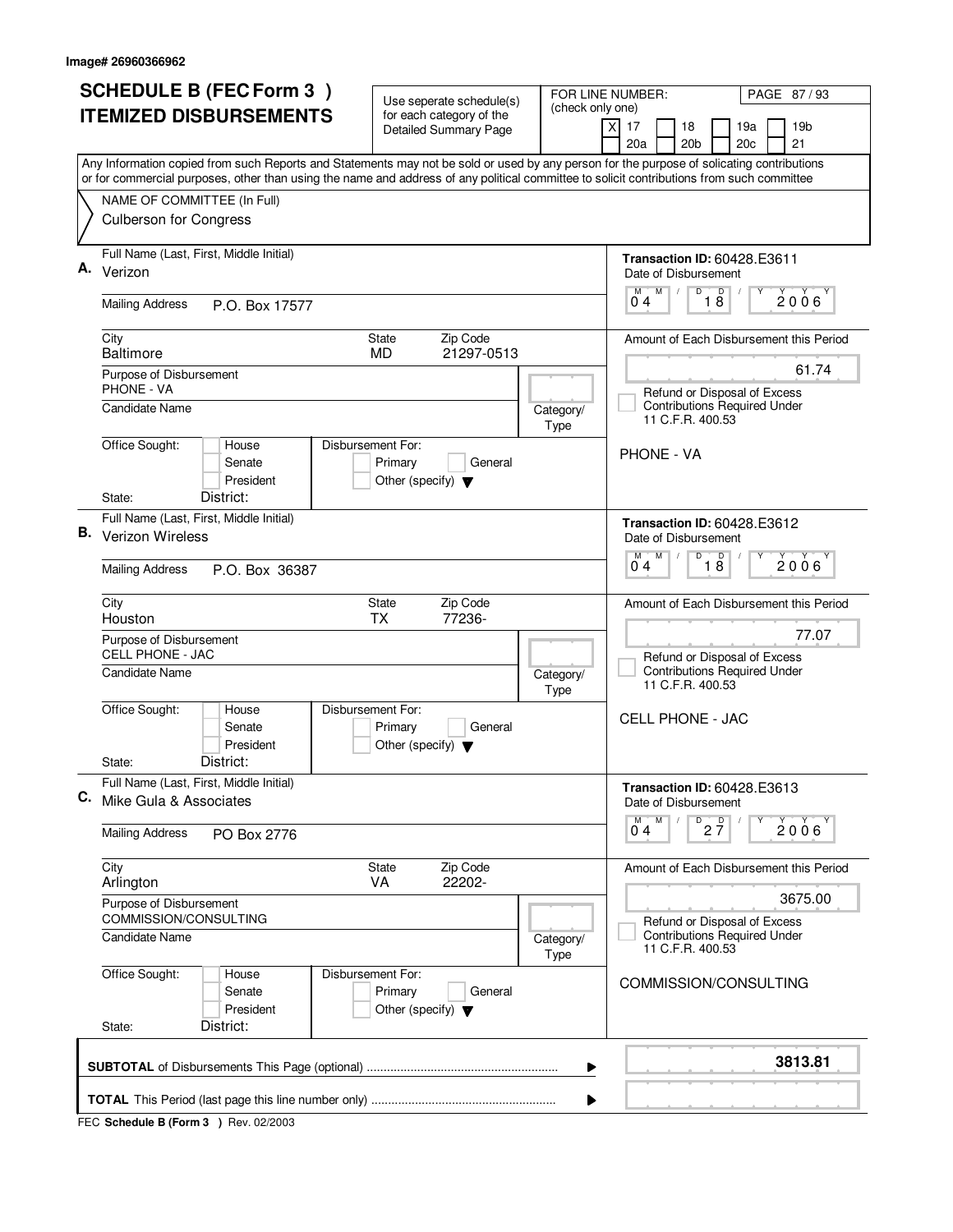|    | <b>SCHEDULE B (FEC Form 3)</b>                                                                                                            |                                                      |                                                                     | FOR LINE NUMBER:<br>PAGE 88 / 93                                    |  |
|----|-------------------------------------------------------------------------------------------------------------------------------------------|------------------------------------------------------|---------------------------------------------------------------------|---------------------------------------------------------------------|--|
|    | <b>ITEMIZED DISBURSEMENTS</b>                                                                                                             | Use seperate schedule(s)<br>for each category of the | (check only one)                                                    |                                                                     |  |
|    |                                                                                                                                           | <b>Detailed Summary Page</b>                         |                                                                     | 19 <sub>b</sub><br>$\times$<br>17<br>19a<br>18                      |  |
|    |                                                                                                                                           |                                                      |                                                                     | 20 <sub>b</sub><br>20 <sub>c</sub><br>21<br>20a                     |  |
|    | Any Information copied from such Reports and Statements may not be sold or used by any person for the purpose of solicating contributions |                                                      |                                                                     |                                                                     |  |
|    | or for commercial purposes, other than using the name and address of any political committee to solicit contributions from such committee |                                                      |                                                                     |                                                                     |  |
|    | NAME OF COMMITTEE (In Full)                                                                                                               |                                                      |                                                                     |                                                                     |  |
|    | <b>Culberson for Congress</b>                                                                                                             |                                                      |                                                                     |                                                                     |  |
|    | Full Name (Last, First, Middle Initial)                                                                                                   |                                                      |                                                                     |                                                                     |  |
|    | Verizon Wireless                                                                                                                          |                                                      |                                                                     | <b>Transaction ID: 60705.E3701</b>                                  |  |
|    |                                                                                                                                           |                                                      |                                                                     | Date of Disbursement<br>M<br>$\overline{D}$<br>M                    |  |
|    | <b>Mailing Address</b><br>P.O. Box 36387                                                                                                  |                                                      |                                                                     | 19<br>2006<br>06                                                    |  |
|    |                                                                                                                                           |                                                      |                                                                     |                                                                     |  |
|    | City                                                                                                                                      | Zip Code<br><b>State</b>                             |                                                                     | Amount of Each Disbursement this Period                             |  |
|    | Houston                                                                                                                                   | 77236-<br><b>TX</b>                                  |                                                                     | 126.66                                                              |  |
|    | Purpose of Disbursement<br><b>CELL PHONE</b>                                                                                              |                                                      |                                                                     |                                                                     |  |
|    | Candidate Name                                                                                                                            |                                                      | Refund or Disposal of Excess<br><b>Contributions Required Under</b> |                                                                     |  |
|    |                                                                                                                                           |                                                      | Category/<br>Type                                                   | 11 C.F.R. 400.53                                                    |  |
|    | Office Sought:<br>House                                                                                                                   | Disbursement For:                                    |                                                                     | <b>CELL PHONE</b>                                                   |  |
|    | Senate                                                                                                                                    | Primary<br>General                                   |                                                                     |                                                                     |  |
|    | President                                                                                                                                 | Other (specify) $\blacktriangledown$                 |                                                                     |                                                                     |  |
|    | District:<br>State:                                                                                                                       |                                                      |                                                                     |                                                                     |  |
| В. | Full Name (Last, First, Middle Initial)                                                                                                   |                                                      |                                                                     | <b>Transaction ID: 60607.E3673</b>                                  |  |
|    | <b>Schipul Technologies</b>                                                                                                               |                                                      |                                                                     | Date of Disbursement                                                |  |
|    | <b>Mailing Address</b><br>11757 Katy Freeway, #930                                                                                        |                                                      |                                                                     | $\overline{D}$<br>D<br>M<br>2006<br>3 Ŏ<br>05                       |  |
|    |                                                                                                                                           |                                                      |                                                                     |                                                                     |  |
|    | City                                                                                                                                      | Zip Code<br><b>State</b>                             |                                                                     | Amount of Each Disbursement this Period                             |  |
|    | Houston                                                                                                                                   | <b>TX</b><br>77079-                                  |                                                                     |                                                                     |  |
|    | Purpose of Disbursement                                                                                                                   |                                                      |                                                                     | 189.44                                                              |  |
|    | <b>WEBSERVICES</b>                                                                                                                        |                                                      |                                                                     | Refund or Disposal of Excess<br><b>Contributions Required Under</b> |  |
|    | <b>Candidate Name</b>                                                                                                                     |                                                      | Category/<br>Type                                                   | 11 C.F.R. 400.53                                                    |  |
|    | Office Sought:<br>House                                                                                                                   | Disbursement For:                                    |                                                                     | <b>WEBSERVICES</b>                                                  |  |
|    | Senate                                                                                                                                    | Primary<br>General                                   |                                                                     |                                                                     |  |
|    | President                                                                                                                                 | Other (specify) $\blacktriangledown$                 |                                                                     |                                                                     |  |
|    | District:<br>State:                                                                                                                       |                                                      |                                                                     |                                                                     |  |

|                                       | 316.10   |
|---------------------------------------|----------|
|                                       | 55088.42 |
| FEC Schedule B (Form 3 ) Rev. 02/2003 |          |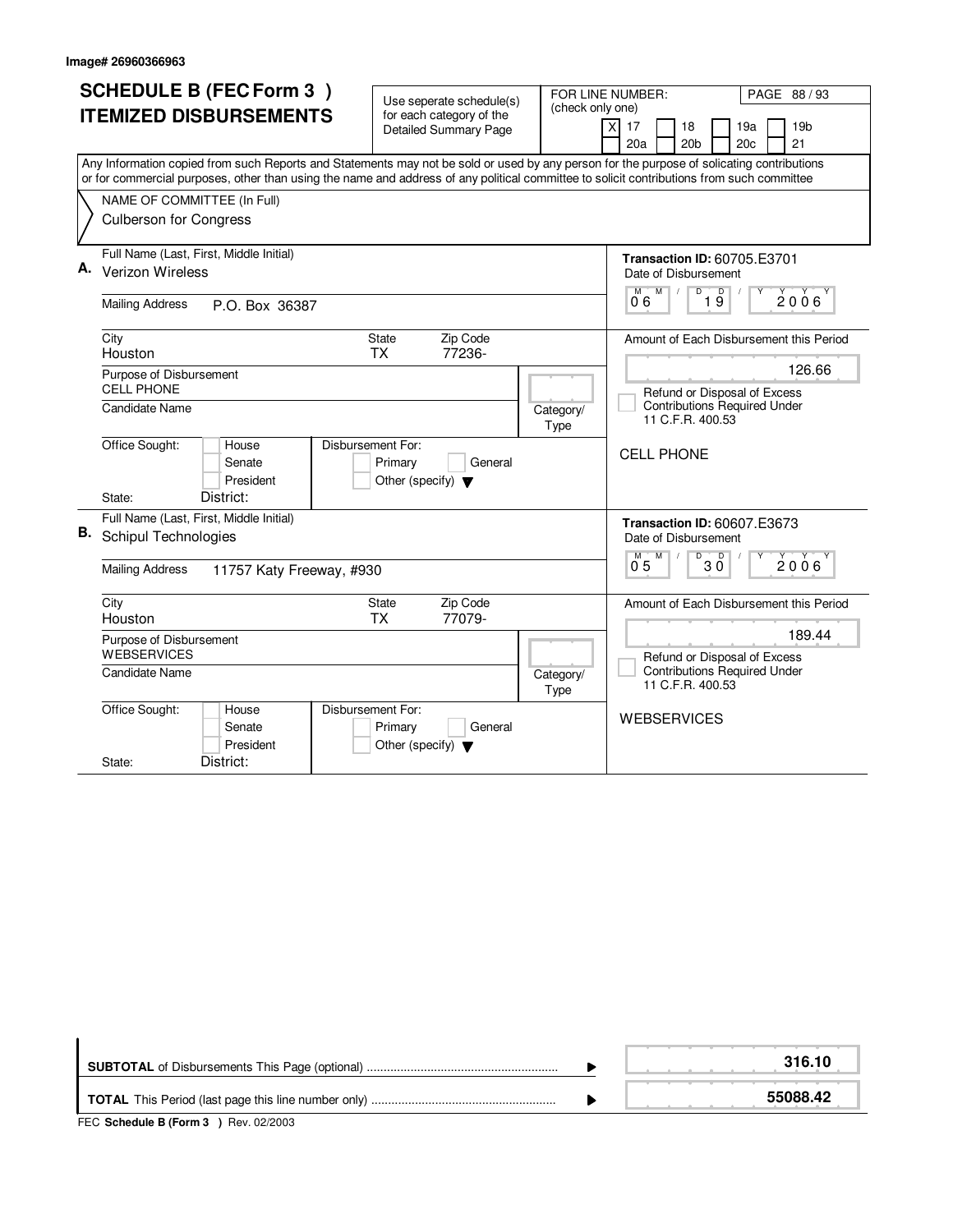|    | <b>SCHEDULE B (FEC Form 3)</b>                                                                                                                                                                                                                                                         | Use seperate schedule(s)                                                                  |                   | FOR LINE NUMBER:<br>PAGE 89/93                                                 |
|----|----------------------------------------------------------------------------------------------------------------------------------------------------------------------------------------------------------------------------------------------------------------------------------------|-------------------------------------------------------------------------------------------|-------------------|--------------------------------------------------------------------------------|
|    | <b>ITEMIZED DISBURSEMENTS</b>                                                                                                                                                                                                                                                          | for each category of the<br><b>Detailed Summary Page</b>                                  | (check only one)  | 17<br>18<br>19 <sub>b</sub><br>19a<br>20a<br>20 <sub>b</sub><br>20c<br>21<br>X |
|    | Any Information copied from such Reports and Statements may not be sold or used by any person for the purpose of solicating contributions<br>or for commercial purposes, other than using the name and address of any political committee to solicit contributions from such committee |                                                                                           |                   |                                                                                |
|    | NAME OF COMMITTEE (In Full)                                                                                                                                                                                                                                                            |                                                                                           |                   |                                                                                |
|    | <b>Culberson for Congress</b>                                                                                                                                                                                                                                                          |                                                                                           |                   |                                                                                |
| Α. | Full Name (Last, First, Middle Initial)                                                                                                                                                                                                                                                |                                                                                           |                   | <b>Transaction ID: 60607.E3675</b>                                             |
|    | <b>Brian Bilbray for Congress</b>                                                                                                                                                                                                                                                      |                                                                                           |                   | Date of Disbursement<br>M<br>D<br>$0\overline{5}$                              |
|    | <b>Mailing Address</b><br>5703 Oberlin Drive, #101                                                                                                                                                                                                                                     |                                                                                           |                   | $2006^{\circ}$<br>06                                                           |
|    | City<br>San Diego                                                                                                                                                                                                                                                                      | Zip Code<br>State<br>$92121 -$<br>CA                                                      |                   | Amount of Each Disbursement this Period                                        |
|    | Purpose of Disbursement                                                                                                                                                                                                                                                                |                                                                                           |                   | 1000.00                                                                        |
|    | CONTRIBUTION CA CD-50<br>Candidate Name                                                                                                                                                                                                                                                |                                                                                           | Category/         | Refund or Disposal of Excess<br><b>Contributions Required Under</b>            |
|    | <b>BRIAN P BILBRAY</b>                                                                                                                                                                                                                                                                 |                                                                                           | Type              | 11 C.F.R. 400.53                                                               |
|    | Office Sought:<br>$x$ House<br>Senate                                                                                                                                                                                                                                                  | Disbursement For:<br>2006<br>Primary<br>X General                                         |                   |                                                                                |
|    | President                                                                                                                                                                                                                                                                              | Other (specify) $\blacktriangledown$                                                      |                   |                                                                                |
|    | State: CA<br>District: 50<br>Full Name (Last, First, Middle Initial)                                                                                                                                                                                                                   |                                                                                           |                   |                                                                                |
| В. | <b>Chabot for Congress</b>                                                                                                                                                                                                                                                             |                                                                                           |                   | <b>Transaction ID: 60705.E3707</b><br>Date of Disbursement                     |
|    | <b>Mailing Address</b><br>3339 Harrison Avenue                                                                                                                                                                                                                                         |                                                                                           |                   | D<br>M<br>$2006^{\circ}$<br>30<br>06                                           |
|    | City<br>Cincinnati                                                                                                                                                                                                                                                                     | Zip Code<br>State<br>45211-<br>OH                                                         |                   | Amount of Each Disbursement this Period                                        |
|    | Purpose of Disbursement<br><b>CONTRIBUTION OH CD-01</b>                                                                                                                                                                                                                                |                                                                                           |                   | 500.00<br>Refund or Disposal of Excess                                         |
|    | <b>Candidate Name</b><br><b>STEVEN J CHABOT</b>                                                                                                                                                                                                                                        |                                                                                           | Category/<br>Type | <b>Contributions Required Under</b><br>11 C.F.R. 400.53                        |
|    | Office Sought:<br>$x$ House<br>Senate<br>President                                                                                                                                                                                                                                     | Disbursement For:<br>2006<br>X General<br>Primary<br>Other (specify) $\blacktriangledown$ |                   |                                                                                |
|    | District: 01<br>State: OH                                                                                                                                                                                                                                                              |                                                                                           |                   |                                                                                |
| C. | Full Name (Last, First, Middle Initial)<br>Chris Chocola for Congress                                                                                                                                                                                                                  |                                                                                           |                   | <b>Transaction ID: 60705.E3710</b><br>Date of Disbursement<br>M                |
|    | <b>Mailing Address</b><br>P.O. Box 6728                                                                                                                                                                                                                                                |                                                                                           |                   | $D$ <sub>3</sub> $0$<br>2006<br>06                                             |
|    | City<br>South Bend                                                                                                                                                                                                                                                                     | Zip Code<br>State<br>46660-<br>IN                                                         |                   | Amount of Each Disbursement this Period                                        |
|    | Purpose of Disbursement<br><b>CONTRIBUTION IN - CD-02</b>                                                                                                                                                                                                                              |                                                                                           |                   | 500.00<br>Refund or Disposal of Excess                                         |
|    | <b>Candidate Name</b><br>J CHRISTOPHER CHOCOLA                                                                                                                                                                                                                                         |                                                                                           | Category/<br>Type | <b>Contributions Required Under</b><br>11 C.F.R. 400.53                        |
|    | Office Sought:<br>$x$ House<br>Senate<br>President                                                                                                                                                                                                                                     | Disbursement For:<br>2006<br>Primary<br>X General<br>Other (specify) $\blacktriangledown$ |                   |                                                                                |
|    | District: 02<br>State: IN                                                                                                                                                                                                                                                              |                                                                                           |                   |                                                                                |
|    |                                                                                                                                                                                                                                                                                        |                                                                                           | ▶                 | 2000.00                                                                        |
|    |                                                                                                                                                                                                                                                                                        |                                                                                           | ▶                 |                                                                                |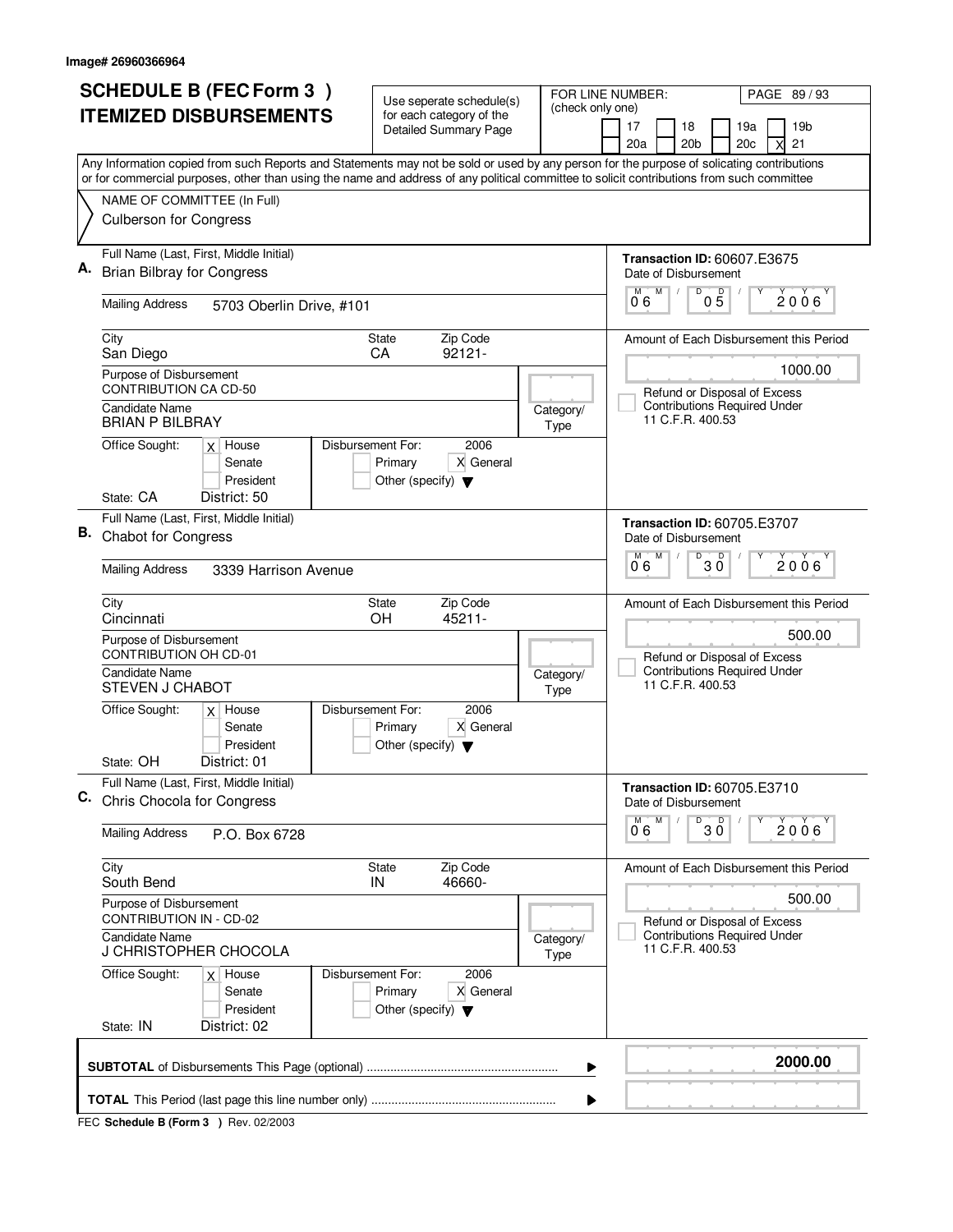| <b>SCHEDULE B (FEC Form 3)</b>                                                                                                                                                                                                                                                         | Use seperate schedule(s)                                     | FOR LINE NUMBER:<br>PAGE 90 / 93                                                 |
|----------------------------------------------------------------------------------------------------------------------------------------------------------------------------------------------------------------------------------------------------------------------------------------|--------------------------------------------------------------|----------------------------------------------------------------------------------|
| <b>ITEMIZED DISBURSEMENTS</b>                                                                                                                                                                                                                                                          | for each category of the<br>Detailed Summary Page            | (check only one)<br>19b<br>17<br>18<br>19a                                       |
|                                                                                                                                                                                                                                                                                        |                                                              | 20a<br>21<br>20 <sub>b</sub><br>20c<br>Χ                                         |
| Any Information copied from such Reports and Statements may not be sold or used by any person for the purpose of solicating contributions<br>or for commercial purposes, other than using the name and address of any political committee to solicit contributions from such committee |                                                              |                                                                                  |
| NAME OF COMMITTEE (In Full)                                                                                                                                                                                                                                                            |                                                              |                                                                                  |
| <b>Culberson for Congress</b>                                                                                                                                                                                                                                                          |                                                              |                                                                                  |
| Full Name (Last, First, Middle Initial)<br><b>Hayes for Congress</b>                                                                                                                                                                                                                   |                                                              | <b>Transaction ID: 60705.E3711</b>                                               |
|                                                                                                                                                                                                                                                                                        |                                                              | Date of Disbursement<br>M<br>$\sqrt[3]{\frac{1}{20}}$<br>2006                    |
| <b>Mailing Address</b><br>P.O. Box 2000                                                                                                                                                                                                                                                |                                                              | 06                                                                               |
| City<br>Concord                                                                                                                                                                                                                                                                        | Zip Code<br>State<br>28026-<br><b>NC</b>                     | Amount of Each Disbursement this Period                                          |
| Purpose of Disbursement                                                                                                                                                                                                                                                                |                                                              | 500.00                                                                           |
| <b>CONTRIBUTION NC CD-08</b><br><b>Candidate Name</b>                                                                                                                                                                                                                                  |                                                              | Refund or Disposal of Excess<br><b>Contributions Required Under</b><br>Category/ |
| ROBERT CANNON HAYES                                                                                                                                                                                                                                                                    |                                                              | 11 C.F.R. 400.53<br>Type                                                         |
| Office Sought:<br>$x$ House<br>Senate                                                                                                                                                                                                                                                  | Disbursement For:<br>2006<br>Primary<br>X General            |                                                                                  |
| President                                                                                                                                                                                                                                                                              | Other (specify) $\blacktriangledown$                         |                                                                                  |
| State: NC<br>District: 08                                                                                                                                                                                                                                                              |                                                              |                                                                                  |
| Full Name (Last, First, Middle Initial)<br>В.<br><b>Hayworth for Congress</b>                                                                                                                                                                                                          |                                                              | <b>Transaction ID: 60705.E3709</b><br>Date of Disbursement                       |
| <b>Mailing Address</b><br>14300 N. Northsight Boulevard, #10                                                                                                                                                                                                                           |                                                              | D<br>D<br>M<br>M<br>$2006^{\circ}$<br>30<br>06                                   |
| City                                                                                                                                                                                                                                                                                   | Zip Code<br>State                                            | Amount of Each Disbursement this Period                                          |
| Scottsdale<br>Purpose of Disbursement                                                                                                                                                                                                                                                  | AZ<br>85260-                                                 | 500.00                                                                           |
| <b>CONTRIBUTION AZ CD-05</b>                                                                                                                                                                                                                                                           |                                                              | Refund or Disposal of Excess                                                     |
| Candidate Name<br>J D HAYWORTH                                                                                                                                                                                                                                                         |                                                              | <b>Contributions Required Under</b><br>Category/<br>11 C.F.R. 400.53<br>Type     |
| Office Sought:<br>$x$ House<br>Senate                                                                                                                                                                                                                                                  | Disbursement For:<br>2006<br>Primary<br>X General            |                                                                                  |
| President                                                                                                                                                                                                                                                                              | Other (specify) $\blacktriangledown$                         |                                                                                  |
| District: 05<br>State: AZ                                                                                                                                                                                                                                                              |                                                              |                                                                                  |
| Full Name (Last, First, Middle Initial)<br>C. NRCC                                                                                                                                                                                                                                     |                                                              | <b>Transaction ID: 60705.E3685</b><br>Date of Disbursement                       |
| <b>Mailing Address</b><br>320 First Street, S.E.                                                                                                                                                                                                                                       |                                                              | D<br>M<br>M<br>$\overline{1}$ $\overline{9}$<br>$2006^{\circ}$<br>06             |
| City                                                                                                                                                                                                                                                                                   | Zip Code<br>State                                            | Amount of Each Disbursement this Period                                          |
| Washington<br>Purpose of Disbursement                                                                                                                                                                                                                                                  | DC<br>20003-                                                 | 10000.00                                                                         |
| TRANSFER OF EXCESS CAMPAIGN FUNDS                                                                                                                                                                                                                                                      |                                                              | Refund or Disposal of Excess                                                     |
| Candidate Name                                                                                                                                                                                                                                                                         |                                                              | <b>Contributions Required Under</b><br>Category/<br>11 C.F.R. 400.53<br>Type     |
| Office Sought:<br>House                                                                                                                                                                                                                                                                | Disbursement For:<br>2006                                    |                                                                                  |
| Senate<br>President                                                                                                                                                                                                                                                                    | Primary<br>X General<br>Other (specify) $\blacktriangledown$ |                                                                                  |
| District:<br>State:                                                                                                                                                                                                                                                                    |                                                              |                                                                                  |
|                                                                                                                                                                                                                                                                                        |                                                              | 11000.00                                                                         |
|                                                                                                                                                                                                                                                                                        |                                                              | ▶                                                                                |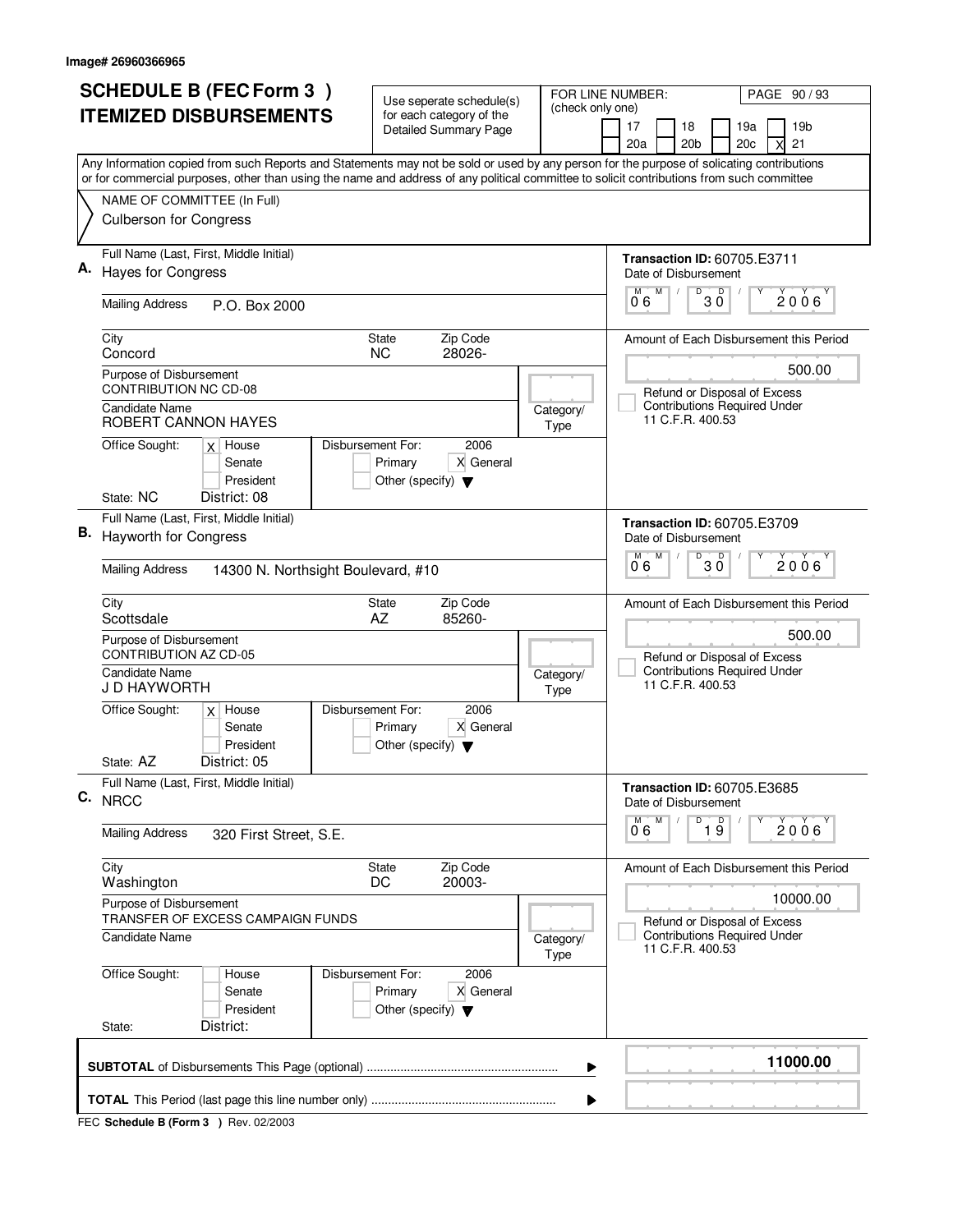|    | <b>SCHEDULE B (FEC Form 3)</b>                                                                                                                                           | Use seperate schedule(s)                                                                  | FOR LINE NUMBER:  | PAGE 91/93                                                                     |
|----|--------------------------------------------------------------------------------------------------------------------------------------------------------------------------|-------------------------------------------------------------------------------------------|-------------------|--------------------------------------------------------------------------------|
|    | <b>ITEMIZED DISBURSEMENTS</b>                                                                                                                                            | for each category of the<br><b>Detailed Summary Page</b>                                  | (check only one)  | 17<br>18<br>19a<br>19 <sub>b</sub><br>20a<br>20 <sub>b</sub><br>20c<br>21<br>x |
|    | Any Information copied from such Reports and Statements may not be sold or used by any person for the purpose of solicating contributions                                |                                                                                           |                   |                                                                                |
|    | or for commercial purposes, other than using the name and address of any political committee to solicit contributions from such committee<br>NAME OF COMMITTEE (In Full) |                                                                                           |                   |                                                                                |
|    | <b>Culberson for Congress</b>                                                                                                                                            |                                                                                           |                   |                                                                                |
|    | Full Name (Last, First, Middle Initial)<br><b>Richard Pombo for Congress</b>                                                                                             |                                                                                           |                   | <b>Transaction ID: 60607.E3674</b><br>Date of Disbursement                     |
|    | <b>Mailing Address</b><br>P.O. Box 1070                                                                                                                                  |                                                                                           |                   | M<br>D<br>$0\overline{5}$<br>M<br>$2006^\circ$<br>06                           |
|    | City<br>Tracy                                                                                                                                                            | State<br>Zip Code<br>95378-<br>CA                                                         |                   | Amount of Each Disbursement this Period                                        |
|    | Purpose of Disbursement<br>CONTRIBUTION CA CD-11                                                                                                                         |                                                                                           |                   | 1000.00<br>Refund or Disposal of Excess                                        |
|    | Candidate Name<br><b>RICHARD POMBO</b>                                                                                                                                   |                                                                                           | Category/<br>Type | <b>Contributions Required Under</b><br>11 C.F.R. 400.53                        |
|    | Office Sought:<br>$x$ House<br>Senate<br>President                                                                                                                       | Disbursement For:<br>2006<br>Primary<br>X General<br>Other (specify) $\blacktriangledown$ |                   |                                                                                |
|    | State: CA<br>District: 11                                                                                                                                                |                                                                                           |                   |                                                                                |
| В. | Full Name (Last, First, Middle Initial)<br>Friends of Dave Reichert                                                                                                      |                                                                                           |                   | <b>Transaction ID: 60705.E3708</b><br>Date of Disbursement                     |
|    | <b>Mailing Address</b><br>P.O. Box 53322                                                                                                                                 |                                                                                           |                   | M<br>M<br>D<br>D<br>$2006^{\circ}$<br>30<br>06                                 |
|    | City<br><b>Bellevue</b>                                                                                                                                                  | Zip Code<br>State<br>WA<br>98015-                                                         |                   | Amount of Each Disbursement this Period                                        |
|    | Purpose of Disbursement<br><b>CONTRIBUTION WA CD-08</b>                                                                                                                  |                                                                                           |                   | 500.00<br>Refund or Disposal of Excess<br><b>Contributions Required Under</b>  |
|    | <b>Candidate Name</b><br><b>DAVE REICHERT</b>                                                                                                                            |                                                                                           | Category/<br>Type | 11 C.F.R. 400.53                                                               |
|    | Office Sought:<br>$x$ House<br>Senate<br>President                                                                                                                       | Disbursement For:<br>2006<br>X General<br>Primary<br>Other (specify) $\blacktriangledown$ |                   |                                                                                |
|    | State: WA<br>District: 8                                                                                                                                                 |                                                                                           |                   |                                                                                |
| C. | Full Name (Last, First, Middle Initial)<br>Simmons for Congress                                                                                                          |                                                                                           |                   | <b>Transaction ID: 60705.E3706</b><br>Date of Disbursement                     |
|    | <b>Mailing Address</b><br>Hon. Rob Simmons<br>P.O. Box 268, Drawer 271                                                                                                   |                                                                                           |                   | D<br>M<br>30<br>2006<br>06                                                     |
|    | City<br>Stonington                                                                                                                                                       | Zip Code<br>State<br>СT<br>06378-0268                                                     |                   | Amount of Each Disbursement this Period                                        |
|    | Purpose of Disbursement<br>CONTRIBUTION CT CD-02                                                                                                                         |                                                                                           |                   | 500.00<br>Refund or Disposal of Excess                                         |
|    | <b>Candidate Name</b><br>ROBERT R SIMMONS                                                                                                                                |                                                                                           | Category/<br>Type | <b>Contributions Required Under</b><br>11 C.F.R. 400.53                        |
|    | Office Sought:<br>$x$ House<br>Senate<br>President                                                                                                                       | Disbursement For:<br>2006<br>Primary<br>X General<br>Other (specify) $\blacktriangledown$ |                   |                                                                                |
|    | State: CT<br>District: 2                                                                                                                                                 |                                                                                           |                   |                                                                                |
|    |                                                                                                                                                                          |                                                                                           | ▶                 | 2000.00                                                                        |
|    |                                                                                                                                                                          |                                                                                           | ▶                 |                                                                                |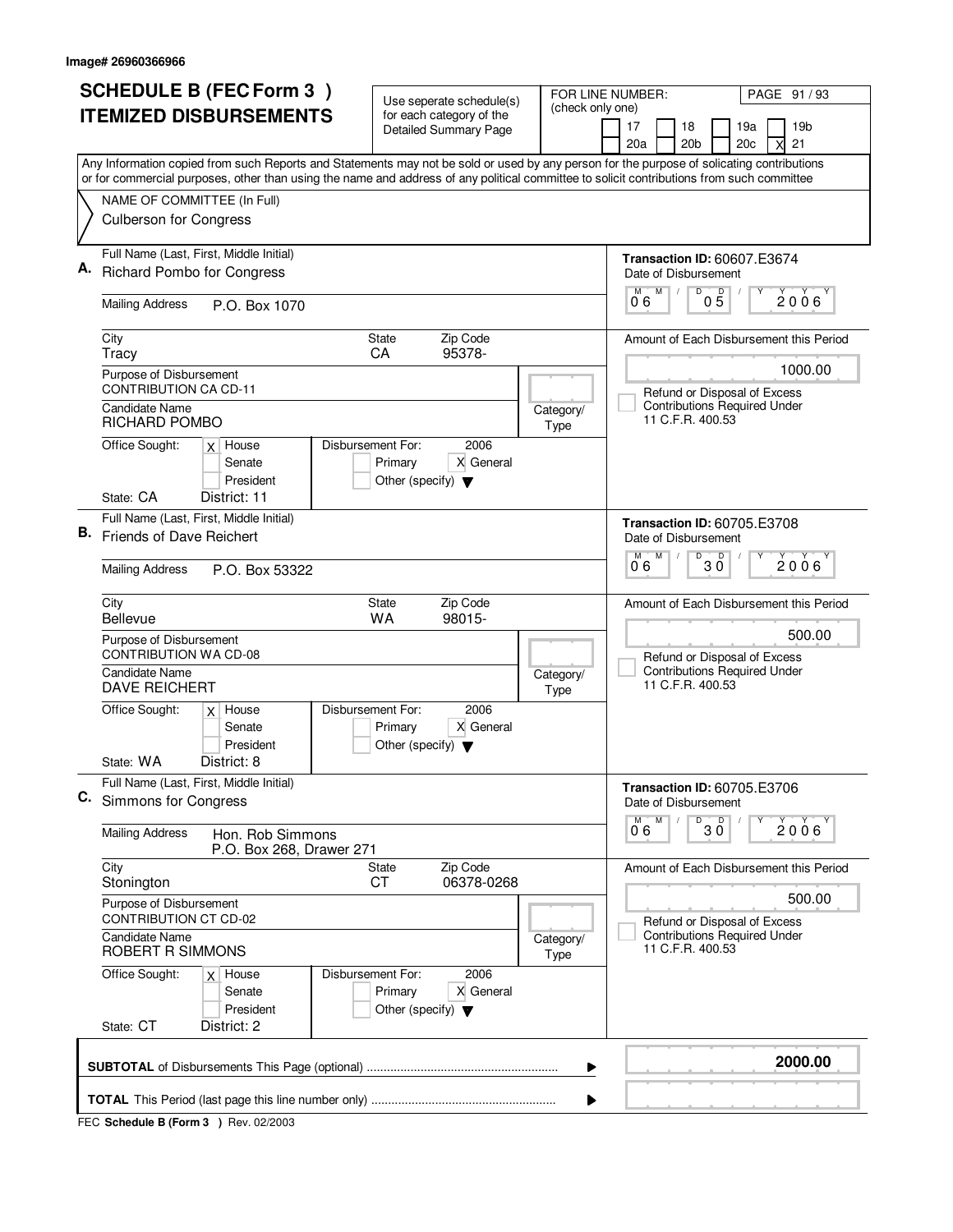| <b>SCHEDULE B (FEC Form 3)</b><br><b>ITEMIZED DISBURSEMENTS</b><br>Any Information copied from such Reports and Statements may not be sold or used by any person for the purpose of solicating contributions<br>or for commercial purposes, other than using the name and address of any political committee to solicit contributions from such committee | Use seperate schedule(s)<br>(check only one)<br>for each category of the<br><b>Detailed Summary Page</b> | FOR LINE NUMBER:<br>PAGE 92 / 93<br>19 <sub>b</sub><br>17<br>18<br>19a<br>20a<br>20 <sub>b</sub><br>20c<br>21                                 |
|-----------------------------------------------------------------------------------------------------------------------------------------------------------------------------------------------------------------------------------------------------------------------------------------------------------------------------------------------------------|----------------------------------------------------------------------------------------------------------|-----------------------------------------------------------------------------------------------------------------------------------------------|
| NAME OF COMMITTEE (In Full)<br><b>Culberson for Congress</b>                                                                                                                                                                                                                                                                                              |                                                                                                          |                                                                                                                                               |
| Full Name (Last, First, Middle Initial)<br>А.<br>Van Taylor for Congress<br><b>Mailing Address</b><br><b>PO Box 485</b>                                                                                                                                                                                                                                   |                                                                                                          | <b>Transaction ID: 60705.E3712</b><br>Date of Disbursement<br>$D$ $D$<br>2006<br>M<br>Y<br>30<br>06                                           |
| City<br>Waco<br>Purpose of Disbursement<br><b>CONTRIBUTION TX CD-17</b><br>Candidate Name<br>NICHOLAS VANCAMPEN TAYLOR                                                                                                                                                                                                                                    | Zip Code<br><b>State</b><br>76703-<br>ТX<br>Category/<br>Type                                            | Amount of Each Disbursement this Period<br>2000.00<br>Refund or Disposal of Excess<br><b>Contributions Required Under</b><br>11 C.F.R. 400.53 |
| Disbursement For:<br>Office Sought:<br>$x$ House<br>Senate<br>President<br>State: TX<br>District: 17                                                                                                                                                                                                                                                      | 2006<br>X General<br>Primary<br>Other (specify) $\blacktriangledown$                                     |                                                                                                                                               |

|                                                                                                          | 2000.00  |
|----------------------------------------------------------------------------------------------------------|----------|
| $FFA$ , $A + I$ , $A + I$ , $B$ , $F$ , $\ldots$ , $A$ , $A$ , $B$ , $\ldots$ , $A \cap A \cap A \cap A$ | 17000.00 |